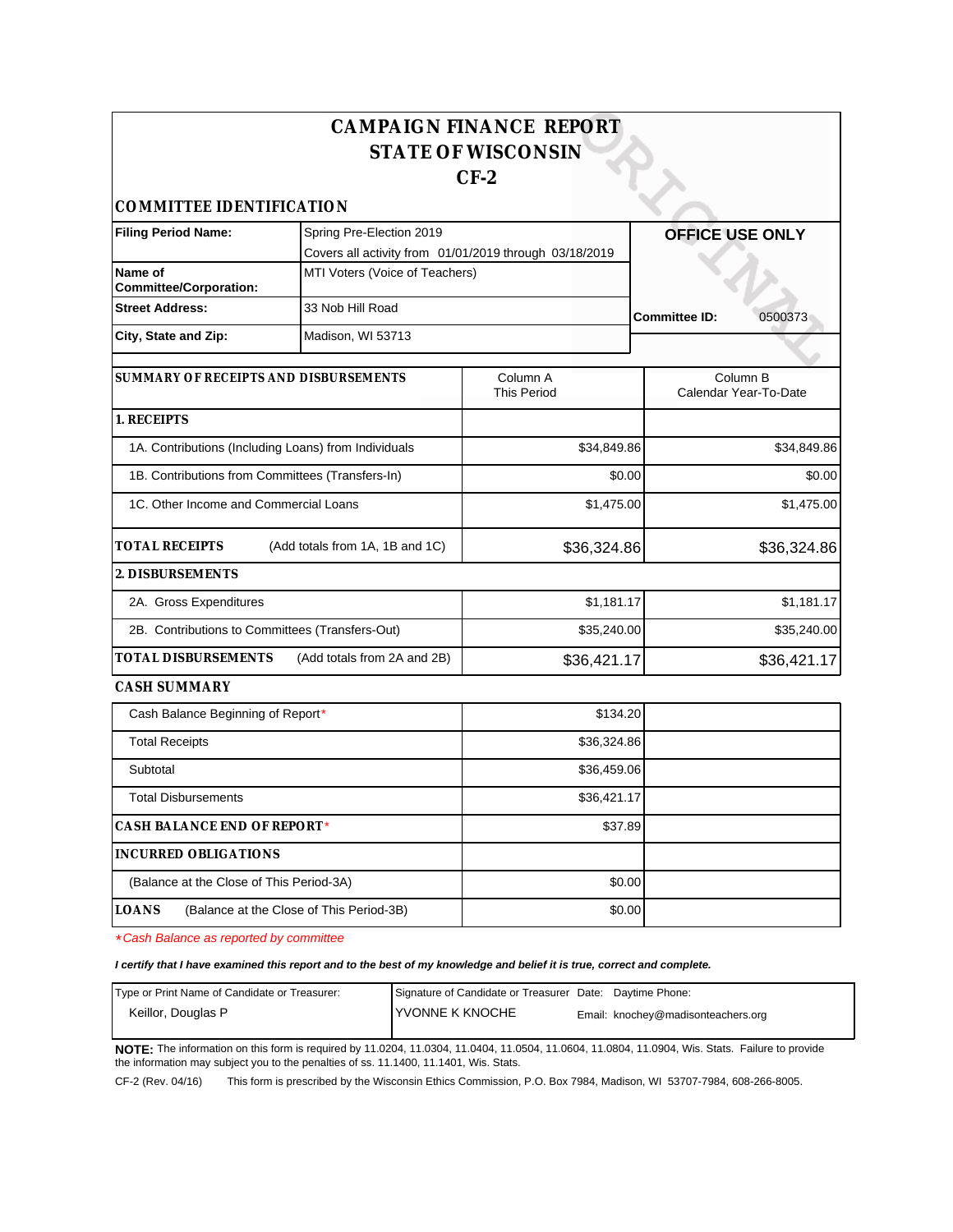## **SCHEDULE 1-A** RECEIPTS **Contributions From Individuals**

**Complete Committee Name:** MTI Voters (Voice of Teachers)

| <b>Date</b>     | <b>Full Name</b>          | <b>Address</b>                                         | <b>Occupation</b> | <b>Amount</b> | <b>YTD</b> |
|-----------------|---------------------------|--------------------------------------------------------|-------------------|---------------|------------|
| <b>Monetary</b> |                           |                                                        |                   |               |            |
| 03/15/2019      | Abendroth, Joan           | 510 Lynnbrook Ct,<br>Deforest, WI<br>53532             |                   | \$16.05       | \$16.05    |
|                 | 03/15/2019 Abing, Theresa | 151 Church Street,<br>Sun Prairie, WI<br>53590         |                   | \$5.46        | \$5.46     |
| 03/15/2019      | Abitz, Brenda             | 5341 Kingsbridge<br>Road, MADISON,<br>WI 53714         |                   | \$7.68        | \$7.68     |
| 03/15/2019      | Ableman, Joy              | 4811 Marsh Road,<br><b>MADISON, WI</b><br>53718        |                   | \$15.42       | \$15.42    |
|                 | 03/15/2019   Acker, Gina  | 2010 Sylvia Pine<br>Way, Cross Plains,<br>WI 53528     |                   | \$5.46        | \$5.46     |
|                 | 03/15/2019 Acker, Jenafer | 14151 W.<br>Northridge Dr.,<br>Evansville, WI<br>53536 |                   | \$15.42       | \$15.42    |
|                 | 03/15/2019 Acker, Lauren  | 6758 Fisher Road,<br>WAUNAKEE, WI<br>53597             |                   | \$15.42       | \$15.42    |
| 03/15/2019      | Ackley-Fay, Robin         | 1025 Bultman Rd.,<br>MADISON, WI<br>53704              |                   | \$15.42       | \$15.42    |
| 03/15/2019      | Adam, Barb                | 3341 Basil Dr.<br>MADISON, WI<br>53704                 |                   | \$5.46        | \$5.46     |
|                 | 03/15/2019   Adams, Kelle | 2602 McKenna<br>Blvd, MADISON,<br>WI 53711             |                   | \$15.42       | \$15.42    |
| 03/15/2019      | Adams, Leslie             | 406 Shearwater<br>Street, MADISON,<br>WI 53714         |                   | \$15.42       | \$15.42    |
| 03/15/2019      | Adams, Nick               | 5709 Highland Wy,<br>MIDDLETON, WI<br>53562            |                   | \$15.42       | \$15.42    |
| 03/15/2019      | Adams, Solvei             | 406 Shearwater<br>Street, MADISON,<br>WI 53714         |                   | \$15.42       | \$15.42    |
| 03/15/2019      | Adams, Voyinese           | 5113 Pebblebrook<br>Drive #2, Madsion,<br>WI 53716     |                   | \$0.91        | \$0.91     |
| 03/15/2019      | Aegerter, Lori            | 3009 Allies Ln.<br>Cross Plains, WI<br>53528           |                   | \$15.42       | \$15.42    |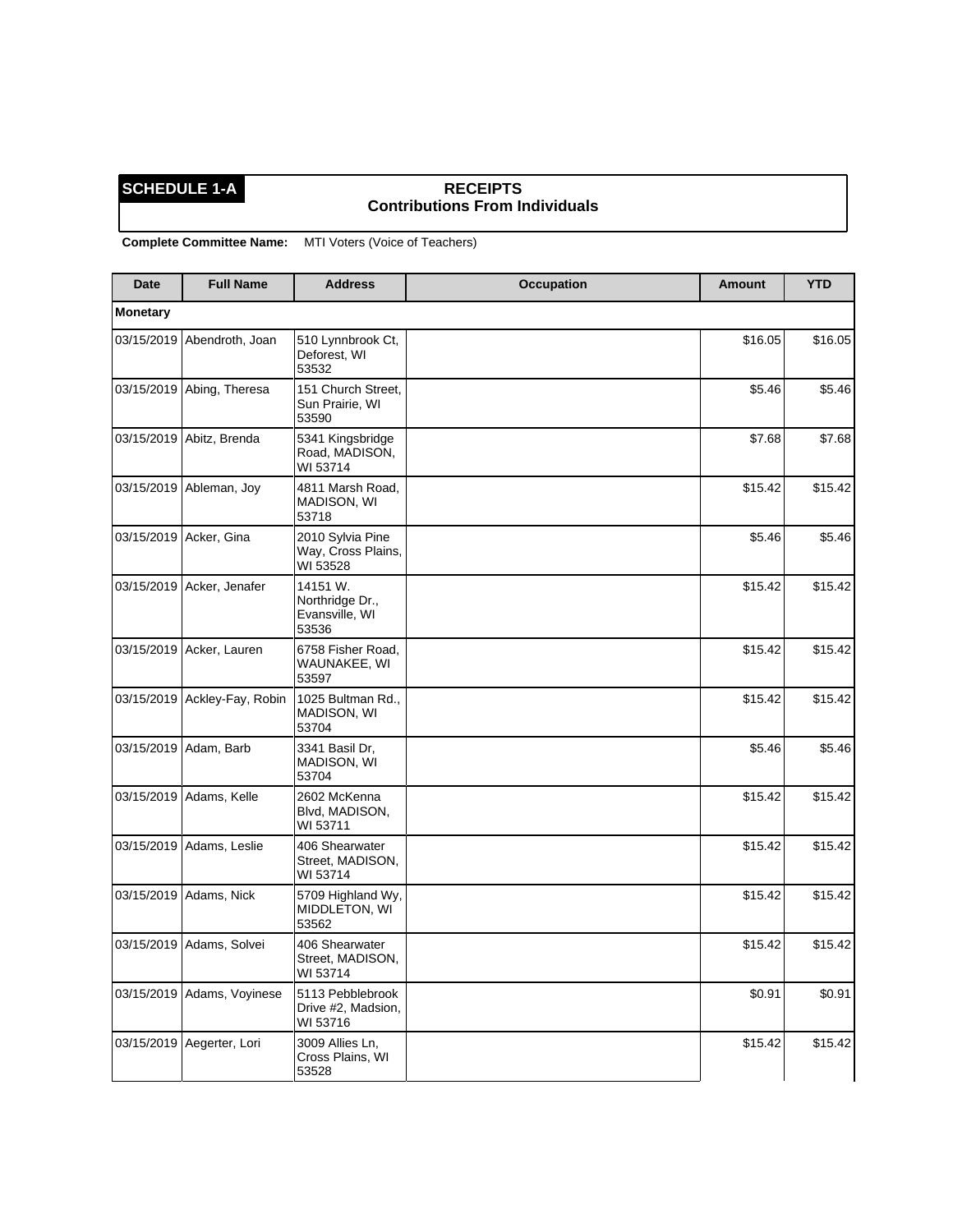| Monetary   |                                 |                                                            |         |         |
|------------|---------------------------------|------------------------------------------------------------|---------|---------|
| 03/15/2019 | Agnew, Amy                      | 725 Terrace Ridge<br>Dr, Cottage Grove,<br>WI 53527        | \$6.20  | \$6.20  |
|            | 03/15/2019 Aguglia, Gina        | 901 Drake St Apt<br>112, Madison, WI<br>53715              | \$15.42 | \$15.42 |
|            | 03/15/2019 Aguilar, Alexandria  | 9917 Autumn<br>Breeze Rd.<br>MIDDLETON, WI<br>53562        | \$15.42 | \$15.42 |
| 03/15/2019 | <b>AGUIRRE</b><br>OCANA, BLANCA | 3528 ATWOOD<br><b>AVE APT 323.</b><br>MADISON, WI<br>53714 | \$15.42 | \$15.42 |
| 03/15/2019 | Ahmed, Salaha                   | 6743 Raymond<br>Road, MADISON,<br>WI 53719                 | \$2.25  | \$2.25  |
|            | 03/15/2019 AHN, Valerie         | 3120<br>CREEKVIEW DR.<br>#1, MIDDLETON,<br>WI 53562        | \$15.42 | \$15.42 |
| 03/15/2019 | Aiello, Roger                   | 1132 Bluebird<br>Trail,<br>WAUNAKEE, WI<br>53597           | \$15.42 | \$15.42 |
| 03/15/2019 | Ainslie-Wallace,<br>Katherine   | 3094 Cty Rd MN,<br>McFarland, WI<br>53558                  | \$4.92  | \$4.92  |
|            | 03/15/2019 Alderson, Angeles    | 9817 Soaring Sky<br>Run, verona, WI<br>53593               | \$19.26 | \$19.26 |
| 03/15/2019 | Alexander, Holly                | 4674 RAVEN<br>WAY, Cottage<br>Grove, WI 53527-<br>9790     | \$7.28  | \$7.28  |
|            | 03/15/2019   Alexander, Nicole  | 1301 Vanessa Ct.<br>WAUNAKEE, WI<br>53597                  | \$15.42 | \$15.42 |
| 03/15/2019 | Alfonso-Hoffmann,<br>Lisa       | 901 Saybrook<br>Road, MADISON,<br>WI 53711                 | \$15.42 | \$15.42 |
|            | 03/15/2019   Allen, brittany    | 2350 Chalet<br>Gardens Rd. #16,<br>Fitchburg, WI<br>53711  | \$15.42 | \$15.42 |
| 03/15/2019 | Allen, Connie                   | 5102 Manor<br>Cross, MADISON,<br>WI 53711                  | \$15.42 | \$15.42 |
| 03/15/2019 | Allen, George                   | 2005 Westbrook<br>Ln, MADISON, WI<br>53711                 | \$1.80  | \$1.80  |
| 03/15/2019 | Allen, Margie                   | 203 Windham Hill,<br>Cottage Grove, WI<br>53527            | \$7.68  | \$7.68  |
|            | 03/15/2019 Allen, Torey         | 1933 Muller Rd,<br>Sun Prairie, WI<br>53590                | \$9.60  | \$9.60  |
| 03/15/2019 | Allen-Rivera,<br>Danielle       | 909 Dane St,<br>MADISON, WI<br>53713                       | \$5.46  | \$5.46  |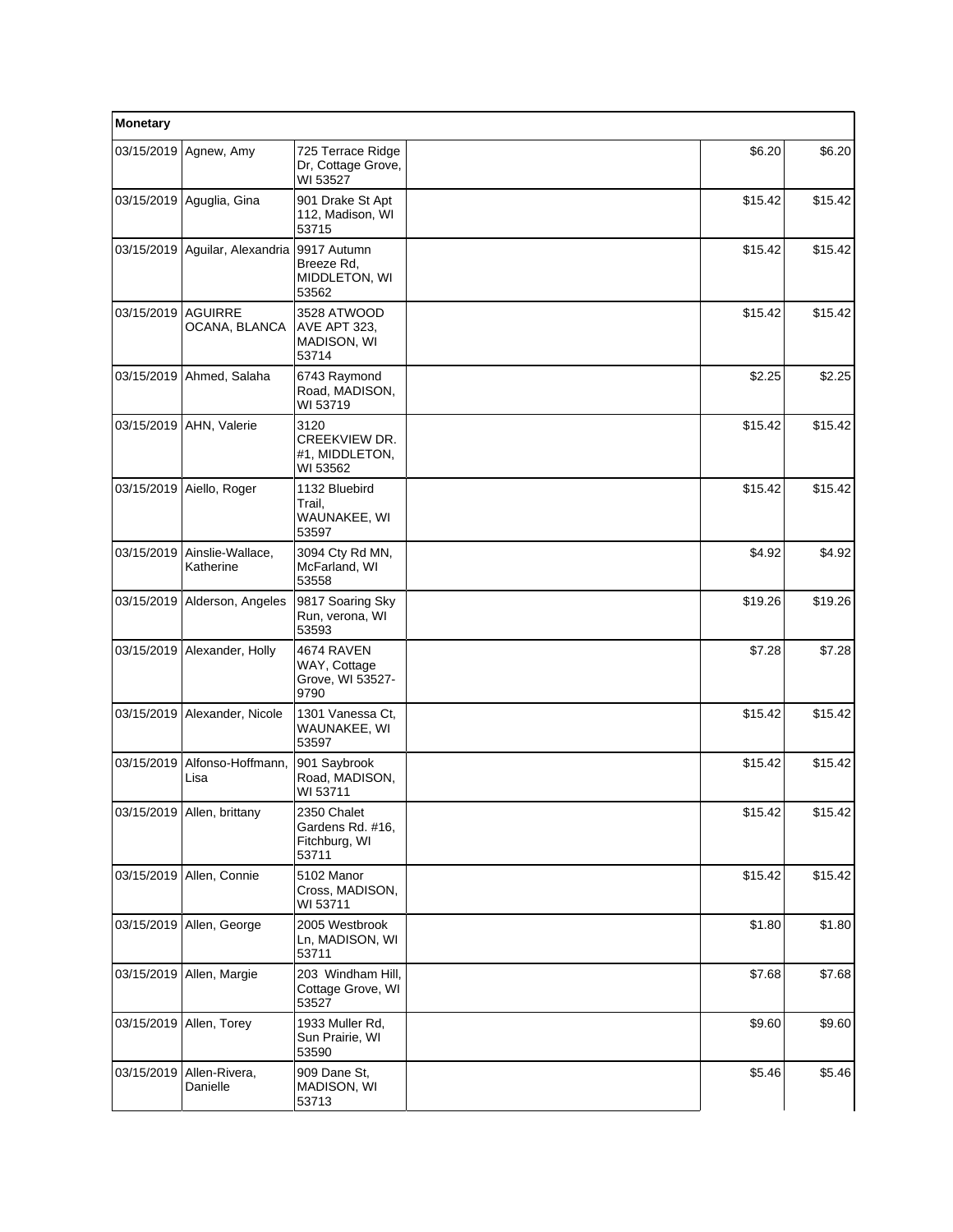| Monetary   |                              |                                                             |         |         |
|------------|------------------------------|-------------------------------------------------------------|---------|---------|
| 03/15/2019 | Allette, Alana               | 6150 Century Ave<br>Apt 313,<br>MIDDLETON, WI<br>53562-1804 | \$15.42 | \$15.42 |
| 03/15/2019 | Alsmo, Diane                 | 3816 Dolphin<br>Drive, MADISON,<br>WI 53719                 | \$15.42 | \$15.42 |
| 03/15/2019 | Alter, Jessica               | 821 Bewick Dr.,<br><b>MADISON, WI</b><br>53714              | \$19.26 | \$19.26 |
| 03/15/2019 | Alvarez, Susana              | 3110 Bluff St Apt<br>1, MADISON, WI<br>53705                | \$2.57  | \$2.57  |
| 03/15/2019 | Alwa, Bethany                | 2005 E Mifflin St,<br>MADISON, WI<br>53704                  | \$15.42 | \$15.42 |
| 03/15/2019 | Ambriz, Esmeralda            | 614 Glenview Dr.<br>Madison, WI<br>53716                    | \$15.42 | \$15.42 |
| 03/15/2019 | Ambrosius,<br>Maggie         | 202 E Dean Ave,<br>MADISON, WI<br>53716                     | \$15.42 | \$15.42 |
| 03/15/2019 | Ames, Carmen                 | 5206 Esker Dr.<br>MADISON, WI<br>53704                      | \$15.42 | \$15.42 |
| 03/15/2019 | Ames, Jamie                  | 29 Cumberland<br>Ln, MADISON, WI<br>53714                   | \$10.28 | \$10.28 |
| 03/15/2019 | Amundson, Ellen              | 318 Amoth Court<br>Apt. 1F,<br>MADISON, WI<br>53704         | \$3.54  | \$3.54  |
| 03/15/2019 | Amundson,<br>Tanner          | 5 N Thompson Dr.,<br>MADISON, WI<br>53714                   | \$15.42 | \$15.42 |
| 03/15/2019 | Anderle, Kelly               | 1118 Erin Street,<br>MADISON, WI<br>53715                   | \$15.42 | \$15.42 |
| 03/15/2019 | Anderson<br>Delgado, SUSAN   | 4702 Spaanem<br>Ave, MADISON,<br>WI 53716                   | \$7.68  | \$7.68  |
|            | 03/15/2019 Anderson, Annette | 1210 Droster Rd,<br>MADISON, WI<br>53716                    | \$15.42 | \$15.42 |
| 03/15/2019 | Anderson,<br>Chandra         | 8410 Elderberry<br>Rd, MADISON, WI<br>53717                 | \$15.42 | \$15.42 |
| 03/15/2019 | Anderson, Deane              | 5102 Tocora Lane,<br>MADISON, WI<br>53711                   | \$15.42 | \$15.42 |
| 03/15/2019 | Anderson,<br>Deborah         | 1675 Washington<br>Street, verona, WI<br>53593              | \$15.42 | \$15.42 |
| 03/15/2019 | Anderson, Erin               | 2341 Michigan<br>Ave, Sun Prairie,<br>WI 53590              | \$15.42 | \$15.42 |
| 03/15/2019 | Anderson, Jason              | 701 Pebble Beach<br>Dr., MADISON, WI<br>53717               | \$15.42 | \$15.42 |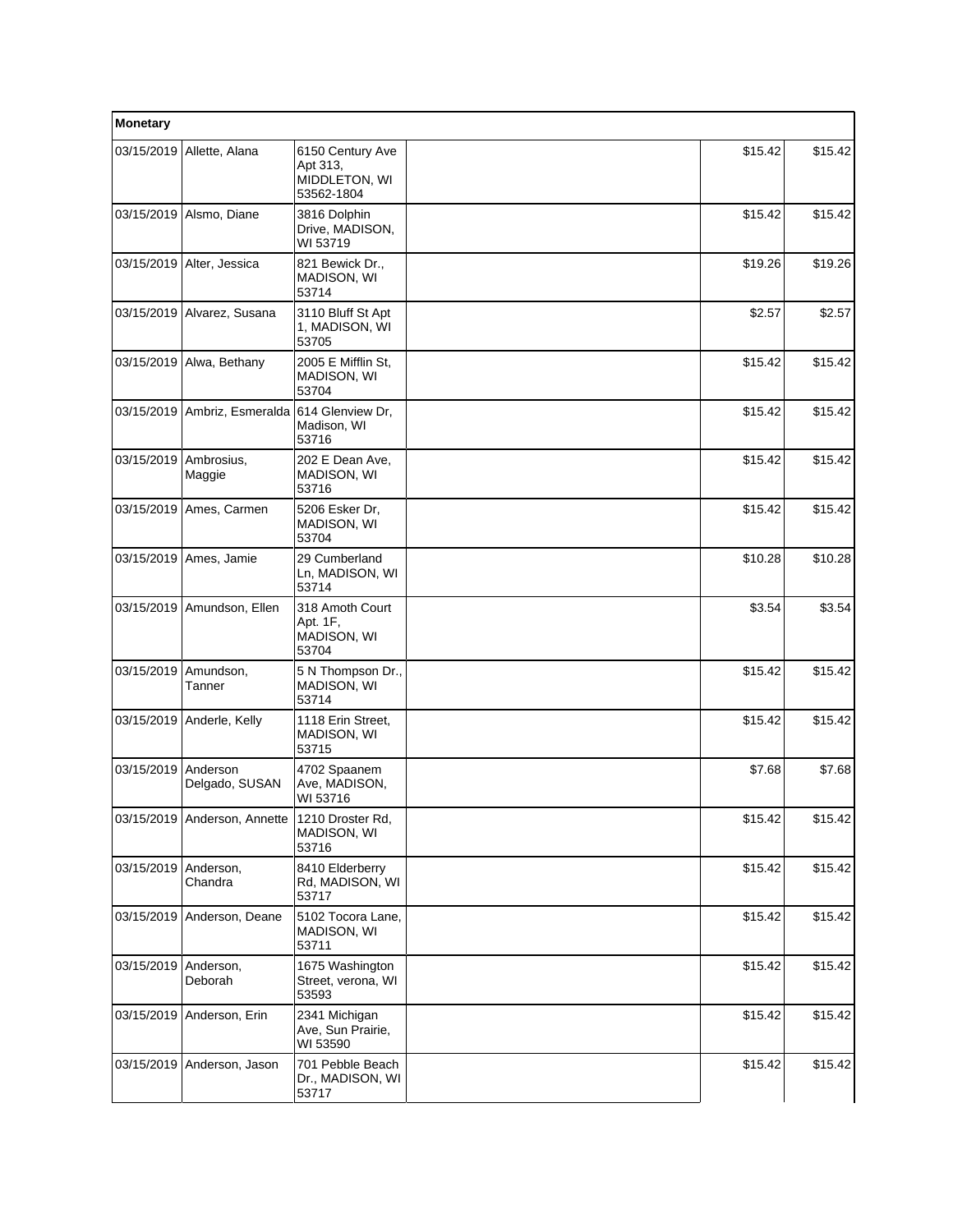| Monetary   |                               |                                                              |         |         |
|------------|-------------------------------|--------------------------------------------------------------|---------|---------|
| 03/15/2019 | Anderson,<br>Jenessa          | 1220 Post Rd Apt<br>#109, MADISON,<br>WI 53713               | \$15.42 | \$15.42 |
| 03/15/2019 | Anderson, Karen               | 21 South<br>Strathfield Circle,<br>MADISON, WI<br>53717      | \$15.42 | \$15.42 |
| 03/15/2019 | Anderson, Kathy               | 716 Terrace Ridge<br>Dr, Cottage Grove,<br>WI 53527          | \$15.42 | \$15.42 |
|            | 03/15/2019 Anderson, LORRI    | 3177 Selkirk Drive,<br>Sun Prairie, WI<br>53590              | \$14.40 | \$14.40 |
|            | 03/15/2019 Anderson, Marlon   | 914 W BADGER<br>RD APT 2.<br>MADISON, WI<br>53713            | \$6.25  | \$6.25  |
| 03/15/2019 | Anderson, Mindy               | 1909<br>Commonwealth<br>Ave, MADISON,<br>WI 53726            | \$7.68  | \$7.68  |
|            | 03/15/2019 Anderson, Molly    | 4821 Mineral Point<br>Road, MADISON,<br>WI 53705             | \$15.42 | \$15.42 |
|            | 03/15/2019 Anderson, Morgan   | 1513 Parmenter<br>St, MIDDLETON,<br>WI 53562                 | \$15.42 | \$15.42 |
| 03/15/2019 | Anderson, Nicole              | 6965 W<br>Glenbrook,<br>Milwaukee, WI<br>53223               | \$12.85 | \$12.85 |
|            | 03/15/2019 Angyal, Caroline   | 3607 Napoli Ln #6,<br>MIDDLETON, WI<br>53562                 | \$15.42 | \$15.42 |
|            | 03/15/2019 Anton, Sandra      | 201 dunning st,<br>MADISON, WI<br>53704                      | \$15.42 | \$15.42 |
| 03/15/2019 | Antuna-Melendez,<br>Armando   | 2037 Foxwood Trl.<br>MADISON, WI<br>53713                    | \$19.26 | \$19.26 |
|            | 03/15/2019 Aouane, Kelsey     | 202 Junction Rd.,<br>Apt 209,<br><b>MADISON, WI</b><br>53717 | \$7.68  | \$7.68  |
| 03/15/2019 | aparicio-smith,<br>Staci      | 2934 Interlaken<br>Pass, MADISON,<br>WI 53719                | \$7.68  | \$7.68  |
| 03/15/2019 | Apps-Bodilly,<br><b>SUSAN</b> | 10 Berkley Cir,<br><b>MADISON, WI</b><br>53719               | \$15.42 | \$15.42 |
| 03/15/2019 | Arango Tavera,<br>Paua        | 2610 Scofield St.<br>Unit 2, MADISON,<br>WI 53704            | \$2.57  | \$2.57  |
| 03/15/2019 | ARBEGUST-<br>BRADY, Pamela    | 536 ACKER<br>PKWY, DE<br>FOREST, WI<br>53532                 | \$10.00 | \$10.00 |
| 03/15/2019 | Arcand, Barbara               | 503 N Sherman<br>Ave, MADISON,<br>WI 52704                   | \$5.46  | \$5.46  |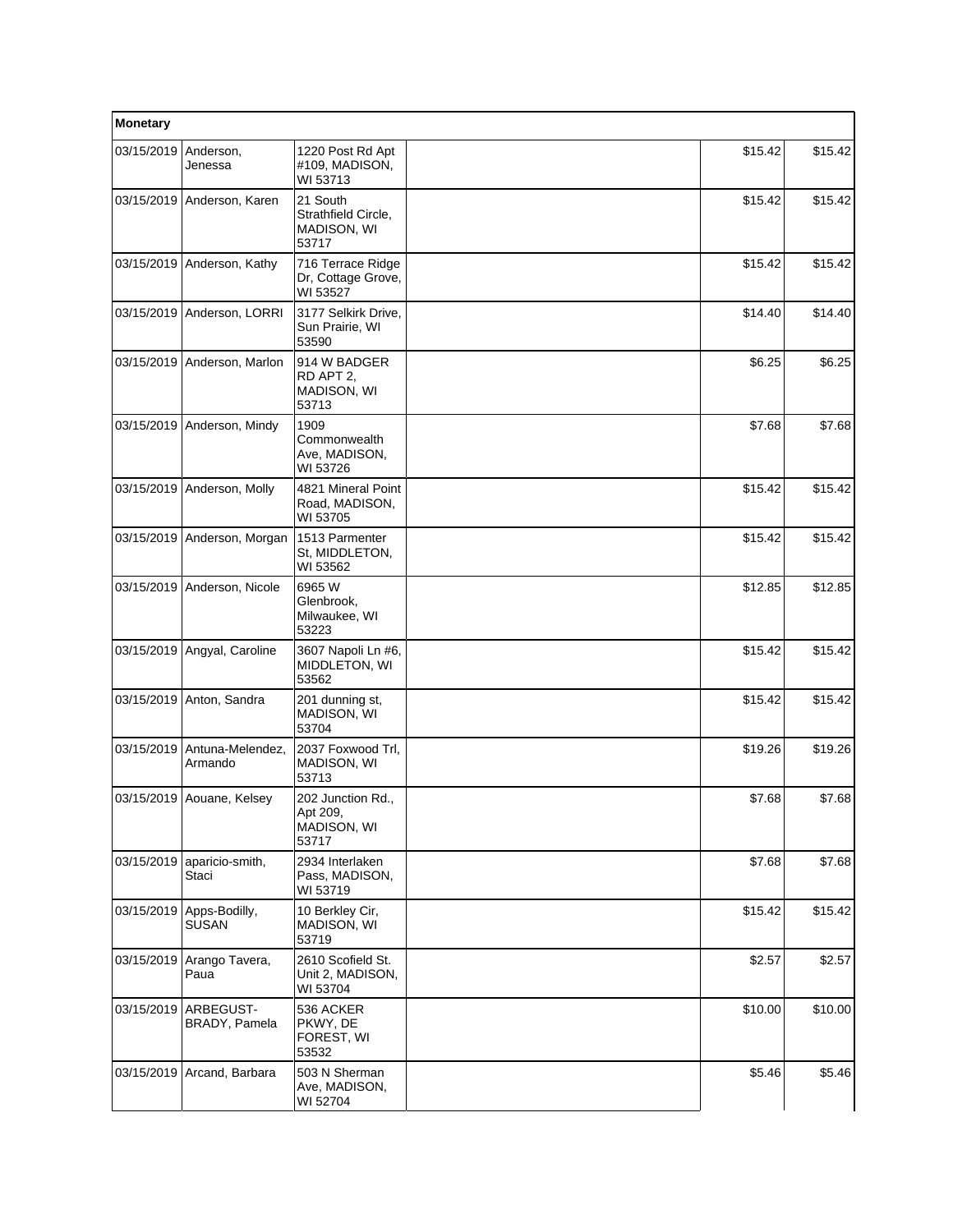| Monetary   |                             |                                                                 |         |         |
|------------|-----------------------------|-----------------------------------------------------------------|---------|---------|
| 03/15/2019 | Arenas Pineda,<br>Jannet    | 415 East<br>Washington<br>Avenue Apt 2,<br>MADISON, WI<br>53703 | \$15.42 | \$15.42 |
| 03/15/2019 | Arevalo, Ingrid             | 5706 Blacksmith<br>Ln, MADISON, WI<br>53716                     | \$8.89  | \$8.89  |
| 03/15/2019 | Argue, Amanda               | 806 Lochmoore,<br>WAUNAKEE, WI<br>53597                         | \$15.42 | \$15.42 |
| 03/15/2019 | Arkin, Shelby               | 5329 Kingsbridge<br>Road, MADISON,<br>WI 53714                  | \$15.42 | \$15.42 |
| 03/15/2019 | Armacanqui, Luis            | 117 S Whitney<br>Way, MADISON,<br>WI 53705                      | \$19.26 | \$19.26 |
| 03/15/2019 | Armstrong,<br>Michelle      | 1001 Valley<br>Stream Drive.<br>MADISON, WI<br>53711            | \$5.46  | \$5.46  |
| 03/15/2019 | Arneson, Troy               | 3105 cty rd F, Blue<br>Mounds, WI 53517                         | \$10.28 | \$10.28 |
| 03/15/2019 | Arney, Ellen                | 518 Edward St,<br>MADISON, WI<br>53711                          | \$5.46  | \$5.46  |
| 03/15/2019 | ARNOLD, Amanda              | 210 Junction Rd<br>Apt 106,<br>MADISON, WI<br>53717             | \$15.42 | \$15.42 |
| 03/15/2019 | ARNOLD, Ellen               | 2929 Atwood Ave.<br>Apt 203,<br>MADISON, WI<br>53704            | \$0.91  | \$0.91  |
| 03/15/2019 | ARNOLD, ERIC                | 221 Vintage Lane,<br>Cottage Grove, WI<br>53527                 | \$15.42 | \$15.42 |
| 03/15/2019 | ARNOLD, KAY                 | 2929 ATWOOD<br>AVE #203,<br>MADISON, WI<br>53704                | \$10.00 | \$10.00 |
|            | 03/15/2019   ARNOLD, Robert | 5301 RIDGE RD,<br>marshall, WI<br>53559                         | \$10.00 | \$10.00 |
| 03/15/2019 | Arnoldussen,<br>Heather     | 5371 Park Way,<br>MADISON, WI<br>53705                          | \$2.57  | \$2.57  |
| 03/15/2019 | Ashenbrenner,<br>Vicki      | 171 Talmadge<br>Street, MADISON,<br>WI 53704                    | \$15.42 | \$15.42 |
| 03/15/2019 | Asher, SARA                 | 47 Lakewood<br>Gardens Ln,<br>MADISON, WI<br>53704              | \$7.68  | \$7.68  |
| 03/15/2019 | Ashland Johnson,<br>Chelsea | 2121 University<br>Ave, Apt. 24,<br>MADISON, WI<br>53726        | \$15.42 | \$15.42 |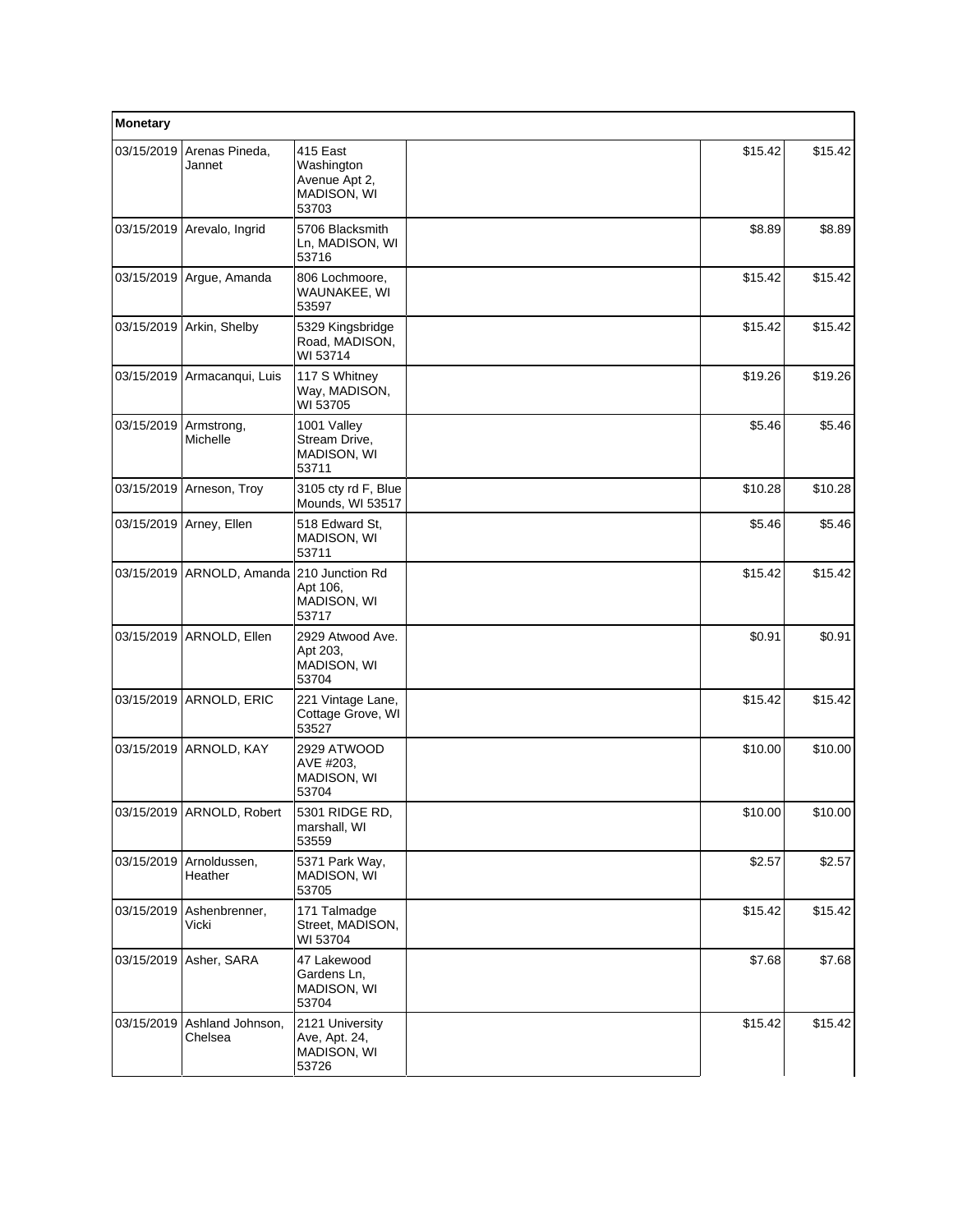| Monetary              |                                            |                                                             |         |         |
|-----------------------|--------------------------------------------|-------------------------------------------------------------|---------|---------|
| 03/15/2019            | Ashmore, Christie                          | 2599 Stanbrook<br>Street, MADISON,<br>WI 53711              | \$15.42 | \$15.42 |
| 03/15/2019            | Attaway, Kevin                             | 328 Southing<br>Grange, Cottage<br>Grove, WI 53527          | \$15.42 | \$15.42 |
|                       | 03/15/2019 Atwell, Elizabeth               | 1708 Jefferson St,<br><b>MADISON, WI</b><br>53711           | \$15.42 | \$15.42 |
| 03/15/2019            | AUGUSTA,<br><b>BONITA</b>                  | 3181 SUNNYSIDE<br>ST, Stoughton, WI<br>53589                | \$10.00 | \$10.00 |
| 03/15/2019            | Augustine, Kari                            | 113 E. Main<br>Street, marshall,<br>WI 53559                | \$15.42 | \$15.42 |
|                       | 03/15/2019 Aulik, Denise                   | 310 W.<br>Washington<br>Street, Stoughton,<br>WI 53589      | \$15.42 | \$15.42 |
| 03/15/2019            | Aumann, Matthew                            | 409 Clemons Ave<br>#2, MADISON, WI<br>53704-5503            | \$15.42 | \$15.42 |
|                       | 03/15/2019 Ausman, Jamie                   | 909 Spaight Street<br>#3, MADISON, WI<br>53703              | \$15.42 | \$15.42 |
| 03/15/2019            | Avina Franco,<br>Maria                     | 2017 Sundstrom<br>St, Madison, WI<br>53713-2003             | \$19.26 | \$19.26 |
| 03/15/2019            | Avramenko, SARA                            | 1231 Woodbridge<br>Trl, WAUNAKEE,<br>WI 53597               | \$7.68  | \$7.68  |
|                       | 03/15/2019 Babcock, Margaret 1118 Seminole | Hwy, MADISON,<br>WI 53711                                   | \$5.46  | \$5.46  |
| 03/15/2019            | Bacskai, Joshua                            | 517 E. Lakeview<br>Ave, MADISON,<br>WI 53716                | \$15.42 | \$15.42 |
| 03/15/2019            | Baerwolf, Angela                           | 1918 Northwestern<br>Ave, MADISON,<br>WI 53704-4020         | \$15.42 | \$15.42 |
| 03/15/2019 bah, jarje |                                            | 529 East Bluff,<br>MADISON, WI<br>53704                     | \$4.55  | \$4.55  |
|                       | 03/15/2019   Baker, Brian                  | 2989 Kentville Rd,<br>Sun Prairie, WI<br>53590              | \$7.50  | \$7.50  |
|                       | 03/15/2019 Bakken, Emilie                  | 3725 Tribeca Dr.<br>Apt 323,<br>MIDDLETON, WI<br>53562-1417 | \$15.42 | \$15.42 |
|                       | 03/15/2019   Bakken, Thomas                | 1103 Bluebird Tr.,<br>WAUNAKEE, WI<br>53597                 | \$15.42 | \$15.42 |
| 03/15/2019            | Baldauf, Aaron                             | 3107 Stevens St.<br>Apt 2, MADISON,<br>WI 53705             | \$5.12  | \$5.12  |
| 03/15/2019            | Baldridge, Jennifer                        | 1130 Glacier Hill<br>Drive, MADISON,<br>WI 53704            | \$15.42 | \$15.42 |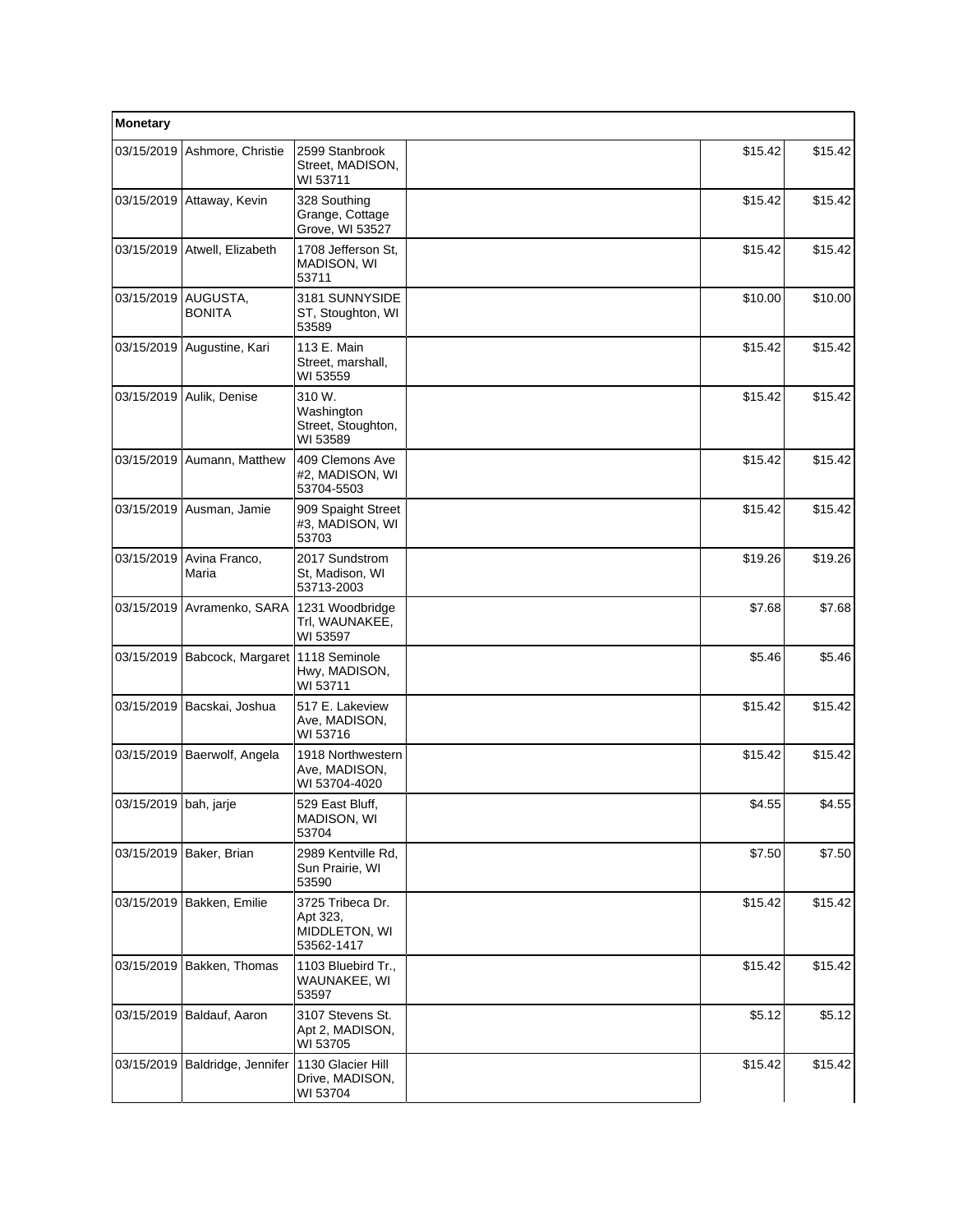| Monetary               |                                   |                                                               |         |         |
|------------------------|-----------------------------------|---------------------------------------------------------------|---------|---------|
| 03/15/2019             | Baldwin, Julie                    | 408 North Ridge<br>Dr, WAUNAKEE,<br>WI 53597                  | \$15.42 | \$15.42 |
| 03/15/2019 Ball, Cindy |                                   | 383 Alpine<br>Meadow Circle,<br>Oregon, WI 53575              | \$15.42 | \$15.42 |
|                        | 03/15/2019 Ballard, Cynthia       | 7833 Starr Grass<br>Drive, MADISON,<br>WI 53719               | \$5.46  | \$5.46  |
| 03/15/2019             | Ballwahn, Kelli                   | 33 Wirth Court,<br>MADISON, WI<br>53704                       | \$15.42 | \$15.42 |
|                        | 03/15/2019 Bally, Elizabeth       | 126 S Marquette<br>St, MADISON, WI<br>53704                   | \$7.71  | \$7.71  |
| 03/15/2019             | <b>Banaszak</b><br>Lambert, Nancy | 6814 Forest Glade<br>Court,<br>MIDDLETON, WI<br>53562         | \$15.42 | \$15.42 |
| 03/15/2019             | Bankhead, Dexxie                  | PO BOX 6341,<br>Monona, WI 53716                              | \$15.42 | \$15.42 |
| 03/15/2019             | Banks, Marlon                     | 525 Aztalan Drive,<br>MADISON, WI<br>53718                    | \$15.42 | \$15.42 |
| 03/15/2019             | Banks, Robert                     | 3021<br>Rosecommon Ter,<br>Fitchburg, WI<br>53711             | \$15.42 | \$15.42 |
| 03/15/2019             | <b>BANKS-HILLMAN,</b><br>Carla    | 928 N<br>THOMPSON DR<br>APT 1, MADISON,<br>WI 53704           | \$5.46  | \$5.46  |
| 03/15/2019             | Banuelos, Victor                  | 2006 Elka Ln Apt<br>7, MADISON, WI<br>53704                   | \$10.26 | \$10.26 |
| 03/15/2019 Bard, Kelly |                                   | 2205 Van Hise,<br>MADISON, WI<br>53726                        | \$15.42 | \$15.42 |
| 03/15/2019             | Barloon, Grace                    | 1213 Sweeney<br>Drive.<br>MIDDLETON, WI<br>53562              | \$15.42 | \$15.42 |
|                        | 03/15/2019 Barnes, Chelsea        | 407 W. Lakeview<br>Ave, MADISON,<br>WI 53716                  | \$15.42 | \$15.42 |
|                        | 03/15/2019 Barone, Christine      | 9414 Silicon<br>Prairie Pkwy Apt.<br>312, verona, WI<br>53593 | \$15.42 | \$15.42 |
| 03/15/2019             | Barrett, Nehemirah                | P.O. box 5585,<br><b>MADISON, WI</b><br>53703                 | \$15.42 | \$15.42 |
| 03/15/2019 Barrientos- | Irigoyen,<br>Rosemary             | 4742 Lafayette Dr,<br>MADISON, WI<br>53705                    | \$11.52 | \$11.52 |
| 03/15/2019             | Barry<br>Chamberlain,<br>Kathleen | 5901 Old Sauk<br>Road, MADISON,<br>WI 53705                   | \$15.42 | \$15.42 |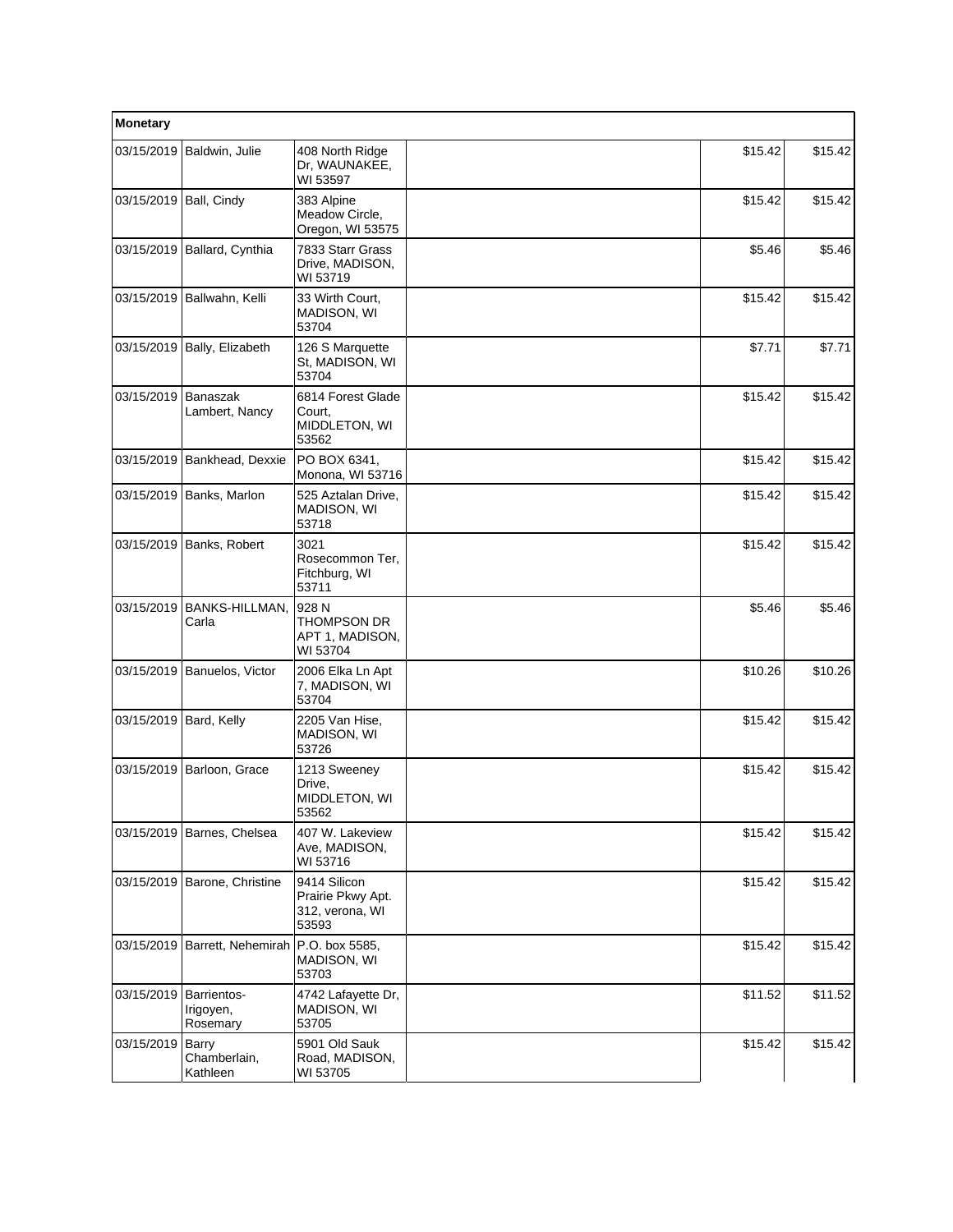| Monetary   |                           |                                                       |         |         |
|------------|---------------------------|-------------------------------------------------------|---------|---------|
| 03/15/2019 | Bartels, Colette          | 2905 Greenway<br>Trl, MADISON, WI<br>53719            | \$15.42 | \$15.42 |
| 03/15/2019 | Bartelt, James            | 1618 Fordem Ave<br>Apt 114,<br>MADISON, WI<br>53704   | \$5.46  | \$5.46  |
| 03/15/2019 | Bartholow, Janice         | 714 Dunning<br>Street, MADISON,<br>WI 53704           | \$15.42 | \$15.42 |
| 03/15/2019 | Bartosch, Sharon          | 3818 Tulane<br>Avenue,<br>MADISON, WI<br>53714        | \$4.55  | \$4.55  |
| 03/15/2019 | Bassuener, Luke           | 912 E. Dayton St.,<br>MADISON, WI<br>53703            | \$15.42 | \$15.42 |
| 03/15/2019 | Bassuner, Anna            | 20600 Promethian<br>Way, Olympia<br>Fields, IL 60461  | \$15.42 | \$15.42 |
| 03/15/2019 | Bast, Patricia            | 1 Half Moon Ct.<br>MADISON, WI<br>53718               | \$15.42 | \$15.42 |
| 03/15/2019 | Bastian, Julie            | 706 N. Meadow<br>Ln., MADISON, WI<br>53705            | \$5.46  | \$5.46  |
| 03/15/2019 | Bates, Mercedez           | 1418 Mayfield Ln,<br>MADISON, WI<br>53704             | \$15.42 | \$15.42 |
| 03/15/2019 | <b>BATTEN, JOEL</b>       | 1701 HEATH AVE,<br>MADISON, WI<br>53704               | \$15.42 | \$15.42 |
| 03/15/2019 | Battenberg, Emily         | 1123 E Dayton,<br>Apt. B, MADISON,<br>WI 53703        | \$15.42 | \$15.42 |
| 03/15/2019 | Bauer, Andrew             | 3864 Maple Grove<br>Dr, MADISON, WI<br>53719          | \$15.42 | \$15.42 |
| 03/15/2019 | Baumgartner,<br>Mark      | 511 Birkinbine Dr,<br>Sun Prairie, WI<br>53590        | \$15.42 | \$15.42 |
|            | 03/15/2019 Bawden, Rachel | 5148 E Cheryl<br>Pkwy #231,<br>Fitchburg, WI<br>53711 | \$15.42 | \$15.42 |
| 03/15/2019 | Bayuk, ROSE               | 2433 Upham<br>Street, MADISON,<br>WI 53704            | \$15.42 | \$15.42 |
|            | 03/15/2019 Bazan, Kim     | 4305 Critchell<br>Terrace,<br>MADISON, WI<br>53711    | \$15.42 | \$15.42 |
| 03/15/2019 | Beale, Brianna            | 6044 Big Dipper<br>Dr, MADISON, WI<br>53718           | \$7.71  | \$7.71  |
| 03/15/2019 | Beaman, Amy               | 2463 Thatcher<br>Lane, McFarland,<br>WI 53558         | \$5.46  | \$5.46  |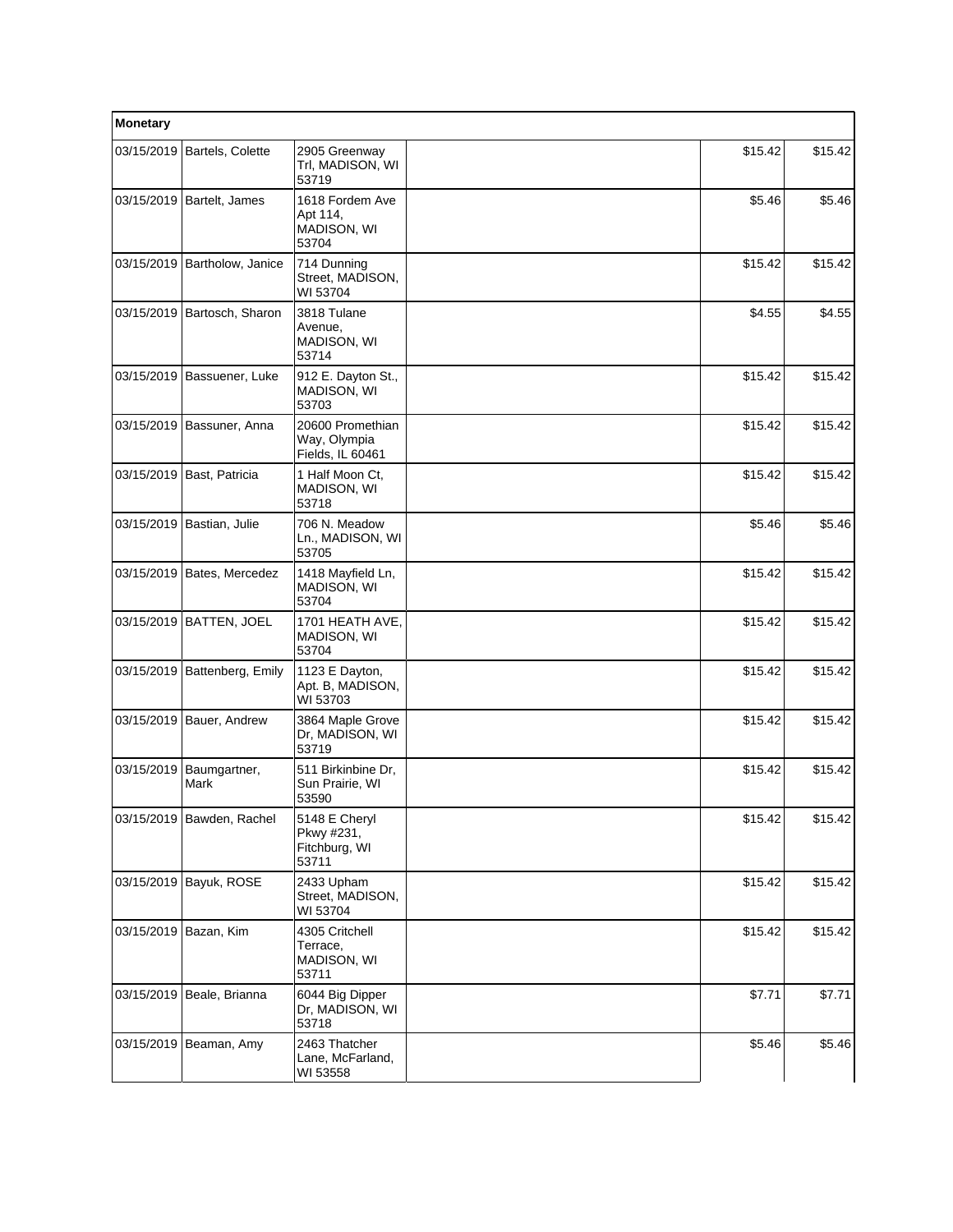| Monetary   |                             |                                                              |         |         |
|------------|-----------------------------|--------------------------------------------------------------|---------|---------|
|            | 03/15/2019 Beaman, Daniel   | 2463 Thatcher<br>Lane, McFarland,<br>WI 53558                | \$15.42 | \$15.42 |
|            | 03/15/2019 Bean, Darcy      | 914 Jenifer St.,<br>Madison, WI<br>53703                     | \$15.42 | \$15.42 |
|            | 03/15/2019 Beatty, Heidi    | 3495 Dell Drive,<br>MADISON, WI<br>53718                     | \$15.42 | \$15.42 |
| 03/15/2019 | BECHTOLD,<br><b>SARA</b>    | 102<br><b>MEADOWLARK</b><br>DR, MADISON, WI<br>53714         | \$5.46  | \$5.46  |
|            | 03/15/2019 Beck, Carmen     | 451 Lexington Dr,<br>Oregon, WI 53575                        | \$15.42 | \$15.42 |
|            | 03/15/2019 Becker, SARA     | 2014 Axel Ave,<br>MADISON, WI<br>53711-4803                  | \$15.42 | \$15.42 |
|            | 03/15/2019 Beckett, Amy     | 2106 Westbrook<br>Lane, MADISON,<br>WI 53711                 | \$15.42 | \$15.42 |
| 03/15/2019 | Beckett, Julia              | 1 Hickory Hollow<br>Dr, MADISON, WI<br>53705                 | \$15.42 | \$15.42 |
| 03/15/2019 | Beckman.<br>CASSANDRA       | 1702 Fair<br>Pheasant Way,<br>Sun Prairie, WI<br>53590       | \$15.42 | \$15.42 |
| 03/15/2019 | Beery, Marjorie             | 301 S. Livingston<br>Street Apt 302,<br>MADISON, WI<br>53703 | \$15.42 | \$15.42 |
| 03/15/2019 | Behm, Naomi                 | 344 2nd Street,<br>Brooklyn, WI<br>53521                     | \$15.42 | \$15.42 |
|            | 03/15/2019 Behnke, Sheena   | 1000 Valderama<br>Ct., WAUNAKEE,<br>WI 53597                 | \$15.42 | \$15.42 |
|            | 03/15/2019 Beitlich, Carrie | 2525 Upham<br>Street, MADISON,<br>WI 53704                   | \$15.42 | \$15.42 |
|            | 03/15/2019 Belakhdar, Leila | 217 Merry St,<br>MADISON, WI<br>53704                        | \$15.42 | \$15.42 |
| 03/15/2019 | Beld, Jerome                | 1 Cranbrook Cir,<br>MADISON, WI<br>53719                     | \$15.42 | \$15.42 |
| 03/15/2019 | Belgum, Barbara             | 6476 State Rd 73,<br>Waterloo, WI<br>53594                   | \$2.70  | \$2.70  |
|            | 03/15/2019 Bell Bern, Jesse | 450 N. Few St. Apt<br>8, MADISON, WI<br>53703                | \$15.42 | \$15.42 |
|            | 03/15/2019 BELL, JOHN       | 423 SIDNEY ST,<br>MADISON, WI<br>53703-1723                  | \$10.00 | \$10.00 |
| 03/15/2019 | BELL, Kathryn               | 440 Linde St, DE<br>FOREST, WI<br>53532                      | \$15.42 | \$15.42 |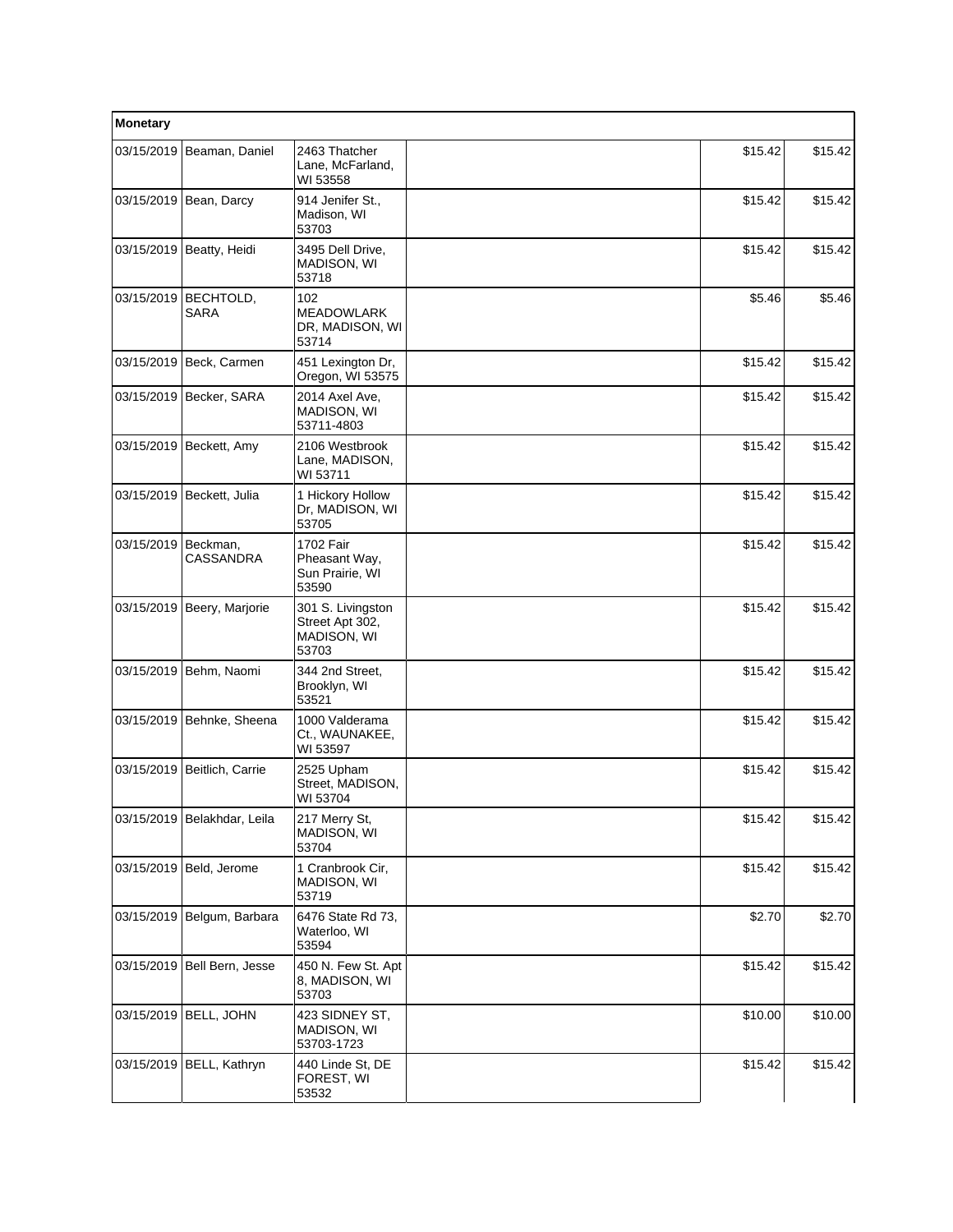| Monetary   |                                    |                                                        |         |         |
|------------|------------------------------------|--------------------------------------------------------|---------|---------|
| 03/15/2019 | BELL, Tracey                       | 4601 Atticus Way,<br>Apt. 201,<br>MADISON, WI<br>53711 | \$5.46  | \$5.46  |
| 03/15/2019 | Belt, Angela                       | 2413 Myrtle St.,<br>MADISON, WI<br>53704               | \$5.46  | \$5.46  |
| 03/15/2019 | Belt, Molly                        | 2502 Leopold<br>Way, Sun Prairie,<br>WI 53590          | \$15.42 | \$15.42 |
| 03/15/2019 | Belz, Matthew                      | 4602 Treichel St,<br>MADISON, WI<br>53718              | \$15.42 | \$15.42 |
| 03/15/2019 | Benavides, Olaya                   | 2837 Dahle St.<br>Apt. A, MADISON,<br>WI 53704         | \$15.42 | \$15.42 |
| 03/15/2019 | Benell, Julie                      | 525 park Ave.,<br>Waterloo, WI<br>53594                | \$5.46  | \$5.46  |
| 03/15/2019 | Benisch, Nancy                     | W4503 Eland<br>Drive, Rio, WI<br>53960                 | \$15.42 | \$15.42 |
|            | 03/15/2019 Benish, Gerald          | 514 Fifth Street,<br>Mineral Point, WI<br>53565        | \$15.42 | \$15.42 |
| 03/15/2019 | Benitez, Carolina                  | 501 South Midvale<br>Blvd, MADISON,<br>WI 53711        | \$15.42 | \$15.42 |
| 03/15/2019 | Bennett, Amy                       | 4438 Hillcrest Dr.,<br>MADISON, WI<br>53795            | \$15.42 | \$15.42 |
| 03/15/2019 | Bennett, Courtney                  | 572 Fairview<br>Terrace, verona,<br>WI 52593           | \$15.42 | \$15.42 |
| 03/15/2019 | Bennett, Lori                      | 121 Cambridge<br>Rd, MADISON, WI<br>53704              | \$0.00  | \$0.00  |
| 03/15/2019 | Benson, Sandra                     | 2934 Muir Field<br>Road, MADISON,<br>WI 53719          | \$5.46  | \$5.46  |
|            | 03/15/2019 Benzschawel,<br>Jeffrey | 3142 Dorchester<br>Way #3,<br>MADISON, WI<br>53719     | \$8.89  | \$8.89  |
| 03/15/2019 | Berg, Amanda                       | 18 High Point<br>Woods Drive,<br>MADISON, WI<br>53719  | \$15.42 | \$15.42 |
|            | 03/15/2019 Berg, Anna              | 5001 Monona Dr.<br>Apt 304, Monona,<br>WI 53716-4036   | \$15.42 | \$15.42 |
| 03/15/2019 | Bergemann,<br><b>MICHAEL</b>       | 605 Acacia Ln.<br>MADISON, WI<br>53716                 | \$15.42 | \$15.42 |
| 03/15/2019 | bergenthal, Kara                   | 2309 Middleton<br>Beach Rd,<br>MIDDLETON, WI<br>53562  | \$7.68  | \$7.68  |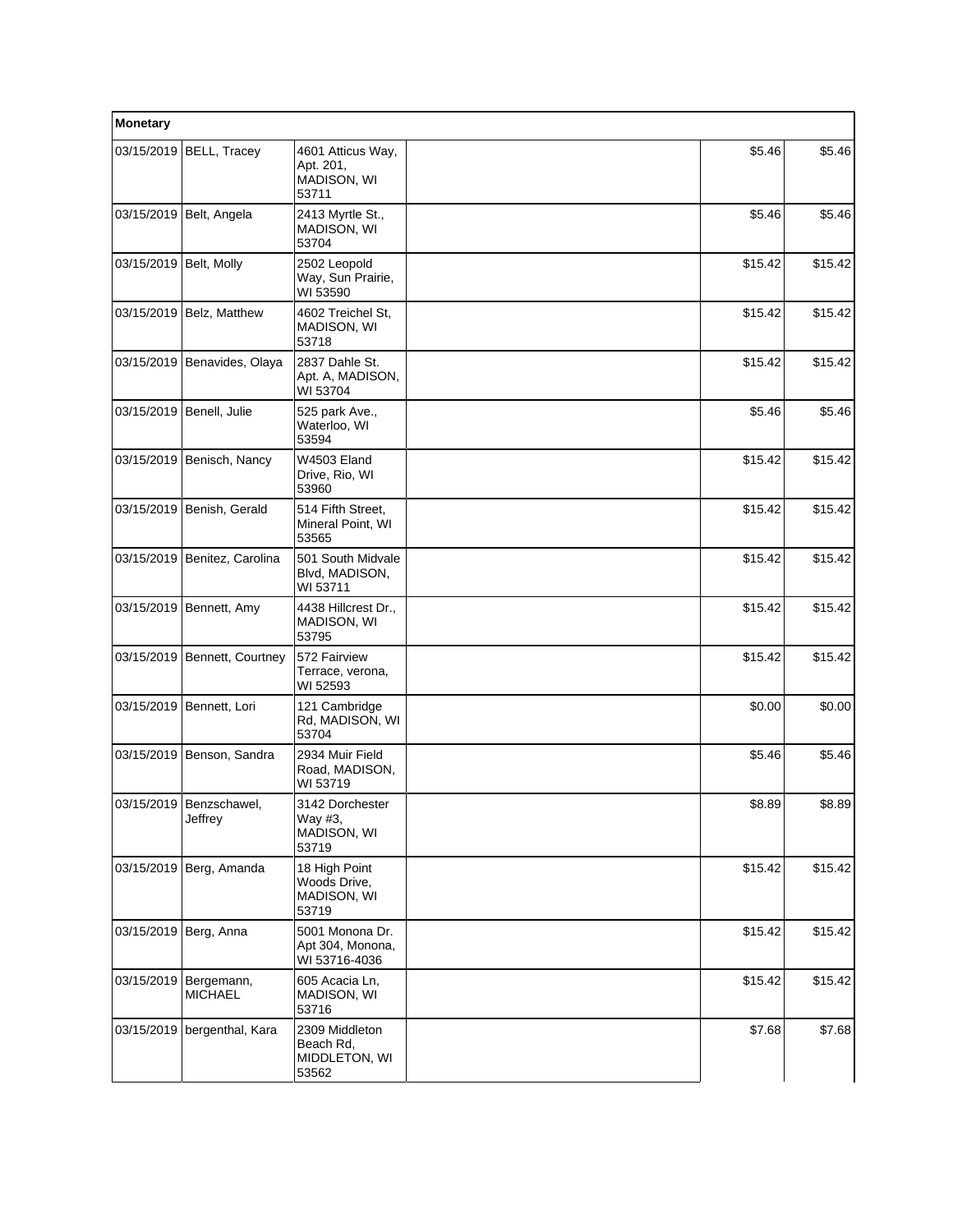| Monetary                |                                      |                                                         |         |         |
|-------------------------|--------------------------------------|---------------------------------------------------------|---------|---------|
|                         | 03/15/2019 Bergh, Rachel             | 226 Jackson St,<br>MADISON, WI<br>53704                 | \$15.42 | \$15.42 |
|                         | 03/15/2019 Berkvam, Lavonne          | 4334 Waite Circle,<br>MADISON, WI<br>53711              | \$5.46  | \$5.46  |
| 03/15/2019   Bernard,   | Stephanie                            | 2025 Floyd Place,<br>MADISON, WI<br>53713               | \$15.42 | \$15.42 |
| 03/15/2019              | Bernards, Carrie                     | 5614 Rustic<br>Woods Drive,<br>MADISON, WI<br>53716     | \$15.42 | \$15.42 |
|                         | 03/15/2019 Berndt, Nicholas          | 737 Reflection Dr.<br>verona, WI 53593                  | \$15.42 | \$15.42 |
|                         | 03/15/2019 Bernhardt, linda          | 613 Crandall<br>Street, MADISON,<br>WI 53711            | \$15.42 | \$15.42 |
|                         | 03/15/2019 Berrios, Vanessa          | 1502 Waldorf<br>Boulevard,<br>MADISON, WI<br>53719      | \$15.42 | \$15.42 |
|                         | 03/15/2019 Berry, Elizabeth          | 19 Eastbourne<br>Circle, MADISON,<br>WI 53717           | \$15.42 | \$15.42 |
|                         | 03/15/2019 Beshay, KRISTEN           | 7178 Belle<br>Fontaine Blvd.,<br>MIDDLETON, WI<br>53562 | \$15.42 | \$15.42 |
| 03/15/2019   Besmer,    | <b>KIMBERLY</b>                      | 733 Lakewood<br>Blvd, MADISON,<br>WI 53704              | \$7.68  | \$7.68  |
| 03/15/2019              | Best, Suzanne                        | 5755 Golden<br>Terrace, Fitchburg,<br>WI 53711          | \$15.42 | \$15.42 |
| 03/15/2019 Bett, Kellie |                                      | 2646 Gaston<br>Road, Cottage<br>Grove, WI 53527         | \$15.42 | \$15.42 |
|                         | 03/15/2019   Betts, Karen            | 9H Golf Course<br>Rd., MADISON,<br>WI 53704             | \$15.42 | \$15.42 |
|                         | 03/15/2019   Betzwieser,<br>Kristine | 4930 Arrowhead<br>Dr, Monona, WI<br>53716               | \$15.42 | \$15.42 |
| 03/15/2019              | Biagtan, Melissa                     | 2746 Hermina St,<br>MADISON, WI<br>53704                | \$15.42 | \$15.42 |
| 03/15/2019              | Biese Patton,<br>Stephanie           | 5204 Winnequah<br>Rd, Monona, WI<br>53716               | \$15.42 | \$15.42 |
| 03/15/2019              | Bignell<br>McWilliams, Hana          | 8201 Mayo Dr Apt<br>401, MADISON,<br>WI 53719           | \$2.57  | \$2.57  |
| 03/15/2019              | Bilger, Eva                          | 5785 Pembroke<br>Dr., Fitchburg, WI<br>53711            | \$15.42 | \$15.42 |
| 03/15/2019              | Binon, Jill                          | 2971 Index Rd Apt<br>105, Fitchburg, WI<br>53713        | \$15.42 | \$15.42 |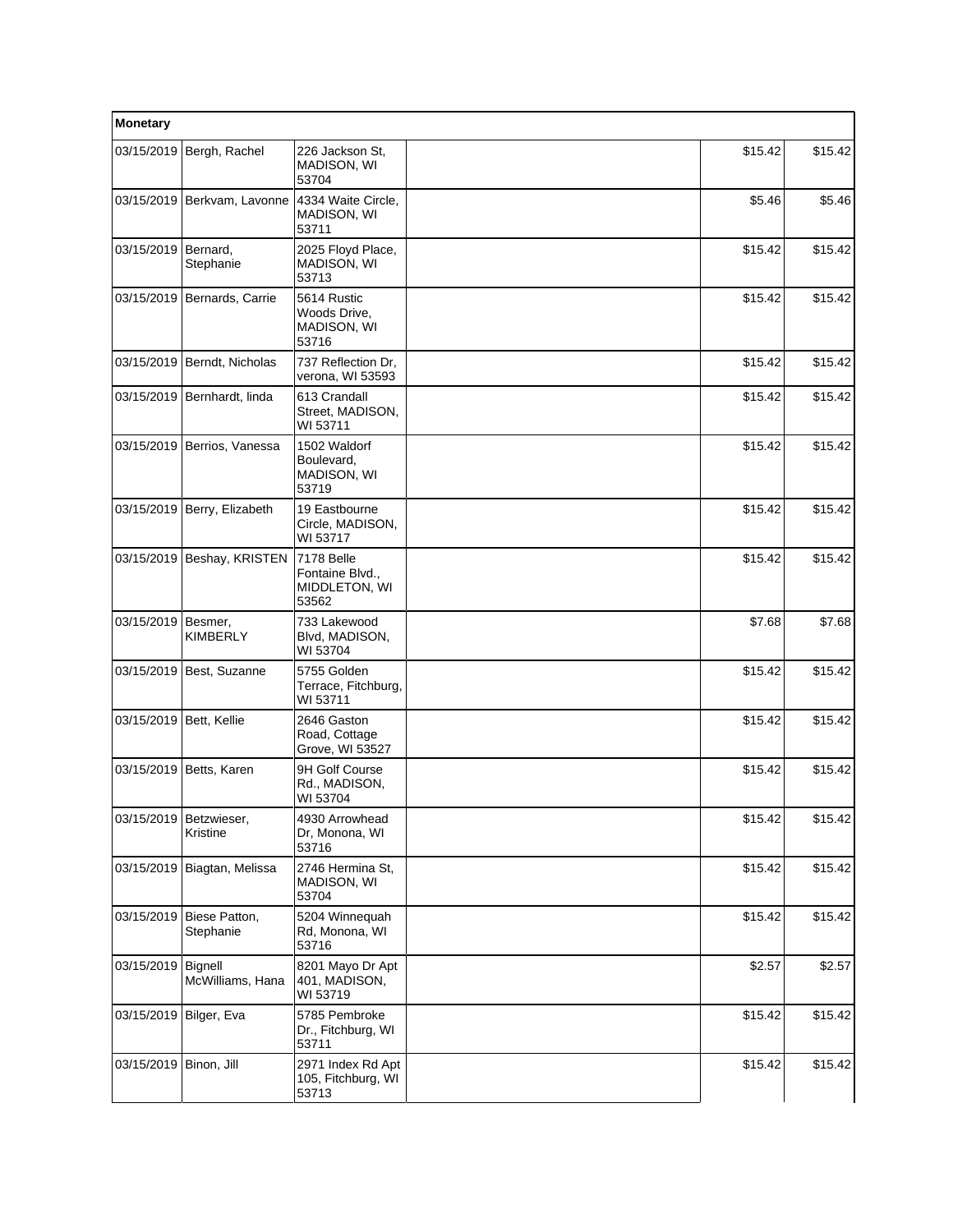| Monetary   |                               |                                                                 |         |         |
|------------|-------------------------------|-----------------------------------------------------------------|---------|---------|
| 03/15/2019 | Bins Nordgren,<br>Ellen       | 4424 Dutch<br>Diamond Way,<br>Deforest, WI<br>53532             | \$15.42 | \$15.42 |
| 03/15/2019 | Bins, Joseph                  | 7765 Radcliffe Dr.<br>Apt B, MADISON,<br>WI 53719               | \$15.42 | \$15.42 |
| 03/15/2019 | Birkholz, James               | 6109 Williamsburg<br>Way, MADISON,<br>WI 53719                  | \$15.42 | \$15.42 |
| 03/15/2019 | Birmingham, Mary              | 405 harvest In,<br>verona, WI 53593                             | \$15.42 | \$15.42 |
| 03/15/2019 | Birner, Mary                  | 321 Mineral Street,<br>Mineral Point, WI<br>53565               | \$15.42 | \$15.42 |
| 03/15/2019 | Bisbee, Rebecca               | 1506 Wheeler<br>Road, Unit E.<br>MADISON, WI<br>53704           | \$8.89  | \$8.89  |
| 03/15/2019 | Bishop, Benjamin              | 225 E. Lakelawn<br>PI, MADISON, WI<br>53703                     | \$5.46  | \$5.46  |
|            | 03/15/2019   Bitner, James    | 1201 Artisan Dr.<br>MADISON, WI<br>53704                        | \$15.42 | \$15.42 |
| 03/15/2019 | Blackamore,<br>Suzanne        | 319 East<br><b>Whispering Pines</b><br>Way, verona, WI<br>53593 | \$15.42 | \$15.42 |
|            | 03/15/2019 Blackmore, Kevin   | 5525 Terre Haute,<br>MADISON, WI<br>53705                       | \$8.89  | \$8.89  |
| 03/15/2019 | Blake-Horst,<br>Geoffrey      | 609 S Few St.<br>MADISON, WI<br>53703                           | \$15.42 | \$15.42 |
| 03/15/2019 | Blakeslee, Kevin              | 5 Provo Ct.,<br>MADISON, WI<br>53719                            | \$15.42 | \$15.42 |
| 03/15/2019 | Blanchard,<br>Wendolyn        | 25 Brule Circle,<br>MADISON, WI<br>53717                        | \$7.68  | \$7.68  |
|            | 03/15/2019 Blanchette, Alisha | 4809 Ruth St,<br>MADISON, WI<br>53716                           | \$15.42 | \$15.42 |
| 03/15/2019 | blau, Tom                     | 5412 calico ct,<br>McFarland, WI<br>53558                       | \$15.42 | \$15.42 |
| 03/15/2019 | Blazevich, Patti              | 6230 Camino<br>Way, MADISON,<br>WI 53719                        | \$5.46  | \$5.46  |
| 03/15/2019 | Blevins, Michelle             | 1730 Fremont ave,<br>MADISON, WI<br>53704                       | \$15.42 | \$15.42 |
| 03/15/2019 | Blimling, PAIGE               | 2421 E Mifflin St<br>#1, MADISON, WI<br>53704                   | \$4.08  | \$4.08  |
| 03/15/2019 | Block, Shelley                | 647 N. Oak Street,<br>Oregon, WI 53575                          | \$15.42 | \$15.42 |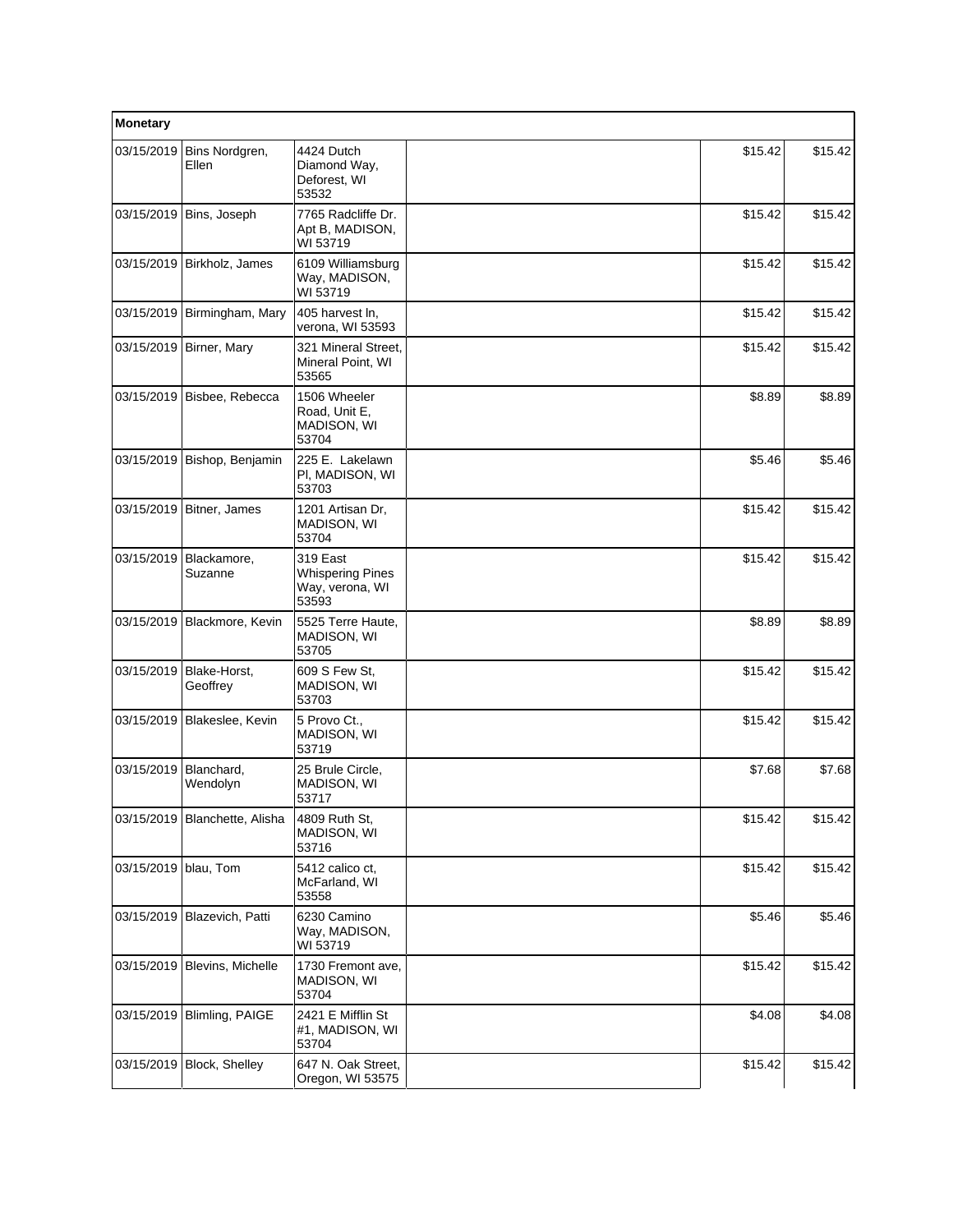| Monetary   |                               |                                                               |         |         |
|------------|-------------------------------|---------------------------------------------------------------|---------|---------|
| 03/15/2019 | Blohowiak, Alex               | N7251 Cty Rd CC,<br>Monticello, WI<br>53570                   | \$1.27  | \$1.27  |
| 03/15/2019 | Blue, Erick                   | 4801 Sheboygan<br>Ave Apt 815,<br>MADISON, WI<br>53705        | \$5.46  | \$5.46  |
| 03/15/2019 | Blue, SAMUEL                  | 6106 Eastgate Rd,<br>Monona, WI 53716                         | \$15.42 | \$15.42 |
| 03/15/2019 | Blue, Steven                  | 5409 Greenleaf<br>Dr, MADISON, WI<br>53713                    | \$15.42 | \$15.42 |
| 03/15/2019 | Blum, Diane                   | 5210 Forge Dr,<br>MADISON, WI<br>53716                        | \$8.89  | \$8.89  |
|            | 03/15/2019   Blythe, Diane    | 418 S Segoe Rd,<br>MADISON, WI<br>53711                       | \$15.42 | \$15.42 |
| 03/15/2019 | Bobb, Bruce                   | 781 Harvest Lane,<br>verona, WI 53593                         | \$15.42 | \$15.42 |
| 03/15/2019 | Bobb, Kristine                | 781 Harvest Lane,<br>verona, WI 53593                         | \$15.42 | \$15.42 |
| 03/15/2019 | bodmer, Madonna               | 528 MEADOW<br><b>VIEW RD, MOUNT</b><br><b>HOREB, WI 53572</b> | \$15.42 | \$15.42 |
| 03/15/2019 | BOERSMA,<br>Valerie           | 915<br><b>MEADOWLAR</b><br>DR, MADISON, WI<br>53714           | \$7.28  | \$7.28  |
| 03/15/2019 | Boese-Bookstaff,<br>Judith    | 538 Pine Lawn<br>Pkwy, verona, WI<br>53593                    | \$7.68  | \$7.68  |
|            | 03/15/2019 Boettger, Peggy    | 5114 Hackney<br>Way, MADISON,<br>WI 53724                     | \$15.42 | \$15.42 |
| 03/15/2019 | Bohling, Kristoffer           | 3526 Lucia Crest,<br>MADISON, WI<br>53705                     | \$15.42 | \$15.42 |
| 03/15/2019 | Bohman, Carolyn<br>(Carrie)   | 4718 Hermsmeier<br>Lane, MADISON,<br>WI 53714                 | \$15.42 | \$15.42 |
| 03/15/2019 | Bohnsack, Andrew              | 7175 Littlemore<br>Dr, MADISON, WI<br>53718                   | \$15.42 | \$15.42 |
| 03/15/2019 | Boland-Van<br>Handel, Lindsey | 5770 Meadowood<br>Dr, MADISON, WI<br>53711                    | \$15.42 | \$15.42 |
| 03/15/2019 | Boldon, Amanda                | 2106 Post Road,<br>MADISON, WI<br>53713                       | \$15.42 | \$15.42 |
| 03/15/2019 | Boldt, David                  | 109 Jackson<br>Street, MADISON,<br>WI 53704                   | \$5.46  | \$5.46  |
|            | 03/15/2019 Bolles, Sandra     | 6123 Old<br>Middleton Rd,<br>MADISON, WI<br>53705             | \$4.48  | \$4.48  |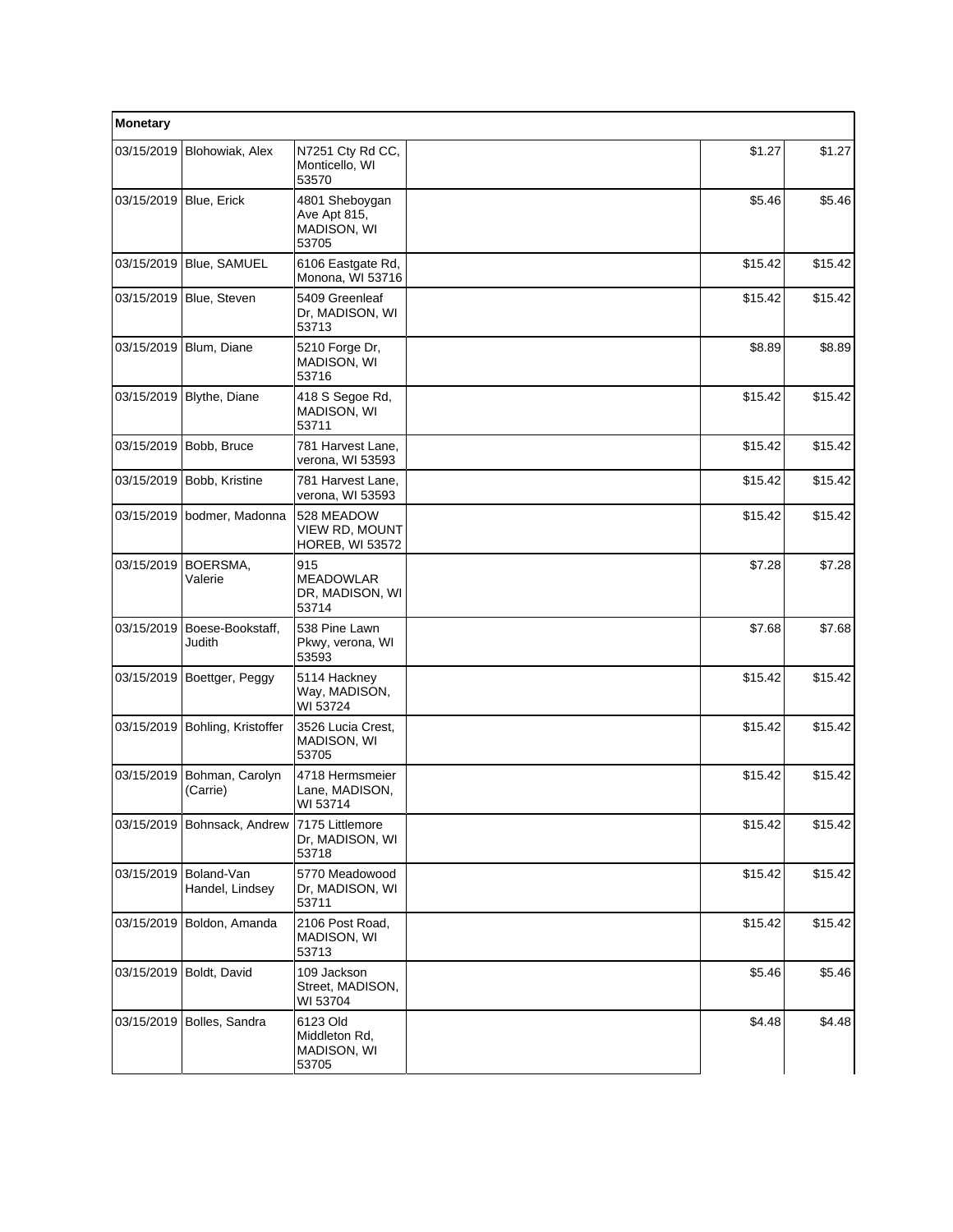| Monetary   |                               |                                                         |         |         |
|------------|-------------------------------|---------------------------------------------------------|---------|---------|
| 03/15/2019 | Bollig, Arlene                | 607 9th Avenue,<br>New Glarus, WI<br>53574              | \$19.26 | \$19.26 |
|            | 03/15/2019 Bollinger, Kristin | 4304 Hegg Ave,<br>MADISON, WI<br>53716                  | \$15.42 | \$15.42 |
|            | 03/15/2019 Bonfigt, Lori      | 6326 Putnam Rd,<br>MADISON, WI<br>53711                 | \$15.42 | \$15.42 |
| 03/15/2019 | Books, Steve                  | 211 S. 2nd St.,<br>MOUNT HOREB,<br>WI 53572             | \$5.46  | \$5.46  |
|            | 03/15/2019 Borchardt, Kevin   | 743 Woodland Dr,<br>Sun Prairie, WI<br>53590            | \$15.42 | \$15.42 |
|            | 03/15/2019 Borchert, Meredith | 1792 Williams<br>Drive, Stoughton,<br>WI 53589          | \$15.42 | \$15.42 |
|            | 03/15/2019 Borenstein, Wendy  | 7014 Harvest Hill<br>road, MADISON,<br>WI 53717         | \$15.42 | \$15.42 |
|            | 03/15/2019   Bormann, Megan   | 101 Crystal Lane,<br>MADISON, WI<br>53714               | \$15.42 | \$15.42 |
|            | 03/15/2019   Born, Leanne     | 613 Havey Rd,<br>MADISON, WI<br>53705                   | \$15.42 | \$15.42 |
| 03/15/2019 | Borneman,<br>Danielle         | 1809 Baird Street,<br>MADISON, WI<br>53713              | \$15.42 | \$15.42 |
|            | 03/15/2019 Bosben, Gabriela   | 2913 Interlaken<br>Pass, MADISON,<br>WI 53719           | \$5.46  | \$5.46  |
| 03/15/2019 | Bosben, Helena                | 6618 Harvest Hill<br>Rd, WAUNAKEE,<br>WI 53597          | \$15.42 | \$15.42 |
|            | 03/15/2019 Boser, Sheryl      | 1718 Lewon Dr,<br>MADISON, WI<br>53711                  | \$15.42 | \$15.42 |
|            | 03/15/2019 Bouffiou, Michele  | 4607 Gordon<br>Avenue, Monona,<br>WI 53716              | \$15.42 | \$15.42 |
|            | 03/15/2019 Bowe, Heidi        | 121 n Allen st,<br>MADISON, WI<br>53726                 | \$15.42 | \$15.42 |
| 03/15/2019 | Boyer, Karen                  | 318 Oldfield Rd,<br>MADISON, WI<br>53717                | \$15.42 | \$15.42 |
|            | 03/15/2019 Boyle, Ellen       | 1214 Fish<br>Hatchery Rd,<br>MADISON, WI<br>53715       | \$15.42 | \$15.42 |
|            | 03/15/2019 Bradford, Robin    | 1101 Hamilton St<br>Unit 103,<br>Stoughton, WI<br>53589 | \$2.57  | \$2.57  |
| 03/15/2019 | Bradley, Bette Jo             | 7185 E Valley<br>Ridge Drive,<br>MADISON, WI<br>53719   | \$15.42 | \$15.42 |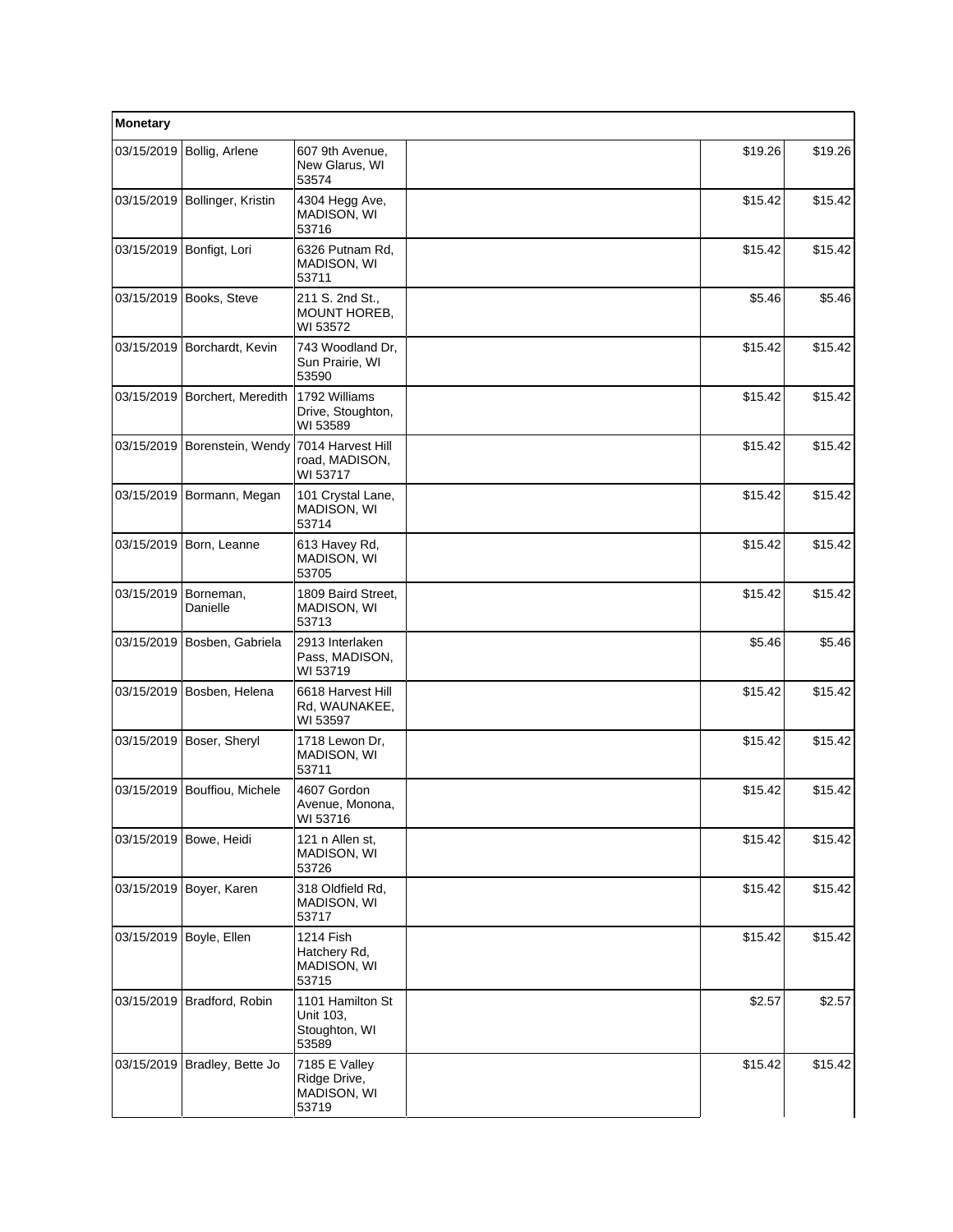| Monetary              |                             |                                                  |         |         |
|-----------------------|-----------------------------|--------------------------------------------------|---------|---------|
| 03/15/2019            | Brady-Osborne,<br>Melinda   | 3514 Basalt Lane,<br>MADISON, WI<br>53719        | \$15.42 | \$15.42 |
|                       | 03/15/2019   Brancel, Dany  | 6504 Oakwood<br>place,<br>MIDDLETON, WI<br>53562 | \$4.08  | \$4.08  |
|                       | 03/15/2019 Branch, Erik     | 5502 Leanne<br>Lane, McFarland,<br>WI 53558      | \$15.42 | \$15.42 |
|                       | 03/15/2019 Brand, Mary      | 4902 Paul Av,<br>MADISON, WI<br>53711            | \$15.42 | \$15.42 |
|                       | 03/15/2019 Brandt, Pamela   | 2814 Center Ave,<br>MADISON, WI<br>53704         | \$15.42 | \$15.42 |
|                       | 03/15/2019   Braun, Denise  | 2933 Interlaken<br>Pass, MADISON,<br>WI 53719    | \$5.46  | \$5.46  |
|                       | 03/15/2019 Braun, Donna     | 1210 Droster<br>Road, MADISON,<br>WI 53716       | \$5.46  | \$5.46  |
|                       | 03/15/2019 Braun, Elizabeth | 34 Jetty Drive,<br>MADISON, WI<br>53705          | \$15.42 | \$15.42 |
|                       | 03/15/2019 Braun, Emily     | 706 Delladonna<br>Way, MADISON,<br>WI 53704      | \$15.42 | \$15.42 |
|                       | 03/15/2019 Braun, Monika    | 5738 Bittersweet<br>PI, MADISON, WI<br>53705     | \$2.70  | \$2.70  |
| 03/15/2019            | Bravo Rodriguez,<br>Alma    | 13 Village Green<br>Ln E, Madison, WI<br>53704   | \$5.46  | \$5.46  |
| 03/15/2019 Bray, Beth |                             | 2914 BRANDON<br>RD, MADISON, WI<br>53719         | \$15.42 | \$15.42 |
|                       | 03/15/2019   Breen, Dianna  | 5 Manchester Ct.,<br>MADISON, WI<br>53719        | \$15.42 | \$15.42 |
|                       | 03/15/2019 Bremer, Judy     | W10443 County<br>Road O,<br>PORTAGE, WI<br>53901 | \$15.42 | \$15.42 |
| 03/15/2019            | Brennan, Joan               | 4510 N Sherman<br>Ave, MADISON,<br>WI 53704      | \$15.42 | \$15.42 |
|                       | 03/15/2019 Breunig, Theresa | 6425 County Road<br>KP, Mazomanie,<br>WI 53560   | \$15.42 | \$15.42 |
|                       | 03/15/2019 Breyne, Denise   | 1240 Sherman<br>Ave, Madisoin, WI<br>53703       | \$11.52 | \$11.52 |
| 03/15/2019            | Bricco, Cara                | 3217<br>MILWAUKEE ST,<br>MADISON, WI<br>53714    | \$15.42 | \$15.42 |
|                       | 03/15/2019 Brien, Kathleen  | 1922 Anhalt Dr,<br>MADISON, WI<br>53704          | \$15.42 | \$15.42 |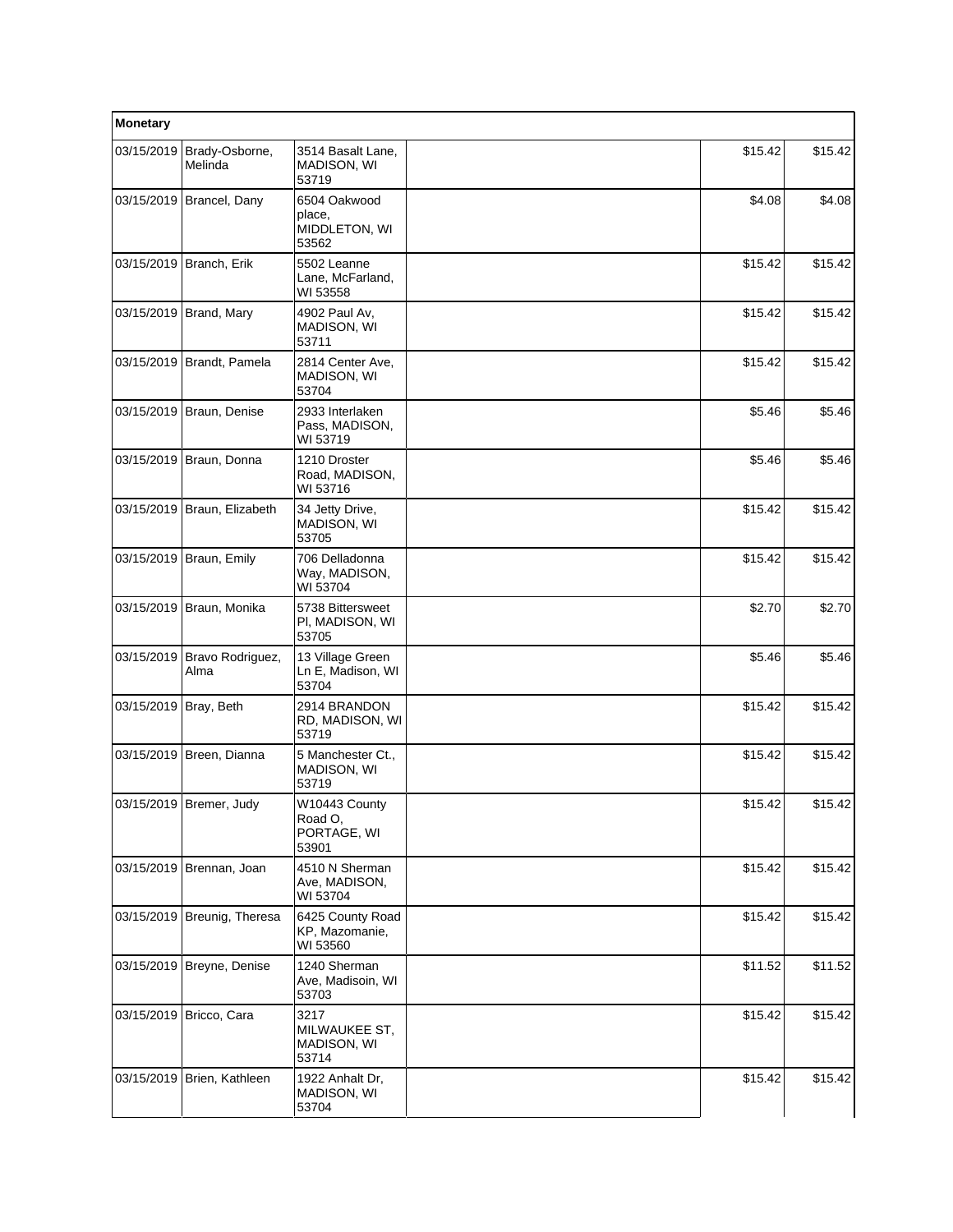| Monetary   |                                   |                                                                |         |         |
|------------|-----------------------------------|----------------------------------------------------------------|---------|---------|
| 03/15/2019 | Briggs, Lee                       | 30 Newbury Cir.,<br>MADISON, WI<br>53711                       | \$15.42 | \$15.42 |
| 03/15/2019 | <b>BRINGMAN,</b><br>SARA          | 1314 MORRISON<br>ST, MADISON, WI<br>53703-1616                 | \$25.00 | \$25.00 |
| 03/15/2019 | Brinkman-<br>Kampmann,<br>Pascal  | 24 N. Atwood<br>Avenue,<br>Janesville, WI<br>53545             | \$8.89  | \$8.89  |
| 03/15/2019 | Broadway, Martha                  | 405 Augusta Dr.,<br>WAUNAKEE, WI<br>53597                      | \$5.46  | \$5.46  |
|            | 03/15/2019 Brockman, Jay          | 4503 Camden Rd,<br>MADISON, WI<br>53716-1746                   | \$15.42 | \$15.42 |
|            | 03/15/2019 Broeckert, Angie       | 1403 Spahn Drive,<br>WAUNAKEE, WI<br>53597                     | \$7.68  | \$7.68  |
|            | 03/15/2019   Brooks - Hall, Julie | 5101 Black Walnut<br>Dr, McFarland, WI<br>53558                | \$15.42 | \$15.42 |
|            | 03/15/2019 Brown, Anna            | 2018 <sub>S</sub><br>THOMPSON DR,<br>MADISON, WI<br>53716-2458 | \$12.70 | \$12.70 |
| 03/15/2019 | Brown, Bennie                     | 1017 Rockefeller<br>Ln. Apt 3,<br>MADISON, WI<br>53704         | \$1.25  | \$1.25  |
|            | 03/15/2019 Brown, Brandon         | 2902 Monroe<br>Street, MADISON,<br>WI 53711                    | \$15.42 | \$15.42 |
|            | 03/15/2019 Brown, Jennifer        | 112 S John Paul<br>Rd, Milton, WI<br>53563                     | \$15.42 | \$15.42 |
|            | 03/15/2019 Brown, Katie           | 917 High Street<br>#3, MADISON, WI<br>53715                    | \$7.68  | \$7.68  |
| 03/15/2019 | Brown, Kristin                    | 1738 Sheridan<br>Street, MADISON,<br>WI 53704                  | \$15.42 | \$15.42 |
|            | 03/15/2019 Brown, Lisa            | 5009 Hackney<br>Way, MADISON,<br>WI 53714                      | \$15.42 | \$15.42 |
|            | 03/15/2019 Brown, Maria           | 1829 Beld St,<br>MADISON, WI<br>53713                          | \$15.42 | \$15.42 |
|            | 03/15/2019 Brown, Marie           | 4701 Ice Pond<br>Drive, McFarland,<br>WI 53558                 | \$4.23  | \$4.23  |
| 03/15/2019 | Brown, Sheryl                     | 4924 Camden Rd.<br>Apt D, Madiosn,<br>WI 53716                 | \$15.42 | \$15.42 |
| 03/15/2019 | Brown-Zehren,<br>Rebecca          | 536 Goldenrod Cir.<br>verona, WI 53593                         | \$15.42 | \$15.42 |
| 03/15/2019 | Brunmeier, Erika                  | 1 Lynbrook Circle,<br>MADISON, WI<br>53719                     | \$5.46  | \$5.46  |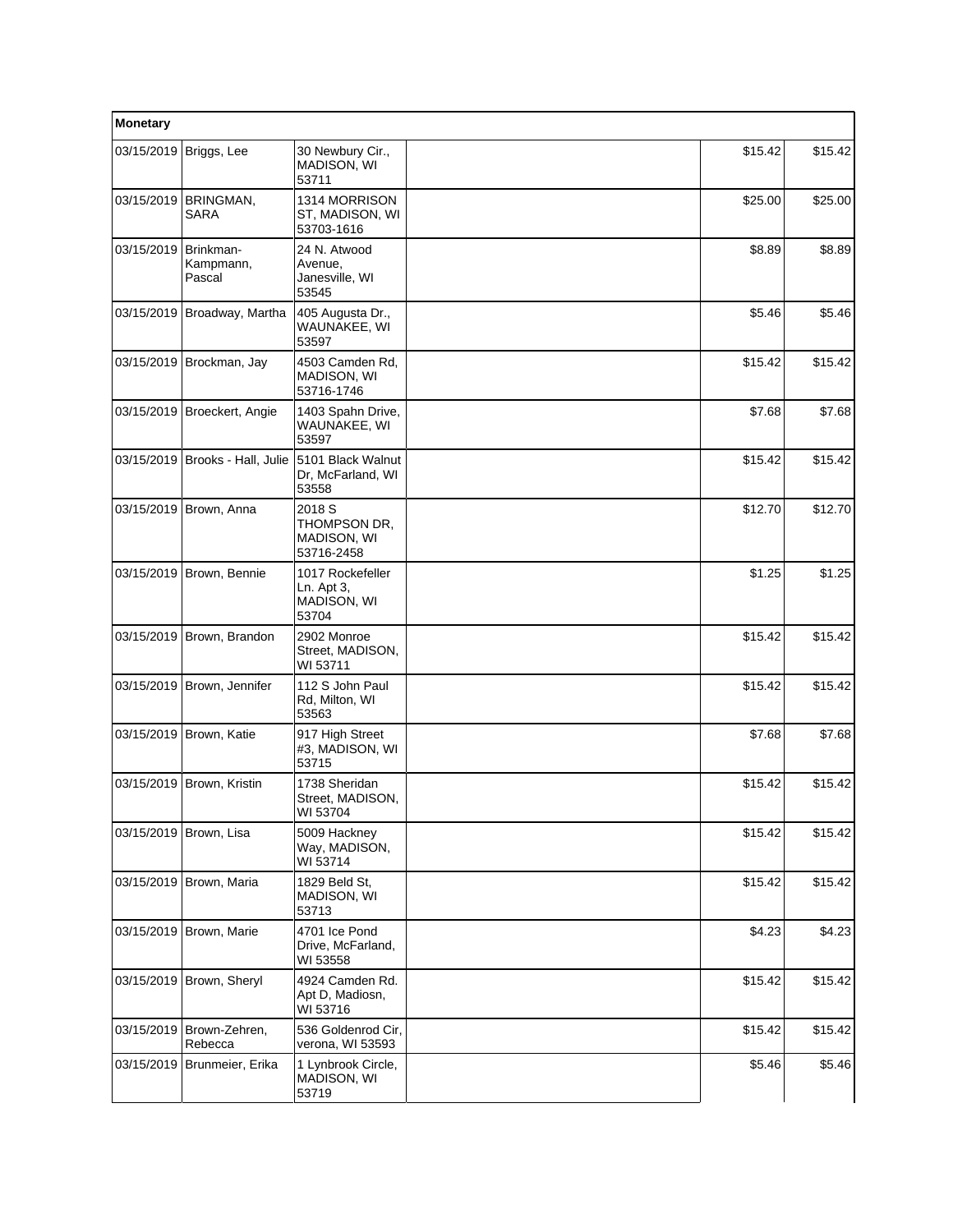| Monetary                |                                |                                                      |         |         |
|-------------------------|--------------------------------|------------------------------------------------------|---------|---------|
|                         | 03/15/2019 Brunner, Kristin    | 1709 Main St.<br>Cross Plains, WI<br>53528           | \$15.42 | \$15.42 |
|                         | 03/15/2019 Bruno, Jennifer     | 5202 Monarda Ct.<br>McFarland, WI<br>53558           | \$15.42 | \$15.42 |
| 03/15/2019   Brutscher, | <b>MARGERY</b>                 | 8650 Blynn Road,<br>Maomanie, WI<br>53560            | \$15.42 | \$15.42 |
| 03/15/2019              | Bryan, Cynthia                 | 608 Emerson St.<br>MADISON, WI<br>53715              | \$7.68  | \$7.68  |
| 03/15/2019              | Brynelson,<br>Rebecca          | 4647 Star<br>Spangled Trail,<br>MADISON, WI<br>53718 | \$5.46  | \$5.46  |
|                         | 03/15/2019 Buchanan, Brenda    | 818 N. Star Dr.<br>#202, MADISON,<br>WI 53718        | \$8.89  | \$8.89  |
| 03/15/2019              | <b>BUCKALEW,</b><br>PAUL       | 28 HERITAGE<br>CIR APT 2,<br>MADISON, WI<br>53711    | \$10.00 | \$10.00 |
| 03/15/2019              | Buckley,<br>Samantha           | 2550 University<br>Avenue,<br>MADISON, WI<br>53705   | \$10.28 | \$10.28 |
| 03/15/2019              | budd, matt                     | 2004 Adams st,<br>MADISON, WI<br>53711               | \$15.42 | \$15.42 |
|                         | 03/15/2019 Buehl, Jeremy       | 5133 Golden Leaf<br>Trl, MADISON, WI<br>53704        | \$15.42 | \$15.42 |
|                         | 03/15/2019 Burch, Christopher  | 409 E Main St.<br>MOUNT HOREB,<br>WI 53572           | \$8.89  | \$8.89  |
|                         | 03/15/2019 Burczyk, Taylor     | 6922 Dominion Dr,<br>MADISON, WI<br>53718            | \$15.42 | \$15.42 |
| 03/15/2019              | Burda, Jeanette                | 702 Briar Hill<br>Road, MADISON,<br>WI 53711         | \$15.42 | \$15.42 |
|                         | 03/15/2019 Burkard, Luz        | 5485 Southwest<br>Road, Platteville,<br>WI 53818     | \$7.68  | \$7.68  |
|                         | 03/15/2019 Burke, Darcy        | 5601 Rustic<br>Woods Dr.,<br>MADISON, WI<br>53716    | \$15.42 | \$15.42 |
|                         | 03/15/2019 Burkel, Jeffrey     | 2929 Sachs<br>Street, MADISON,<br>WI 53704           | \$15.42 | \$15.42 |
|                         | 03/15/2019   Burmaster, Judith | 1205 Manhasset<br>Place, MADISON,<br>WI 53711        | \$10.24 | \$10.24 |
| 03/15/2019              | Burnett, Renee                 | N3776 River<br>Road, Columbus,<br>WI 53925           | \$8.89  | \$8.89  |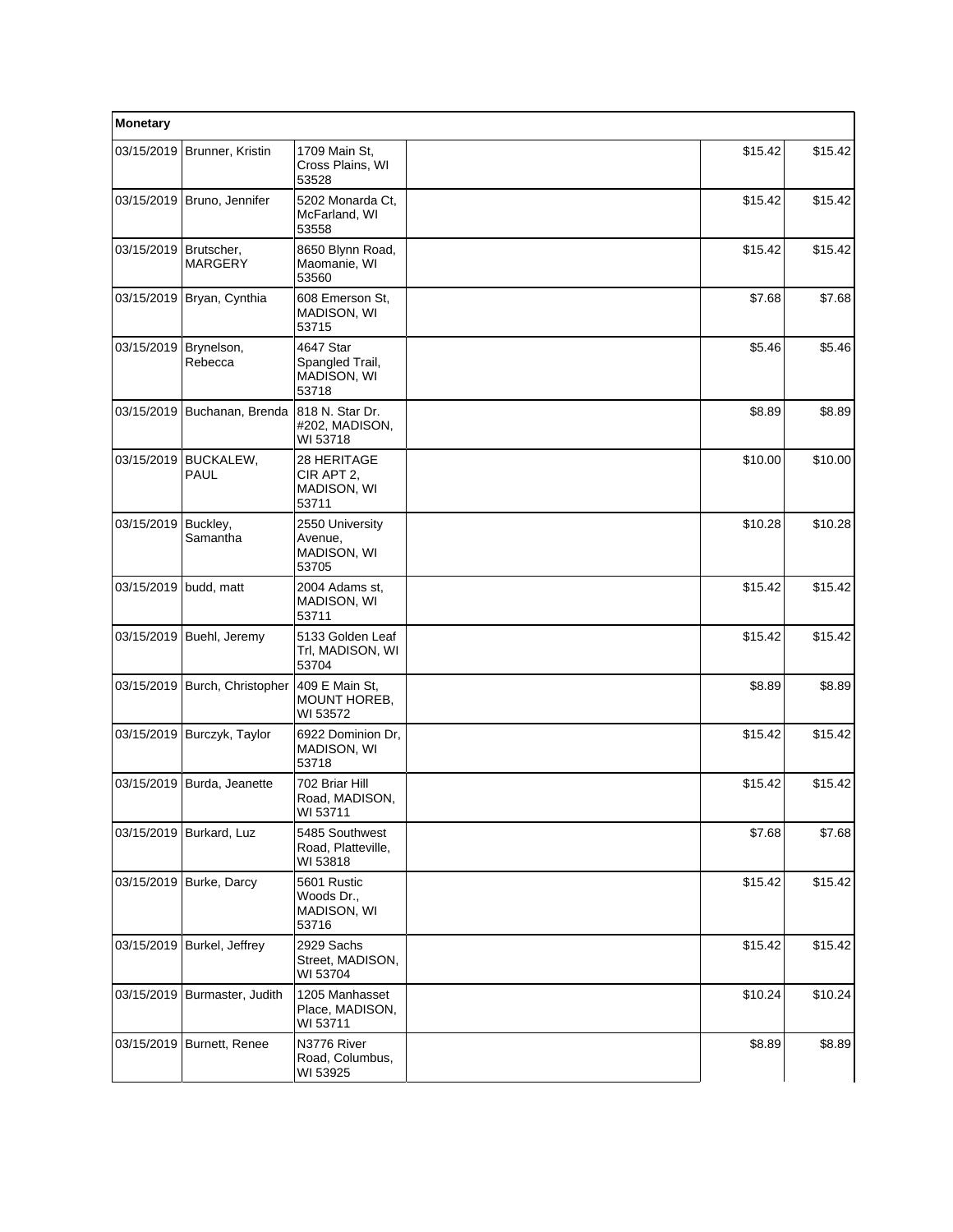| Monetary   |                              |                                                                       |         |         |
|------------|------------------------------|-----------------------------------------------------------------------|---------|---------|
|            | 03/15/2019   Burns, Kathryn  | 233 West Sunset<br>Ct, MADISON, WI<br>53705                           | \$15.42 | \$15.42 |
| 03/15/2019 | Burzinski-Winden,<br>Deborah | 655 Cork<br>Crossing, Cottage<br>Grove, WI 53527                      | \$5.46  | \$5.46  |
|            | 03/15/2019 Busacker, Robbi   | 1847 Wallinford<br>Drive, Sun Prairie,<br>WI 53590                    | \$15.42 | \$15.42 |
| 03/15/2019 | Buscemi, Kris                | 224 Standish Ct,<br>MADISON, WI<br>53705                              | \$5.46  | \$5.46  |
|            | 03/15/2019 Busenbark, Mark   | 2323 Tanager<br>Trail, MADISON,<br>WI 53711                           | \$15.42 | \$15.42 |
| 03/15/2019 | BUSHEK,<br><b>CHARLENE</b>   | 5505 DORSETT<br>DR, MADISON, WI<br>53711                              | \$7.28  | \$7.28  |
|            | 03/15/2019 Buskus, Pamela    | 25 Southwick<br>Circle, MADISON,<br>WI 53717                          | \$15.42 | \$15.42 |
| 03/15/2019 | Butenhoff, Deb               | 4525 surrey circle,<br>MADISON, WI<br>53704                           | \$5.46  | \$5.46  |
|            | 03/15/2019 butler, Mary      | 18156 jefferson,<br><b>MADISON, WI</b><br>53711                       | \$15.42 | \$15.42 |
| 03/15/2019 | Byrd-Felker,<br>Rachel       | 3610 Johns St.<br>MADISON, WI<br>53714                                | \$15.42 | \$15.42 |
| 03/15/2019 | Cairney, Amanda              | 401 Nichols Rd,<br>Monona, WI 53716                                   | \$15.42 | \$15.42 |
| 03/15/2019 | Calderon, Anita              | 4817 Sheboygan<br>Ave, MADISON,<br>WI 53705                           | \$7.71  | \$7.71  |
| 03/15/2019 | Callies, Carey               | 3530 Cross Street,<br>MADISON, WI<br>53711                            | \$15.42 | \$15.42 |
| 03/15/2019 | Callies, Elizabeth           | 4856 Violet Ln,<br>MADISON, WI<br>53714                               | \$15.42 | \$15.42 |
| 03/15/2019 | Calvert, Heather             | 1146 Meadow<br>Sweet Drive,<br>MADISON, WI<br>53719                   | \$7.68  | \$7.68  |
| 03/15/2019 | Camacho, Fanny               | 5002<br>SHEBOYGAN<br><b>AVE APT 358,</b><br>MADISON, WI<br>53705-2845 | \$15.42 | \$15.42 |
| 03/15/2019 | Camacho, Katie               | 4637 Esch Lane,<br><b>MADISON, WI</b><br>53704                        | \$15.42 | \$15.42 |
| 03/15/2019 | CAMPBELL, Amy                | 7332 SUMMIT<br>RIDGE RD,<br>MIDDLETON, WI<br>53562-5308               | \$20.20 | \$20.20 |
| 03/15/2019 | CAMPBELL, bobbi              | 856 South Charles<br>Street, Columbus,<br>WI 53925                    | \$15.42 | \$15.42 |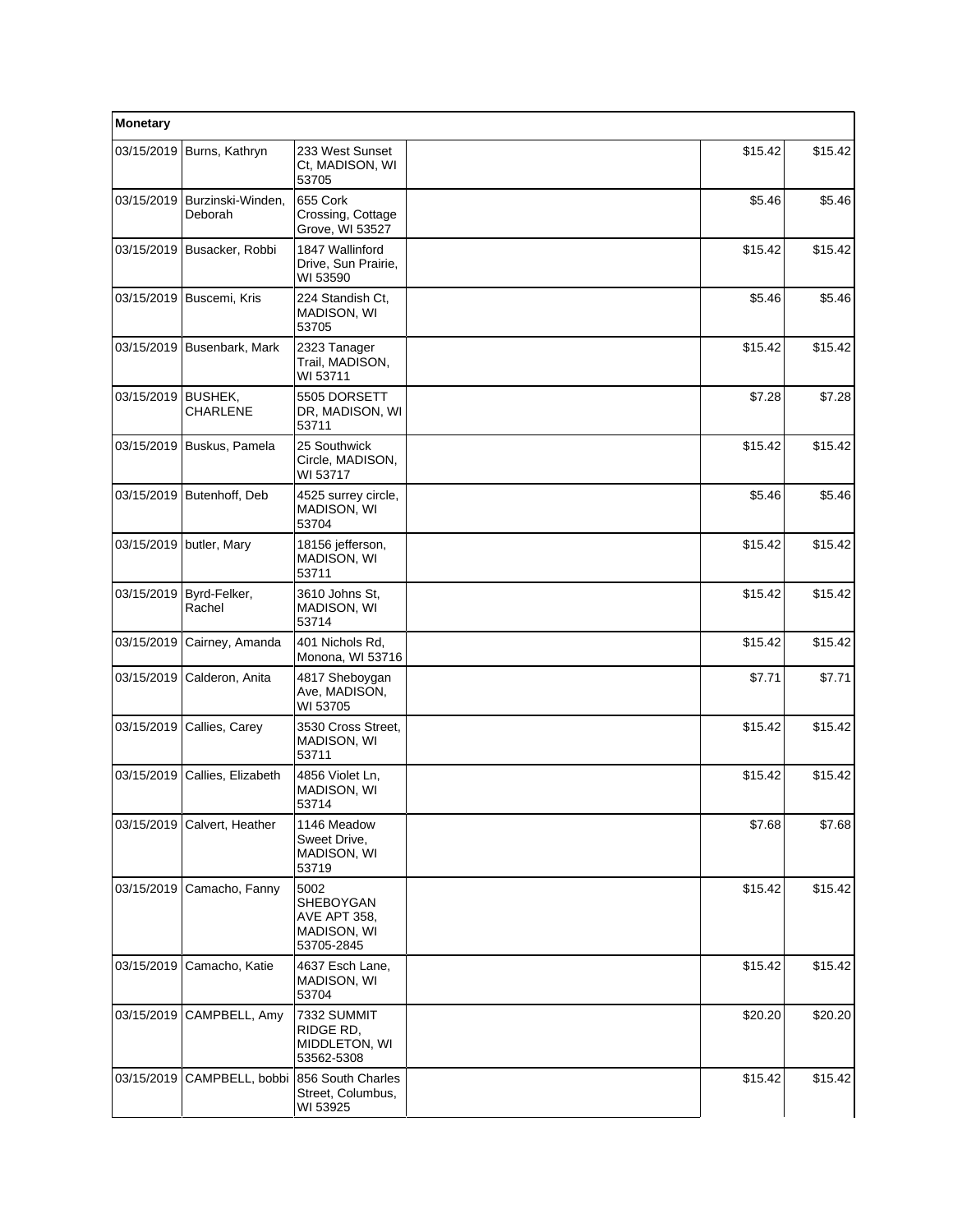| Monetary   |                            |                                                             |         |         |
|------------|----------------------------|-------------------------------------------------------------|---------|---------|
| 03/15/2019 | CAMPBELL,<br>Terressa      | 5606 Rolene Ct.<br>Oregon, WI 53575                         | \$15.42 | \$15.42 |
| 03/15/2019 | Campos-Diaz,<br>Sandra     | 2771 Olia Road,<br>MADISON, WI<br>53523                     | \$15.42 | \$15.42 |
| 03/15/2019 | Cao, Anthony               | 442 Glenway St,<br>MADISON, WI<br>53711                     | \$15.42 | \$15.42 |
| 03/15/2019 | Carden, Kari               | 5075 County Rd<br>HH, Barneveld, WI<br>53507                | \$15.42 | \$15.42 |
| 03/15/2019 | Cargo, Kelli               | 5949 Mayhill Dr.,<br>MADISON, WI<br>53711                   | \$15.42 | \$15.42 |
| 03/15/2019 | CARLSON,<br>Angela         | 2821 RIDGE RD,<br>MADISON, WI<br>53705                      | \$7.68  | \$7.68  |
| 03/15/2019 | CARLSON,<br><b>Brienne</b> | 220 Ineichen Dr,<br>verona, WI 53593                        | \$7.68  | \$7.68  |
| 03/15/2019 | CARLSON,<br>Daedre         | 111 Washington<br>Street, Sauk City,<br>WI 53583            | \$9.60  | \$9.60  |
| 03/15/2019 | CARLSON, Jerry             | 2818 Wayland Dr.<br>MADISON, WI<br>53713                    | \$5.46  | \$5.46  |
| 03/15/2019 | CARLSON, Lisa              | 5121 Spaanem<br>Ave, MADISON,<br>WI 53716                   | \$15.42 | \$15.42 |
| 03/15/2019 | CARLSON, Sarah             | 2724 Marledge St,<br>Fitchburg, WI<br>53711                 | \$15.42 | \$15.42 |
| 03/15/2019 | Carney, Signe              | 9602 Hill Creek<br>Drive, verona, WI<br>53593               | \$15.42 | \$15.42 |
| 03/15/2019 | CARNITZ,<br>Deborah        | <b>3216 BURKE</b><br>AVE, MADISON,<br>WI 53714-1406         | \$5.46  | \$5.46  |
| 03/15/2019 | Carr, Juanita              | 2929 Fish<br>Hatchery Rd Apt<br>106, Fitchburg, WI<br>53713 | \$5.46  | \$5.46  |
| 03/15/2019 | Carr, Lorrie               | 3632 Mathias<br>Way, verona, WI<br>53593                    | \$11.52 | \$11.52 |
| 03/15/2019 | Carran, Amy                | 6201 Sandsnes<br>Lane, MADISON,<br>WI 53719                 | \$15.42 | \$15.42 |
| 03/15/2019 | Carson, Roderick           | 50 Schroeder Ct,<br>MADISON, WI<br>53711                    | \$5.46  | \$5.46  |
| 03/15/2019 | Carter, Darnetta           | 134 Nygard,<br>MADISON, WI<br>53713                         | \$1.82  | \$1.82  |
| 03/15/2019 | Casady, Teri               | 608 Knickerbocker<br>Street, MADISON,<br>WI 53711           | \$5.46  | \$5.46  |
| 03/15/2019 | Case, Sarah                | 10 Sumter Ct,<br>MADISON, WI<br>53705                       | \$11.52 | \$11.52 |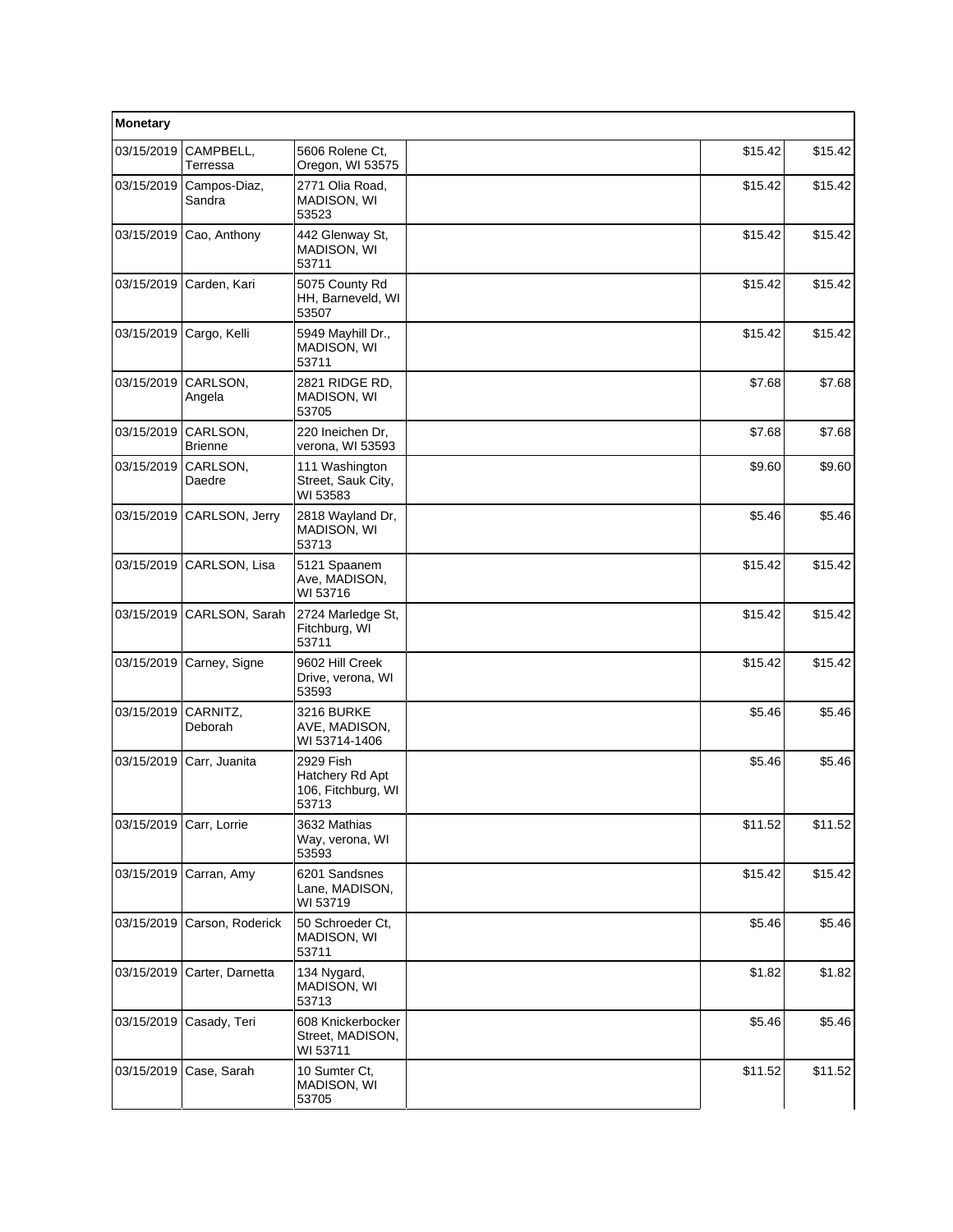| <b>Monetary</b> |                               |                                                           |         |         |
|-----------------|-------------------------------|-----------------------------------------------------------|---------|---------|
| 03/15/2019      | Casey, Janna                  | 6302 Offshore Dr.,<br>MADISON, WI<br>53705                | \$15.42 | \$15.42 |
| 03/15/2019      | Casey, Margaret               | 510 Stang Street,<br>MADISON, WI<br>53704                 | \$5.46  | \$5.46  |
| 03/15/2019      | Casper, Erin                  | 1907 Sherman<br>Ave Apt 17,<br>MADISON, WI<br>53704       | \$15.42 | \$15.42 |
| 03/15/2019      | Casper, Thomas                | 2717 Muir Field<br>Rd, MADISON, WI<br>53719               | \$5.46  | \$5.46  |
| 03/15/2019      | Cass, Collette                | 3122 Clove Drive,<br>MADISON, WI<br>53704                 | \$15.42 | \$15.42 |
| 03/15/2019      | Cassiday, Amy                 | 2693 Norwich<br>Street, Fitchburg,<br>WI 53711            | \$15.42 | \$15.42 |
| 03/15/2019      | Castaneda Tucker,<br>Patricia | 4206 Monona Dr.<br>MADISON, WI<br>53716                   | \$15.42 | \$15.42 |
| 03/15/2019      | Castrova, Emily               | 2503 Greenway<br>View, MADISON,<br>WI 53713               | \$15.42 | \$15.42 |
| 03/15/2019      | CATES, Kelly                  | 7313<br><b>COUNTRYWOOD</b><br>LN, MADISON, WI<br>53719    | \$15.42 | \$15.42 |
| 03/15/2019      | Cavicchio, Maria              | 718 Emerson<br>Street, #2,<br>MADISON, WI<br>53715        | \$15.42 | \$15.42 |
| 03/15/2019      | Caylor, Meghan                | 1825 S. Park St,<br>MADISON, WI<br>53713                  | \$7.68  | \$7.68  |
| 03/15/2019      | Cayou, Sarah                  | 5108 Rustic Way,<br>McFarland, WI<br>53558                | \$5.14  | \$5.14  |
| 03/15/2019      | Celedon, Luz                  | 402 East Hill<br>Pkwy, Madison,<br>WI 53718               | \$15.42 | \$15.42 |
| 03/15/2019      | Cerniglia, Kendra             | 236 Falles Ct,<br>MADISON, WI<br>53705                    | \$15.42 | \$15.42 |
| 03/15/2019      | Chacon, Karyn                 | 1421 Rutledge St,<br>MADISON, WI<br>53703-3834            | \$12.85 | \$12.85 |
| 03/15/2019      | Chalone, Rhonda               | 681 Thornton<br>Terrace, verona,<br>WI 53593              | \$15.42 | \$15.42 |
| 03/15/2019      | Chan, Ching                   | 710 WILLIAM DR,<br>Sun Prairie, WI<br>53590-1364          | \$15.42 | \$15.42 |
| 03/15/2019      | Chandler, Sky                 | 315 N. Pinckney<br>Street Apt. 1,<br>MADISON, WI<br>53703 | \$15.42 | \$15.42 |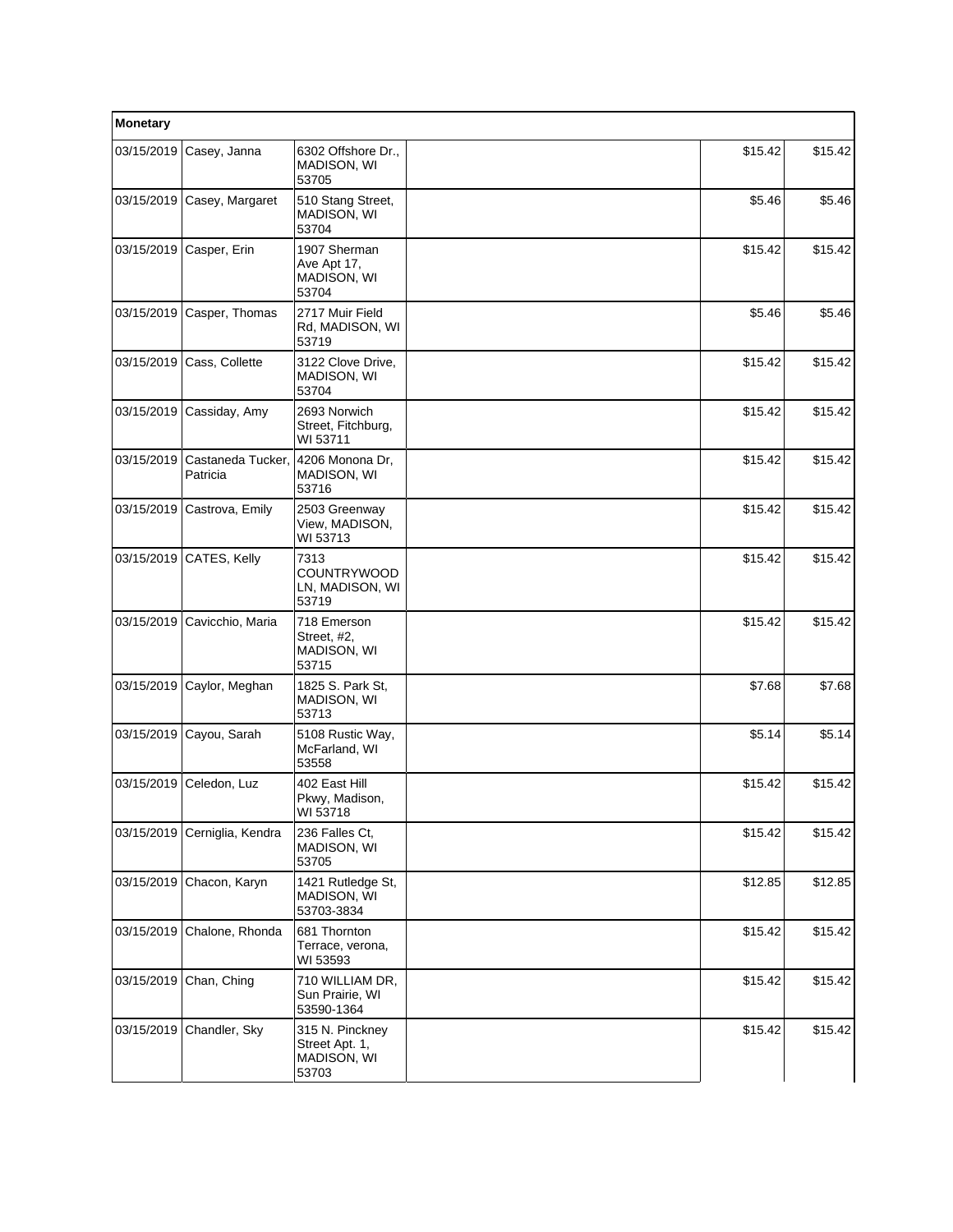| Monetary   |                            |                                                        |         |         |
|------------|----------------------------|--------------------------------------------------------|---------|---------|
| 03/15/2019 | Chappell, Kathleen         | 2308 Center Ave,<br>MADISON, WI<br>53704               | \$7.68  | \$7.68  |
| 03/15/2019 | Chappell, Valerie          | 3710 Brigham<br>Ave, MADISON,<br>WI 53714              | \$15.42 | \$15.42 |
| 03/15/2019 | Chase, Julie               | 2002 Jeffy Trl Apt<br>213. MADISON.<br>WI 53719-5161   | \$15.42 | \$15.42 |
| 03/15/2019 | Chavez Determan.<br>Carrie | 3060 Saint<br>Frances St, Cross<br>Plains, WI 53528    | \$15.42 | \$15.42 |
| 03/15/2019 | Chavez, Gabriel            | 6 Boothbay Cir,<br>MADISON, WI<br>53717                | \$15.42 | \$15.42 |
| 03/15/2019 | Chepetla-Jimenez,<br>Tania | 3251 W Main St.<br>Apt 105, Sun<br>Prairie, WI 53590   | \$15.42 | \$15.42 |
| 03/15/2019 | Cheramy, Lauren            | 5600 Lexington St.<br>#104, McFarland,<br>WI 53558     | \$15.42 | \$15.42 |
| 03/15/2019 | CHIDESTER,<br>Stephen      | 2138 E MIFFLIN<br>ST, MADISON, WI<br>53704-4733        | \$15.42 | \$15.42 |
| 03/15/2019 | Chiles, Kristina           | 5714 Elder Place,<br>MADISON, WI<br>53705              | \$15.42 | \$15.42 |
| 03/15/2019 | Chin, Cynthia              | 6 Bonner Circle,<br>MADISON, WI<br>53704               | \$15.42 | \$15.42 |
| 03/15/2019 | Chmielewski,<br>Katherine  | 4332 Melody Lane<br>(212), MADISON,<br>WI 53704        | \$15.42 | \$15.42 |
| 03/15/2019 | Cho, Jin                   | 3422 Sunset<br>Drive, MADISON,<br>WI 53705             | \$5.46  | \$5.46  |
| 03/15/2019 | Chotlos, PAUL              | 5209 South Hill<br>Drive, MADISON,<br>WI 53705         | \$15.42 | \$15.42 |
| 03/15/2019 | Chrisler, Kathy            | 1208 Linda Vista<br>Road, MADISON,<br>WI 53716         | \$6.35  | \$6.35  |
| 03/15/2019 | Christensen, Judy          | 1637 Sunfield<br>Street, MADISON,<br>WI 53704          | \$11.52 | \$11.52 |
| 03/15/2019 | Christenson, Drew          | 6134 Sandstone<br>Dr, MADISON, WI<br>53719             | \$15.42 | \$15.42 |
| 03/15/2019 | Christenson, Kelly         | 5808 East Open<br>Meadow,<br>McFarland, WI<br>53558    | \$15.42 | \$15.42 |
| 03/15/2019 | Christian,<br>Dominique    | 8101 Mayo Dr.<br>#114, MADISON,<br>WI 53719            | \$1.82  | \$1.82  |
| 03/15/2019 | Christopherson,<br>John    | 515 S Midvale<br>BLVD Apt 108,<br>Madison, WI<br>53711 | \$15.42 | \$15.42 |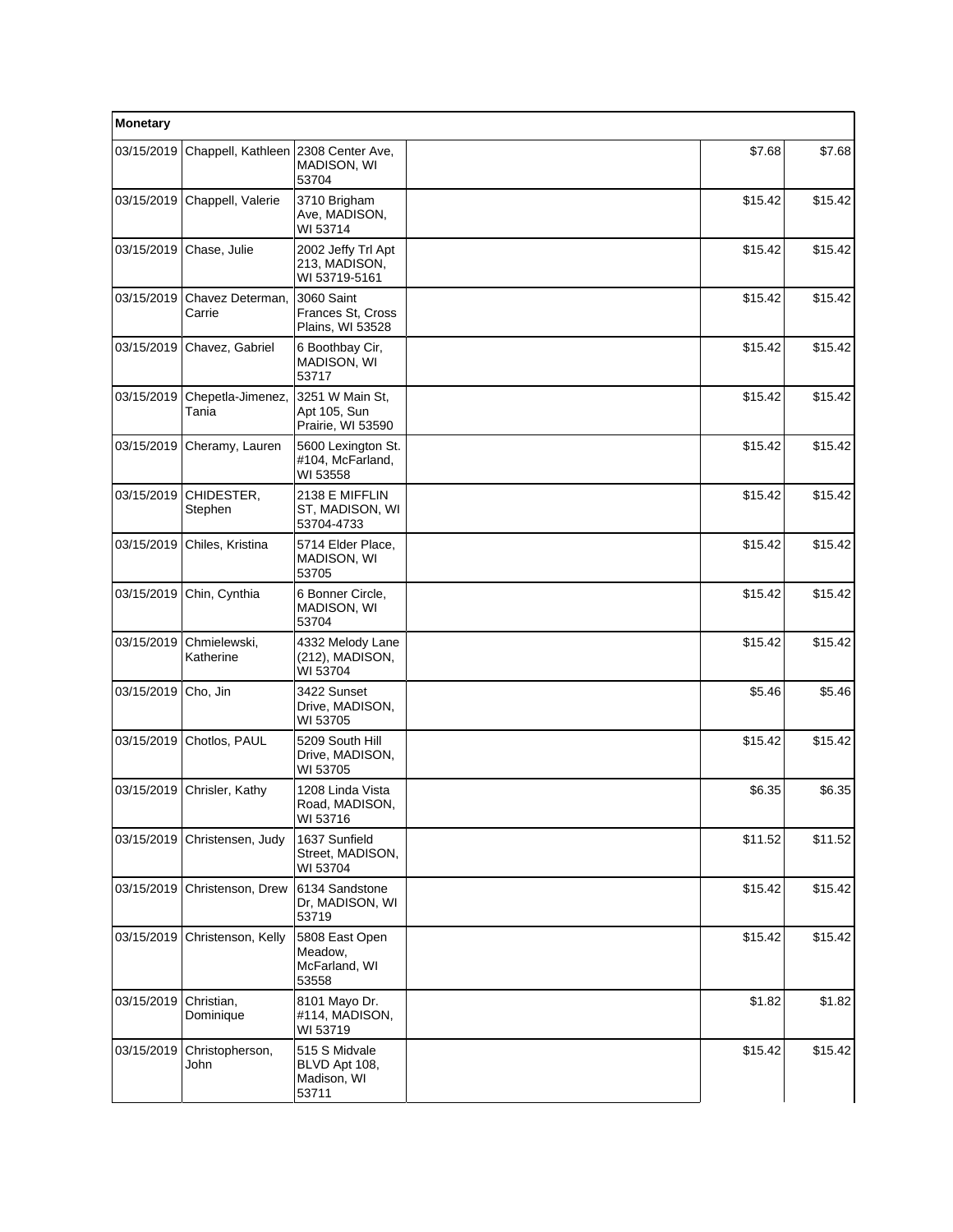| Monetary   |                            |                                                             |         |         |
|------------|----------------------------|-------------------------------------------------------------|---------|---------|
| 03/15/2019 | Christopherson,<br>Madelyn | 515 S Midvale<br>BLVD Apt 108,<br>MADISON, WI<br>53711      | \$15.42 | \$15.42 |
| 03/15/2019 | Christy, Becky             | 3434 Kingman<br>Lane, MADISON,<br>WI 53719                  | \$15.42 | \$15.42 |
| 03/15/2019 | Chung, Helen               | 2618 Scofield St.,<br>MADISON, WI<br>53704                  | \$11.52 | \$11.52 |
| 03/15/2019 | Chusid, Barbara            | 2706 Sommers<br>Ave, MADISON,<br>WI 53704                   | \$15.42 | \$15.42 |
| 03/15/2019 | Cicero, Arsenio            | 2071 McKenna<br>Blvd, MADISON,<br>WI 53711                  | \$9.60  | \$9.60  |
| 03/15/2019 | Clarahan, Amanda           | 7518 Carrington<br>Dr Apt A,<br><b>MADISON, WI</b><br>53719 | \$3.54  | \$3.54  |
| 03/15/2019 | Clark, Claudine            | 401 Bowman Ave,<br>MADISON, WI<br>53716                     | \$15.42 | \$15.42 |
| 03/15/2019 | Clark, Erin                | 14 Iris Bloom<br>Circle, MADISON,<br>WI 53719               | \$15.42 | \$15.42 |
| 03/15/2019 | Clark, Heather             | 1810 Ruskin St,<br>MADISON, WI<br>53704                     | \$15.42 | \$15.42 |
| 03/15/2019 | Clark, Karen               | 5425 Woodley<br>Lane, MADISON,<br>WI 53713                  | \$15.42 | \$15.42 |
| 03/15/2019 | Clark, tracy               | 1305 Iowa Drive<br>Madison,<br>MADISON, WI<br>53704         | \$5.46  | \$5.46  |
| 03/15/2019 | Clausen, Rachel            | 6412 Maywick Dr.,<br>MADISON, WI<br>53718                   | \$14.40 | \$14.40 |
| 03/15/2019 | Clavey, MICHAEL            | 141 Bradford Ln.,<br>MADISON, WI<br>53714                   | \$5.46  | \$5.46  |
| 03/15/2019 | Cleavland, Laura           | 9 Tern Cir,<br>MADISON, WI<br>53716                         | \$7.68  | \$7.68  |
| 03/15/2019 | Clements, Amy              | 2525 Upham ST,<br>MADISON, WI<br>53704                      | \$15.42 | \$15.42 |
| 03/15/2019 | Cliff, Anna                | 1997 Lewis Street,<br>Cross Plains, WI<br>53528             | \$7.68  | \$7.68  |
| 03/15/2019 | Coburn, Justine            | 7301 Arctic Fox<br>Dr., Madison, WI<br>53719                | \$19.26 | \$19.26 |
| 03/15/2019 | Cochran, Emily             | 4226 Sheffield<br>Road, MADISON,<br>WI 53711                | \$15.42 | \$15.42 |
| 03/15/2019 | Cody, Peggy                | 859 Peregrine<br>Circle, Oregon, WI<br>53575                | \$15.42 | \$15.42 |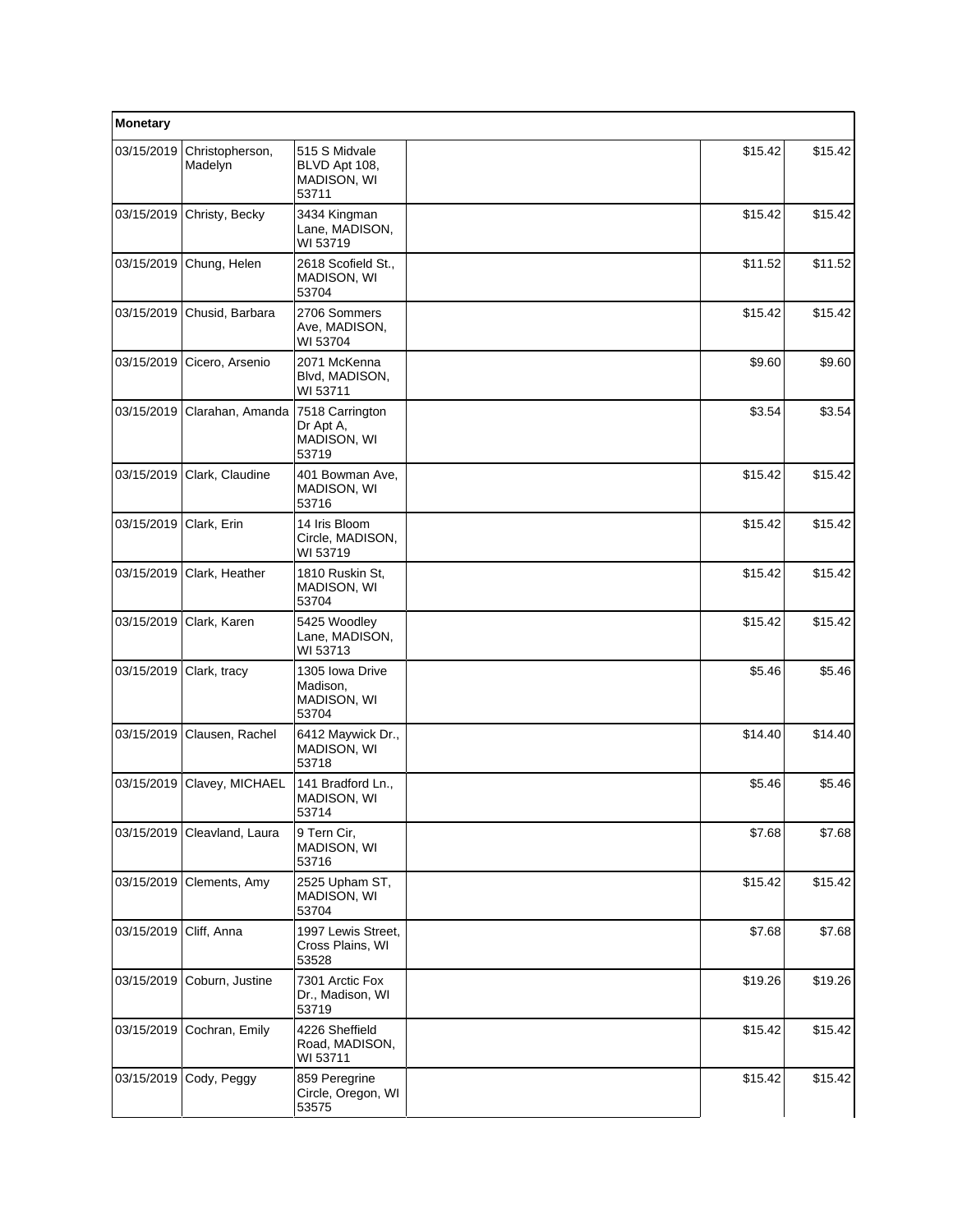| Monetary   |                     |                                                                  |         |         |
|------------|---------------------|------------------------------------------------------------------|---------|---------|
| 03/15/2019 | Cogdill, Anna       | 1517 Ellen Ave,<br>Madison, WI<br>53716                          | \$4.55  | \$4.55  |
| 03/15/2019 | Cohan, Jill         | 1134 Sherman<br>Ave, MADISON,<br>WI 53703                        | \$7.68  | \$7.68  |
| 03/15/2019 | Colbert, Kristine   | 893 Hemlock Dr,<br>verona, WI 53593                              | \$15.42 | \$15.42 |
| 03/15/2019 | Colburn, Nicole     | 2711 Eugene<br>Court, Fitchburg,<br>WI 53711                     | \$15.42 | \$15.42 |
| 03/15/2019 | Cole, Sandra        | 3729 Zwerg Drive,<br>MADISON, WI<br>53705                        | \$5.46  | \$5.46  |
| 03/15/2019 | Coll, Magdalena     | 2127 Luann Lane<br>#3, MADISON, WI<br>53713                      | \$19.26 | \$19.26 |
| 03/15/2019 | Collins, Barbara    | 813n<br>THOMPSON,<br>MADISON, WI<br>53704                        | \$5.46  | \$5.46  |
| 03/15/2019 | Collins, Jami       | 1474 Thoreau Dr,<br>Sun Prairie, WI<br>53590                     | \$15.42 | \$15.42 |
| 03/15/2019 | Collins, Jeffrey    | 130 Jackson<br>Street #4,<br>MADISON, WI<br>53704                | \$5.46  | \$5.46  |
| 03/15/2019 | Collins, Marcus     | 914 Nancy Lane,<br>MADISON, WI<br>53704                          | \$15.42 | \$15.42 |
| 03/15/2019 | Collins, Mya        | 18 Chesterton<br>Circle, MADISON,<br>WI 53717                    | \$7.68  | \$7.68  |
| 03/15/2019 | Collins, Stephen    | 18 Chesterton<br>Circle, MADISON,<br>WI 53717                    | \$15.42 | \$15.42 |
| 03/15/2019 | Colon, Ambar        | 2933 S. Fish<br>Hatchery Rd Apt<br>102, Fitchburg, WI<br>53711   | \$15.42 | \$15.42 |
| 03/15/2019 | COLTHARP,<br>Pamela | 6257 CTY RD I.<br>WAUNAKEE, WI<br>53597                          | \$8.89  | \$8.89  |
| 03/15/2019 | Comins, Ann         | 608 Augusta Dr,<br>WAUNAKEE, WI<br>53597                         | \$15.42 | \$15.42 |
| 03/15/2019 | Conklin, Maureen    | 2915 Marina Drive,<br>MIDDLETON, WI<br>53562                     | \$15.42 | \$15.42 |
| 03/15/2019 | Connelly, Silas     | 1135 Jenifer St.<br>Apt. #1,<br>MADISON, WI<br>53703             | \$15.42 | \$15.42 |
| 03/15/2019 | CONNOR, Leslie      | 102 Prairie<br><b>Heights Drive</b><br>#303, verona, WI<br>53593 | \$5.46  | \$5.46  |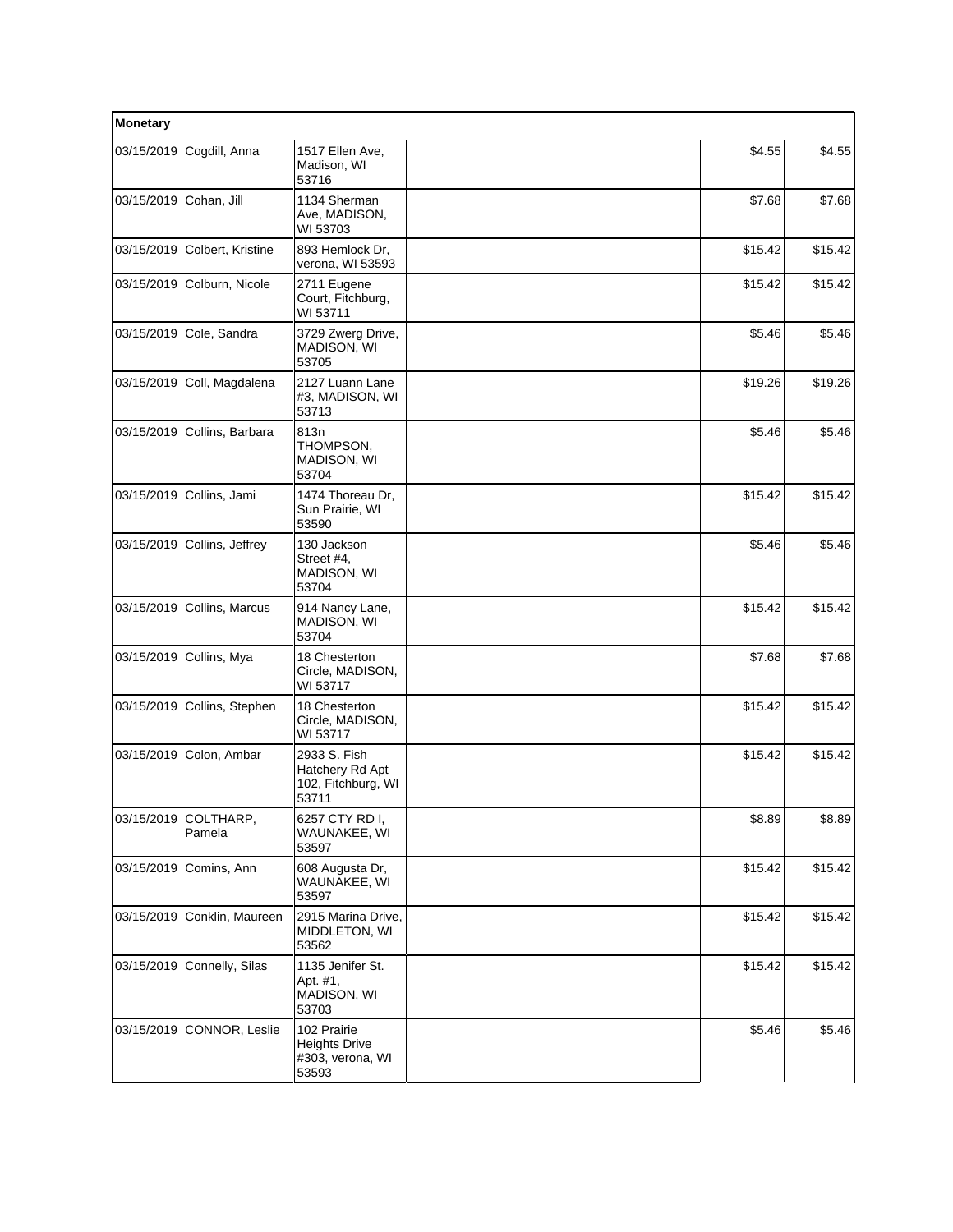| Monetary   |                           |                                                           |         |         |
|------------|---------------------------|-----------------------------------------------------------|---------|---------|
| 03/15/2019 | CONNOR, Mary              | 149 JENNA DR,<br>verona, WI 53593-<br>8312                | \$10.00 | \$10.00 |
| 03/15/2019 | Conrad<br>Schumann, tracy | 4807 Monona<br>Drive, Monona, WI<br>53716                 | \$15.42 | \$15.42 |
| 03/15/2019 | Conrad, Catherine         | 318 N Fifth St,<br>MADISON, WI<br>53704                   | \$15.42 | \$15.42 |
| 03/15/2019 | Contreras, Dulce          | 4813 Splint Rd,<br>MADISON, WI<br>53718                   | \$0.91  | \$0.91  |
| 03/15/2019 | Contrucci,<br>Elizabeth   | 9717 Shadow<br>Wood Drive,<br>verona, WI 53593            | \$8.89  | \$8.89  |
|            | 03/15/2019 Conway, Deb    | 821 Nordic View,<br>Mt. Horeb, WI<br>53572                | \$15.42 | \$15.42 |
| 03/15/2019 | Conway, FRANK             | 930<br><b>MEADOWLARK</b><br>DR, MADISON, WI<br>53714-3314 | \$25.70 | \$25.70 |
|            | 03/15/2019 Cook, Karen    | 5014 TWIN OAKS<br>DR, MADISON, WI<br>53714-2734           | \$10.00 | \$10.00 |
| 03/15/2019 | Cook, Kelly               | 5613 Hempstead<br>Rd, MADISON, WI<br>53711                | \$15.42 | \$15.42 |
| 03/15/2019 | coombs, Karen             | 124 N. 4th St.,<br>MADISON, WI<br>53704                   | \$15.42 | \$15.42 |
| 03/15/2019 | Cooper, Andrew            | 517 Hilltop Drive,<br>MADISON, WI<br>53711                | \$15.42 | \$15.42 |
| 03/15/2019 | Cooper, Carol             | 8020 Dairy Ridge<br>Rd., verona, WI<br>53593              | \$5.46  | \$5.46  |
| 03/15/2019 | Corcoran, JOHN            | 5533 Comanche<br>Way, MADISON,<br>WI 53704                | \$15.42 | \$15.42 |
|            | 03/15/2019 Cordio, Amanda | 2853 Holborn<br>Circle, MADISON,<br>WI 53718              | \$15.42 | \$15.42 |
| 03/15/2019 | Cornelius, Alisa          | 1437 Ellen ave,<br><b>MADISON, WI</b><br>53716            | \$11.52 | \$11.52 |
| 03/15/2019 | Corsi, Barbara            | 3213 Nottingham<br>Way, MADISON,<br>WI 53713              | \$15.42 | \$15.42 |
| 03/15/2019 | Cote, Nicole              | 3545 Tally Ho<br>Lane, MADISON,<br>WI 53705               | \$15.42 | \$15.42 |
| 03/15/2019 | Cotter, Celia             | 5700 Highland<br>Way #214,<br>MIDDLETON, WI<br>53562      | \$15.42 | \$15.42 |
| 03/15/2019 | Cotter, Nancie            | 514 Meadowlark<br>Drive, MADISON,<br>WI 53714             | \$5.46  | \$5.46  |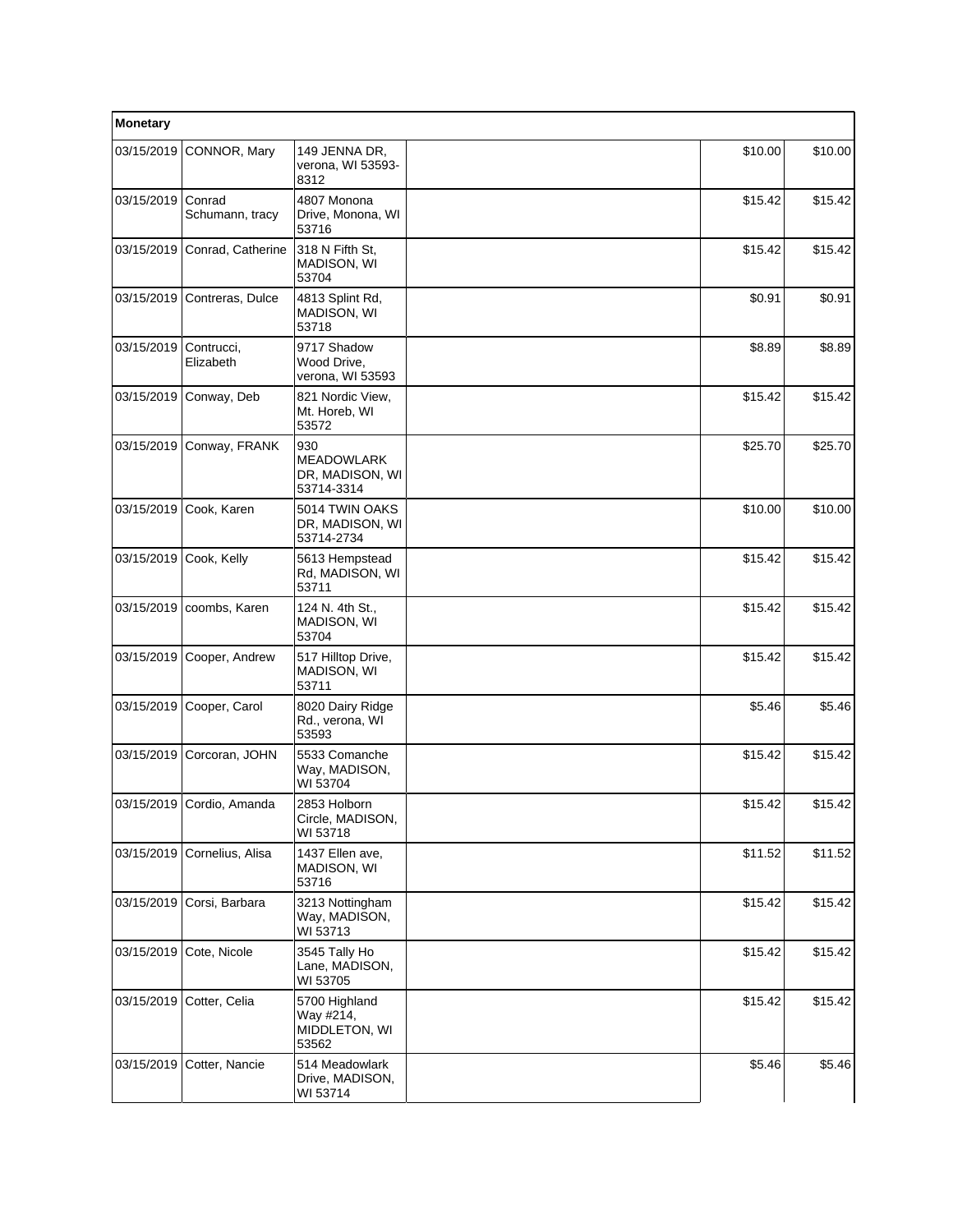| Monetary   |                              |                                                            |         |         |
|------------|------------------------------|------------------------------------------------------------|---------|---------|
| 03/15/2019 | Cotter, SUSAN                | 106 Meadowlark<br>Drive, MADISON,<br>WI 53714              | \$8.89  | \$8.89  |
| 03/15/2019 | Coulthart,<br>Madonna        | 1913 Dolores<br>Drive, MADISON,<br>WI 53716                | \$5.46  | \$5.46  |
| 03/15/2019 | Counselman,<br><b>Brian</b>  | 3720 Sargent St.,<br>MADISON, WI<br>53714                  | \$15.42 | \$15.42 |
| 03/15/2019 | Courtney, Craig              | 3362 E.<br>Washington<br>Avenue,<br>MADISON, WI<br>53704   | \$4.08  | \$4.08  |
| 03/15/2019 | Covarrubias,<br>Angela       | 525 Milky Way,<br>MADISON, WI<br>53718                     | \$7.68  | \$7.68  |
| 03/15/2019 | Covarrubias,<br><b>SUSAN</b> | 3529 Manchester<br>Rd, MADISON, WI<br>53719                | \$15.42 | \$15.42 |
| 03/15/2019 | Covey, Amy                   | 4711 Horizon Rd.<br>MIDDLETON, WI<br>53562                 | \$15.42 | \$15.42 |
| 03/15/2019 | Cowden, Robin                | 1408 Green Valley<br>Road, MOUNT<br><b>HOREB, WI 53572</b> | \$11.52 | \$11.52 |
| 03/15/2019 | Cowie, Craig                 | 5101 E Buckeye<br>Rd, MADISON, WI<br>53716                 | \$15.42 | \$15.42 |
|            | 03/15/2019 Cox, Raymond      | 2164 County Road<br>T, Sun Prairie, WI<br>53590            | \$15.42 | \$15.42 |
| 03/15/2019 | Coy, Brooke                  | 881 Chandler<br>Lane, Sun Prairie,<br>WI 53590             | \$15.42 | \$15.42 |
| 03/15/2019 | Craig, Deborah               | 1 Knutson Drive,<br>MADISON, WI<br>53704                   | \$5.46  | \$5.46  |
|            | 03/15/2019 Cratic, Therese   | 1921 Pond Street,<br>MADISON, WI<br>53704                  | \$15.42 | \$15.42 |
|            | 03/15/2019 Cratic, Tyrone    | 1921 Pond St.,<br>MADISON, WI<br>53704                     | \$5.46  | \$5.46  |
| 03/15/2019 | Crawford, Julia              | 1211 Sweeney<br>Drive #7,<br>MIDDLETON, WI<br>53562        | \$5.46  | \$5.46  |
| 03/15/2019 | Crawford, Tom                | 2218 Seminole<br>Highway,<br>MADISON, WI<br>53711          | \$5.46  | \$5.46  |
| 03/15/2019 | Crego, Lori                  | 888 Foxglove Dr.,<br>Sun Prairie, WI<br>53590              | \$15.42 | \$15.42 |
| 03/15/2019 | Cremin, Bridget              | 536 Apollo Way,<br>MADISON, WI<br>53718                    | \$15.42 | \$15.42 |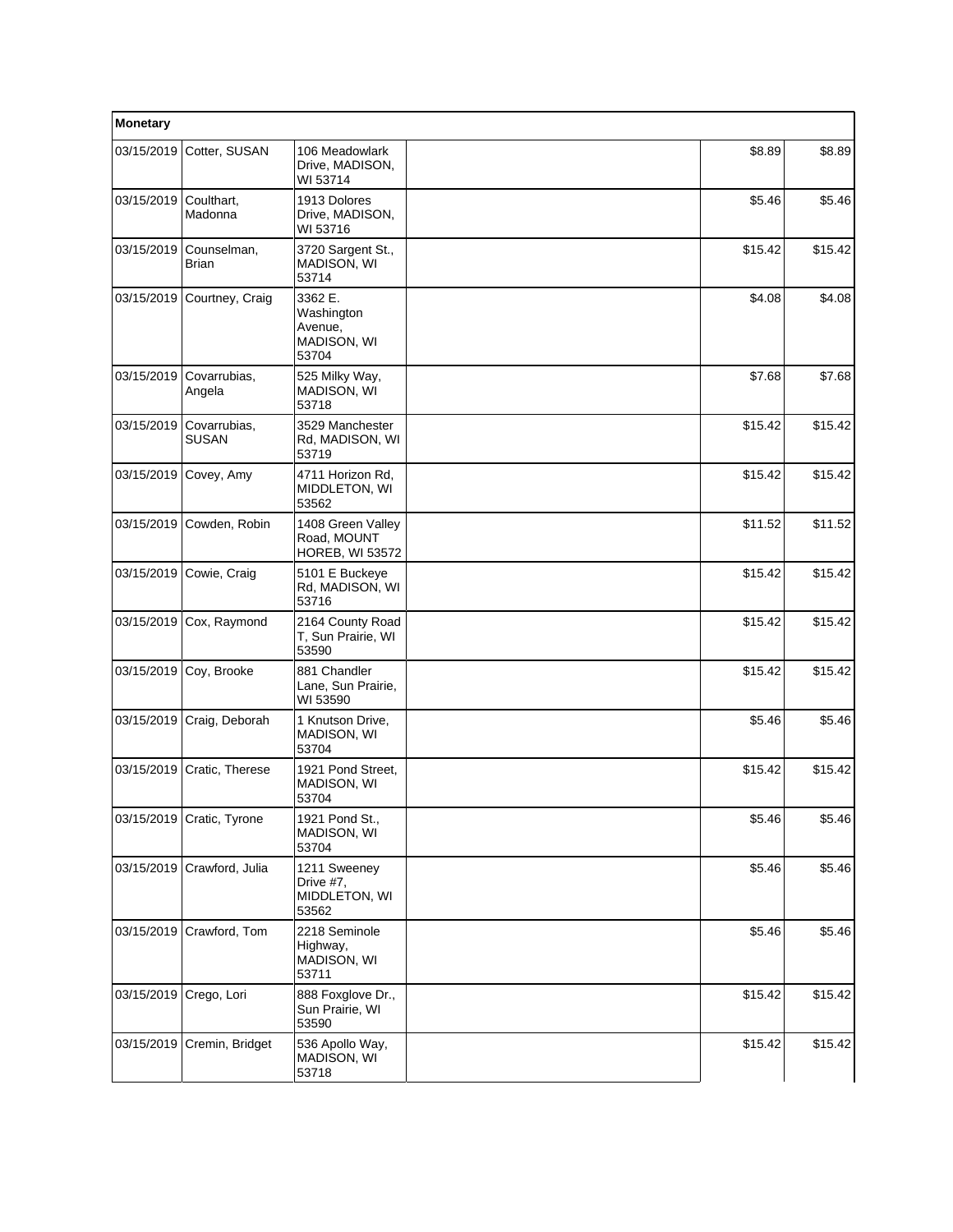| Monetary   |                          |                                                           |         |         |
|------------|--------------------------|-----------------------------------------------------------|---------|---------|
| 03/15/2019 | Cremin, Jeremiah         | 1014 Spaight St.<br>#9, MADISON, WI<br>53703              | \$15.42 | \$15.42 |
| 03/15/2019 | Crim, Amanda             | 150 Dunning St.,<br>MADISON, WI<br>53704                  | \$15.42 | \$15.42 |
| 03/15/2019 | Cross, Daria             | 126 Quarterdeck<br>Drive, MADISON,<br>WI 53705            | \$15.42 | \$15.42 |
| 03/15/2019 | Crowe, Isaiah            | 1422 Webb Street,<br>Black Earth, WI<br>53515             | \$15.42 | \$15.42 |
| 03/15/2019 | Crummy, Elizabeth        | 5325 Retana<br>Drive, Madison, WI<br>53714                | \$7.68  | \$7.68  |
| 03/15/2019 | CUDNEY, JESSIE           | 470 N BALDWIN<br>ST, MADISON, WI<br>53703                 | \$25.70 | \$25.70 |
| 03/15/2019 | Cullen, Kaitlin          | 834 E. Gorham<br>APT 2, MADISON,<br>WI 53703              | \$15.42 | \$15.42 |
| 03/15/2019 | Cullen, Tuyet            | 2 Sherman Terr<br>Unit 2, MADISON,<br>WI 53704-4420       | \$15.42 | \$15.42 |
| 03/15/2019 | Cumming, Dawn            | 5248 Stoneman<br>Drive, Fitchburg,<br>WI 53711            | \$15.42 | \$15.42 |
| 03/15/2019 | Cummings,<br>Christopher | 1122 E Dayton St.,<br>MADISON, WI<br>53703                | \$15.42 | \$15.42 |
| 03/15/2019 | Cummins,<br>Charlotte    | 6625 Hammersley<br>road, MADISON,<br>WI 53711             | \$15.42 | \$15.42 |
| 03/15/2019 | Cunningham,<br>Kayte     | 5402 Tolman Ter,<br>MADISON, WI<br>53711                  | \$15.42 | \$15.42 |
| 03/15/2019 | Cunningham, Kelly        | 921 Engelhart Dr,<br>MADISON, WI<br>53713                 | \$15.42 | \$15.42 |
| 03/15/2019 | Cunningham,<br>Megan     | 6273 University<br>Avenue #11,<br>MIDDLETON, WI<br>53562  | \$11.52 | \$11.52 |
| 03/15/2019 | Curtis, Eileen           | 139 W Wilson St.<br>Apt 304,<br>MADISON, WI<br>53703-3227 | \$5.46  | \$5.46  |
| 03/15/2019 | Cushman, Lorimer         | 4600 Midmoor Rd,<br>Monona, WI 53716                      | \$15.42 | \$15.42 |
| 03/15/2019 | Cushman, Talitha         | 4600 Midmoor Rd,<br>Monona, WI 53716                      | \$5.14  | \$5.14  |
| 03/15/2019 | Cuva, Gina               | 26 Boca Grande<br>Way, MADISON,<br>WI 53719               | \$15.42 | \$15.42 |
| 03/15/2019 | Cyra, Mark               | 4406 Misty Valley<br>Dr., MIDDLETON,<br>WI 53562          | \$15.42 | \$15.42 |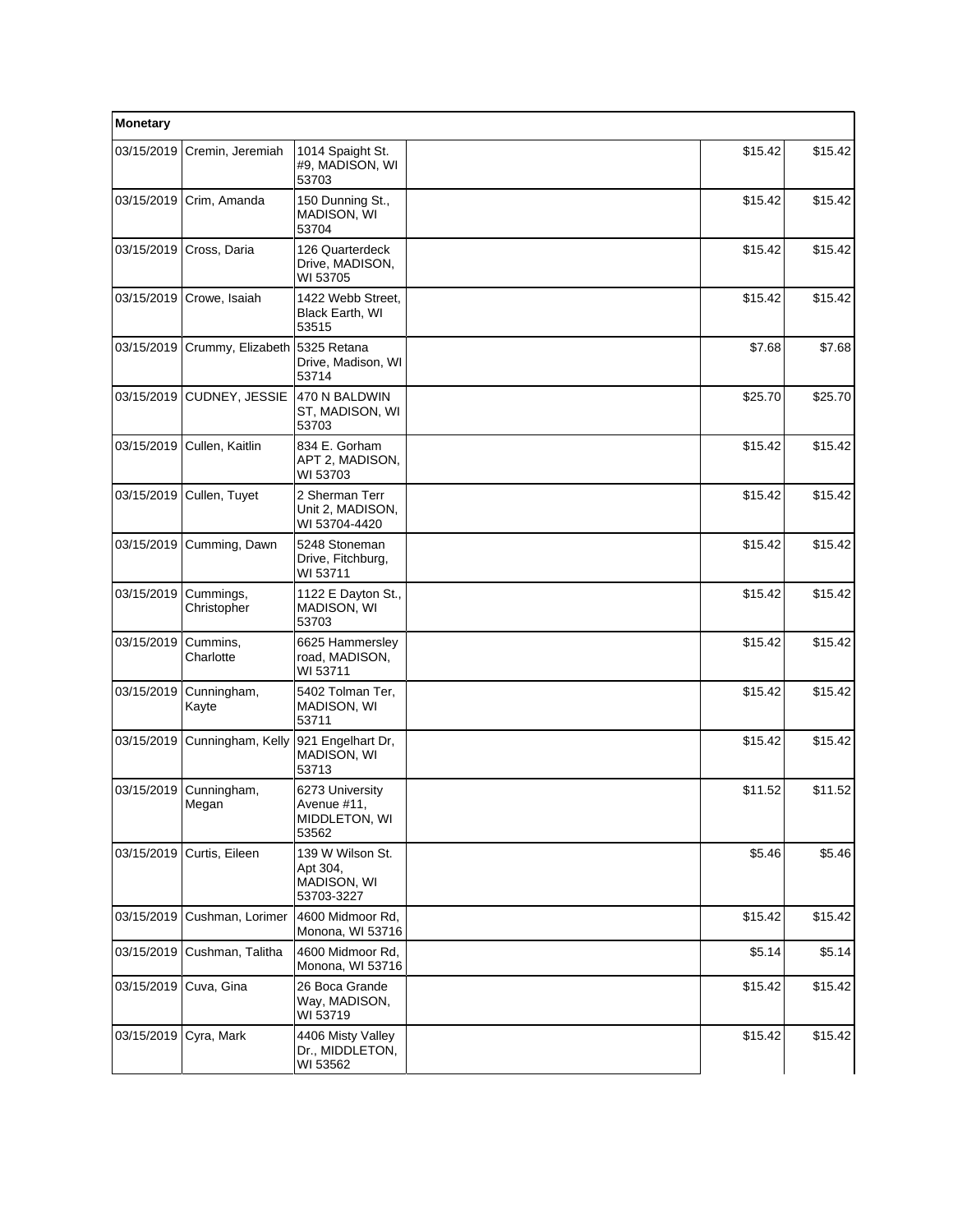| Monetary   |                                |                                                            |         |         |
|------------|--------------------------------|------------------------------------------------------------|---------|---------|
| 03/15/2019 | Czech, Patty                   | 2750 Richardson<br>st, Fitchburg, WI<br>53711              | \$15.42 | \$15.42 |
| 03/15/2019 | Czuprynski, Allison            | 4920 Turner Ave,<br>MADISON, WI<br>53716-2254              | \$15.42 | \$15.42 |
|            | 03/15/2019   D'Amelio, Anna    | 6537 Appleglen<br>Lane, MADISON,<br>WI 53719               | \$15.42 | \$15.42 |
| 03/15/2019 | D'Aoust-Trevino,<br>Jacqueline | 7209<br>Longmeadow Rd.,<br>MADISON, WI<br>53717            | \$15.42 | \$15.42 |
|            | 03/15/2019 Da Silva, Simone    | P.O. Box 5091,<br>Madison, WI<br>53705                     | \$12.85 | \$12.85 |
| 03/15/2019 | Dabel, Cassie                  | 3848 Maple Grove<br>Dr. #309,<br>MADISON, WI<br>53719      | \$15.42 | \$15.42 |
| 03/15/2019 | Dahl, Anthony                  | 702 Bear Claw<br>Way Apt 202,<br>MADISON, WI<br>53717      | \$5.14  | \$5.14  |
| 03/15/2019 | Dahler, Cheryl                 | 2514 Janie Lane,<br>MADISON, WI<br>53711                   | \$15.42 | \$15.42 |
|            | 03/15/2019 Daines, Sarah       | 1011 Lake Ct,<br>MADISON, WI<br>53715                      | \$15.42 | \$15.42 |
| 03/15/2019 | Daly, Dawn                     | 1157 Amherst<br>Drive, Madision,<br>WI 53705               | \$12.85 | \$12.85 |
| 03/15/2019 | Daniel, Ellen                  | 2012 Greenway<br>Cross apt 6,<br>Fitchburg, WI<br>53713    | \$5.46  | \$5.46  |
|            | 03/15/2019 Danley, Jane        | 1706 Cameron Dr,<br>MADISON, WI<br>53711                   | \$15.42 | \$15.42 |
|            | 03/15/2019 Danz, Rebecca       | 198 Stagecoach<br>Cir, Sun Prairie,<br>WI 53590            | \$15.42 | \$15.42 |
|            | 03/15/2019 Darling, Laura      | 2991 Hartwicke<br>Dr., Fitchburg, WI<br>53711              | \$15.42 | \$15.42 |
| 03/15/2019 | Davenport, Helena              | 1602 North<br>Thompson drive,<br>401, MADISON,<br>WI 53704 | \$3.64  | \$3.64  |
| 03/15/2019 | Davis, Mari                    | 217 N Harrison St,<br>Stoughton, WI<br>53589               | \$15.42 | \$15.42 |
| 03/15/2019 | Davis, Rebecca                 | 4518 Judy Lane,<br>MADISON, WI<br>53704                    | \$15.42 | \$15.42 |
|            | 03/15/2019 Davis, Sydnee       | 6 N Lincoln Ridge<br>Dr Apt 528,<br>MADISON, WI<br>53719   | \$12.85 | \$12.85 |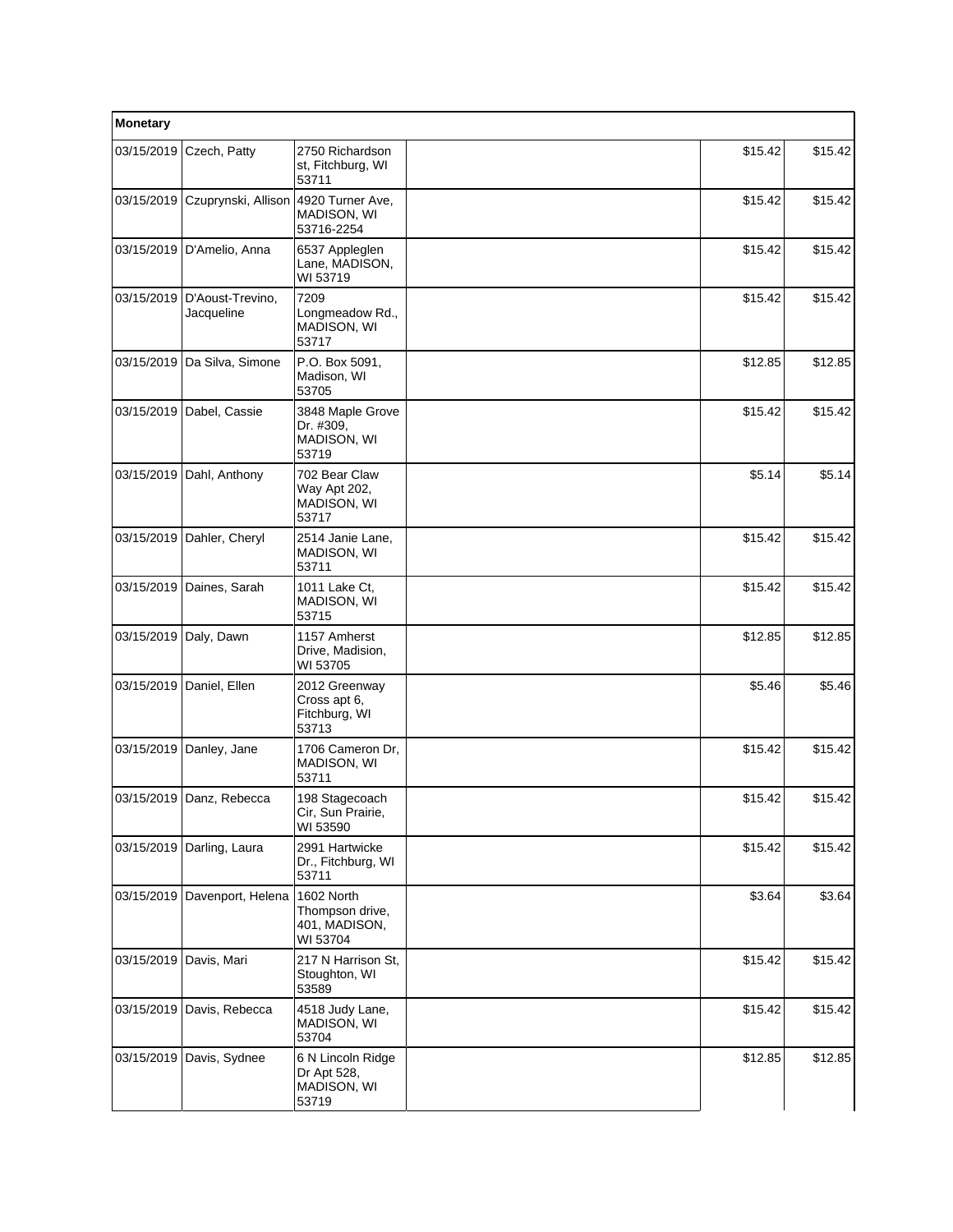| Monetary                 |                                       |                                                       |         |         |
|--------------------------|---------------------------------------|-------------------------------------------------------|---------|---------|
| 03/15/2019 Day, Jo       |                                       | 3722 Johns street,<br>MADISON, WI<br>53714            | \$2.73  | \$2.73  |
|                          | 03/15/2019 Day, William               | 3311 Ivy St,<br>MADISON, WI<br>53714                  | \$15.42 | \$15.42 |
|                          | 03/15/2019   De Broux, Ann            | 215 Shady Leaf<br>Rd, MADISON, WI<br>53718            | \$5.46  | \$5.46  |
| 03/15/2019               | DE LA FUENTE<br>GONZALEZ,<br>Cristina | 204 W DEAN<br>AVE, Monona, WI<br>53716                | \$15.42 | \$15.42 |
| 03/15/2019               | De La Hortua,<br>Alexandra            | 4318 David Rd.,<br>MADISON, WI<br>53704               | \$15.42 | \$15.42 |
|                          | 03/15/2019 De La Vega, Rosa           | 1010 N Pleasant<br>View Rd,<br>MIDDLETON, WI<br>53562 | \$15.42 | \$15.42 |
|                          | 03/15/2019 Deal, Jason                | 4218 Mohawk Dr.,<br>MADISON, WI<br>53711              | \$15.42 | \$15.42 |
| 03/15/2019 Dean, Amy     |                                       | 775 Derby Dr, Sun<br>Prairie, WI 53590                | \$15.42 | \$15.42 |
|                          | 03/15/2019 Dean, Melissa              | 2121 Adderbury<br>Circle, MADISON,<br>WI 53711        | \$15.42 | \$15.42 |
|                          | 03/15/2019 Debbink, Garrett           | 1622 Monroe St.<br>Apt D, MADISON,<br>WI 53711-2040   | \$15.42 | \$15.42 |
|                          | 03/15/2019 Debertin, Jack             | 3354 Bradbury<br>Rd., MADISON,<br>WI 53719            | \$15.42 | \$15.42 |
| 03/15/2019               | DeBoer, Robyn                         | 236 Old Settlers<br>Trl, Poynette, WI<br>53532        | \$15.42 | \$15.42 |
|                          | 03/15/2019 Decker, Russell            | 2725 Hoard St.<br>MADISON, WI<br>53704                | \$15.42 | \$15.42 |
|                          | 03/15/2019 Dedo, Amanda               | 3758 Sunburst<br>road, MADISON,<br>WI 53717           | \$15.42 | \$15.42 |
| 03/15/2019               | DeFilippi, Marisol                    | 7418 North Pass,<br>MADISON, WI<br>53719              | \$15.42 | \$15.42 |
| 03/15/2019               | Deignan, Sean                         | 405 Lucerne Dr<br>Unit 107, verona,<br>WI 53593       | \$5.46  | \$5.46  |
| 03/15/2019               | DeJongh, Rachel                       | 2501 Muir Field<br>Rd, MADISON, WI<br>53719           | \$15.42 | \$15.42 |
| 03/15/2019 DeLisle, Jill |                                       | 5001 Valley Drive,<br>McFarland, WI<br>53558          | \$5.46  | \$5.46  |
| 03/15/2019               | Delmore-Keller,<br>Annie              | 9209<br>Weatherstone Rd,<br>verona, WI 53593          | \$15.42 | \$15.42 |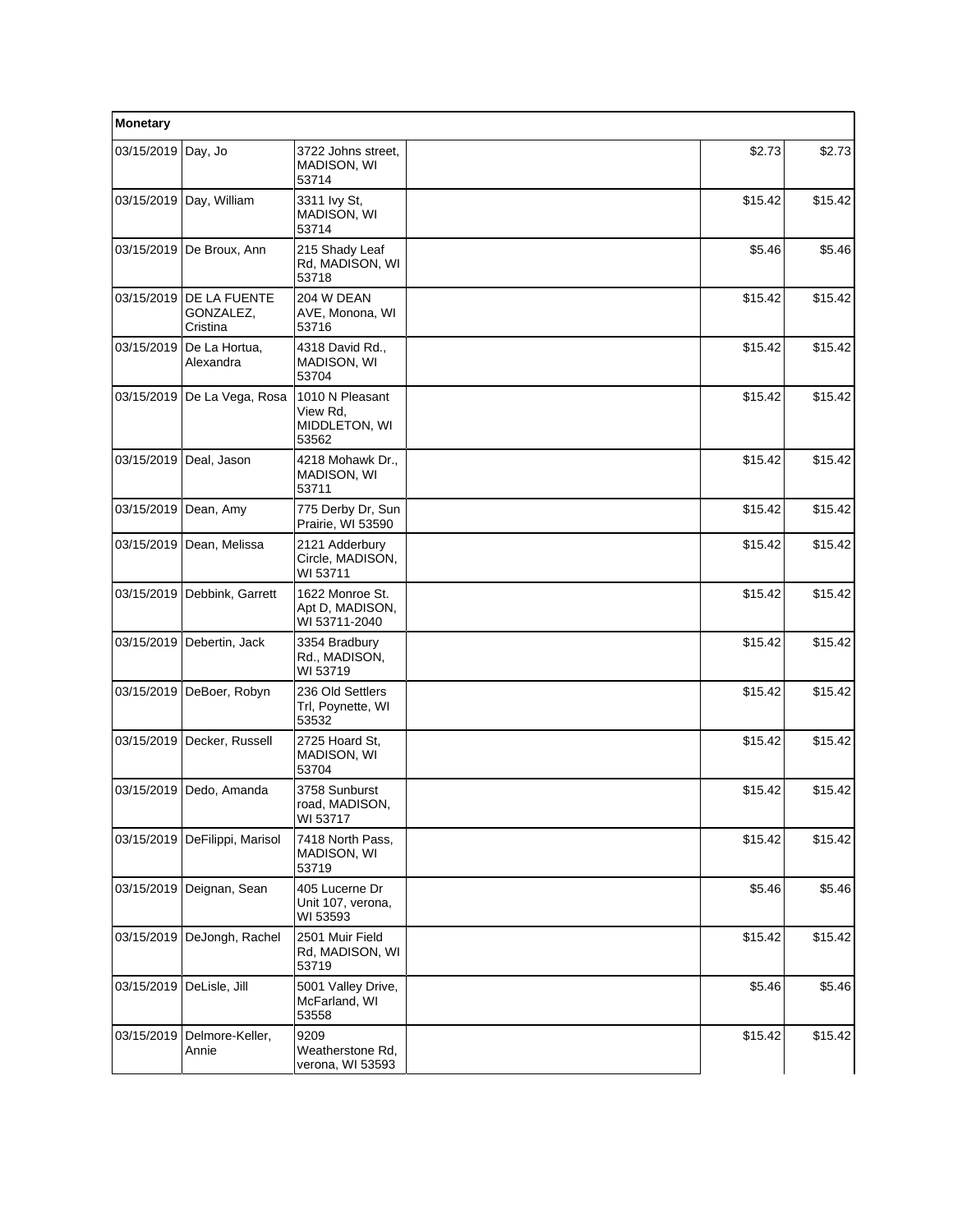| Monetary   |                                |                                                        |         |         |
|------------|--------------------------------|--------------------------------------------------------|---------|---------|
| 03/15/2019 | Delong, Sharee                 | 22 Bonner Circle,<br>MADISON, WI<br>53704              | \$5.46  | \$5.46  |
|            | 03/15/2019   DeLorme, Kristin  | 2705 Wentworth<br>Drive, MADISON,<br>WI 53719          | \$15.42 | \$15.42 |
|            | 03/15/2019   Dempsey, Pamela   | 3726 Busse<br>Street, MADISON,<br>WI 53714             | \$15.42 | \$15.42 |
| 03/15/2019 | Denman, Melissa                | 1334 Carpenter<br>Street, MADISON,<br>WI 53704         | \$15.42 | \$15.42 |
| 03/15/2019 | Derks, Stephanie               | 4922 Breakers<br>Rock Rd,<br>MIDDLETON, WI<br>53597    | \$15.42 | \$15.42 |
| 03/15/2019 | Desai, Emily                   | 1105 Harrison<br>Street, MADISON,<br>WI 53711          | \$7.68  | \$7.68  |
| 03/15/2019 | Desens, Ann                    | 2252 Essex Drive,<br>Sun Prairie, WI<br>53590          | \$15.42 | \$15.42 |
|            | 03/15/2019   Desouky, Jennifer | 2045 Atwood Ave<br>Apt 403,<br>MADISON, WI<br>53704    | \$15.42 | \$15.42 |
| 03/15/2019 | Deutscher,<br>Christine        | 6682 Highland Dr,<br>windsor, WI 53598                 | \$15.42 | \$15.42 |
| 03/15/2019 | Devine, Jessica                | 218 Venus Way,<br>MADISON, WI<br>53718                 | \$15.42 | \$15.42 |
| 03/15/2019 | DeVries, Ellen                 | 1 Levine Ct.,<br>MADISON, WI<br>53714                  | \$5.46  | \$5.46  |
| 03/15/2019 | DeVries,<br><b>MARYANN</b>     | 25 Hickory Hollow<br>Drive, MADISON,<br>WI 53705       | \$15.42 | \$15.42 |
| 03/15/2019 | Dhein, Jennifer                | 409 S. High Point<br>Rd. #207,<br>MADISON, WI<br>53719 | \$5.46  | \$5.46  |
|            | 03/15/2019 Dhuey, Sheryl       | 2401 Squire Lane,<br>Stoughton, WI<br>53589            | \$15.42 | \$15.42 |
| 03/15/2019 | DIAYEN, JOHN                   | 5324 PARK<br>MEADOW DRIVE,<br>MADISON, WI<br>53704     | \$5.46  | \$5.46  |
| 03/15/2019 | Diaz, Liana                    | 503 Trail Side<br>Drive, Deforest, WI<br>53532         | \$19.26 | \$19.26 |
| 03/15/2019 | Diaz, Maria                    | 1782 Fordem Ave.<br>Apt. 116,<br>MADISON, WI<br>53704  | \$7.50  | \$7.50  |
| 03/15/2019 | Diaz-Declert,<br>Sharleen      | N303 County Rd<br>A, Columbus, WI<br>53925             | \$2.70  | \$2.70  |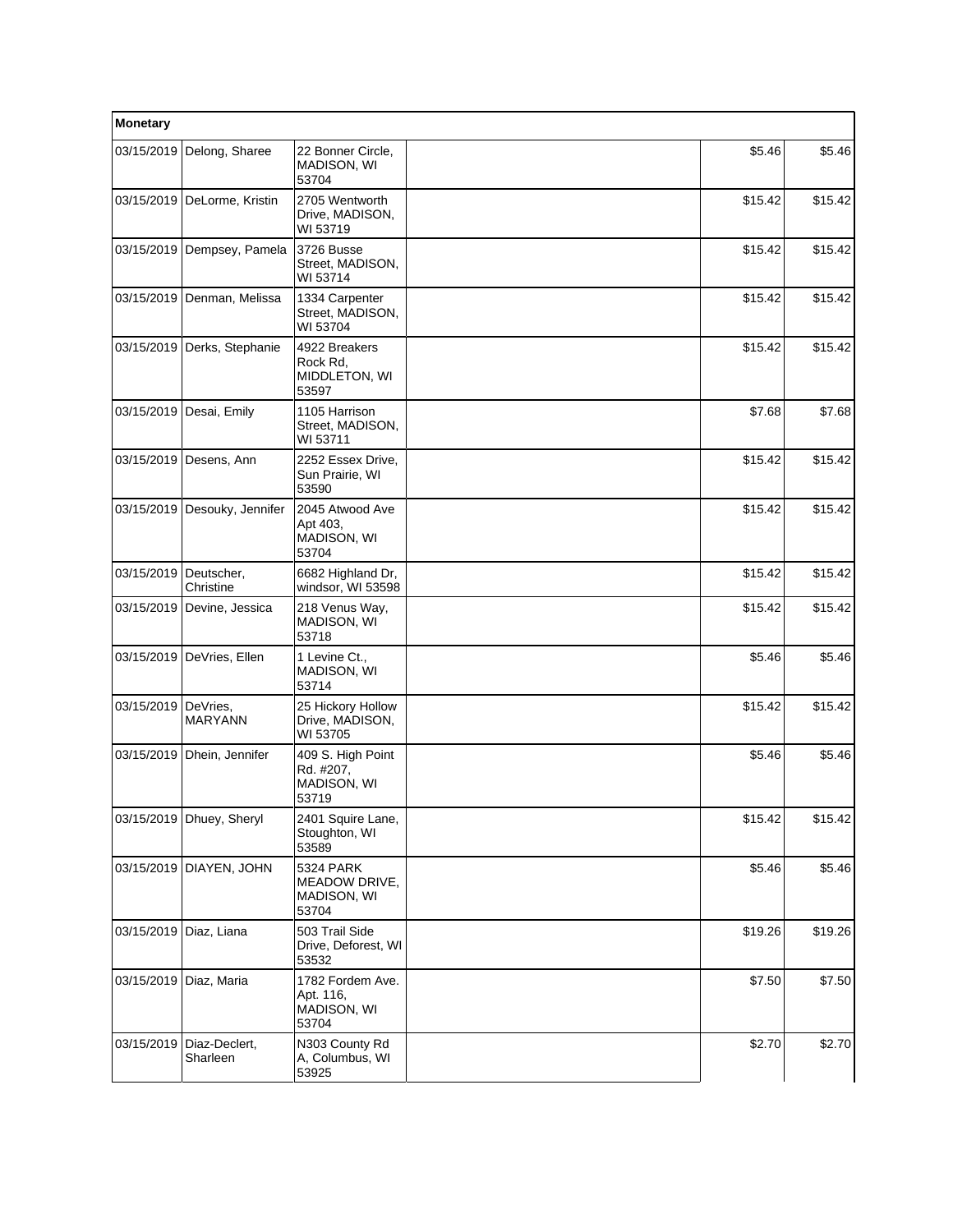| Monetary                |                                |                                                               |         |         |
|-------------------------|--------------------------------|---------------------------------------------------------------|---------|---------|
| 03/15/2019              | DIBIASE, Patricia              | 533 W MAIN ST<br>#112, MADISON,<br>WI 53703                   | \$10.00 | \$10.00 |
|                         | 03/15/2019   Dickerson, Leslie | 1805 Winchester<br>St., MADISON, WI<br>53704                  | \$15.42 | \$15.42 |
| 03/15/2019              | Dickson-Baures,<br>Aaron       | 916 Giles St,<br>Stoughton, WI<br>53589-1813                  | \$15.42 | \$15.42 |
| 03/15/2019              | Dieck, Leanette                | 10966 Brigham<br>Ave, Blue Mounds,<br>WI 53517                | \$15.42 | \$15.42 |
|                         | 03/15/2019 Diederichs, Kelsey  | 741 E Gorham St<br>Apt 1, MADISON,<br>WI 53703-3976           | \$15.42 | \$15.42 |
|                         | 03/15/2019 Dieter, Joseph      | 2310 Hoard st.,<br>MADISON, WI<br>53704                       | \$15.42 | \$15.42 |
| 03/15/2019              | Dietrich, Marie                | 309 W.<br>Washington Ave<br>unit 500,<br>MADISON, WI<br>53703 | \$15.42 | \$15.42 |
| 03/15/2019              | Dinndorf, Andrea               | 7405<br>Longmeadow Rd,<br>MADISON, WI<br>53717-1068           | \$15.42 | \$15.42 |
| 03/15/2019              | Dinndorf, Lisa                 | 3314 Westview<br>Lane, MADISON,<br>WI 53713                   | \$7.68  | \$7.68  |
| 03/15/2019   Dins, Brad |                                | 5301 Cornwall PI,<br>MADISON, WI<br>53716                     | \$8.89  | \$8.89  |
| 03/15/2019              | Dinsmore, Mariela              | 1505 Martin st Apt<br>6, MADISON, WI<br>53713                 | \$15.42 | \$15.42 |
|                         | 03/15/2019 DiPrima, Liza       | 6721 Colony<br>Drive, MADISON,<br>WI 53717                    | \$15.42 | \$15.42 |
| 03/15/2019              | Dirkx, Valerie                 | W10349 Dalton<br>Rd, Lodi, WI<br>53555-9467                   | \$15.42 | \$15.42 |
|                         | 03/15/2019 DiSalvo, Debra      | 5521 Forge Drive,<br>MADISON, WI<br>53716                     | \$5.46  | \$5.46  |
|                         | 03/15/2019 Disch, Bridget      | 114 Shiloh Dr.,<br>MADISON, WI<br>53705                       | \$8.89  | \$8.89  |
|                         | 03/15/2019   Dittmann, Julie   | 459 Clifden Drive,<br>MADISON, WI<br>53711                    | \$0.00  | \$0.00  |
| 03/15/2019              | Dobbins, Jennifer              | 5706 Arbor Vitae<br>PI, MADISON, WI<br>53705                  | \$7.68  | \$7.68  |
| 03/15/2019              | Dobbs, Aasha                   | 8511 Elderberry<br>Rd, MADISON, WI<br>53717                   | \$15.42 | \$15.42 |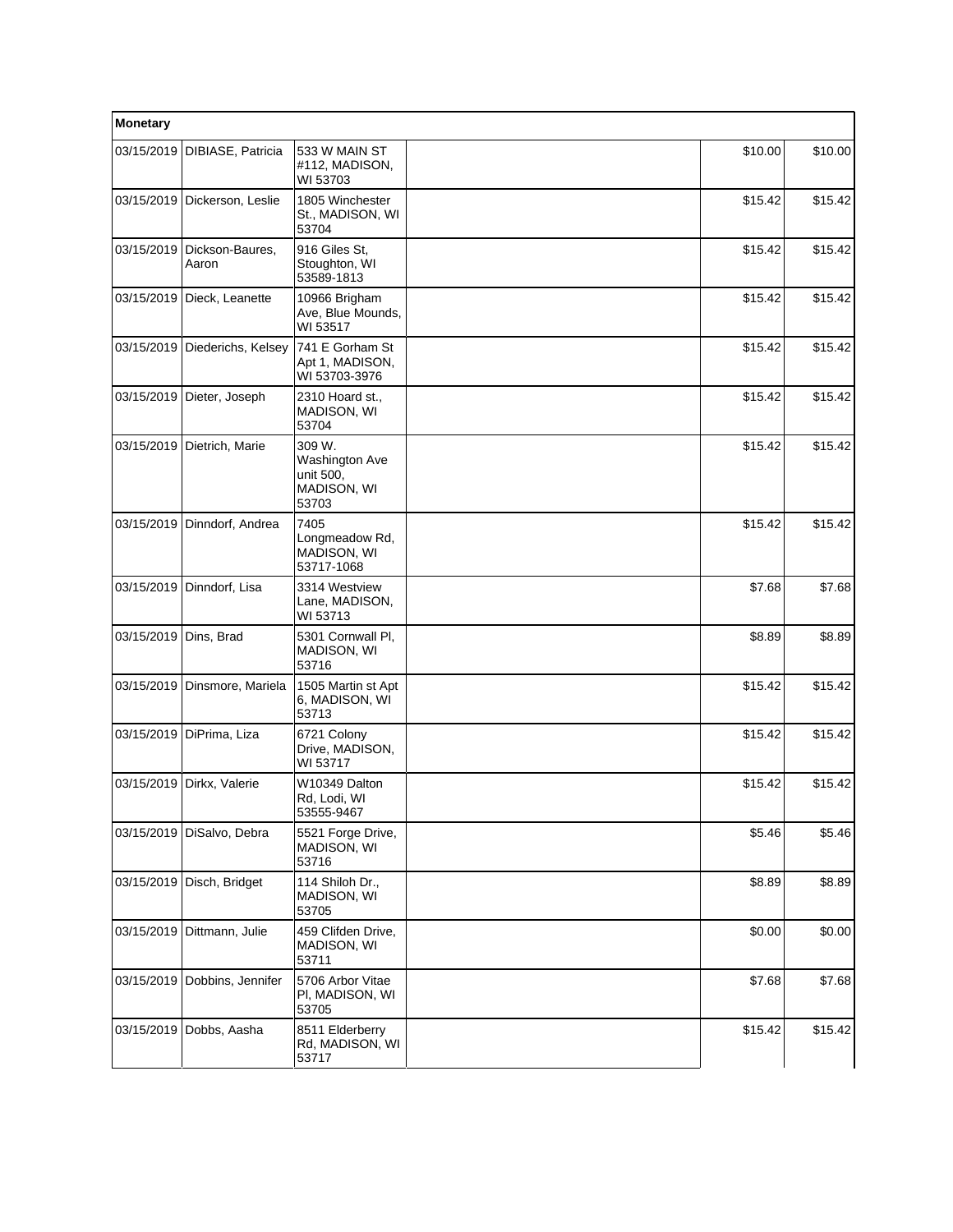| Monetary             |                                |                                                              |         |         |
|----------------------|--------------------------------|--------------------------------------------------------------|---------|---------|
| 03/15/2019           | Dobke, Martha                  | 5038 Autumn Leaf<br>Lane, APT 102,<br>MADISON, WI<br>53704   | \$15.42 | \$15.42 |
| 03/15/2019           | Dobson, Cory                   | 7301 Secret Bluff<br>Drive, MADISON,<br>WI 53719             | \$15.42 | \$15.42 |
| 03/15/2019           | Docter, Lori                   | 7835 Martinsville<br>Rd, Cross Plains,<br>WI 53528           | \$15.42 | \$15.42 |
| 03/15/2019           | Doherty, Kathleen              | 3402 SUNSET<br>DR, MADISON, WI<br>53705                      | \$15.42 | \$15.42 |
| 03/15/2019           | Doherty, Shawn                 | 2121 Adams St.,<br>MADISON, WI<br>53711                      | \$5.46  | \$5.46  |
| 03/15/2019           | Dohrn, Elizabeth               | 1106 Mohican<br>Pass, MADISON,<br>WI 53711                   | \$15.42 | \$15.42 |
| 03/15/2019           | Dold, Danna                    | 1328 E. Wilson<br>Street, MADISON,<br>WI 53703               | \$15.42 | \$15.42 |
| 03/15/2019 Doll, Amy |                                | 903 Turnberry Dr.,<br>WAUNAKEE, WI<br>53597                  | \$15.42 | \$15.42 |
| 03/15/2019           | Domini, Jamie                  | 2372 West Lawn<br>Ave, Madison, WI<br>53711                  | \$15.42 | \$15.42 |
| 03/15/2019           | Dominick, Abby                 | 511 W Johnson St.<br>#301, MADISON,<br>WI 53703              | \$7.68  | \$7.68  |
| 03/15/2019           | Dondaldson,<br>Aubrey          | 4802 Eldorado<br>Lane, MADISON,<br>WI 53716                  | \$15.42 | \$15.42 |
| 03/15/2019           | Donkle, Wendy                  | 6229 Westin Drive,<br>MADISON, WI<br>53719                   | \$7.68  | \$7.68  |
| 03/15/2019           | Donnelly Wingert,<br>Elizabeth | 5152 Unity Way,<br>MADISON, WI<br>53718                      | \$15.42 | \$15.42 |
|                      | 03/15/2019 Donohue, Rachel     | 461 Bonnie Rd.<br>Cottage Grove, WI<br>53527                 | \$8.89  | \$8.89  |
| 03/15/2019           | Donovan, Christy               | 933 Park St Apt<br>201, Oregon, WI<br>53575-3631             | \$15.42 | \$15.42 |
| 03/15/2019           | Dorn, Pamela                   | 749 North Star<br>Drive, MADISON,<br>WI 53718                | \$15.42 | \$15.42 |
| 03/15/2019           | Dorschel, Christine            | 166 Dunning St.,<br>MADISON, WI<br>53704                     | \$15.42 | \$15.42 |
| 03/15/2019           | Doty, Amy                      | 310 E. Tyranena<br>Park Rd, LAKE<br>MILLS, WI 53551-<br>9529 | \$19.26 | \$19.26 |
| 03/15/2019           | Doty, Nuala                    | 1290 Lucerne<br>Drive, verona, WI<br>53593                   | \$1.35  | \$1.35  |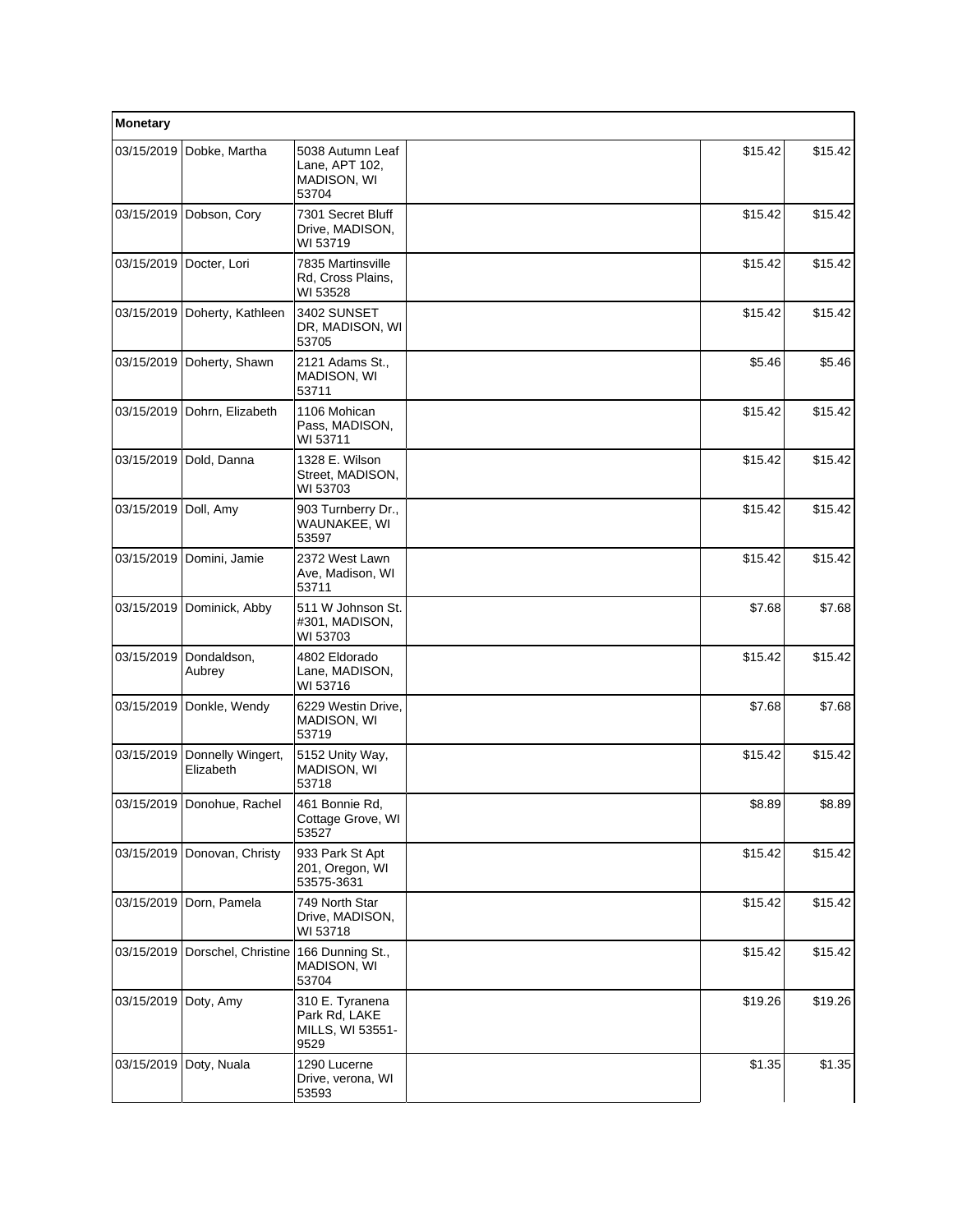| Monetary   |                                       |                                                           |         |         |
|------------|---------------------------------------|-----------------------------------------------------------|---------|---------|
| 03/15/2019 | Doty, PATRICK                         | 30 North St.,<br>MADISON, WI<br>53704                     | \$15.42 | \$15.42 |
| 03/15/2019 | Douglas,<br>Mackenzie                 | 2995 Gannon St,<br>MADISON, WI<br>53711                   | \$15.42 | \$15.42 |
|            | 03/15/2019 Douglas, Tina              | 504 Clearbrooke<br>Ter, ottage Grove,<br>WI 53527         | \$15.42 | \$15.42 |
| 03/15/2019 | Dow, Marlena                          | 4541 Winnequah<br>Rd, Monona, WI<br>53716                 | \$8.89  | \$8.89  |
| 03/15/2019 | doyle, Elizabeth                      | 900 crestview dr,<br>Madison, WI<br>53716                 | \$15.42 | \$15.42 |
|            | 03/15/2019   Drake, Kristin           | 239 Parador<br>Place, Cottage<br>Grove, WI 53527          | \$15.42 | \$15.42 |
| 03/15/2019 | Drake, Sarah                          | 153 Dunning St #<br>3, MADISON, WI<br>53704               | \$11.52 | \$11.52 |
| 03/15/2019 | Dresang, linda                        | 209 Morningside<br>Ave., MADISON,<br>WI 53716             | \$5.46  | \$5.46  |
|            | 03/15/2019   Dresen, Nicholas         | 1 Homewood Cir,<br>MADISON, WI<br>53704                   | \$15.42 | \$15.42 |
| 03/15/2019 | Drew, SUSAN                           | 8301 Mansion Hill<br>Ave Apt 2,<br>MADISON, WI<br>53719   | \$15.42 | \$15.42 |
| 03/15/2019 | Drexler-Hilber,<br>Dawn               | 3014 Craig Lane,<br>Sun Prairie, WI<br>53590              | \$15.42 | \$15.42 |
| 03/15/2019 | Drill, tracy                          | 9 Menomonie,<br>MADISON, WI<br>53704                      | \$7.87  | \$7.87  |
| 03/15/2019 | Drinkwine, Monica                     | 2106 Linden Ave,<br>MADISON, WI<br>53704                  | \$15.42 | \$15.42 |
|            | 103/15/2019   Drobac Hahn.<br>Dawn    | 5905 Driftwood<br>Avenue,<br>MADISON, WI<br>53705         | \$15.42 | \$15.42 |
| 03/15/2019 | Drohin de Arrieta.<br>Damaris         | 5305 Felland<br>Road, MADISON,<br>WI 53718                | \$19.26 | \$19.26 |
| 03/15/2019 | Droster, Mary                         | 1302 S. Thompson<br>Dr., MADISON, WI<br>53716             | \$15.42 | \$15.42 |
|            | 03/15/2019 DUBIELZIG,<br><b>DORIS</b> | 1645 NORMAN<br>WAY, MADISON,<br>WI 53705                  | \$10.00 | \$10.00 |
| 03/15/2019 | Duernberger, Lisa                     | 6504 Pheasant<br>Lane, Apt 102,<br>MIDDLETON, WI<br>53562 | \$15.42 | \$15.42 |
| 03/15/2019 | Duffield, Michelle                    | 423 S Mills Street,<br>MADISON, WI<br>53715               | \$15.42 | \$15.42 |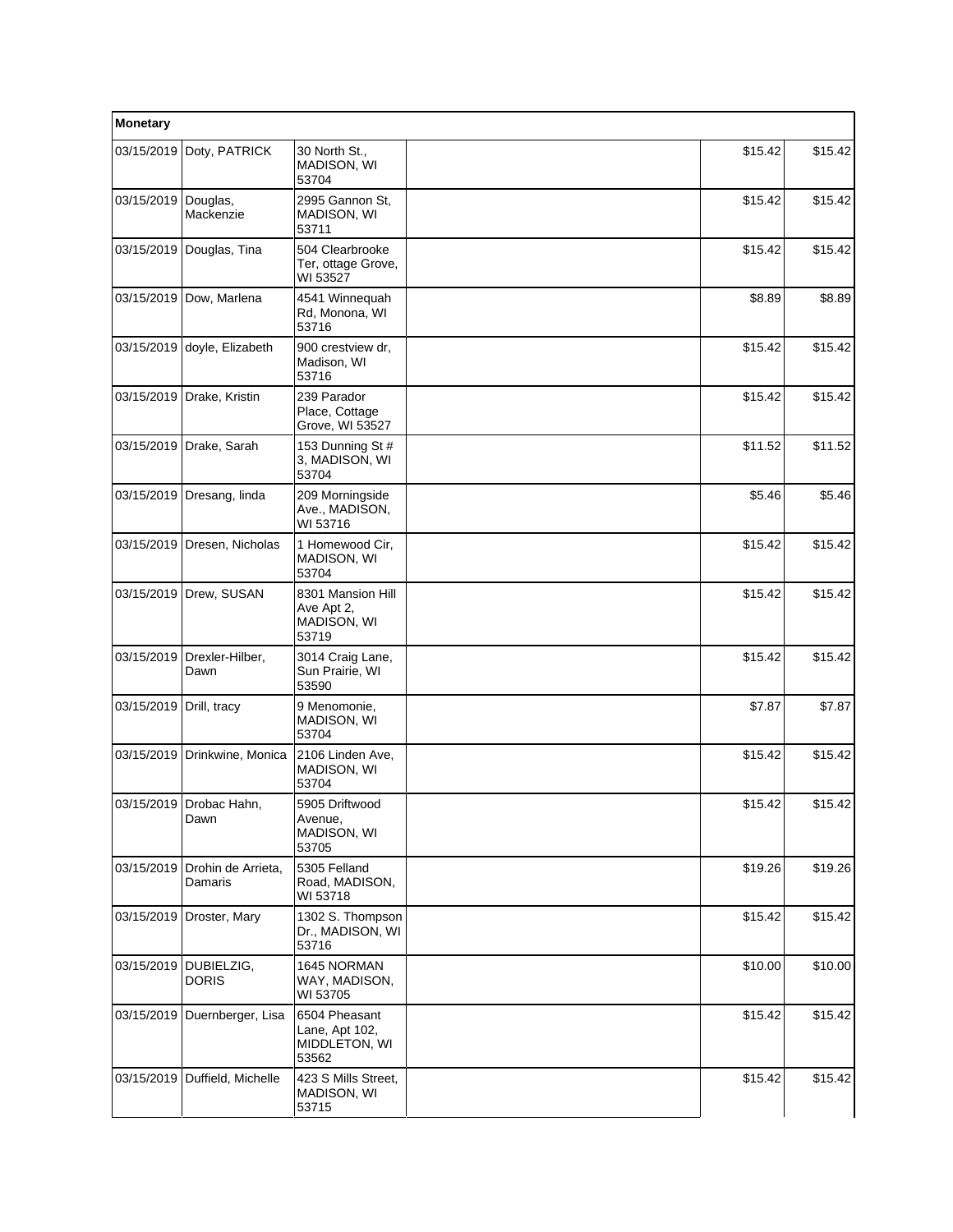| Monetary   |                               |                                                      |         |         |
|------------|-------------------------------|------------------------------------------------------|---------|---------|
| 03/15/2019 | DuFoe-Guiles,<br>Jamie        | 1010 Gilson St Apt<br>1, MADISON, WI<br>53715-1722   | \$5.46  | \$5.46  |
| 03/15/2019 | Duggan, Jeremy                | 1481 Carver St<br>Apt 204,<br>MADISON, WI<br>53713   | \$15.42 | \$15.42 |
| 03/15/2019 | Dunn, Carrie                  | 5817 Hempstead<br>Road, MADISON,<br>WI 53711         | \$5.46  | \$5.46  |
| 03/15/2019 | Dunn, Christina               | 409 Hummingbird<br>Lane, MADISON,<br>WI 53714        | \$7.68  | \$7.68  |
| 03/15/2019 | Dupor, Paulette               | 1634 Kings Mill<br>Way #310,<br>MADISON, WI<br>53718 | \$19.26 | \$19.26 |
| 03/15/2019 | Dupuis, Michelle              | 2797 Crinkle Root<br>Dr, Fitchburg, WI<br>53711      | \$15.42 | \$15.42 |
| 03/15/2019 | DuRocher, Jason               | 2215 Woodview Ct<br>- Apt 7, MADISON,<br>WI 53713    | \$19.26 | \$19.26 |
| 03/15/2019 | Dwyer, Heather                | 9121<br>Weatherstone<br>Road, MADISON,<br>WI 53593   | \$15.42 | \$15.42 |
| 03/15/2019 | Dyer, Amanda                  | 742 Leeward<br>Lane, Oregon, WI<br>53575             | \$15.42 | \$15.42 |
| 03/15/2019 | Dyer, Christopher             | 77 Merlham Drive,<br>MADISON, WI<br>53705            | \$15.42 | \$15.42 |
| 03/15/2019 | Dyer, Gillian                 | 625 Langdon St.<br>apt 302,<br>MADISON, WI<br>53703  | \$15.42 | \$15.42 |
| 03/15/2019 | DYKMAN, Bonnie                | 4611<br><b>TONYAWATHA</b><br>TR, Monona, WI<br>53716 | \$10.00 | \$10.00 |
|            | 03/15/2019   Dyle, Karlene    | 7401 Old Sauk<br>Road Apt 9,<br>MADISON, WI<br>53717 | \$15.42 | \$15.42 |
| 03/15/2019 | Eagen, Cherie                 | 125 Crystal Lane,<br>MADISON, WI<br>53714            | \$5.46  | \$5.46  |
| 03/15/2019 | Eagle, Catherine              | 2318 Center Ave,<br>MADISON, WI<br>53704             | \$15.42 | \$15.42 |
| 03/15/2019 | Earl-Peterson,<br>Anne        | 26 Bayberry Trail,<br><b>MADISON, WI</b><br>53717    | \$5.46  | \$5.46  |
|            | 03/15/2019 Echols III, George | 2922 Ashford Lane<br>#5, MADISON, WI<br>53713        | \$8.89  | \$8.89  |
| 03/15/2019 | Eckel, Scott                  | 5 Autun Jade<br>Court, MADISON,<br>WI 53719          | \$15.42 | \$15.42 |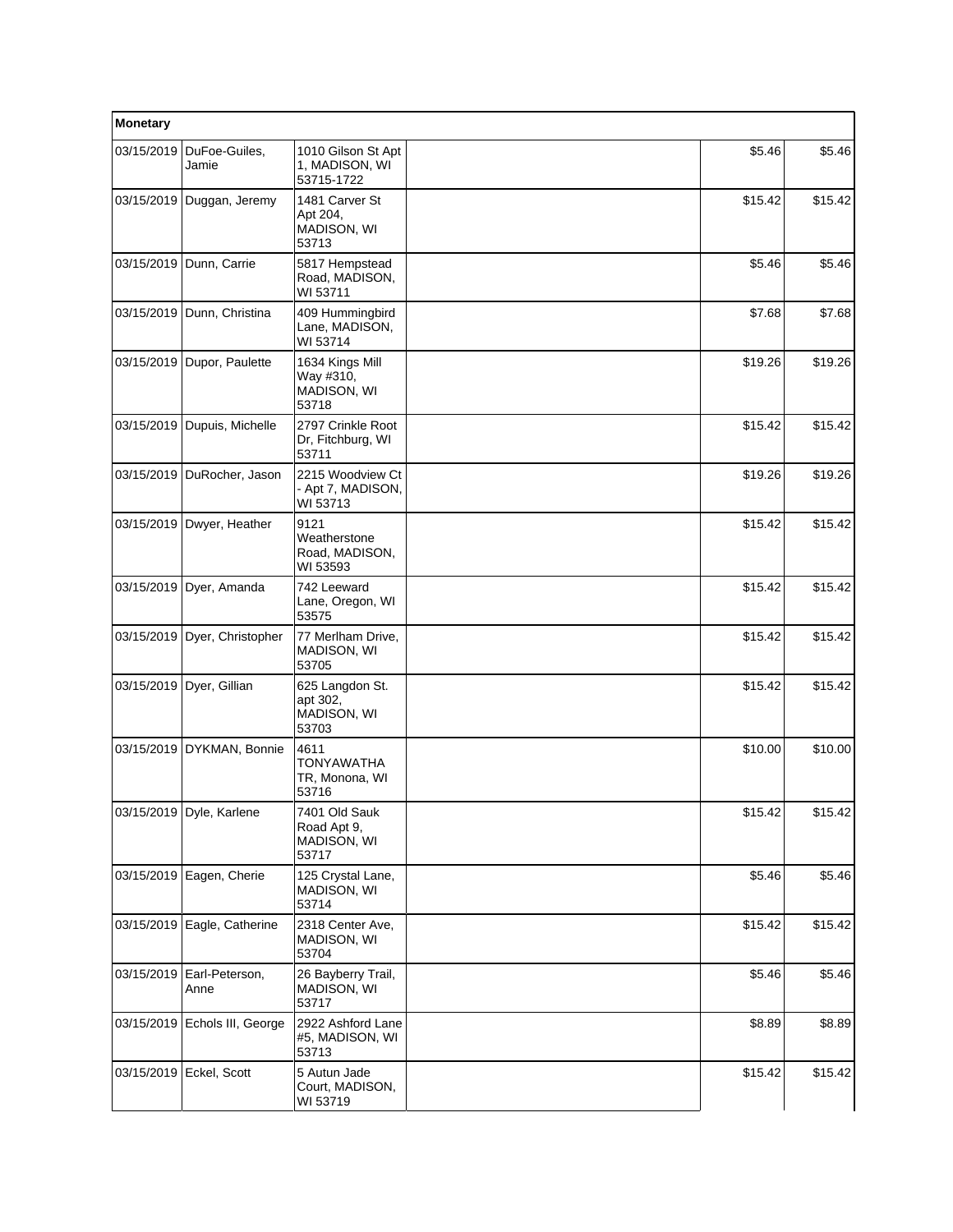| Monetary   |                               |                                                          |         |         |
|------------|-------------------------------|----------------------------------------------------------|---------|---------|
| 03/15/2019 | Eckford, Robert               | 6926 Old<br>Amsterdam Way,<br>Deforest, WI<br>53532      | \$15.42 | \$15.42 |
| 03/15/2019 | Eckstein, Shara               | N3033 County<br>Road V, Poynette,<br>WI 53955            | \$15.42 | \$15.42 |
| 03/15/2019 | Edge, Amy                     | 414 S Few St.<br>MADISON, WI<br>53703                    | \$15.42 | \$15.42 |
| 03/15/2019 | edmonds, phillip              | 2438<br>commonwealth av,<br>MADISON, WI<br>53711         | \$15.42 | \$15.42 |
| 03/15/2019 | Edson, Ruth                   | 2437 Chalet<br>Gardens Ct. #2,<br>Fitchburg, WI<br>53711 | \$5.46  | \$5.46  |
| 03/15/2019 | Edwards, Jenna                | 4610 Autumn<br>Blaze Tr, Deforest,<br>WI 53532           | \$15.42 | \$15.42 |
| 03/15/2019 | Edwards-Miller,<br>Aaron      | 105 Loder Lane,<br>verona, WI 53593                      | \$15.42 | \$15.42 |
| 03/15/2019 | Efinger, SUSAN                | 322 Southing<br>Grange, Cottge<br>Grove, WI 53527        | \$15.42 | \$15.42 |
| 03/15/2019 | Eggert, Joan                  | 5810 Idledale<br>Circle, MADISON,<br>WI 53711            | \$15.42 | \$15.42 |
|            | 03/15/2019 Ehlert, Sierra     | 3750 Parmenter<br>St. #312,<br>MIDDLETON, WI<br>53562    | \$10.28 | \$10.28 |
| 03/15/2019 | Ehrlich, Mark                 | 6338 Hartford Dr,<br>MADISON, WI<br>53719-4802           | \$7.68  | \$7.68  |
|            | 03/15/2019 Eifler, Erich      | 2717 Dahle St.,<br><b>MADISON, WI</b><br>53704           | \$7.68  | \$7.68  |
| 03/15/2019 | Eisele, Christine             | 462 N. Baldwin<br>St., Madison, WI<br>53703              | \$11.52 | \$11.52 |
| 03/15/2019 | Eisenhauer,<br><b>SUSAN</b>   | 7220 Henry Court,<br>MIDDLETON, WI<br>53562              | \$15.42 | \$15.42 |
| 03/15/2019 | Eklof, Kristin                | 413 Merrill Crest<br>Dr, MADISON, WI<br>53705            | \$15.42 | \$15.42 |
| 03/15/2019 | Ellerkamp, Diana              | 1853 Jenifer St,<br>MADISON, WI<br>53704                 | \$15.42 | \$15.42 |
| 03/15/2019 | Ellestad, Lynn                | 1717 Huxley St.,<br>Madison, WI<br>53704                 | \$5.46  | \$5.46  |
| 03/15/2019 | Ellingson, Leigh              | 705 Parkway<br>Drive, MOUNT<br><b>HOREB, WI 53572</b>    | \$15.42 | \$15.42 |
|            | 03/15/2019 Elliott III, Lyman | 3011 W Cox Rd,<br>Edgerton, WI<br>53534                  | \$15.42 | \$15.42 |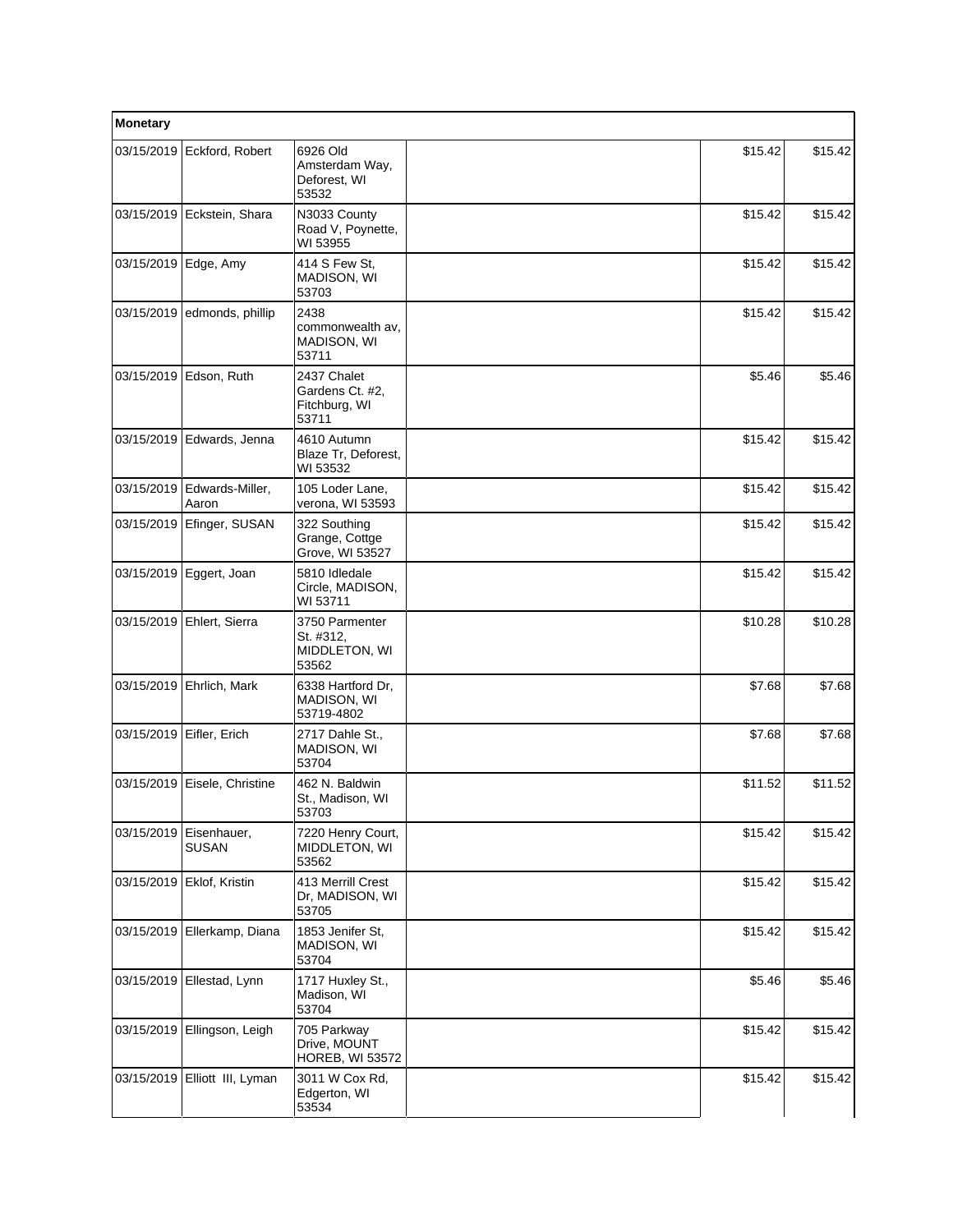| Monetary                |                            |                                                             |  |         |         |
|-------------------------|----------------------------|-------------------------------------------------------------|--|---------|---------|
| 03/15/2019              | Ellis, Wendy               | 926 Meadowlark<br>Dr, MADISON, WI<br>53714                  |  | \$15.42 | \$15.42 |
| 03/15/2019              | Ellmaker, Amanda           | 7405 Old Sauk Rd<br>Apt 5, MADISON,<br>WI 53717-1241        |  | \$15.42 | \$15.42 |
|                         | 03/15/2019   Elmore, Emily | 1111 Lawrence St.<br>MADISON, WI<br>53715                   |  | \$15.42 | \$15.42 |
| 03/15/2019              | Elmore, Sarah              | 205 Potter St.<br>MADISON, WI<br>53715                      |  | \$15.42 | \$15.42 |
| 03/15/2019 Ely, Kristie |                            | 160 Church Street,<br>Sun Prairie, WI<br>53590              |  | \$15.42 | \$15.42 |
| 03/15/2019 Ely, Louis   |                            | 5329 Golden Leaf<br>Trail, MADISON,<br>WI 53704             |  | \$19.26 | \$19.26 |
| 03/15/2019              | Emmanuelli,<br>Jeffrey     | 5805 Monticello<br>Way, Fitchburg,<br>WI 53719              |  | \$15.42 | \$15.42 |
| 03/15/2019              | Endres, Jessica            | 9322 Old Sauk<br>Road,<br>MIDDLETON, WI<br>53562            |  | \$15.42 | \$15.42 |
|                         | 03/15/2019 Endres, Karen   | 206 5th Street.<br>WAUNAKEE, WI<br>53597                    |  | \$15.42 | \$15.42 |
| 03/15/2019              | Engelbart, Jennifer        | 4313 Hegg Ave.,<br>MADISON, WI<br>53716                     |  | \$15.42 | \$15.42 |
|                         | 03/15/2019 Engle, Nancy    | 302 Southing<br>Grange, Cottage<br>Grove, WI 53527          |  | \$15.42 | \$15.42 |
| 03/15/2019 Ennis, Erin  |                            | 6623 South Ave,<br>MIDDLETON, WI<br>53562                   |  | \$15.42 | \$15.42 |
|                         | 03/15/2019 Erdman, Valerie | 504 Island Dr.<br>Deforest, WI<br>53532                     |  | \$15.42 | \$15.42 |
|                         | 03/15/2019 Ericksen, Angel | 13 Waltham Cir,<br>MADISON, WI<br>53711                     |  | \$15.42 | \$15.42 |
| 03/15/2019              | Erickson, Megan            | 509 Nordic Trl,<br>MOUNT HOREB,<br>WI 53572                 |  | \$7.68  | \$7.68  |
|                         | 03/15/2019 Erickson, Sara  | 1015 Limerick<br>Lane,<br>WAUNAKEE, WI<br>53597             |  | \$7.68  | \$7.68  |
| 03/15/2019              | Erschen, Michelle          | 6150 Century Ave<br>Apt 209,<br>MIDDLETON, WI<br>53562-1847 |  | \$5.46  | \$5.46  |
| 03/15/2019              | Espenes,<br>Nathaniel      | 504 Dorn Dr,<br>WAUNAKEE, WI<br>53597                       |  | \$15.42 | \$15.42 |
|                         | 03/15/2019 Esser, Beth     | 6009 Ridgewood<br>AVE, Monona, WI<br>53716                  |  | \$8.89  | \$8.89  |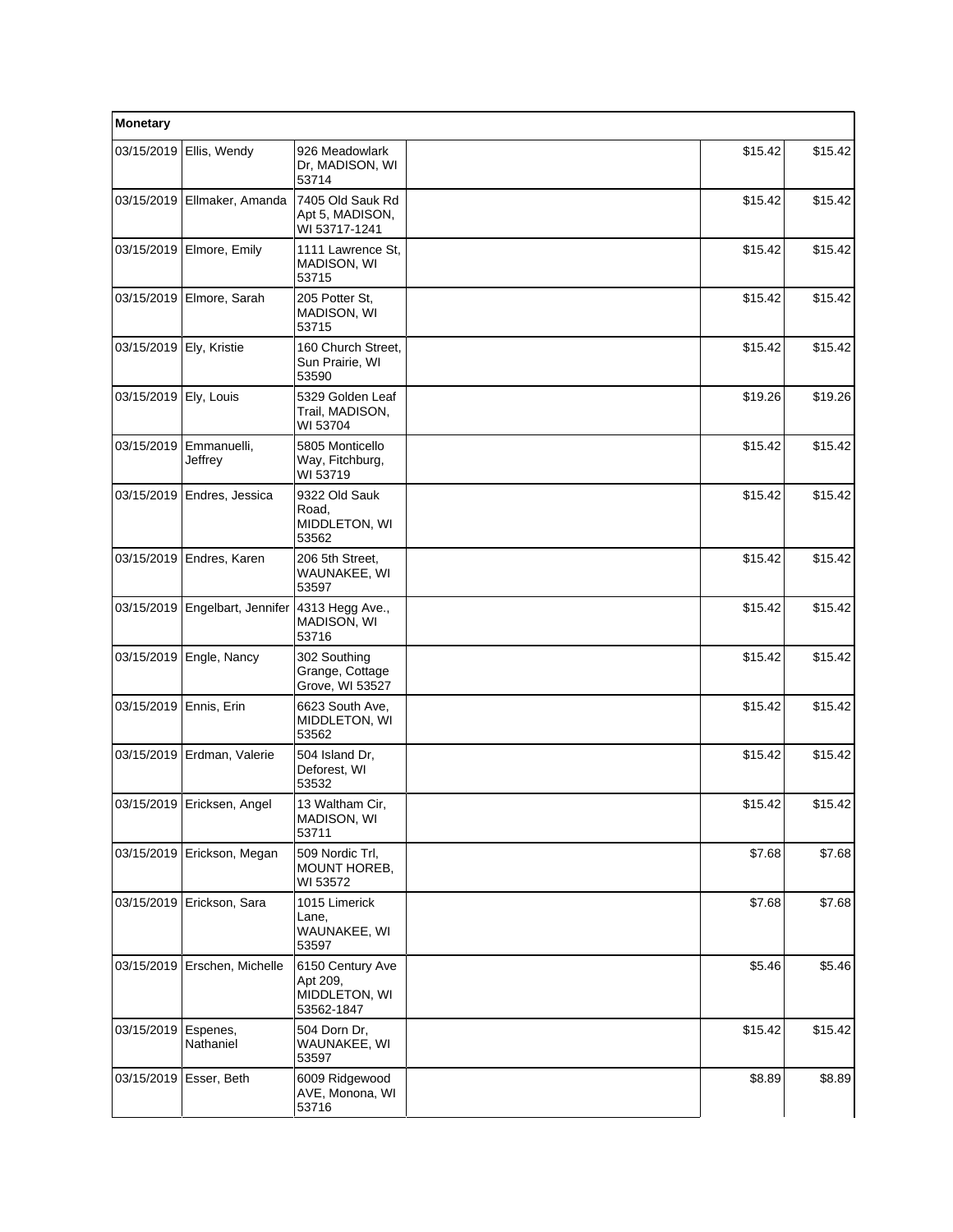| Monetary                 |                             |                                                          |         |         |
|--------------------------|-----------------------------|----------------------------------------------------------|---------|---------|
| 03/15/2019               | Esser, Jennifer             | 3035 Melody<br>Pkwy, Cross<br>Plains, WI 53528           | \$15.42 | \$15.42 |
| 03/15/2019               | Estorf, SUSAN               | 4779 Windsor<br>prairie rd, DE<br>FOREST, WI<br>53532    | \$7.68  | \$7.68  |
| 03/15/2019               | Eubanks, Shaleen            | 118 Nygard St.,<br>MADISON, WI<br>53713                  | \$15.42 | \$15.42 |
| 03/15/2019   Euler, Erin |                             | 317 Racine rd.<br><b>MADISON, WI</b><br>53705            | \$15.42 | \$15.42 |
|                          | 03/15/2019 Evanco, Kevin    | 549 North Star<br>Drive, MADISON,<br>WI 53718            | \$15.42 | \$15.42 |
|                          | 03/15/2019   Evans, Dana    | 1425 chandler St.,<br>MADISON, WI<br>53711               | \$5.46  | \$5.46  |
| 03/15/2019               | Evans, Kesha                | 6721 Schroeder<br>Road #14,<br>MADISON, WI<br>53711      | \$5.46  | \$5.46  |
| 03/15/2019               | Eveland-Psyck,<br>Jacalyn   | 482 Orchard Dr.,<br>MADISON, WI<br>53711                 | \$15.42 | \$15.42 |
| 03/15/2019               | Evenson, Carin              | 705 Reflection Dr.,<br>verona, WI 53593                  | \$15.42 | \$15.42 |
|                          | 03/15/2019 Evenson, Ryan    | 705 Reflection Dr.,<br>verona, WI 53593                  | \$15.42 | \$15.42 |
| 03/15/2019               | Everill, Holly              | 5750 Forsythia<br>Place, MADISON,<br>WI 53705            | \$15.42 | \$15.42 |
|                          | 03/15/2019   Evert, Jeffrey | 1513 Lynndale Rd,<br>MADISON, WI<br>53711                | \$15.42 | \$15.42 |
| 03/15/2019 Evert, Julie  |                             | 1 Prescott Circle,<br>MADISON, WI<br>53719               | \$15.42 | \$15.42 |
|                          | 03/15/2019 Exum, Keola      | POB 46014,<br>MADISON, WI<br>53744                       | \$15.42 | \$15.42 |
|                          | 03/15/2019 Faherty, Leah    | 2009 Carey Court<br>Apartment 1,<br>MADISON, WI<br>53704 | \$15.42 | \$15.42 |
|                          | 03/15/2019 Fahey, Elizabeth | 7120 East Pass,<br>MADISON, WI<br>53719                  | \$5.46  | \$5.46  |
| 03/15/2019               | Fahl, Hayley                | 6019 Saturn Drive,<br>MADISON, WI<br>53718               | \$15.42 | \$15.42 |
| 03/15/2019               | Fahrenkamp,<br>Ashley       | 1517 Martin St.<br>Apt 2, MADISON,<br>WI 53713           | \$15.42 | \$15.42 |
| 03/15/2019               | Fahy, Caitlin               | N4209 County<br>Road J, Poynette,<br>WI 53955            | \$15.42 | \$15.42 |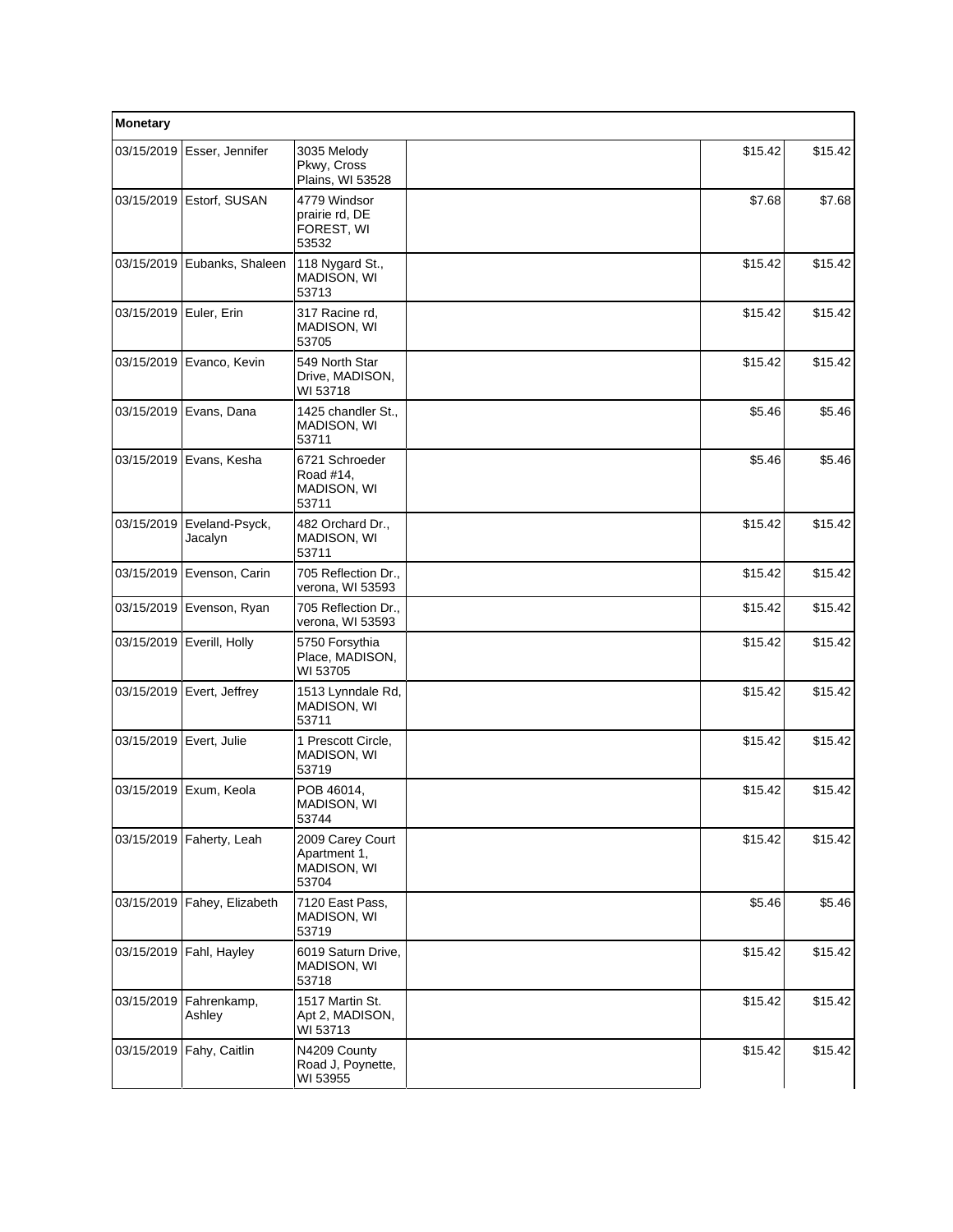| <b>Monetary</b> |                                  |                                                                |         |         |
|-----------------|----------------------------------|----------------------------------------------------------------|---------|---------|
| 03/15/2019      | Fairchild, Bonnie                | 1706 Sachtjen St,<br>MADISON, WI<br>53704                      | \$5.46  | \$5.46  |
| 03/15/2019      | Fairchild-Gongora,<br>Marguerite | 2532 Valley Forge<br>Dr, Fitchburg, WI<br>53719                | \$15.42 | \$15.42 |
| 03/15/2019      | Falbo, Britt                     | 4610 Prairie Fire<br>Court. DE<br>FOREST, WI<br>53532          | \$15.42 | \$15.42 |
| 03/15/2019      | Falcon Pineda,<br>Mayra          | 5414 Yesterday<br>Drive, MADISON,<br>WI 53718                  | \$5.46  | \$5.46  |
| 03/15/2019      | Falk, Cari                       | 1501 Waldorf Blvd,<br>MADISON, WI<br>53719                     | \$15.42 | \$15.42 |
|                 | 03/15/2019   Fan, WeiLing        | 204 N Segoe Rd<br>Apt 5B,<br>MADISON, WI<br>53705              | \$19.26 | \$19.26 |
| 03/15/2019      | Farladzhov,<br>Andrea            | 3784 Sunburst rd,<br>MADISON, WI<br>53718                      | \$15.42 | \$15.42 |
| 03/15/2019      | Farrar-Simpson,<br>Debra         | 209 Coyle<br>Parkway, Cottage<br>Grove, WI 53527               | \$15.42 | \$15.42 |
|                 | 03/15/2019   Farrell, Joan       | 2110 Harley Dr,<br>MADISON, WI<br>53711                        | \$15.42 | \$15.42 |
| 03/15/2019      | Farrell, Moira                   | 6733 Hammersley<br>Road Apt 2,<br>MADISON, WI<br>53711         | \$15.42 | \$15.42 |
|                 | 03/15/2019   Farrens, Katy       | 4722 crescent rd.,<br>MADISON, WI<br>53711                     | \$5.46  | \$5.46  |
|                 | 03/15/2019   Farwell, Emily      | 4808 Shore Acres<br>Rd, Monona, WI<br>53716                    | \$15.42 | \$15.42 |
| 03/15/2019      | Fass, Colin                      | 2209 Tanager Tr,<br>MADISON, WI<br>53711                       | \$15.42 | \$15.42 |
|                 | 03/15/2019 Faust, Deborah        | 3368 basil drive,<br>MADISON, WI<br>53704                      | \$5.46  | \$5.46  |
|                 | 03/15/2019 Faust, Lauren         | 1116 N Pleasant<br>View Rd Apt #213,<br>MIDDLETON, WI<br>53562 | \$15.42 | \$15.42 |
|                 | 03/15/2019   Favre, Mary         | 1502 Bradford<br>Bay, WAUNAKEE,<br>WI 53597                    | \$5.46  | \$5.46  |
| 03/15/2019      | Fawcett, David                   | 1209 Spaight St.,<br>MADISON, WI<br>53703                      | \$3.54  | \$3.54  |
| 03/15/2019      | Fay, Terry                       | 1025 Bultman<br>Road, MADISON,<br>WI 53704                     | \$5.14  | \$5.14  |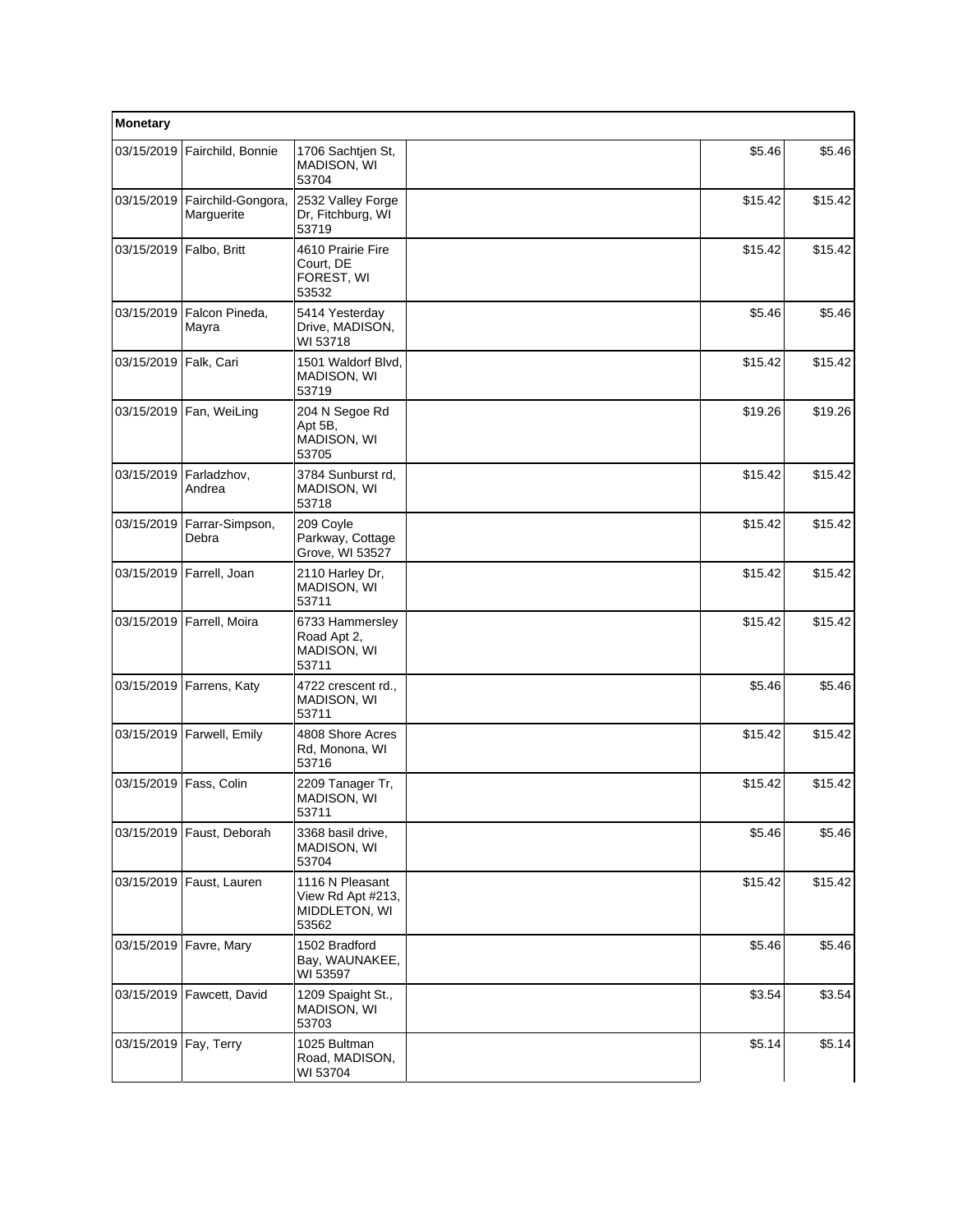| Monetary                |                              |                                                           |         |          |
|-------------------------|------------------------------|-----------------------------------------------------------|---------|----------|
| 03/15/2019              | Fayen, Alexandra             | 1237 East Wilson<br>St. Madison, WI<br>53703              | \$15.42 | \$15.42  |
|                         | 03/15/2019   Fedora, Tina    | 162 Jackson<br>Street, MADISON,<br>WI 53704               | \$15.42 | \$15.42  |
| 03/15/2019   Fee, Peter |                              | 54 Farwell St.,<br><b>MADISON, WI</b><br>53704            | \$10.28 | \$10.28  |
| 03/15/2019              | Feiner, Heidi                | 664 Remington<br>Way, Sun Prairie,<br>WI 53590            | \$15.42 | \$15.42  |
|                         | 03/15/2019 Feingold, SUSAN   | 629 Ondossagon<br>Way, MADISON,<br>WI 53719               | \$15.42 | \$15.42  |
|                         | 03/15/2019 Fellman, Rebecca  | 24 S. Second St.<br>#2, MADISON, WI<br>53704              | \$15.42 | \$15.42  |
| 03/15/2019              | Feltham, Blair               | 620 South<br>Ingersoll Street #3,<br>MADISON, WI<br>53703 | \$15.42 | \$15.42  |
|                         | 03/15/2019 Felton, Theresa   | 1008 Colby St.<br>MADISON, WI<br>53715                    | \$11.52 | \$11.52  |
| 03/15/2019              | Ferguson, Kelly              | 3106 Old Gate Rd.<br>Apt. B, MADISON,<br>WI 53704         | \$15.42 | \$15.42  |
|                         | 03/15/2019 Ferrill, Pamela   | 3809 Mammoth<br>Trail, MADISON,<br>WI 53719               | \$15.42 | \$15.42  |
|                         | 03/15/2019 Ferwerda, Judy    | 264 Grand Canyon<br>Drive, MADISON,<br>WI 53705           | \$5.46  | \$5.46   |
|                         | 03/15/2019   Feutz, Mary Ann | 841 Terry Place,<br>MADISON, WI<br>53711                  | \$10.26 | \$10.26  |
| 03/15/2019              | Fieb, Andrea                 | 2677 Rolling View<br>Rd, Stoughton, WI<br>53589           | \$15.42 | \$15.42  |
|                         | 03/15/2019 Fiene, Amber      | 2305 Freemont<br>Ave, MADISON,<br>WI 53704-3303           | \$15.42 | \$15.42] |
|                         | 03/15/2019   Fiene, Andrea   | 242 Junction Rd.<br>Apt 15, MADISON,<br>WI 53717-2697     | \$15.42 | \$15.42  |
| 03/15/2019              | Filo, SUSAN                  | 3312 Ivy St.<br>MADISON, WI<br>53714                      | \$15.42 | \$15.42  |
| 03/15/2019              | Fink, SUSAN                  | 3810 Bass Lane,<br>Cottage Grove, WI<br>53527             | \$15.42 | \$15.42  |
| 03/15/2019              | Finkelman, Reva              | 441 Presidential<br>Lane, MADISON,<br>WI 53711            | \$15.42 | \$15.42  |
|                         | 03/15/2019   Finn, Laurel    | 714 W. Olin Ave.,<br>MADISON, WI<br>53715                 | \$6.40  | \$6.40   |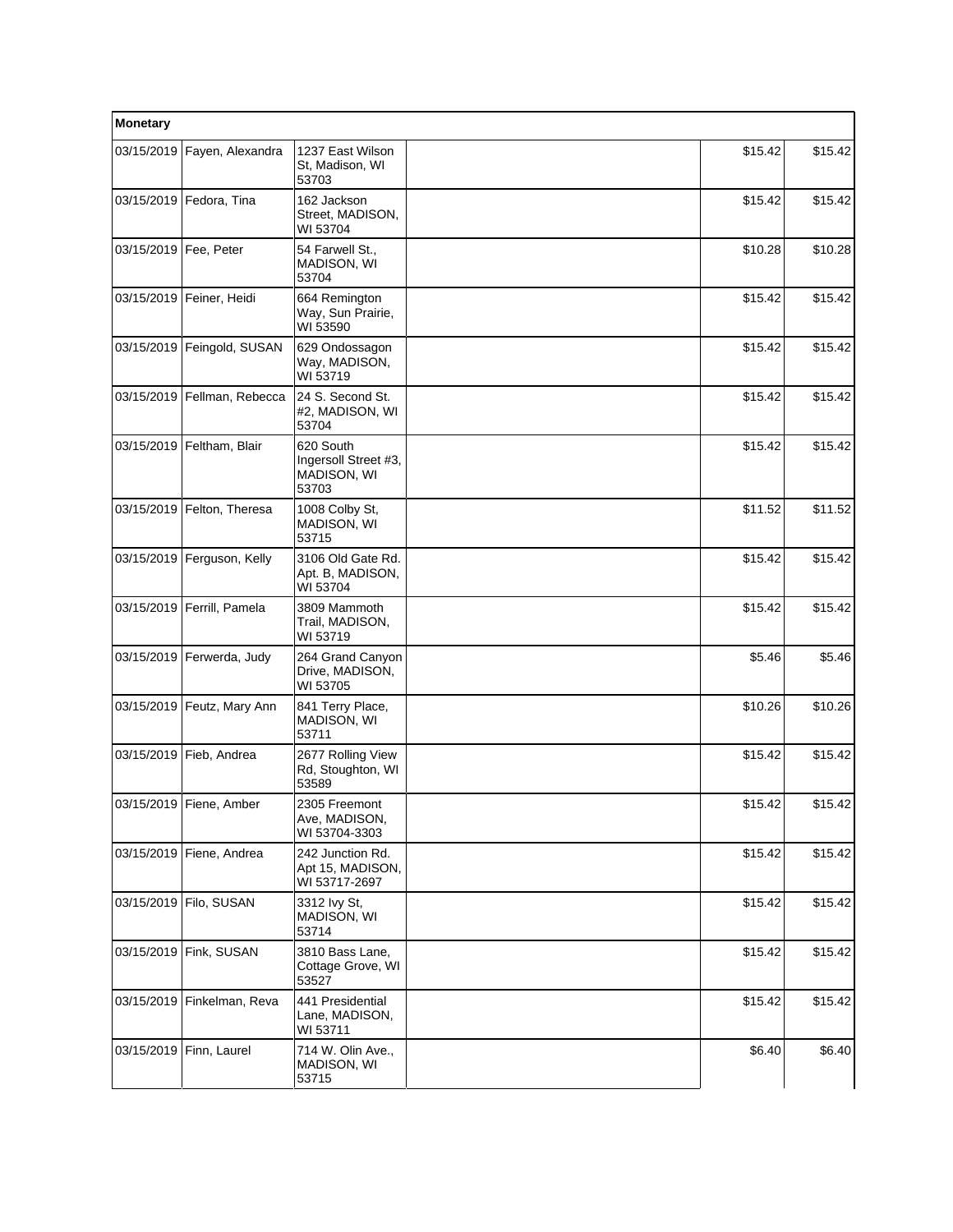| Monetary               |                               |                                                       |         |         |  |
|------------------------|-------------------------------|-------------------------------------------------------|---------|---------|--|
| 03/15/2019             | First, Ivy                    | 7630 Farmington<br>Way, MADISON,<br>WI 53717          | \$5.46  | \$5.46  |  |
|                        | 03/15/2019   Fischer, Carl    | 217 Coach House<br>Drive, MADISON,<br>WI 53714        | \$15.42 | \$15.42 |  |
|                        | 03/15/2019   Fischer, Heidi   | 318 N Kerch St,<br>Brooklyn, WI<br>53521              | \$5.12  | \$5.12  |  |
| 03/15/2019             | Fischer, Seth                 | 314 Palomino LN<br>APT 2, MADISON,<br>WI 53705        | \$7.68  | \$7.68  |  |
| 03/15/2019             | Fisk, LORRI                   | 7202 Bergman Rd,<br>Sauk City, WI<br>53583            | \$15.42 | \$15.42 |  |
| 03/15/2019   Fitz, Amy |                               | 305 Coach House<br>Dr, MADISON, WI<br>63714           | \$5.46  | \$5.46  |  |
| 03/15/2019             | Fitzgerald, Cara              | 2022 Overlook<br>Pass #4,<br>MIDDLETON, WI<br>53562   | \$15.42 | \$15.42 |  |
|                        | 03/15/2019   Flath, Michelle  | 2021 Kendall Ave,<br>MADISON, WI<br>53726             | \$19.26 | \$19.26 |  |
| 03/15/2019             | Flood, Andrew                 | 459 Evans Drive,<br>Evansville, WI<br>53536           | \$15.42 | \$15.42 |  |
|                        | 03/15/2019   Flood, Stephanie | 702 Bear Claw<br>Way Apt 105,<br>MADISON, WI<br>53717 | \$15.42 | \$15.42 |  |
| 03/15/2019             | Flores, Carrisa               | 321A S Main St,<br>Cottage Grove, WI<br>53527         | \$15.42 | \$15.42 |  |
|                        | 03/15/2019   Flores, Laylin   | 2306 Westbrook<br>Lane, MADISON,<br>WI 53711          | \$15.42 | \$15.42 |  |
|                        | 03/15/2019   Flottum, David   | 1835 Winnebago<br>St #108,<br>MADISON, WI<br>53704    | \$15.42 | \$15.42 |  |
|                        | 03/15/2019   Flowers, Jerome  | 117 Camelot<br>Circle, Oregon, WI<br>53575            | \$15.42 | \$15.42 |  |
|                        | 03/15/2019   Flowers, Marisa  | 7613 Crawling<br>Stone Rd,<br>MADISON, WI<br>53719    | \$15.42 | \$15.42 |  |
|                        | 03/15/2019   Flowers, Marques | 7613 Crawling<br>Stone Rd.,<br>MADISON, WI<br>53719   | \$15.42 | \$15.42 |  |
| 03/15/2019             | Flynn, Mary                   | 1526 Grosse Point<br>Drive,<br>MIDDLETON, WI<br>53562 | \$15.42 | \$15.42 |  |
| 03/15/2019             | Fobbs, Kira                   | 2436 Cty Rd MM,<br>Fitchburg, WI<br>53575             | \$15.42 | \$15.42 |  |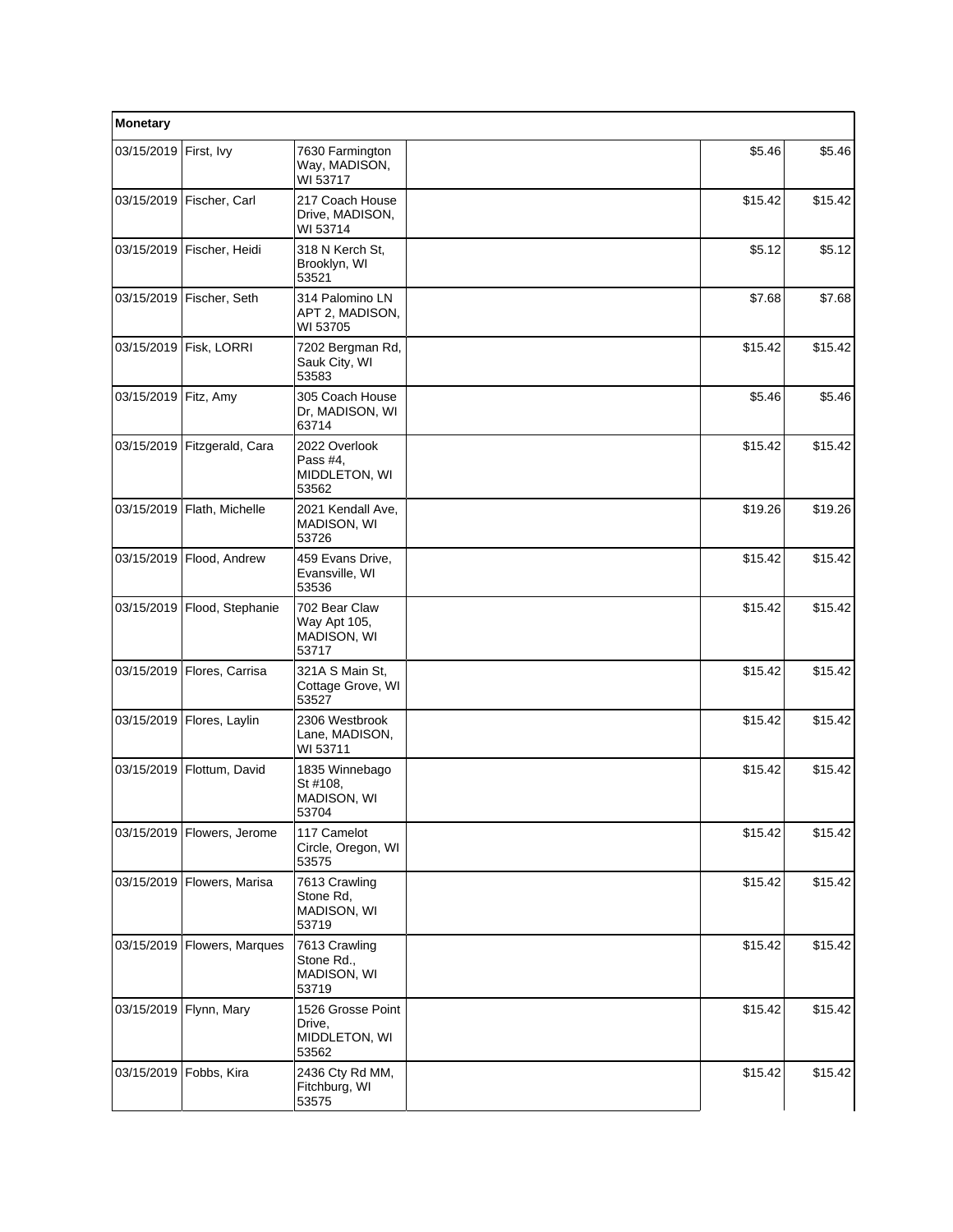| Monetary               |                               |                                                             |         |         |
|------------------------|-------------------------------|-------------------------------------------------------------|---------|---------|
| 03/15/2019             | Fonstad, Megan                | 3802 Johns St.<br>MADISON, WI<br>53714                      | \$15.42 | \$15.42 |
|                        | 03/15/2019 Font, Mariadel     | 813 N. Clover Ln,<br>Cottage Grove, WI<br>53527             | \$12.85 | \$12.85 |
|                        | 03/15/2019   Forbes, Gretchen | 1245 Meadow<br>Sweet Drive,<br>MADISON, WI<br>53719         | \$11.52 | \$11.52 |
|                        | 03/15/2019   Force, Meagan    | 7325 Tree Ln Apt<br>326 H, MADISON,<br>WI 53717-2066        | \$15.42 | \$15.42 |
|                        | 03/15/2019 Ford, Edward       | 1228 E Dayton,<br>MADISON, WI<br>53703                      | \$15.42 | \$15.42 |
| 03/15/2019             | Formolo,<br>Cassandra         | 1690 Aspen<br>Commons Apt<br>137, MIDDLETON,<br>WI 53562    | \$15.42 | \$15.42 |
| 03/15/2019             | Forst, linda                  | 7310 Westbourne<br>St., MADISON, WI<br>53719                | \$15.42 | \$15.42 |
| 03/15/2019             | Foshay, Caitlyn               | 5726 Oxbow<br>Bend, MADISON,<br>WI 53716                    | \$15.42 | \$15.42 |
|                        | 03/15/2019   Foster, Jennifer | 3930 Anchor<br>Drive, MADISON,<br>WI 53714                  | \$15.42 | \$15.42 |
| 03/15/2019             | Foster, Julia                 | 3547 Topping Rd.,<br>MADISON, WI<br>53705                   | \$1.82  | \$1.82  |
| 03/15/2019             | FOWLER, SONIA                 | 4532<br><b>COMMERCIAL</b><br>AVE, MADISON,<br>WI 53714-1709 | \$2.73  | \$2.73  |
| 03/15/2019             | Fox, Celine                   | 113 Acacia Lane,<br>MADISON, WI<br>53716                    | \$7.68  | \$7.68  |
| 03/15/2019             | Foxborn, Ashley               | 2914 Hermina St.,<br>MADISON, WI<br>53704                   | \$7.68  | \$7.68  |
| 03/15/2019   Foy, Rene |                               | 1225 Meadowlark<br>Drive, MADISON,<br>WI 53716              | \$5.46  | \$5.46  |
|                        | 03/15/2019 Fraboni, Daniela   | 1922 Melrose St.<br>MADISON, WI<br>53704                    | \$15.42 | \$15.42 |
|                        | 03/15/2019 Fraioli, Anne      | 3317 Harvey<br>Street, Apt. #5,<br>MADISON, WI<br>53705     | \$15.42 | \$15.42 |
| 03/15/2019             | Fralick, Amber                | 33 S Bassett St<br>Apt 205,<br>MADISON, WI<br>53703         | \$15.42 | \$15.42 |
|                        | 03/15/2019 Fralin, Tamela     | 168 Proudfit St,<br>MADISON, WI<br>53715                    | \$15.42 | \$15.42 |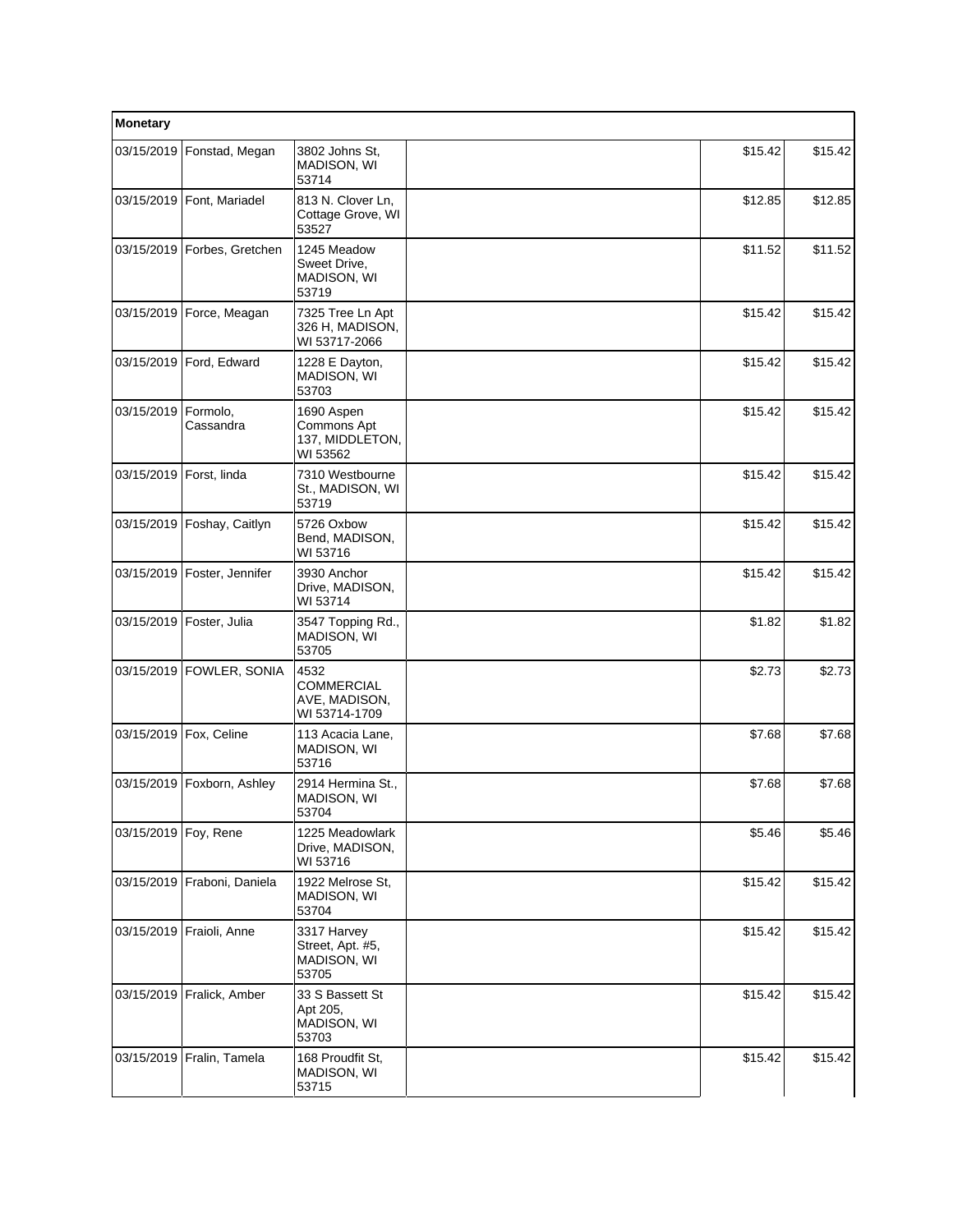| Monetary |                                               |                                                             |         |         |
|----------|-----------------------------------------------|-------------------------------------------------------------|---------|---------|
|          | 03/15/2019 Francis, Andrew                    | 401 N Eau Claire<br>Ave., Apt. 108,<br>MADISON, WI<br>53705 | \$7.71  | \$7.71  |
|          | 03/15/2019   Franciskovich,<br><b>Nikolos</b> | 1705 Bates Street,<br>Sauk City, WI<br>53583                | \$15.42 | \$15.42 |
|          | 03/15/2019 FRANK, LAURIE                      | 1337 JENIFER<br>ST, MADISON, WI<br>53703                    | \$12.50 | \$12.50 |
|          | 03/15/2019 Frankwicz, Kristin                 | 410 W. Lakeview<br>Ave., MADISON,<br>WI 53716               | \$15.42 | \$15.42 |
|          | 03/15/2019 Frantz Anderson,<br>Diana          | 522 Caldy Place,<br>MADISON, WI<br>53711                    | \$15.42 | \$15.42 |
|          | 03/15/2019   Fredrick, Ann                    | 529 Dennis Drive,<br>Deforest, WI<br>53532                  | \$15.42 | \$15.42 |
|          | 03/15/2019   Freeman, David                   | 2505 Red Arrow<br>Trail, Fitchburg, WI<br>53711             | \$1.82  | \$1.82  |
|          | 03/15/2019   Frees, Claire                    | 451 W Wilson St<br>Apt 101,<br>MADISON, WI<br>53703         | \$15.42 | \$15.42 |
|          | 03/15/2019 Freitag, Andrea                    | 3610 Dennett<br>Drive, MADISON,<br>WI 53714                 | \$15.42 | \$15.42 |
|          | 03/15/2019   Freng, Bridget                   | 1446 Jasper<br>Circle, Sun Prairie,<br>WI 53590             | \$15.42 | \$15.42 |
|          | 03/15/2019   frey, melissa                    | 110 kensington,<br>waunakee, WI<br>53597                    | \$12.85 | \$12.85 |
|          | 03/15/2019   Frick, SUSAN                     | 6918 Dominion Dr,<br>MADISON, WI<br>53718                   | \$5.46  | \$5.46  |
|          | 03/15/2019 Friedl, Philip                     | 3716 Spring Hill<br>Drive,<br>MIDDLETON, WI<br>53562        | \$15.42 | \$15.42 |
|          | 03/15/2019   Friedle, Erica                   | 1126 Whitman<br>Way, verona, WI<br>53593                    | \$15.42 | \$15.42 |
|          | 03/15/2019   Friend-Kalupa,<br>Lisa           | 5790 Pembroke<br>Dr, Fitchburg, WI<br>53711                 | \$15.42 | \$15.42 |
|          | 03/15/2019   Fries, Taylor                    | 619 N Segoe Rd<br>Apt 310,<br>MADISON, WI<br>53705          | \$5.14  | \$5.14  |
|          | 03/15/2019 Frisch, Karly                      | 4715 Valor Way,<br>MADISON, WI<br>53718                     | \$15.42 | \$15.42 |
|          | 03/15/2019 Fritz, Rachel                      | 210 N Division St,<br>WAUNAKEE, WI<br>53597                 | \$15.42 | \$15.42 |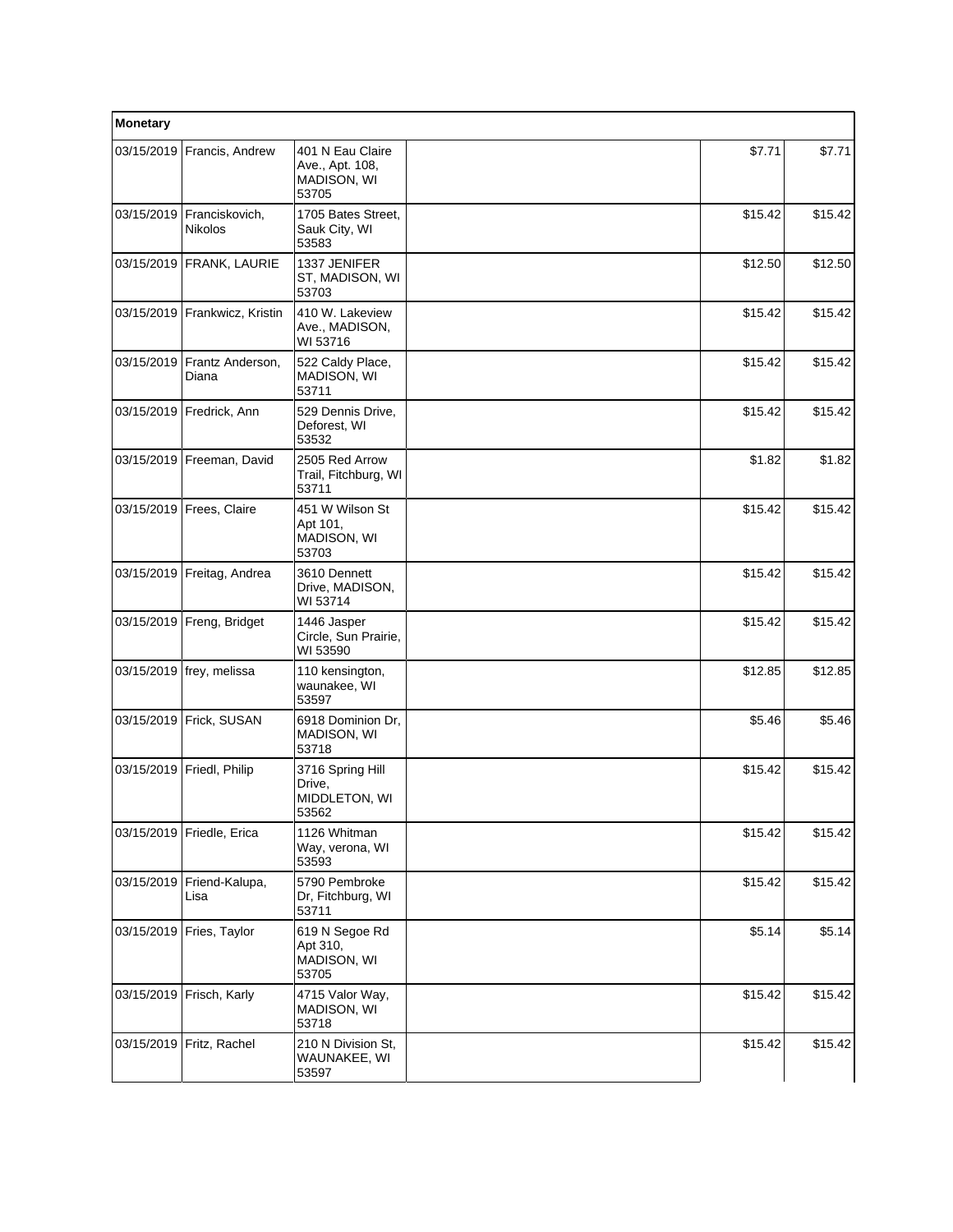| Monetary                   |                              |                                                 |         |         |
|----------------------------|------------------------------|-------------------------------------------------|---------|---------|
|                            | 03/15/2019 Froeming, Adam    | 1828 Oakland<br>Ave., Sun Prairie,<br>WI 53590  | \$15.42 | \$15.42 |
|                            | 03/15/2019 Frontier, Joseph  | 2581 Placid St.,<br>Fitchburg, WI<br>53711      | \$15.42 | \$15.42 |
| 03/15/2019   Frost, Lisa   |                              | 625 E Mifflin St<br>#209, MADISON,<br>WI 53703  | \$15.42 | \$15.42 |
| 03/15/2019                 | Fruit, Kirsten               | 306 Waverly PI,<br>MADISON, WI<br>53705         | \$15.42 | \$15.42 |
| 03/15/2019                 | Fujikawa, Brenda             | 1805 Sachtjen St,<br>MADISON, WI<br>53704       | \$15.42 | \$15.42 |
| 03/15/2019   Fuller, Julie |                              | 912 Forest View<br>Drive, verona, WI<br>53593   | \$7.68  | \$7.68  |
| 03/15/2019                 | Funk, Andrea                 | 834 Maple<br>Terrace,<br>MADISON, WI<br>53705   | \$2.56  | \$2.56  |
|                            | 03/15/2019   Furger, Norma   | 1204 N. Lovering<br>Rd, Lodi, WI<br>53555       | \$15.42 | \$15.42 |
|                            | 03/15/2019   Furman, Shannon | 3226 Clove Dr.,<br>MADISON, WI<br>53704         | \$15.42 | \$15.42 |
| 03/15/2019                 | Gabrielson, Lynne            | 2200 Colorado<br>Ave, Sun Prairie,<br>WI 53590  | \$15.42 | \$15.42 |
| 03/15/2019                 | Gadau, Julia                 | 1811 Kendall Ave,<br>MADISON, WI<br>53726       | \$15.42 | \$15.42 |
| 03/15/2019                 | Galarce Crain,<br>Maria      | 224 Grand Canyon<br>Drive, MADISON,<br>WI 53705 | \$2.57  | \$2.57  |
| 03/15/2019                 | Galindo, MICHAEL             | 1421 dayflower<br>drive, MADISON,<br>WI 53719   | \$15.42 | \$15.42 |
|                            | 03/15/2019 Gallagher, Pat    | 6326 Dominion<br>Drive, MADISON,<br>WI 53718    | \$8.89  | \$8.89  |
| 03/15/2019                 | Gallegos,<br>Rigoberto       | 4825 Academy<br>Drive, MADISON,<br>WI 53716     | \$15.42 | \$15.42 |
| 03/15/2019                 | Gallo, tracy                 | 916 Jenifer Street<br>#1, MADISON, WI<br>53703  | \$15.42 | \$15.42 |
| 03/15/2019                 | Galuska, KAY                 | 2142 E. Mifflin St,<br>MADISON, WI<br>53704     | \$15.42 | \$15.42 |
| 03/15/2019                 | Gamble, Scot                 | 2542 Chamberlain<br>Ave, MADISON,<br>WI 53705   | \$5.46  | \$5.46  |
| 03/15/2019                 | Gamez, Jessica               | 6402 Urich Ter,<br>MADISON, WI<br>53719         | \$15.42 | \$15.42 |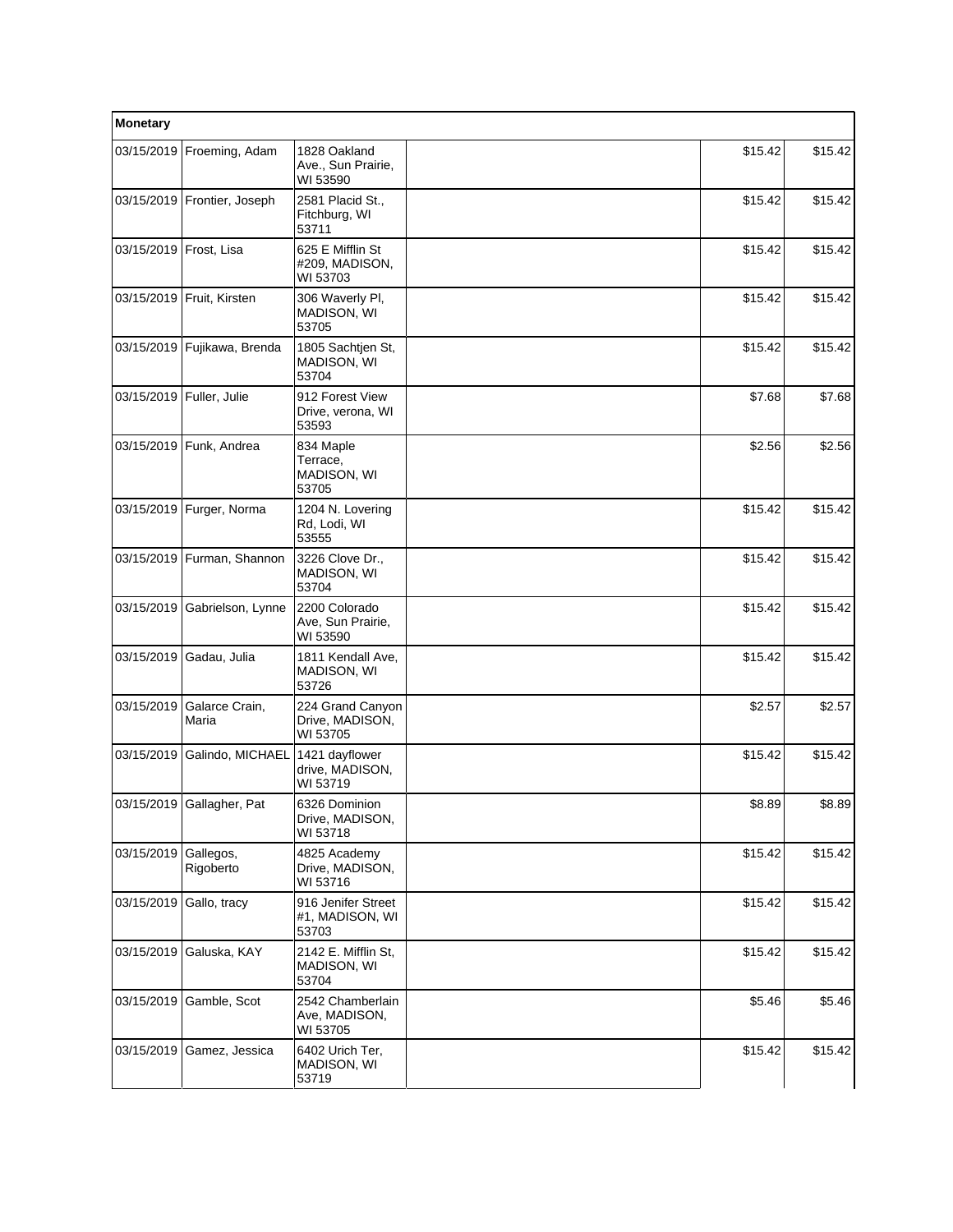| Monetary              |                              |                                                         |         |         |
|-----------------------|------------------------------|---------------------------------------------------------|---------|---------|
| 03/15/2019            | Gander, Bethany              | 4340 Melody Lane<br>#202, MADISON,<br>WI 53704          | \$15.42 | \$15.42 |
| 03/15/2019            | Garcia, Victor               | 4710 Regent St<br>Apt 82B,<br>MADISON, WI<br>53705      | \$12.85 | \$12.85 |
| 03/15/2019            | Garcia-Rios,<br>Lizeth       | 914 Lorena pkwy,<br><b>MADISON, WI</b><br>53713         | \$5.46  | \$5.46  |
| 03/15/2019            | Garrison,<br><b>KIMBERLY</b> | 3721 Mammoth<br>Trail, MADISON,<br>WI 53719             | \$15.42 | \$15.42 |
| 03/15/2019            | Garthwaite,<br>Jennifer      | 617 Piper Dr,<br>MADISON, WI<br>53711                   | \$19.26 | \$19.26 |
| 03/15/2019            | Garvoille, Amy               | 76 Craig Ave,<br><b>MADISON, WI</b><br>53705            | \$15.42 | \$15.42 |
| 03/15/2019            | Gasperetti, Anna             | 315 N. Ingersoll<br>St. MADISON, WI<br>53703            | \$2.57  | \$2.57  |
| 03/15/2019 Gatti, Tim |                              | 2780 Florann<br>Drive, Fitchburg,<br>WI 53711           | \$15.42 | \$15.42 |
| 03/15/2019            | Gehrke, Katherine            | 1387 Chipper<br>Lane, Sun Prairie,<br>WI 53590          | \$15.42 | \$15.42 |
| 03/15/2019            | Geier, Christine             | 2125 Linden Ave,<br>MADISON, WI<br>53704                | \$15.42 | \$15.42 |
| 03/15/2019            | Geier, Joseph                | 6800 Cross<br>Country Rd.,<br>verona, WI 53593          | \$15.42 | \$15.42 |
| 03/15/2019            | Geier, Tiffany               | 6800 Cross<br>Country Rd.,<br>verona, WI 53593          | \$11.52 | \$11.52 |
| 03/15/2019            | Geiger, Aaron                | 1021 S Sunnyvale<br>Ln, Unit B,<br>MADISON, WI<br>53713 | \$15.42 | \$15.42 |
|                       | 03/15/2019 Geovanis, Carla   | 332 Amoth Ct. Apt<br>D, MADISON, WI<br>53704            | \$11.52 | \$11.52 |
| 03/15/2019            | Gerber, Laura                | 2315 Spring Rose<br>Rd, verona, WI<br>53593             | \$15.42 | \$15.42 |
| 03/15/2019            | Gerhardt, Jessica            | 305 Shiloh Drive,<br>MADISON, WI<br>53705               | \$2.56  | \$2.56  |
| 03/15/2019            | Germain,<br>Catherine        | 10 Woodridge<br>Court, #2,<br>MADISON, WI<br>53704      | \$15.42 | \$15.42 |
| 03/15/2019            | Gerth, Jill                  | 5627 Mary Lake<br>Rd., WAUNAKEE,<br>WI 53597            | \$1.82  | \$1.82  |
| 03/15/2019            | geske, Peter                 | 5441 N. Swan Rd<br>#1018, Tucson, AZ<br>85718           | \$2.70  | \$2.70  |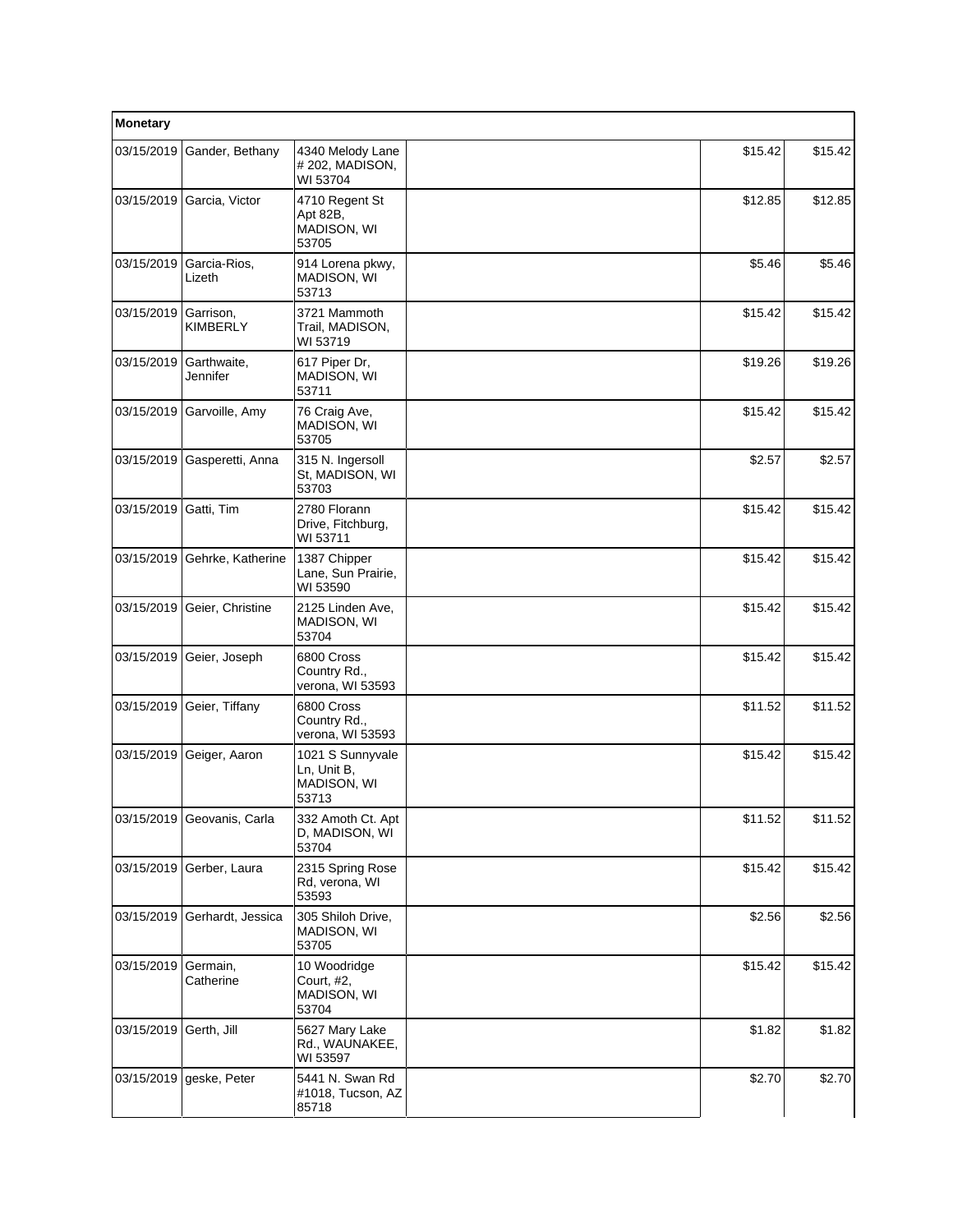| Monetary   |                          |                                                                                  |         |         |
|------------|--------------------------|----------------------------------------------------------------------------------|---------|---------|
| 03/15/2019 | Gessner, Christine       | 1950 Ellen Ave,<br>MADISON, WI<br>53716                                          | \$5.46  | \$5.46  |
| 03/15/2019 | <b>GETTRUST, ERIC</b>    | 410 STANG ST,<br>MADISON, WI<br>53704                                            | \$15.42 | \$15.42 |
|            | 03/15/2019 Geurts, Roy   | 6213 Westin Dr.,<br>MADISON, WI<br>53719                                         | \$15.42 | \$15.42 |
| 03/15/2019 | Geurts, Sunhyung         | 6213 Westin Dr,<br>MADISON, WI<br>53719                                          | \$19.26 | \$19.26 |
| 03/15/2019 | Gevelber, SUSAN          | 2138 West Lawn<br>Ave, MADISON,<br>WI 53711                                      | \$15.42 | \$15.42 |
| 03/15/2019 | Gibson, Caitlin          | 129 Judd Street,<br>MADISON, WI<br>53714                                         | \$15.42 | \$15.42 |
| 03/15/2019 | Gibson, Laura            | 2422 County Road<br>AB, McFarland, WI<br>53558                                   | \$15.42 | \$15.42 |
| 03/15/2019 | Gibson, William          | 149 Jackson<br>Street, MADISON,<br>WI 53704                                      | \$15.42 | \$15.42 |
| 03/15/2019 | Giddings, Thomas         | 4017 Steinies Dr,<br>MADISON, WI<br>53714                                        | \$15.42 | \$15.42 |
| 03/15/2019 | Gilbert, Carol           | 203 Kurt Dr.,<br>MADISON, WI<br>53714                                            | \$5.46  | \$5.46  |
| 03/15/2019 | Gilbert, Tara            | 3117 Muir Field<br>Rd, MADISON, WI<br>53719                                      | \$15.42 | \$15.42 |
| 03/15/2019 | Gill, Nancy              | 222 S Midvale<br>Blvd, MADISON,<br>WI 53705                                      | \$5.46  | \$5.46  |
| 03/15/2019 | Gillette, Jonathan       | 5601 Lexington St<br>Apt. 107,<br>McFarland, WI<br>53558                         | \$11.52 | \$11.52 |
|            | 03/15/2019 Gillis, Laura | 552 Meadowview<br>Lane, marshall, WI<br>53559                                    | \$15.42 | \$15.42 |
| 03/15/2019 | Gillitzer, Kathleen      | 5317<br>Knightsbridge<br>Road, MADISON,<br>WI 53714                              | \$5.46  | \$5.46  |
| 03/15/2019 | Gilman, Rebecca          | 2 Kiowa Court.<br>(This is private not<br>to be shared),<br>MADISON, WI<br>53713 | \$15.42 | \$15.42 |
| 03/15/2019 | Gilmore, Leslie          | 423 W Oak Street.<br>Cottage Grove, WI<br>53527                                  | \$11.52 | \$11.52 |
| 03/15/2019 | Gilmore-Nelson,<br>Cathy | 1012 Starlight Ln.,<br>Cottage Grove, WI<br>53527                                | \$15.42 | \$15.42 |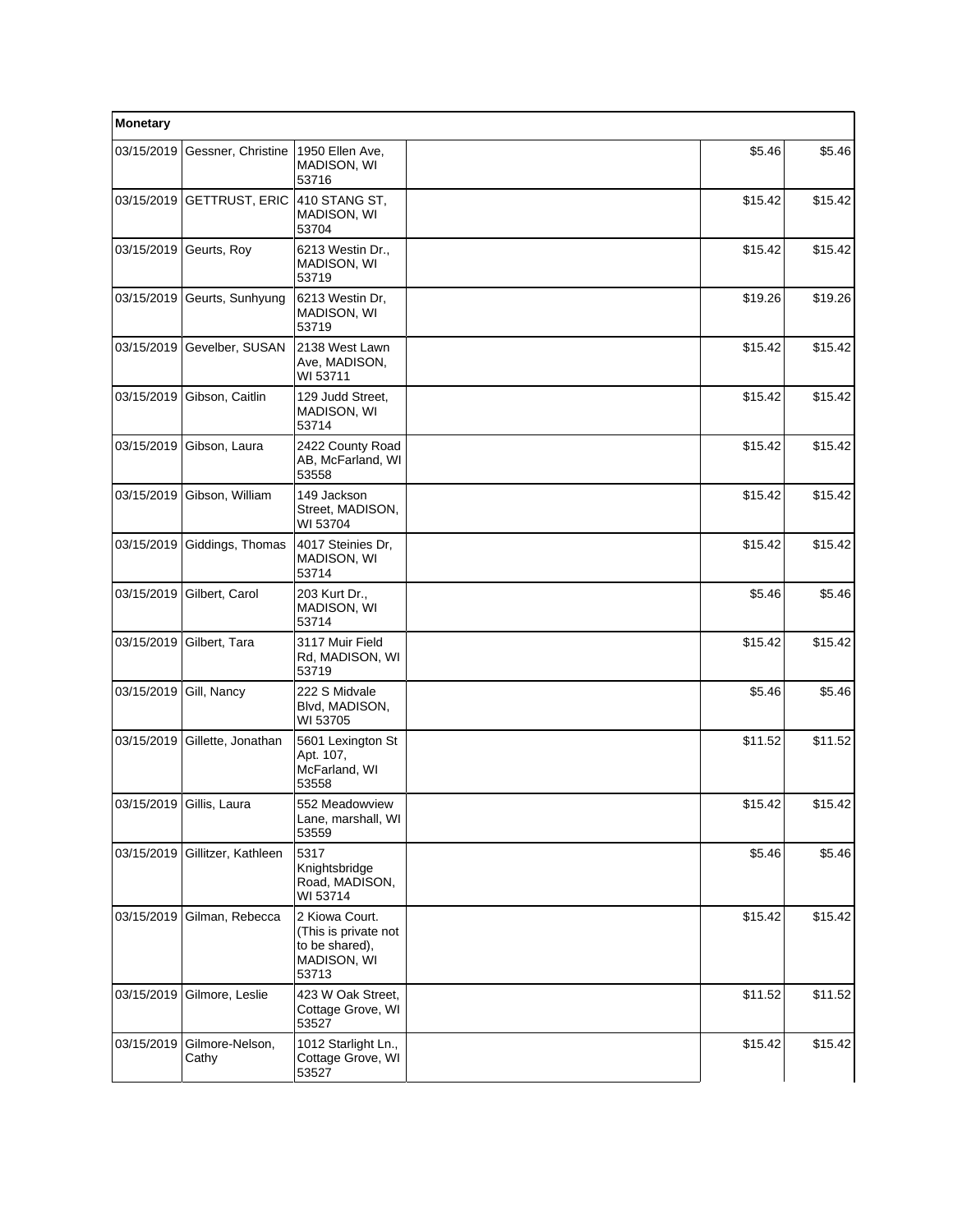| Monetary   |                             |                                                            |         |         |
|------------|-----------------------------|------------------------------------------------------------|---------|---------|
| 03/15/2019 | Gingher, Chris              | 309 Molly La,<br>Cottage Grove, WI<br>53527                | \$15.42 | \$15.42 |
| 03/15/2019 | Gingher, Colleen            | 309 Molly La,<br>Cottage Grove, WI<br>53527                | \$15.42 | \$15.42 |
| 03/15/2019 | Ginter, MICHAEL             | 117 Harvest<br>Circle, Mt Horeb,<br>WI 53572               | \$15.42 | \$15.42 |
| 03/15/2019 | Girdley, lan                | 3101 Stratton Way<br>Apt 102,<br>MADISON, WI<br>53719      | \$7.68  | \$7.68  |
| 03/15/2019 | Giuliano, Michelle          | 1280 Prospect<br>Commons #128,<br>Sun Prairie, WI<br>53590 | \$3.15  | \$3.15  |
| 03/15/2019 | Glaaser, Elizabeth          | 206 Grand Canyon<br>Drive, MADISON,<br>WI 53705            | \$15.42 | \$15.42 |
| 03/15/2019 | Glad, Amy                   | 6230 Adobe Way,<br>MADISON, WI<br>53719                    | \$15.42 | \$15.42 |
| 03/15/2019 | gleboff, Lisa               | 5517 gettle ave,<br>MADISON, WI<br>53705                   | \$15.42 | \$15.42 |
| 03/15/2019 | <b>GLOSS, KERRY</b>         | 3535 FAYETTE<br>LN, GREEN BAY,<br>WI 54311-7383            | \$12.80 | \$12.80 |
| 03/15/2019 | Glueck, Lynn                | 208 Grand<br>Avenue,<br>MADISON, WI<br>53705               | \$15.42 | \$15.42 |
| 03/15/2019 | Godfrey, Laura              | 5160 Brindisi Ct<br>apt #3,<br>MIDDLETON, WI<br>53562      | \$15.42 | \$15.42 |
| 03/15/2019 | Godfrey, Tina               | 6216 Winnequah<br>Rd, Monona, WI<br>53716                  | \$15.42 | \$15.42 |
|            | 03/15/2019 Goettl, Grant    | 169 Union St., Sun<br>Prairie, WI 53590                    | \$15.42 | \$15.42 |
| 03/15/2019 | GOJMERAC, Ellen             | 6806 PILGRIM<br>RD, MADISON, WI<br>53711                   | \$12.70 | \$12.70 |
| 03/15/2019 | Golden, Elizabeth           | 421 North 7th st,<br>MADISON, WI<br>53704                  | \$11.52 | \$11.52 |
| 03/15/2019 | Golden, Johanna             | 29 Dixon St,<br>MADISON, WI<br>53704                       | \$7.68  | \$7.68  |
| 03/15/2019 | Golliher, Emily             | 1737 Sheridan<br>Street, MADISON,<br>WI 53704              | \$15.42 | \$15.42 |
| 03/15/2019 | Gomez de<br>Soriano, Silvia | 4306 Remington<br>Rd, MADISON, WI<br>53716                 | \$19.26 | \$19.26 |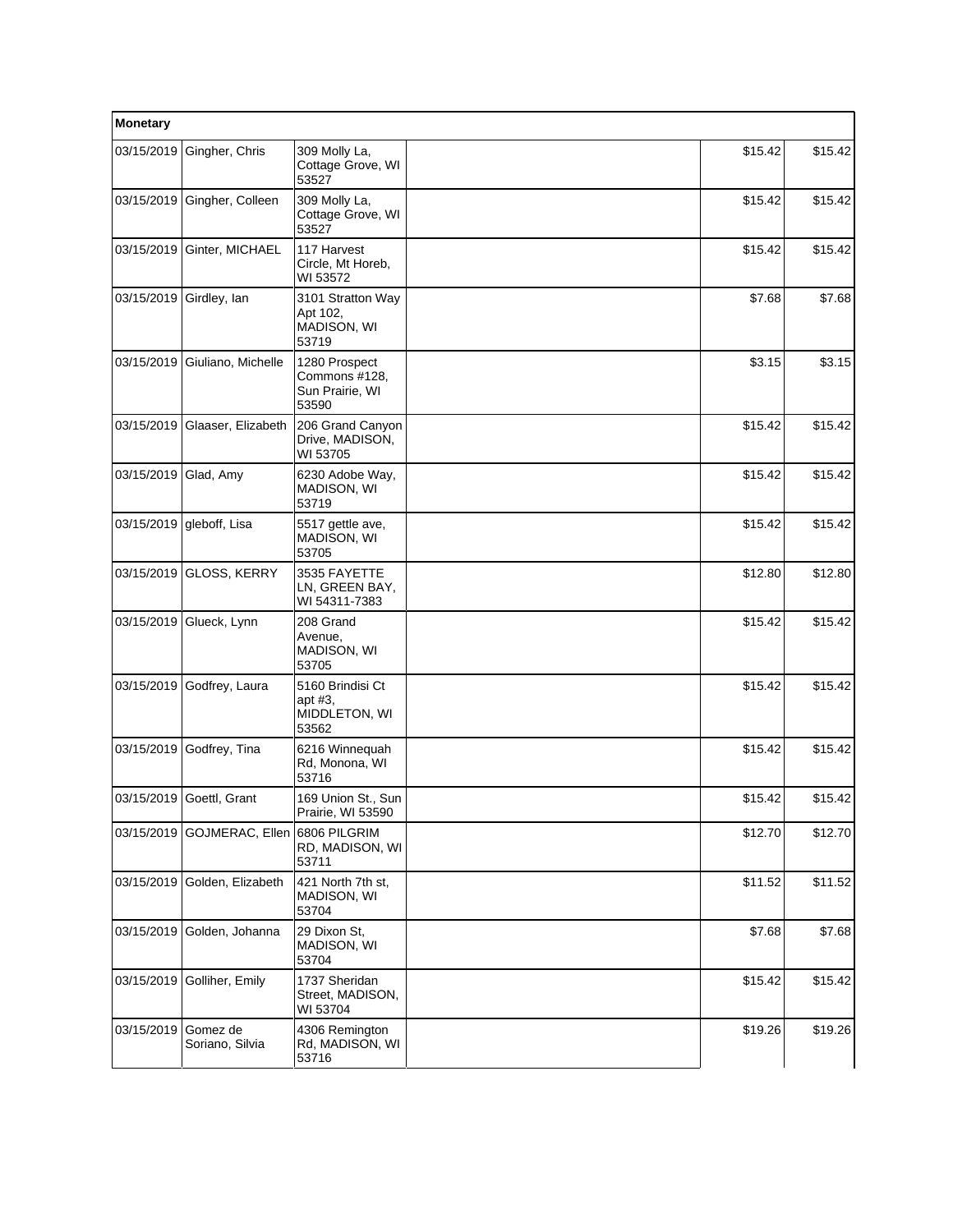| Monetary   |                               |                                                         |         |         |
|------------|-------------------------------|---------------------------------------------------------|---------|---------|
| 03/15/2019 | Gonter, Maureen               | 6813 Erdman<br>Blvd,<br>MIDDLETON, WI<br>53562          | \$11.52 | \$11.52 |
| 03/15/2019 | Gonzalez, Albert              | 326 East Hill Pkwy<br>Unit 5, MADISON,<br>WI 53718-3461 | \$15.42 | \$15.42 |
| 03/15/2019 | Gonzalez.<br>Johanna          | 6226 Seven Pines<br>Ave, Madison, WI<br>53718           | \$5.46  | \$5.46  |
| 03/15/2019 | Gonzalez, Nayda               | 230 Swanton Rd,<br>MADISON, WI<br>53714                 | \$19.26 | \$19.26 |
| 03/15/2019 | Goodfriend<br>Kennedy, Debbie | 2 Regis Circle,<br>MADISON, WI<br>53711                 | \$15.42 | \$15.42 |
| 03/15/2019 | Goodman-Price,<br>Stephanie   | 1311 Montclair<br>Place, Fort<br>Atkinson, WI<br>53538  | \$15.42 | \$15.42 |
| 03/15/2019 | Goodnature, Nikki             | 142 Belmont Rd,<br>MADISON, WI<br>53714                 | \$5.46  | \$5.46  |
| 03/15/2019 | Goralski-<br>Cumbajin, Brook  | 10 Lamplighter<br>Way, MADISON,<br>WI 53714             | \$15.42 | \$15.42 |
| 03/15/2019 | Gores Lund, Sarah             | 413 Ridge St,<br>Madison, WI<br>53705                   | \$15.42 | \$15.42 |
| 03/15/2019 | Gosdeck, Candice              | 255 Boorman St -<br>Lower Apt,<br>Waterloo, WI<br>53594 | \$5.76  | \$5.76  |
| 03/15/2019 | Gosselin, Margaret            | 1210 Loruth<br>Terrace,<br>MADISON, WI<br>53711         | \$5.46  | \$5.46  |
| 03/15/2019 | Gottschalk, Erica             | 1301 Winslow<br>Lane, MADISON,<br>WI 53711              | \$15.42 | \$15.42 |
|            | 03/15/2019 Govek, Carrie      | 904 Enterprise<br>Drive, verona, WI<br>53593            | \$15.42 | \$15.42 |
| 03/15/2019 | Grady, PATRICK                | 5650 Old Oak<br>Drive, Fitchburg,<br>WI 53711           | \$15.42 | \$15.42 |
| 03/15/2019 | Grady, Tammy                  | 4865 Baxter Road,<br>Cottage Grove, WI<br>53527         | \$15.42 | \$15.42 |
| 03/15/2019 | Graebel, Isolde               | 1205 Canterbury<br>Circle,<br>MIDDLETON, WI<br>53562    | \$15.42 | \$15.42 |
| 03/15/2019 | GRAHAM, Andrea                | 420 Wakeman<br>Circle, LAKE<br>MILLS, WI 53551          | \$15.42 | \$15.42 |
| 03/15/2019 | GRAHAM, Darrin                | 336 Meadow Crest<br>Trail, Cottage<br>Grove, WI 53527   | \$15.42 | \$15.42 |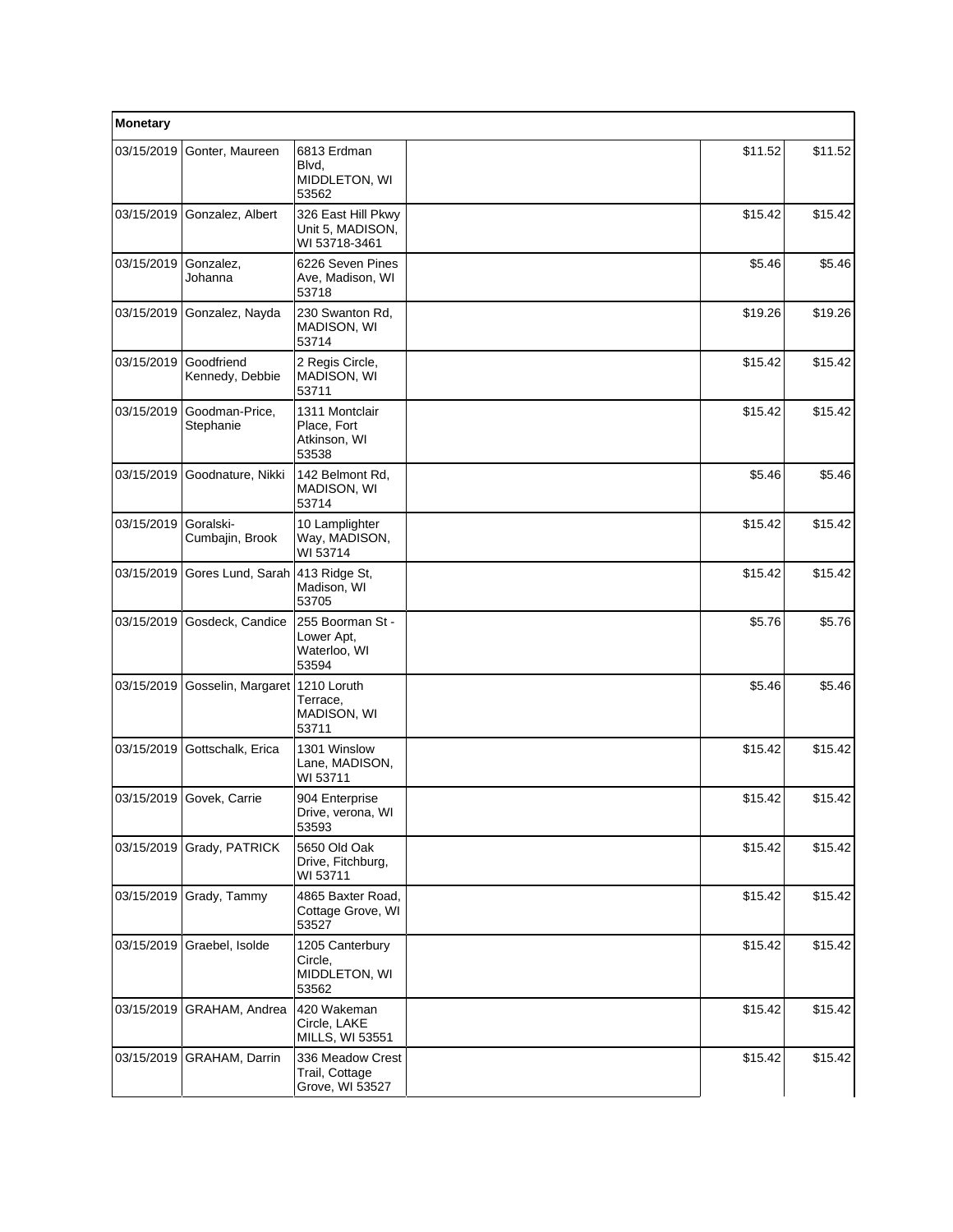| Monetary   |                                       |                                                         |         |         |
|------------|---------------------------------------|---------------------------------------------------------|---------|---------|
| 03/15/2019 | <b>GRAHAM, PAIGE</b>                  | 5867 TREE LINE<br>DR, Fitchburg, WI<br>53711            | \$7.28  | \$7.28  |
| 03/15/2019 | Grahn, Jeffery                        | 4304 S. Owen Dr.,<br>MADISON, WI<br>53711               | \$15.42 | \$15.42 |
| 03/15/2019 | Grajkowski-Blas,<br>Miwa              | 6360 Sunset Dr,<br>verona, WI 53593                     | \$15.42 | \$15.42 |
| 03/15/2019 | Grant, Mindy                          | 4868 Bunny<br>Hollow Ln. Sun<br>Prairie, WI 53590       | \$11.52 | \$11.52 |
| 03/15/2019 | Grasse, Wanda                         | 1857 Hawkinson<br>Rd., Oregon, WI<br>53575              | \$15.42 | \$15.42 |
| 03/15/2019 | Gravunder,<br>Arianne                 | 4917 Phillip Ln,<br>MADISON, WI<br>53711                | \$11.52 | \$11.52 |
| 03/15/2019 | Greane, Shana                         | 5009 Knox Lane,<br>MADISON, WI<br>53711                 | \$15.42 | \$15.42 |
| 03/15/2019 | Greco, Rebecca                        | 702 S Thornton<br>Avenue #1,<br>MADISON, WI<br>53703    | \$15.42 | \$15.42 |
| 03/15/2019 | Green, Carissa                        | 3803 Monona Dr<br>#213, Monona, WI<br>53714             | \$15.42 | \$15.42 |
| 03/15/2019 | Green, Deidre                         | 5996 Schroeder rd<br>Apt B, MADISON,<br>WI 53721        | \$15.42 | \$15.42 |
| 03/15/2019 | Green, Julie                          | 6005 Danville<br>Drive, MADISON,<br>WI 53719            | \$15.42 | \$15.42 |
| 03/15/2019 | Green-Johnson,<br>Alisha              | 6945 Silver Dawn<br>Dr, MADISON, WI<br>53718-3450       | \$15.42 | \$15.42 |
| 03/15/2019 | Greenfield, Kate                      | 5114 Unity Way,<br>MADISON, WI<br>53718                 | \$15.42 | \$15.42 |
| 03/15/2019 | Greenwald,<br>Jennifer                | 617 Sprague St.,<br>MADISON, WI<br>53711                | \$15.42 | \$15.42 |
| 03/15/2019 | Greiber, Stephanie                    | 6910 Donna Drive,<br>MIDDLETON, WI<br>53562             | \$15.42 | \$15.42 |
| 03/15/2019 | Gretzinger, Agnes                     | 543 Kelvington Dr<br>Unit 4, Sun Prairie,<br>WI 53590   | \$5.46  | \$5.46  |
| 03/15/2019 | Grice, Vicky                          | 1529 Golf View<br>Road, Unit H.<br>MADISON, WI<br>53704 | \$15.42 | \$15.42 |
| 03/15/2019 | <b>GRIFFIN, MARY</b><br><b>LOUISE</b> | 4230 MANDAN<br>CRESCENT,<br>MADISON, WI<br>53711        | \$10.00 | \$10.00 |
| 03/15/2019 | Grimm, Kathleen                       | 6669 Cheddar<br>Crest, Sun Prairie,<br>WI 53590         | \$15.42 | \$15.42 |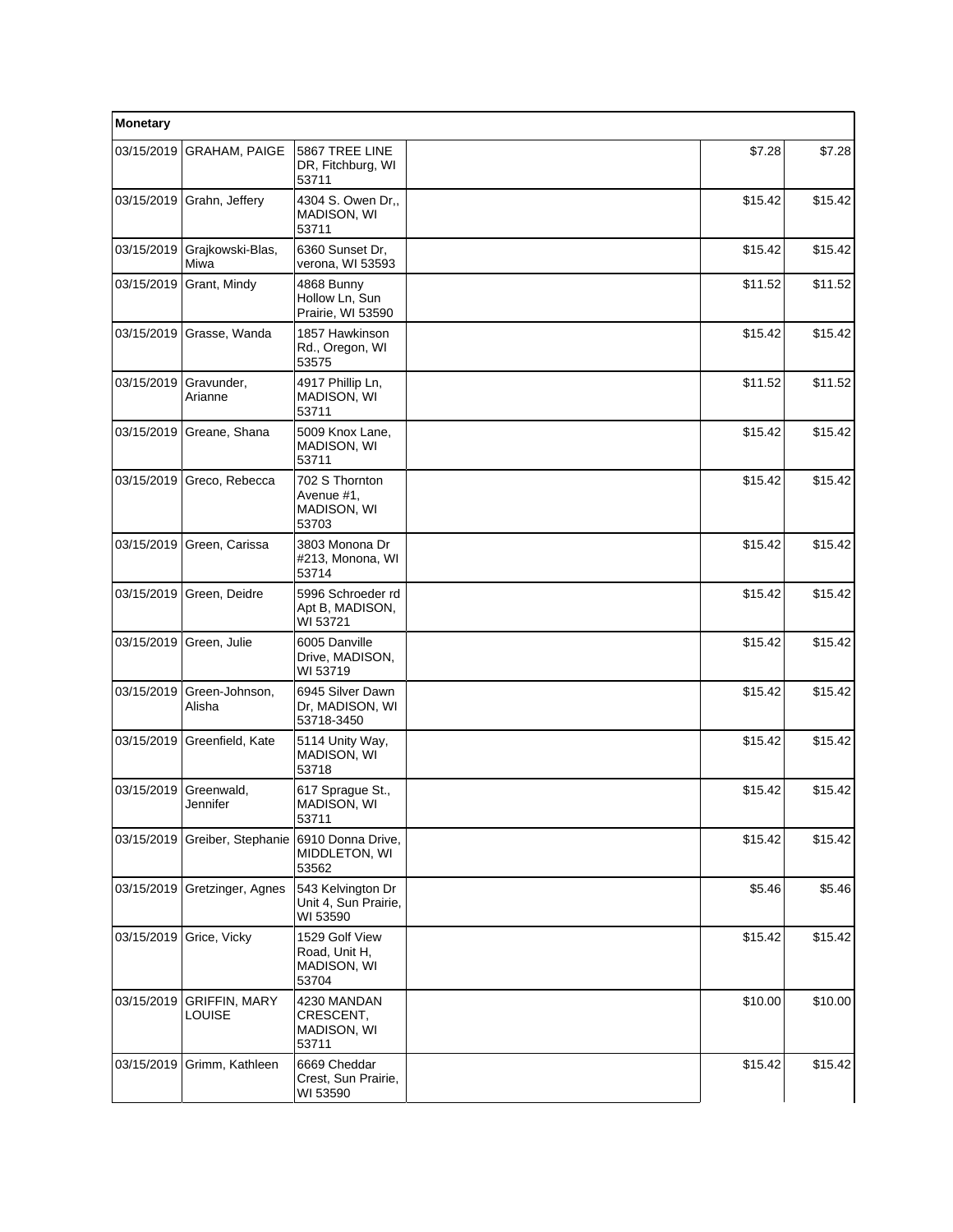| Monetary   |                              |                                                        |         |         |
|------------|------------------------------|--------------------------------------------------------|---------|---------|
| 03/15/2019 | Grindle, Bridget             | 3726 Marigold<br>Circle,<br>MIDDLETON, WI<br>53562     | \$15.42 | \$15.42 |
| 03/15/2019 | Gritt, Brooke                | 4655 County Rd B,<br>Oregon, WI 53575<br>$-2206$       | \$15.42 | \$15.42 |
| 03/15/2019 | Gritt, Emily                 | 4713 Hermsmeier<br>Ln., MADISON, WI<br>53714           | \$15.42 | \$15.42 |
|            | 03/15/2019 Gritt, Nancy      | 208 Glen Hollow<br>Road, MADISON,<br>WI 53705          | \$15.42 | \$15.42 |
| 03/15/2019 | GROGG, JERI                  | 226 LARKIN ST,<br>MADISON, WI<br>53705                 | \$10.00 | \$10.00 |
|            | 03/15/2019 Gruber, Timothy   | 513 N Owen Dr,<br>MADISON, WI<br>53705                 | \$15.42 | \$15.42 |
| 03/15/2019 | Gruchow, Travis              | 1501 Farragut St,<br>MADISON, WI<br>53704              | \$15.42 | \$15.42 |
| 03/15/2019 | Grueneberg,<br>Theresa       | 3743 Oakwood<br>Drive, Cottage<br>Grove, WI 53527      | \$8.89  | \$8.89  |
| 03/15/2019 | Grueter, Emily               | 1191 crossing<br>ridge trail, Sun<br>Prairie, WI 53590 | \$15.42 | \$15.42 |
| 03/15/2019 | Grueter, Erin                | 215 North<br>Livingston St.,<br>MADISON, WI<br>53703   | \$15.42 | \$15.42 |
| 03/15/2019 | Grulke, Christina            | 1101 Marg St,<br>MADISON, WI<br>53716                  | \$15.42 | \$15.42 |
| 03/15/2019 | Guderyon, ERIC               | 2013 Sandstorm<br>St., MADISON, WI<br>53713-2003       | \$15.42 | \$15.42 |
|            | 03/15/2019 Gue, Tambercia    | 4501 n sherman<br>ave, Madison, WI<br>53704            | \$4.55  | \$4.55  |
|            | 03/15/2019 Guede, Adama      | 3015 Maple Valley<br>Dr #204,<br>MADISON, WI<br>53719  | \$15.42 | \$15.42 |
| 03/15/2019 | Guerra de<br>Rodriguez, Alma | 1709 Blossom Ln,<br>#4, MADISON, WI<br>53716           | \$5.46  | \$5.46  |
| 03/15/2019 | Guilbault, Pamela            | 877 Terry Place,<br>MADISON, WI<br>53711               | \$5.46  | \$5.46  |
| 03/15/2019 | Guilfoose, Sophi             | 4153 Schneider<br>Drive, Oregon, WI<br>53575           | \$7.68  | \$7.68  |
| 03/15/2019 | Gump, Judith                 | 2733 Coolidge St.,<br>MADISON, WI<br>53704             | \$15.42 | \$15.42 |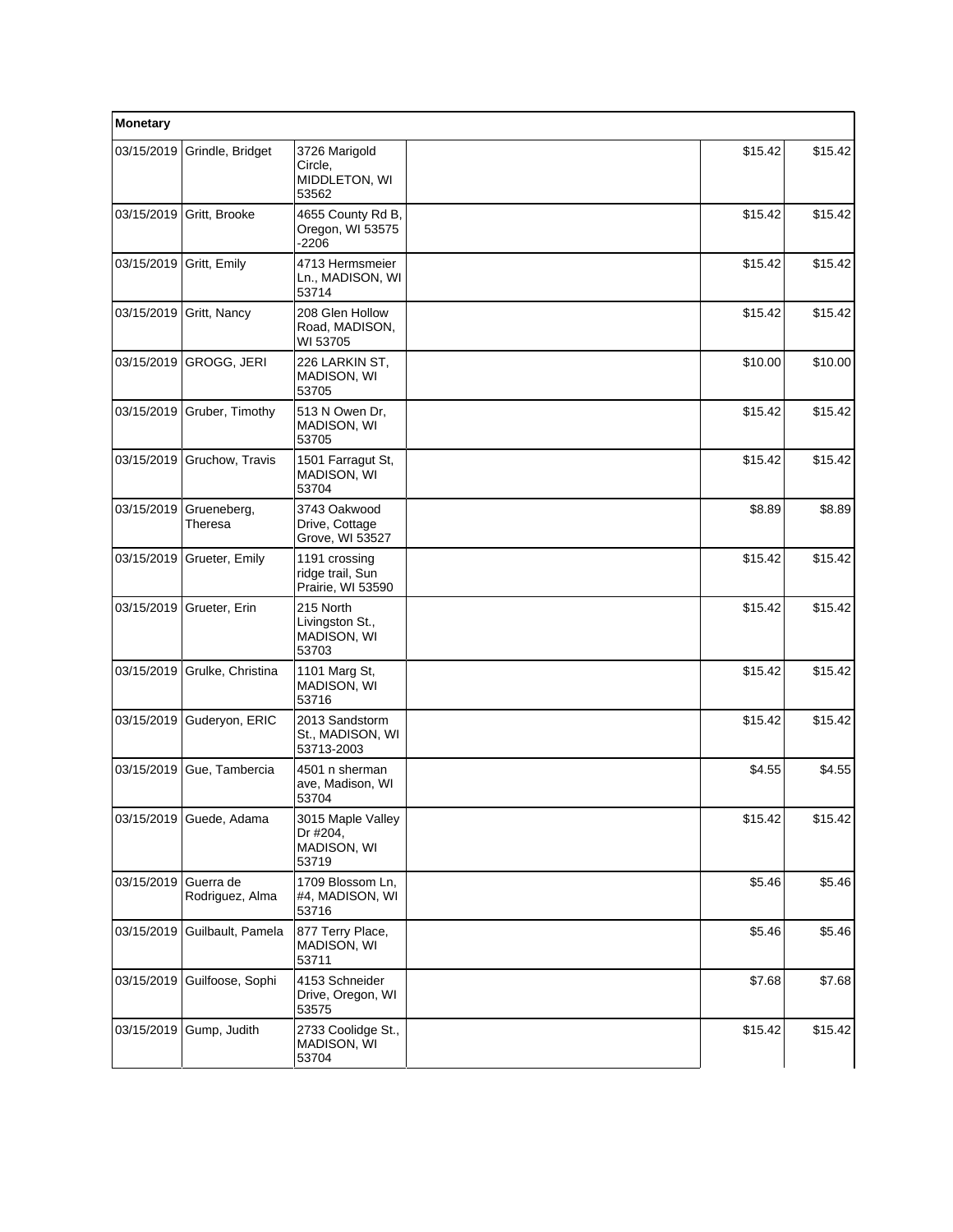| Monetary   |                             |                                                            |         |         |  |
|------------|-----------------------------|------------------------------------------------------------|---------|---------|--|
| 03/15/2019 | Gundeck, SUSAN              | 6845 Littlemore<br>Dr. #106,<br>MADISON, WI<br>57318-3480  | \$15.42 | \$15.42 |  |
| 03/15/2019 | Gunderson,<br>Heather       | 201 Grand Canyon<br>Dr #2, MADISON,<br>WI 53705            | \$15.42 | \$15.42 |  |
|            | 03/15/2019 Gunn, Allison    | 302 Blue Ridge<br>Pkwy, MADISON,<br>WI 52705               | \$15.42 | \$15.42 |  |
| 03/15/2019 | Gunshor,<br>Elizabeth       | 5110 Marathon Dr.<br>MADISON, WI<br>53705                  | \$7.68  | \$7.68  |  |
|            | 03/15/2019 Guse, Margaret   | 2762 Raritan Rd.<br>Fitchburg, WI<br>53711                 | \$15.42 | \$15.42 |  |
| 03/15/2019 | Gustafson, Lori             | 3153 Gaston Rd,<br>MADISON, WI<br>53718                    | \$7.68  | \$7.68  |  |
|            | 03/15/2019 Gustavson, Rena  | 5117 Linden Pkwy,<br>McFarland, WI<br>53558                | \$19.26 | \$19.26 |  |
|            | 03/15/2019 Gutche, Lisa     | 4622 Burma Rd,<br>McFarland, WI<br>53558                   | \$15.42 | \$15.42 |  |
| 03/15/2019 | Guziewski,<br>Stephen       | 1538 Sellery<br>Street,<br>MIDDLETON, WI<br>53562          | \$15.42 | \$15.42 |  |
| 03/15/2019 | Guzman Tea,<br>Celia        | 322 S. Owen Dr.,<br>MADISON, WI<br>53705                   | \$5.46  | \$5.46  |  |
| 03/15/2019 | Guzman, Claudia             | 4602 Milwaukee<br>st, MADISON, WI<br>53714                 | \$15.42 | \$15.42 |  |
| 03/15/2019 | Guzzetta, Brynn             | 400 Columbus<br>Ave, DeForest, WI<br>53532-1331            | \$15.42 | \$15.42 |  |
| 03/15/2019 | Gyorkos, Kirsten            | 280 North Bird St.,<br>Sun Prairie, WI<br>53590            | \$15.42 | \$15.42 |  |
|            | 03/15/2019 Haag, Carol      | 1529 Golf View<br>Rd., Unit F,<br>Madison, Wi, WI<br>53704 | \$5.46  | \$5.46  |  |
|            | 03/15/2019 Haapala, Daniel  | 1002 High St.,<br>Madison, WI<br>53715                     | \$12.85 | \$12.85 |  |
|            | 03/15/2019 Haase, Ann       | 5690 English Ct,<br>Fitchburg, WI<br>53711                 | \$15.42 | \$15.42 |  |
|            | 03/15/2019 Hackbart, Faye   | 332 N 1st St.<br>Randolph, WI<br>53956                     | \$4.48  | \$4.48  |  |
|            | 03/15/2019 Hackbarth, Kim   | 2871 Maple Wood<br>Ct, MADISON, WI<br>53711                | \$7.68  | \$7.68  |  |
|            | 03/15/2019 Hackel, Jennifer | 220 Grand Ave.,<br>MADISON, WI<br>53705                    | \$3.54  | \$3.54  |  |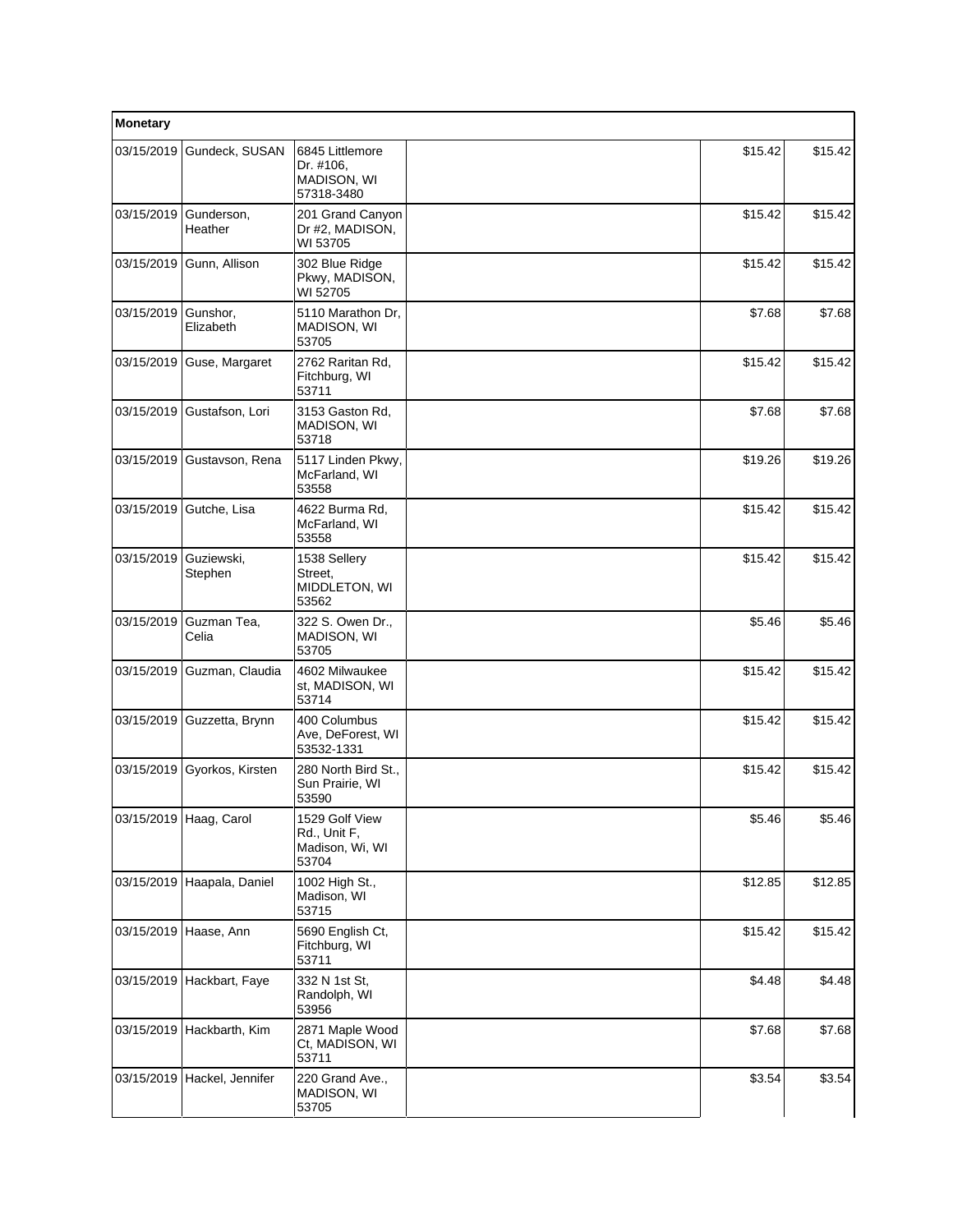| Monetary   |                                   |                                                        |         |         |
|------------|-----------------------------------|--------------------------------------------------------|---------|---------|
| 03/15/2019 | Hacker, Daniel                    | 1335 Spaight St,<br><b>MADISON, WI</b><br>53703        | \$5.46  | \$5.46  |
|            | 03/15/2019 Hadden, Emily          | 1921 Scott Lane,<br>MADISON, WI<br>53704               | \$15.42 | \$15.42 |
|            | 03/15/2019 Hage, Kevin            | 2610 Sara Road,<br>MADISON, WI<br>53711                | \$15.42 | \$15.42 |
| 03/15/2019 | Hagen, Amy                        | 1969 DOLORES<br>DRIVE,<br>MADISON, WI<br>53716         | \$8.89  | \$8.89  |
| 03/15/2019 | Hagen, DARBY                      | 3115 Northbrook<br>Dr., MIDDLETON,<br>WI 53562         | \$15.42 | \$15.42 |
|            | 03/15/2019 Hagen, Mikaela         | 942 Acewood<br>Blvd, MADISON,<br>WI 53714              | \$15.42 | \$15.42 |
|            | 03/15/2019 Hager, Christine       | 2901 Preston<br>Road, MADISON,<br>WI 53719             | \$15.42 | \$15.42 |
|            | 03/15/2019 Hall, Angela           | 1342 Morrison St.<br>#1, MADISON, WI<br>53703          | \$15.42 | \$15.42 |
| 03/15/2019 | Hall, Karen                       | 3834 Tulane Ave,<br>MADISON, WI<br>53714               | \$15.42 | \$15.42 |
| 03/15/2019 | Hallada, Nancy                    | 5508 Alder Rd,<br>MADISON, WI<br>53716                 | \$19.26 | \$19.26 |
|            | 03/15/2019   halliday, billee     | 1110 N Sherman<br>Ave, MADISON,<br>WI 53704            | \$5.46  | \$5.46  |
|            | 03/15/2019 Hamel, Brenda          | 9290 Turkey Rd.,<br>Black Earth, WI<br>53515           | \$15.42 | \$15.42 |
| 03/15/2019 | Hamel, Richard                    | 9290 Turkey Rd.,<br>Black Earth, WI<br>53515           | \$15.42 | \$15.42 |
|            | 03/15/2019 Hamel, Skylar          | 10 N Livingston St<br>Apt 419,<br>MADISON, WI<br>53703 | \$15.42 | \$15.42 |
| 03/15/2019 | Hamilton, Lori                    | 2125 E Mifflin<br>Street, MADISON,<br>WI 53704         | \$11.52 | \$11.52 |
|            | 03/15/2019 Hamilton, Meghan       | 232 N Watertown<br>St, Johnson<br>Creek, WI 53058      | \$15.42 | \$15.42 |
|            | 03/15/2019 Hammer, Valerie        | 3531 Gregory St,<br>MADISON, WI<br>53711               | \$7.68  | \$7.68  |
| 03/15/2019 | Hampton, Nicholas 111 West Wilson | Street #310,<br>MADISON, WI<br>53703                   | \$11.52 | \$11.52 |
|            | 03/15/2019 Hamstra, Emily         | 3035 Niesen<br>Street, Cross<br>Plains, WI 53528       | \$14.40 | \$14.40 |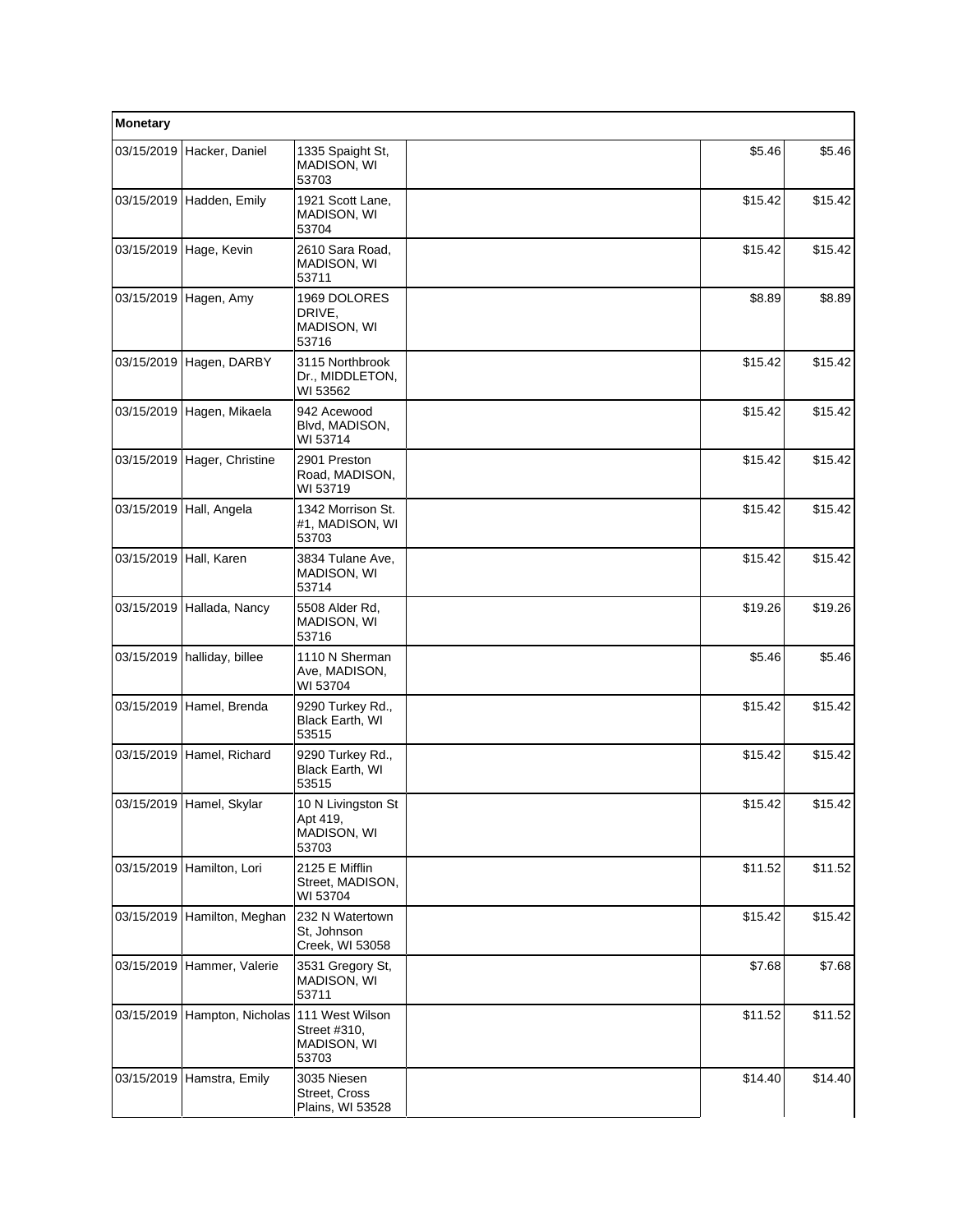| Monetary   |                             |                                                      |  |         |         |
|------------|-----------------------------|------------------------------------------------------|--|---------|---------|
| 03/15/2019 | Handy,<br>KIMBERLY          | 3105 Cross Street.<br>MADISON, WI<br>53711           |  | \$7.68  | \$7.68  |
|            | 03/15/2019 Hank Braga, Anne | 2518 Upham<br>Street, MADISON,<br>WI 53704           |  | \$15.42 | \$15.42 |
|            | 03/15/2019 Hannes, Staci    | 609 Hercules trail,<br>MADISON, WI<br>53718          |  | \$15.42 | \$15.42 |
| 03/15/2019 | Hansen, Helen               | 4614 School Rd,<br>MADISON, WI<br>53704              |  | \$5.46  | \$5.46  |
|            | 03/15/2019 Hansen, Holly    | 5887 Winchester<br>Ave, marshall, WI<br>53559        |  | \$15.42 | \$15.42 |
|            | 03/15/2019 HANSON, Arvella  | 302 Rose St,<br>BELLEVILLE, WI<br>53508              |  | \$8.89  | \$8.89  |
|            | 03/15/2019 HANSON, Cara     | 2308 Maple St,<br>Cross Plains, WI<br>53528          |  | \$8.89  | \$8.89  |
|            | 03/15/2019 HANSON, Jay      | 4305 Nakoma rd,<br>MADISON, WI<br>53711              |  | \$15.42 | \$15.42 |
|            | 03/15/2019 HANSON, Kelli    | 804 Lindsay Way,<br>Cottage Grove, WI<br>53527       |  | \$7.68  | \$7.68  |
| 03/15/2019 | HANSON,<br>Margaret         | 215 S. Lincoln St.,<br>Poynette, WI<br>53955         |  | \$8.89  | \$8.89  |
|            | 03/15/2019 HANSON, Tina     | 631 Porter Rd.<br>Evansville, WI<br>53536            |  | \$15.42 | \$15.42 |
| 03/15/2019 | HANSON,<br><b>VIRGINIA</b>  | 18 REGIS CIR,<br>MADISON, WI<br>53711-2303           |  | \$12.80 | \$12.80 |
|            | 03/15/2019 Hanzel, Beth     | 6099 Pine Ridge<br>Way, McFarland,<br>WI 53558       |  | \$15.42 | \$15.42 |
|            | 03/15/2019 Hanzel, Nikki    | 624 N.<br>Meadowbrook Ln.,<br>WAUNAKEE, WI<br>53597  |  | \$7.68  | \$7.68  |
|            | 03/15/2019 Hardin, Kaitlin  | 3814 Atwood Ave,<br>MADISON, WI<br>53714             |  | \$15.42 | \$15.42 |
|            | 03/15/2019 Hardnett, Denise | 1190 Moorland Rd<br>Apt 203,<br>MADISON, WI<br>53713 |  | \$2.70  | \$2.70  |
|            | 03/15/2019 Hardy, Elizabeth | 2808 King James<br>Way, Fitchburg,<br>WI 53719       |  | \$15.42 | \$15.42 |
| 03/15/2019 | Harmon, Jeffrey             | 205 Saint Albans<br>Ave, MADISON,<br>WI 53714        |  | \$4.55  | \$4.55  |
| 03/15/2019 | Harms, Kristine             | 7102 Harvest Hill<br>Road, MADISON,<br>WI 53717      |  | \$15.42 | \$15.42 |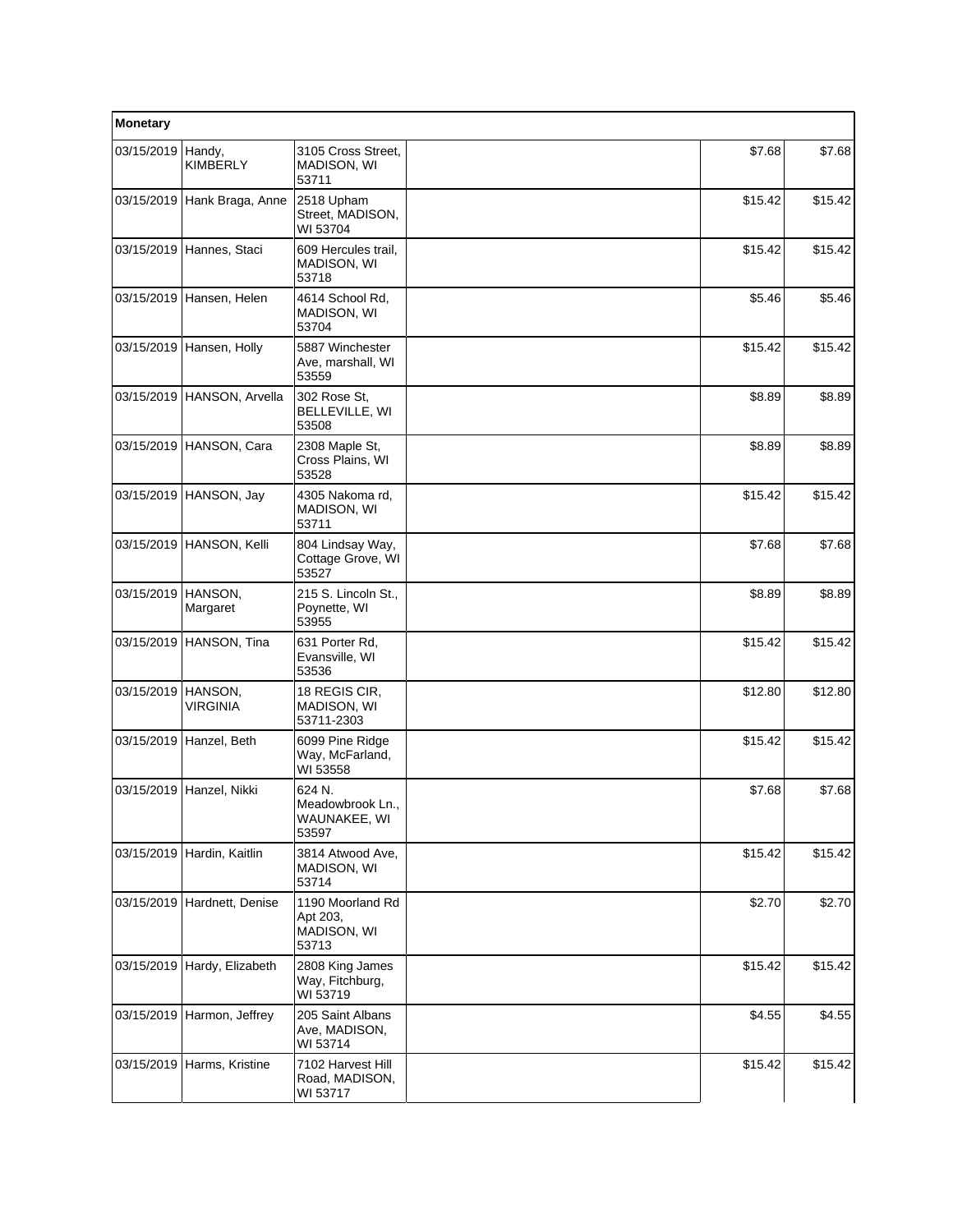| Monetary   |                            |                                                           |         |         |  |
|------------|----------------------------|-----------------------------------------------------------|---------|---------|--|
| 03/15/2019 | Harris, Brian              | 4613 Goldfinch Dr,<br><b>MADISON, WI</b><br>53714         | \$15.42 | \$15.42 |  |
|            | 03/15/2019 Harris, CHARLES | 732 Struck St Apt<br>113, MADISON,<br>WI 53711            | \$1.82  | \$1.82  |  |
|            | 03/15/2019 Harris, Emily   | 4613 Goldfinch Dr,<br>MADISON, WI<br>53714                | \$15.42 | \$15.42 |  |
| 03/15/2019 | Harris, MICHAEL            | 9 Rudi Circle,<br>MADISON, WI<br>53719                    | \$15.42 | \$15.42 |  |
| 03/15/2019 | Harrison, Brad             | 6325 Exchange<br>St., McFarland, WI<br>53558              | \$15.42 | \$15.42 |  |
|            | 03/15/2019 Harrod, Mark    | 122 Vega Drive,<br>Arlington, WI<br>53911                 | \$5.14  | \$5.14  |  |
| 03/15/2019 | Hart, Carol                | 2309 Walnut Hill<br>Lane, Sun Prairie,<br>WI 53590        | \$19.26 | \$19.26 |  |
| 03/15/2019 | Hartlage, Ellen            | 153 Belmont Dr.,<br>MADISON, WI<br>53714                  | \$3.64  | \$3.64  |  |
| 03/15/2019 | Hartmann, Hanna            | 4808 Schofield St.<br>Monona, WI 53716                    | \$7.68  | \$7.68  |  |
| 03/15/2019 | Hartz, ERIC                | 5509 Brandt,<br>Monona, WI 53716                          | \$15.42 | \$15.42 |  |
| 03/15/2019 | Harvey, Amanda             | 9916 Shining<br>Willow St,<br>MIDDLETON, WI<br>53562-5135 | \$15.42 | \$15.42 |  |
| 03/15/2019 | Haselow, Matthew           | 504 Acker PKWY,<br>Deforest, WI<br>53532                  | \$7.50  | \$7.50  |  |
| 03/15/2019 | Hasman, Karl               | 1504 Mills St.,<br>Black Earth, WI<br>53515               | \$15.42 | \$15.42 |  |
| 03/15/2019 | Haste, Chauncey            | 3909 Monona Dr,<br>Monona, WI 53716                       | \$15.42 | \$15.42 |  |
|            | 03/15/2019 Hastings, Heidi | 3549 Lake<br>Mendota Drive,<br>MADISON, WI<br>53705       | \$15.42 | \$15.42 |  |
| 03/15/2019 | Haugen Wente,<br>Kristin   | 505 Clemons Ave,<br>MADISON, WI<br>53704                  | \$15.42 | \$15.42 |  |
| 03/15/2019 | Haugen, Regina             | 226 Koster St.,<br>Madison, WI<br>53713                   | \$15.42 | \$15.42 |  |
| 03/15/2019 | Hawker, Beth               | 4707 Winnequah,<br>Monona, WI 53716                       | \$15.42 | \$15.42 |  |
| 03/15/2019 | Hawkins, Jonathon          | 1718 Reetz Road,<br>MADISON, WI<br>53711                  | \$15.42 | \$15.42 |  |
| 03/15/2019 | Hawkinson,<br>Michelle     | 186 Jones Street,<br>Sun Prairie, WI<br>53590             | \$15.42 | \$15.42 |  |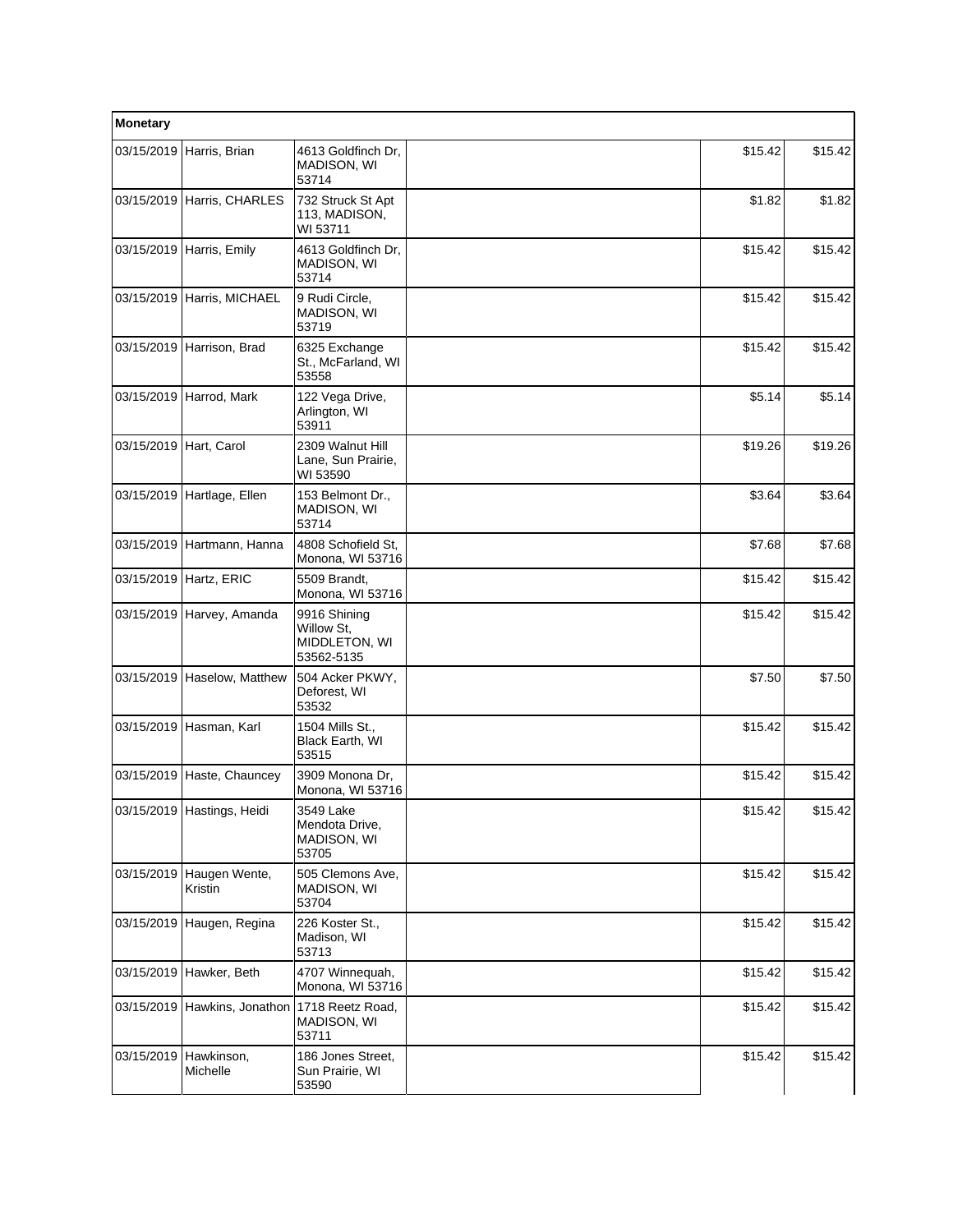| Monetary               |                                |                                                       |         |         |
|------------------------|--------------------------------|-------------------------------------------------------|---------|---------|
| 03/15/2019             | Hay-Chapman,<br>Julie          | 6279 Ahwahnee<br>Ct, Oregon, WI<br>53575              | \$15.42 | \$15.42 |
| 03/15/2019             | Hay-Chapman,<br><b>MICHAEL</b> | 2081 Atwood Ave<br>Apt 410,<br>MADISON, WI<br>53704   | \$15.42 | \$15.42 |
|                        | 03/15/2019 Hayden, Cory        | 535 Holly Ave,<br>MADISON, WI<br>53711                | \$15.42 | \$15.42 |
|                        | 03/15/2019 Hayden, Katharine   | 109 E Lakeview<br>Ave, MADISON,<br>WI 53716           | \$7.68  | \$7.68  |
|                        | 03/15/2019 Hayes Hursh, Ana    | 6369 Briarcliff<br>Lane,<br>MIDDLETON, WI<br>53562    | \$15.42 | \$15.42 |
|                        | 03/15/2019 Hayes, Becky        | 378 Wynnwood<br>Drive, verona, WI<br>53593            | \$15.42 | \$15.42 |
|                        | 03/15/2019 Hayes, Janet        | 6114 Old<br>Middleton Rd,<br>MADISON, WI<br>53705     | \$4.48  | \$4.48  |
| 03/15/2019 Hayes, Jill |                                | 3356 Glacier<br>Ridge Road,<br>MIDDLETON, WI<br>53562 | \$15.42 | \$15.42 |
|                        | 03/15/2019 Hayes, Mary         | 601 briar hill road,<br>MADISON, WI<br>53711          | \$15.42 | \$15.42 |
|                        | 03/15/2019 Haynes, Doug        | 1008 Emerald St.,<br>MADISON, WI<br>53715             | \$7.68  | \$7.68  |
| 03/15/2019             | Healy, KIMBERLY                | 6518 Fairhaven<br>Road, MADISON,<br>WI 53719          | \$5.14  | \$5.14] |
|                        | 03/15/2019 Heckelsmiller, Erin | 17 Laramie Court,<br>MADISON, WI<br>53719             | \$15.42 | \$15.42 |
|                        | 03/15/2019 Hedges, Teri        | 5921 Malabar<br>Lane, MADISON,<br>WI 53711            | \$15.42 | \$15.42 |
| 03/15/2019             | Hefty, Amy                     | 5006 Flad Avenue,<br>MADISON, WI<br>53711             | \$15.42 | \$15.42 |
| 03/15/2019             | Hegge, Eric                    | 6626 Hopewell Dr,<br>MADISON, WI<br>53718             | \$15.42 | \$15.42 |
|                        | 03/15/2019 Hegge, Loren        | 3509 Gregory<br>Street, MADISON,<br>WI 53711          | \$11.52 | \$11.52 |
|                        | 03/15/2019 Heggs, Javell       | PO box 7641,<br>MADISON, WI<br>53707                  | \$5.46  | \$5.46  |
| 03/15/2019 Hei, Holly  |                                | 3221 Tanglewood<br>Drive, MADISON,<br>WI 53719        | \$5.46  | \$5.46  |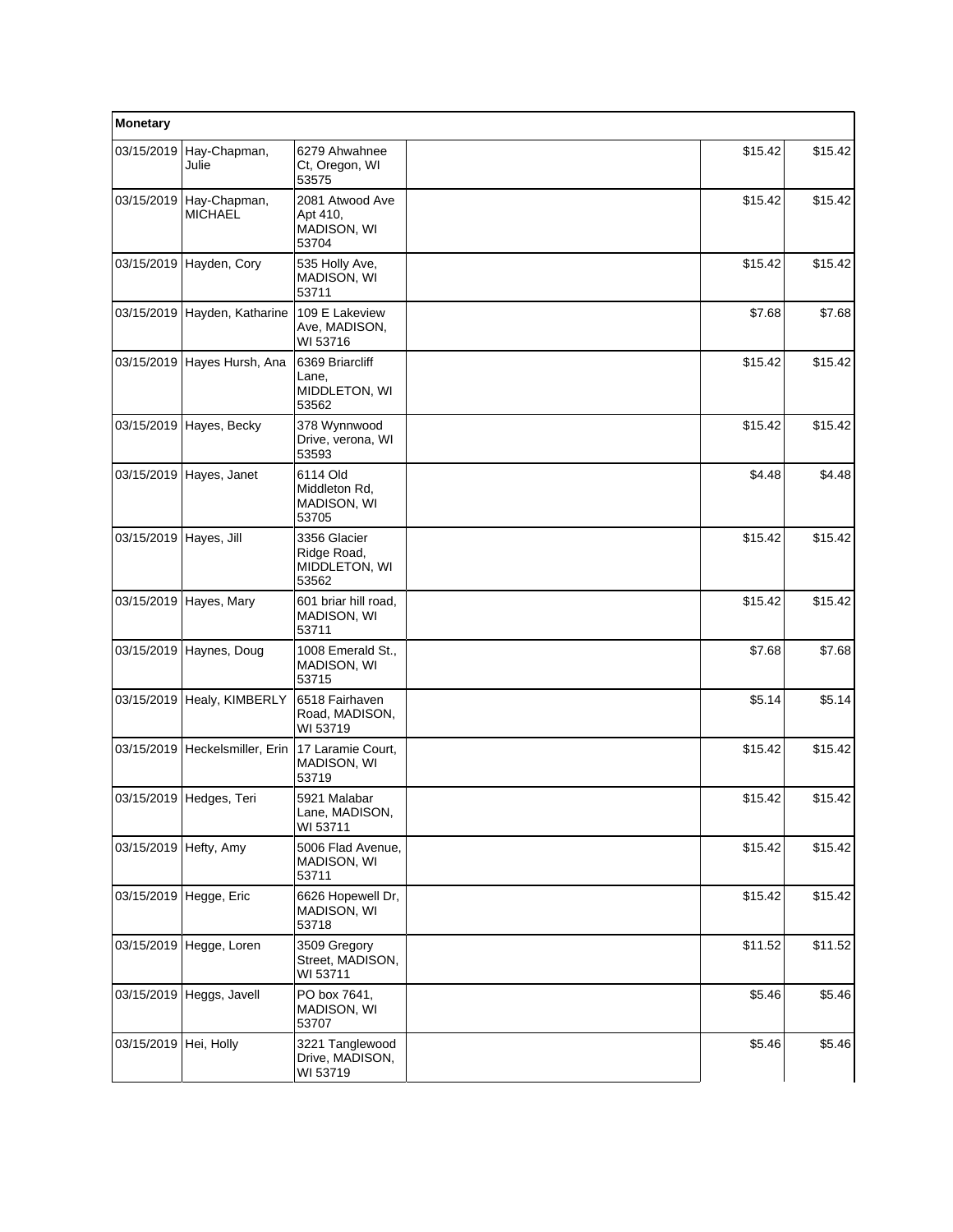| Monetary                  |                                    |                                                         |         |         |
|---------------------------|------------------------------------|---------------------------------------------------------|---------|---------|
|                           | 03/15/2019 Heindel, Maegan         | 3730 Sussex<br>Lane, MADISON,<br>WI 53714               | \$15.42 | \$15.42 |
| 03/15/2019                | Heinemann,<br>Daniel               | 135 Milky Way,<br>MADISON, WI<br>53718                  | \$15.42 | \$15.42 |
|                           | 03/15/2019 Heinen, Laura           | 580 River Road<br>#6, Columbus, WI<br>53925             | \$15.42 | \$15.42 |
| 03/15/2019                | Heingartner,<br>Gordon             | 2626 Chamberlain<br>Avenue, Madision,<br>WI 53705       | \$5.46  | \$5.46  |
| 03/15/2019   Heintz, Bill |                                    | 19 Weald-Bridge<br>Rd, Cottage<br>Grove, WI 35327       | \$15.42 | \$15.42 |
|                           | 03/15/2019   Hellenbrand,<br>Kathy | 4513 Mallory<br>Circle, MADISON,<br>WI 53704            | \$15.42 | \$15.42 |
|                           | 03/15/2019 Hellwig, Sheila         | 4039 Lally rd,<br>Oregon, WI 53575                      | \$5.46  | \$5.46  |
|                           | 03/15/2019 Hemberger, Erica        | 8114 Mansion Hill<br>Ave, MADISON,<br>WI 53719          | \$15.42 | \$15.42 |
|                           | 03/15/2019 Hempstead, Lisa         | 2241 Eton Ridge,<br>MADISON, WI<br>53726                | \$7.68  | \$7.68  |
| 03/15/2019                | Henderson,<br>Dareon               | 2961 King James<br>Way Apt 5,<br>Fitchburg, WI<br>53719 | \$10.28 | \$10.28 |
|                           | 03/15/2019 Henderson, Lisa         | 6434 Toribrooke<br>Ln, MADISON, WI<br>53719             | \$15.42 | \$15.42 |
| 03/15/2019 Hengst, Iris   |                                    | 228 Lakewood<br>Blvd., MADISON,<br>WI 53704             | \$5.46  | \$5.46  |
|                           | 03/15/2019 Henner, Willa           | 3001 Stratton Way<br>#101, MADISON,<br>WI 53719         | \$15.42 | \$15.42 |
|                           | 03/15/2019 Hennick, Victoria       | 6 Aaron Ct,<br>MADISON, WI<br>53716                     | \$1.82  | \$1.82  |
|                           | 03/15/2019 Henning, Jeremy         | 3402 Dawes St.<br>Apt 1, MADISON,<br>WI 53714           | \$15.42 | \$15.42 |
|                           | 03/15/2019   Hepburn, Lisa         | 2402 E. Johnson,<br>MADISON, WI<br>53704                | \$15.42 | \$15.42 |
|                           | 03/15/2019 Her, Kangying           | 5588 County Rd<br>N, Sun Prairie, WI<br>53590           | \$19.26 | \$19.26 |
| 03/15/2019 Her, Mai       |                                    | 4518 McCann Rd,<br>MADISON, WI<br>53714                 | \$15.42 | \$15.42 |
| 03/15/2019                | Her, Moses                         | 17 Meadow Vale<br>Ct., MADISON, WI<br>53704             | \$8.89  | \$8.89  |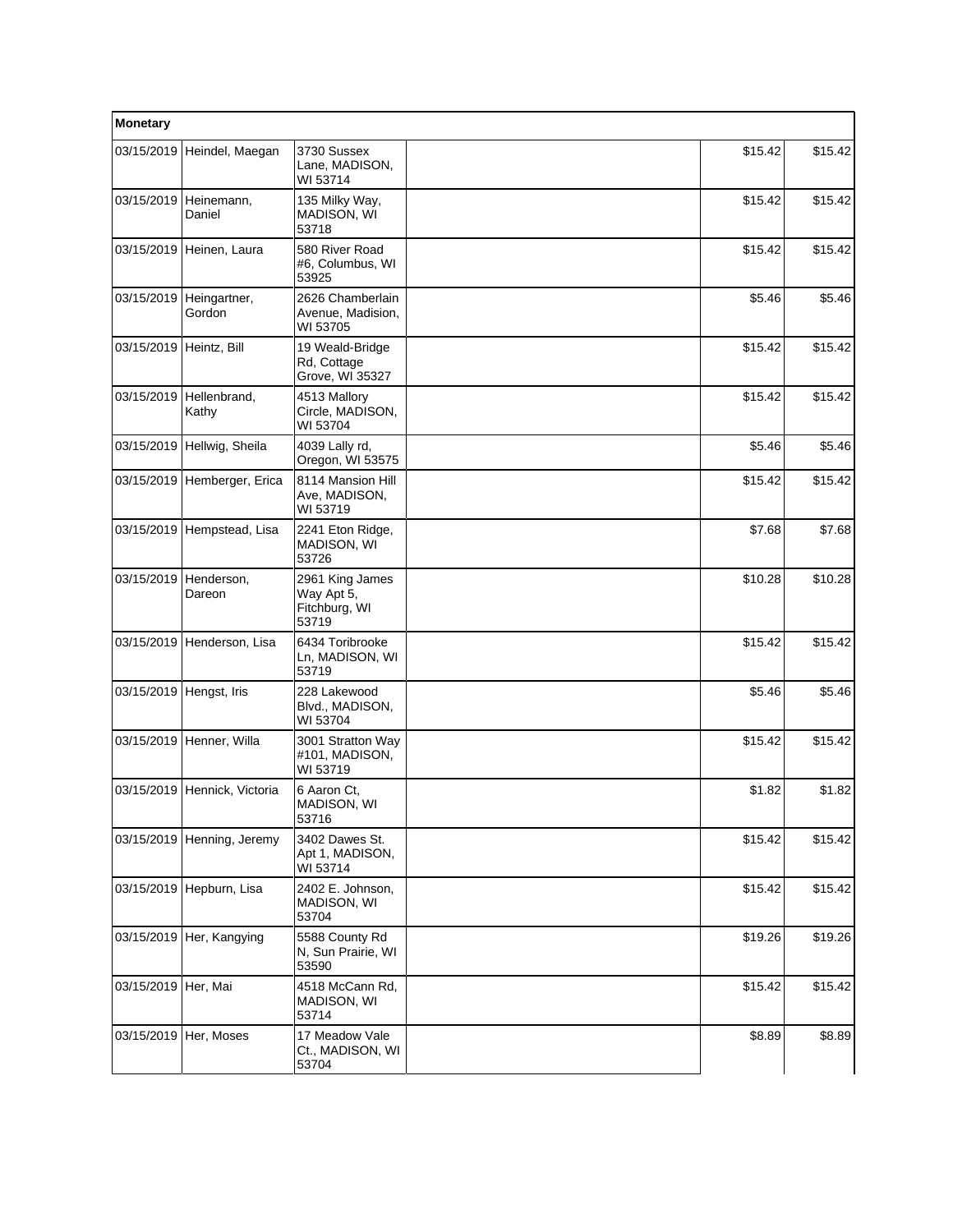| Monetary             |                             |                                                    |         |         |
|----------------------|-----------------------------|----------------------------------------------------|---------|---------|
|                      | 03/15/2019 Her, Nhabee      | 5588 County Rd<br>N, Sun Prairie, WI<br>53590      | \$19.26 | \$19.26 |
|                      | 03/15/2019 Her, Soulou      | 4518 McCann<br>Road, MADISON,<br>WI 53714          | \$15.42 | \$15.42 |
| 03/15/2019 Her, Yeng |                             | 5121 Hazelcrest<br>Dr, MADISON, WI<br>53704        | \$19.26 | \$19.26 |
| 03/15/2019           | Herdina, Jennifer           | 9618 Shadow<br>Wood Dr., verona,<br>WI 53593       | \$15.42 | \$15.42 |
|                      | 03/15/2019 Herman, Geoffrey | 901 Menomonie<br>Lane, MADISON,<br>WI 53704-1031   | \$15.42 | \$15.42 |
|                      | 03/15/2019 Herman, Pamala   | 901 Menomonie<br>Lane, MADISON,<br>WI 53704        | \$15.42 | \$15.42 |
| 03/15/2019           | Hernandez Soto,<br>Eva      | 417 Kensington<br>Dr, MADISON, WI<br>53704         | \$8.98  | \$8.98  |
| 03/15/2019           | Hernandez, Anne             | 3708 Sunbrook<br>Rd, MADISON, WI<br>53704          | \$5.46  | \$5.46  |
| 03/15/2019           | Hernandez,<br>Melissa       | 502 Kopp Roadd,<br>WAUNAKEE, WI<br>53597           | \$15.42 | \$15.42 |
| 03/15/2019           | Hernandez,<br>Timothy       | 240 E Prospect St,<br>LAKE MILLS, WI<br>53551      | \$5.08  | \$5.08  |
| 03/15/2019           | Herr, Chao                  | 871 Jerico Lane,<br>Sun Prairie, WI<br>53590       | \$19.26 | \$19.26 |
| 03/15/2019           | Herr, Lue                   | 1525 Lake View<br>Avenue,<br>MADISON, WI<br>53704  | \$19.26 | \$19.26 |
|                      | 03/15/2019 Herrera, Maria   | 5310 E Buckeye<br>Rd, MADISON, WI<br>53716         | \$19.26 | \$19.26 |
|                      | 03/15/2019 Hess, SUSAN      | 1818 Clarmar<br>Drive, Sun Prairie,<br>WI 53590    | \$15.42 | \$15.42 |
|                      | 03/15/2019 Hesse, Diane     | 117 S Marquette<br>St, MADISON, WI<br>53704        | \$15.42 | \$15.42 |
| 03/15/2019           | Hesselberg,<br>Barbara      | 449 west James<br>st, Columbus, WI<br>53925        | \$15.42 | \$15.42 |
| 03/15/2019           | Hicks, Mia                  | 2332 E.<br>Washington Ave,<br>MADISON, WI<br>53704 | \$15.42 | \$15.42 |
| 03/15/2019           | Higgins, Denise             | 221 Skyland Way,<br>Deerfield, WI<br>53531         | \$5.46  | \$5.46  |
| 03/15/2019           | Hildner, Richard            | 5 N. Allen St.<br>#201, MADISON,<br>WI 53726       | \$19.26 | \$19.26 |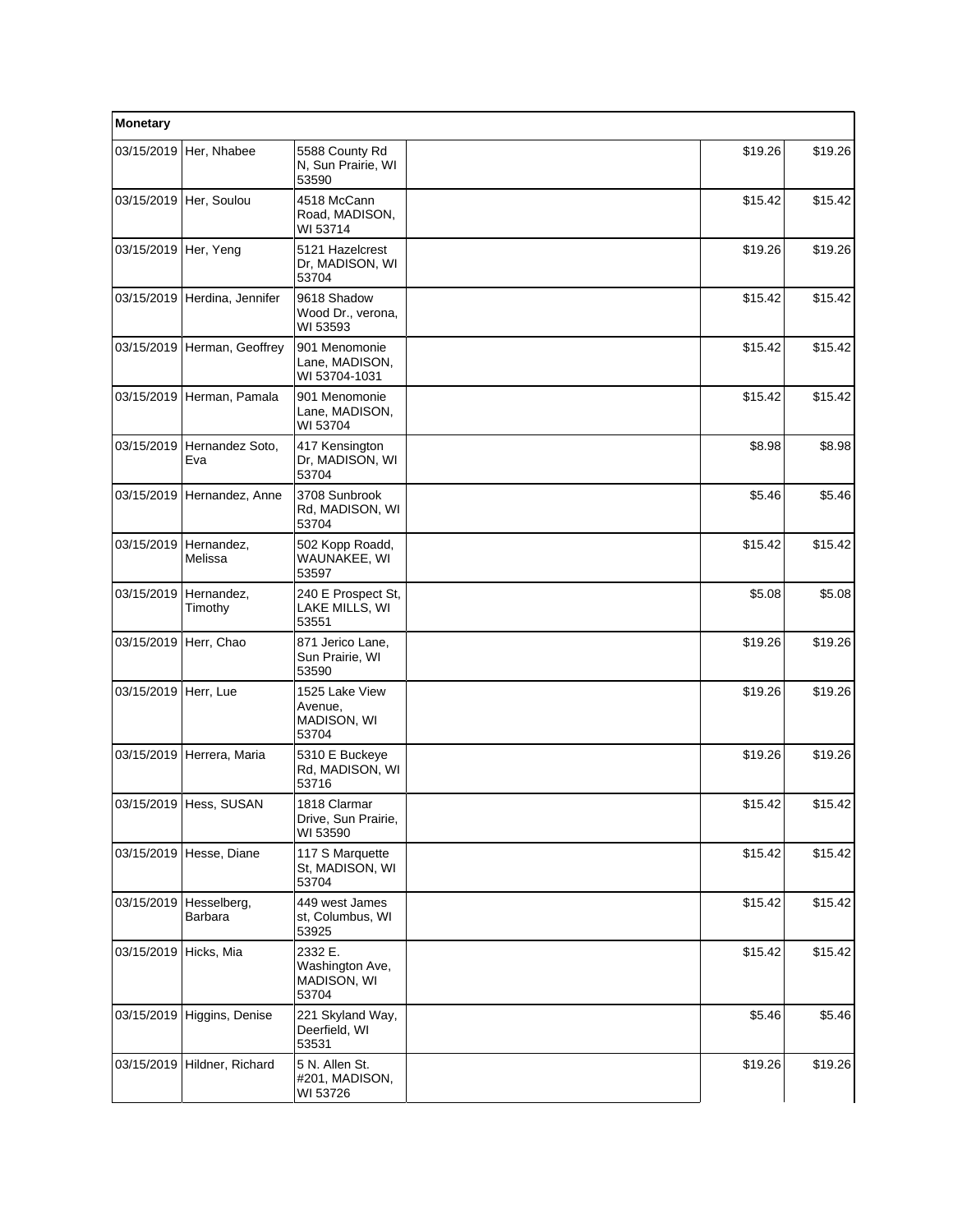| Monetary              |                            |                                                                            |         |         |
|-----------------------|----------------------------|----------------------------------------------------------------------------|---------|---------|
|                       | 03/15/2019 HILGART, Faye   | 2581 SMITHS<br>XING UNIT 308,<br>Sun Prairie, WI<br>53590                  | \$10.00 | \$10.00 |
| 03/15/2019            | Hill, Iris                 | 1009 Damascus<br>Trail, Cottage<br>Grove, WI 53527                         | \$15.42 | \$15.42 |
| 03/15/2019            | Hill, Katherine            | 6214 Schroeder<br>Road, MADISON,<br>WI 53711                               | \$15.42 | \$15.42 |
| 03/15/2019            | Hill, Tamara               | 214 N 6th St,<br>MADISON, WI<br>53704                                      | \$2.73  | \$2.73  |
| 03/15/2019            | Hillman, Brandon           | 928 N. Thompson<br>Drive Apt. 1,<br>MADISON, WI<br>53704                   | \$7.50  | \$7.50  |
| 03/15/2019            | Hillmer, Todd              | W310S687 Maple<br>Ave, Waukesha,<br>WI 53188                               | \$15.42 | \$15.42 |
| 03/15/2019            | Hills, Lenore              | 30 Fairway<br>Meadows Ct,<br>Oregon, WI 53575                              | \$8.89  | \$8.89  |
| 03/15/2019            | Hilsabeck, Alyssa          | 405 Crestview Dr.,<br>MADISON, WI<br>53716                                 | \$7.68  | \$7.68  |
| 03/15/2019            | Hilsabeck, Grant           | 405 Crestview Dr.,<br>MADISON, WI<br>53716                                 | \$15.42 | \$15.42 |
|                       | 03/15/2019 Hilton, Sabrina | 1718 Schlimgen<br>Ave, MADISON,<br>WI 53704                                | \$11.52 | \$11.52 |
| 03/15/2019            | Hinahara, Brenda           | 5 DARIEN<br>CIRCLE,<br>MADISON, WI<br>53717                                | \$15.42 | \$15.42 |
| 03/15/2019            | Hinkley, Carson            | 702 Dearholt Rd,<br>MADISON, WI<br>53711                                   | \$15.42 | \$15.42 |
| 03/15/2019            | Hinze, JOHN                | 522 Wyalusing Dr,<br>MADISON, WI<br>53718                                  | \$15.42 | \$15.42 |
| 03/15/2019            | Hinze, RYEN                | 6749 Fairhaven<br>Rd, 109,<br>MADISON, WI<br>53719                         | \$15.42 | \$15.42 |
| 03/15/2019            | Hippen, Hannah             | 7165 Belle<br><b>Fountaine Blvd</b><br>Unit 106,<br>MIDDLETON, WI<br>53562 | \$15.42 | \$15.42 |
| 03/15/2019            | Hirsch, Katharine          | 6202 Sandstone<br>Drive, MADISON,<br>WI 53719                              | \$7.68  | \$7.68  |
| 03/15/2019 Hiti, Jana |                            | 105 N Fair Oaks<br>Ave, MADISON,<br>WI 53714                               | \$15.42 | \$15.42 |
| 03/15/2019            | Hmielewski, Scott          | 835 Basswood<br>Ave, verona, WI<br>53593                                   | \$15.42 | \$15.42 |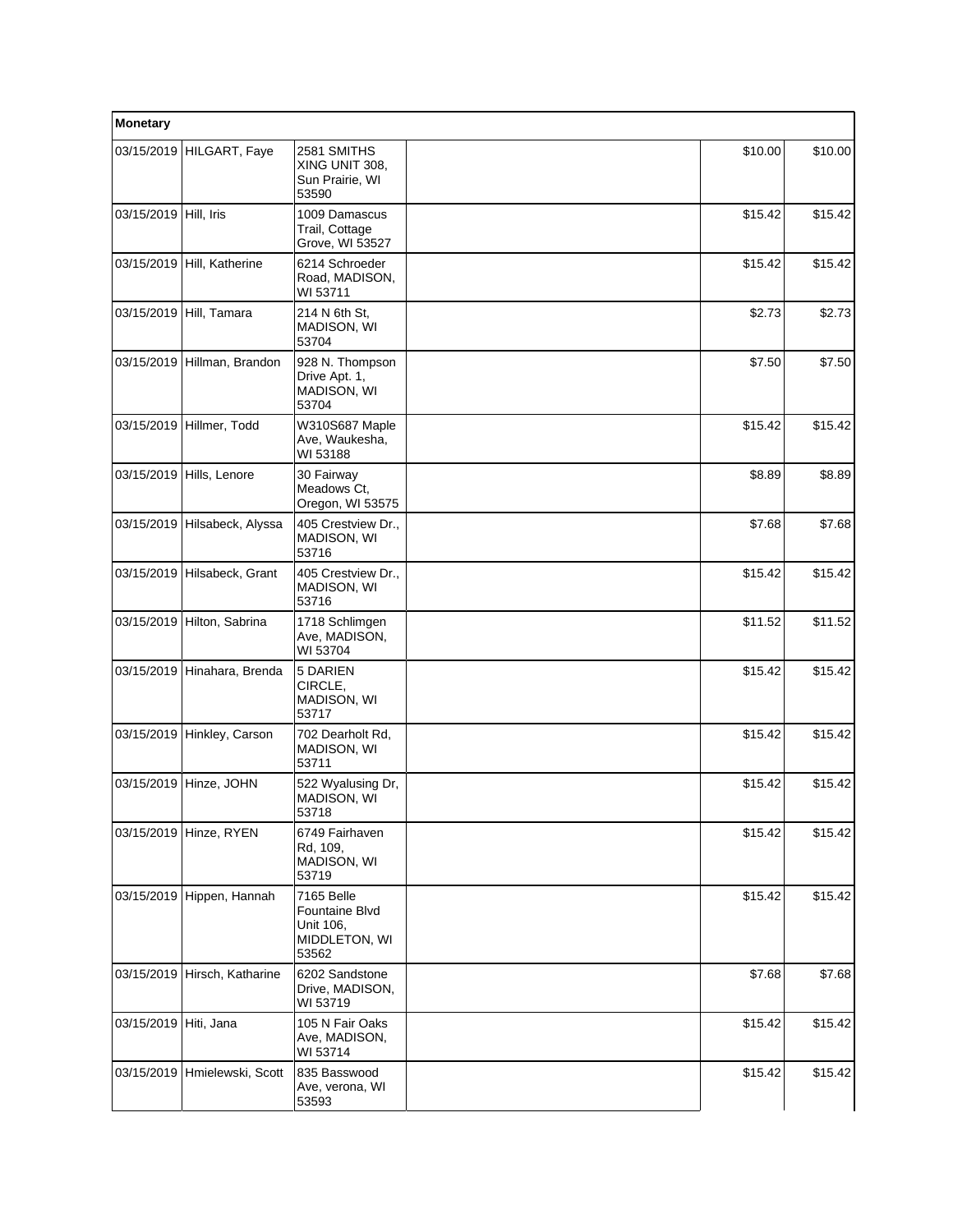| Monetary             |                              |                                                       |         |         |
|----------------------|------------------------------|-------------------------------------------------------|---------|---------|
|                      | 03/15/2019 Hoadley, Pamela   | 1 Fleischman<br>Circle, MADISON,<br>WI 53719          | \$15.42 | \$15.42 |
| 03/15/2019 Hoagland, | <b>SAMUEL</b>                | 314 S Brooks St,<br>Apt 1, MADISON,<br>WI 53715       | \$15.42 | \$15.42 |
|                      | 03/15/2019 HOBART, SUSAN     | 509 RUSSELL ST.<br>MADISON, WI<br>53704               | \$10.00 | \$10.00 |
| 03/15/2019           | Hodas, Benjamin              | 554 Maywood St<br>#2, MADISON, WI<br>53704            | \$15.42 | \$15.42 |
|                      | 03/15/2019 Hodgman, Caryl    | 846 North<br>Thompson Drive,<br>MADISON, WI<br>53704  | \$15.42 | \$15.42 |
| 03/15/2019           | Hodgson, Regina              | 833 Ottawa Trail,<br>MADISON, WI<br>53711             | \$15.42 | \$15.42 |
|                      | 03/15/2019 Hodkiewicz, Sarah | 213 Windsor Ct.,<br>MADISON, WI<br>53714              | \$15.42 | \$15.42 |
| 03/15/2019           | Hoeksema.<br>Katherine       | 514 Troy Drive,<br>MADISON, WI<br>53704               | \$7.68  | \$7.68  |
| 03/15/2019           | Hoenecke, Faith              | 206 N. Owen Dr,<br>MADISON, WI<br>53705               | \$7.68  | \$7.68  |
| 03/15/2019           | Hoerth, Joelyne              | 225 Midnight Pass<br>Apt 205,<br>MADISON, WI<br>53593 | \$15.42 | \$15.42 |
| 03/15/2019           | Hoeth, Kristie               | 2404<br>Independence Ln<br>#102, MADISON,<br>WI 53704 | \$5.46  | \$5.46  |
|                      | 03/15/2019 Hoffman, Courtney | 4421 Jay Dr,<br>MADISON, WI<br>53704                  | \$15.42 | \$15.42 |
| 03/15/2019           | Hoffman, Opal                | 3508 Burke Ave,<br>MADISON, WI<br>53714               | \$15.42 | \$15.42 |
| 03/15/2019           | Hogan, Andrea                | 6025 Sharpsburg<br>Dr., MADISON, WI<br>53718          | \$15.42 | \$15.42 |
| 03/15/2019           | Hogetop, Cristina            | 138 West Gorham<br>Street, MADISON,<br>WI 53703       | \$15.42 | \$15.42 |
|                      | 03/15/2019 Hogue, Lisa       | 514 Westmorland<br>Blvd, MADISON,<br>WI 53711         | \$7.68  | \$7.68  |
| 03/15/2019           | Hohs, Sherie                 | 206 Van Deusen<br>St. MADISON, WI<br>53715            | \$15.42 | \$15.42 |
| 03/15/2019           | Hoke, Marcia                 | 600 Devonshire<br>Road, Stoughton,<br>WI 53589        | \$11.55 | \$11.55 |
|                      | 03/15/2019 Holewinski, Ann   | 7201 Midtown Rd.<br>#307, MADISON,<br>WI 53719        | \$15.42 | \$15.42 |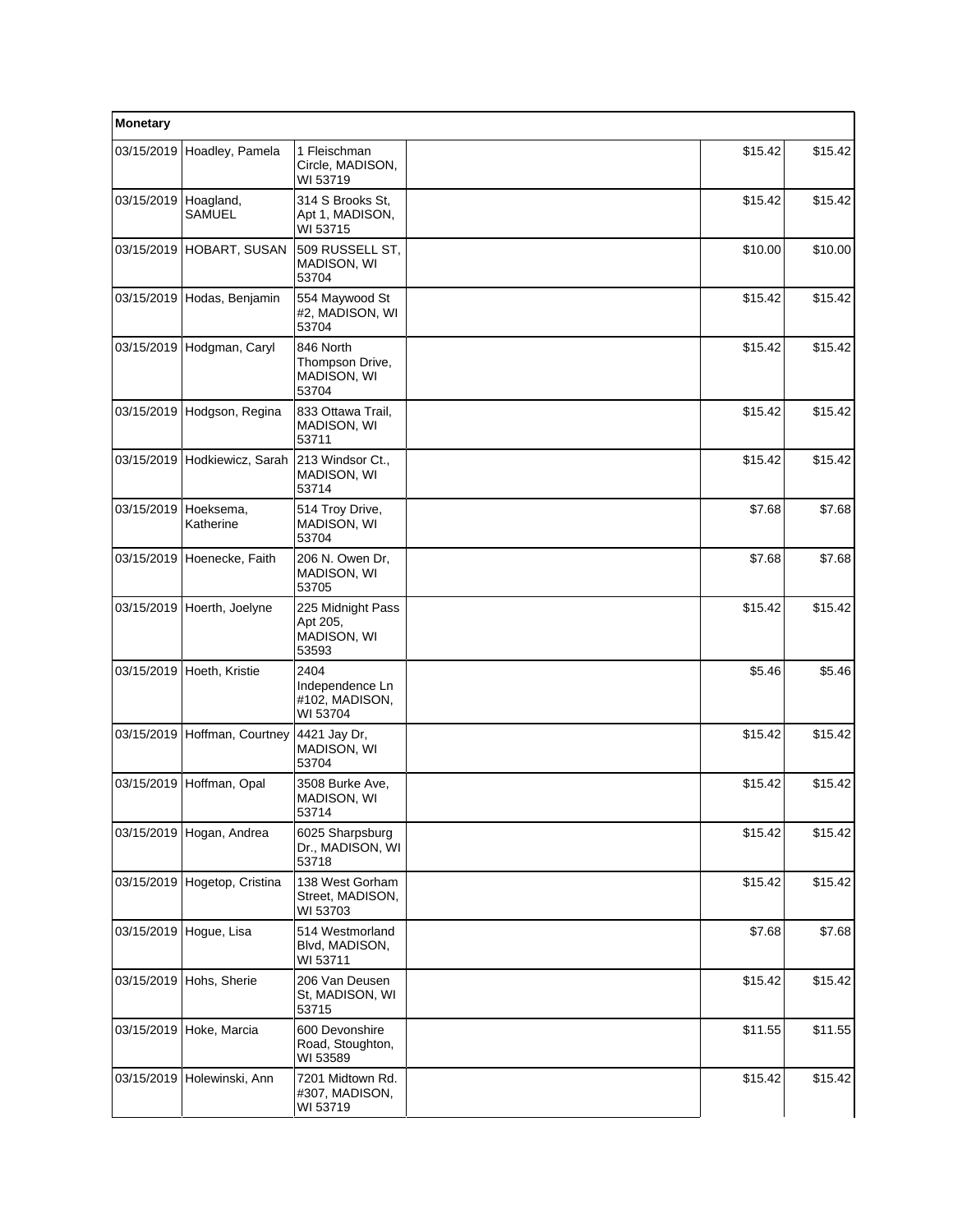| Monetary   |                                   |                                                        |         |         |
|------------|-----------------------------------|--------------------------------------------------------|---------|---------|
| 03/15/2019 | Hollander, Justine                | 512 Chad's<br>Crossing, verona,<br>WI 53593            | \$15.42 | \$15.42 |
|            | 03/15/2019 Hollar, Amanda         | 4232 Sprecher<br>Rd., MADISON,<br>WI 53718             | \$7.68  | \$7.68  |
|            | 03/15/2019 Hollo, Nakarlee        | 5367 Quarry Hill<br>Drive, Fitchburg,<br>WI 53711      | \$15.42 | \$15.42 |
| 03/15/2019 | HOLLY, SHERRY                     | 446 TOEPFER<br>AVE, MADISON,<br>WI 53711               | \$12.85 | \$12.85 |
|            | 03/15/2019 Holmes, Theresa        | 114 Wittwer Rd,<br>MADISON, WI<br>53714                | \$4.55  | \$4.55  |
|            | 03/15/2019 Holmquist, Mi<br>Jeung | 5313 Frosty Lane,<br>MADISON, WI<br>53705              | \$15.42 | \$15.42 |
| 03/15/2019 | Holschuh, Karen                   | 6904 Ramsey Rd.,<br>MIDDLETON, WI<br>53562             | \$15.42 | \$15.42 |
| 03/15/2019 | Holt, Geoff                       | 101 Terrace Court.<br>MOUNT HOREB,<br>WI 53572         | \$15.42 | \$15.42 |
|            | 03/15/2019 Holtz, Danielle        | 6497 Whalen Rd.,<br>verona, WI 53593                   | \$1.82  | \$1.82  |
|            | 03/15/2019 Holum, Shannon         | 803 Stoney Hill<br>Lane, Cottage<br>Grove, WI 53527    | \$15.42 | \$15.42 |
|            | 03/15/2019 Holzem, Stefanie       | 6906 Southwind<br>Circle, windsor, WI<br>53598         | \$15.42 | \$15.42 |
|            | 03/15/2019 Hood, Elizabeth        | 5501 Terre Haute<br>Ave., MADISON,<br>WI 53705         | \$15.42 | \$15.42 |
| 03/15/2019 | Hooker, Ariane                    | 337 Shenandoah<br>Way, MOUNT<br><b>HOREB, WI 53572</b> | \$15.42 | \$15.42 |
|            | 03/15/2019 HOON, Lisa             | 438 SIDNEY ST,<br>MADISON, WI<br>53703                 | \$15.42 | \$15.42 |
|            | 03/15/2019 Hoover, Cassie         | 614 Bentowood<br>Dr, marshall, WI<br>53559             | \$15.42 | \$15.42 |
|            | 03/15/2019 Hooverson, Emily       | 6818 PUTNAM<br>ROAD, MADISON,<br>WI 53711              | \$5.46  | \$5.46  |
| 03/15/2019 | Hopp, Casey                       | 319 Ridge View<br>Trail, verona, WI<br>53593           | \$15.42 | \$15.42 |
| 03/15/2019 | Hoppe, Patricia                   | 4207 Bainbridge<br>St, MADISON, WI<br>53716            | \$15.42 | \$15.42 |
|            | 03/15/2019 Hornung, Keri          | 3267 State<br>Highway 138,<br>Stoughton, WI<br>53589   | \$15.42 | \$15.42 |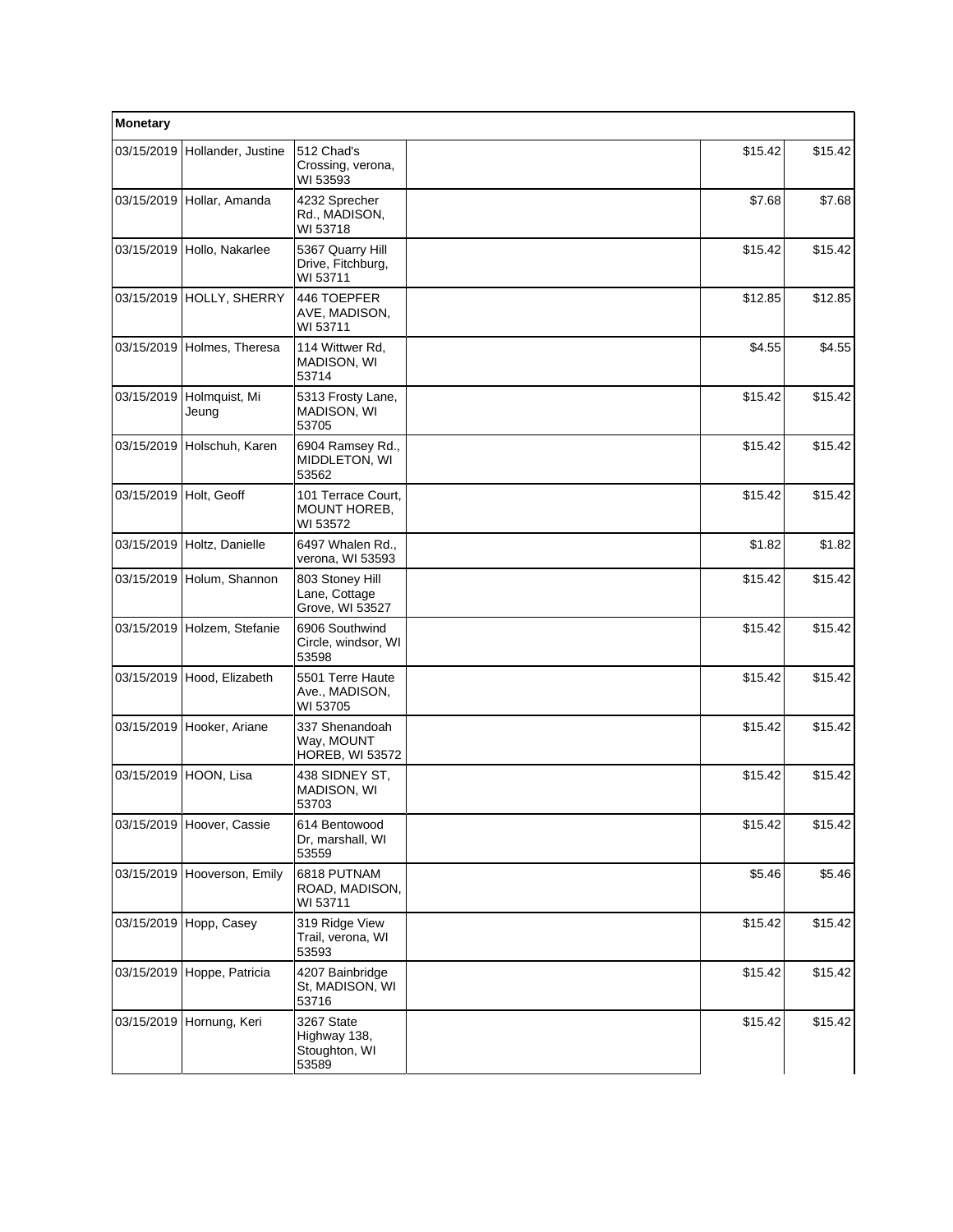| Monetary   |                            |                                                              |         |         |
|------------|----------------------------|--------------------------------------------------------------|---------|---------|
|            | 03/15/2019 Horton, Amy     | 437 N. Baldwin<br>St., MADISON, WI<br>53703                  | \$15.42 | \$15.42 |
|            | 03/15/2019 Horton, Jake    | 1811 Brittany<br>Place, MADISON,<br>WI 53711                 | \$7.50  | \$7.50  |
|            | 03/15/2019 Hosley, Carrie  | 520 Limerick Drive<br>Apt 202, Cottage<br>Grove, WI 53527    | \$15.42 | \$15.42 |
| 03/15/2019 | Hostetler, Caroline        | 118 Lansing<br>Street, MADISON,<br>WI 53714                  | \$15.42 | \$15.42 |
|            | 03/15/2019 Hotz, Jessica   | 4220 Dwight Drive,<br>MADISON, WI<br>53704                   | \$15.42 | \$15.42 |
|            | 03/15/2019 Houdek, Cody    | 633 West Wilson<br>Street; Apt. 310,<br>MADISON, WI<br>53703 | \$15.42 | \$15.42 |
|            | 03/15/2019 Houser, Haley   | 1124 Palmer<br>Street, Stoughton,<br>WI 53589                | \$15.42 | \$15.42 |
|            | 03/15/2019 Hoven, Ginny    | 151 Harvest<br>Circle, Oregon, WI<br>53575                   | \$15.42 | \$15.42 |
| 03/15/2019 | Howard, Kris               | 3302 Ridgeway<br>Ave., MADISON,<br>WI 53704                  | \$15.42 | \$15.42 |
| 03/15/2019 | Howe, JOHN                 | 2230 E. Johnson<br>Street, MADISON,<br>WI 53704              | \$15.42 | \$15.42 |
| 03/15/2019 | Hrovat-Staedter,<br>Luke   | 2901 Monroe St<br>Apt 3W,<br>MADISON, WI<br>53711            | \$15.42 | \$15.42 |
| 03/15/2019 | Hsieh, Chia-Wen            | 6926 Avalon Lane.<br>MADISON, WI<br>53719                    | \$15.42 | \$15.42 |
|            | 03/15/2019 Hubrick, Mary   | 801 valley rd,<br>MADISON, WI<br>53714                       | \$5.46  | \$5.46  |
|            | 03/15/2019 Huebsch, Daniel | 5555 Windridge<br>Rd, Oregon, WI<br>53575                    | \$15.42 | \$15.42 |
| 03/15/2019 | Huggins, Brent             | 5910 Driftwood<br>Ave., MADISON,<br>WI 53705                 | \$15.42 | \$15.42 |
| 03/15/2019 | Hughes,<br>Christopher     | 1326 E Dayton St<br>Apt 1, MADISON,<br>WI 53703              | \$15.42 | \$15.42 |
|            | 03/15/2019 Hughes, Tammy   | 120 Copps Ave,<br>Monona, WI 53716                           | \$10.28 | \$10.28 |
|            | 03/15/2019 Hume, W. Don    | 6907 Tottenham<br>Road, MADISON,<br>WI 53711                 | \$15.42 | \$15.42 |
|            | 03/15/2019 Hunter, Jessica | 558 Summit<br>Avenue, Sun<br>Prairie, WI 53590               | \$15.42 | \$15.42 |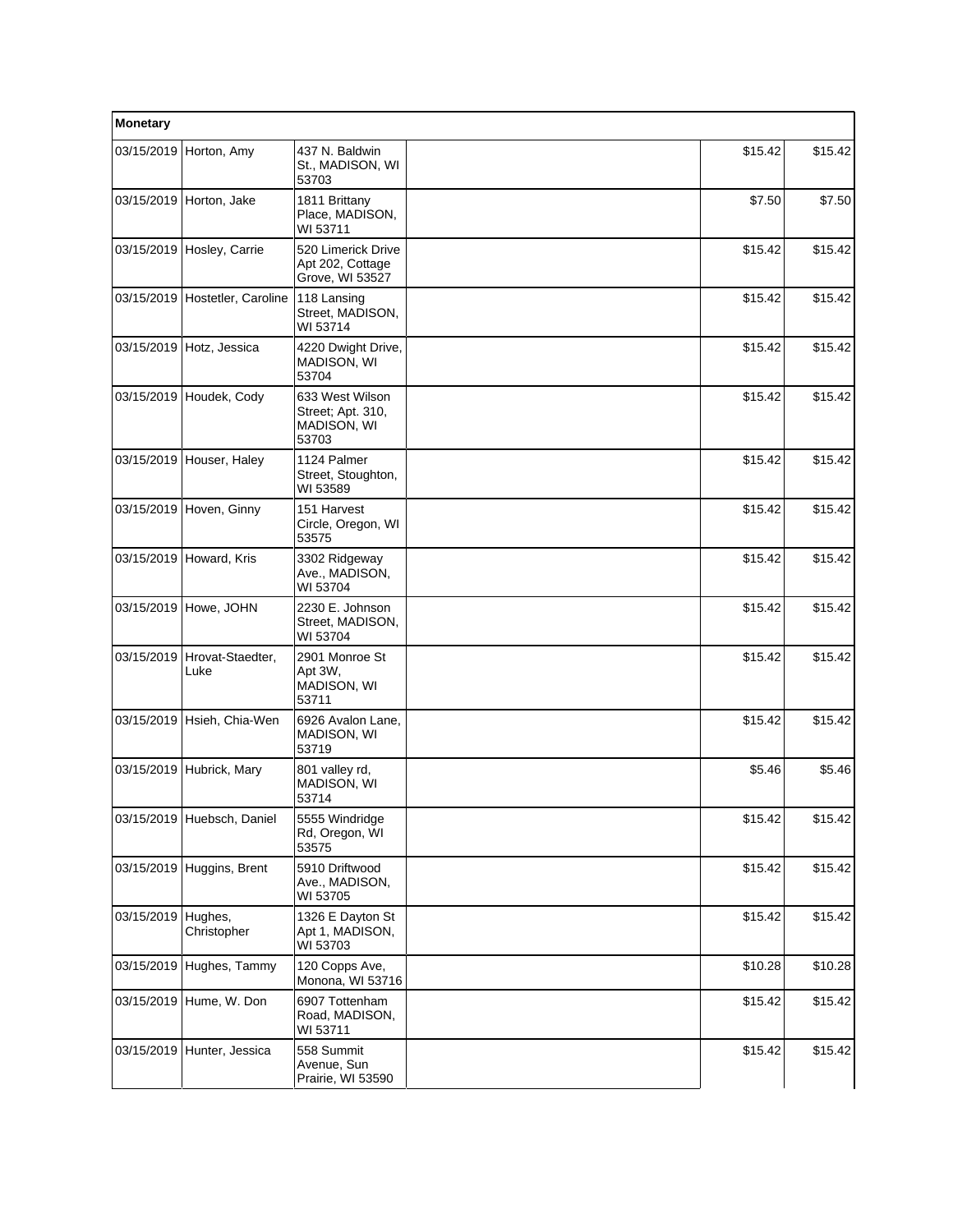| Monetary              |                                 |                                                           |         |         |
|-----------------------|---------------------------------|-----------------------------------------------------------|---------|---------|
| 03/15/2019            | Hurd, Denise                    | 515 S. Midvale<br>Blvd. #216,<br>MADISON, WI<br>53711     | \$15.42 | \$15.42 |
|                       | 03/15/2019 Hurley, Patrick      | 15 S. Yellowstone<br>Dr., Madison, WI<br>53705            | \$15.42 | \$15.42 |
|                       | 03/15/2019 Hurtado, Delia       | 67 Hawks Landing<br>Circle Apt # 206,<br>verona, WI 53593 | \$5.46  | \$5.46  |
|                       | 03/15/2019 Huschka, James       | 300 Lindsay Way,<br>Cottage Grove, WI<br>53527            | \$15.42 | \$15.42 |
|                       | 03/15/2019 Huse, SARA           | 2755 Sunflower<br>Dr, Fitchburg, WI<br>53711              | \$15.42 | \$15.42 |
| 03/15/2019            | Hustedt, Mary                   | 110 Meadowlark<br>Dr., MADISON, WI<br>53714               | \$5.46  | \$5.46  |
| 03/15/2019            | Hutchison-<br>Maravilla, Kelley | 3108 Bluff St Apt<br>3, MADISON, WI<br>53705              | \$15.42 | \$15.42 |
| 03/15/2019 Huth, Will |                                 | 1606 Jefferson St.,<br>MADISON, WI<br>53711-2108          | \$15.42 | \$15.42 |
| 03/15/2019            | Huttenburg, Emily               | 3060 Snowcap<br>Trail, MADISON,<br>WI 53719               | \$11.52 | \$11.52 |
| 03/15/2019            | Hyland, Heidi                   | 4806 Eldorado,<br>MADISON, WI<br>53716                    | \$15.42 | \$15.42 |
| 03/15/2019            | Hyman, Teresa                   | 1111 Merrill<br>Springs Road,<br>MADISON, WI<br>53705     | \$7.68  | \$7.68  |
| 03/15/2019            | Igielski, James                 | 2017 Mulberry Ln,<br>MADISON, WI<br>53711                 | \$15.42 | \$15.42 |
| 03/15/2019            | Igielski, Josie                 | 2017 Mulberry Ln,<br><b>MADISON, WI</b><br>53711          | \$15.42 | \$15.42 |
|                       | 03/15/2019   Illing, Rachel     | 4314 Di Loreto<br>Ave, MADISON,<br>WI 53704               | \$15.42 | \$15.42 |
| 03/15/2019            | Imhoff, Genevieve               | 403 Crescendo<br>Drive, Sun Prairie,<br>WI 53590          | \$15.42 | \$15.42 |
| 03/15/2019            | Imholte, Jane                   | 921 Darien Drive,<br>Madsison, WI<br>53717                | \$15.42 | \$15.42 |
|                       | 03/15/2019   Inda, Ashley       | 804 Stoney Hill<br>Lane, Cottage<br>Grove, WI 53527       | \$7.68  | \$7.68  |
| 03/15/2019            | Inda, Matthew                   | 5310 Comanche<br>Way, MADISON,<br>WI 53704                | \$15.42 | \$15.42 |
| 03/15/2019            | Inda, Ronnie                    | 1738 Winchester<br>St, MADISON, WI<br>53704               | \$5.46  | \$5.46  |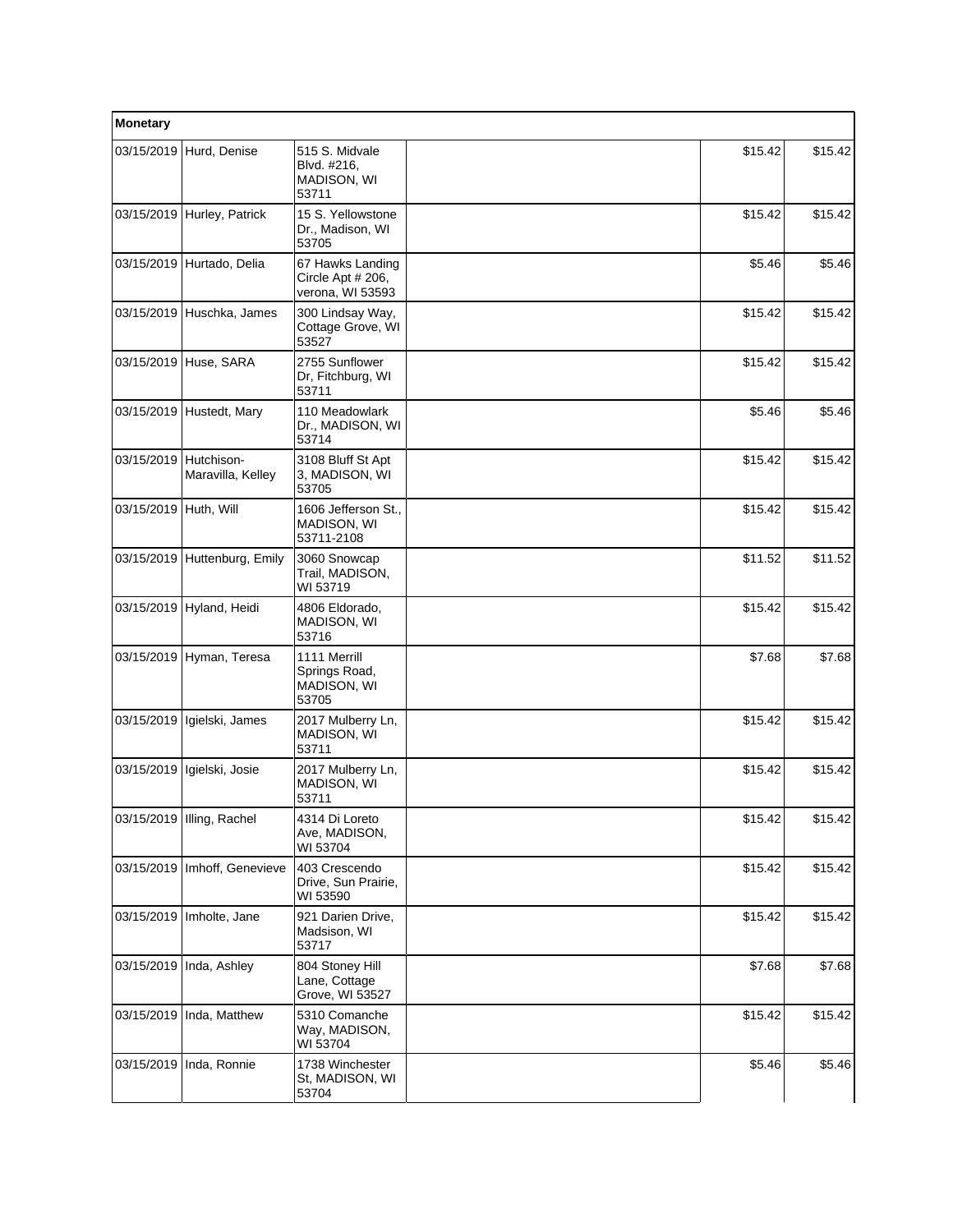| Monetary   |                              |                                                                 |         |         |
|------------|------------------------------|-----------------------------------------------------------------|---------|---------|
| 03/15/2019 | Infusino-Braun,<br>Patricia  | 1217 Wagner<br>Court, Sun Prairie,<br>WI 53590                  | \$5.46  | \$5.46  |
| 03/15/2019 | Ingebrigtson,<br>Kimberly    | 313 North Main<br>Street Fall River,<br>Fall River, WI<br>53932 | \$3.17  | \$3.17  |
| 03/15/2019 | Irvine, Marilyn              | 5748 Restal St.<br>Fitchburg, WI<br>53711                       | \$8.89  | \$8.89  |
| 03/15/2019 | Isaacs, Nicole               | 2506 McDivitt<br>Road, MADISON,<br>WI 53713                     | \$5.14  | \$5.14  |
| 03/15/2019 | Ishikawa, Kimi               | 410 N FRANKLIN<br>AVE, MADISON,<br>WI 53705-3638                | \$15.42 | \$15.42 |
| 03/15/2019 | Ittner, Elizabeth            | 1927 East Dayton<br>St., MADISON, WI<br>53704                   | \$5.46  | \$5.46  |
| 03/15/2019 | lyi-Eweka,<br>Ademola        | 7036 Tree Lane,<br>MADISON, WI<br>53717                         | \$5.46  | \$5.46  |
| 03/15/2019 | Jabs, Michele                | 15 Tern Cir.,<br>MADISON, WI<br>53716                           | \$15.42 | \$15.42 |
| 03/15/2019 | Jackson, Amber               | 701 Copernicus<br>Way, MADISON,<br>WI 53718                     | \$10.28 | \$10.28 |
| 03/15/2019 | Jackson, Karen               | 2378 Gaston Rd,<br>Cottage Grove, WI<br>53527                   | \$2.70  | \$2.70  |
| 03/15/2019 | Jackson, Latasha             | 1911 Pike Dr Apt<br>101, MADISON,<br>WI 53713-3046              | \$2.70  | \$2.70  |
| 03/15/2019 | Jackson, Maria-<br>Christina | 1806 Windom<br>Way, MADISON,<br>WI 53704                        | \$15.42 | \$15.42 |
| 03/15/2019 | Jackson, Megan               | 139 E. Rockdale<br>Rd, Cambridge,<br>WI 53523                   | \$15.42 | \$15.42 |
| 03/15/2019 | Jacobs, Jason                | 26 Dolores Court,<br>Madison53716, WI<br>53716                  | \$15.42 | \$15.42 |
| 03/15/2019 | Jacobsen, Kristin            | 426 Augusta Dr,<br>MADISON, WI<br>53717                         | \$5.46  | \$5.46  |
| 03/15/2019 | Jacobsohn, Tamar             | 4830 Marathon<br>Dr., MADISON, WI<br>53705                      | \$15.42 | \$15.42 |
| 03/15/2019 | Jaeger, Ben                  | 3801 Valley Ridge<br>Rd, MIDDLETON,<br>WI 53562                 | \$15.42 | \$15.42 |
| 03/15/2019 | Jaen, Michele                | 3117 limekiln st,<br>MADISON, WI<br>53719                       | \$15.42 | \$15.42 |
| 03/15/2019 | James, Avecia                | 125 N. Walbridge<br>Ave, MADISON,<br>WI 53714                   | \$5.46  | \$5.46  |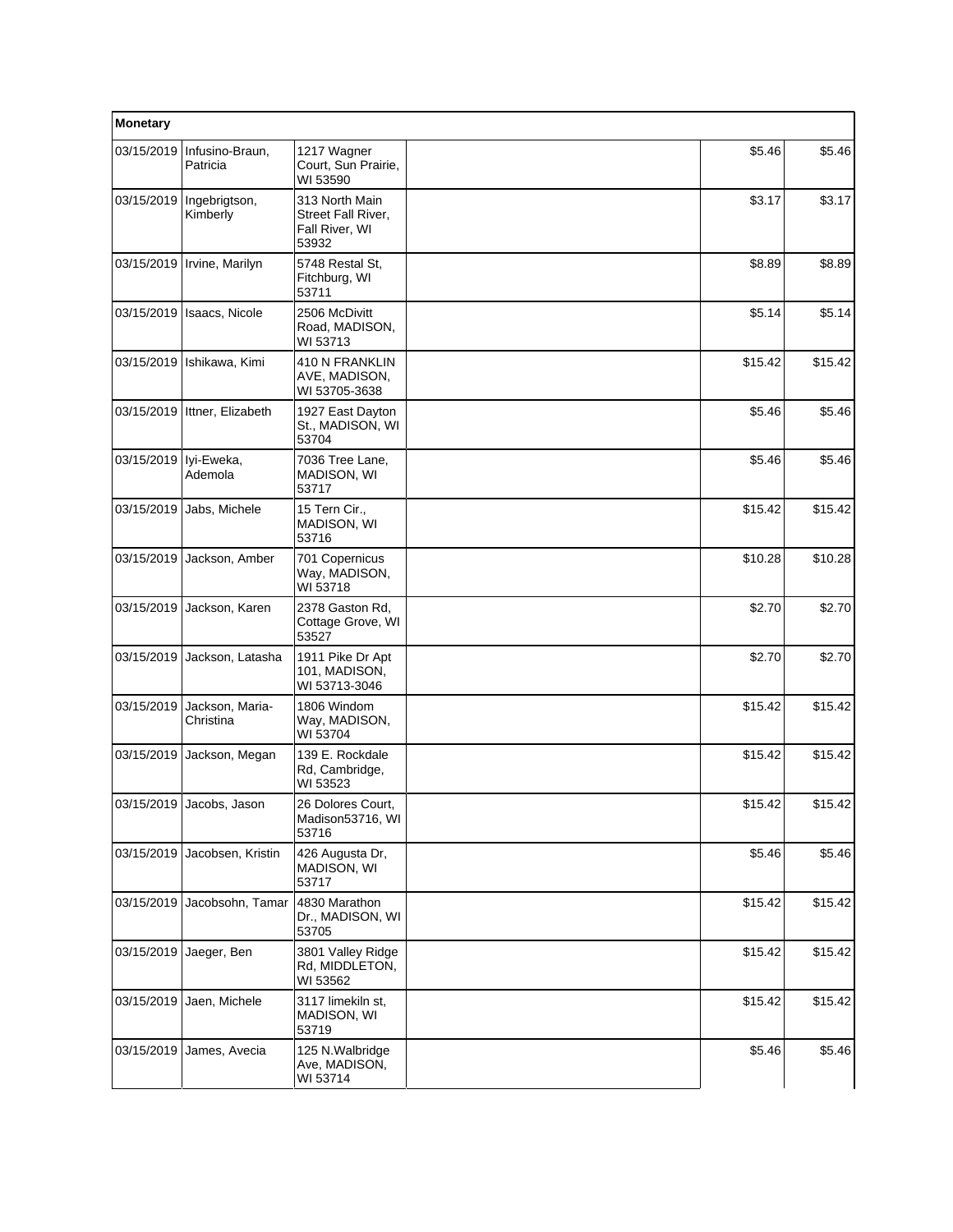| Monetary   |                              |                                                                |         |         |
|------------|------------------------------|----------------------------------------------------------------|---------|---------|
| 03/15/2019 | James, Jennifer              | 149 Jackson St,<br>MADISON, WI<br>53704                        | \$15.42 | \$15.42 |
| 03/15/2019 | James, Kristin               | N4474 Wolff Rd,<br>Cambridge, WI<br>53523                      | \$7.68  | \$7.68  |
| 03/15/2019 | Jamieson,<br>Suzanne         | 5728 Cedar Ridge<br>Road,<br>MIDDLETON, WI<br>53562            | \$15.42 | \$15.42 |
| 03/15/2019 | Janik, Susan                 | 1602 Kings Mill<br>Way, Apt. 304,<br>MADISON, WI<br>53718      | \$15.42 | \$15.42 |
| 03/15/2019 | Janke, Kelly                 | 9509 Hill Creek<br>Drive, verona, WI<br>53593                  | \$15.42 | \$15.42 |
| 03/15/2019 | Jankowski,<br>Christine      | 1725 Palmer St.,<br>Stoughton, WI<br>53589                     | \$5.46  | \$5.46  |
| 03/15/2019 | Jansen, Staci                | 4630 Sunburst<br>Drive, Deforest, WI<br>53532                  | \$8.89  | \$8.89  |
| 03/15/2019 | Janssen, Amber               | 5017 Manitowoc<br>Pkwy, MADISON,<br>WI 53705                   | \$15.42 | \$15.42 |
| 03/15/2019 | Jarosky, JOEL                | 2033 Frazier Pl,<br>MADISON, WI<br>53713                       | \$15.42 | \$15.42 |
| 03/15/2019 | JASKIEWICZ,<br><b>GLORIA</b> | 1664 MONROE<br>ST APT G,<br>MADISON, WI<br>53711-2049          | \$7.28  | \$7.28  |
| 03/15/2019 | Jawitz-McClellan,<br>Joshua  | 721 Aztalan Dr,<br>Madison, WI<br>53718                        | \$15.42 | \$15.42 |
| 03/15/2019 | Jawitz-McClellan,<br>Seth    | 721 Aztalan Dr.<br>MADISON, WI<br>53718                        | \$15.42 | \$15.42 |
| 03/15/2019 | Jean, Samantha               | 301 Harbour Town<br>Dr. Unit 231,<br>MADISON, WI<br>53717-2118 | \$15.42 | \$15.42 |
| 03/15/2019 | Jeanquart, Dennis            | 2710 Saint Paul<br>Ave, MADISON,<br>WI 53704                   | \$8.89  | \$8.89  |
| 03/15/2019 | Jenkins, Carol               | 6123 DELL DR,<br>MADISON, WI<br>53718                          | \$15.42 | \$15.42 |
| 03/15/2019 | Jenkins, MAZIE               | 1846<br><b>NORTHWESTER</b><br>N AVE.<br>MADISON, WI<br>53704   | \$10.00 | \$10.00 |
| 03/15/2019 | Jenkins, Shelli              | 381 Cherrywood<br>Drive, Oregon, WI<br>53575                   | \$15.42 | \$15.42 |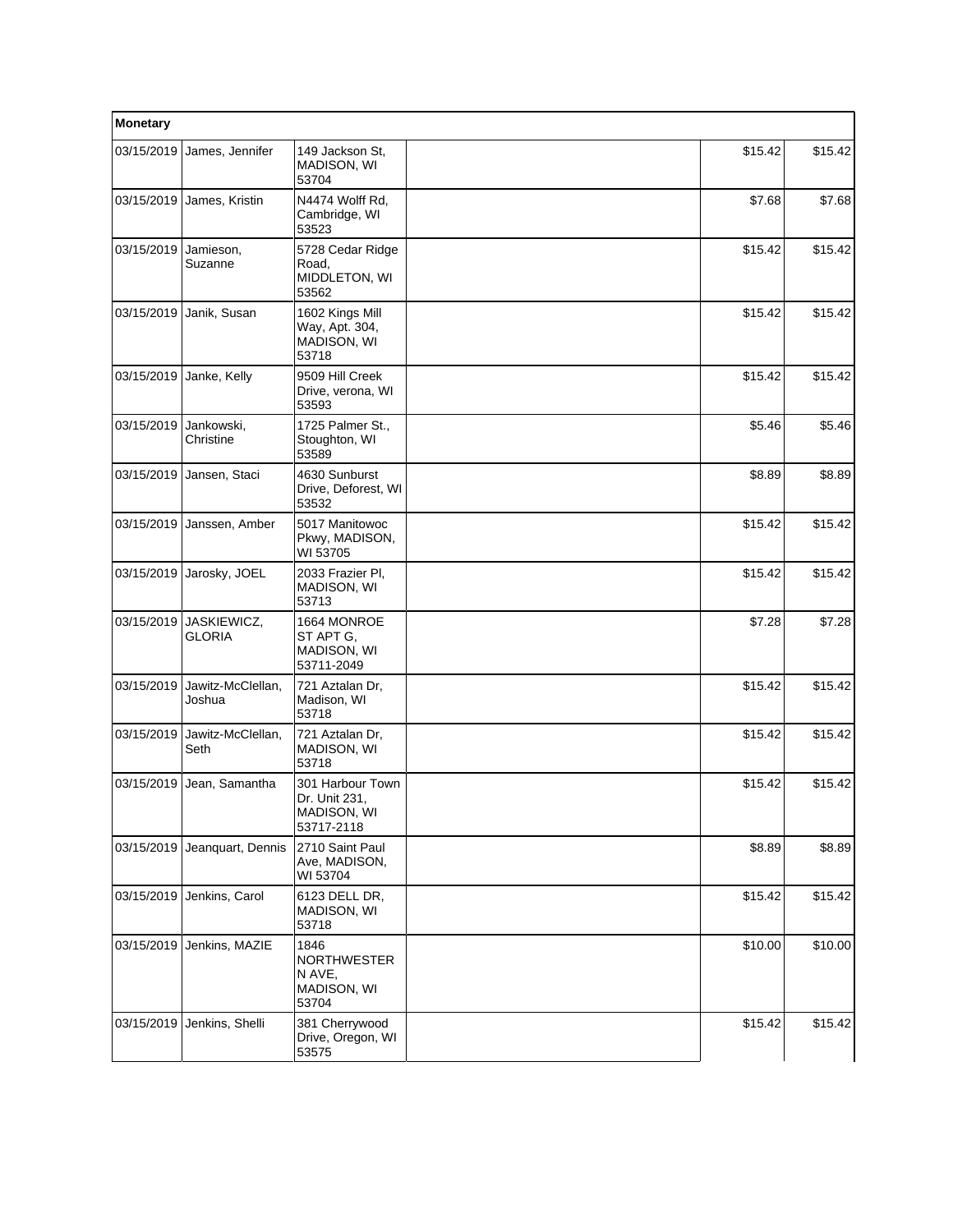| Monetary   |                           |                                                             |         |         |
|------------|---------------------------|-------------------------------------------------------------|---------|---------|
| 03/15/2019 | Jenkins, Stephen          | 102 north<br>marquette st,<br>MADISON, WI<br>53704          | \$15.42 | \$15.42 |
| 03/15/2019 | Jenkins, THELMA           | 510 BRAM ST,<br>MADISON, WI<br>53713-1315                   | \$5.46  | \$5.46  |
| 03/15/2019 | Jenks, David              | 1417 Arrowood Dr.<br>MADISON, WI<br>53704                   | \$15.42 | \$15.42 |
| 03/15/2019 | Jenks, Margaret           | 2540 Kendall Ave,<br><b>MADISON, WI</b><br>53705            | \$7.68  | \$7.68  |
| 03/15/2019 | Jennaro, Anthony          | 2810 Milwaukee St<br>Apt. 2, MADISON,<br>WI 53704           | \$15.42 | \$15.42 |
| 03/15/2019 | Jensen, Christine         | 1249 Sunfield<br>Street, Sun Prairie,<br>WI 53590           | \$15.42 | \$15.42 |
| 03/15/2019 | Jensen, Jo                | 1305 Gilson<br>Street, MADISON,<br>WI 53715                 | \$15.42 | \$15.42 |
| 03/15/2019 | Jensen, Todd              | 2990 Cahill Main<br>#17, Fitchburg, WI<br>53711             | \$15.42 | \$15.42 |
| 03/15/2019 | Jenson, Kyle              | 857 Walter Run,<br>WAUNAKEE, WI<br>53597                    | \$15.42 | \$15.42 |
| 03/15/2019 | JESSE-<br>SCHWABE, Ann    | 7413<br><b>UNIVERSITY</b><br>AVE,<br>MIDDLETON, WI<br>53562 | \$12.70 | \$12.70 |
| 03/15/2019 | Jimenez, Sharon           | 3145 Clove Dr,<br>MADISON, WI<br>53704-2796                 | \$15.42 | \$15.42 |
| 03/15/2019 | Jochim, Samantha          | 2034 Rusk St, Apt<br>2, MADISON, WI<br>53704                | \$15.42 | \$15.42 |
| 03/15/2019 | Jodie, SUSAN              | 549 Clifden Dr.,<br>MADISON, WI<br>53711                    | \$15.42 | \$15.42 |
| 03/15/2019 | Johann-Berkel,<br>Dominic | 30 Stacy Lane,<br>MADISON, WI<br>53716                      | \$15.42 | \$15.42 |
| 03/15/2019 | Johansson, Stacey         | 5726 Forsythia PI,<br><b>MADISON, WI</b><br>53705           | \$15.42 | \$15.42 |
| 03/15/2019 | johnson, Andrew           | 2674 N. Park Lane<br>#312, Fitchburg,<br>WI 53711           | \$15.42 | \$15.42 |
| 03/15/2019 | iohnson, Beth             | 4617 Steinhauer<br>Trl, MADISON, WI<br>53716                | \$5.46  | \$5.46  |
| 03/15/2019 | johnson, Cynthia          | 3630 Breckenridge<br>Ct, MADISON, WI<br>53713               | \$2.73  | \$2.73  |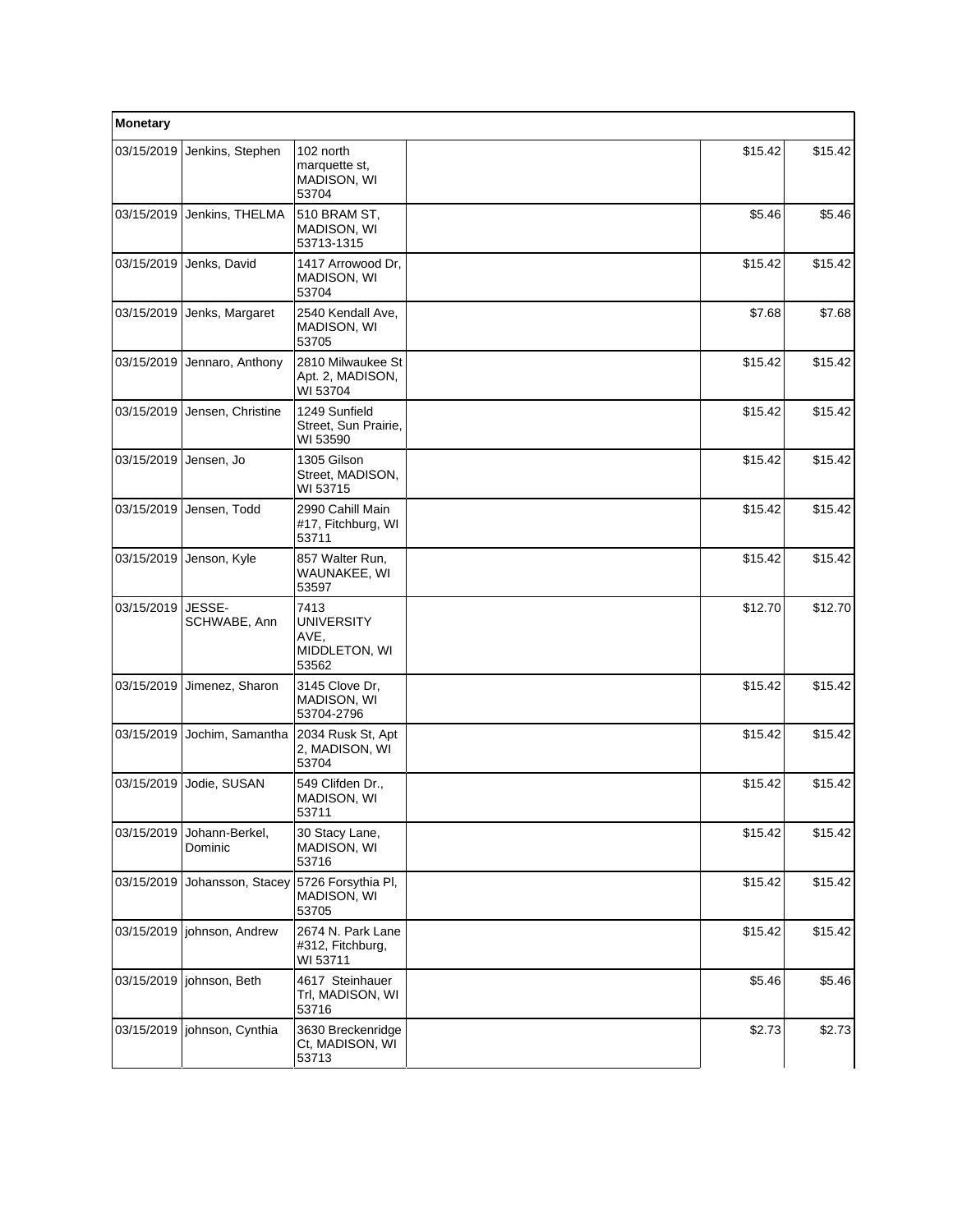| Monetary   |                                |                                                                  |         |         |
|------------|--------------------------------|------------------------------------------------------------------|---------|---------|
| 03/15/2019 | johnson, Dan                   | 515 South Midvale<br>Boulevard APT.<br>323, MADISON,<br>WI 53711 | \$15.42 | \$15.42 |
|            | 03/15/2019   johnson, Dawn     | 131 Kleine Street,<br>Deerfield, WI<br>53531                     | \$7.71  | \$7.71  |
| 03/15/2019 | johnson, Diane                 | 4817 Freese,<br>MADISON, WI<br>53718                             | \$5.46  | \$5.46  |
|            | 03/15/2019   johnson, Guy      | 61 Liberty St.,<br>Montpelier, VT<br>05602                       | \$15.42 | \$15.42 |
|            | 03/15/2019   johnson, Jeffery  | 5152 Unity Way,<br>MADISON, WI<br>53718                          | \$15.42 | \$15.42 |
|            | 03/15/2019   johnson, Jennifer | 5900 Anthony PI,<br>Monona, WI 53716<br>$-3504$                  | \$5.46  | \$5.46  |
|            | 03/15/2019   johnson, Jennifer | 5 Farmington Ct,<br>MADISON, WI<br>53717                         | \$7.68  | \$7.68  |
|            | 03/15/2019   johnson, Jillian  | 311 Cora Street,<br>Johnson Creek,<br>WI 53038                   | \$15.42 | \$15.42 |
| 03/15/2019 | johnson, JOEL                  | 510 Muir Dr,<br>MADISON, WI<br>53704                             | \$4.08  | \$4.08  |
|            | 03/15/2019   johnson, Kelsey   | 532 Apollo Way,<br>MADISON, WI<br>53718                          | \$15.42 | \$15.42 |
|            | 03/15/2019   johnson, Kirk     | 6018 mayhill drive,<br>MADISON, WI<br>53711                      | \$15.42 | \$15.42 |
|            | 03/15/2019   johnson, Laura    | 3536 Tally Ho Ln,<br>MADISON, WI<br>53705                        | \$11.52 | \$11.52 |
|            | 03/15/2019   johnson, linda    | 1106 Wayridge<br>Dr., MADISON, WI<br>53704                       | \$5.46  | \$5.46  |
|            | l03/15/2019 liohnson. linda    | 5148 anton dr<br>#315, Fitchburg,<br>WI 53719                    | \$4.55  | \$4.55  |
|            | 03/15/2019   johnson, Rebecca  | 927 Carnoustie<br>Way, Oregon, WI<br>53575                       | \$15.42 | \$15.42 |
| 03/15/2019 | johnson, Toni                  | 6850 Alfred Dt,<br>Ridgeway, WI<br>53582                         | \$5.46  | \$5.46  |
|            | 03/15/2019   johnson, Wendy    | 3320 River Birch<br>Lane,<br>MIDDLETON, WI<br>53562              | \$15.42 | \$15.42 |
| 03/15/2019 | Joncich, Paige                 | 1339 Rutledge St.<br>Apt 3, Madison, WI<br>53703                 | \$15.42 | \$15.42 |
|            | 03/15/2019 Jones, Branden      | N3387 Old F<br>Road, Rio, WI<br>53960                            | \$15.42 | \$15.42 |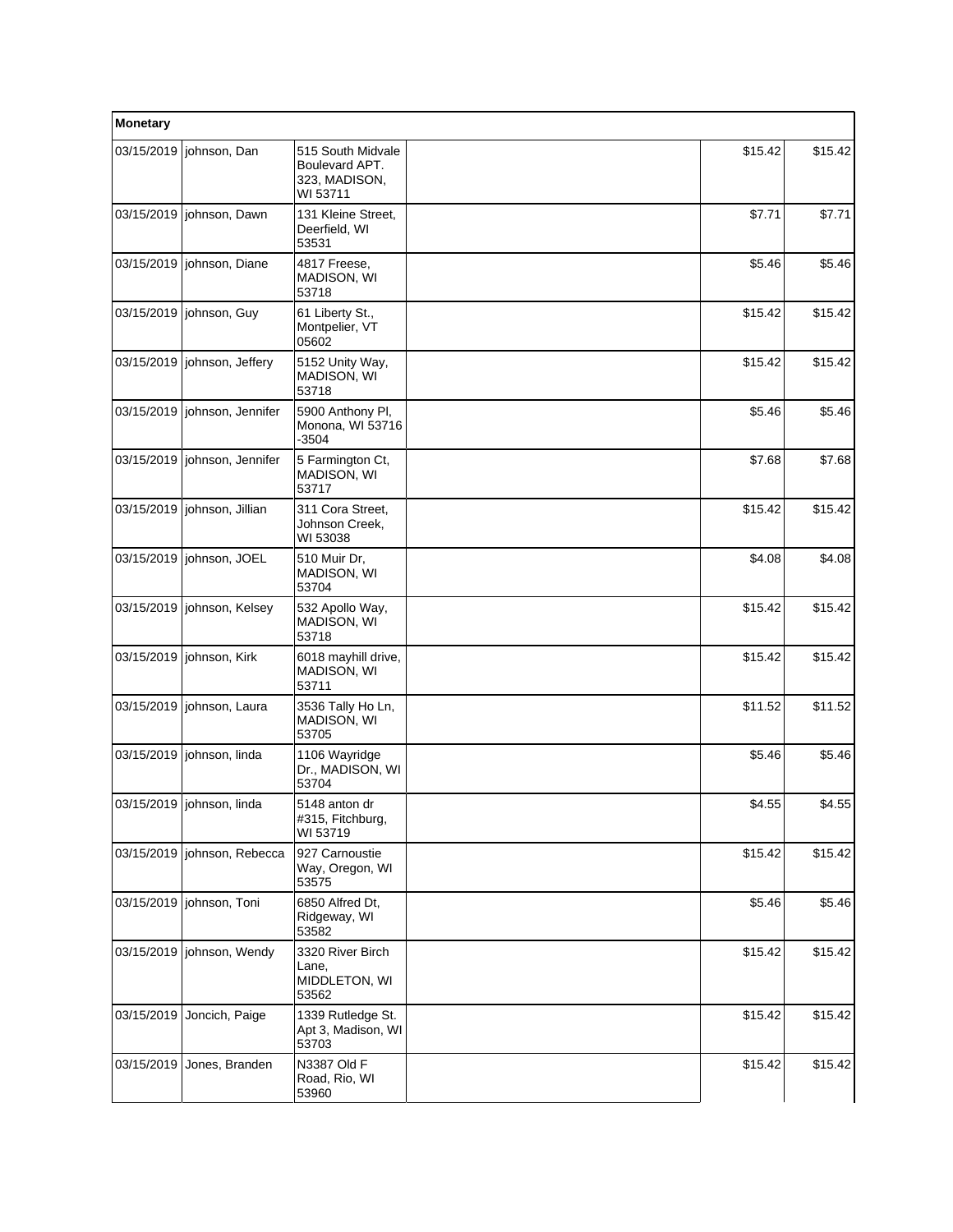| Monetary   |                           |                                                     |         |         |
|------------|---------------------------|-----------------------------------------------------|---------|---------|
| 03/15/2019 | Jones, Dean               | 1113 Wheeler Rd,<br>MADISON, WI<br>54704            | \$5.46  | \$5.46  |
| 03/15/2019 | Jones, Jennifer           | 728 Chapman<br>Street, MADISON,<br>WI 53711         | \$11.52 | \$11.52 |
| 03/15/2019 | Jones, Kelly              | 2333 Talc Trail,<br>MADISON, WI<br>53719            | \$11.52 | \$11.52 |
| 03/15/2019 | Jones, Lindsey            | 1714 Sachtjen St,<br>MADISON, WI<br>53704           | \$15.42 | \$15.42 |
| 03/15/2019 | Jones, Max                | 5138 unity way,<br>Madison, WI<br>53718             | \$3.75  | \$3.75  |
| 03/15/2019 | Jones, MICHAEL            | 110 Milo Lane,<br>MADISON, WI<br>53714              | \$15.42 | \$15.42 |
| 03/15/2019 | Jordahl, Calliope         | 2253 Rugby Row,<br>MADISON, WI<br>53726             | \$11.52 | \$11.52 |
| 03/15/2019 | Jordan, Brenda            | 1622 Sunfield St,<br>MADISON, WI<br>53704           | \$5.46  | \$5.46  |
| 03/15/2019 | Jordan, Brenda            | 3834 Whitman Ln<br>Apt 310,<br>MADISON, WI<br>53704 | \$7.50  | \$7.50  |
| 03/15/2019 | Jossart, Aaron            | 335 Riverside Dr,<br>MADISON, WI<br>53704           | \$15.42 | \$15.42 |
| 03/15/2019 | Jost, PATRICK             | 7130 Heather Glen<br>Dr., MADISON, WI<br>53719      | \$15.42 | \$15.42 |
| 03/15/2019 | Joswiak, Jennifer         | 7576 Valley View<br>Ct, verona, WI<br>53593         | \$15.42 | \$15.42 |
| 03/15/2019 | Joyce, Mary               | 14 Prescott Circle,<br>MADISON, WI<br>53719         | \$11.52 | \$11.52 |
|            | 03/15/2019 Jung, Jonathan | 1701 Rae Ln,<br>MADISON, WI<br>53711                | \$15.42 | \$15.42 |
| 03/15/2019 | Jung, Pamela              | 1401 rae lane,<br>MADISON, WI<br>53711              | \$15.42 | \$15.42 |
| 03/15/2019 | Jungerberg, Tara          | 1818 Paso Roble<br>Way, MADISON,<br>WI 53716        | \$7.68  | \$7.68  |
| 03/15/2019 | Justin, Whitney           | 1116 e Johnson<br>apt 2, MADISON,<br>WI 53703       | \$15.42 | \$15.42 |
| 03/15/2019 | Kabera,<br>Pudentienne    | 2805 Dunwoody<br>Dr, Madisoon, WI<br>53713          | \$4.08  | \$4.08  |
| 03/15/2019 | Kadakia, Maya             | 929 Fairmont Ave,<br>MADISON, WI<br>53714           | \$11.52 | \$11.52 |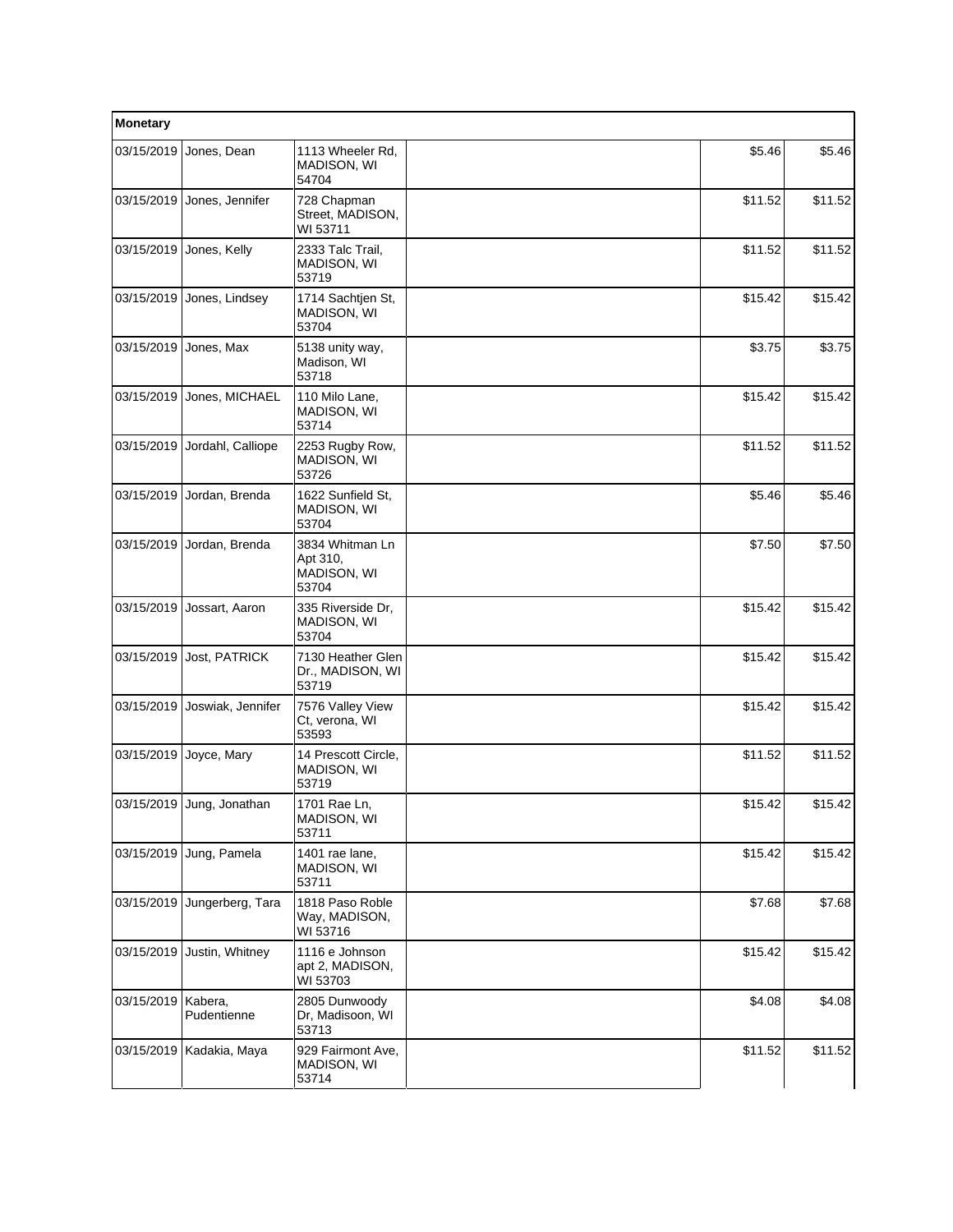| Monetary               |                               |                                                                |         |         |
|------------------------|-------------------------------|----------------------------------------------------------------|---------|---------|
| 03/15/2019             | Kades, Deborah                | 11 Glenway St.,<br>MADISON, WI<br>53705                        | \$15.42 | \$15.42 |
| 03/15/2019             | Kaio, Aaron                   | 501 Elmside,<br>Madisn, WI 53704                               | \$15.42 | \$15.42 |
| 03/15/2019             | Kaker, Benjamin               | 2405 Waltham<br>Road, MADISON,<br>WI 53711                     | \$15.42 | \$15.42 |
|                        | 03/15/2019   Kaldor, Jane     | 2 Shiloh ct.,<br><b>MADISON, WI</b><br>53705                   | \$10.26 | \$10.26 |
| 03/15/2019             | Kalish, Jennifer              | 4330 Somerset<br>Lane, MADISON,<br>WI 53711                    | \$15.42 | \$15.42 |
| 03/15/2019             | Kallies, Brenda               | 1102 Southridge<br>Drive, MADISON,<br>WI 53704                 | \$15.42 | \$15.42 |
| 03/15/2019             | Kalscheur<br>Stegner, Chandra | 5402 Regent<br>Street, MADISON,<br>WI 53705                    | \$15.42 | \$15.42 |
| 03/15/2019             | Kalscheur,<br>Heather         | 18 Rudi Circle,<br>MADISON, WI<br>53719                        | \$15.42 | \$15.42 |
| 03/15/2019             | Kalscheur, Jenifer            | 4801 Agate Ln,<br>MADISON, WI<br>53714                         | \$5.46  | \$5.46  |
| 03/15/2019             | Kambwa-Bell,<br>Darlinne      | 550 Galileo Dr,<br>Madisn, WI 53718                            | \$15.42 | \$15.42 |
| 03/15/2019             | Kampa, Karen                  | 907 Sunset Bay,<br>WAUNAKEE, WI<br>53597                       | \$15.42 | \$15.42 |
| 03/15/2019             | Kampschroer,<br>Grayson       | 4206 Rolla Lane,<br>MADISON, WI<br>53711                       | \$15.42 | \$15.42 |
| 03/15/2019             | Kampschroer,<br>Jane          | 5269 Bishop's Bay<br>Pkwy $#1 = 1$ ,<br>MIDDLETON, WI<br>53597 | \$15.42 | \$15.42 |
| 03/15/2019             | Kanan, Ghufran                | 7817 Brule Street,<br>MADISON, WI<br>53717                     | \$9.63  | \$9.63  |
| 03/15/2019   Kane, Amy |                               | 1514 Dondee Rd,<br>MADISON, WI<br>53716-1832                   | \$15.42 | \$15.42 |
|                        | 03/15/2019   Kanies, Tom      | 1226 Brookwood<br>Rd, MADISON, WI<br>53711                     | \$15.42 | \$15.42 |
| 03/15/2019             | Kant, Julie                   | 326 Glacier Ridge<br>Trail, verona, WI<br>53593                | \$15.42 | \$15.42 |
| 03/15/2019             | Kanvik, Holly                 | 120 W Washington<br>St, Stoughton, WI<br>53589                 | \$15.42 | \$15.42 |
| 03/15/2019             | Karlen, Jennifer              | 3159 View Rd,<br>MADISON, WI<br>53711                          | \$15.42 | \$15.42 |
| 03/15/2019             | Karlen, Monique               | 404 Maywood St,<br>MADISON, WI<br>53704                        | \$15.42 | \$15.42 |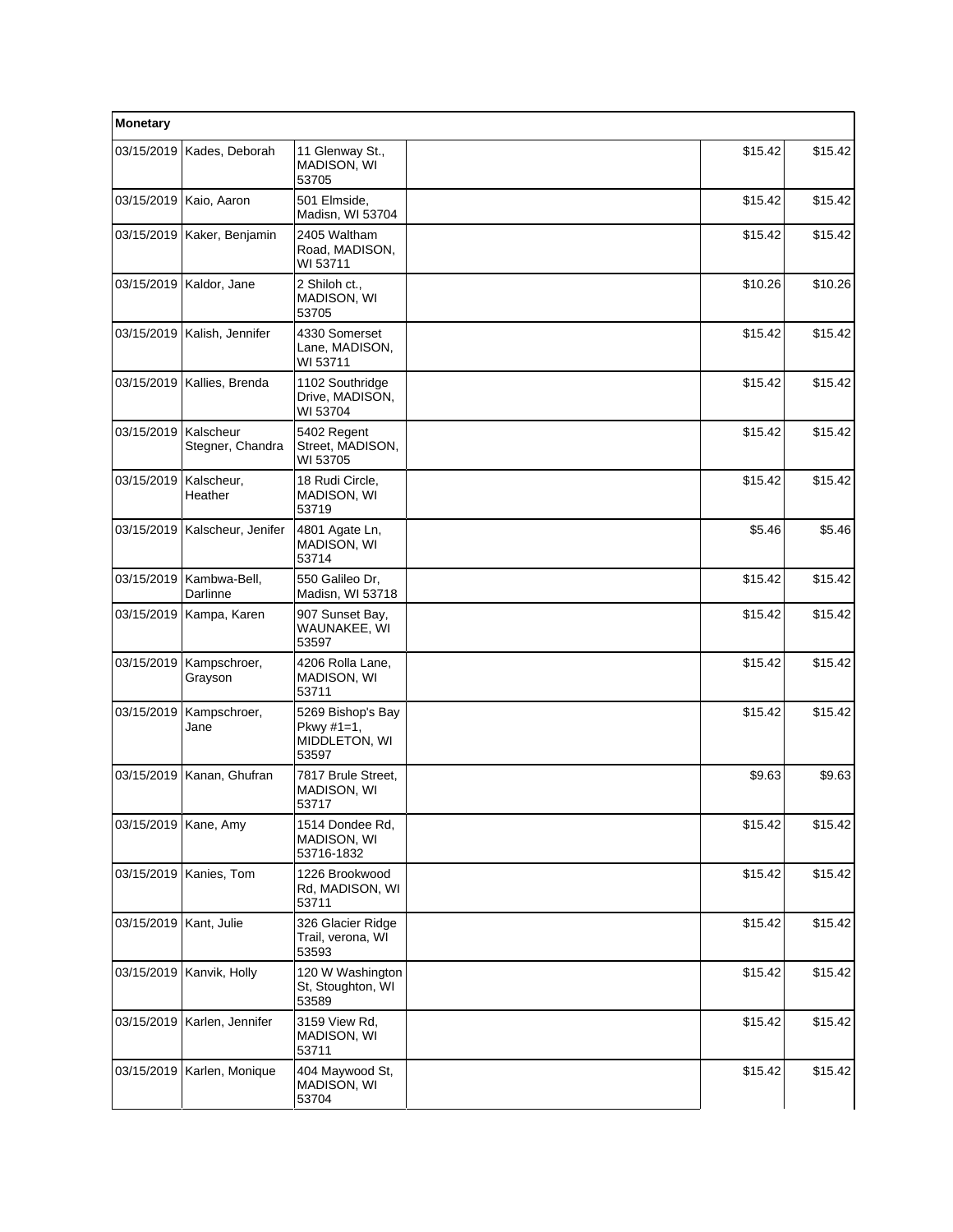| Monetary   |                                |                                                   |         |         |
|------------|--------------------------------|---------------------------------------------------|---------|---------|
|            | 03/15/2019   Karlic, Jaime     | 5768 Monticello<br>Way, Fitchburg,<br>WI 53719    | \$15.42 | \$15.42 |
|            | 03/15/2019   Karras, Peppin    | 722 Seneca Pl,<br>MADISON, WI<br>53711            | \$15.42 | \$15.42 |
|            | 03/15/2019   Kartos, Dana      | 5509 Schluter<br>Road, Monona, WI<br>53716        | \$11.52 | \$11.52 |
| 03/15/2019 | Kartz, Alexander               | 1813 Camelot<br>drive, MADISON,<br>WI 53705       | \$15.42 | \$15.42 |
|            | 03/15/2019   Kaschub, Winifred | 2013 ELLEN AVE,<br>MADISON, WI<br>53716           | \$5.46  | \$5.46  |
|            | 03/15/2019   Kaster, David     | 1331 South St.<br>Apt 3, MADISON,<br>WI 53715     | \$7.68  | \$7.68  |
|            | 03/15/2019   Kaye, SUSAN       | 2323 Upham St,<br>MADISON, WI<br>53704            | \$15.42 | \$15.42 |
|            | 03/15/2019   Kazda, Amy        | 429 Sidney Street,<br>MADISON, WI<br>53703        | \$7.68  | \$7.68  |
|            | 03/15/2019   Keaney, Anna      | 10 S Hillside Ter,<br>MADISON, WI<br>53705        | \$15.42 | \$15.42 |
|            | 03/15/2019   Kearney, Lauren   | 809 Owen Road,<br>Monona, WI 53716                | \$15.42 | \$15.42 |
|            | 03/15/2019   Kearney, Rachel   | 8021 Starr Grass<br>Dr., MADISON, WI<br>53719     | \$15.42 | \$15.42 |
|            | 03/15/2019   Keegan, Maria     | 4918 Retana Dr,<br>MADISON, WI<br>53714           | \$15.42 | \$15.42 |
|            | 03/15/2019   Keith, J. (Janet) | 5918 Tolman<br>Terrace,<br>MADISON, WI<br>53711   | \$15.42 | \$15.42 |
|            | 03/15/2019   Keleny, Denise    | 5009 Maywood rd,<br>Monona, WI 53716              | \$5.46  | \$5.46  |
|            | 03/15/2019 Kelley, Gretchen    | W10940 Lake<br>Point Dr, Lodi, WI<br>53555        | \$8.89  | \$8.89  |
|            | 03/15/2019   Kelliher, Kari    | 1050 Enterprise<br>Drive, verona, WI<br>53593     | \$14.40 | \$14.40 |
| 03/15/2019 | Kellogg, Colleen               | 2718 Oakridge<br>Ave., MADISON,<br>WI 53704       | \$15.42 | \$15.42 |
| 03/15/2019 | Kellogg, linda                 | 5612 Herro Lane,<br>MADISON, WI<br>53716          | \$4.48  | \$4.48  |
|            | 03/15/2019   Kellor, Cynthia   | 8783 Evergreen<br>Rd, MIDDLETON,<br>WI 53562      | \$15.42 | \$15.42 |
| 03/15/2019 | Kelly, Patricia                | 259 S Main St PO<br>Box 47, Markesan,<br>WI 53946 | \$15.42 | \$15.42 |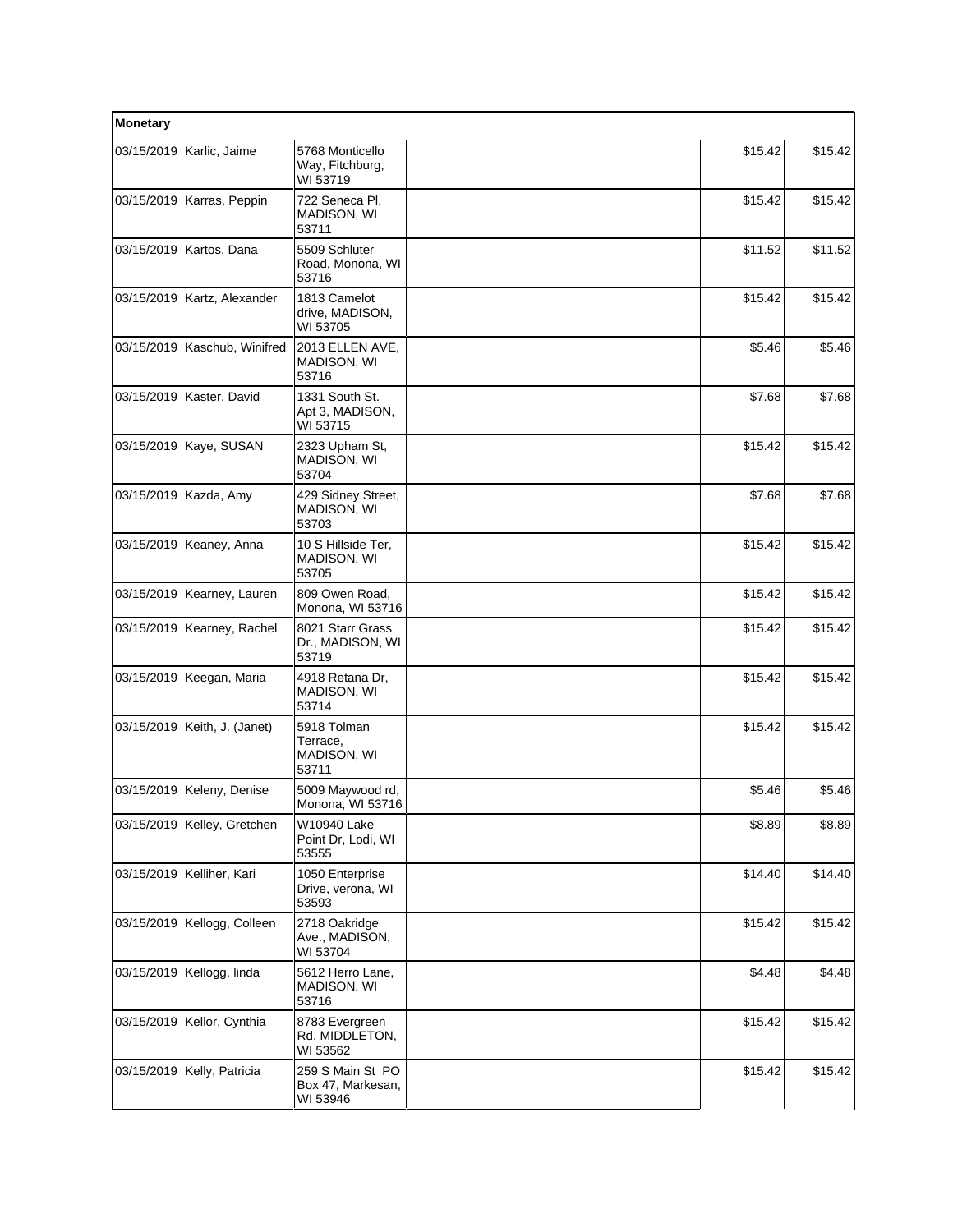| Monetary   |                               |                                                             |         |         |
|------------|-------------------------------|-------------------------------------------------------------|---------|---------|
|            | 03/15/2019   Kemp, Kathi      | 538 Cherry Wood<br>Drive, Oregon, WI<br>53575               | \$15.42 | \$15.42 |
|            | 03/15/2019 KENDRICK, JOHN     | 3022 ARTESIAN<br>LN, MADISON, WI<br>53713                   | \$7.28  | \$7.28  |
|            | 03/15/2019   Kennedy, Donna   | 5337 Kingsbridge<br>Road, MADISON,<br>WI 53714              | \$11.52 | \$11.52 |
| 03/15/2019 | Kennedy, Eileen               | 1817 Madison st.,<br>Madison, WI<br>53711                   | \$7.68  | \$7.68  |
|            | 03/15/2019   Kennedy, Tracey  | 5310 Black Walnut<br>Drive, McFarland,<br>WI 53558          | \$15.42 | \$15.42 |
| 03/15/2019 | Kenny-Potter,<br>Katharine    | 250 Division St.,<br>MADISON, WI<br>53704                   | \$15.42 | \$15.42 |
|            | 03/15/2019   Kent, Andrea     | 6957 Chester Dr<br>Apt D, MADISON,<br>WI 53719              | \$15.42 | \$15.42 |
| 03/15/2019 | Kenyatta, Nicole              | 4318 Melody Lane<br>#103, MADISON,<br>WI 53704              | \$15.42 | \$15.42 |
|            | 03/15/2019   Kernkamp, Erin   | 6102 Fairfax Ln,<br>MADISON, WI<br>53718                    | \$7.68  | \$7.68  |
|            | 03/15/2019   Kersten, James   | 5204 autumn leaf<br>In apt 104,<br>MADISON, WI<br>53704     | \$15.42 | \$15.42 |
|            | 03/15/2019   Kerwin, Jennifer | 6609 Parkway<br>Drive, Sun Prairie,<br>WI 53590             | \$15.42 | \$15.42 |
|            | 03/15/2019   Ketterer, Julia  | 1417 Pleasure Dr,<br>MADISON, WI<br>53704                   | \$15.42 | \$15.42 |
|            | 03/15/2019   Khamphouy, David | 1221 Iowa Dr.,<br>MADISON, WI<br>53704                      | \$19.26 | \$19.26 |
|            | 03/15/2019 KHANG, PANG        | 415 WOODVIEW<br>DRIVE, APT 202,<br>Sun Prairie, WI<br>53590 | \$15.42 | \$15.42 |
| 03/15/2019 | KHREISH, AMIRA                | 2528 RYELAND<br>ST, MADISON, WI<br>53711                    | \$7.28  | \$7.28  |
|            | 03/15/2019   Kiernan, SUSAN   | 3301 Topping<br>Road, MADISON,<br>WI 53705                  | \$5.46  | \$5.46  |
|            | 03/15/2019   Kilgore, Dana    | 3130 Clove Dr,<br>MADISON, WI<br>53704                      | \$15.42 | \$15.42 |
| 03/15/2019 | Killoran, Nancee              | 833 Ocean Rd,<br>MADISON, WI<br>53713                       | \$2.70  | \$2.70  |
| 03/15/2019 | Kim, Kathleen                 | 4621 conestoga tr,<br>Cottage Grove, WI<br>53527            | \$11.52 | \$11.52 |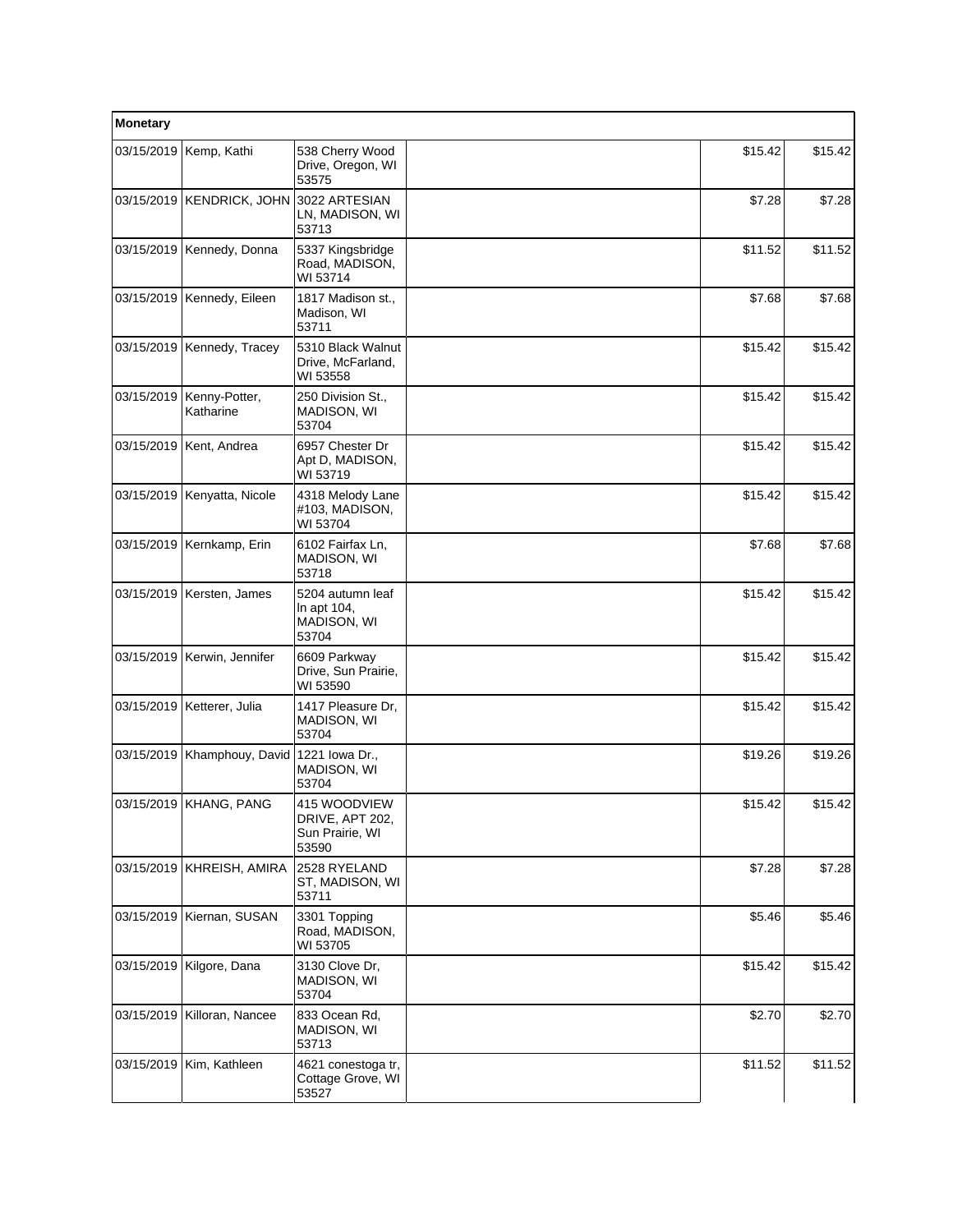| Monetary               |                               |                                                     |         |         |
|------------------------|-------------------------------|-----------------------------------------------------|---------|---------|
| 03/15/2019             | Kim, Kyeongja                 | 4017 Birch Ave.,<br>MADISON, WI<br>53711            | \$15.42 | \$15.42 |
| 03/15/2019   Kim, Yong |                               | 2622 placid street,<br>Firchburg, WI<br>53711       | \$15.42 | \$15.42 |
|                        | 03/15/2019 King, Joseph       | 5829 Thrush Lane,<br>MADISON, WI<br>53711           | \$15.42 | \$15.42 |
| 03/15/2019             | Kingsley, Rebecca             | 1335 Rutledge<br>Street #3,<br>MADISON, WI<br>53703 | \$5.46  | \$5.46  |
| 03/15/2019             | KINNEY, BRETT                 | 4230 KENWOOD,<br>MADISON, WI<br>53704               | \$12.70 | \$12.70 |
|                        | 03/15/2019   Kinsey, Julia    | 520 1/2 S. Mills<br>St., MADISON, WI<br>53715       | \$15.42 | \$15.42 |
|                        | 03/15/2019   Kinsey, Mary     | 737 Amnicon Trl,<br>MADISON, WI<br>53718-3232       | \$15.42 | \$15.42 |
|                        | 03/15/2019   kintzer, Emily   | 5405 Midmoor Rd.<br>Monona, WI 53716                | \$15.42 | \$15.42 |
|                        | 03/15/2019 Kirby, Barbara     | 115 Ponwood<br>Circle, MADISON,<br>WI 53717         | \$15.42 | \$15.42 |
|                        | 03/15/2019   Kirby, Stephanie | 21 Leon Street,<br>MADISON, WI<br>53714             | \$15.42 | \$15.42 |
| 03/15/2019             | Kirby-Mangas,<br>Lisa         | 1510 Middleton<br>Street,<br>MIDDLETON, WI<br>53562 | \$15.42 | \$15.42 |
| 03/15/2019             | Kirley, Nate                  | 2310 Canterbury<br>Rd, MADISON, WI<br>53711         | \$15.42 | \$15.42 |
| 03/15/2019             | Kirner, Melanie               | 22 Maple Grove<br>Ct, Mafisin, WI<br>53719          | \$15.42 | \$15.42 |
|                        | 03/15/2019 Kisling, Lisa      | 2215 Regent<br>Street, MADISON,<br>WI 53726         | \$5.46  | \$5.46  |
|                        | 03/15/2019   Klaas, Stacy     | 4621 Bonner Ln,<br>MADISON, WI<br>53704             | \$15.42 | \$15.42 |
| 03/15/2019             | Klaetsch-Lujan,<br>Courtney   | 6203 Pheasant<br>Run, McFarland,<br>WI 53558        | \$7.68  | \$7.68  |
| 03/15/2019             | Klaproth, Tammy               | 730 Baltzell Street,<br>MADISON, WI<br>53711        | \$15.42 | \$15.42 |
|                        | 03/15/2019   Klehr, Mary      | 1031 Sherman<br>Ave, MADISON,<br>WI 53703           | \$15.42 | \$15.42 |
|                        | 03/15/2019   Klein, Carrie    | 906 Bear Claw<br>Way, MADISON,<br>WI 53717          | \$7.68  | \$7.68  |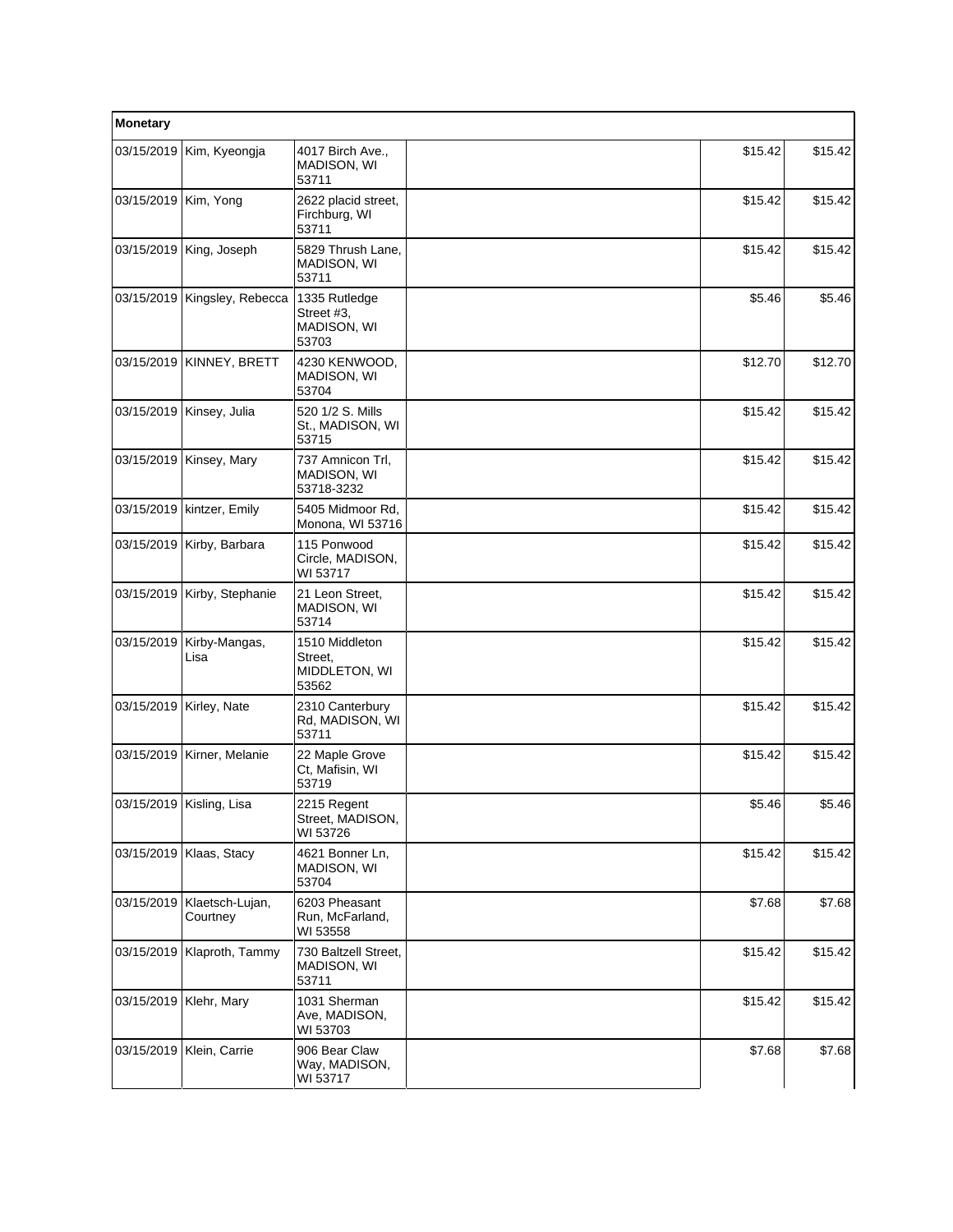| Monetary   |                              |                                                      |         |         |
|------------|------------------------------|------------------------------------------------------|---------|---------|
| 03/15/2019 | Klessig-Palm,<br>Valerie     | 5409 Trempealeau<br>Trl, MADISON, WI<br>53705-4645   | \$15.42 | \$15.42 |
| 03/15/2019 | Klingele, Brad               | 5713 Piping Rock<br>Rd, MADISON, WI<br>53711         | \$15.42 | \$15.42 |
|            | 03/15/2019   Klinkner, Donna | 601 Whitehall Dr,<br>MADISON, WI<br>53714            | \$0.45  | \$0.45  |
| 03/15/2019 | KLONGLAND,<br><b>MARYANN</b> | 1235 GATEWAY<br>PASS, verona, WI<br>53593            | \$25.70 | \$25.70 |
|            | 03/15/2019   Kluesner, Sarah | 4938 Marathon Dr,<br>MADISON, WI<br>53705-4832       | \$7.68  | \$7.68  |
|            | 03/15/2019   Kluetzman, Lori | 5313 Valley Edge<br>Drive, MADISON,<br>WI 53704      | \$15.42 | \$15.42 |
| 03/15/2019 | Kluever, Kaela               | 726 North Star Dr.,<br>MADISON, WI<br>53718          | \$15.42 | \$15.42 |
| 03/15/2019 | Kluever, Kelsey              | 1010 Amsterdam<br>Ave, MADISON,<br>WI 53716          | \$15.42 | \$15.42 |
| 03/15/2019 | Klusendorf,<br>Hannah        | 2052 Atwood Ave<br>Apt 107,<br>MADISON, WI<br>53704  | \$15.42 | \$15.42 |
| 03/15/2019 | Knaack, SUSAN                | W10242 Surfside<br>Dr., Beaver Dam,<br>WI 53916      | \$15.42 | \$15.42 |
|            | 03/15/2019 Knechtges, Carol  | 2313 Ravenswood<br>Road, MADISON,<br>WI 53711        | \$15.42 | \$15.42 |
|            | 03/15/2019   Knezevic, Anne  | 28 Heritage Cir.<br>#7, MADISON, WI<br>53711         | \$15.42 | \$15.42 |
|            | 03/15/2019 Knocke, Grace     | 4433 Ridge Rd,<br>Deerfield, WI<br>53531             | \$15.42 | \$15.42 |
|            | 03/15/2019 Knudsen, Carragh  | 930 Reed St.<br>LAKE MILLS, WI<br>53551              | \$15.42 | \$15.42 |
|            | 03/15/2019 Knueve, SARA      | 828 Forest View<br>Dr. verona, WI<br>53593-1737      | \$15.42 | \$15.42 |
|            | 03/15/2019   Knutson, SARA   | 2652 Mica Rd,<br>Fitchburg, WI<br>53711              | \$15.42 | \$15.42 |
| 03/15/2019 | Koch Meyer,<br>Nancy         | 829 W. Lakeside<br>St., MADISON, WI<br>53715         | \$5.46  | \$5.46  |
|            | 03/15/2019   Koechel, Laura  | 9225 Crosswinds<br>Ln #204, verona,<br>WI 53953-8044 | \$15.42 | \$15.42 |
|            | 03/15/2019   koehler, Lauren | 2533 E Dayton St.<br>Apt 2, MADISON,<br>WI 53704     | \$15.42 | \$15.42 |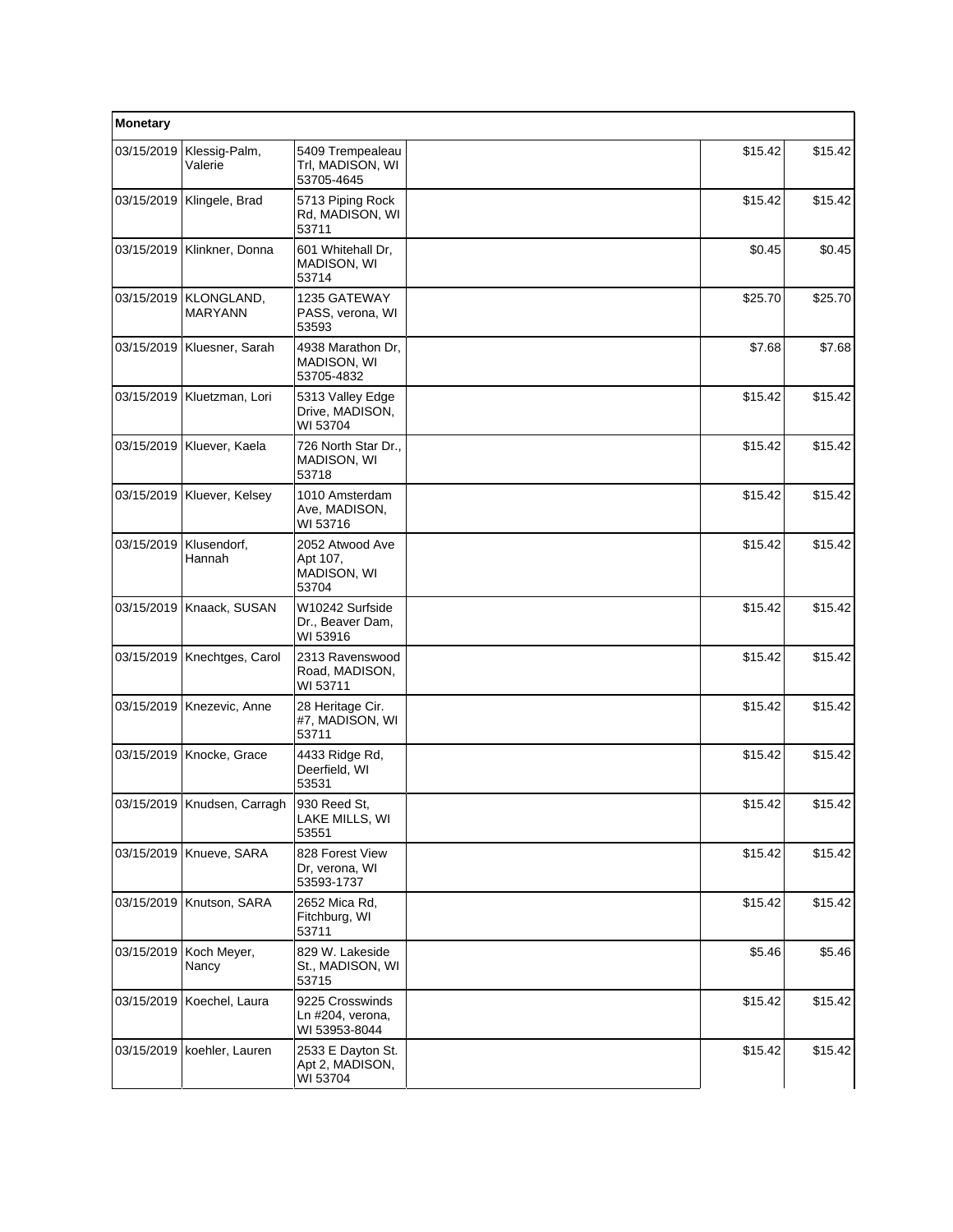| Monetary   |                               |                                                      |         |         |
|------------|-------------------------------|------------------------------------------------------|---------|---------|
|            | 03/15/2019   koehler, shirley | po box 5217,<br>MADISON, WI<br>53705                 | \$5.46  | \$5.46  |
|            | 03/15/2019 Koenig, Adam       | 606 Diving Hawk<br>Trl, MADISON, WI<br>53713         | \$15.42 | \$15.42 |
|            | 03/15/2019   Koenig, Kyle     | 1840 Morning Mist<br>Way, MADISON,<br>WI 53718       | \$15.42 | \$15.42 |
| 03/15/2019 | Koerner, Amy                  | 40 N Spooner St.,<br>MADISON, WI<br>53726            | \$15.42 | \$15.42 |
|            | 03/15/2019   Koerner, Mark    | 40 N Spooner,<br>MADISON, WI<br>53726                | \$15.42 | \$15.42 |
|            | 03/15/2019   Koeser, Matthew  | 909 N Clerver Ln<br>#C, Cottage<br>Grove, WI 53527   | \$5.46  | \$5.46  |
|            | 03/15/2019 Koester, Janet     | 829 Jenifer Street.<br>MADISON, WI<br>53703          | \$15.42 | \$15.42 |
| 03/15/2019 | Kohrs,<br>CASSANDRA           | 525 Moorland Rd,<br>Apt 202,<br>MADISON, WI<br>53713 | \$0.91  | \$0.91  |
| 03/15/2019 | Kok, Mary                     | 6222 Sandsnes<br>Lane, MADISON,<br>WI 53719          | \$5.12  | \$5.12  |
| 03/15/2019 | Kokott, Jean                  | 5534 Grassland<br>Trail,<br>MIDDLETON, WI<br>53562   | \$15.42 | \$15.42 |
| 03/15/2019 | Kollasch,<br>Benjamin         | 475 Agnes Dr,<br>Madison, WI<br>53711                | \$15.42 | \$15.42 |
|            | 03/15/2019   Kolner, Sam      | 1005 Haywood Dr.<br>#1, MADISON, WI<br>53715         | \$5.46  | \$5.46  |
|            | 03/15/2019 Komula, Ashley     | 525 Valley Road,<br><b>MADISON, WI</b><br>53714      | \$15.42 | \$15.42 |
|            | 03/15/2019 Kong, Gwen         | 5406 Raymond<br>Rd., MADISON,<br>WI 53711            | \$15.42 | \$15.42 |
| 03/15/2019 | Konkol, Carolyn               | 1331 Morrison St<br>#3, MADISON, WI<br>53703         | \$15.42 | \$15.42 |
|            | 03/15/2019 Konrad, Kristin    | 916 Darien Drive,<br>MADISON, WI<br>53717            | \$15.42 | \$15.42 |
|            | 03/15/2019   Kopan, Diane     | 3822 St Clair<br>Street, MADISON,<br>WI 53711        | \$8.89  | \$8.89  |
|            | 03/15/2019 Korbol, Karly      | 7138 Littlemore<br>Dr, MADISON, WI<br>53718          | \$15.42 | \$15.42 |
| 03/15/2019 | Kornell, Emily                | 825 Callisto Dr,<br>MADISON, WI<br>53718             | \$15.42 | \$15.42 |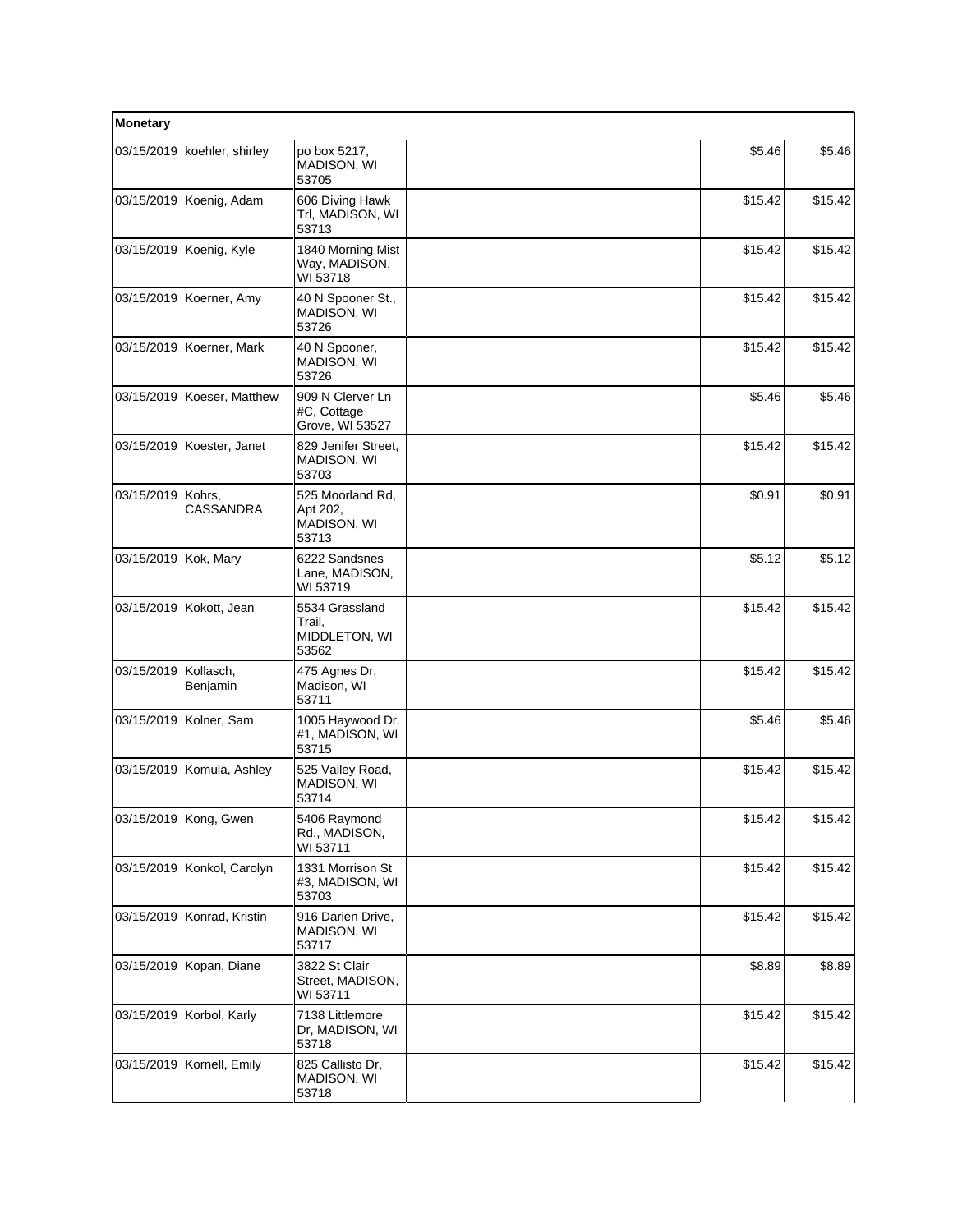| <b>Monetary</b> |                             |                                                                    |         |         |
|-----------------|-----------------------------|--------------------------------------------------------------------|---------|---------|
| 03/15/2019      | Kosloske, Debra             | 6317 Piping Rock<br>Road, MADISON,<br>WI 53711                     | \$5.46  | \$5.46  |
|                 | 03/15/2019 Kosobucki, Jamie | 2918 Manchester<br>Rd, MADISON, WI<br>53719                        | \$15.42 | \$15.42 |
|                 | 03/15/2019 Koval, Erica     | 555 Bergum Rd.,<br>Mt. Horeb, WI<br>53572                          | \$10.28 | \$10.28 |
| 03/15/2019      | Koval, Jane                 | 8301 Flagstone<br>Dr. Apt. 302,<br><b>MADISON, WI</b><br>53719     | \$15.42 | \$15.42 |
| 03/15/2019      | Kowalik, Kathy              | 437 N Few St.,<br>MADISON, WI<br>53703                             | \$15.42 | \$15.42 |
|                 | 03/15/2019 Kowle, Edward    | 6617 Regis Rd,<br>MADISON, WI<br>53711                             | \$10.28 | \$10.28 |
| 03/15/2019      | Kraft, Amanda               | 4701 Retana Dr,<br><b>MADISON, WI</b><br>53714                     | \$5.46  | \$5.46  |
|                 | 03/15/2019 Krah, Makenzie   | 360 West<br>Washington<br>Avenue Unit 102,<br>MADISON, WI<br>53703 | \$12.85 | \$12.85 |
| 03/15/2019      | Krahenbuhl,<br>Curtiss      | 256 Grand Canyon<br>Drive, MADISON,<br>WI 53705                    | \$4.55  | \$4.55  |
| 03/15/2019      | Krall, Jannel               | 4714 Eldorado<br>Lane, MADISON,<br>WI 53716                        | \$5.46  | \$5.46  |
|                 | 03/15/2019   Krall, Matthew | 4014 Rockwell Dr.,<br>MADISON, WI<br>53714                         | \$15.42 | \$15.42 |
| 03/15/2019      | Kramer, Amy                 | 6114 White Daisy<br>Ct, McFarland, WI<br>53558                     | \$12.85 | \$12.85 |
| 03/15/2019      | Kratz, Victoria             | 15 Sherman<br>Terrace,<br>MADISON, WI<br>53704                     | \$15.42 | \$15.42 |
| 03/15/2019      | Krause, douglas             | 3545 concord ave,<br><b>MADISON, WI</b><br>53714                   | \$15.42 | \$15.42 |
|                 | 03/15/2019 Krause, Page     | 1406 Longview<br>St., Madison, WI<br>53704                         | \$3.54  | \$3.54  |
| 03/15/2019      | Krauthamer-<br>Maloney, Amy | 10 Wallingford<br>Circle, MADISON,<br>WI 53717                     | \$15.42 | \$15.42 |
| 03/15/2019      | Kress-Russick,<br>Toni      | 9 Marcus Court,<br>MADISON, WI<br>53713                            | \$7.68  | \$7.68  |
| 03/15/2019      | Krohn, Jamie                | 3806 Stonebridge<br>Drive, MADISON,<br>WI 53719-6228               | \$15.42 | \$15.42 |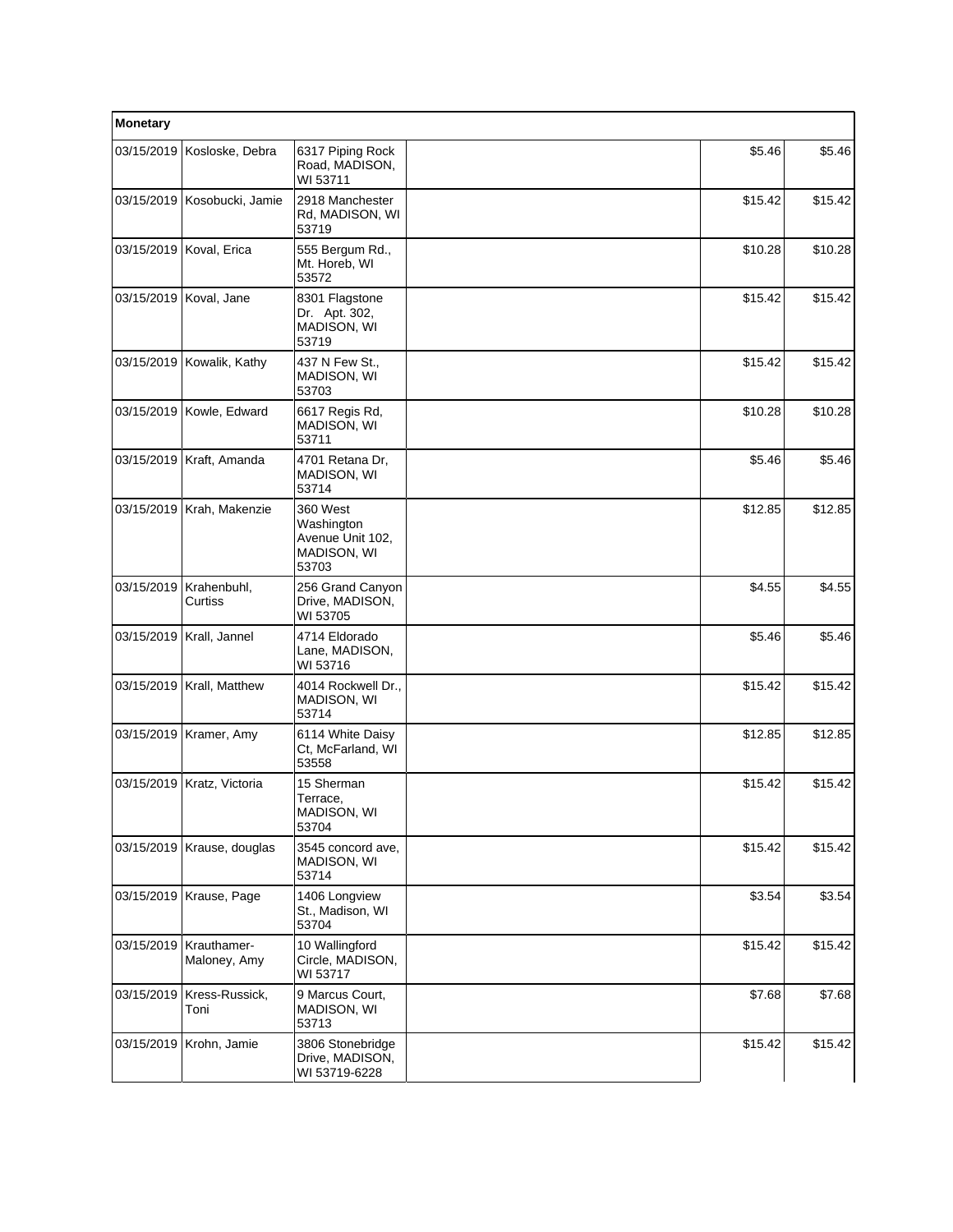| Monetary   |                               |                                                  |         |         |
|------------|-------------------------------|--------------------------------------------------|---------|---------|
| 03/15/2019 | Kromer,<br>CASSANDRA          | 149 Belmont Rd,<br>MADISON, WI<br>53714          | \$2.57  | \$2.57  |
|            | 03/15/2019   Krueger, Cindy   | 435 Harrison<br>Street, Waterloo,<br>WI 53594    | \$15.42 | \$15.42 |
|            | 03/15/2019   Kruger, Erica    | 572 TROY DR,<br><b>MADISON, WI</b><br>53704-1575 | \$11.52 | \$11.52 |
|            | 03/15/2019   Kruger, Justin   | 5512 Riverview<br>Dr., WAUNAKEE,<br>WI 53597     | \$15.42 | \$15.42 |
|            | 03/15/2019   Kruger, Tally    | 2637 Mica Road,<br>Fitchburg, WI<br>53711        | \$7.68  | \$7.68  |
|            | 03/15/2019   Kruger, VIRGINIA | 3901 Margaret St.,<br>MADISON, WI<br>53714       | \$5.46  | \$5.46  |
| 03/15/2019 | Krumnow-Hueholt,<br>Heather   | 742 North Star Dr.<br>MADISON, WI<br>53718       | \$15.42 | \$15.42 |
|            | 03/15/2019   Kruser, Kelli    | 133 Harvest<br>Circle, Oregon, WI<br>53575       | \$8.89  | \$8.89  |
|            | 03/15/2019 Kruska, Kurt       | 1401 Tierney<br>Drive,<br>WAUNAKEE, WI<br>53597  | \$15.42 | \$15.42 |
|            | 03/15/2019   Kunkle, Jeffrey  | 2806 Union St,<br>MADISON, WI<br>53704           | \$15.42 | \$15.42 |
|            | 03/15/2019 Kurutz, Josh       | 919 Laura Street,<br>Sun Prairie, WI<br>53590    | \$15.42 | \$15.42 |
| 03/15/2019 | Kuse, Amanda                  | 121 Powers Ave,<br>MADISON, WI<br>53714          | \$8.89  | \$8.89  |
|            | 03/15/2019 Kuske, Catherine   | 4013 Rockwell<br>Drive, MADISON,<br>WI 53714     | \$5.46  | \$5.46  |
|            | 03/15/2019   Kusmin, Tamar    | 30 Ash St,<br>MADISON, WI<br>53726               | \$11.52 | \$11.52 |
|            | 03/15/2019 Kutsche, Marjorie  | 706 Wisconsin<br>Drive, Jefferson,<br>WI 53549   | \$15.42 | \$15.42 |
| 03/15/2019 | Kvistad, Matthew              | 1081 Jerico Lane,<br>Sun Prairies, WI<br>53590   | \$15.42 | \$15.42 |
|            | 03/15/2019   Kyle, James      | 300 Breckenridge<br>Rd., verona, WI<br>53593     | \$15.42 | \$15.42 |
| 03/15/2019 | Labno, Michelle               | 4613 Declaration<br>Ln, MADISON, WI<br>53704     | \$8.89  | \$8.89  |
| 03/15/2019 | Lacasse, lan                  | 209 Cedar Drive,<br>Oregon, WI 53575             | \$15.42 | \$15.42 |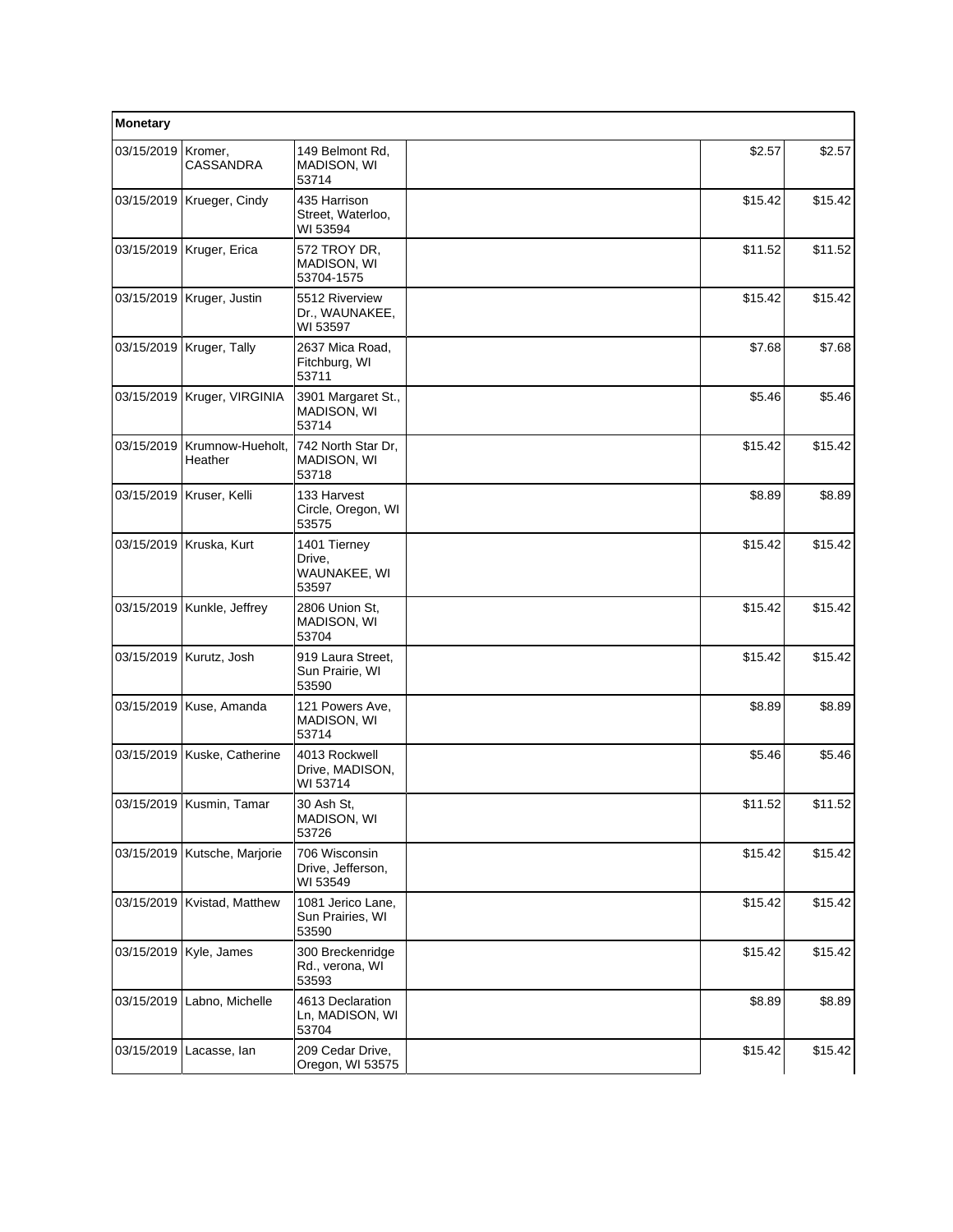| Monetary   |                                   |                                                           |         |         |
|------------|-----------------------------------|-----------------------------------------------------------|---------|---------|
| 03/15/2019 | LaChance, Katie                   | 5645 Byrneland<br>St. Fitchburg, WI<br>53711              | \$15.42 | \$15.42 |
|            | 03/15/2019 LaCosse, Alida         | 1618 Fordem Ave<br>#114. MADISON.<br>WI 53704             | \$15.42 | \$15.42 |
|            | 03/15/2019 Ladopoulos,<br>Katrina | 4557 Ellington<br>Way,<br>MIDDLETON, WI<br>53562          | \$15.42 | \$15.42 |
| 03/15/2019 | Laguna, Graciela                  | 5240 Stoneman<br>Dr. Fitchburg, WI<br>53741               | \$19.26 | \$19.26 |
|            | 03/15/2019   lake, Ariella        | 5156 Anton Drive<br>#310, Fitchburg,<br>WI 53719          | \$5.46  | \$5.46  |
| 03/15/2019 | lake, Margaret                    | 5156 Anton Dr<br>#310, Fitchburg,<br>WI 53719             | \$5.46  | \$5.46  |
| 03/15/2019 | Lalor, Alex                       | 2617 Scofield St.<br>apt. 2, MADISON,<br>WI 53704         | \$2.70  | \$2.70  |
|            | 03/15/2019 Lamont, Kristine       | 5426 Brody Dr.,<br><b>MADISON, WI</b><br>53705            | \$15.42 | \$15.42 |
| 03/15/2019 | Landmark,<br>Elizabeth            | 301 Harbour Town<br>Dr #301,<br>MADISON, WI<br>53717-2111 | \$5.46  | \$5.46  |
|            | 03/15/2019 Lane, Alexander        | 1300 Main St APT<br>107, Cross Plains,<br>WI 53528        | \$15.42 | \$15.42 |
| 03/15/2019 | Lane, Dixie                       | 2220 Van Hise<br>Ave, MADISON,<br>WI 53726                | \$15.42 | \$15.42 |
|            | 03/15/2019 Lange, Jean            | 703 Country Aire<br>Ct, WAUNAKEE,<br>WI 53597             | \$11.52 | \$11.52 |
| 03/15/2019 | Langer, Melissa                   | 627 E County<br>Highway M,<br>Edgerton, WI<br>53534       | \$15.42 | \$15.42 |
|            | 03/15/2019 Lanham, Zachary        | 474 Berwyn Drive,<br>MADISON, WI<br>53711                 | \$15.42 | \$15.42 |
| 03/15/2019 | Lanphear, Ryan                    | 1406 Pebblebrook<br>Trail, Sun Prairie,<br>WI 53590       | \$15.42 | \$15.42 |
| 03/15/2019 | Lark, Dominique                   | 1434 Annen Ln,<br>MADISON, WI<br>53711                    | \$15.42 | \$15.42 |
| 03/15/2019 | Larsen, Thomas                    | 1106 Tamarack<br>Way, verona, WI<br>53593                 | \$8.89  | \$8.89  |
| 03/15/2019 | Larsen-Klodd,<br>Kathryn          | 228 E Sunset Ct,<br>MADISON, WI<br>53705                  | \$15.42 | \$15.42 |
|            | 03/15/2019 Larson, Cynthia        | 6546 Winding<br>Way, Deforest, WI<br>53532                | \$2.73  | \$2.73  |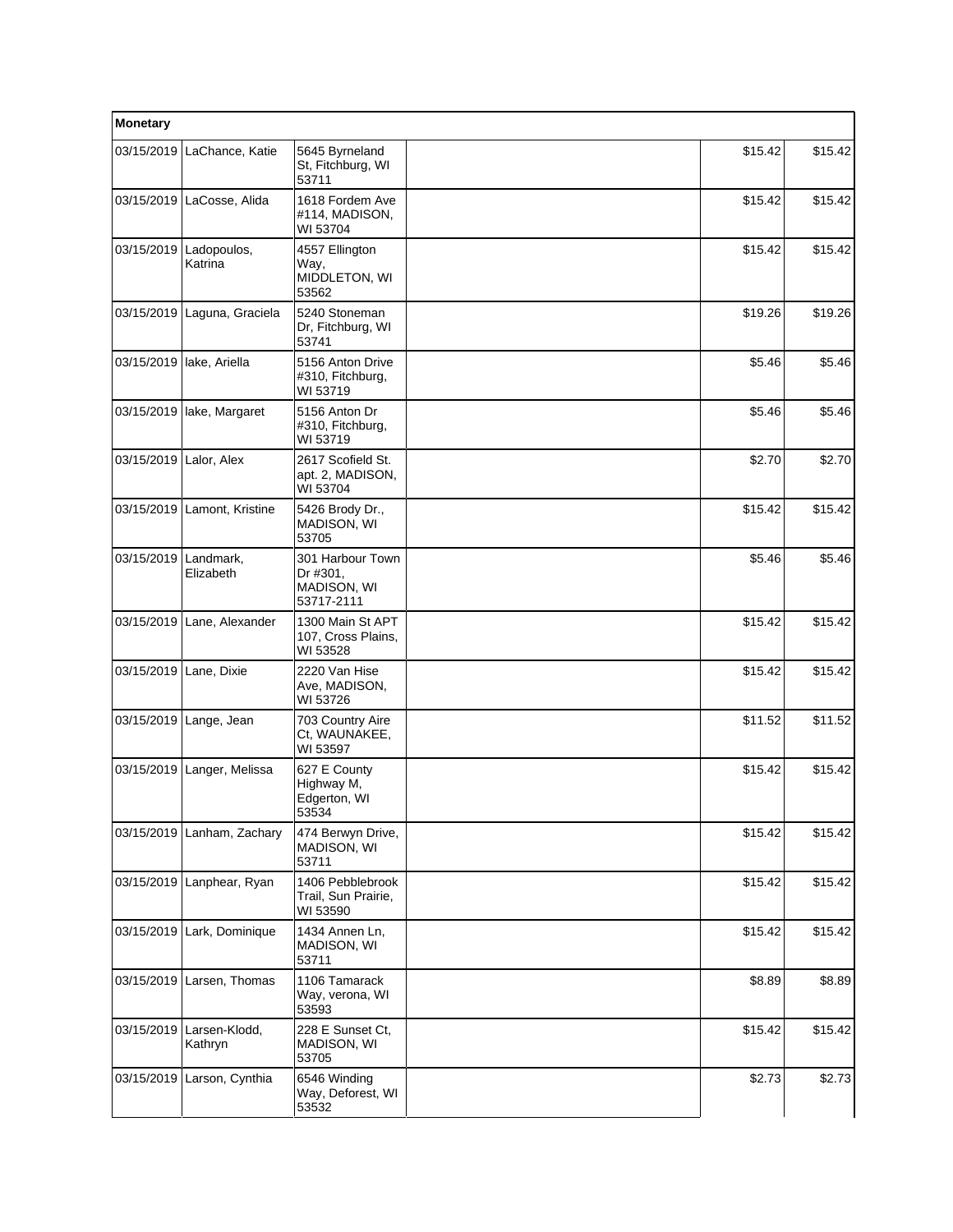| Monetary              |                                   |                                                  |         |         |
|-----------------------|-----------------------------------|--------------------------------------------------|---------|---------|
| 03/15/2019            | Larson, Eri                       | 1028 Erin St. #1,<br>MADISON, WI<br>53715        | \$12.85 | \$12.85 |
|                       | 03/15/2019 Larson, Stewart        | 256 Grand Canyon<br>Drive, MADISON,<br>WI 53705  | \$15.42 | \$15.42 |
|                       | 03/15/2019 LASCH JOKALA,<br>Megan | 5933 cherry lane,<br>marshall, WI<br>53559       | \$15.42 | \$15.42 |
| 03/15/2019            | Latko, Kendra                     | 4513 Jay Dr.,<br>MADISON, WI<br>53704            | \$5.46  | \$5.46  |
| 03/15/2019 Lau, Mary  |                                   | 415 W. Olin<br>Avenue,<br>MADISON, WI<br>53715   | \$15.42 | \$15.42 |
| 03/15/2019            | Laufenberg,<br>LaVerne            | 2385 Lisa Ln.,<br>Fitchburg, WI<br>53711         | \$15.42 | \$15.42 |
| 03/15/2019            | Laurent, Beth                     | 3134 Buena Vista<br>Street, MADISON,<br>WI 53704 | \$15.42 | \$15.42 |
|                       | 03/15/2019 Laurila, Heather       | 5406 South Hill<br>Drive, MADISON,<br>WI 53705   | \$15.42 | \$15.42 |
| 03/15/2019            | Lawler, Kelli                     | 416 Hudson Ave.<br>#2, MADISON, WI<br>53704      | \$5.46  | \$5.46  |
|                       | 03/15/2019 Lawler, Philip         | 1509 Vondron Rd,<br>MADISON, WI<br>53716         | \$2.70  | \$2.70  |
| 03/15/2019            | Lawnicki, Heather                 | 815 Columbus St<br>#3, Sun Prairie, WI<br>53590  | \$15.42 | \$15.42 |
|                       | 03/15/2019 Lawrence, Sarah        | 3212 Stonecreek<br>Drive, MADISON,<br>WI 53719   | \$15.42 | \$15.42 |
| 03/15/2019            | Lawrence-Holder,<br>Nancy         | 4709 Goldfinch<br>Drive, MADISON,<br>WI 53714    | \$15.42 | \$15.42 |
|                       | 03/15/2019 Lawson, Kara           | 4906 North 89th<br>Street, Wausau,<br>MA 54403   | \$15.42 | \$15.42 |
| 03/15/2019            | Layton, Emily                     | 3918 Partridge Rd,<br>DE FOREST, WI<br>53532     | \$7.71  | \$7.71  |
|                       | 03/15/2019 Layton, Vickie         | 4723 poplar creek<br>dr., MADISON, WI<br>53718   | \$5.46  | \$5.46  |
| 03/15/2019            | Lazzaroni,<br>Jacqueline          | N1271 Schaefer<br>Rd, Columbus, WI<br>53925      | \$15.42 | \$15.42 |
| 03/15/2019 Lea, Diane |                                   | 5405 Raymond<br>Road, MADISON,<br>WI 53711       | \$15.42 | \$15.42 |
| 03/15/2019            | Leaver, Rhianon                   | 409 Acewood<br>Blvd, MADISON,<br>WI 53714        | \$15.42 | \$15.42 |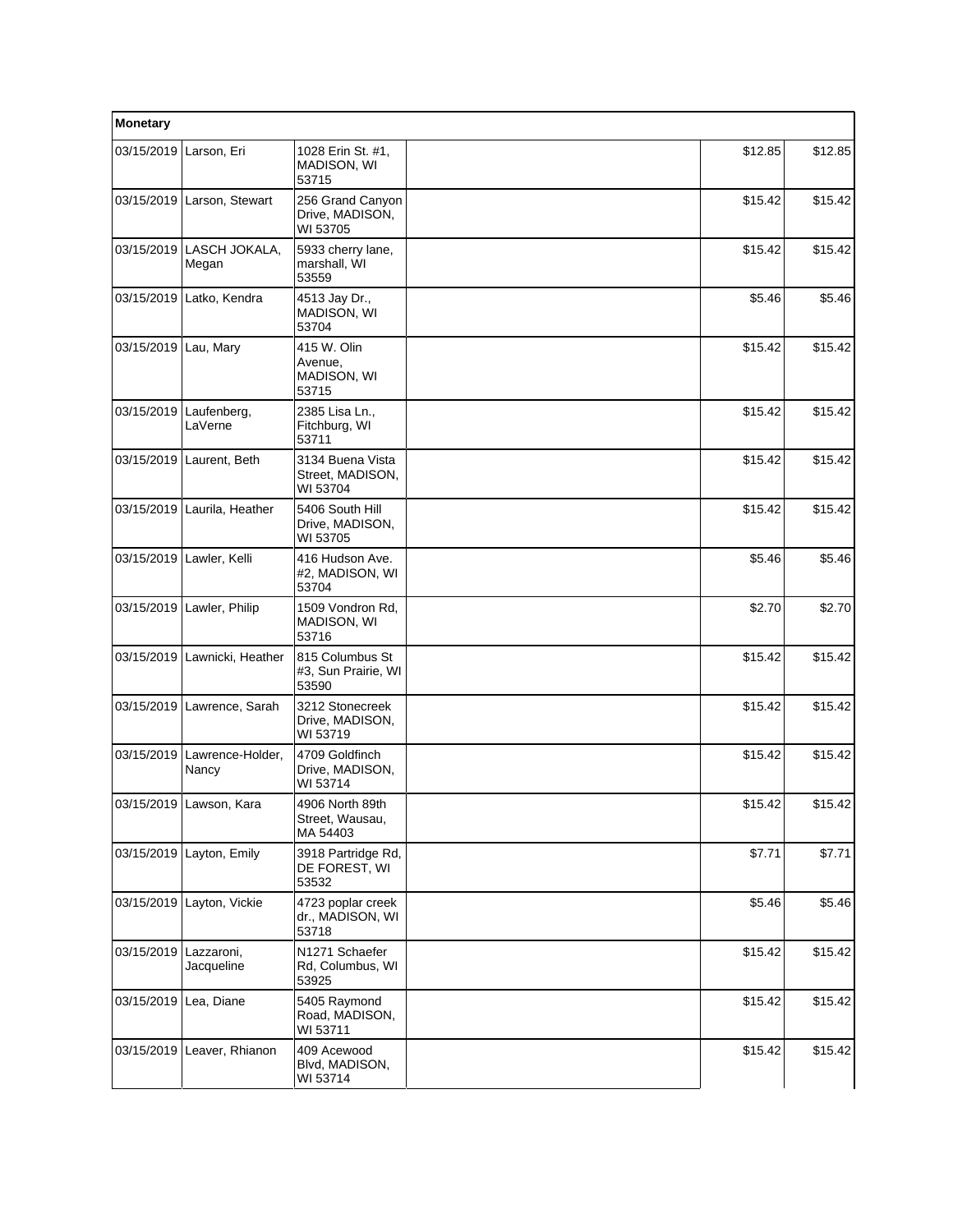| Monetary   |                              |                                                              |         |         |
|------------|------------------------------|--------------------------------------------------------------|---------|---------|
| 03/15/2019 | LeDuc, Sarah                 | 309 Southing<br>Grange, Cottage<br>Grove, WI 53527           | \$15.42 | \$15.42 |
| 03/15/2019 | Lee, JungJa                  | 1008 emerald<br>street, Madson, WI<br>53715                  | \$9.60  | \$9.60  |
|            | 03/15/2019 Lee, Sheng        | 3158 Ridgeway<br>Ave #110,<br>Maduaon, WI<br>53704           | \$9.60  | \$9.60  |
| 03/15/2019 | Lee, Song                    | 514 Plaza Drive<br>Apt 208,<br>MADISON, WI<br>53719          | \$15.42 | \$15.42 |
| 03/15/2019 | LEE-WAHL, Karen              | 901 MAPLE RD,<br>verona, WI 53593-<br>1641                   | \$10.00 | \$10.00 |
|            | 03/15/2019 Legler, Paula     | 1349 Hobby Horse<br>Rd, Oregon, WI<br>53575                  | \$19.26 | \$19.26 |
| 03/15/2019 | Lemens, Amy                  | 2102 Tawhee<br>Drive, Madison, WI<br>53711                   | \$15.42 | \$15.42 |
| 03/15/2019 | Lemin, Nicholas              | 4603 Sentinel<br>Pass, Fitchburg,<br>WI 53711                | \$15.42 | \$15.42 |
| 03/15/2019 | Lenard, Amy                  | 615 W Main St,<br>MADISON, WI<br>53703                       | \$11.52 | \$11.52 |
|            | 03/15/2019 Lennertz, SARA    | 10214 Arbor Mist<br>Pass, verona, WI<br>53593                | \$11.52 | \$11.52 |
| 03/15/2019 | Lenoch, Karen                | 220 Bordner Drive,<br>MADISON, WI<br>53705                   | \$15.42 | \$15.42 |
| 03/15/2019 | Leon Benito,<br>Miguel Angel | 1106 Magnolia<br>Lane, MADISON,<br>WI 53713                  | \$15.42 | \$15.42 |
| 03/15/2019 | Leone, Bethany               | 4413 Barby Ln.<br>MADISON, WI<br>53704-1703                  | \$15.42 | \$15.42 |
|            | 03/15/2019 Lepinski, Jocelyn | 522 Muir Drive,<br>MADISON, WI<br>53704                      | \$15.42 | \$15.42 |
| 03/15/2019 | lesar, Caitlin               | 3711 State Road<br>78 North, MOUNT<br><b>HOREB, WI 53572</b> | \$15.42 | \$15.42 |
| 03/15/2019 | lesar, Judy                  | 3711 hey 78 n,<br>MOUNT HOREB,<br>WI 53572                   | \$15.42 | \$15.42 |
| 03/15/2019 | Lessner, Sonya               | 5002 Wentworth<br>Circle, McFarland,<br>WI 53558             | \$15.42 | \$15.42 |
| 03/15/2019 | Leu, Amy                     | 1481 Prairie Rose<br>Dr., Sun Prairie,<br>WI 53590           | \$7.68  | \$7.68  |
| 03/15/2019 | Leussler, Jane               | E2940 Sugar<br>Maple Road,<br>Hillpoint, WI 53937            | \$15.42 | \$15.42 |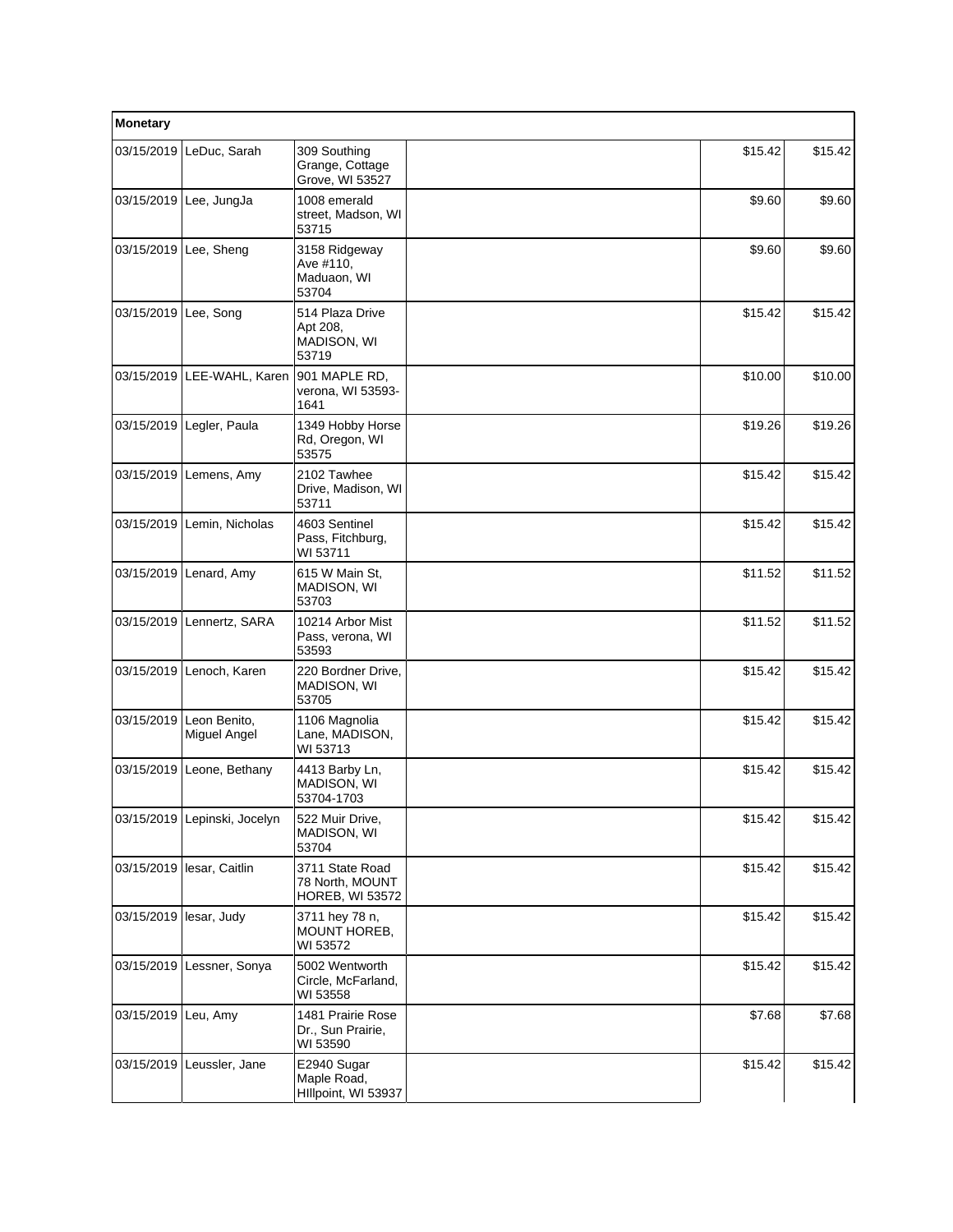| Monetary   |                               |                                                 |         |         |
|------------|-------------------------------|-------------------------------------------------|---------|---------|
| 03/15/2019 | Leuthold, SARA                | 5217 Milwaukee<br>Street, MADISON,<br>WI 53714  | \$15.42 | \$15.42 |
| 03/15/2019 | Lewandowski,<br>Gina          | 7117 Farmington<br>Way, MADISON,<br>WI 53717    | \$15.42 | \$15.42 |
| 03/15/2019 | Lewandowski,<br>Hannah        | 2330 Willard Ave<br>Apt 2, MADISON,<br>WI 53704 | \$15.42 | \$15.42 |
| 03/15/2019 | Lewandowski,<br>Kate          | 564 S. Jackson<br>St., Waterloo, WI<br>53594    | \$7.68  | \$7.68  |
|            | 03/15/2019 Liberatore, Daniel | 1313 Gilson st.,<br>MADISON, WI<br>53715        | \$15.42 | \$15.42 |
| 03/15/2019 | Lieberman, Breah              | 214 Juneberry Dr.,<br>MADISON, WI<br>53718      | \$15.42 | \$15.42 |
|            | 03/15/2019 Liebl, Joanna      | 6405 Hammersley<br>Rd, MADISON, WI<br>53711     | \$15.42 | \$15.42 |
| 03/15/2019 | Lindl, Abbie                  | 1713 Adams<br>Street, MADISON,<br>WI 53711      | \$15.42 | \$15.42 |
| 03/15/2019 | Lindloff, SUSAN               | 625 Sumac St.,<br>Oregon, WI 53575              | \$15.42 | \$15.42 |
| 03/15/2019 | Linner, Annie                 | 985 N Gammon<br>Rd, MADISON, WI<br>53717        | \$15.42 | \$15.42 |
|            | 03/15/2019 Linser, Leslie     | 218 shepard ter,<br>MADISON, WI<br>53705        | \$15.42 | \$15.42 |
|            | 03/15/2019 LIPP, MICHAEL      | 4422 VALE<br>CIRCLE,<br>MADISON, WI<br>53711    | \$10.00 | \$10.00 |
| 03/15/2019 | Liska, Anna                   | 508 topp ave. #1,<br>verona, WI 53593           | \$15.42 | \$15.42 |
| 03/15/2019 | Liska-Tollefson,<br>Dawn      | 592 Toepfer Ave,<br>MADISON, WI<br>53711        | \$15.42 | \$15.42 |
| 03/15/2019 | Lister, James                 | 2221 Wood Road,<br>MADISON, WI<br>53562         | \$10.28 | \$10.28 |
|            | 03/15/2019 Livieri, Taylor    | 1809 Lynndale<br>Road, MADISON,<br>WI 53711     | \$15.42 | \$15.42 |
| 03/15/2019 | Livings, Judith               | 2475 Keenan<br>Road, McFarland,<br>WI 53558     | \$15.42 | \$15.42 |
| 03/15/2019 | Lockwood, Lisa                | 402 Pawling St #4,<br>MADISON, WI<br>53704      | \$5.46  | \$5.46  |
| 03/15/2019 | Lodewyk, Brent                | 6102 eagle cave<br>dr, McFarland, WI<br>53558   | \$15.42 | \$15.42 |
| 03/15/2019 | Lodewyk, Kimberly             | 6102 eagle cave<br>dr, McFarland, WI<br>53558   | \$15.42 | \$15.42 |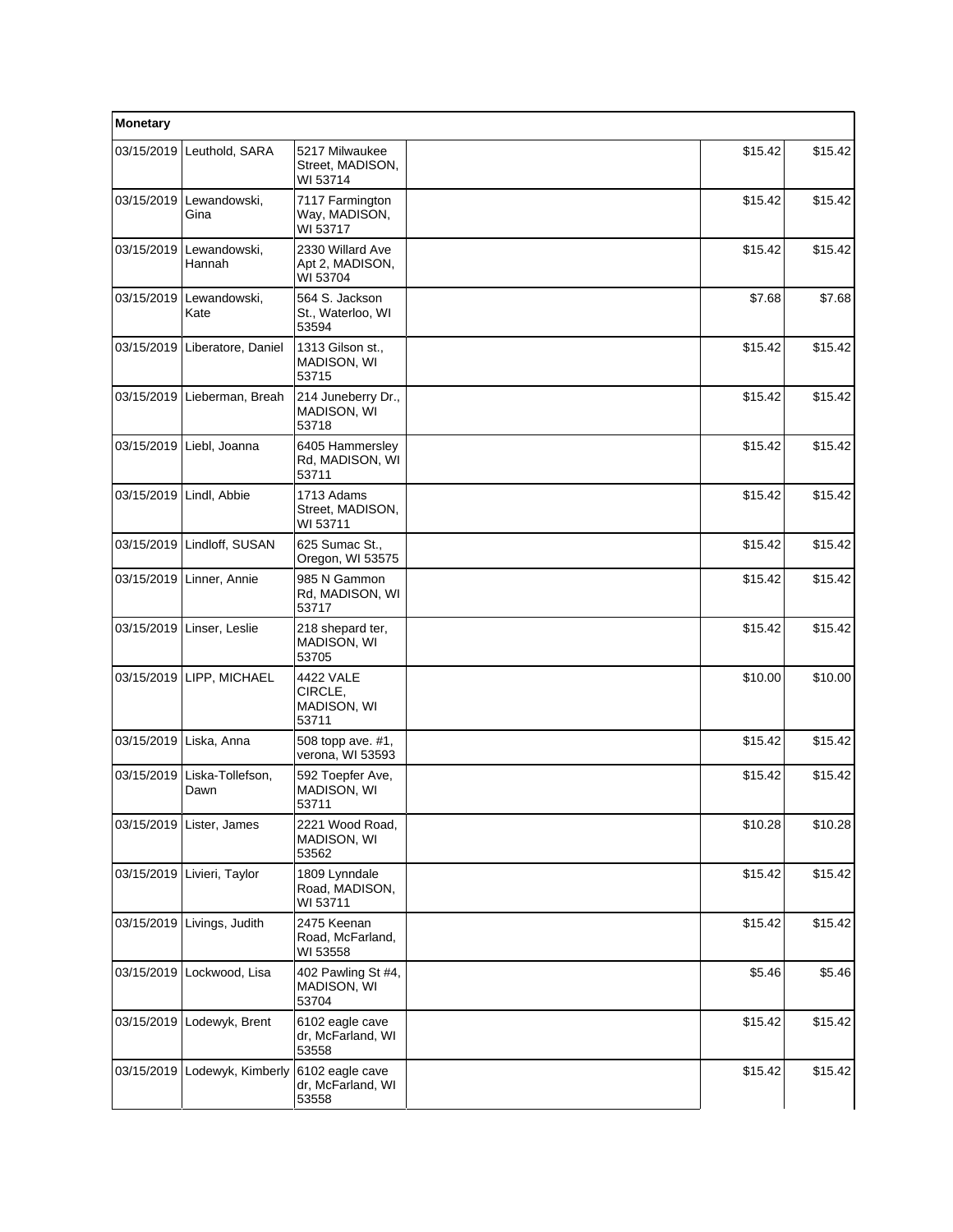| Monetary   |                                |                                                                 |         |         |
|------------|--------------------------------|-----------------------------------------------------------------|---------|---------|
| 03/15/2019 | Lodholz, Lindsay               | 1626 Kings Mill<br>Way #306,<br>MADISON, WI<br>53718            | \$15.42 | \$15.42 |
| 03/15/2019 | Loeb, JESSIE                   | 1833 Rutledge.<br>St., MADISON, WI<br>53704                     | \$6.40  | \$6.40  |
| 03/15/2019 | Loeffler, Betty                | 2566 Hupmobile<br>Dr, Cottage Grove,<br>WI 53527                | \$8.89  | \$8.89  |
|            | 03/15/2019   lofgren, Margaret | 5223 tonyawatha<br>Trail, Monona, WI<br>53716                   | \$7.68  | \$7.68  |
| 03/15/2019 | Lofton, Jordan                 | 1938 Sheridan<br>Street #C,<br>MADISON, WI<br>53704             | \$4.55  | \$4.55  |
| 03/15/2019 | Loftus, Karla                  | W9425 Bissell Dr,<br>Lodi, WI 53555                             | \$15.42 | \$15.42 |
| 03/15/2019 | Loftus, Sandra                 | 2217 W.<br>Milwaukee St.<br>Stoughton, WI<br>53589              | \$15.42 | \$15.42 |
| 03/15/2019 | Logan, Jennifer                | 510 Hummingbird<br>Ln, MADISON, WI<br>53714-3346                | \$15.42 | \$15.42 |
| 03/15/2019 | Logterman, Jason               | 2007 Nighthawk<br>Ln, Sauk City, WI<br>53583-1704               | \$15.42 | \$15.42 |
| 03/15/2019 | Loheide, Beth                  | 2202 Fox Avenue,<br>MADISON, WI<br>53711                        | \$15.42 | \$15.42 |
| 03/15/2019 | Loken, Chris                   | 2774 Ledgemont<br>Street, Fitchburg,<br>WI 53711                | \$15.42 | \$15.42 |
| 03/15/2019 | Lombard, Carmen                | 1010 21st Street,<br>Prairie du Sac, WI<br>53578                | \$15.42 | \$15.42 |
| 03/15/2019 | Long, David                    | 1237 East Wilson<br>Street, MADISON,<br>WI 53703                | \$15.42 | \$15.42 |
|            | 03/15/2019 Long, Elizabeth     | 45 Cherokee<br>Circle Unit 204,<br>MADISON, WI<br>53704         | \$15.42 | \$15.42 |
| 03/15/2019 | Longhini, Lori                 | 6234 Dominion Dr,<br>MADISON, WI<br>53718                       | \$15.42 | \$15.42 |
| 03/15/2019 | Longinovic, Una                | 1405, Winslow<br>Lane, MADISON,<br>WI 53711                     | \$15.42 | \$15.42 |
| 03/15/2019 | Longworth,<br>Shannon          | 309 West<br>Washington Ave<br>Unit 607,<br>MADISON, WI<br>53703 | \$15.42 | \$15.42 |
| 03/15/2019 | Loomis, Thomas                 | 4664 Old Indian<br>Trail, Black Earth,<br>WI 53515              | \$15.42 | \$15.42 |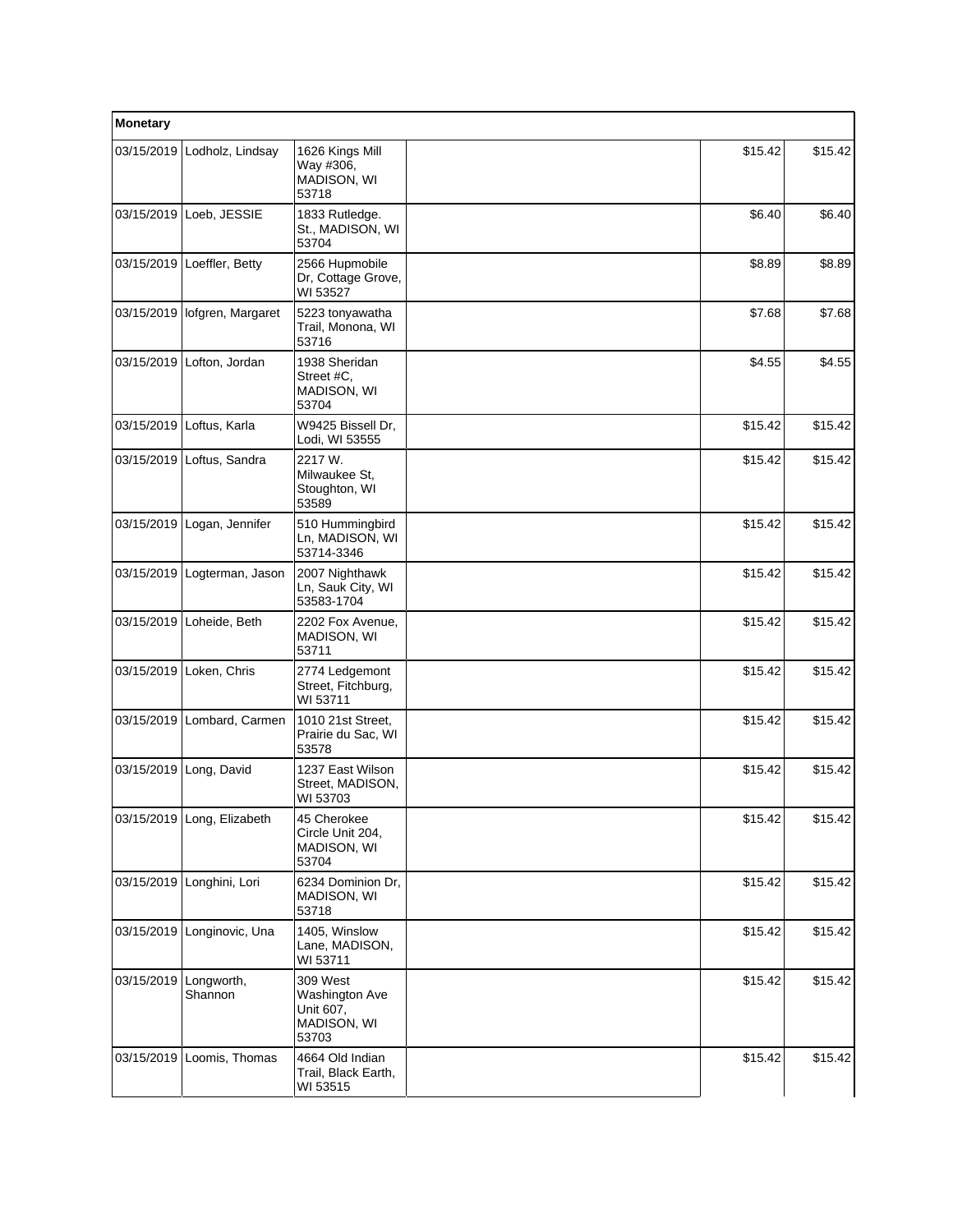| Monetary              |                             |                                                      |         |         |
|-----------------------|-----------------------------|------------------------------------------------------|---------|---------|
| 03/15/2019            | Looper, Rachel              | 1923 Sherman<br>Ave #13,<br>MADISON, WI<br>53704     | \$15.42 | \$15.42 |
| 03/15/2019            | Lopez, Christina            | 1517 Martin St.<br>Apt 4, MADISON,<br>WI 53713       | \$15.42 | \$15.42 |
| 03/15/2019            | Lopez, Lindsay              | 502 Dunning<br>Street, MADISON,<br>WI 53704          | \$15.42 | \$15.42 |
| 03/15/2019            | LORGE, Charn                | PO Bo 14704.<br>MADISON, WI<br>53708                 | \$15.42 | \$15.42 |
| 03/15/2019            | Lothe, Yamileth             | 1066 jerico lane,<br>Sun Prairie, WI<br>53590        | \$16.05 | \$16.05 |
| 03/15/2019            | Loula, Brendan              | 2629 E. Dayton St,<br>MADISON, WI<br>53704-5021      | \$19.26 | \$19.26 |
| 03/15/2019            | Lovell, Cynthia             | 625 N Segoe Rd,<br>Unit 411,<br>MADISON, WI<br>53705 | \$3.54  | \$3.54  |
| 03/15/2019            | Lovenberg,<br>Katherine     | 3125 Bradbury<br>Road, MADISON,<br>WI 53719          | \$15.42 | \$15.42 |
| 03/15/2019            | Lowrey, Carolyn             | 3601 Olbrich Ave,<br>MADISON, WI<br>53714            | \$4.48  | \$4.48  |
| 03/15/2019 Loy, Maria |                             | 1425 Hooker Ave,<br>MADISON, WI<br>53704             | \$17.99 | \$17.99 |
| 03/15/2019            | Loyd, Maria                 | 1169 Prairie Way<br>Circle, verona, WI<br>53593      | \$12.85 | \$12.85 |
| 03/15/2019            | Lozano, Jill                | 5241 Frisco Ct,<br>MIDDLETON, WI<br>53562            | \$15.42 | \$15.42 |
| 03/15/2019            | Lozano, Melina              | 2409 Bashford<br>Ave, MADISON,<br>WI 53704           | \$15.42 | \$15.42 |
|                       | 03/15/2019 Luchsinger, Mary | 3514 Portage Rd,<br><b>MADISON, WI</b><br>53704      | \$15.42 | \$15.42 |
| 03/15/2019            | Luciani, Judi               | 7818 Stratton<br>Way, MADISON,<br>WI 53719           | \$15.42 | \$15.42 |
| 03/15/2019            | Ludke, Joshua               | 5809 Dorsett Dr.,<br>MADISON, WI<br>53711            | \$15.42 | \$15.42 |
|                       | 03/15/2019 Ludwig, Sally    | 6089 Viroqua<br>Drive Apt B,<br>MADISON, WI<br>53719 | \$15.42 | \$15.42 |
| 03/15/2019            | Luecke, Keli                | 202 S Whitney<br>Way, MADISON,<br>WI 53705           | \$19.26 | \$19.26 |
| 03/15/2019            | Luedtke, Kyle               | 3716 Sunbrook<br>Rd, MADISON, WI<br>53704            | \$8.89  | \$8.89  |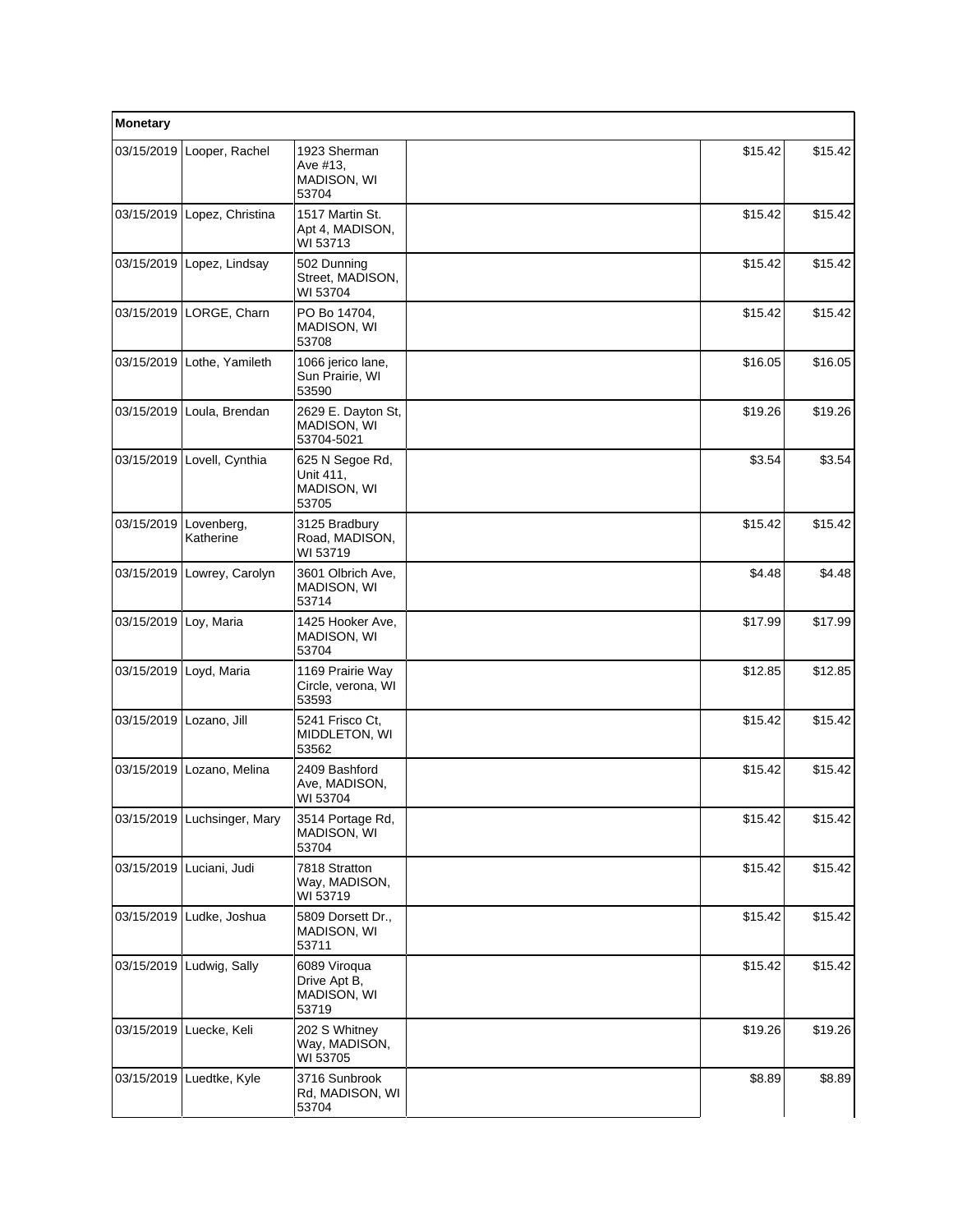| Monetary   |                             |                                                           |         |         |
|------------|-----------------------------|-----------------------------------------------------------|---------|---------|
| 03/15/2019 | Lukin, Arlene               | 254 south<br>Dickason blvd.<br>Columbus, WI<br>53925      | \$15.42 | \$15.42 |
| 03/15/2019 | Lumani, Krenare             | 2135 Hollister Ave.<br>MADISON, WI<br>53726               | \$12.85 | \$12.85 |
| 03/15/2019 | Luna Olivares,<br>Aitor     | 19 Eastbourne<br>Circle, MADISON,<br>WI 53717             | \$15.42 | \$15.42 |
| 03/15/2019 | Lund, Hannah                | 2137 e Dayton st,<br>MADISON, WI<br>53704                 | \$15.42 | \$15.42 |
|            | 03/15/2019 Lund, Sosha      | 517 Acewood<br>Blvd, MADISON,<br>WI 53714                 | \$10.28 | \$10.28 |
| 03/15/2019 | Lunde, Sharon               | 1956 Barrington<br>Circle, Sun Prairie,<br>WI 53590       | \$15.42 | \$15.42 |
| 03/15/2019 | LUQUE-BORGE,<br>Ana         | 501 S MIDVALE<br>BLVD, MADISON,<br>WI 53711               | \$15.42 | \$15.42 |
| 03/15/2019 | Luteyn, Britta              | 1325 Drake St #2,<br>MADISON, WI<br>53715                 | \$15.42 | \$15.42 |
| 03/15/2019 | Lynch, Bethany              | 4346 Keating ter,<br>MADISON, WI<br>53711                 | \$7.68  | \$7.68  |
| 03/15/2019 | Lynch, Kerri                | W11283 Bilkey<br>Rd., Lodi, WI<br>53555                   | \$15.42 | \$15.42 |
| 03/15/2019 | Lyons, Philip               | 1715 Henry St,<br>MIDDLETON, WI<br>53562                  | \$15.42 | \$15.42 |
| 03/15/2019 | Macadaeg,<br>Anthony        | 3 Goldenrod Lane,<br>MADISON, WI<br>53719                 | \$11.52 | \$11.52 |
| 03/15/2019 | MacDonald, Karen            | 5704 Black Walnut<br>Dr, McFarland, WI<br>53558           | \$15.42 | \$15.42 |
|            | 03/15/2019   Mack, Carrie   | 4021 Tomscot<br>Trail, MADISON,<br>WI 53704               | \$8.89  | \$8.89  |
| 03/15/2019 | Mack, Katherine             | 1514 Drake Street,<br>MADISON, WI<br>53711                | \$15.42 | \$15.42 |
|            | 03/15/2019   Mack, Michaela | 2892 Mickelson<br>Pkwy Apt 107,<br>Fitchburg, WI<br>53711 | \$15.42 | \$15.42 |
| 03/15/2019 | Mackey, Bradley             | 2946 Union St.,<br>MADISON, WI<br>53704                   | \$8.89  | \$8.89  |
| 03/15/2019 | Macki, Cindy                | N 9545 Carla Dr.,<br>BELLEVILLE, WI<br>53508              | \$5.46  | \$5.46  |
| 03/15/2019 | Mackman,<br>Elizabeth       | 2789 Rosellen<br>Ave., MADISON,<br>WI 53711               | \$15.42 | \$15.42 |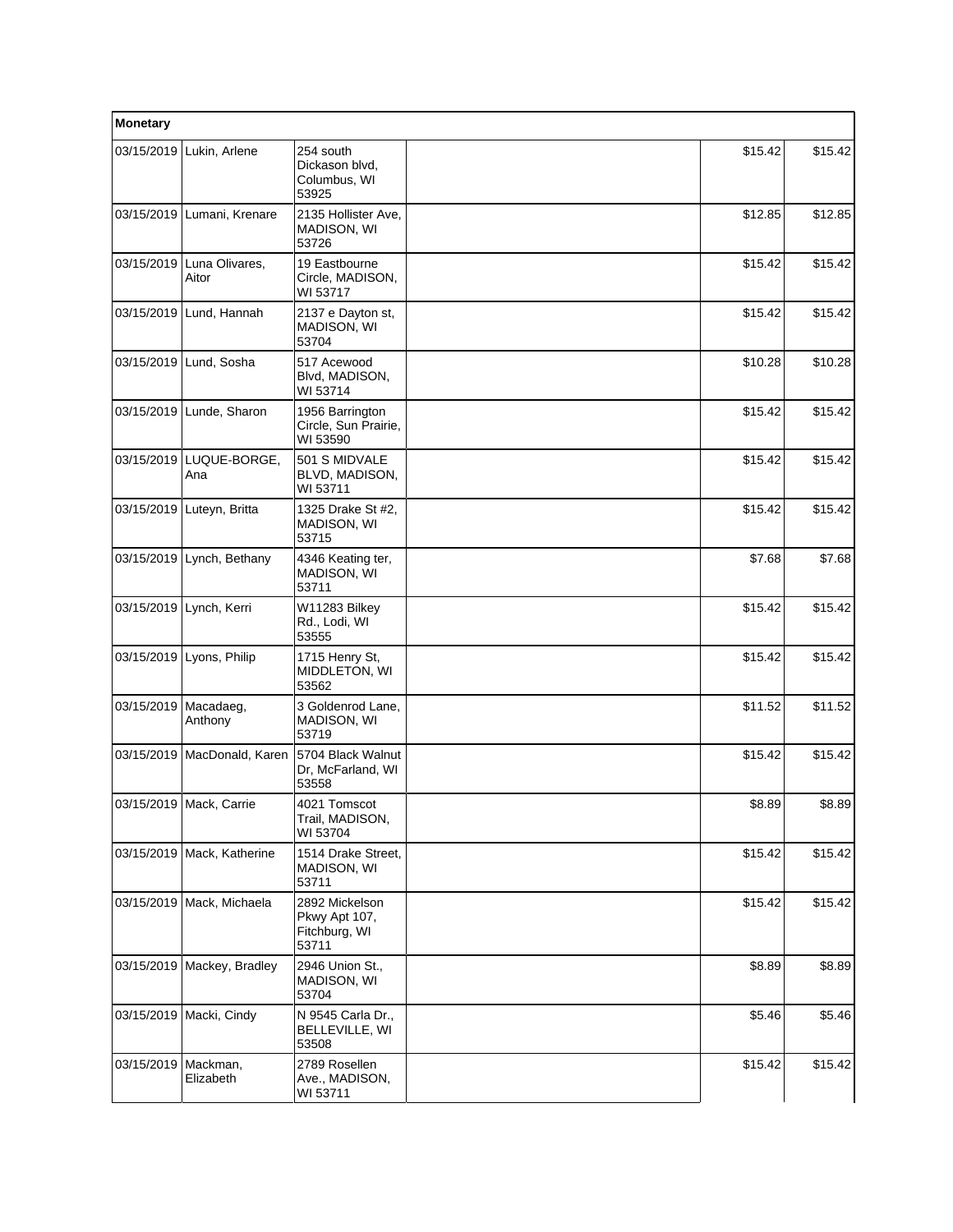| Monetary                 |                              |                                                         |         |         |
|--------------------------|------------------------------|---------------------------------------------------------|---------|---------|
| 03/15/2019               | MacWilliams,<br>Stacie       | 1 Deschamp Ct,<br>Madiaon, WI<br>53718                  | \$2.57  | \$2.57  |
|                          | 03/15/2019   Maggit, Heather | 222 Broadway Dr.,<br>Sun Prairie, WI<br>53590           | \$15.42 | \$15.42 |
|                          | 03/15/2019 Maguire, Kathleen | 2247 Rugby Row,<br>MADISON, WI<br>53726                 | \$15.42 | \$15.42 |
| 03/15/2019               | Magyera,<br>Katherine        | 4817 Ferris Ave,<br>MADISON, WI<br>53716                | \$15.42 | \$15.42 |
| 03/15/2019               | Maharajh,<br>Christine       | 937 E. Johnson St.<br>MADISON, WI<br>53703              | \$15.42 | \$15.42 |
| 03/15/2019   Mahr, Katie |                              | 2124<br>Commonwealth<br>Avenue,<br>MADISON, WI<br>53726 | \$15.42 | \$15.42 |
|                          | 03/15/2019   Maier, Kristin  | 1041 Susan Crest,<br>Black Earth, WI<br>53515           | \$15.42 | \$15.42 |
|                          | 03/15/2019   Malloy, Erin    | 4714 Mineral Point<br>Rd, MADISON, WI<br>53705          | \$15.42 | \$15.42 |
|                          | 03/15/2019   Malueg, Amy     | 5207 Broadhead<br>St, Mc Farland, WI<br>53558           | \$15.42 | \$15.42 |
|                          | 03/15/2019   Manders, Janet  | 5309 Brookshire<br>Ln, MADISON, WI<br>53714             | \$7.68  | \$7.68  |
| 03/15/2019               | Mangano, Kirsten             | 4024 Longfellow<br>Ct., Deforest, WI<br>53532           | \$15.42 | \$15.42 |
|                          | 03/15/2019   Manheim, Nora   | 2110 Lakeland<br>Avenue,<br>MADISON, WI<br>53704        | \$5.46  | \$5.46  |
| 03/15/2019               | Mannenbach,<br>Abigail       | 5318 Westport Rd.<br>Apt 203,<br>MADISON, WI<br>53704   | \$15.42 | \$15.42 |
| 03/15/2019               | Marca, Julie                 | 4804 Roigan Ter,<br>Monona, WI 53716                    | \$8.89  | \$8.89  |
|                          | 03/15/2019 Mark, Sarah       | 1728 Violet Place,<br>MIDDLETON, WI<br>53562            | \$15.42 | \$15.42 |
| 03/15/2019               | Markwiese,<br>Jennifer       | 26 Lansing Street,<br>MADISON, WI<br>53714              | \$15.42 | \$15.42 |
| 03/15/2019   MARQUIS,    | <b>JEANNE</b>                | 6651 HYSLOP<br>RD, DANE, WI<br>53529                    | \$10.00 | \$10.00 |
|                          | 03/15/2019 Marsh, Brynn      | 3802 Drumlin<br>Lane, Madison, WI<br>53719              | \$12.85 | \$12.85 |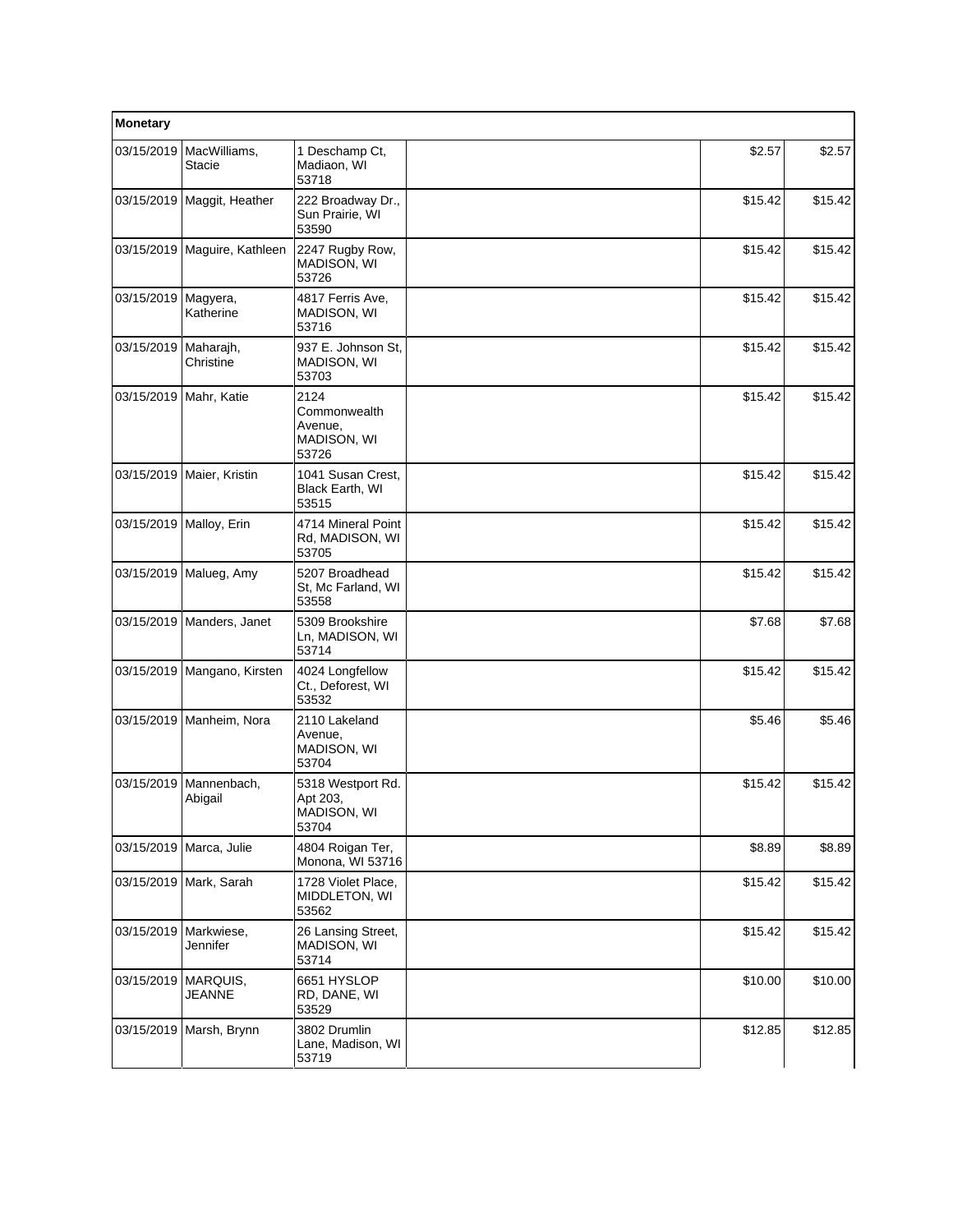| Monetary   |                              |                                                         |         |         |
|------------|------------------------------|---------------------------------------------------------|---------|---------|
|            | 03/15/2019   MARTIN, Colleen | 5258 SUMMER<br>RIDGE DR,<br>MADISON, WI<br>53704        | \$7.28  | \$7.28  |
|            | 03/15/2019   MARTIN, Joseph  | 701 Copernicus<br>Way, MADISON,<br>WI 53718             | \$15.42 | \$15.42 |
|            | 03/15/2019   MARTIN, Mary    | 7206 Gladstone<br>Drive, MADISON,<br>WI 53719           | \$5.46  | \$5.46  |
|            | 03/15/2019   MARTIN, Megan   | 701 Copernicus<br>Way, MADISON,<br>WI 53718             | \$11.52 | \$11.52 |
|            | 03/15/2019   Martinez, Cesar | 10 N Livingston St<br>Apt 406,<br>MADISON, WI<br>53713  | \$15.42 | \$15.42 |
| 03/15/2019 | Martinson,<br>Roxanne        | 226 Windsor Ct,<br>MADISON, WI<br>53714                 | \$5.46  | \$5.46  |
| 03/15/2019 | Marty, Cathy                 | 7360 W Old Sauk<br>Road,<br>MIDDLETON, WI<br>53562      | \$5.46  | \$5.46  |
|            | 03/15/2019 Marx, Quinn       | 402 Chelsea Way,<br>DANE, WI 53529                      | \$15.42 | \$15.42 |
|            | 03/15/2019   Masanz, Gina    | 737 Walker way,<br>Edgerton, WI<br>53534                | \$15.42 | \$15.42 |
| 03/15/2019 | Mason-Fass,<br>Tiffany       | 2209 Tanager<br>Trail, MADISON,<br>WI 53711             | \$15.42 | \$15.42 |
| 03/15/2019 | Massey, JOHN                 | 5801 Gemini Dr.,<br>Apt. 215,<br>MADISON, WI<br>53718   | \$2.70  | \$2.70  |
|            | 03/15/2019 Masuga, Cara      | 1809 Fremont<br>Ave, MADISON,<br>WI 53704               | \$15.42 | \$15.42 |
| 03/15/2019 | Mathews, Laureen             | 5322<br>Queensbridge<br>Road, MADISON,<br>WI 53714      | \$5.46  | \$5.46  |
| 03/15/2019 | Matson, Odessa               | 6792 Valiant Dr,<br>windsor, WI 53598                   | \$15.42 | \$15.42 |
|            | 03/15/2019 Matt, Adisson     | 320 Heritage<br>Square Drive,<br>Deerfield, WI<br>53531 | \$12.85 | \$12.85 |
|            | 03/15/2019   Matt, Marianne  | 4925 Spaanem<br>Ave., MADISON,<br>WI 53716              | \$15.42 | \$15.42 |
|            | 03/15/2019   Matthews, David | 4318 Yuma Dr,<br>MADISON, WI<br>53711                   | \$15.42 | \$15.42 |
| 03/15/2019 | Matthews, Jay                | 108 Crooked Tree<br>Cir, Deforest, WI<br>53532          | \$15.42 | \$15.42 |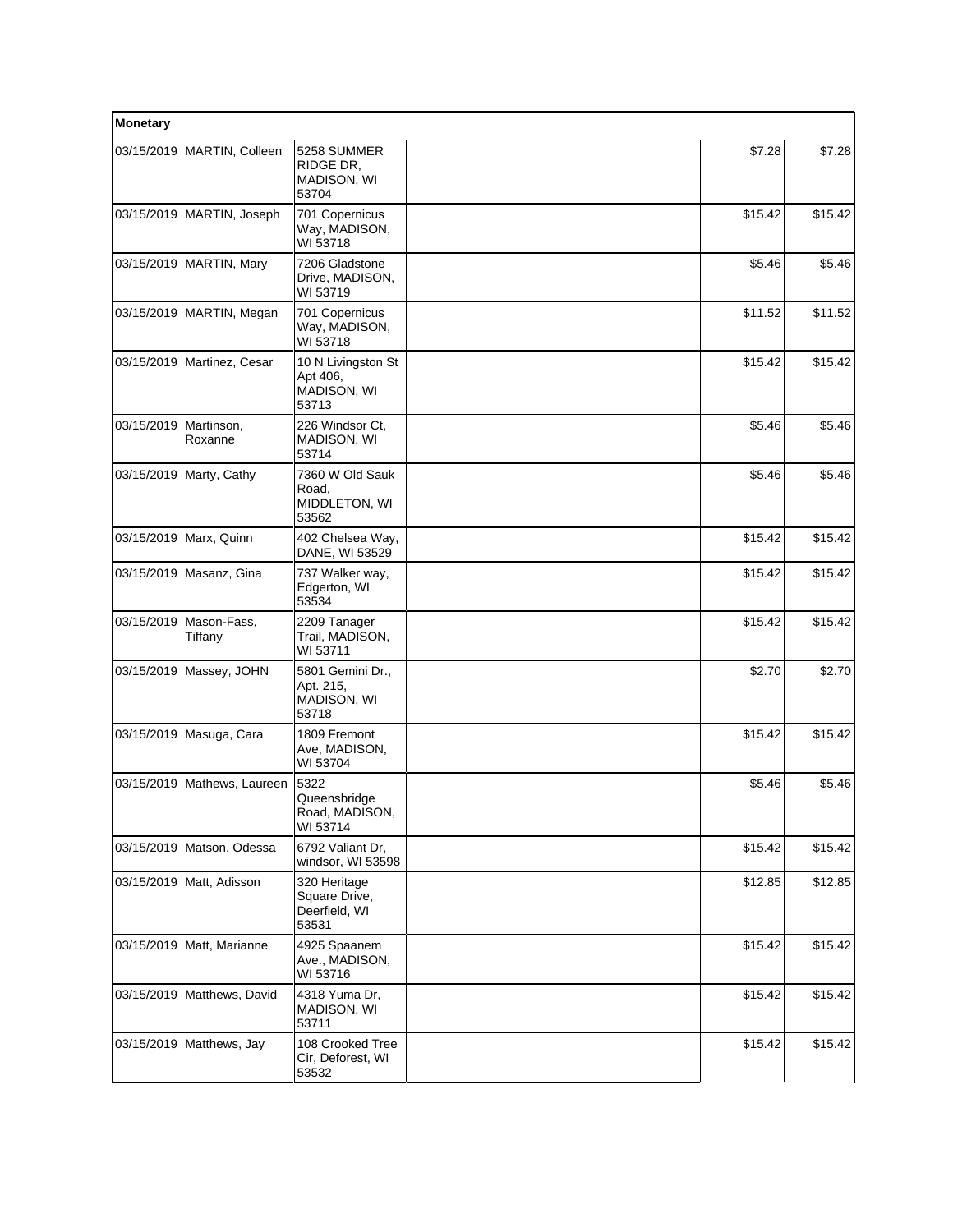| Monetary   |                               |                                                                 |         |         |
|------------|-------------------------------|-----------------------------------------------------------------|---------|---------|
| 03/15/2019 | Mattson, Taylor               | 5170 E. Cheryl<br>Pkwy. Apt 105,<br>Fitchburg, WI<br>53711-7720 | \$15.42 | \$15.42 |
| 03/15/2019 | Matyas, Maureen               | 22 Maple Valley<br>Ct., MADISON, WI<br>53719                    | \$5.46  | \$5.46  |
|            | 03/15/2019   Mawer, Gregory   | 4215 Doncaster<br>Dr, MADISON, WI<br>53711-3715                 | \$15.42 | \$15.42 |
|            | 03/15/2019   Mawhinney, Jamie | 9183 County Rd<br>KP, Black Earth,<br>WI 53515-9799             | \$15.42 | \$15.42 |
| 03/15/2019 | may, JOHN                     | 103 talmadge st.,<br>MADISON, WI<br>53704                       | \$15.42 | \$15.42 |
| 03/15/2019 | may, Meghan                   | 10 Prairie Hill Ct,<br>MADISON, WI<br>53719                     | \$15.42 | \$15.42 |
| 03/15/2019 | Mayer, Kim                    | 5572 Shannon<br>Way,<br>WAUNAKEE, WI<br>53597                   | \$7.68  | \$7.68  |
| 03/15/2019 | Mayhall, Andrew               | 2505 Waltham Rd,<br>MADISON, WI<br>53711                        | \$15.42 | \$15.42 |
| 03/15/2019 | Mayhew, Jennifer              | 6 Farmington Ct.,<br>MADISON, WI<br>53717                       | \$15.42 | \$15.42 |
|            | 03/15/2019   MAYS, Angela     | 6518 RAYMOND<br>RD APT 1,<br>MADISON, WI<br>53711               | \$2.73  | \$2.73  |
| 03/15/2019 | McCabe, Monica                | 318 Samuel Dr Apt<br>130, MADISON,<br>WI 53717                  | \$15.42 | \$15.42 |
| 03/15/2019 | McCaffrey, Sarah              | 9 Bellingrath<br>Court, McFarland,<br>WI 53558                  | \$15.42 | \$15.42 |
| 03/15/2019 | McCann, Kelley                | 504 W Mohawk<br>Trl, DE FOREST,<br>WI 53532                     | \$15.42 | \$15.42 |
|            | 03/15/2019 McCann, Kelly      | 50 Whitcomb<br>Circle, Unit 2,<br>MADISON, WI<br>53711          | \$15.42 | \$15.42 |
| 03/15/2019 | McCarthy, Kelly               | 650 Perry Center<br>Road, MOUNT<br><b>HOREB, WI 53572</b>       | \$15.42 | \$15.42 |
| 03/15/2019 | McClenaghan,<br>Matthew       | 5314 Flad Avenue,<br>MADISON, WI<br>53711                       | \$15.42 | \$15.42 |
| 03/15/2019 | McClure, Anne                 | 3809 Margaret St.,<br>MADISON, WI<br>53714                      | \$15.42 | \$15.42 |
| 03/15/2019 | McCollister,<br>Catherine     | 506 Clemons Ave.,<br>MADISON, WI<br>53704                       | \$15.42 | \$15.42 |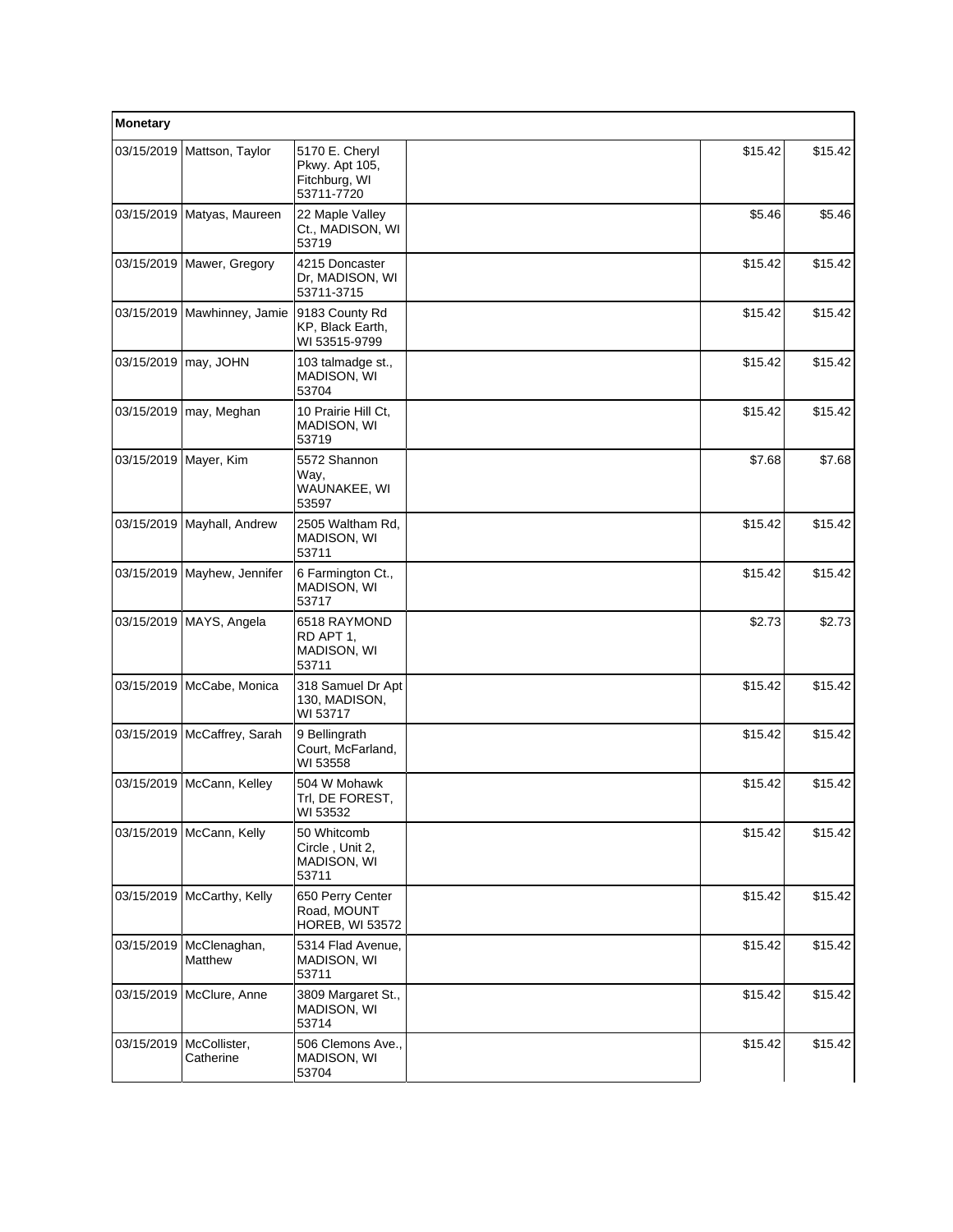| Monetary   |                                 |                                                     |         |         |
|------------|---------------------------------|-----------------------------------------------------|---------|---------|
|            | 03/15/2019 McCormick, Janet     | 1613 National Ave,<br>MADISON, WI<br>53716          | \$15.42 | \$15.42 |
|            | 03/15/2019 McCoy, James         | 402 Merrill Crest<br>Drive, MADISON,<br>WI 53705    | \$15.42 | \$15.42 |
|            | 03/15/2019   McCoy, Sally       | 1925 Tarragon<br>Drive, MADISON,<br>WI 53716        | \$5.46  | \$5.46  |
| 03/15/2019 | McCuaig, Andrew                 | 3114 Buena Vista<br>Street, MADISON,<br>WI 53704    | \$15.42 | \$15.42 |
| 03/15/2019 | McCullough Jr,<br>David         | 2809 Wayland<br>Drive, MADISON,<br>WI 53713         | \$7.50  | \$7.50  |
|            | 03/15/2019   McDowell, Jennifer | 14 Vermont Circle,<br>MADISON, WI<br>53704          | \$15.42 | \$15.42 |
| 03/15/2019 | McElmeel,<br>Deborah            | 2410 Coolidge<br>Street, MADISON,<br>WI 53704       | \$15.42 | \$15.42 |
| 03/15/2019 | McFarlane,<br><b>KIMBERLY</b>   | 810 Longwood<br>Drive, Oregon, WI<br>53575          | \$15.42 | \$15.42 |
|            | 03/15/2019   McGee, Sarah       | 524 Maywood St,<br>MADISON, WI<br>53704             | \$11.52 | \$11.52 |
| 03/15/2019 | McGilligan-Austin,<br>Ann       | 6170 Old Settlers<br>Road, Mazomanie,<br>WI 53560   | \$15.42 | \$15.42 |
| 03/15/2019 | McGillis, Kaitlyn               | 18 N Paterson St<br>#500, MADISON,<br>WI 53703      | \$15.42 | \$15.42 |
|            | 03/15/2019   MCGLYNN, Eileen    | 616 S<br>INGERSOLL ST,<br>MADISON, WI<br>53703-3810 | \$10.00 | \$10.00 |
|            | 03/15/2019   McGrath, Erin      | 5425 Dahlen<br>Drive, MADISON,<br>WI 53705          | \$11.52 | \$11.52 |
|            | 03/15/2019   McGuire, Donna     | 404 Berwyn Dr #2.<br>MADISON, WI<br>53711           | \$15.42 | \$15.42 |
|            | 03/15/2019 McIntosh, Heather    | 2929 Atwood Ave,<br>MADISON, WI<br>53704            | \$15.42 | \$15.42 |
|            | 03/15/2019 McKellar, James      | 414 E. Verleen<br>Ave.,<br>WAUNAKEE, WI<br>53597    | \$15.42 | \$15.42 |
|            | 03/15/2019   Mckennie, brittany | 9 Kings Mill Cir Apt<br>303, MADISON,<br>WI 53718   | \$2.54  | \$2.54  |
|            | 03/15/2019   Mckennie, Whitney  | 402 Madison St.<br>Apt 208, marshall,<br>WI 53559   | \$5.46  | \$5.46  |
| 03/15/2019 | McKenzie, Diane                 | 5438 Quarry Hill<br>Dr, Fitchburg, WI<br>53711      | \$15.42 | \$15.42 |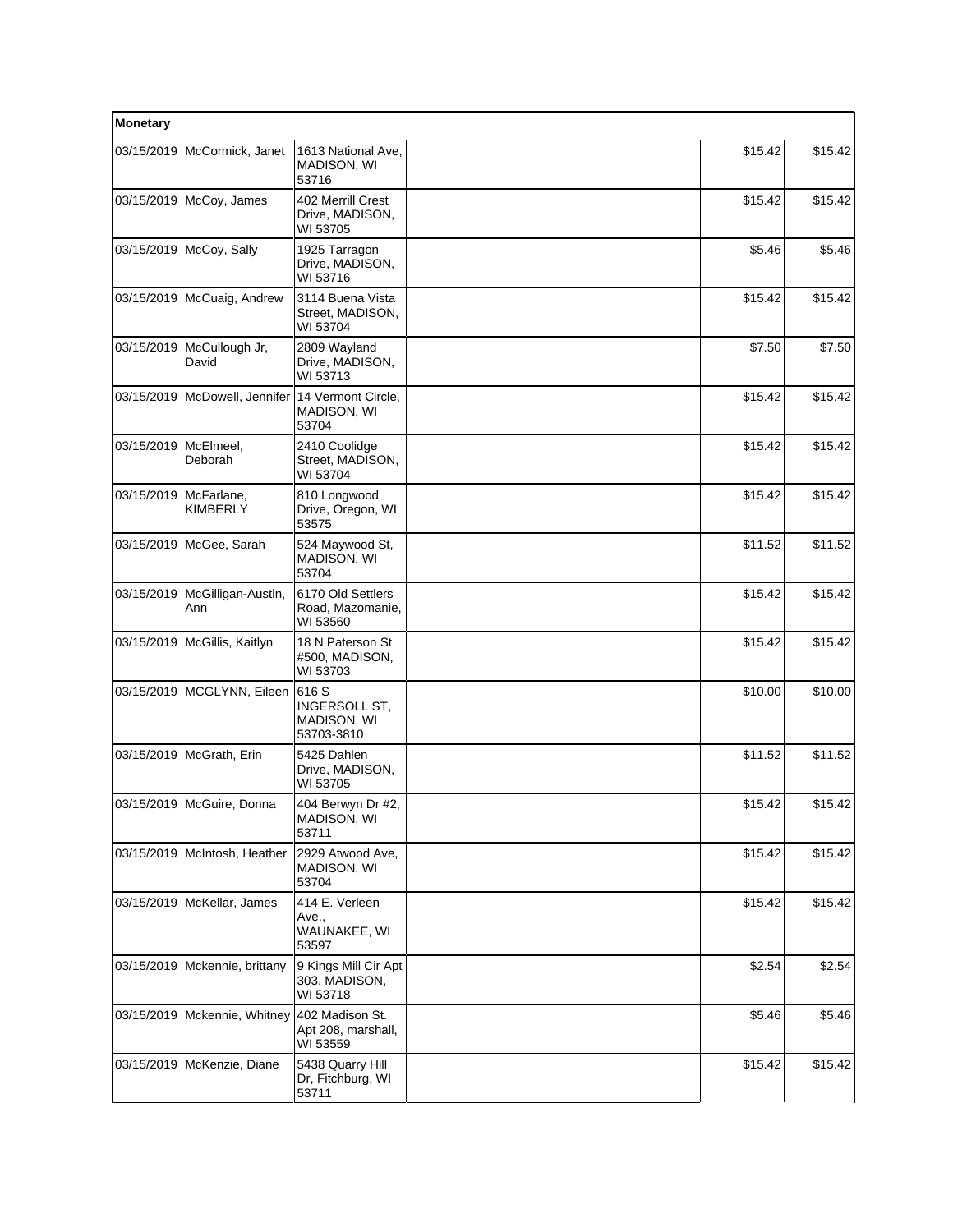| Monetary              |                                 |                                                      |         |         |
|-----------------------|---------------------------------|------------------------------------------------------|---------|---------|
| 03/15/2019            | McKenzie, William               | 5438 Quarry Hill<br>Dr. Fitchburg, WI<br>53711       | \$15.42 | \$15.42 |
|                       | 03/15/2019   McKinley, Maura    | 305 Norris Court<br>Apt 1W,<br>MADISON, WI<br>53703  | \$15.42 | \$15.42 |
| 03/15/2019            | McMahon, Lauren                 | 2890 cimaron trl,<br>MADISON, WI<br>53719            | \$15.42 | \$15.42 |
| 03/15/2019            | McMahon,<br><b>MICHAEL</b>      | 409 S High Point<br>Rd #103,<br>MADISON, WI<br>53719 | \$11.52 | \$11.52 |
| 03/15/2019            | McManama, Marie                 | 2929 Curry<br>Parkway #9,<br>MADISON, WI<br>53713    | \$7.68  | \$7.68  |
|                       | 03/15/2019   McMunn, Jannette   | 1035 Tamarack<br>Way, verona, WI<br>53593            | \$15.42 | \$15.42 |
|                       | 03/15/2019   McParland, Crystal | 4214 Odana,<br>MADISON, WI<br>53711                  | \$3.54  | \$3.54  |
| 03/15/2019            | McPeake, Trina                  | 5745 Lexington<br>Street, McFarland,<br>WI 53558     | \$15.42 | \$15.42 |
| 03/15/2019            | McRae, Sarah                    | 53 Hawks Landing<br>Cir Apt 2, verona,<br>WI 53593   | \$15.42 | \$15.42 |
| 03/15/2019            | McShane-Rock,<br>Kelly          | 4131 Twin Valley<br>Rd, MIDDLETON,<br>WI 53562       | \$7.68  | \$7.68  |
| 03/15/2019            | Mead Griffiths,<br>Kathleen     | 1418 Rutledge<br>Street, MADISON,<br>WI 53703        | \$7.68  | \$7.68  |
| 03/15/2019            | Mead, Maureen                   | 1307 Jewel Ct.<br>MADISON, WI<br>53711               | \$15.42 | \$15.42 |
| 03/15/2019            | medina, raul                    | 204 W DEAN<br>AVE, Monona, WI<br>53716               | \$15.42 | \$15.42 |
|                       | 03/15/2019 Mefford, Kirk        | 4621 Gregg Rd,<br>MADISON, WI<br>53705               | \$15.42 | \$15.42 |
| 03/15/2019 Mehls, Liz |                                 | 804 Crestview Dr,<br>MADISON, WI<br>53716            | \$15.42 | \$15.42 |
|                       | 03/15/2019 Meier, Katherine     | 2624 Monroe St<br>Apt 304,<br>MADISON, WI<br>53711   | \$15.42 | \$15.42 |
|                       | 03/15/2019   Meier, Sarah       | 5118 Oak Valley<br>Dr, MADISON, WI<br>53704          | \$15.42 | \$15.42 |
|                       | 03/15/2019 Meier, Shellie       | 708 1st Center<br>Ave., Brodhead,<br>WI 53520        | \$4.55  | \$4.55  |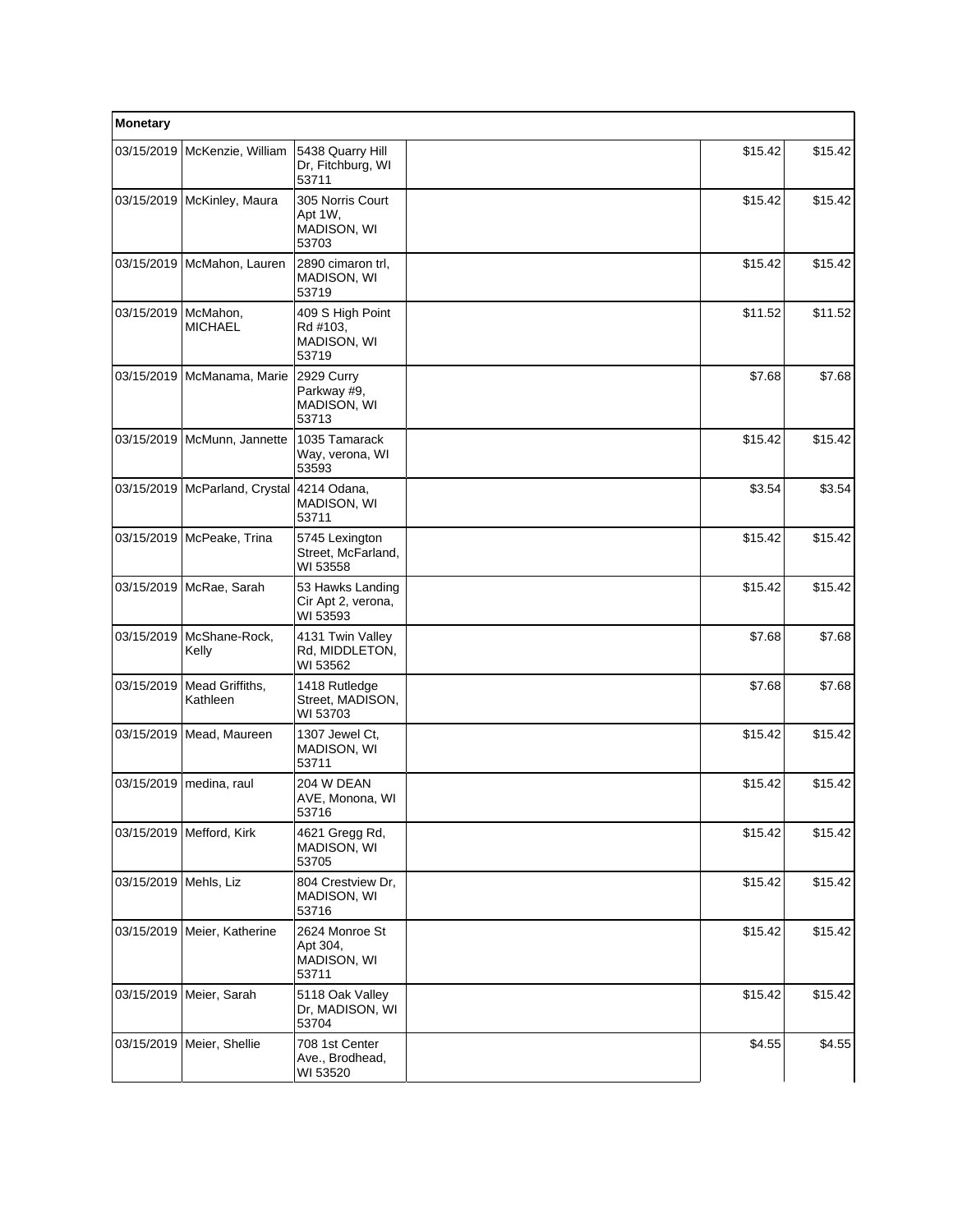| Monetary              |                                  |                                                        |         |         |
|-----------------------|----------------------------------|--------------------------------------------------------|---------|---------|
|                       | 03/15/2019 Meiller, Jordan       | 222 Westminster<br>Court, MADISON,<br>WI 53714         | \$15.42 | \$15.42 |
|                       | 03/15/2019 Meiller, Megan        | 222 Westminster<br>Court, MADISON,<br>WI 53714         | \$15.42 | \$15.42 |
| 03/15/2019            | Meinecke,<br>Catherine           | 220 Knoll Ct,<br>Deerfield, WI<br>53531                | \$15.42 | \$15.42 |
| 03/15/2019            | Meinel, Margaret                 | 525 S. Ferry Dr.,<br>LAKE MILLS, WI<br>53551           | \$19.26 | \$19.26 |
|                       | 03/15/2019 Meister, Hanna        | 2075 McKenna<br>Blvd., MADISON,<br>WI 53711            | \$15.42 | \$15.42 |
|                       | 03/15/2019   Mejeris, Vicki      | 11629 North Circle<br>Dr, Milton, WI<br>53563          | \$8.89  | \$8.89  |
| 03/15/2019            | Melgaard,<br>Christine           | 2927 Marina Drive,<br>MIDDLETON, WI<br>53562           | \$15.42 | \$15.42 |
| 03/15/2019            | Melgarejo, Enoch                 | 1709 Loftsgordon<br>Ave, Madison, WI<br>53704          | \$19.26 | \$19.26 |
|                       | 03/15/2019   Mellenthin, Stacy   | 348 Tall Grass<br>Trail, Sun Prairie,<br>WI 53590      | \$15.42 | \$15.42 |
|                       | 03/15/2019   Melotte, Marcia     | 922 Sky Ridge Dr,<br>MADISON, WI<br>53719              | \$8.89  | \$8.89  |
| 03/15/2019            | Meloy, Amanda                    | 3430 Richard<br>Street, MADISON,<br>WI 53714           | \$15.42 | \$15.42 |
|                       | 03/15/2019   Meloy, Patric       | 524 Shawnee Ct.,<br>Deforest, WI<br>53532              | \$15.42 | \$15.42 |
| 03/15/2019            | Melville, Anna                   | 2018 Rusk Street<br>#1, MADISON, WI<br>53704           | \$8.97  | \$8.97  |
| 03/15/2019 Menas, Lia |                                  | 9 Dixon St Apt 1,<br>MADISON, WI<br>53704              | \$2.25  | \$2.25  |
| 03/15/2019            | Merline, MICHAEL                 | 840 W. Lakeside<br>St., MADISON, WI<br>53726           | \$15.42 | \$15.42 |
|                       | 03/15/2019   Merriam, Lori       | 110 Jackson<br>Street, MADISON,<br>WI 53704            | \$15.42 | \$15.42 |
|                       | 03/15/2019   Merrit, Melissa     | 57 Northridge Ter,<br>Apt 105,<br>MADISON, WI<br>53704 | \$5.46  | \$5.46  |
|                       | 03/15/2019   Metzloff, Elizabeth | 5105 Spring Ct.,<br>MADISON, WI<br>53705               | \$15.42 | \$15.42 |
|                       | 03/15/2019   Meudt, Katie        | 1238 Velvet Leaf<br>Dr., Madison, WI<br>53719          | \$2.57  | \$2.57  |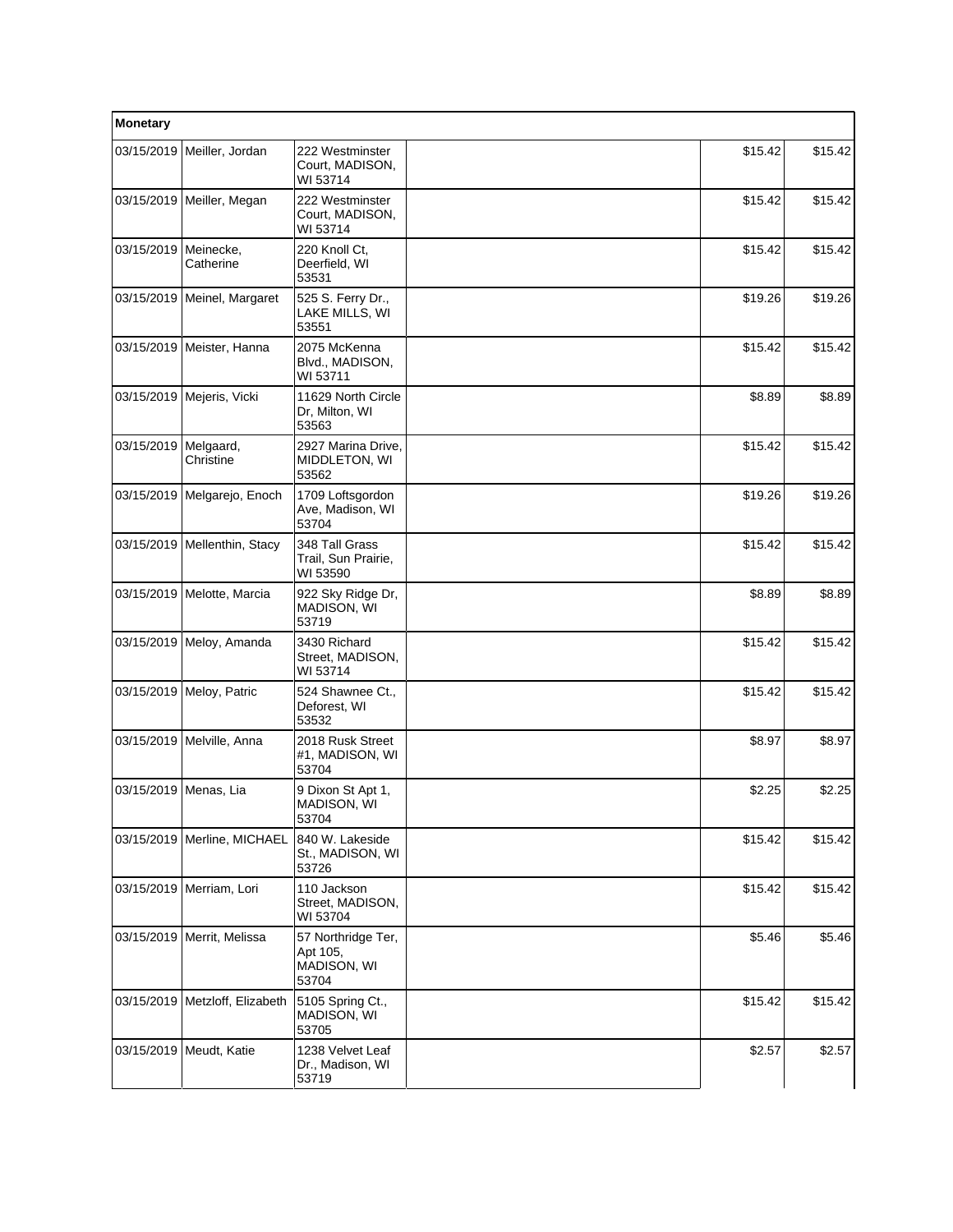| <b>Monetary</b> |                              |                                                               |         |         |
|-----------------|------------------------------|---------------------------------------------------------------|---------|---------|
| 03/15/2019      | Meyer, Andrea                | 5002 Stagehouse<br>Trail, MADISON,<br>WI 53714                | \$15.42 | \$15.42 |
| 03/15/2019      | Meyer,<br><b>CASSANDRA</b>   | 4604 CAMDEN<br>ROAD, MADISON,<br>WI 53716                     | \$15.42 | \$15.42 |
| 03/15/2019      | Meyer, Jocelyn               | 508 S High St,<br>Fort Atkinson, WI<br>53538                  | \$15.42 | \$15.42 |
| 03/15/2019      | Meyer, Julia                 | 3326 University<br>Ave. Apt 206,<br>MADISON, WI<br>53705-2161 | \$8.89  | \$8.89  |
| 03/15/2019      | Meyer, Portia                | 1718 Martin St, #2,<br>MADISON, WI<br>53713                   | \$15.42 | \$15.42 |
|                 | 03/15/2019   Meyers, Kara    | 1122 Blue Mounds<br>St, Black Earth, WI<br>53515              | \$15.42 | \$15.42 |
| 03/15/2019      | Michaelis Berard,<br>Carolyn | 529 S Segoe Rd,<br>MADISON, WI<br>53711                       | \$11.52 | \$11.52 |
|                 | 03/15/2019 Michaels, Dawn    | 1410 Emerald<br>Court, Wauankee,<br>WI 53597                  | \$15.42 | \$15.42 |
| 03/15/2019      | Michels, Emily               | 2772 Richardson<br>St, Fitchburg`, WI<br>53711                | \$8.89  | \$8.89  |
| 03/15/2019      | Micinski, Emma               | 89 Goldenrod Ln<br>Apt 6, MADISON,<br>WI 53719                | \$15.42 | \$15.42 |
| 03/15/2019      | Mikkelson,<br>Chelsea        | 3116 St. Paul Ave,<br>MADISON, WI<br>53714                    | \$15.42 | \$15.42 |
| 03/15/2019      | Mikrut, Terry                | 1610 Droster<br>Road, MADISON,<br>WI 53716                    | \$5.46  | \$5.46  |
| 03/15/2019      | Mileham, Edith               | 3446 Hargrove St.,<br>MADISON, WI<br>53714                    | \$15.42 | \$15.42 |
|                 | 03/15/2019 Milewski, SARA    | 1642 Don Simon<br>Dr, Sun Prairie, WI<br>53590-7000           | \$15.42 | \$15.42 |
|                 | 03/15/2019 Milhaupt, Mary    | 254 division st.<br>MADISON, WI<br>53704                      | \$15.42 | \$15.42 |
| 03/15/2019      | Milisch, Paul                | 102 Farrell St,<br>MADISON, WI<br>53714                       | \$15.42 | \$15.42 |
| 03/15/2019      | Millen, Monica               | 413 8th St, New<br>Glarus, WI 53574                           | \$15.42 | \$15.42 |
| 03/15/2019      | Miller, Aaron                | 14 Chesterton<br>Circle, MADISON,<br>WI 53717                 | \$2.57  | \$2.57  |
| 03/15/2019      | Miller, Abby                 | 201 Windsor<br>Court, MADISON,<br>WI 53714                    | \$15.42 | \$15.42 |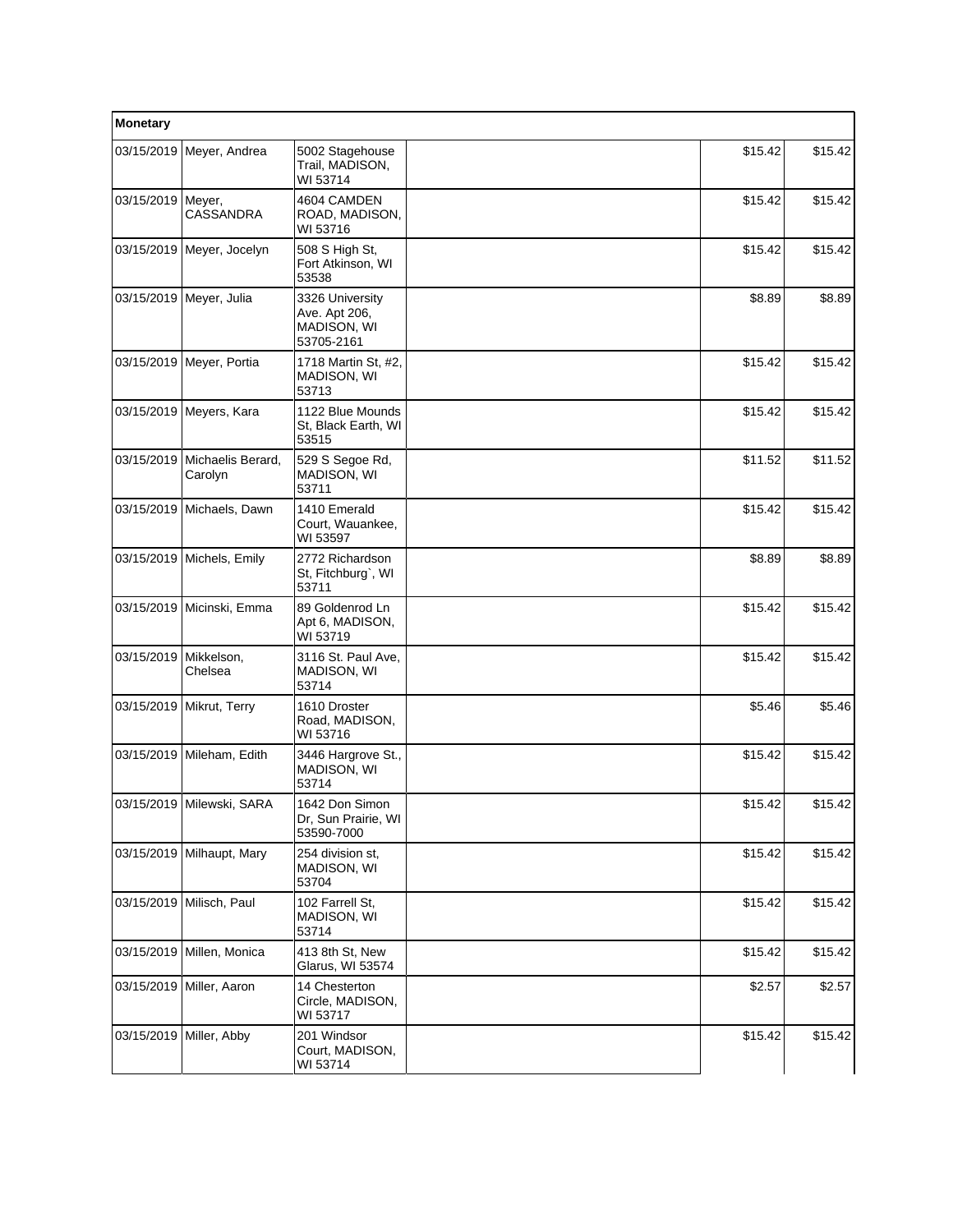| Monetary   |                              |                                                  |         |         |
|------------|------------------------------|--------------------------------------------------|---------|---------|
| 03/15/2019 | Miller, Allison              | 1910 Heath Ave,<br>MADISON, WI<br>53704          | \$8.89  | \$8.89  |
|            | 03/15/2019 Miller, Candace   | 6710 Putnam<br>Road, MADISON,<br>WI 53711        | \$15.42 | \$15.42 |
|            | 03/15/2019 Miller, Catherine | 3707 Nathan Hale<br>Ct, MIDDLETON,<br>WI 53562   | \$11.52 | \$11.52 |
| 03/15/2019 | Miller, Elizabeth            | 1310 Droster Rd,<br>MADISON, WI<br>53716         | \$7.68  | \$7.68  |
| 03/15/2019 | Miller, Elizabeth            | 4033 Tokay Blvd,<br>MADISON, WI<br>53711         | \$14.77 | \$14.77 |
|            | 03/15/2019 Miller, Emily     | 1150 Emerald<br>Street, MADISON,<br>WI 53715     | \$15.42 | \$15.42 |
| 03/15/2019 | Miller, ERIC                 | 2413 Ravenswood<br>Road, MADISON,<br>WI 53711    | \$7.68  | \$7.68  |
| 03/15/2019 | Miller, Jessica              | 497 Riviera street,<br>Oregon, WI 53575          | \$15.42 | \$15.42 |
| 03/15/2019 | Miller, Megan                | 1122 E Dayton St.,<br>MADISON, WI<br>53703       | \$15.42 | \$15.42 |
| 03/15/2019 | Miller, Nicki                | 7201 Harvest Hil<br>Road, MADISON,<br>WI 53717   | \$8.89  | \$8.89  |
| 03/15/2019 | Miller-Wolf, Natalie         | 757 Holy Cross<br>Way, MADISON,<br>WI 53704-6400 | \$15.42 | \$15.42 |
|            | 03/15/2019 Milley, Allison   | 1119 Jenifer st.<br>MADISON, WI<br>53703         | \$15.42 | \$15.42 |
| 03/15/2019 | Milne-Carroll,<br>Jennifer   | 208 N. Paterson<br>St., MADISON, WI<br>53703     | \$12.85 | \$12.85 |
| 03/15/2019 | Minahan, Debra               | 2113 East Dayton<br>st, Madison, WI<br>53704     | \$15.42 | \$15.42 |
| 03/15/2019 | Mink, Mary                   | 9610 Tiercel Dr,<br>verona, WI 53590             | \$4.48  | \$4.48  |
| 03/15/2019 | Minko, Joann                 | 505 Edward st,<br>MADISON, WI<br>53711           | \$7.68  | \$7.68  |
|            | 03/15/2019   Minter, Kally   | 765 Pilgrim Tr,<br>Sun Prairie, WI<br>53590      | \$2.57  | \$2.57  |
| 03/15/2019 | Miran, Marnie                | 2536 Kendall Ave,<br>MADISON, WI<br>53705        | \$3.54  | \$3.54  |
| 03/15/2019 | Miranda, Elizabeth           | 1410 Iowa Drive,<br>MADISON, WI<br>53704         | \$15.42 | \$15.42 |
| 03/15/2019 | Mirkamandari,<br>Maryam      | 3014 Bryn Woood<br>Dr, Fitchburg, WI<br>53711    | \$5.46  | \$5.46  |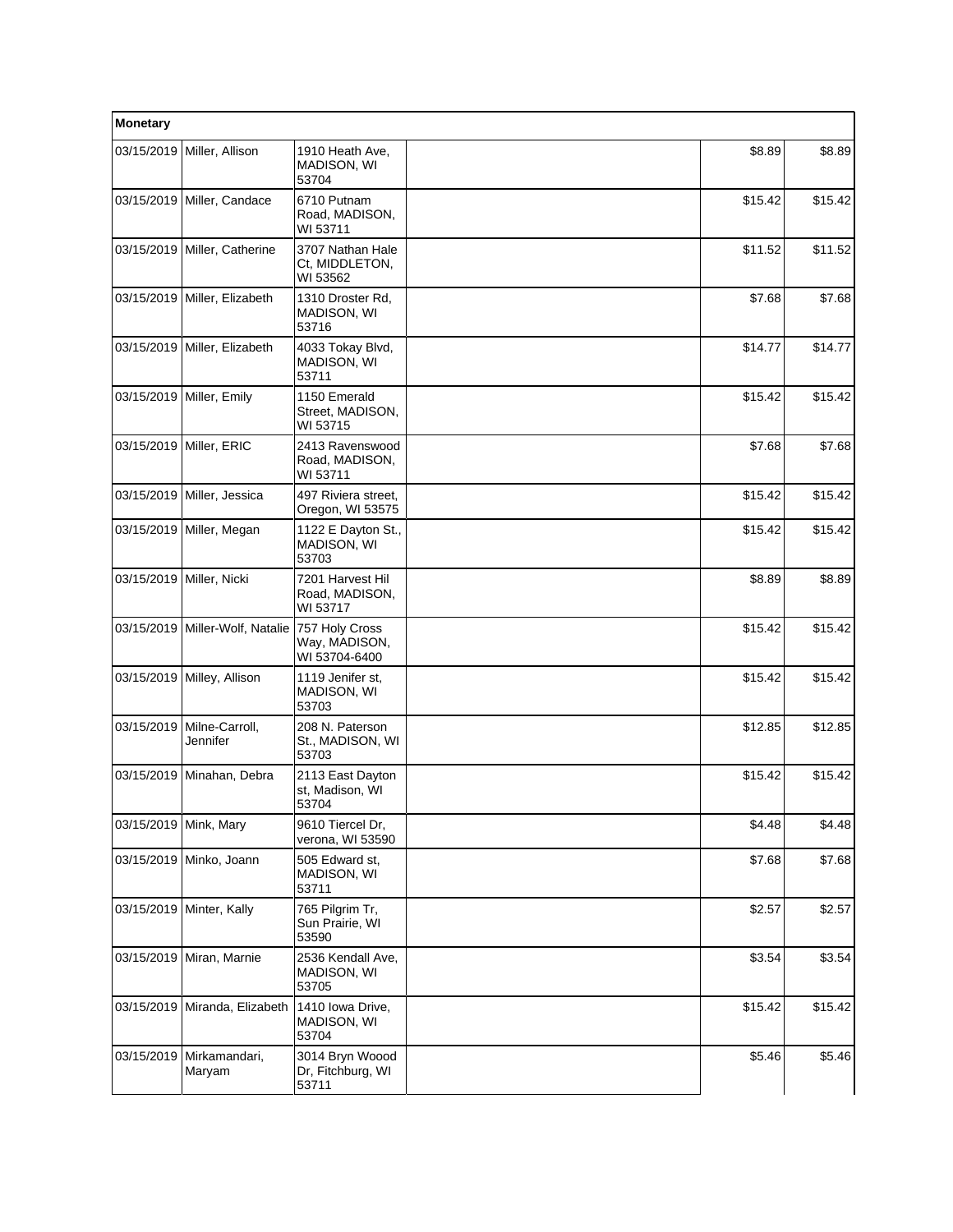| Monetary   |                                            |                                                                |         |         |
|------------|--------------------------------------------|----------------------------------------------------------------|---------|---------|
| 03/15/2019 | Missureli, Andrea                          | 5128 Spaanem<br>Ave, MADISON,<br>WI 53716                      | \$15.42 | \$15.42 |
|            | 03/15/2019 Mitchell, Beth                  | 7705 Lois Lowry<br>Lane, MADISON,<br>WI 53719                  | \$0.00  | \$0.00  |
|            | 03/15/2019 Mitchell, FLOR                  | 314 S OWEN DR,<br>MADISON, WI<br>53705-5039                    | \$15.42 | \$15.42 |
| 03/15/2019 | Mitchell, Judy                             | 7634 Tiger Lily<br>Court, verona, WI<br>53593                  | \$15.42 | \$15.42 |
| 03/15/2019 | Mitchell, Leslie                           | 334 Kent Lane Apt<br>101, MADISON,<br>WI 53713                 | \$15.42 | \$15.42 |
|            | 03/15/2019 Mixtacki, Judi                  | 5006 Pebblebrook<br>Dr, MADISON, WI<br>53716                   | \$5.46  | \$5.46  |
| 03/15/2019 | moberly, SUSAN                             | 2309 regent st,<br>MADISON, WI<br>53726                        | \$15.42 | \$15.42 |
| 03/15/2019 | Moberly-Duffy,<br>Sarah                    | 1722 Hooker Ave,<br>MADISON, WI<br>53704                       | \$19.26 | \$19.26 |
|            | 03/15/2019 Mobley, Lauren                  | 5550 Caddis Bend<br>#107, Fitchburg,<br>WI 53711               | \$15.42 | \$15.42 |
|            | 03/15/2019   Modaff, Mary                  | 205 Buell St.,<br>MADISON, WI<br>53704                         | \$15.42 | \$15.42 |
| 03/15/2019 | Moe, SARA                                  | 211 Harding St,<br>MADISON, WI<br>53714                        | \$15.42 | \$15.42 |
| 03/15/2019 | Moffat, Nuria                              | 1 Book Court,<br>MADISON, WI<br>53713                          | \$14.40 | \$14.40 |
| 03/15/2019 | Moffit, Benjamin                           | 556 Glen Dr.,<br>MADISON, WI<br>53711                          | \$15.42 | \$15.42 |
|            | 03/15/2019 Mohrmann, Rachel 880 Garden Dr, | Sun Prairie, WI<br>53590                                       | \$15.42 | \$15.42 |
| 03/15/2019 | Montgomery,<br>Kristin                     | 5487 Caddis<br>Bend, Fitchburg,<br>WI 53711                    | \$7.68  | \$7.68  |
| 03/15/2019 | MOONEY,<br><b>PATRICK</b>                  | 705 RIVERSIDE<br>DR, MADISON, WI<br>53704-5531                 | \$10.00 | \$10.00 |
|            | 03/15/2019 Moore, Cynthia                  | 5905 Hammersley<br>Road, Madison,<br>WI 53711                  | \$15.42 | \$15.42 |
|            | 03/15/2019 Moore, SARA                     | 3412 Valley Ridge<br>Road Apartment 7,<br>MADISON, WI<br>53562 | \$15.42 | \$15.42 |
| 03/15/2019 | Moran Hussien,<br>Margaret                 | 6225 Countryside<br>lane, MADISON,<br>WI 53705                 | \$15.42 | \$15.42 |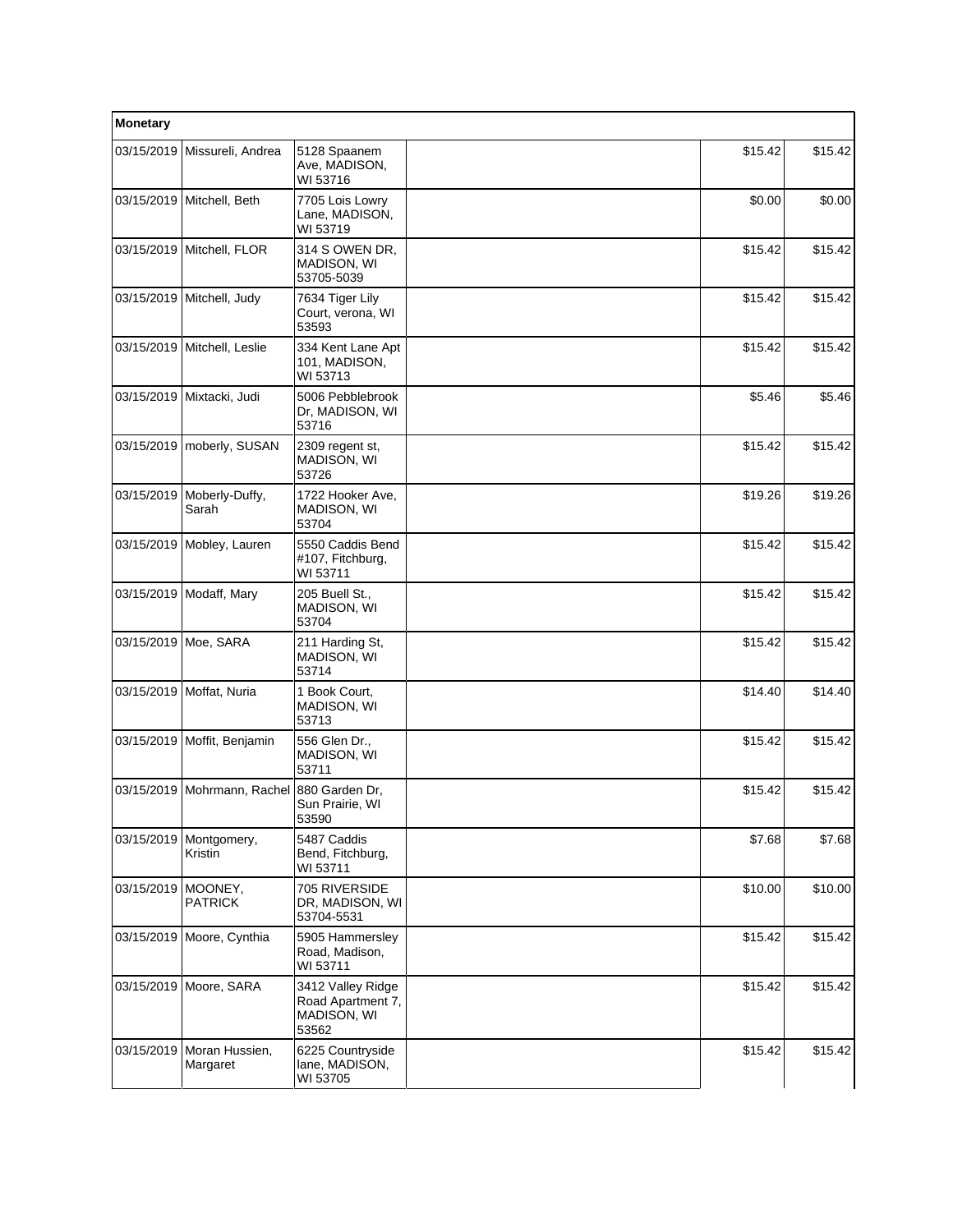| <b>Monetary</b> |                             |                                                        |         |         |
|-----------------|-----------------------------|--------------------------------------------------------|---------|---------|
| 03/15/2019      | Moran, Megan                | 2140 1/2 Regent<br>St., MADISON, WI<br>53726           | \$7.68  | \$7.68  |
|                 | 03/15/2019 Moran, Wendy     | 5306 Starker Ave.<br>MADISON, WI<br>53716              | \$8.89  | \$8.89  |
|                 | 03/15/2019 Morin, Kellie    | 1128 Erin St. Apt<br>2, MADISON, WI<br>53715           | \$5.46  | \$5.46  |
| 03/15/2019      | Mormino, Len                | 3710 Mandimus<br>court,<br>MIDDLETON, WI<br>53562      | \$12.85 | \$12.85 |
| 03/15/2019      | Morris, Kendall             | 710 Bear Claw<br>Way, Apt 212,<br>MADISON, WI<br>53717 | \$11.52 | \$11.52 |
|                 | 03/15/2019   Morris, Lauren | 5730 Oxbow<br>Bend, MADISON,<br>WI 53716               | \$15.42 | \$15.42 |
| 03/15/2019      | Morris, Terretha            | 5730 Oxbow<br>Bend, MADISON,<br>WI 53716               | \$5.46  | \$5.46  |
| 03/15/2019      | Morrison, Abigale           | 9303 Glencoe Dr<br>Apt 209, verona,<br>WI 53593-9304   | \$15.42 | \$15.42 |
| 03/15/2019      | Morrison,<br>Cassandra      | 2832 Holborn<br>Circle, MADISON,<br>WI 53718           | \$15.42 | \$15.42 |
| 03/15/2019      | Mortensen, Angela           | 208 Frost Woods<br>Rd, Monona, WI<br>53716             | \$15.42 | \$15.42 |
| 03/15/2019      | Morton-May, Jodi            | 2317 Oakridge<br>Avenue,<br>MADISON, WI<br>53704       | \$15.42 | \$15.42 |
| 03/15/2019      | MOSCHEA,<br>Tamara          | 518 LUSTER AVE,<br>MADISON, WI<br>53704                | \$7.28  | \$7.28  |
| 03/15/2019      | Moseley, Allison            | 513 Bowman Ave,<br>MADISON, WI<br>53716                | \$5.14  | \$5.14  |
|                 | 03/15/2019   MOSS, LA TOYA  | 131 KENNEDY<br>HEIGHTS,<br>MADISON, WI<br>53704        | \$2.73  | \$2.73  |
| 03/15/2019      | Mossholder,<br>Dennis       | 2106 Middleton St<br>#2, MIDDLETON,<br>WI 53562        | \$15.42 | \$15.42 |
|                 | 03/15/2019 Motl, Sarah      | 2314 Stuart Court,<br>MADISON, WI<br>53704             | \$15.42 | \$15.42 |
| 03/15/2019      | Mount, Meredith             | 1043 Jenifer St<br>Apt 2, MADISON,<br>WI 53703         | \$15.42 | \$15.42 |
| 03/15/2019      | Muchka, Jennifer            | 229 N Page St,<br>Stoughton, WI<br>53589               | \$15.42 | \$15.42 |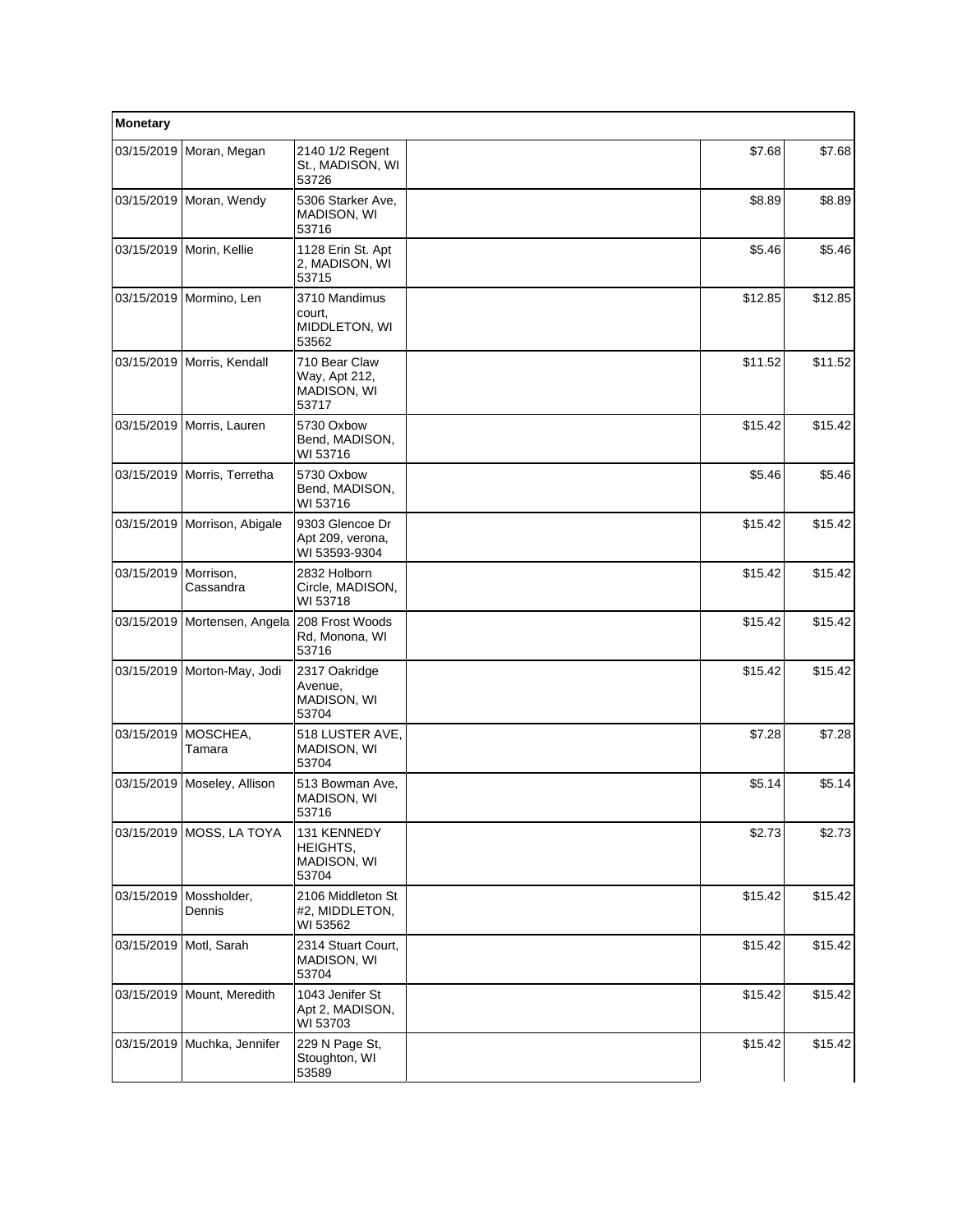| Monetary   |                                |                                                                         |         |         |
|------------|--------------------------------|-------------------------------------------------------------------------|---------|---------|
| 03/15/2019 | Mueller, Ann                   | 3551 Strawberry<br>Loop,<br>MIDDLETON, WI<br>53562                      | \$15.42 | \$15.42 |
| 03/15/2019 | Mueller, Benjamin              | 6305 Ford Street,<br>Monona, WI 53716                                   | \$15.42 | \$15.42 |
|            | 03/15/2019 Mueller, Brianna    | 9 Keighley Circle,<br>MADISON, WI<br>53719                              | \$15.42 | \$15.42 |
| 03/15/2019 | Mueller, Jody                  | 3750<br><b>PARMENTER</b><br>STREET, APT.<br>311, MIDDLETON,<br>WI 53562 | \$8.89  | \$8.89  |
| 03/15/2019 | Mueller, Rachel                | 3049 Selkirk Dr<br>Apt 3, Sun Prairie,<br>WI 53590                      | \$8.89  | \$8.89  |
| 03/15/2019 | Mueller-Owens,<br>Robert       | 4304 Maher Ave.,<br>MADISON, WI<br>53716                                | \$12.85 | \$12.85 |
|            | 03/15/2019 Mulcahy, Barbara    | 7302 Arctic Fox<br>Drive, MADISON,<br>WI 53719                          | \$15.42 | \$15.42 |
| 03/15/2019 | Mullee, Scott                  | 5521 Macintowish<br>Way, MADISON,<br>WI 53704                           | \$15.42 | \$15.42 |
|            | 03/15/2019   Mulligan, Matthew | 7610 Radcliffe Dr<br>Apt B, MADISON,<br>WI 53719-2807                   | \$15.42 | \$15.42 |
| 03/15/2019 | Munoz Vazquez,<br>Isabel       | 2966 Holborn<br>Circle, MADISON,<br>WI 53718                            | \$5.46  | \$5.46  |
| 03/15/2019 | Muranyi, Kathleen              | 18 West Copper<br>Circle, MADISON,<br>WI 53717                          | \$5.46  | \$5.46  |
|            | 03/15/2019   Murphy, Colleen   | 4101 Yuma drive,<br>MADISON, WI<br>53711                                | \$15.42 | \$15.42 |
|            | 03/15/2019 Murphy, Robin       | 546 Pluto St,<br>MADISON, WI<br>53718                                   | \$15.42 | \$15.42 |
|            | 03/15/2019 Murphy, Sarah       | 745 Maple Drive,<br>Mt. Horeb, WI<br>53572                              | \$15.42 | \$15.42 |
| 03/15/2019 | Murpy, Elizabeth               | 308 Swanton Rd,<br>MADISON, WI<br>53714                                 | \$5.46  | \$5.46  |
|            | 03/15/2019 Murray, Jennifer    | 3725 Tribeca Dr<br>#214,<br>MIDDLETON, WI<br>53562                      | \$0.00  | \$0.00  |
| 03/15/2019 | Murray, Nancy                  | 7803 Tree Lane,<br>MADISON, WI<br>53717                                 | \$0.91  | \$0.91  |
| 03/15/2019 | Murray, SUSAN                  | 8001 Ritz Drive,<br>MADISON, WI<br>53719                                | \$15.42 | \$15.42 |
|            | 03/15/2019   Mysliwiec, JOHN   | 2001 N Sherman<br>Ave, MADISON,<br>WI 53704                             | \$15.42 | \$15.42 |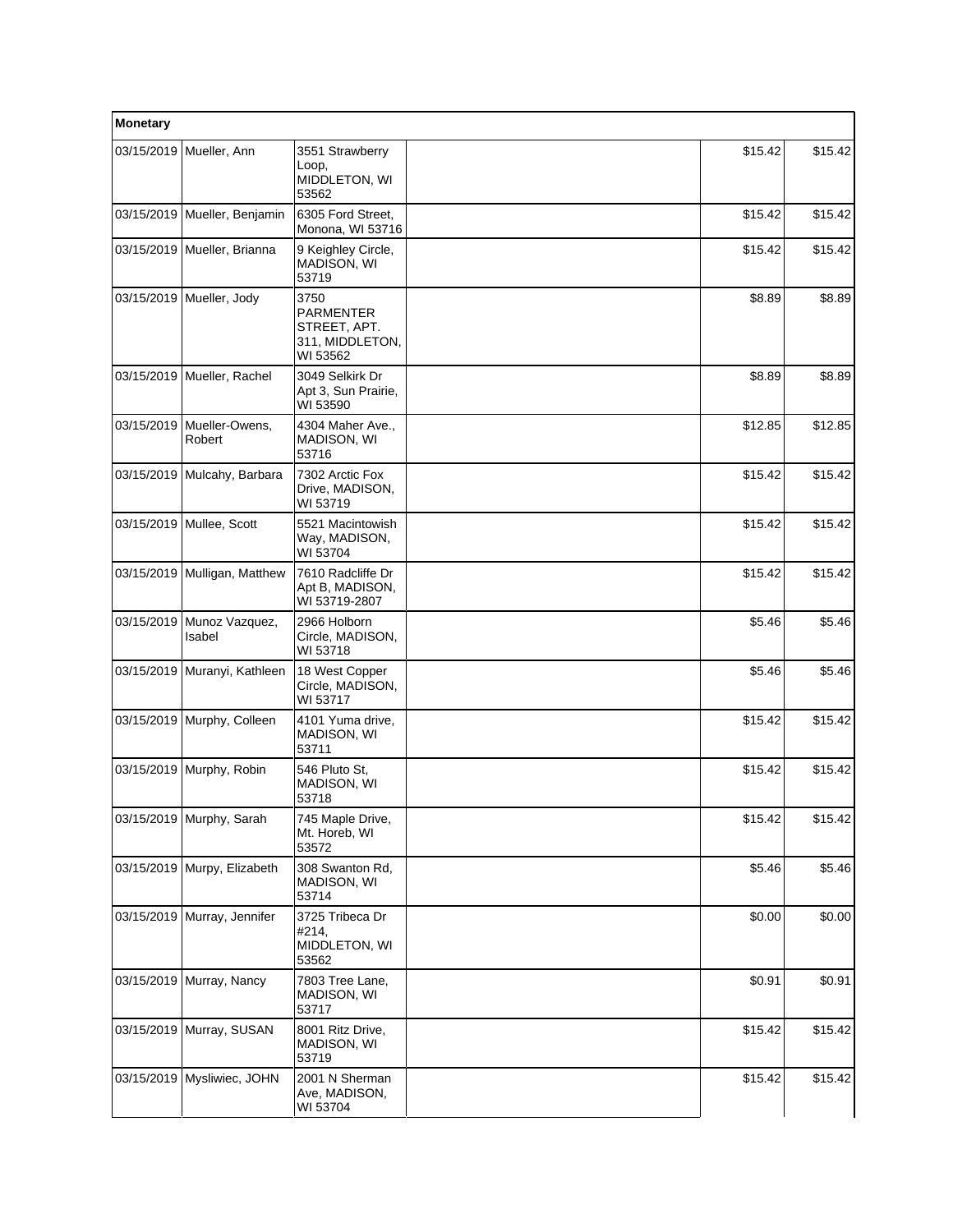| Monetary              |                           |                                                    |         |         |
|-----------------------|---------------------------|----------------------------------------------------|---------|---------|
| 03/15/2019            | Naab, Marcia              | 2818 Mason St,<br>MADISON, WI<br>53705             | \$8.89  | \$8.89  |
|                       | 03/15/2019 Naatz, SARA    | 900a whispering<br>way, Cottage<br>Grove, WI 53527 | \$15.42 | \$15.42 |
| 03/15/2019            | Nadolski, Jennifer        | 2602 Commercial<br>Ave, MADISON,<br>WI 53704       | \$8.89  | \$8.89  |
| 03/15/2019            | Najacht, Nicky            | 1618 Homberg<br>Lane, MADISON,<br>WI 53716         | \$15.42 | \$15.42 |
| 03/15/2019            | Nall, Theresa             | 295 Westend<br>Circle, Sun Prairie,<br>WI 53590    | \$7.68  | \$7.68  |
|                       | 03/15/2019 Naputi, Vera   | 615 West Main<br>#410, MADISON,<br>WI 53703        | \$15.42 | \$15.42 |
| 03/15/2019            | Natera, Lydia             | 4920 Camden Rd<br>Apt C, MADISON,<br>WI 53716      | \$2.26  | \$2.26  |
| 03/15/2019            | Navin, Miriam             | 639 Knickerbocker<br>St, MADISON, WI<br>53711      | \$15.42 | \$15.42 |
| 03/15/2019            | Ndahayo, Augustin         | 4310 Doncaster<br>dr, MADISON, WI<br>53711         | \$11.52 | \$11.52 |
| 03/15/2019 Nee, linda |                           | 4488 Hwy 73,<br>Deerfield, WI<br>53531             | \$5.46  | \$5.46  |
| 03/15/2019            | Neesam, Shi               | W5175 Vaughn<br>Rd.,<br>PARDEEVILLE,<br>WI 53954   | \$7.71  | \$7.71  |
| 03/15/2019            | Negron-Vazquez,<br>Kennis | 620 Gilmore<br>Street, MADISON,<br>WI 53711        | \$15.42 | \$15.42 |
| 03/15/2019            | Nelsestuen, Nina          | 406 E Dean Ave,<br>MADISON, WI<br>53716            | \$7.68  | \$7.68  |
|                       | 03/15/2019 Nelson, Andrea | 5100 McKenna<br>Rd, Monona, WI<br>53716            | \$15.42 | \$15.42 |
|                       | 03/15/2019 Nelson, Cheryl | 7029 rockstream<br>drive, MADISON,<br>WI 53719     | \$5.46  | \$5.46  |
| 03/15/2019            | Nelson, Craig             | 1014 Taylor Lane,<br>Stoughton, WI<br>53589        | \$15.42 | \$15.42 |
| 03/15/2019            | Nelson, ERIC              | 1012 Starlight<br>Lane, Cottage<br>Grove, WI 53527 | \$15.42 | \$15.42 |
| 03/15/2019            | Nelson, Heather           | 4302 Brown Lane,<br>MADISON, WI<br>53704           | \$15.42 | \$15.42 |
| 03/15/2019            | Nelson, Kathryn           | 17 Frederick<br>Circle, MADISON,<br>WI 53711       | \$15.42 | \$15.42 |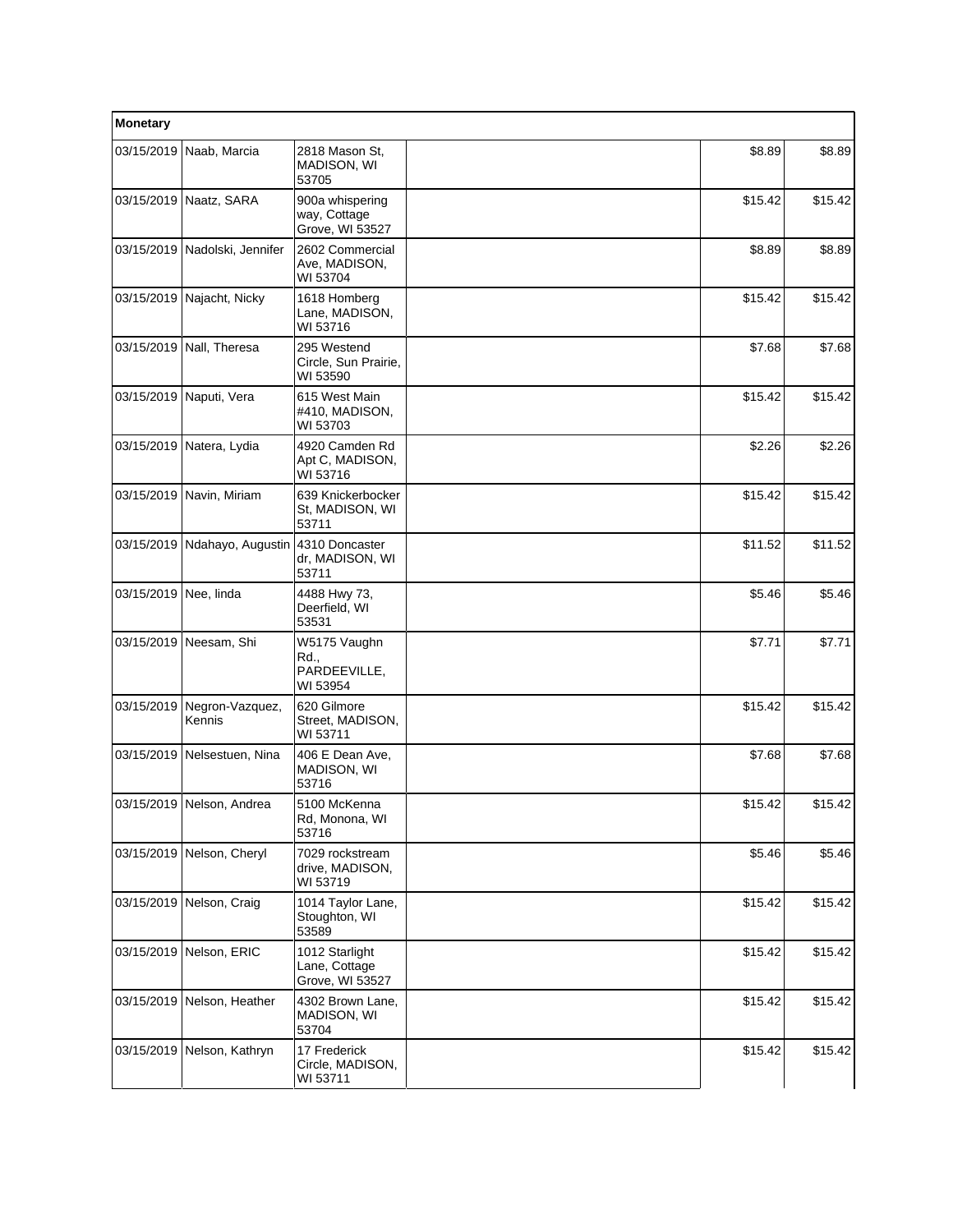| Monetary   |                            |                                                         |         |         |
|------------|----------------------------|---------------------------------------------------------|---------|---------|
| 03/15/2019 | Nelson, Kristi             | 25 Meadow Vale<br>Ct, MADISON, WI<br>53704              | \$15.42 | \$15.42 |
|            | 03/15/2019 Nelson, Leah    | 5666 Byrneland<br>Street, MADISON,<br>WI 53711          | \$15.42 | \$15.42 |
|            | 03/15/2019 Nelson, Marisa  | 5873 Roanoke Dr,<br>Fitchburg, WI<br>53719              | \$15.42 | \$15.42 |
| 03/15/2019 | Nelson, Mark               | 500 School Rd.<br>Cottage Grove, WI<br>53527            | \$15.42 | \$15.42 |
| 03/15/2019 | Nelson, Michelle           | 138 Lansing<br>Street, MADISON,<br>WI 53714             | \$12.85 | \$12.85 |
|            | 03/15/2019 Nelson, Sharel  | 6810 carnwood<br>road, MADISON,<br>WI 53719             | \$15.42 | \$15.42 |
| 03/15/2019 | Nepper, Mark               | 4626 Ames St.,<br><b>MADISON, WI</b><br>53711           | \$15.42 | \$15.42 |
| 03/15/2019 | Neppl, Philip              | 16 PELICAN CIR.<br>MADISON, WI<br>53716                 | \$15.42 | \$15.42 |
| 03/15/2019 | Nesimoglu,<br>Ronnita      | 2414<br>Commonwealth<br>Avenue,<br>MADISON, WI<br>53711 | \$15.42 | \$15.42 |
|            | 03/15/2019 Ness, Leasure   | 201 Rosemary,<br>MADISON, WI<br>53714                   | \$5.46  | \$5.46  |
| 03/15/2019 | Neuman, Mary               | N7470 Highway<br>73, Randolph, WI<br>53956              | \$15.42 | \$15.42 |
|            | 03/15/2019 Neumann, JOHN   | 9 Cobblestone Ct,<br>MADISON, WI<br>53714               | \$15.42 | \$15.42 |
| 03/15/2019 | Neumann, Lindsey           | 9 Cobblestone Ct.,<br>MADISON, WI<br>53714              | \$15.42 | \$15.42 |
|            | 03/15/2019 Neusen, Cynthia | 7117 Harvest Hill<br>rd, MADISON, WI<br>53717           | \$15.42 | \$15.42 |
| 03/15/2019 | Nevel, Emily               | W1102 Hwy 92,<br>Brooklyn, WI<br>53521                  | \$8.89  | \$8.89  |
| 03/15/2019 | Newby, Meredith            | 1011 Lawrence<br>St., MADISON, WI<br>53715              | \$15.42 | \$15.42 |
|            | 03/15/2019 Newell, Lisa    | 17 Ranch House<br>Ln., MADISON, WI<br>53716             | \$15.42 | \$15.42 |
| 03/15/2019 | Newland, Joshua            | 318 Samuel Dr.<br>#3717, Madison,<br>WI 53717           | \$15.42 | \$15.42 |
| 03/15/2019 | Newman, Taylor             | 7102 Prairie Dr,<br>MIDDLETON, WI<br>53562              | \$15.42 | \$15.42 |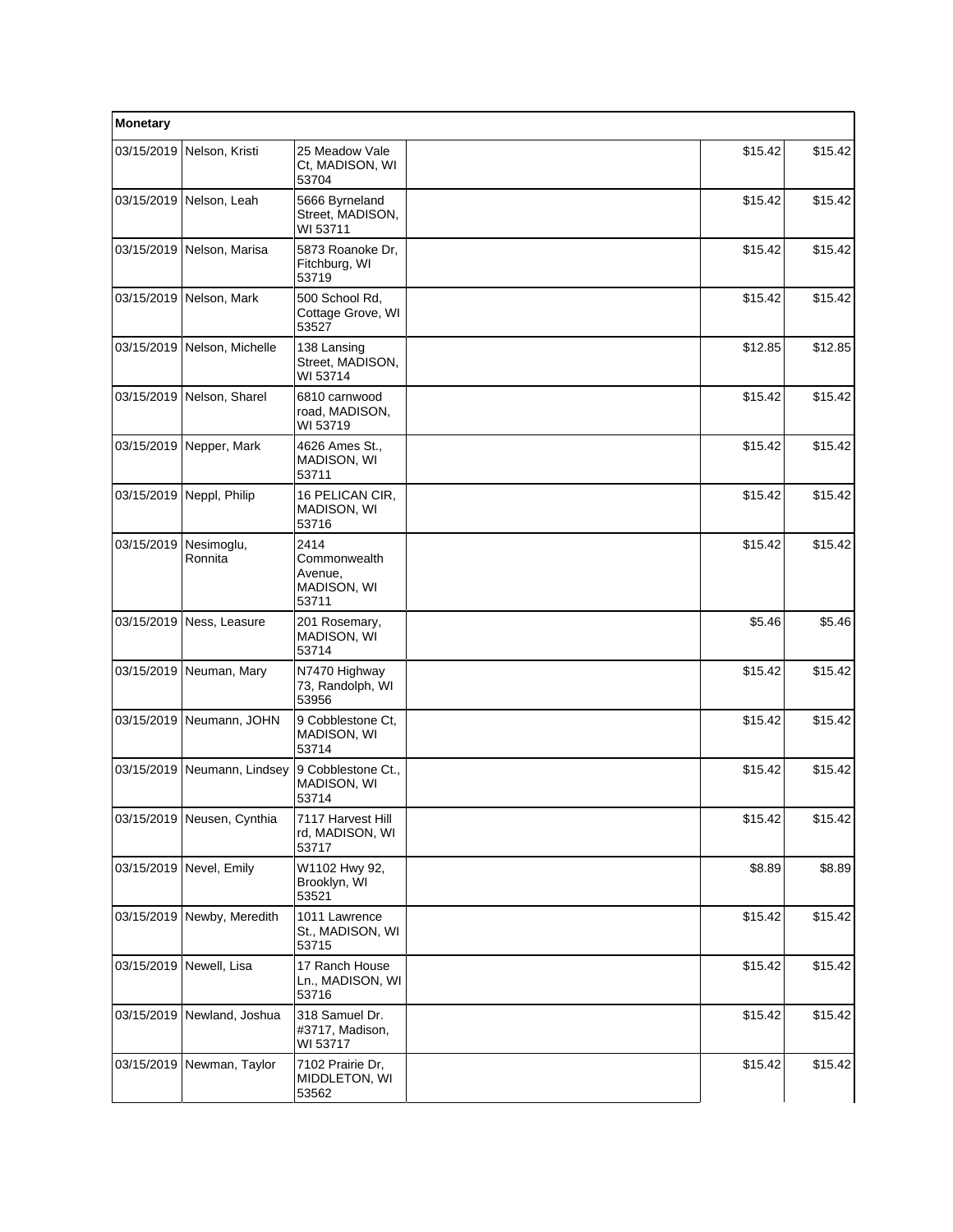| Monetary                |                              |                                                        |  |         |         |
|-------------------------|------------------------------|--------------------------------------------------------|--|---------|---------|
| 03/15/2019              | Nguyen, Addie                | 3017 Worthington<br>Ave., MADISON,<br>WI 53714         |  | \$5.46  | \$5.46  |
|                         | 03/15/2019 Nguyen, Hilary    | 5214 Kevins Way,<br><b>MADISON, WI</b><br>53714        |  | \$15.42 | \$15.42 |
|                         | 03/15/2019 Nguyen, Katherine | 1818 Grafton Rd,<br><b>MADISON, WI</b><br>53716        |  | \$15.42 | \$15.42 |
| 03/15/2019              | Nguyen, Loi                  | 2051 Allen Blvd.<br>#203,<br>MIDDLETON, WI<br>53562    |  | \$15.42 | \$15.42 |
| 03/15/2019              | Nicholas, Judith             | 2646 Park Place,<br>MADISON, WI<br>53705               |  | \$15.42 | \$15.42 |
| 03/15/2019              | Nicholas, Margaret           | 320 Island Dr. #4,<br>Madion, WI 53705                 |  | \$5.46  | \$5.46  |
| 03/15/2019              | Nichols, Brady               | 605 Capricorn<br>Lane, MADISON,<br>WI 53718            |  | \$15.42 | \$15.42 |
| 03/15/2019              | Nichols, Charlotte           | 102 s. Segoe road,<br>MADISON, WI<br>53705             |  | \$15.42 | \$15.42 |
|                         | 03/15/2019 Nichols, Cody     | 102 S. Segoe Rd.,<br>MADISON, WI<br>53705              |  | \$15.42 | \$15.42 |
| 03/15/2019              | Nicholson-Fiske,<br>Suzanne  | 1 Bel Aire Drive,<br>MADISON, WI<br>53713              |  | \$8.89  | \$8.89  |
| 03/15/2019              | Nicka Wood<br>Holmes, Karyn  | 2105 Sheridan Dr,<br>MADISON, WI<br>53704              |  | \$15.42 | \$15.42 |
| 03/15/2019              | Nickols, Katherine           | 914 Harbor House<br>Drive #4,<br>MADISON, WI<br>53719  |  | \$15.42 | \$15.42 |
| 03/15/2019              | Nicksic,<br>Rosemarie        | 104 N. 3rd St.,<br>MOUNT HOREB,<br>WI 53572            |  | \$15.42 | \$15.42 |
|                         | 03/15/2019 Nicolosi, Jean    | 232 Yarrow Hill<br>Drive, Cottage<br>Grove, WI 53527   |  | \$14.40 | \$14.40 |
| 03/15/2019 Nieft, Kelly |                              | 418 Park Street,<br>Sun Prairie, WI<br>53590           |  | \$7.68  | \$7.68  |
|                         | 03/15/2019 Nielsen, Heidi    | 24 Glen Arbor<br>Way, Fitchburg,<br>WI 53711           |  | \$15.42 | \$15.42 |
| 03/15/2019              | Nielson, Kristine            | 3419 S. Stone<br>Creek Circle,<br>MADISON, WI<br>53719 |  | \$15.42 | \$15.42 |
| 03/15/2019              | Nienhuis Flores,<br>Robert   | 2428 East<br>Washington Ave.,<br>MADISON, WI<br>53704  |  | \$12.85 | \$12.85 |
|                         | 03/15/2019 Nikolay, Marie    | 4305 Major Ave.,<br>MADISON, WI<br>53716               |  | \$15.42 | \$15.42 |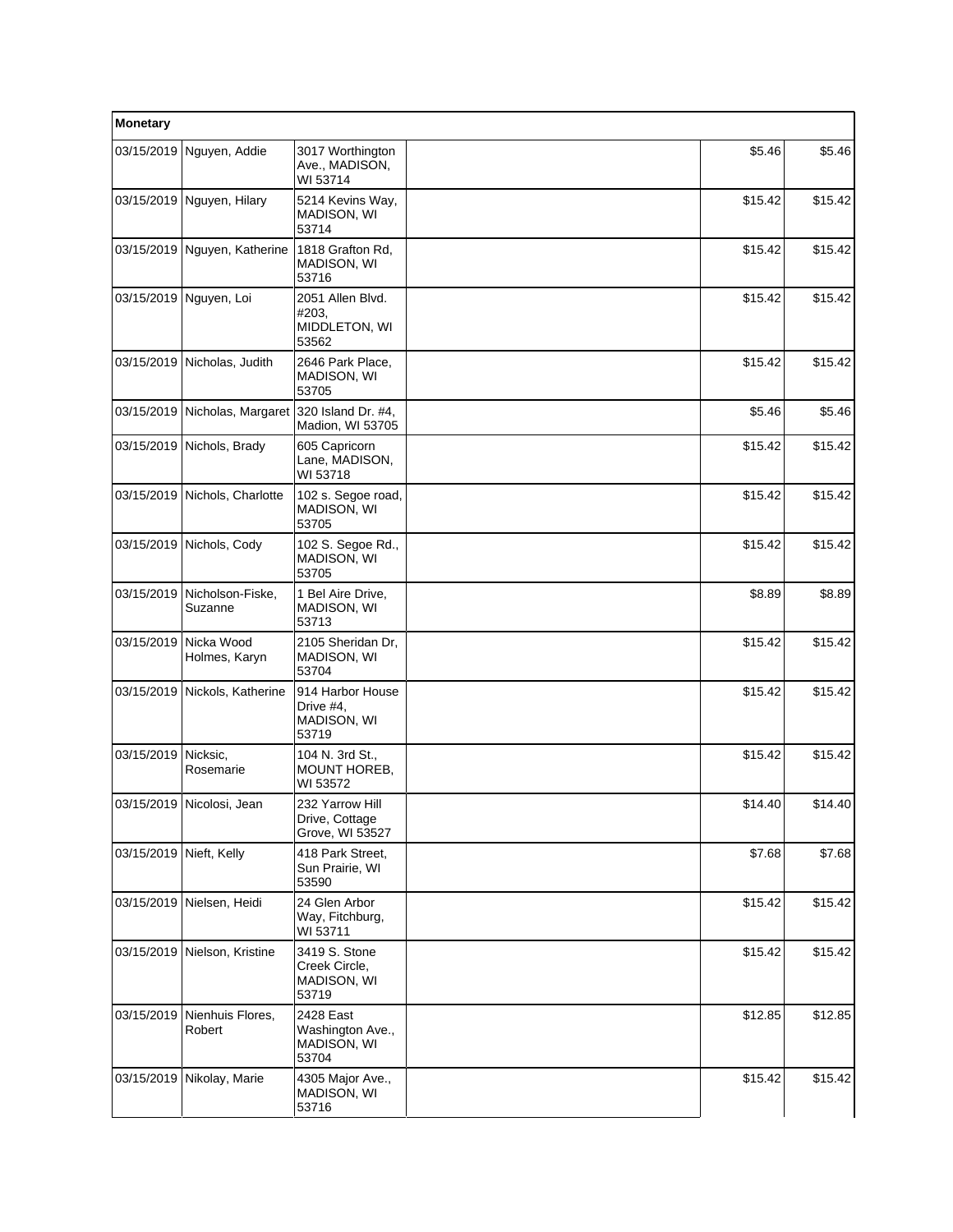| Monetary   |                               |                                                    |         |         |
|------------|-------------------------------|----------------------------------------------------|---------|---------|
|            | 03/15/2019 NILES, Christine   | 1706 N<br>SHERMAN AVE,<br>MADISON, WI<br>53704     | \$15.42 | \$15.42 |
| 03/15/2019 | Nimen, Lori                   | 33 Bradford Lane,<br>MADISON, WI<br>53714          | \$5.46  | \$5.46  |
|            | 03/15/2019 Ninmann, Jane      | 117 Third Street,<br>DANE, WI 53529                | \$8.89  | \$8.89  |
|            | 03/15/2019 Noble, Amy         | 25 Hiawatha<br>Circle, MADISON,<br>WI 53711        | \$15.42 | \$15.42 |
|            | 03/15/2019 Noble, Richard     | 2017 E Johnson<br>St, MADISON, WI<br>53704         | \$8.89  | \$8.89  |
|            | 03/15/2019 Nolan, Bridget     | 8236 Starr grass<br>drive, MADISON,<br>WI 53719    | \$15.42 | \$15.42 |
|            | 03/15/2019 Nolan, Gina        | 2789 Ruffian Cir.<br>Cottage Grove, WI<br>53527    | \$15.42 | \$15.42 |
| 03/15/2019 | Noll, Kendra                  | 203 Basilica Pkwy,<br>verona, WI 53593             | \$11.52 | \$11.52 |
|            | 03/15/2019 Nondahl, Cassie    | 9313 Golden Hue<br>Blvd, verona, WI<br>53593-8798  | \$15.42 | \$15.42 |
| 03/15/2019 | Nonn, Penny                   | 812 Brook St,<br>Deforest, WI<br>53532             | \$15.42 | \$15.42 |
| 03/15/2019 | Norderhaug,<br>Andrew         | 4821 Marathon<br>Dr., MADISON, WI<br>53705         | \$15.42 | \$15.42 |
|            | 03/15/2019 Nording, Christina | 5425 N Northwood<br>Trace, Janesville,<br>WI 53545 | \$15.42 | \$15.42 |
| 03/15/2019 | Nordmeyer,<br>Cynthia         | 1422 Drake St,<br>MADISON, WI<br>53711             | \$15.42 | \$15.42 |
| 03/15/2019 | Nordness, Carla               | 12 Prairie Edge<br>Way, MADISON,<br>WI 53711       | \$15.42 | \$15.42 |
|            | 03/15/2019 North, Marcia      | 1604 Monticello<br>Lane,<br>WAUNAKEE, WI<br>53597  | \$15.42 | \$15.42 |
|            | 03/15/2019 Norton, Laura      | 5018 Pebblebrook<br>Dr, MADISON, WI<br>53716       | \$15.42 | \$15.42 |
|            | 03/15/2019 Norton, Victoria   | 45 N First St,<br>Evansville, WI<br>53536          | \$15.42 | \$15.42 |
|            | 03/15/2019   Nunez, Maria     | 2303 McKenna<br>Blvd, MADISON,<br>WI 53711         | \$5.46  | \$5.46  |
| 03/15/2019 | O'Brien, Fawn                 | 5206 Prairie Rose<br>Rd, MADISON, WI<br>53704      | \$15.42 | \$15.42 |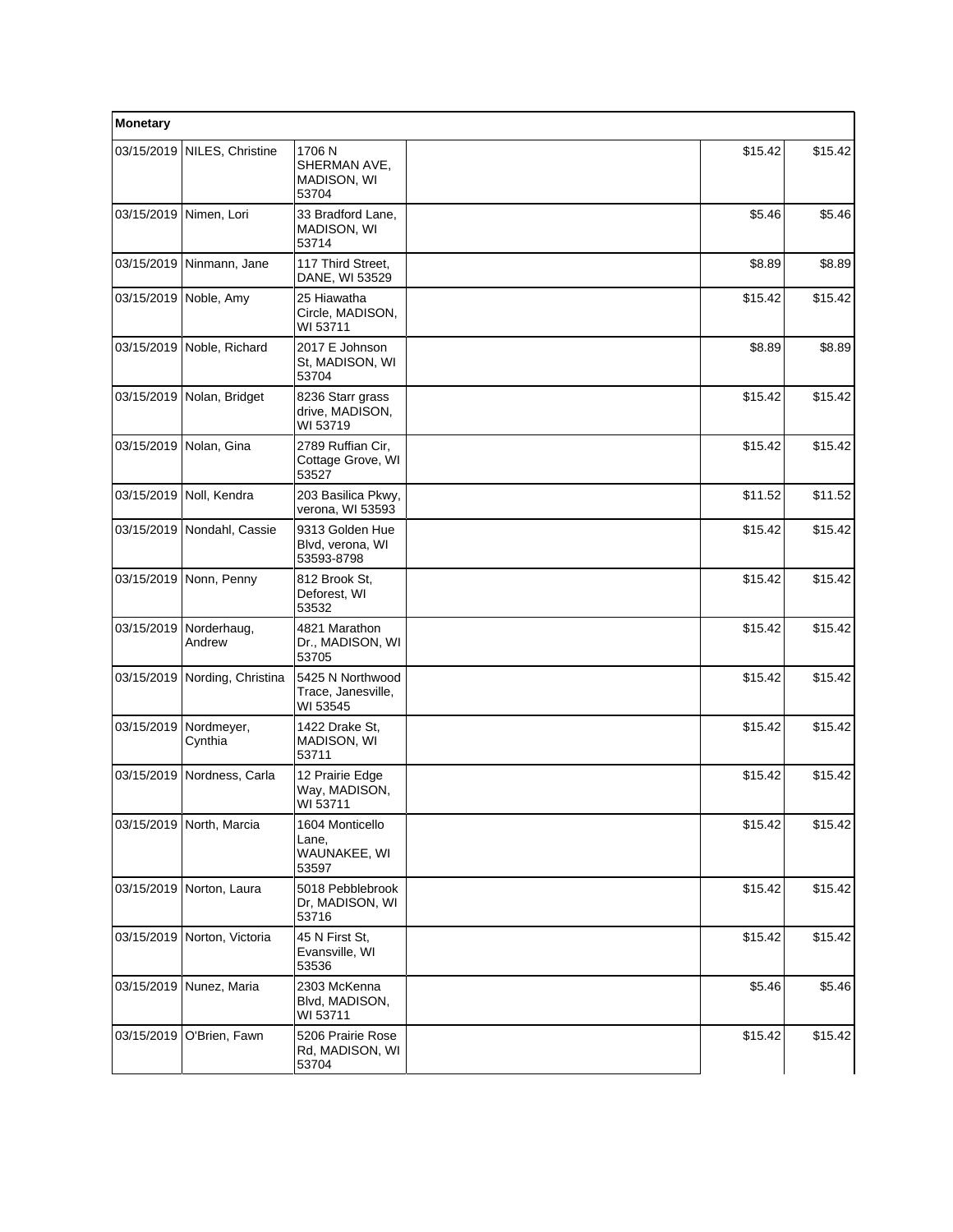| Monetary   |                         |                                                      |         |         |
|------------|-------------------------|------------------------------------------------------|---------|---------|
| 03/15/2019 | O'Brien, Timothy        | 1013 Colby St,<br>MADISON, WI<br>53703               | \$7.71  | \$7.71  |
| 03/15/2019 | O'Connell, Brenda       | 6334 Hartford<br>Drive, MADISON,<br>WI 53719         | \$19.26 | \$19.26 |
| 03/15/2019 | O'Connell, David        | 2828 Northwynde<br>Psg, Sun Prairie,<br>WI 53590     | \$12.85 | \$12.85 |
| 03/15/2019 | O'Connell, Natalie      | 5543 Kennedy Dr,<br>WAUNAKEE, WI<br>53597            | \$15.42 | \$15.42 |
| 03/15/2019 | O'Connor,<br>Kimberly   | 6726 Prairie View<br>Drive, Sun Prairie,<br>WI 53590 | \$15.42 | \$15.42 |
| 03/15/2019 | O'Dell, Meghan          | 818 N. Star Dr.<br>#311, MADISON,<br>WI 53718        | \$15.42 | \$15.42 |
| 03/15/2019 | O'DONAHUE,<br>KIMBERLEE | 6 ROUND HILL<br>CIR, MADISON,<br>WI 53717-1319       | \$15.42 | \$15.42 |
| 03/15/2019 | O'Malley, Ruthann       | 817 Pulley Dr.<br>MADISON, WI<br>53714               | \$8.89  | \$8.89  |
| 03/15/2019 | O'Meara, Mary           | 2420 Gregory<br>Street, MADISON,<br>WI 53711         | \$15.42 | \$15.42 |
| 03/15/2019 | O'Neill, Aaron          | 117 wolf st,<br>MADISON, WI<br>53717                 | \$15.42 | \$15.42 |
| 03/15/2019 | O'Neill, Kari           | 6109 Monticello<br>Way, MADISON,<br>WI 53719         | \$5.46  | \$5.46  |
| 03/15/2019 | Ochoa Podell,<br>Laura  | 2037 Helena St<br>#2, MADISON, WI<br>53704           | \$15.42 | \$15.42 |
| 03/15/2019 | ODuffy, Katie           | 5506 Comanche<br>way, MADISON,<br>WI 53704           | \$14.77 | \$14.77 |
| 03/15/2019 | Oglum, Rebecca          | 45 Wirth Ct.,<br>MADISON, WI<br>53704                | \$15.42 | \$15.42 |
| 03/15/2019 | Ohlrogge, Ruth          | 1202 Forster Dr,<br>MADISON, WI<br>53704             | \$15.42 | \$15.42 |
| 03/15/2019 | Olander, Melissa        | 3521 Mammoth<br>Trail, MADISON,<br>WI 53719          | \$15.42 | \$15.42 |
| 03/15/2019 | Oldenburg,<br>Kathryn   | 1034D S<br>Sunnyvale LN,<br>MADISON, WI<br>53713     | \$7.71  | \$7.71  |
| 03/15/2019 | Oleary, Elizabeth       | 639 East Johnson<br>Street, Madison`,<br>WI 53703    | \$15.42 | \$15.42 |
| 03/15/2019 | Oler, Angie             | 3409 Kingston<br>Drive, MADISON,<br>WI 53713         | \$5.46  | \$5.46  |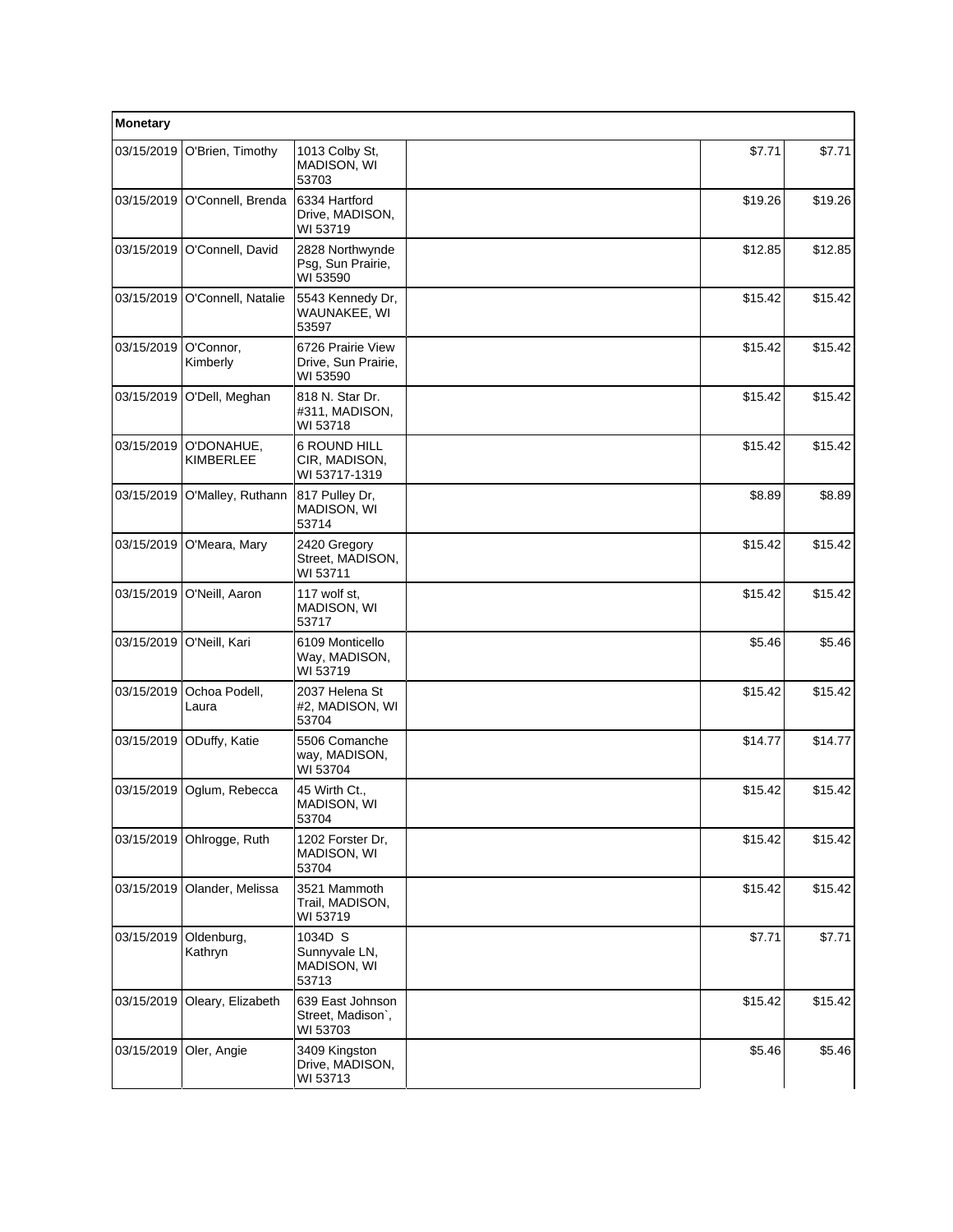| Monetary   |                    |                                                         |         |         |
|------------|--------------------|---------------------------------------------------------|---------|---------|
| 03/15/2019 | Oleson, Madeline   | 405 Davies St.,<br>MADISON, WI<br>53716                 | \$15.42 | \$15.42 |
| 03/15/2019 | Olmsted, Amy       | 7814 Ox Trail<br>Way, Verona, WI<br>53593               | \$15.42 | \$15.42 |
| 03/15/2019 | Olsen, Alicia      | 2209 Ravenswood<br>Rd., MADISON,<br>WI 53711            | \$15.42 | \$15.42 |
| 03/15/2019 | Olsen, Danielle    | 700 University Bay<br>Dr. #412,<br>MADISON, WI<br>53705 | \$12.85 | \$12.85 |
| 03/15/2019 | Olsen, Jessica     | 203 Hanneman<br>Blvd, MOUNT<br><b>HOREB, WI 53572</b>   | \$15.42 | \$15.42 |
| 03/15/2019 | Olsen, Julie       | 5306 Chinook<br>Lane, MADISON,<br>WI 53704              | \$15.42 | \$15.42 |
| 03/15/2019 | Olsen, Nathan      | 2209 Ravenswood<br>Rd., MADISON,<br>WI 53711            | \$15.42 | \$15.42 |
| 03/15/2019 | Olson, Amy         | 2814 Interlaken<br>Pass, MADISON,<br>WI 53719           | \$11.52 | \$11.52 |
| 03/15/2019 | Olson, Christopher | 54 Wirth Ct. #2,<br>MADISON, WI<br>53704                | \$15.42 | \$15.42 |
| 03/15/2019 | Olson, David       | 2814 Interlaken<br>Pass, MADISON,<br>WI 53719           | \$15.42 | \$15.42 |
| 03/15/2019 | Olson, David       | 837 N. Gammon<br>Rd Apt E,<br>MADISON, WI<br>53717      | \$11.52 | \$11.52 |
| 03/15/2019 | Olson, Jaclynn     | 5487 County Road<br>P, Cross Plains,<br>WI 53528        | \$5.46  | \$5.46  |
| 03/15/2019 | Olson, Levi        | 5261 Preservation<br>Place, Sun Prairie,<br>WI 53590    | \$15.42 | \$15.42 |
| 03/15/2019 | Olson, Maryanne    | 5222 Harbor<br>Court, MADISON,<br>WI 53705              | \$15.42 | \$15.42 |
| 03/15/2019 | Olson, Meg         | 5602 Black Onyx<br>Drive #302,<br>MADISON, WI<br>53718  | \$15.42 | \$15.42 |
| 03/15/2019 | Olson, Michelle    | 1 Kresteller circle,<br>MADISON, WI<br>53719            | \$15.42 | \$15.42 |
| 03/15/2019 | Olson, Michelle    | w5653 Island Dr.<br>PARDEEVILLE,<br>WI 53954            | \$5.46  | \$5.46  |
| 03/15/2019 | Olson, PAUL        | 508 HOMME LN,<br>Stoughton, WI<br>53589                 | \$8.89  | \$8.89  |
| 03/15/2019 | Olson, Stephanie   | 1246 Twinleaf<br>Lane, Madisom,<br>WI 53719             | \$15.42 | \$15.42 |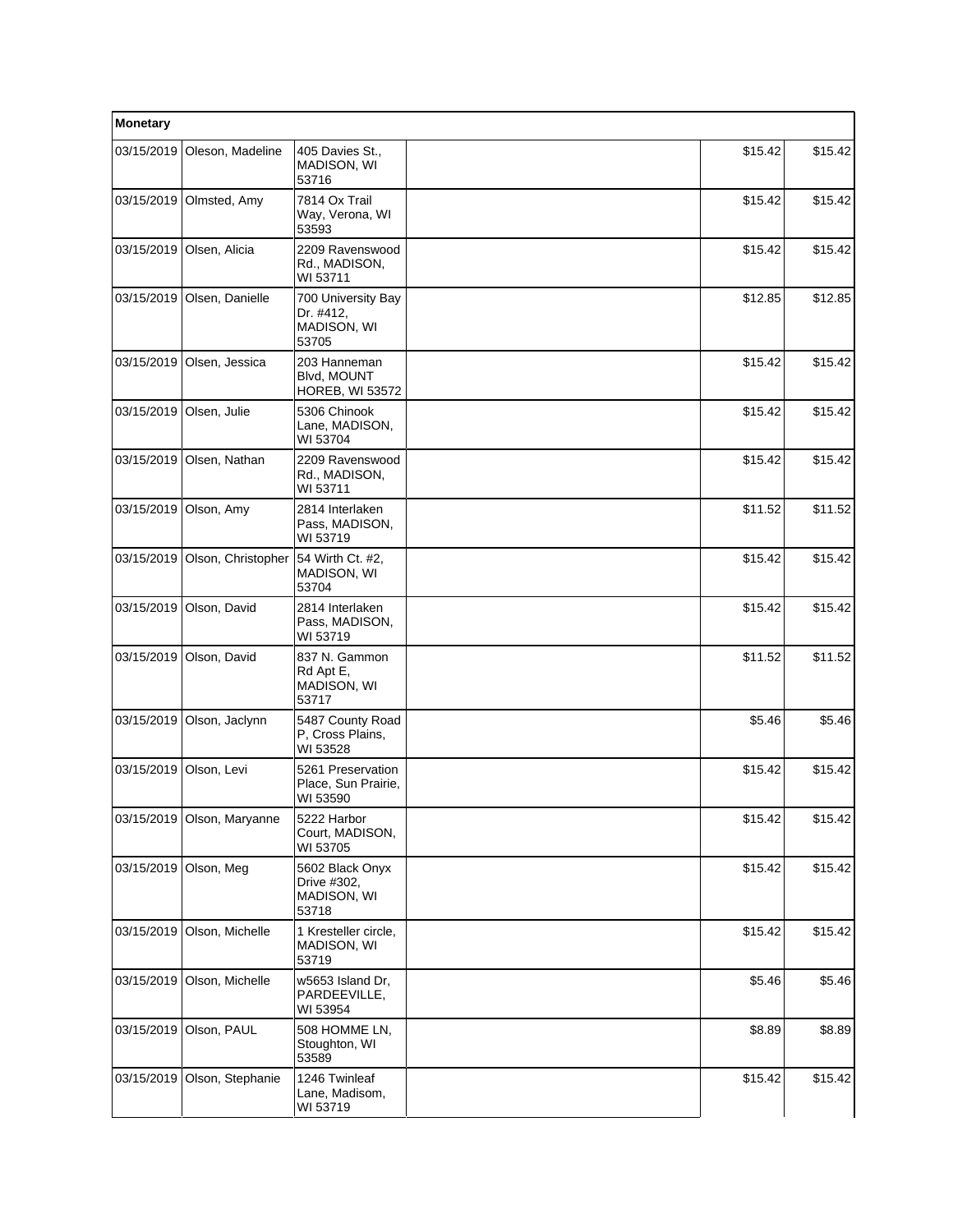| Monetary               |                            |                                                        |         |         |
|------------------------|----------------------------|--------------------------------------------------------|---------|---------|
| 03/15/2019             | Olson, Vicki               | 9 shefford circle,<br>MADISON, WI<br>53710             | \$5.46  | \$5.46  |
| 03/15/2019             | Olver, Carri               | 2901 Rimrock<br>Road, Fitchburg,<br>WI 53713           | \$15.42 | \$15.42 |
| 03/15/2019             | Oppenheimer,<br>Carla      | 10 N Livingston St<br>Apt 505,<br>MADISON, WI<br>53703 | \$15.42 | \$15.42 |
| 03/15/2019             | Opps, Peter                | 1838 Rutledge St,<br>MADISON, WI<br>53704              | \$15.42 | \$15.42 |
|                        | 03/15/2019 Oren, Jennifer  | 208 Dentaria<br>Drive, Cottage<br>Grove, WI 53527      | \$15.42 | \$15.42 |
| 03/15/2019             | Oriedo, Anna               | 2121 Anvil Lane,<br>MADISON, WI<br>53716               | \$15.42 | \$15.42 |
| 03/15/2019             | Oriedo, Mika               | 2121 Anvil Lane,<br>MADISON, WI<br>53716               | \$15.42 | \$15.42 |
|                        | 03/15/2019 OrRico, MICHAEL | 809 Magdeline Dr.,<br>MADISON, WI<br>53704             | \$15.42 | \$15.42 |
| 03/15/2019             | Ortiz, Pricila             | 2921 Holborn<br>Circle, Madison,<br>WI 53718           | \$15.42 | \$15.42 |
| 03/15/2019             | Ortman, Julie              | 5809 Running<br>Deer Trail,<br>McFarland, WI<br>53558  | \$15.42 | \$15.42 |
| 03/15/2019             | Osgood, Caroline           | 2425 Center Ave.,<br>MADISON, WI<br>53704              | \$15.42 | \$15.42 |
| 03/15/2019             | Ostrander, Lara            | 810 Derby Drive,<br>Sun Prairie, WI<br>53590-4627      | \$15.42 | \$15.42 |
| 03/15/2019             | Ostrom, Sue Ellen          | 4129 Lookout<br>Trail, Mc Farland,<br>WI 53558         | \$15.42 | \$15.42 |
| 03/15/2019 Ott, Lauren |                            | 725 Copernicus<br>Way, MADISON,<br>WI 53718            | \$15.42 | \$15.42 |
| 03/15/2019             | Otterson, Brynna           | 595 Linden St,<br>verona, WI 53593                     | \$15.42 | \$15.42 |
| 03/15/2019             | Otterson, Patricia         | 595 Linden Street.<br>verona, WI 53593                 | \$15.42 | \$15.42 |
| 03/15/2019             | Ouellette, Lucy            | 3206 Bluff St Apt<br>3, MADISON, WI<br>53705           | \$15.42 | \$15.42 |
| 03/15/2019             | Ouk, Sathin                | 615 Bram St,<br>MADISON, WI<br>53713                   | \$16.05 | \$16.05 |
| 03/15/2019             | Overstreet,<br>Dyamond     | 1 General<br>Delivery,<br>MADISON, WI<br>53714         | \$7.50  | \$7.50  |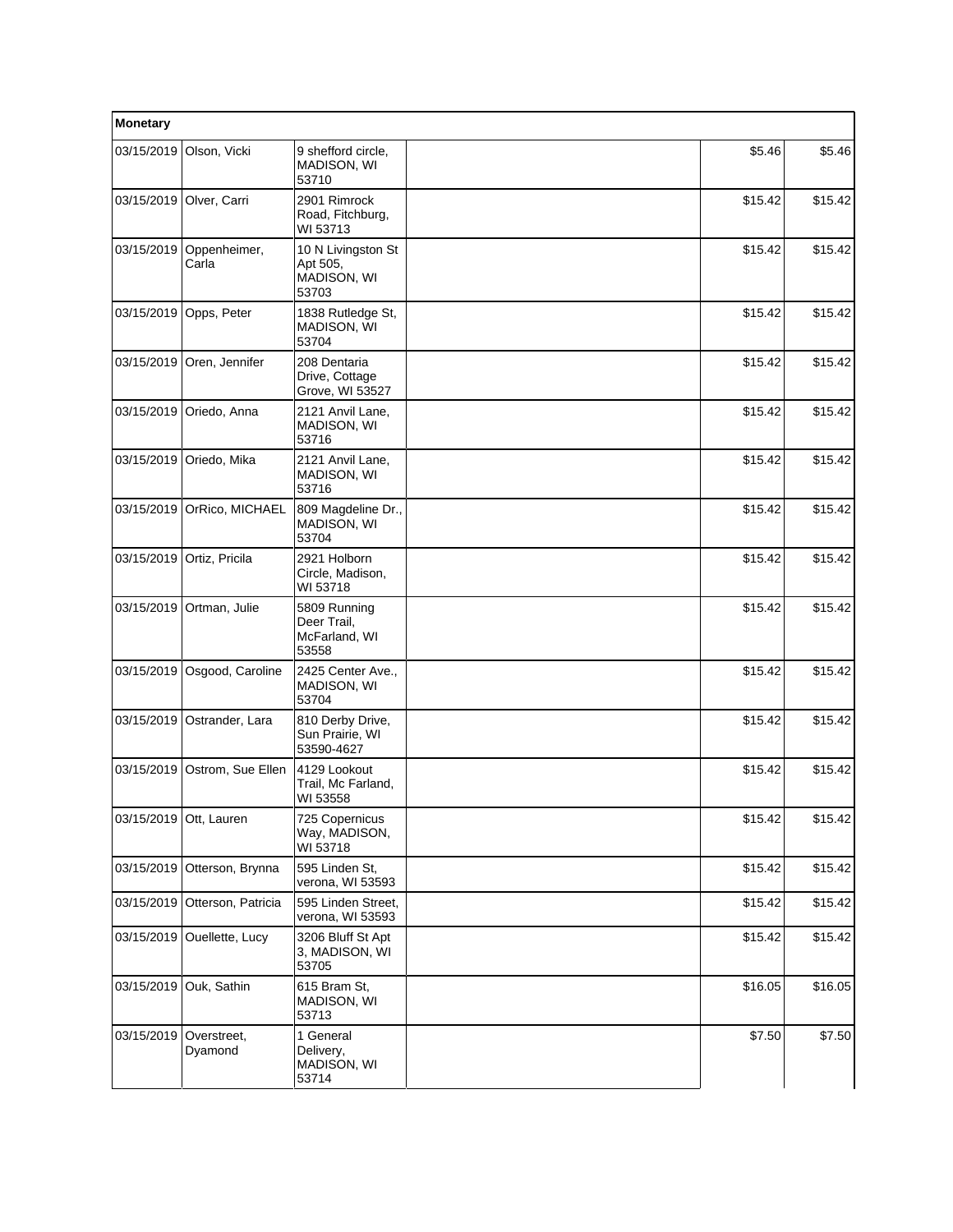| Monetary                |                               |                                                         |         |         |
|-------------------------|-------------------------------|---------------------------------------------------------|---------|---------|
| 03/15/2019              | Owan, Debra                   | 412 W Fulton St,<br>Edgerton, WI<br>53534               | \$8.89  | \$8.89  |
|                         | 03/15/2019   Pacheco, Laura   | 1105 Whispering<br>Pines Way,<br>Fitchburg, WI<br>53713 | \$15.42 | \$15.42 |
| 03/15/2019              | padden venuta,<br>Nancy       | 5 homestead ct.<br>MADISON, WI<br>53711                 | \$15.42 | \$15.42 |
|                         | 03/15/2019   Paepke, Andrew   | 130 Talmadge St,<br>MADISON, WI<br>53704                | \$8.89  | \$8.89  |
|                         | 03/15/2019   Page, Justine    | 1 Green Ridge<br>Court, MADISON,<br>WI 53704            | \$15.42 | \$15.42 |
|                         | 03/15/2019 Pagel, Sarah       | 1711 Hoyt St,<br>MADISON, WI<br>53726                   | \$2.57  | \$2.57  |
|                         | 03/15/2019 Painter, Ashley    | 1809 Helena St.,<br>MADISON, WI<br>53704                | \$11.52 | \$11.52 |
|                         | 03/15/2019   Paker, Elizabeth | 1835 Winnebago<br>St 407, MADISON,<br>WI 53704          | \$15.42 | \$15.42 |
|                         | 03/15/2019 Palm, Lawrence     | 2502 Dahle St,<br>MADISON, WI<br>53704                  | \$8.89  | \$8.89  |
|                         | 03/15/2019 Palmer, Angela     | 9401 Lost Pine<br>Trail, verona, WI<br>53593            | \$1.28  | \$1.28  |
|                         | 03/15/2019 Paneitz, Timothy   | 825 Miller Dr,<br>Oregon, WI 53575                      | \$15.42 | \$15.42 |
|                         | 03/15/2019 Paolocci, Alyssa   | 1090 Jericho Ln,<br>Sun Prairie, WI<br>53590            | \$15.42 | \$15.42 |
|                         | 03/15/2019 Paquette, Lyndie   | 4614 Meredith<br>Ave, MADISON,<br>WI 53716              | \$15.42 | \$15.42 |
|                         | 03/15/2019 Pardo, Amber       | 610 McLean Drive,<br>MADISON, WI<br>53718               | \$15.42 | \$15.42 |
|                         | 03/15/2019   Pardo, Galen     | 610 McLean Dr.,<br>MADISON, WI<br>53718                 | \$15.42 | \$15.42 |
|                         | 03/15/2019 Parish, Jeremy     | 5511 Town Hall<br>Drive, Sun Prairie,<br>WI 53590       | \$15.42 | \$15.42 |
|                         | 03/15/2019 Parish, Judith     | 5511 Town Hall<br>Drive, Sun Prairie,<br>WI 53590       | \$8.89  | \$8.89  |
| 03/15/2019   park, Anna |                               | 1152 E Johnson,<br>Apt 2, MADISON,<br>WI 53703          | \$15.42 | \$15.42 |
| 03/15/2019              | Parks, Jean                   | 302 Chamberlain<br>AVe, MADISON,<br>WI 53726            | \$0.45  | \$0.45  |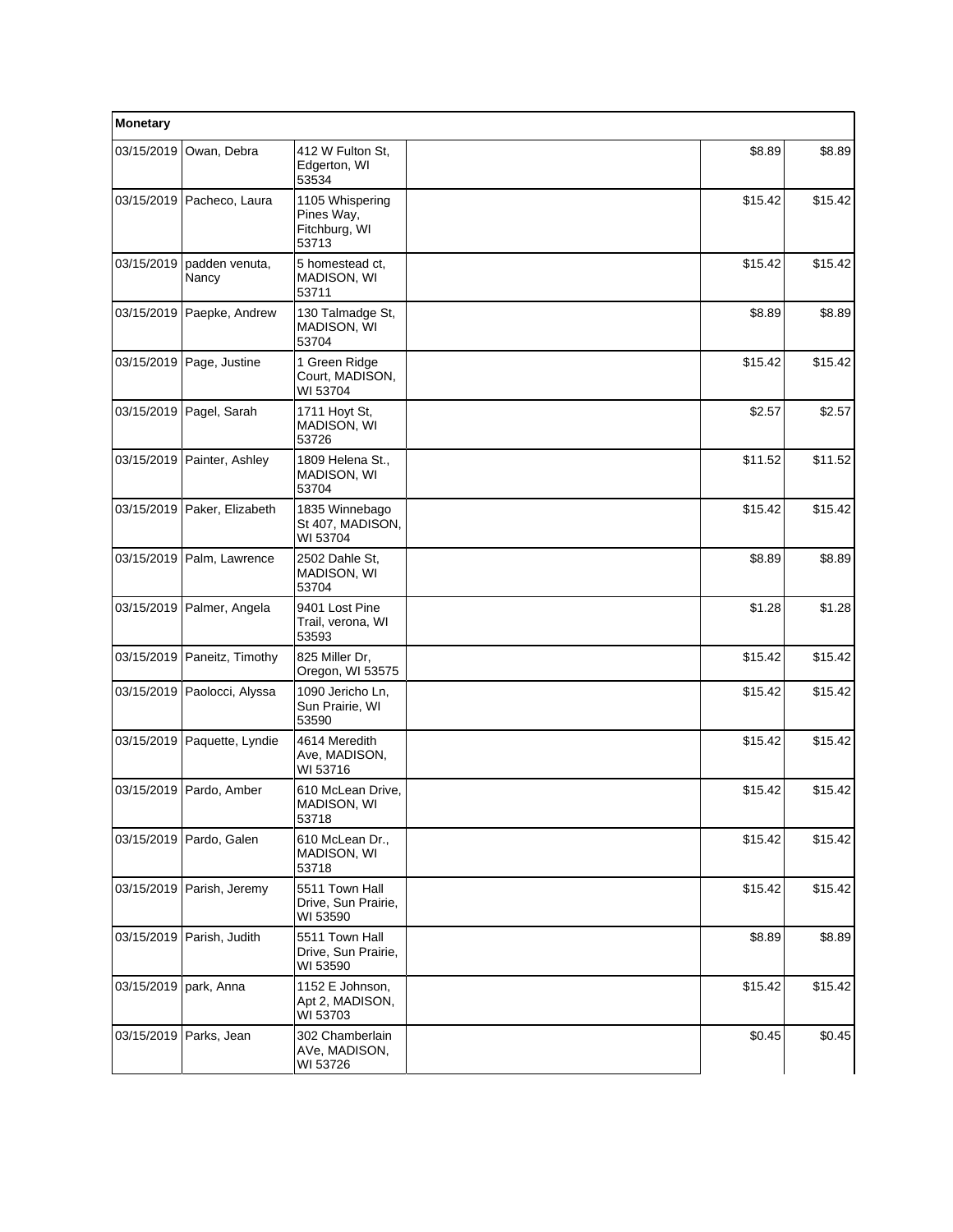| Monetary |                                        |                                                      |         |         |
|----------|----------------------------------------|------------------------------------------------------|---------|---------|
|          | 03/15/2019   Parrell, SARA             | 4206 Rolla Lane,<br>MADISON, WI<br>53711             | \$15.42 | \$15.42 |
|          | 03/15/2019   Parrinello, Simon         | 6326 MAYWICK<br>DR APT 209,<br>MADISON, WI<br>53718  | \$8.19  | \$8.19  |
|          | 03/15/2019 Parris Ford,<br>Teresa      | 14 Mesa Verde Ct.<br>MADISON, WI<br>53705            | \$15.42 | \$15.42 |
|          | 03/15/2019   Parsons, Celia            | 6 Portia Ct,<br>MADISON, WI<br>53718                 | \$15.42 | \$15.42 |
|          | 03/15/2019 Pasch, Jason                | 701 McCormick<br>Ave, MADISON,<br>WI 53704           | \$15.42 | \$15.42 |
|          | 03/15/2019 Pasley, Brian               | 644 Farwell Dr,<br>Oregon, WI 53575                  | \$5.46  | \$5.46  |
|          | 03/15/2019   Passow, Taylor            | 6725 Hammersley<br>Rd Apt 1,<br>MADISON, WI<br>53711 | \$15.42 | \$15.42 |
|          | 03/15/2019   Pastore, Katherine        | 4985 Hammersley<br>Rd, MADISON, WI<br>53711          | \$5.46  | \$5.46  |
|          | 03/15/2019   PATINO QUINTO,<br>MARLENE | 6660 FAIRWAY<br>CIR, windsor, WI<br>53598            | \$15.42 | \$15.42 |
|          | 03/15/2019   Patterson, Alanya         | 909 Walnut St.<br>verona, WI 53593                   | \$15.42 | \$15.42 |
|          | 03/15/2019   Patterson, Iris           | 400 Femrite Dr.,<br>Monona, WI 53716                 | \$15.42 | \$15.42 |
|          | 03/15/2019 Patton, Catherine           | 13 Hemlock Trail,<br>MADISON, WI<br>53717            | \$15.42 | \$15.42 |
|          | 03/15/2019   Paul, KIMBERLY            | 726 Topaz Ln,<br>Madison, WI<br>53714                | \$5.46  | \$5.46  |
|          | 03/15/2019 Paulson, Lauri              | 109 Jackson<br>Street, Madison,<br>WI 53704          | \$15.42 | \$15.42 |
|          | 03/15/2019 Pauly, Lynn                 | 5133 Maher<br>Avenue,<br>MADISON, WI<br>53716        | \$4.48  | \$4.48  |
|          | 03/15/2019 Paust, Sigrun               | 816 N Gammon<br>Rd, MADISON, WI<br>53717             | \$15.42 | \$15.42 |
|          | 03/15/2019 Payne, David                | 408 School Road,<br>Cottage Grove, WI<br>53527       | \$15.42 | \$15.42 |
|          | 03/15/2019 Paynter, Poppy              | 2330 Tanager Trl,<br>MADISON, WI<br>53711            | \$15.42 | \$15.42 |
|          | 03/15/2019   Pearson, Ashley           | 202 Milky Way,<br>MADISON, WI<br>53718               | \$15.42 | \$15.42 |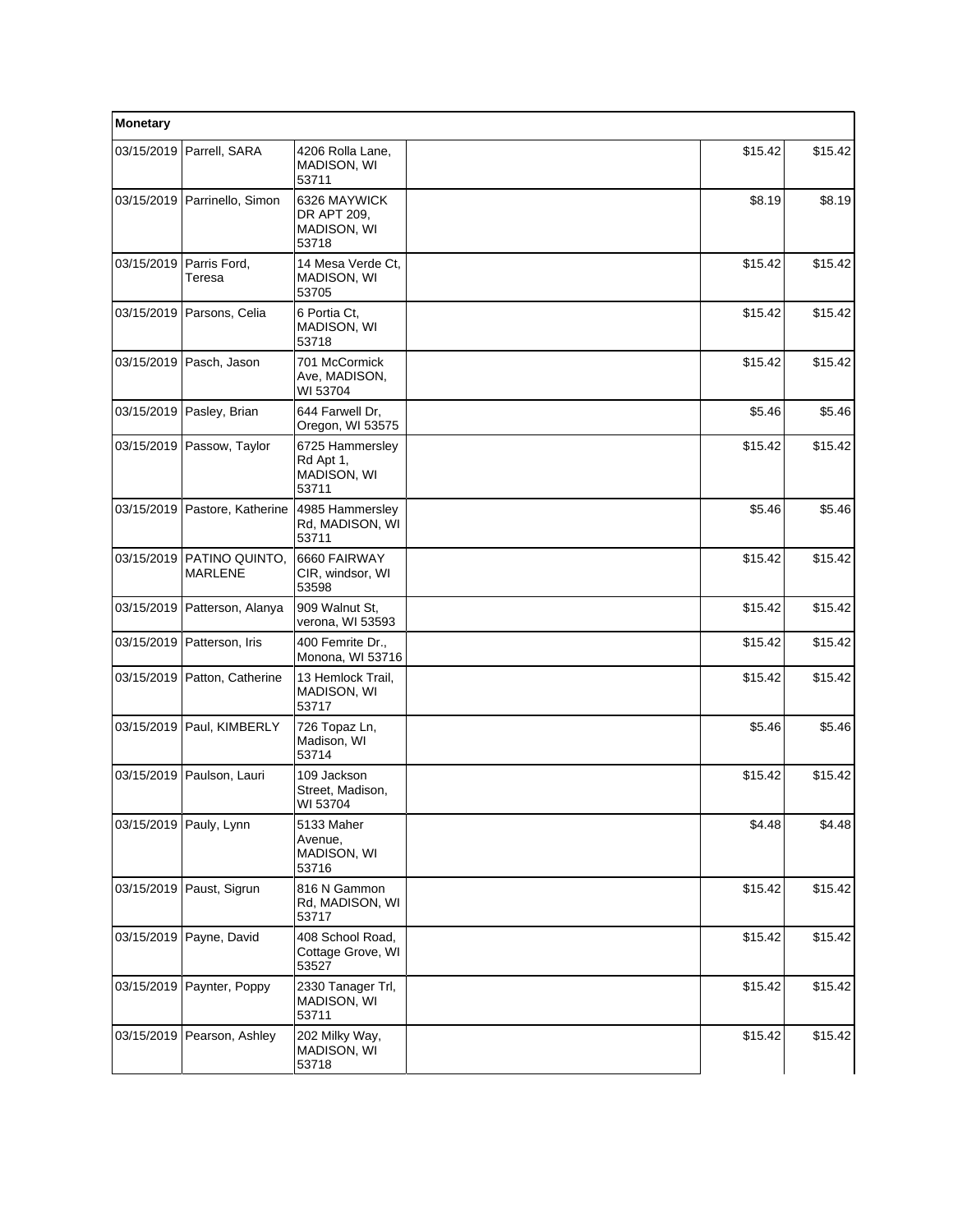| Monetary            |                              |                                                          |         |         |
|---------------------|------------------------------|----------------------------------------------------------|---------|---------|
| 03/15/2019          | Pease-Clem,<br>Emily         | 4909 Beehner<br>Circle, MADISON,<br>WI 53714             | \$15.42 | \$15.42 |
|                     | 03/15/2019 Peddie, Carolyn   | 554 Gallileo Dr,<br>MADISON, WI<br>53718                 | \$15.42 | \$15.42 |
| 03/15/2019          | Pedracine,<br>Nicholas       | 702 Cork<br>Crossing, Cottage<br>Grove, WI 53527         | \$15.42 | \$15.42 |
| 03/15/2019          | Peel, Sarah                  | 1122 N HIGH<br>POINT RD,<br>MADISON, WI<br>53717         | \$15.42 | \$15.42 |
|                     | 03/15/2019 Pelka, Cheryl     | 3129 Maple Valley<br>Drive, 106,<br>MADISON, WI<br>53719 | \$15.42 | \$15.42 |
|                     | 03/15/2019 Pellerin, Kristin | 5105 Wallace Ave.<br>Monona, WI 53716                    | \$15.42 | \$15.42 |
|                     | 03/15/2019 Pelletier, Rachel | 1420 Mound St<br>Apt 2, MADISON,<br>WI 53711             | \$15.42 | \$15.42 |
| 03/15/2019 Pellien, | <b>FREDERICK</b>             | 620 Stonehaven<br>Dr., Sun Prairie,<br>WI 53590          | \$15.42 | \$15.42 |
|                     | 03/15/2019 Pence, Deesa      | 5026 Piccadilly<br>Dr., MADISON, WI<br>53714             | \$5.46  | \$5.46  |
| 03/15/2019          | Pennoyer,<br>Margaret        | 508 S Ingersoll St,<br>MADISON, WI<br>53703              | \$15.42 | \$15.42 |
|                     | 03/15/2019 Penticoff, Jason  | 131 Lakewood<br>Gardens Ln,<br>MADISON, WI<br>53704      | \$15.42 | \$15.42 |
| 03/15/2019          | Perea Martinez,<br>Isabel    | 9 Valor Circle,<br>MADISON, WI<br>53718                  | \$0.91  | \$0.91  |
| 03/15/2019          | perez lohr,<br>Katherine     | 444 hilton dr.<br>MADISON, WI<br>53711                   | \$15.42 | \$15.42 |
|                     | 03/15/2019 Perez, Anne       | 13 Rustic Woods<br>Ct, MADISON, WI<br>53716              | \$2.57  | \$2.57  |
| 03/15/2019          | Perez, Nobel                 | 6941, MADISON,<br>WI 53719                               | \$15.42 | \$15.42 |
| 03/15/2019          | Perez-Guerra, Jill           | 1 Iris Bloom Cir,<br>MADISON, WI<br>53719                | \$15.42 | \$15.42 |
| 03/15/2019          | Perkins, Emily               | 958 Lake Ct.,<br>MADISON, WI<br>53715                    | \$3.54  | \$3.54  |
| 03/15/2019          | Perlman, Jacob               | 1224 Jenifer St<br>Apt 1, MADISON,<br>WI 53703           | \$15.42 | \$15.42 |
|                     | 03/15/2019 Persike, Sharol   | 5712 Lake Edge<br>Rd, McFarland, WI<br>53558             | \$15.42 | \$15.42 |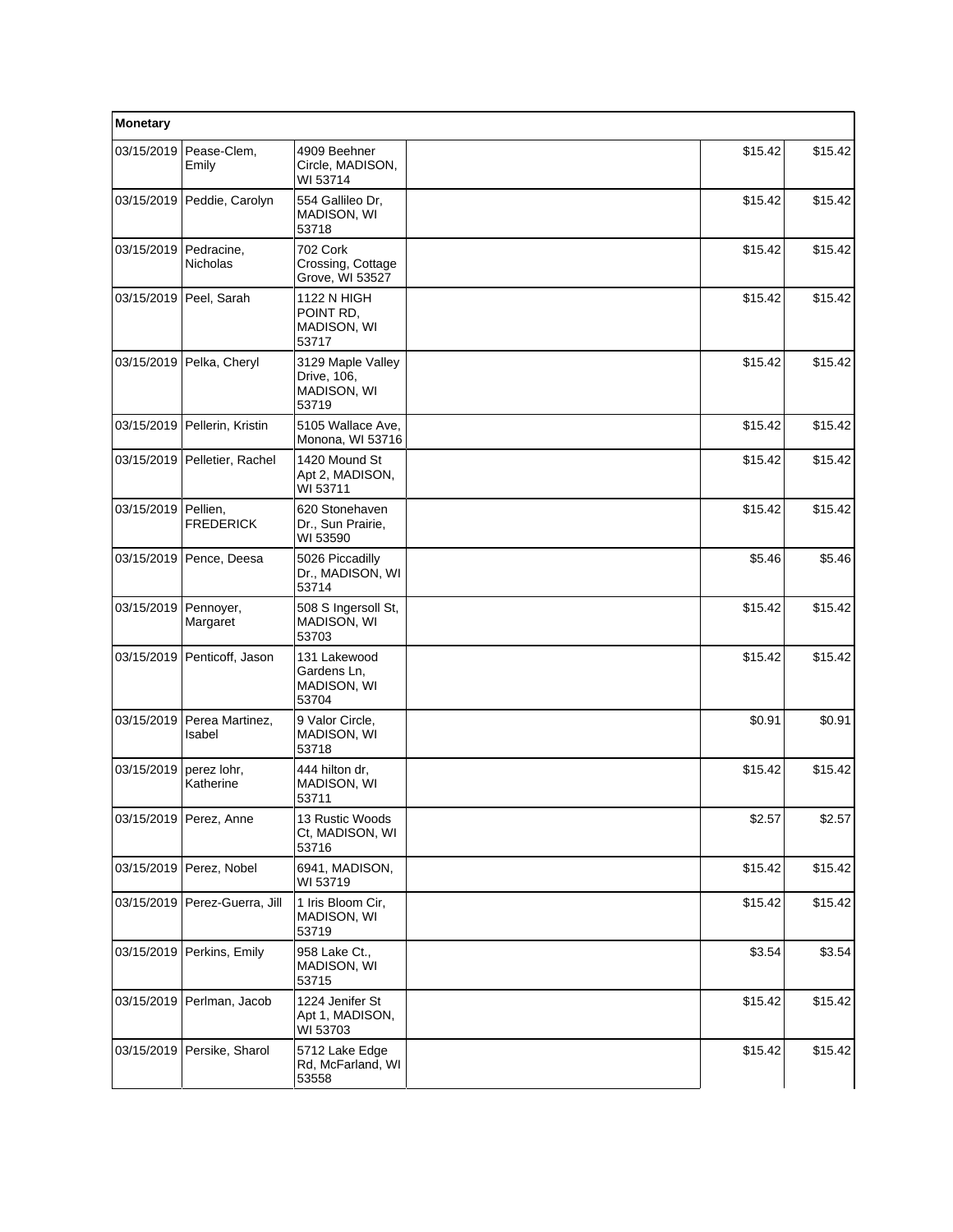| Monetary              |                               |                                                         |         |         |
|-----------------------|-------------------------------|---------------------------------------------------------|---------|---------|
|                       | 03/15/2019 Peternell, Kevin   | 9619 Ancient Oak<br>Lane apt 301,<br>verona, WI 53593   | \$15.42 | \$15.42 |
|                       | 03/15/2019 Peters, Jodi       | 1930 E. Main<br>Street, Apt. 1,<br>MADISON, WI<br>53704 | \$15.42 | \$15.42 |
| 03/15/2019            | Peters, Matthew               | 37 Sherman<br>Terrace #6.<br>MADISON, WI<br>53704       | \$11.52 | \$11.52 |
|                       | 03/15/2019 Petersen, Janet    | 10 West Geneva<br>Circle, MADISON,<br>WI 53717          | \$2.95  | \$2.95  |
| 03/15/2019            | Peterson, Christa             | 2849 Barlow St.,<br>MADISON, WI<br>53705                | \$15.42 | \$15.42 |
|                       | 03/15/2019   Peterson, Debra  | 3521 Portage Rd,<br><b>MADISON, WI</b><br>53704         | \$8.89  | \$8.89  |
|                       | 03/15/2019 Peterson, Fawn     | 2005 Pike Drive<br>Apt 2, MADISON,<br>WI 53713          | \$5.46  | \$5.46  |
|                       | 03/15/2019 Peterson, Julia    | 2902 Melissa,<br>Fitchburg, WI<br>53711                 | \$7.68  | \$7.68  |
|                       | 03/15/2019 Peterson, Karen    | 20 LOON LN,<br>MADISON, WI<br>53717                     | \$10.00 | \$10.00 |
|                       | 03/15/2019   Peterson, Leslie | 2450 Upham<br>Street, MADISON,<br>WI 53704              | \$15.42 | \$15.42 |
|                       | 03/15/2019   Peterson, Lisa   | 1301 Bultman<br>Road, MADISON,<br>WI 53704              | \$15.42 | \$15.42 |
|                       | 03/15/2019 Peterson, William  | 3163 Lymans Run,<br>Sun Prairie, WI<br>53590            | \$15.42 | \$15.42 |
| 03/15/2019   Petre, H |                               | 9114 Ancient Oak<br>Ln Apt 401,<br>verona, WI 53593     | \$15.42 | \$15.42 |
|                       | 03/15/2019 Petree, Mandy      | 601 Tall Pines<br>Way, verona, WI<br>53593              | \$7.68  | \$7.68  |
| 03/15/2019            | Pettit, Amy                   | 4610 University<br>Ave Apt 109,<br>MADISON, WI<br>53705 | \$15.42 | \$15.42 |
| 03/15/2019            | Peyton, Tamara                | 5705 Pembroke<br>Dr., Fitchburg, WI<br>53711            | \$5.46  | \$5.46  |
| 03/15/2019            | Pfann, Patricia               | 3147 Durham Dr,<br>Sun Prairie, WI<br>53590             | \$15.42 | \$15.42 |
| 03/15/2019            | Phelan, Dian                  | 5421 Dahlen Dr,<br>MADISON, WI<br>53705                 | \$15.42 | \$15.42 |
| 03/15/2019            | PHELPS,<br>Alexandra          | 2767 Tami Trail,<br>Fitchburg, WI<br>53711              | \$15.42 | \$15.42 |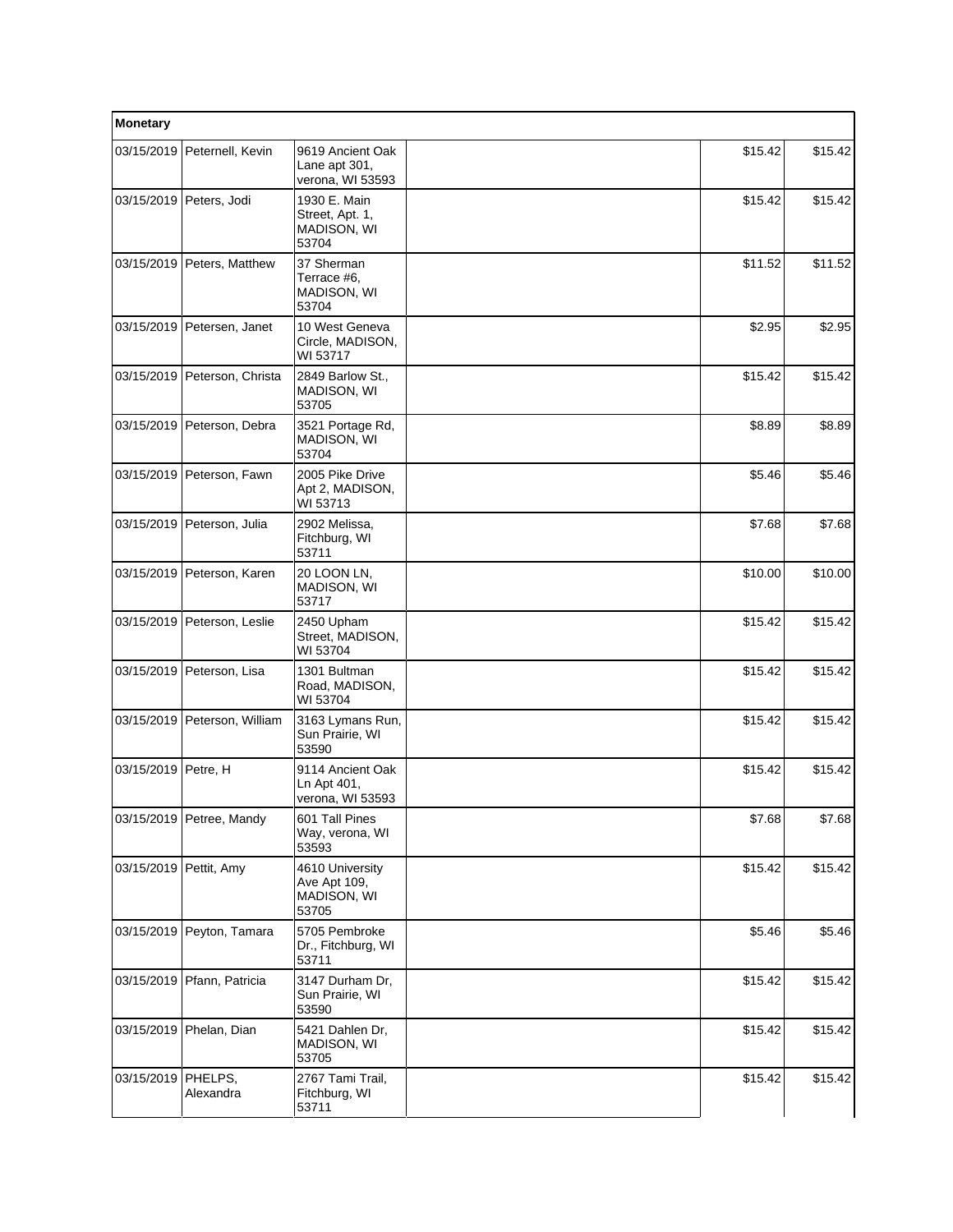| Monetary                  |                               |                                                           |         |         |
|---------------------------|-------------------------------|-----------------------------------------------------------|---------|---------|
| 03/15/2019   PHELPS,      | <b>MARVEEN</b>                | 3546 WYOTA<br>AVE, MADISON,<br>WI 53711                   | \$10.00 | \$10.00 |
|                           | 03/15/2019 PHELPS, RUSS       | 3546 WYOTA<br>AVE, MADISON,<br>WI 53711                   | \$10.00 | \$10.00 |
|                           | 03/15/2019   Pherson, linda   | 947 Harper Drive,<br>verona, WI 53593                     | \$5.46  | \$5.46  |
|                           | 03/15/2019 Phillips, Tai'Kiah | 7005 Flower Lane<br>Apt. B, MADISON,<br>WI 53717          | \$4.55  | \$4.55  |
|                           | 03/15/2019   Piaskowski, Amy  | 2826 Coolidge St,<br>MADISON, WI<br>53704                 | \$15.42 | \$15.42 |
|                           | 03/15/2019 Picek, Ryan        | 2624 Monroe St<br>Apt 308,<br>MADISON, WI<br>53711        | \$15.42 | \$15.42 |
| 03/15/2019                | Pickett, Kelly                | 2051 Allen Blvd<br>Unit 307.<br>MIDDLETON, WI<br>53562    | \$15.42 | \$15.42 |
|                           | 03/15/2019 Pierce, Lindsey    | 806 N Parkview<br>Street, Cottage<br>Grove, WI 53527      | \$15.42 | \$15.42 |
| 03/15/2019                | Pierce, Natasha               | 5521 Marconi<br>Street, MADISON,<br>WI 53705              | \$11.52 | \$11.52 |
| 03/15/2019   Pies, Olivia |                               | 309 W Johnson St<br>apt 522,<br>MADISON, WI<br>53703-3490 | \$15.42 | \$15.42 |
| 03/15/2019                | Pieton, Eleanor               | 808 N<br>Meadowbrook Ln,<br>WAUNAKEE, WI<br>53597         | \$7.68  | \$7.68  |
| 03/15/2019                | Pietruszka,<br>Christine      | 6 Knutson Dr.,<br>MADISON, WI<br>53704                    | \$15.42 | \$15.42 |
| 03/15/2019                | Pietz, Barbara                | 340 Potter St,<br>Madiosn, WI<br>53715                    | \$15.42 | \$15.42 |
| 03/15/2019                | Pigott, Lauren                | 1314 Acewood<br>Blvd, MADISON,<br>WI 53716                | \$15.42 | \$15.42 |
| 03/15/2019                | Pigott, Marissa               | 1314 Acewood<br>Blvd, MADISON,<br>WI 53716                | \$15.42 | \$15.42 |
|                           | 03/15/2019 Pilliod, Kyla      | 1243 Jenifer St.<br>Apt 3, MADISON,<br>WI 53703           | \$15.42 | \$15.42 |
| 03/15/2019                | Pinkston,<br>Katherine        | 4511 Armistice<br>Lane, MADISON,<br>WI 53704              | \$15.42 | \$15.42 |
| 03/15/2019                | Piper, Monica                 | 403 Bowman Ave.,<br>MADISON, WI<br>53716                  | \$5.46  | \$5.46  |
|                           | 03/15/2019 Pipson, Stacey     | 157 Jackson St.,<br>MADISON, WI<br>53704                  | \$15.42 | \$15.42 |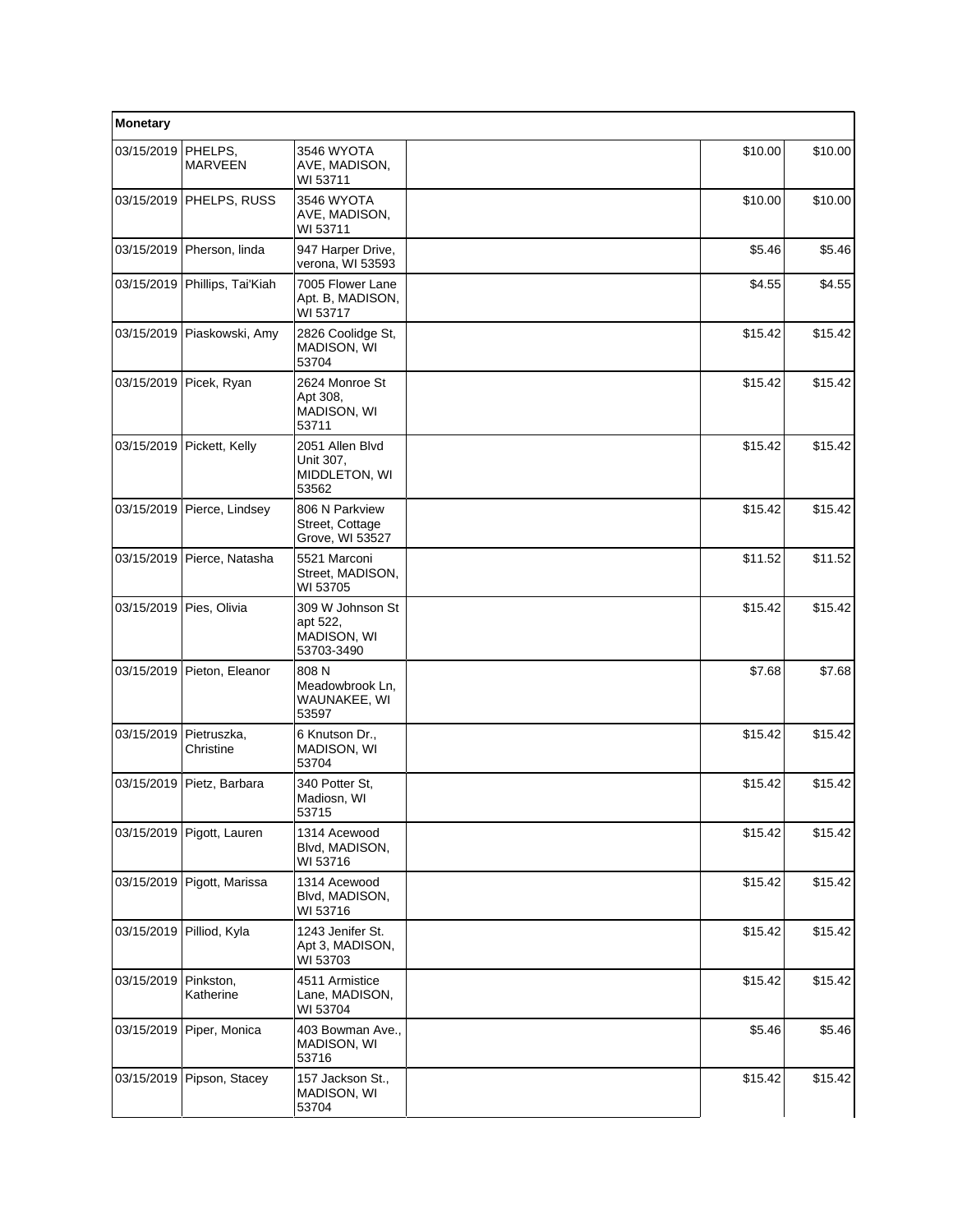| Monetary                 |                                 |                                                             |         |         |
|--------------------------|---------------------------------|-------------------------------------------------------------|---------|---------|
| 03/15/2019               | Pirkel, Suzanne                 | 2951 Leadville<br>Pass, Blue<br>Mounds, WI 53517            | \$15.42 | \$15.42 |
| 03/15/2019 Pirkl, Ruth   |                                 | 3126 Buena Vista<br>Street, MADISON,<br>WI 53704            | \$15.42 | \$15.42 |
| 03/15/2019   Pitt, Jamie |                                 | 3060 Niesen St.,<br>Cross Plains, WI<br>53528               | \$15.42 | \$15.42 |
| 03/15/2019               | Plane, Jillian                  | 204 N Brearly St.<br>MADISON, WI<br>53703                   | \$7.68  | \$7.68  |
| 03/15/2019 Platt, Ellen  |                                 | 708 E. Johnson St<br>apt 2, Madison, WI<br>53703            | \$15.42 | \$15.42 |
|                          | 03/15/2019   Ploeger, Jennifer  | 205 Davies Street,<br>MADISON, WI<br>53716                  | \$15.42 | \$15.42 |
| 03/15/2019               | Plonsky, Tatum                  | 8460 Market St.<br>Apt 112,<br>MIDDLETON, WI<br>53562       | \$15.42 | \$15.42 |
|                          | 03/15/2019   Plouff, MICHAEL    | 1924 Atwood Ave<br>Apt 207,<br>MADISON, WI<br>53704         | \$15.42 | \$15.42 |
| 03/15/2019               | Polencheck, Heidi               | 1009-H North<br>SunnyVale Lane,<br>MADISON, WI<br>53713     | \$5.46  | \$5.46  |
| 03/15/2019               | POLICELLO,<br>SUSAN             | 1514<br>PARMENTER ST,<br>MIDDLETON, WI<br>53562             | \$20.00 | \$20.00 |
| 03/15/2019               | Pollard-Sheppard,<br>Tonya      | 1017 Vernon Ave,<br>Madison, WI<br>53716                    | \$5.46  | \$5.46  |
|                          | 03/15/2019   Polo Vallejo, Rosa | 844 Columbia<br>Drive, Janesville,<br>WI 53546              | \$2.57  | \$2.57  |
|                          | 03/15/2019 Polzer, Melissa      | 6801 Country Ln,<br>MADISON, WI<br>53719                    | \$15.42 | \$15.42 |
| 03/15/2019               | Ponsegrau,<br>Melissa           | 2123 stone crest<br>road, Stoughton,<br>WI 53589            | \$15.42 | \$15.42 |
| 03/15/2019               | Poole, Amy                      | 8402 Prairie Hill<br>Rd, MADISON, WI<br>53719               | \$15.42 | \$15.42 |
|                          | 03/15/2019 Pope Jr, Kenneth     | 26 Milo Ln,<br><b>MADISON, WI</b><br>53714                  | \$0.91  | \$0.91  |
|                          | 03/15/2019 Pope, James          | 925 Havey Rd,<br><b>MADISON, WI</b><br>53704                | \$15.42 | \$15.42 |
|                          | 03/15/2019 Poquette, Andrew     | 2064 US Highway<br>12 and 18,<br>Cottage Grove, WI<br>53527 | \$15.42 | \$15.42 |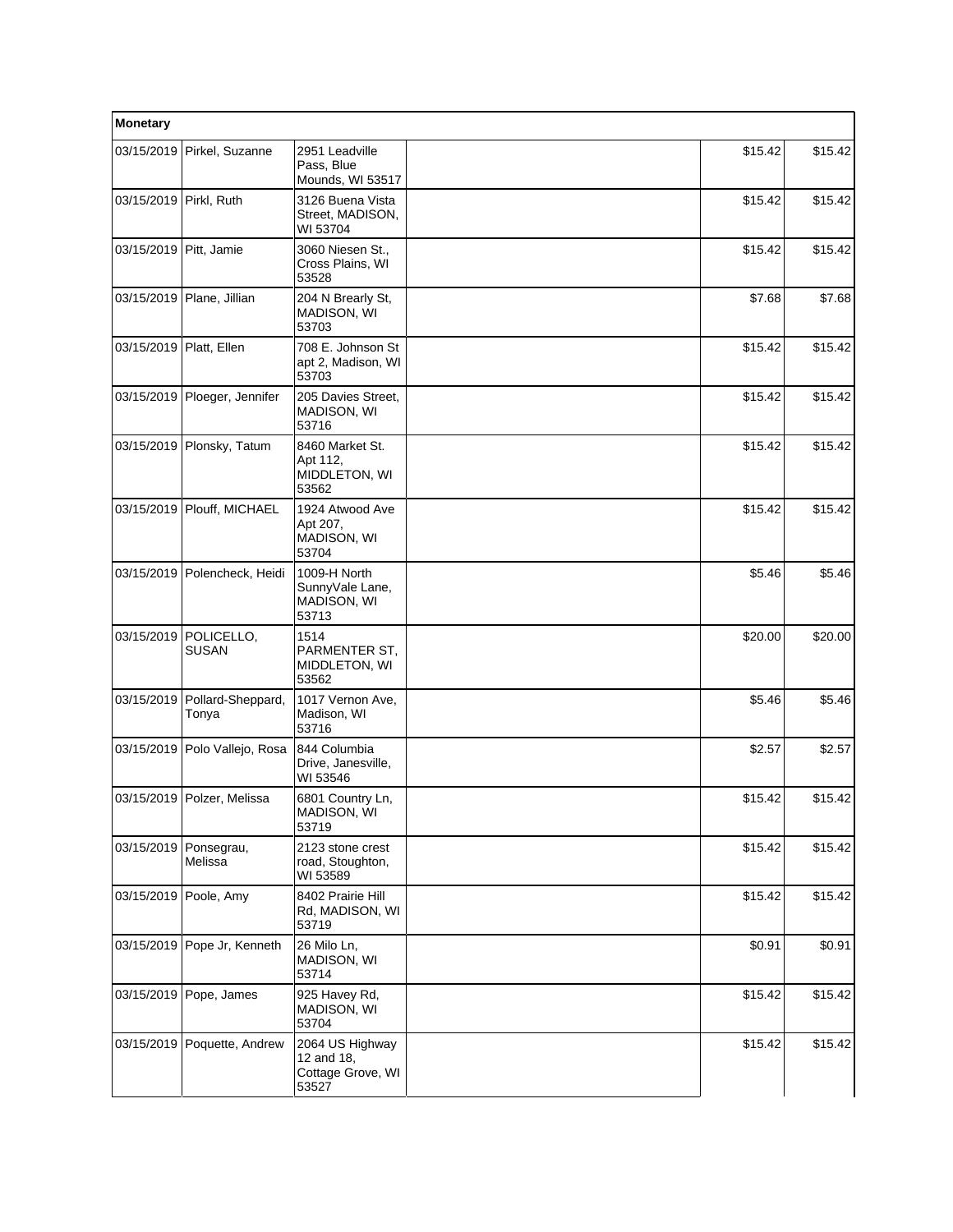| Monetary   |                           |                                                               |         |         |
|------------|---------------------------|---------------------------------------------------------------|---------|---------|
| 03/15/2019 | Poquette, Darcy           | 2064 U.S.<br>Highway 12 and<br>18, Cottage Grove,<br>WI 53527 | \$15.42 | \$15.42 |
| 03/15/2019 | Porter, Joel              | 4250 Beverly Rd,<br>MADISON, WI<br>53711                      | \$15.42 | \$15.42 |
| 03/15/2019 | Poster, Heather           | 9 Camino Del Sol,<br>MADISON, WI<br>53704                     | \$5.46  | \$5.46  |
|            | 03/15/2019   Poster, Lynn | 5222 Academy<br>Drive, MADISON,<br>WI 53716                   | \$5.46  | \$5.46  |
| 03/15/2019 | Potrykus, Sharon          | 634 North Woods<br>Edge Drive,<br>Oregon, WI 53575            | \$15.42 | \$15.42 |
| 03/15/2019 | Potter, Gabrielle         | 248 E Hill Pkwy<br>Apt 105,<br><b>MADISON, WI</b><br>53718    | \$7.68  | \$7.68  |
| 03/15/2019 | Powell, Gary              | 302 Vista Road,<br>MADISON, WI<br>53726                       | \$15.42 | \$15.42 |
|            | 03/15/2019   Powell, Mary | 302 Vista Road,<br><b>MADISON, WI</b><br>53726                | \$15.42 | \$15.42 |
|            | 03/15/2019   Powell, Sita | 5533 Comanche<br>Way, Madison, Wi,<br>WI 53704                | \$15.42 | \$15.42 |
| 03/15/2019 | Powers,<br>Christopher    | 5017 E Buckeye<br>Rd, MADISON, WI<br>53716                    | \$15.42 | \$15.42 |
| 03/15/2019 | Powers, Emily             | 1915 Sherman<br>Ave Apt 8,<br>MADISON, WI<br>53704            | \$15.42 | \$15.42 |
| 03/15/2019 | Prager, Dana              | 2331 Eton Ridge,<br>MADISON, WI<br>53726                      | \$7.71  | \$7.71  |
| 03/15/2019 | Prajapati, Allison        | 2307 Rugby Row,<br>MADISON, WI<br>53726                       | \$7.68  | \$7.68  |
| 03/15/2019 | Prater, Marissa           | 334 Amoth Ct #D,<br>MADISON, WI<br>53704                      | \$11.52 | \$11.52 |
| 03/15/2019 | Prazak Hepler,<br>Kristi  | 721 Mourning<br>Dove Drive,<br>Cottage Grove, WI<br>53527     | \$15.42 | \$15.42 |
| 03/15/2019 | Predaina,<br>Johnathan    | 5421 Congress<br>AVE, MADISON,<br>WI 53718                    | \$15.42 | \$15.42 |
| 03/15/2019 | Pressman,<br>Adrienne     | 2046 Rutledge<br>Street, MADISON,<br>WI 53704                 | \$15.42 | \$15.42 |
| 03/15/2019 | Prestigiacomo,<br>Debra   | 5010 Violet Lane,<br>MADISON, WI<br>53714                     | \$5.46  | \$5.46  |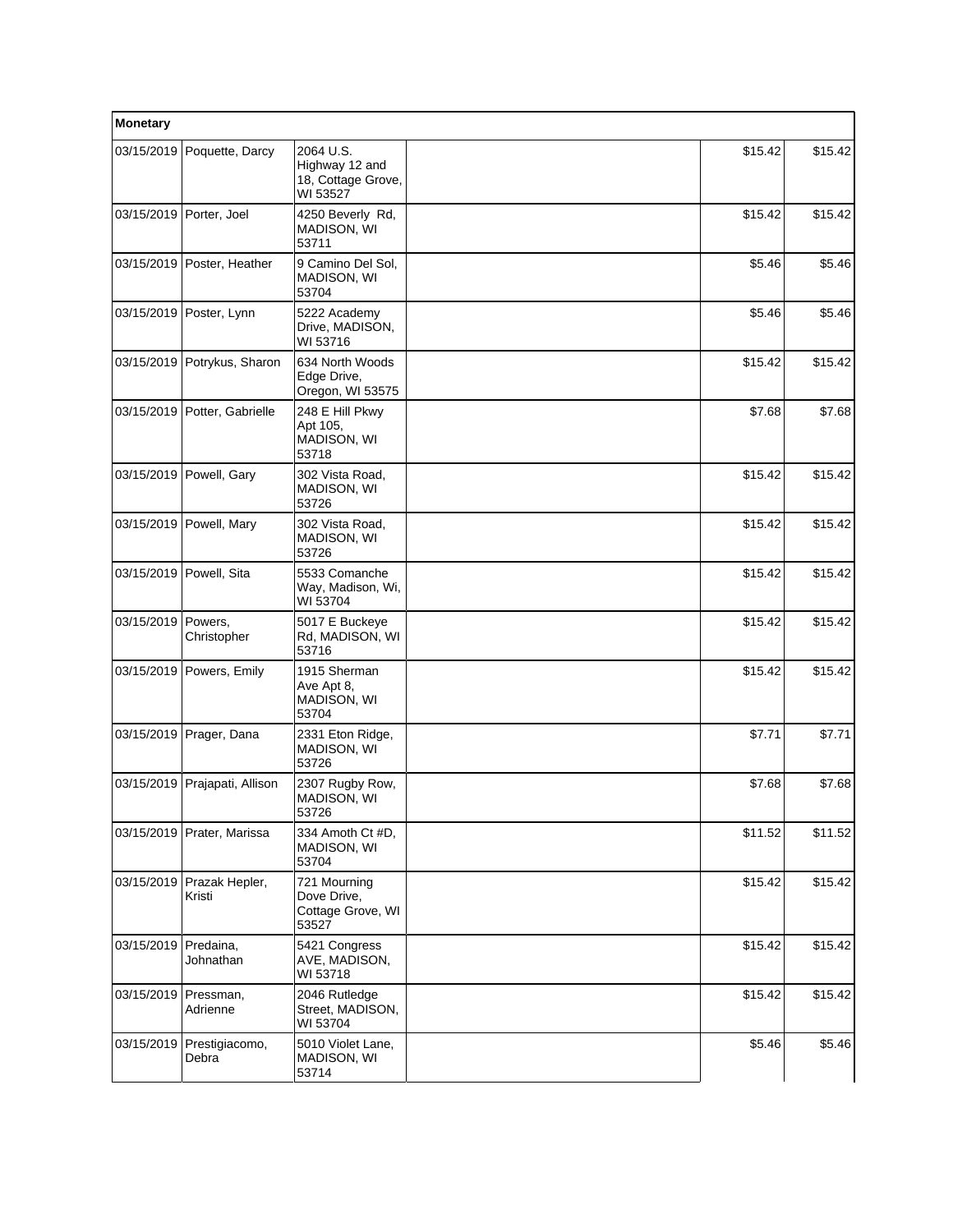| Monetary   |                               |                                                        |         |         |
|------------|-------------------------------|--------------------------------------------------------|---------|---------|
|            | 03/15/2019 Prewitt, Dionte    | 3306 Portage Rd,<br>MADISON, WI<br>53704               | \$5.46  | \$5.46  |
|            | 03/15/2019 Preysz, James      | 5192 Kittycrest Dr.<br>Fitchburg, WI<br>53711          | \$5.46  | \$5.46  |
|            | 03/15/2019   Price, Cynthia   | 5 N Rosa Rd,<br><b>MADISON, WI</b><br>53705-4434       | \$15.42 | \$15.42 |
| 03/15/2019 | Pruitt, Barbara               | 1406 Farragut St.,<br>MADISON, WI<br>53704             | \$5.46  | \$5.46  |
|            | 03/15/2019 Pruski, Daniel     | 330 S Owen Dr,<br>MADISON, WI<br>53705                 | \$8.89  | \$8.89  |
|            | 03/15/2019   Pryor, Ellen     | 2109 E Mifflin St,<br>MADISON, WI<br>53704             | \$15.42 | \$15.42 |
| 03/15/2019 | Ptaszynski, Shawn             | 1245 Alexandria<br>Ln, MADISON, WI<br>53718            | \$15.42 | \$15.42 |
|            | 03/15/2019   Puente, Gabriela | 5202 Ridge Oak<br>Dr., MADISON, WI<br>53704            | \$0.00  | \$0.00  |
| 03/15/2019 | Pugh, David                   | 4422 Rolla Lane,<br>MADISON, WI<br>53711               | \$5.14  | \$5.14  |
|            | 03/15/2019 Pugh, Marcie       | 4514 Turquoise<br>Ln, MADISON, WI<br>53714-2533        | \$15.42 | \$15.42 |
| 03/15/2019 | PUGLIELLI,<br><b>DARBY</b>    | 1221 RUTLEDGE<br>ST, MADISON, WI<br>53703-3826         | \$7.68  | \$7.68  |
|            | 03/15/2019   Pulsfus, Dawn    | 408 Parr St., Lodi,<br>WI 53555                        | \$0.91  | \$0.91  |
| 03/15/2019 | Punwar, Alissa                | 1114 Lake Court,<br>MADISON, WI<br>53715               | \$10.26 | \$10.26 |
| 03/15/2019 | Purdue, Katrina               | 610 Copernicus<br>Way, MADISON,<br>WI 53718            | \$7.68  | \$7.68  |
|            | 03/15/2019 Puskarich, Mary    | 113 Bradford<br>Lane, MADISON,<br>WI 53714             | \$15.42 | \$15.42 |
|            | 03/15/2019   Pustz, Amanda    | 101 Metro Terrace<br>Unit 202,<br>MADISON, WI<br>53718 | \$15.42 | \$15.42 |
| 03/15/2019 | Putnam, Carolyn               | 726 Western Ave,<br>MADISON, WI<br>53711               | \$15.42 | \$15.42 |
| 03/15/2019 | Pyatskowit,<br>Elizabeth      | 3506 Furey Ln,<br>MADISON, WI<br>53714                 | \$15.42 | \$15.42 |
| 03/15/2019 | qualey, tracy                 | 9809 hill creek dr.<br>verona, WI 53593                | \$7.68  | \$7.68  |
| 03/15/2019 | Qualls, Thomas                | 400 Lamboley<br>Ave, Monona, WI<br>53716               | \$4.55  | \$4.55  |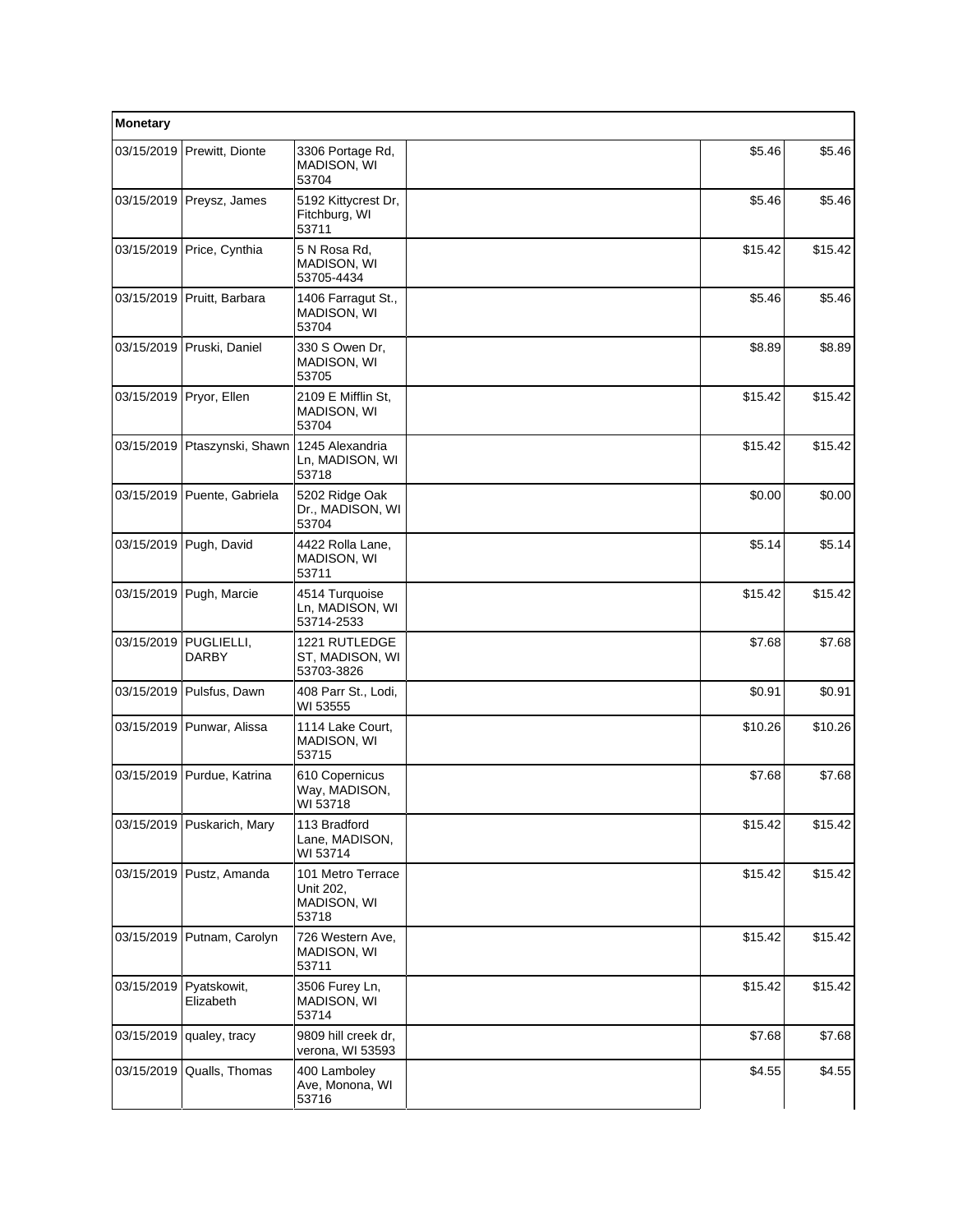| Monetary   |                                           |                                                                          |         |         |  |
|------------|-------------------------------------------|--------------------------------------------------------------------------|---------|---------|--|
| 03/15/2019 | Quandt, Nicole                            | 6613 Carlton DR,<br><b>MADISON, WI</b><br>53718                          | \$7.68  | \$7.68  |  |
| 03/15/2019 | Quicho, Meredith                          | 8410 Isaac Dr Apt.<br>203, Madison, WI<br>53717                          | \$7.68  | \$7.68  |  |
|            | 03/15/2019 Quinn, Sarah                   | 4313 Mohawk<br>Drive, MADISON,<br>WI 53711                               | \$15.42 | \$15.42 |  |
| 03/15/2019 | Qureishi,<br>Nausheen                     | 348 Park Street,<br>Sun Prairie, WI<br>53590                             | \$5.46  | \$5.46  |  |
|            | 03/15/2019 Raabe, Alisha                  | 544 w main st apt<br>405, MADISON,<br>WI 53603                           | \$15.42 | \$15.42 |  |
|            | 03/15/2019 Racchini, Kristin              | 5402 Lacy Road,<br>Fitchburg, WI<br>53711                                | \$8.89  | \$8.89  |  |
|            | 03/15/2019 Raciti, Rebeccah               | 717 Engelhart<br>Drive (Effective<br>$6/3/16$ ),<br>MADISON, WI<br>54713 | \$15.42 | \$15.42 |  |
| 03/15/2019 | Rademacher,<br>JOHN                       | 145 Pine View Dr,<br>MADISON, WI<br>53704                                | \$15.42 | \$15.42 |  |
|            | 03/15/2019 Radford, Lauren                | 2770 Ledgemont<br>St., Fitchburg, WI<br>53711                            | \$2.57  | \$2.57  |  |
|            | 03/15/2019 Radicevic, Jovan               | 405 W Doty St,<br>MADISON, WI<br>53703                                   | \$15.42 | \$15.42 |  |
|            | 03/15/2019 Radloff, Stephanie             | 6010 Lynbrook Ln,<br>MADISON, WI<br>53719                                | \$5.46  | \$5.46  |  |
|            | 03/15/2019 Raduazzo, Elissa               | 427 E Gorham St.<br>Apt. 106,<br>MADISON, WI<br>53703                    | \$15.42 | \$15.42 |  |
| 03/15/2019 | Radwill, Jim                              | 6119 Dell Dr.<br>MADISON, WI<br>53718                                    | \$15.42 | \$15.42 |  |
|            | 03/15/2019 Raes, Suzette                  | 519 rupert rd,<br>WAUNAKEE, WI<br>53597                                  | \$15.42 | \$15.42 |  |
|            | 03/15/2019 Rago, Christopher              | 2317 Jeffy Trl,<br>MADISON, WI<br>53719-5154                             | \$15.42 | \$15.42 |  |
|            | 03/15/2019 Ragotzkie, SUSAN 2894 Cimarron | Trail, MADISON,<br>WI 53719                                              | \$15.42 | \$15.42 |  |
| 03/15/2019 | Raihala, Lorrelle                         | 4713 Sherwood<br>Road, MADISON,<br>WI 53711                              | \$7.68  | \$7.68  |  |
|            | 03/15/2019 Raimer, Meredith               | 840 Baneberry<br>Drive, Sun Prairie,<br>WI 53590                         | \$7.68  | \$7.68  |  |
|            | 03/15/2019 Ramirez, Amelia                | 5509 Russett Rd,<br>MADISON, WI<br>53711                                 | \$15.42 | \$15.42 |  |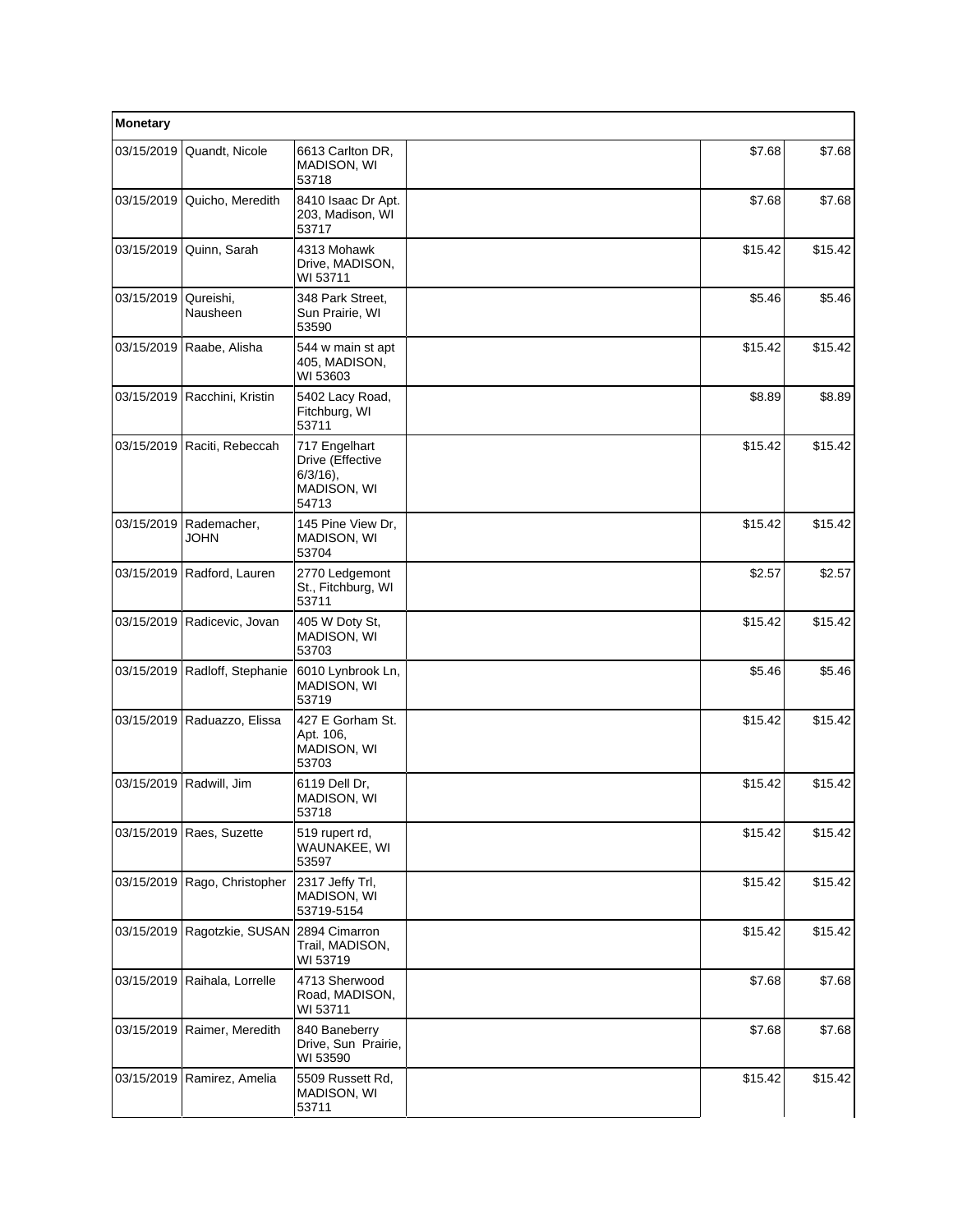| Monetary              |                               |                                                        |         |         |
|-----------------------|-------------------------------|--------------------------------------------------------|---------|---------|
| 03/15/2019            | Ramirez, Courtney             | 510 S Midvale<br>Blvd, MADISON,<br>WI 53711            | \$15.42 | \$15.42 |
|                       | 03/15/2019 Ramsfield, Cindy   | 625 N. Segoe Rd.,<br>Unit 610,<br>MADISON, WI<br>53703 | \$8.89  | \$8.89  |
| 03/15/2019            | Randall, Wytrina              | 922 North Pine<br>Street, Sun Prairie,<br>WI 53590     | \$8.89  | \$8.89  |
|                       | 03/15/2019   Randel, Megan    | 6101 Conservancy<br>Way, Fitchburg,<br>WI 53719        | \$15.42 | \$15.42 |
|                       | 03/15/2019 Ranney, Ellen      | 102 Merlham dr,<br>MADISON, WI<br>53706                | \$11.52 | \$11.52 |
| 03/15/2019            | Rasico-Hoffman,<br>Jane       | 395 14th Street,<br>Prairie du Sac, WI<br>53578        | \$15.42 | \$15.42 |
| 03/15/2019            | Rasmussen,<br>Carmen          | 3841 Amber Lane,<br>Deerfield, WI<br>53531             | \$15.42 | \$15.42 |
| 03/15/2019            | Rasmussen,<br>Tonya           | 2230 East<br>Johnson Street,<br>MADISON, WI<br>53704   | \$15.42 | \$15.42 |
| 03/15/2019            | Rauch, Kelsey                 | 307 Frost Woods<br>Rd, MADISON, WI<br>53716            | \$15.42 | \$15.42 |
|                       | 03/15/2019   Rawlings, Andrea | 2568 Honey Creek<br>Cir, East Troy, WI<br>53120        | \$14.40 | \$14.40 |
| 03/15/2019            | Ray, Alexandria               | 4117 Mineral Point<br>Rd, MADISON, WI<br>53705         | \$15.42 | \$15.42 |
| 03/15/2019            | Ray, Carlotta                 | 909 Tony Drive,<br>Madison, WI<br>53704                | \$5.46  | \$5.46  |
| 03/15/2019            | Ray-Subramanian,<br>Corey     | 5104 Tonyawatha<br>Trail, Monona, WI<br>53716          | \$15.42 | \$15.42 |
| 03/15/2019 Raykovich, | Nicholas                      | 4333 Somerset Ln,<br>MADISON, WI<br>53711              | \$15.42 | \$15.42 |
| 03/15/2019            | raymond, Holly                | 7572 Lokken Ln.,<br>verona, WI 53593                   | \$11.52 | \$11.52 |
| 03/15/2019            | raymond, Karen                | 4354 devolis pkwy,<br>MADISON, WI<br>53711             | \$5.46  | \$5.46  |
| 03/15/2019            | Rea-Garcia, Cara              | 315 E Dean,<br>MADISON, WI<br>53716                    | \$15.42 | \$15.42 |
| 03/15/2019            | Real, Nicole                  | 21 JACOBS CT,<br>MADISON, WI<br>53711                  | \$15.42 | \$15.42 |
| 03/15/2019            | Reddy, Geeta                  | 718 Ondossagon<br>Way, MADISON,<br>WI 53719            | \$15.42 | \$15.42 |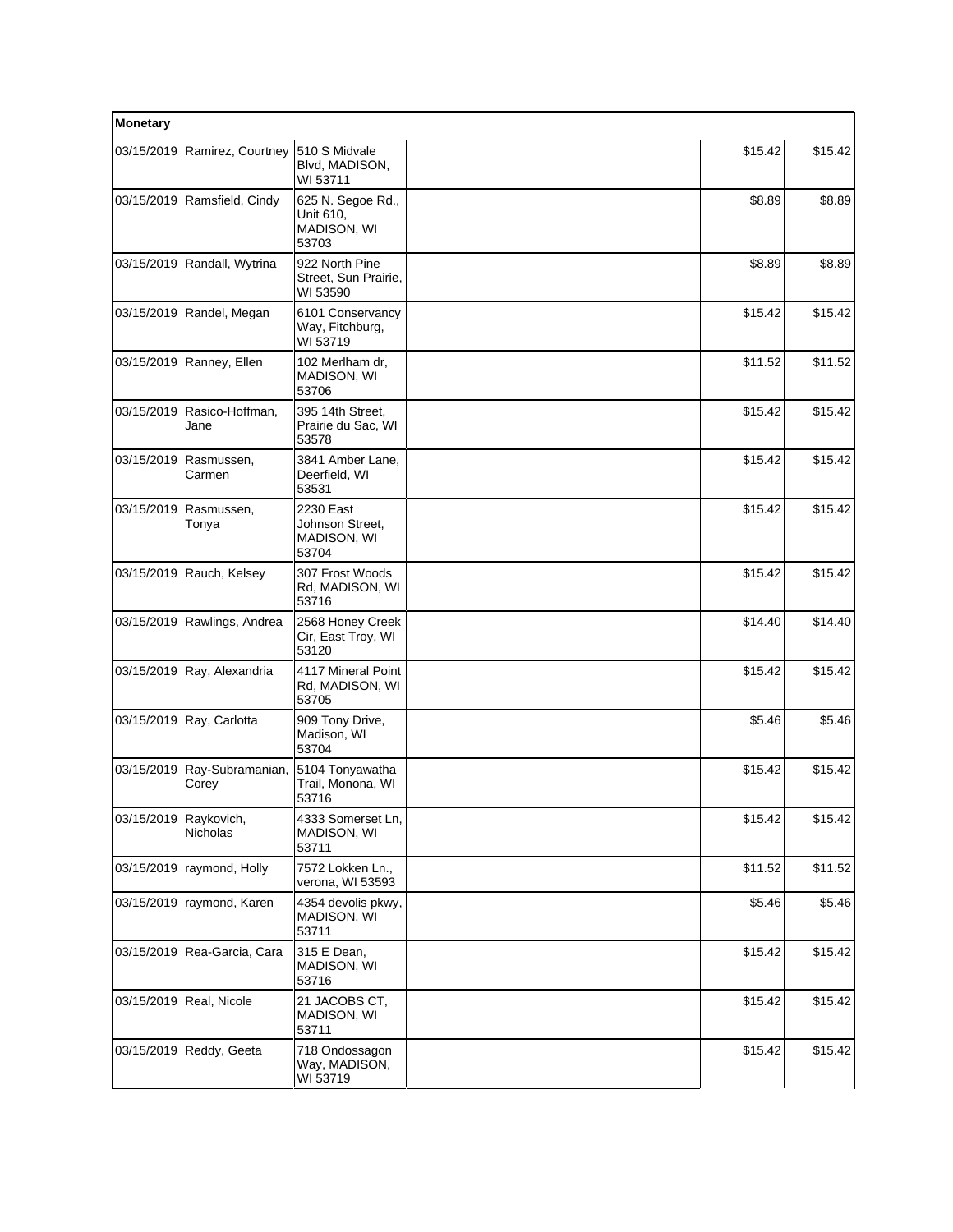| Monetary   |                                               |                                                     |         |         |  |
|------------|-----------------------------------------------|-----------------------------------------------------|---------|---------|--|
|            | 03/15/2019 Ree, Photina                       | 5110 Odana Road,<br>Madison, WI<br>53711            | \$4.55  | \$4.55  |  |
|            | 03/15/2019 Reed, STANLEY                      | 73 Fuller Dr,<br>MADISON, WI<br>53704               | \$7.68  | \$7.68  |  |
|            | 03/15/2019 Reed, Thomas                       | 5018 Dorsett Dr,<br>MADISON, WI<br>53711            | \$15.42 | \$15.42 |  |
| 03/15/2019 | Reeder, Rachel                                | 726 Reflection<br>Drive, verona, WI<br>53593        | \$15.42 | \$15.42 |  |
|            | 03/15/2019 Reich, Ryan                        | 1205 Chapel Hill<br>Rd, MADISON, WI<br>53711        | \$15.42 | \$15.42 |  |
|            | 03/15/2019   Reichling, Jim                   | 918 Lake Court,<br>MADISON, WI<br>53715             | \$15.42 | \$15.42 |  |
|            | 03/15/2019 Reina, Jennifer                    | 177 Moorland<br>Place, Sun Prairie,<br>WI 53590     | \$15.42 | \$15.42 |  |
|            | 03/15/2019 Reinacher, Nadine                  | 3461 Palace Rd,<br>MADISON, WI<br>53718             | \$8.89  | \$8.89  |  |
|            | 03/15/2019 Reineking, Joshua                  | 9009 Pine Hollow<br>Pl, verona, WI<br>53593         | \$15.42 | \$15.42 |  |
|            | 03/15/2019 Reinke, Ashley                     | 1105 Artisan Dr,<br>MADISON, WI<br>53704            | \$15.42 | \$15.42 |  |
|            | 03/15/2019 Reints, PAUL                       | 1114 Mitchell<br>Street, Janesville,<br>WI 53546    | \$5.00  | \$5.00  |  |
|            | 03/15/2019   Reis, Michelle                   | 544 Gately Ter,<br>MADISON, WI<br>53711             | \$15.42 | \$15.42 |  |
|            | 03/15/2019 Reischel, Ryan                     | 1357 Heritage<br>Lane, Sun Prairie,<br>WI 53590     | \$15.42 | \$15.42 |  |
|            | 03/15/2019 Reiss, Emilie                      | 925 S Whitney<br>way apt 5,<br>MADISON, WI<br>53711 | \$15.42 | \$15.42 |  |
|            | 03/15/2019 Reller, Amanda                     | 3538 Sargent St,<br>MADISON, WI<br>53714            | \$8.89  | \$8.89  |  |
| 03/15/2019 | Remiker, Kristin                              | 624 Oliver Ct.,<br>verona, WI 53593                 | \$15.42 | \$15.42 |  |
|            | 03/15/2019 Reppert, Catherine 1 Highcliff Ct, | MADISON, WI<br>53718                                | \$11.52 | \$11.52 |  |
|            | 03/15/2019 Retana, Ignacio                    | 2871 Cimarron<br>trail, MADISON,<br>WI 53719        | \$15.42 | \$15.42 |  |
| 03/15/2019 | Retzer Crolla,<br>Jody                        | 405 Nordic Tr,<br>MOUNT HOREB,<br>WI 53572          | \$15.42 | \$15.42 |  |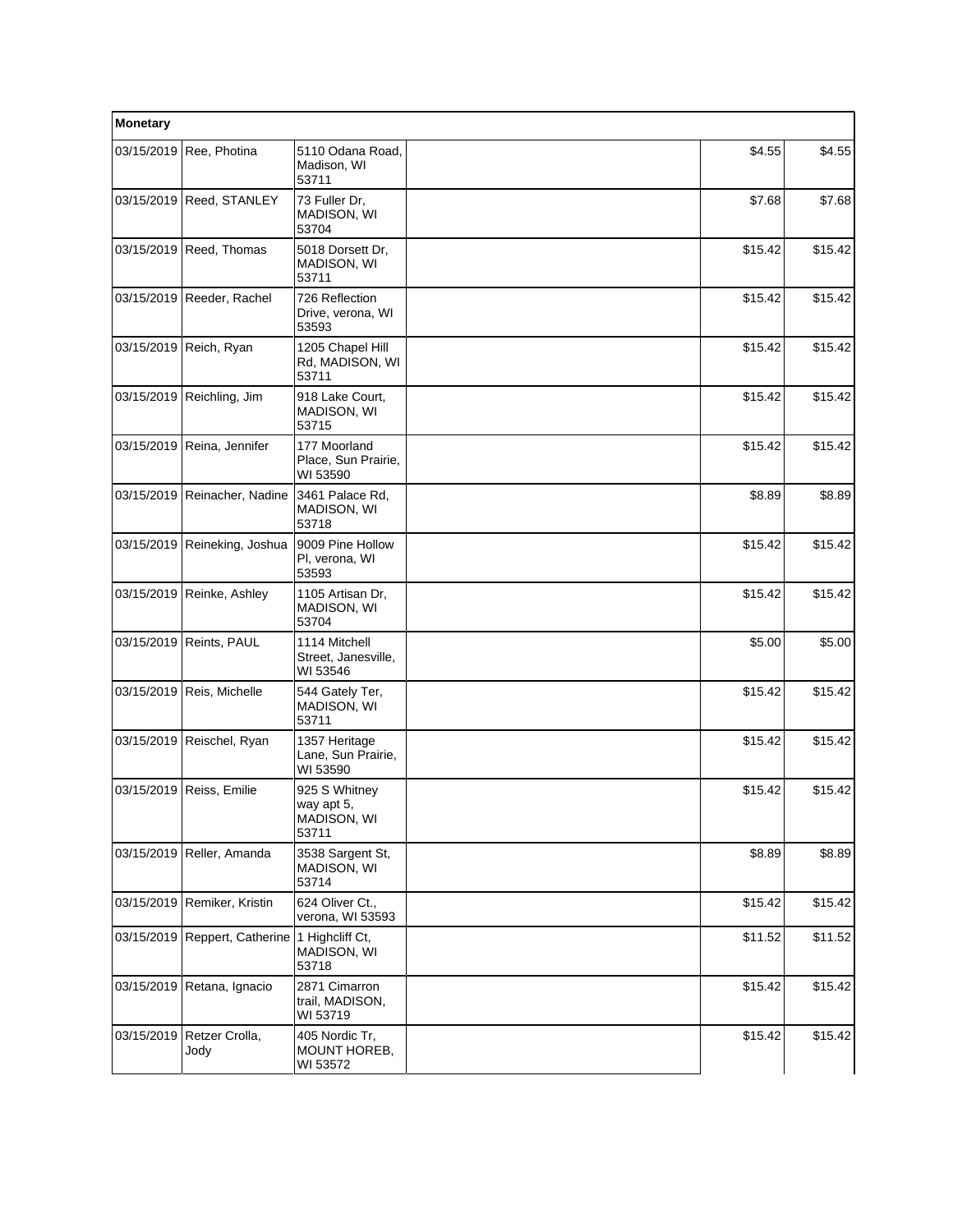| Monetary   |                              |                                                            |         |         |  |
|------------|------------------------------|------------------------------------------------------------|---------|---------|--|
| 03/15/2019 | Reyes, Ann                   | 2510 E Johnson<br>St, MADISON, WI<br>53704                 | \$15.42 | \$15.42 |  |
|            | 03/15/2019 Reyes, Elizabeth  | 4505 American<br>Ash Drives,<br>MADISON, WI<br>53704       | \$15.42 | \$15.42 |  |
| 03/15/2019 | Reyes, Oscar                 | 3580 Breckenridge<br>Ct Apt 22,<br>Fitchburg, WI<br>53713  | \$5.46  | \$5.46  |  |
| 03/15/2019 | Reynolds, Desiree            | 210 South<br>Yellowstone Drive,<br>MADISON, WI<br>53705    | \$5.46  | \$5.46  |  |
| 03/15/2019 | Reynolds, Megan              | 2170<br>Independence<br>Circle, Cottage<br>Grove, WI 53527 | \$15.42 | \$15.42 |  |
|            | 03/15/2019 Reynolds, Velette | 2005 Westbrook<br>Ln, MADISON, WI<br>53711                 | \$3.81  | \$3.81  |  |
| 03/15/2019 | Rhoten, Caitlin              | 8540 Greenway<br>Blvd., Apt 220,<br>MIDDLETON, WI<br>53562 | \$12.85 | \$12.85 |  |
| 03/15/2019 | Richards, linda              | 652 TOWER DR,<br>Sun Prairie, WI<br>53590                  | \$3.64  | \$3.64  |  |
| 03/15/2019 | Richards,<br>Shannon         | 6413 Inner Drive,<br>MADISON, WI<br>53705                  | \$15.42 | \$15.42 |  |
| 03/15/2019 | Richardson, Melea            | 209 N. Thompson<br>Drive Apt 8,<br>MADISON, WI<br>53714    | \$5.46  | \$5.46  |  |
| 03/15/2019 | Richardson,<br>Timothy       | 7201 Mid Town<br>Rd. #304,<br>MADISON, WI<br>53719         | \$15.42 | \$15.42 |  |
| 03/15/2019 | Richardson,<br>William       | 1030 Bultman Rd,<br>MADISON, WI<br>53704                   | \$15.42 | \$15.42 |  |
| 03/15/2019 | Richolson,<br>Christine      | 1001 Monica In,<br>MADISON, WI<br>53704                    | \$5.46  | \$5.46  |  |
| 03/15/2019 | Richter, Christine           | 303 S. Klein Dr,<br>WAUNAKEE, WI<br>53597                  | \$15.42 | \$15.42 |  |
| 03/15/2019 | Richter, Nichole             | 1549 Sapphire<br>Way, Sun Prairie,<br>WI 53590             | \$15.42 | \$15.42 |  |
| 03/15/2019 | Rickert, Katie               | 2818 Curry<br>Parkway Apt. 7,<br>MADISON, WI<br>53713      | \$10.28 | \$10.28 |  |
| 03/15/2019 | Rickey, Cornelia             | 1552 Park St,<br>MIDDLETON, WI<br>53562                    | \$5.46  | \$5.46  |  |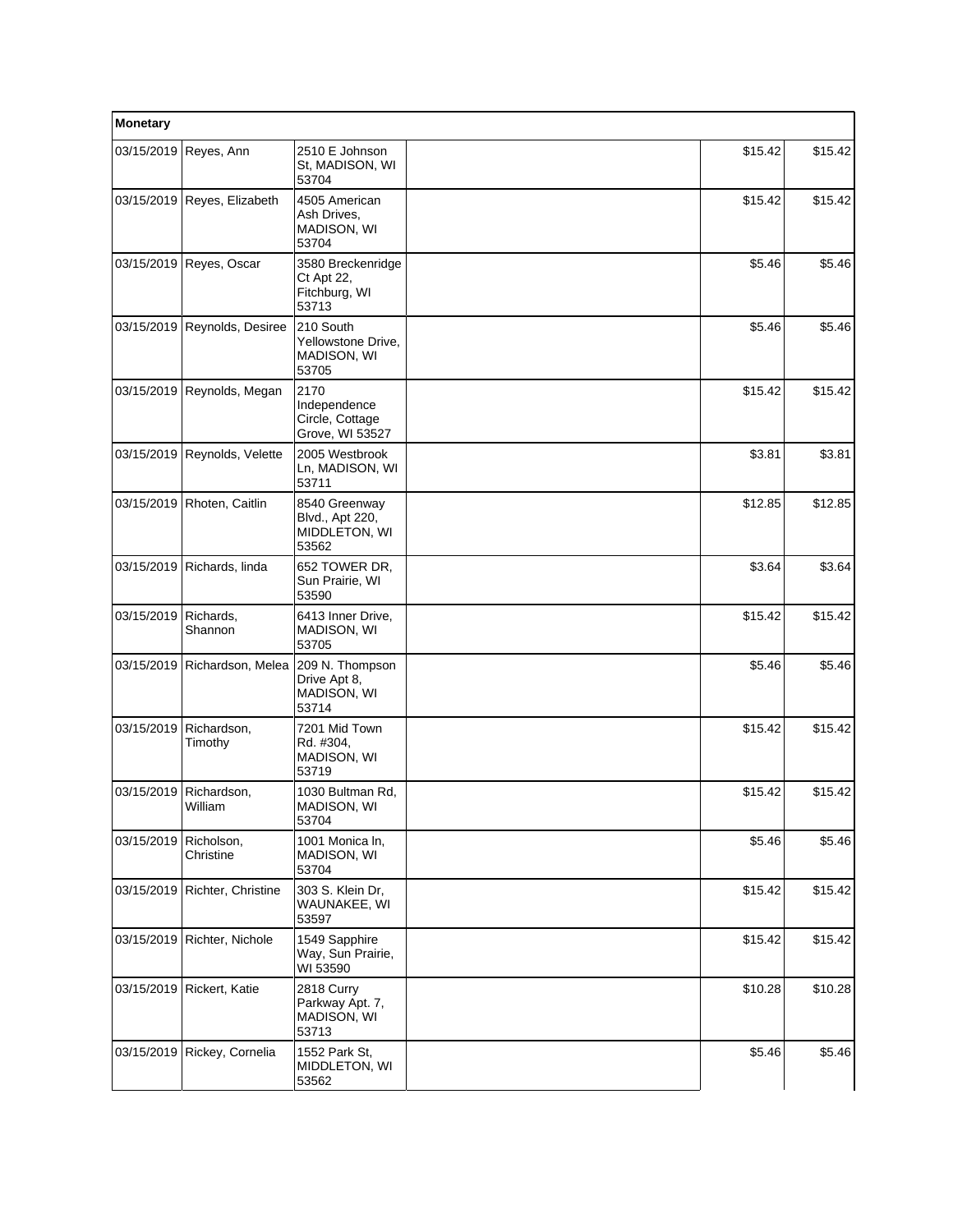| Monetary          |                                            |                                                          |         |         |  |
|-------------------|--------------------------------------------|----------------------------------------------------------|---------|---------|--|
|                   | 03/15/2019 Rickman, Robert                 | 5053 Lake<br>Mendota Drive,<br>MADISON, WI<br>53705      | \$15.42 | \$15.42 |  |
| 03/15/2019        | RIDDLE, CHING-<br>LING (BETH)              | 3803 SKY HIGH<br>RD, Cottage<br>Grove, WI 53527-<br>9528 | \$15.42 | \$15.42 |  |
| 03/15/2019        | Rieden Vega,<br>Valerie                    | 124 W Kohler St.<br>Sun Prairie, WI<br>53590             | \$6.40  | \$6.40  |  |
|                   | 03/15/2019   Riedle, Grace                 | 3211 STEVENS<br>STREET, APT. 1,<br>MADISON, WI<br>53705  | \$15.42 | \$15.42 |  |
| 03/15/2019        | Riege, Amy                                 | 108 Autumn Lane,<br>marshall, WI<br>53559                | \$19.26 | \$19.26 |  |
|                   | 03/15/2019 Ringelstetter, Mary             | N1736 Harvey<br>Rd., Arlington, WI<br>53911              | \$15.42 | \$15.42 |  |
|                   | 03/15/2019   Rios Zuluaga,<br><b>SONIA</b> | 5626 Irongate Dr,<br>MADISON, WI<br>53716                | \$5.46  | \$5.46  |  |
|                   | 03/15/2019 Riphon, Kathleen                | 818 North Star Dr.<br>Apt 409,<br>MADISON, WI<br>53718   | \$5.46  | \$5.46  |  |
|                   | 03/15/2019 Ritchie, Renee                  | 9225 Crosswinds<br>Ln #104, verona,<br>WI 53593          | \$15.42 | \$15.42 |  |
|                   | 03/15/2019   ritt, Michele                 | 145 pine view dr.,<br>MADISON, WI<br>53704               | \$15.42 | \$15.42 |  |
| 03/15/2019        | Ritz Blackmore,<br>Jennifer                | 5906 Driftwood<br>Ave, MADISON,<br>WI 53705              | \$7.68  | \$7.68  |  |
|                   | 03/15/2019 Rivera, Maira                   | 6010 Hawser<br>Road, Madidson,<br>WI 53705               | \$15.42 | \$15.42 |  |
|                   | 03/15/2019 Rivera, Norma                   | 3701 Country<br>Grove Rd,<br>MADISON, WI<br>53719        | \$15.42 | \$15.42 |  |
|                   | 03/15/2019 Rivera, Sandra                  | 201 Crystal,<br>MADISON, WI<br>53714                     | \$15.42 | \$15.42 |  |
|                   | 03/15/2019 Riyeff, Jennifer                | 3154 patty In,<br>Middketon, WI<br>53562                 | \$15.42 | \$15.42 |  |
| 03/15/2019 ROACH- | BURRUSS,<br><b>BENITA</b>                  | 7625 LISA LN APT<br>302, MIDDLETON,<br>WI 53562          | \$4.55  | \$4.55  |  |
|                   | 03/15/2019 Robbins, Rebecca                | 5113 Sherven Dr,<br>MADISON, WI<br>53716                 | \$15.42 | \$15.42 |  |
|                   | 03/15/2019 Robelia, Eva                    | 264 DeMilo Way,<br>MADISON, WI<br>53718                  | \$5.46  | \$5.46  |  |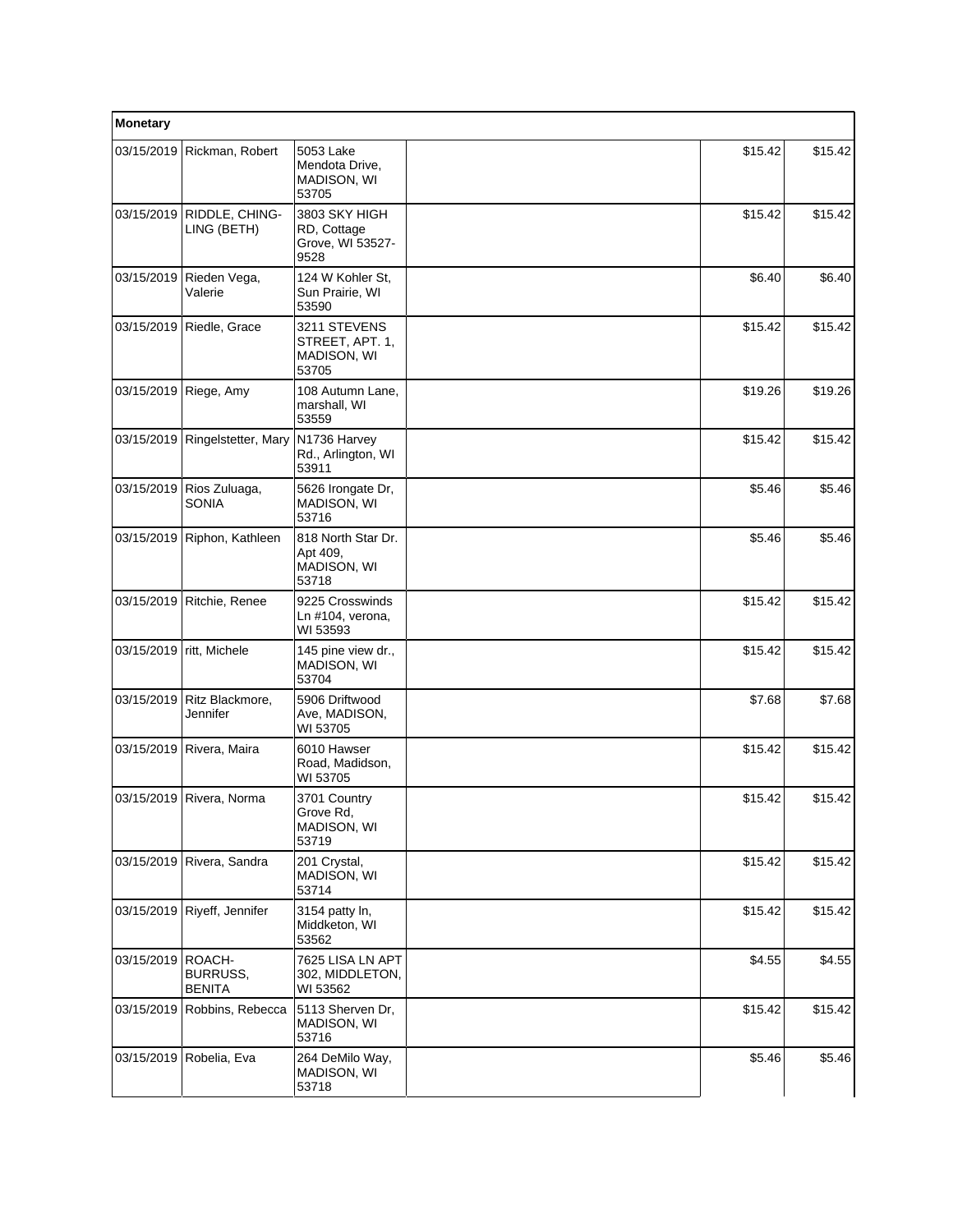| Monetary   |                                        |                                                                                |         |         |  |
|------------|----------------------------------------|--------------------------------------------------------------------------------|---------|---------|--|
| 03/15/2019 | Robertson,<br>Margaret                 | 2961 King James<br>Way #13,<br>Fitchburg, WI<br>53719                          | \$5.14  | \$5.14  |  |
| 03/15/2019 | ROBINS,<br><b>CELESTE</b>              | 406 ELMSIDE<br>BLVD, MADISON,<br>WI 53704                                      | \$10.00 | \$10.00 |  |
| 03/15/2019 | ROBINSON,<br>Alonzo                    | 1701 Blossom<br>Lane Apt 7,<br>MADISON, WI<br>53716                            | \$0.91  | \$0.91  |  |
| 03/15/2019 | ROBINSON,<br><b>KIMBERLY</b>           | 226 SILVER RD,<br>MADISON, WI<br>53714                                         | \$5.46  | \$5.46  |  |
| 03/15/2019 | ROBINSON,<br>Sandra                    | 1013 Ellen ave,<br>MADISON, WI<br>53716                                        | \$15.42 | \$15.42 |  |
| 03/15/2019 | ROBINSON,<br>Symantha                  | 4815 Poplar Creek<br>Dr., MADISON, WI<br>53718                                 | \$15.42 | \$15.42 |  |
| 03/15/2019 | Rodgers, brittany                      | 7701 Carrington<br>Drive Apt B,<br>MADISON, WI<br>53719                        | \$15.42 | \$15.42 |  |
| 03/15/2019 | Rodgers, Matthew                       | 4817 Sheboygan<br>Ave. #219,<br>MADISON, WI<br>53705                           | \$11.52 | \$11.52 |  |
| 03/15/2019 | RODREGUEZ-<br>GARCIA,<br><b>ANDRES</b> | 501 SOUTH<br><b>MIDVALE</b><br>BOULEVARD,<br>APT. 206,<br>MADISON, WI<br>53711 | \$5.46  | \$5.46  |  |
| 03/15/2019 | Rodriguez,<br>Claudia                  | 514 Stang ST Apt<br>1, MADISON, WI<br>53704                                    | \$9.63  | \$9.63  |  |
| 03/15/2019 | Rodriguez, Lea                         | 834 Twin Pines<br>Drive, MADISON,<br>WI 53704                                  | \$15.42 | \$15.42 |  |
| 03/15/2019 | Rodriguez, Oscar                       | 1820 Baird St.,<br>MADISON, WI<br>53713                                        | \$15.42 | \$15.42 |  |
| 03/15/2019 | Rodriguez, Ruben                       | 5322 Congress<br>Ave Apt 1,<br><b>MADISON, WI</b><br>53718                     | \$15.42 | \$15.42 |  |
| 03/15/2019 | Roe, Lynsey                            | 6 Connor Court.<br>MADISON, WI<br>53718                                        | \$15.42 | \$15.42 |  |
| 03/15/2019 | Roesler, Lindsay                       | 4930 Whitcomb<br>Dr. apt 6,<br>MADISON, WI<br>53711                            | \$15.42 | \$15.42 |  |
| 03/15/2019 | Roethler,<br>Alexander                 | 1202 Forster Dr,<br>MADISON, WI<br>53704                                       | \$15.42 | \$15.42 |  |
| 03/15/2019 | Rogers, Jody                           | 2219 Waunona<br>Way, MADISON,<br>WI 53713                                      | \$5.46  | \$5.46  |  |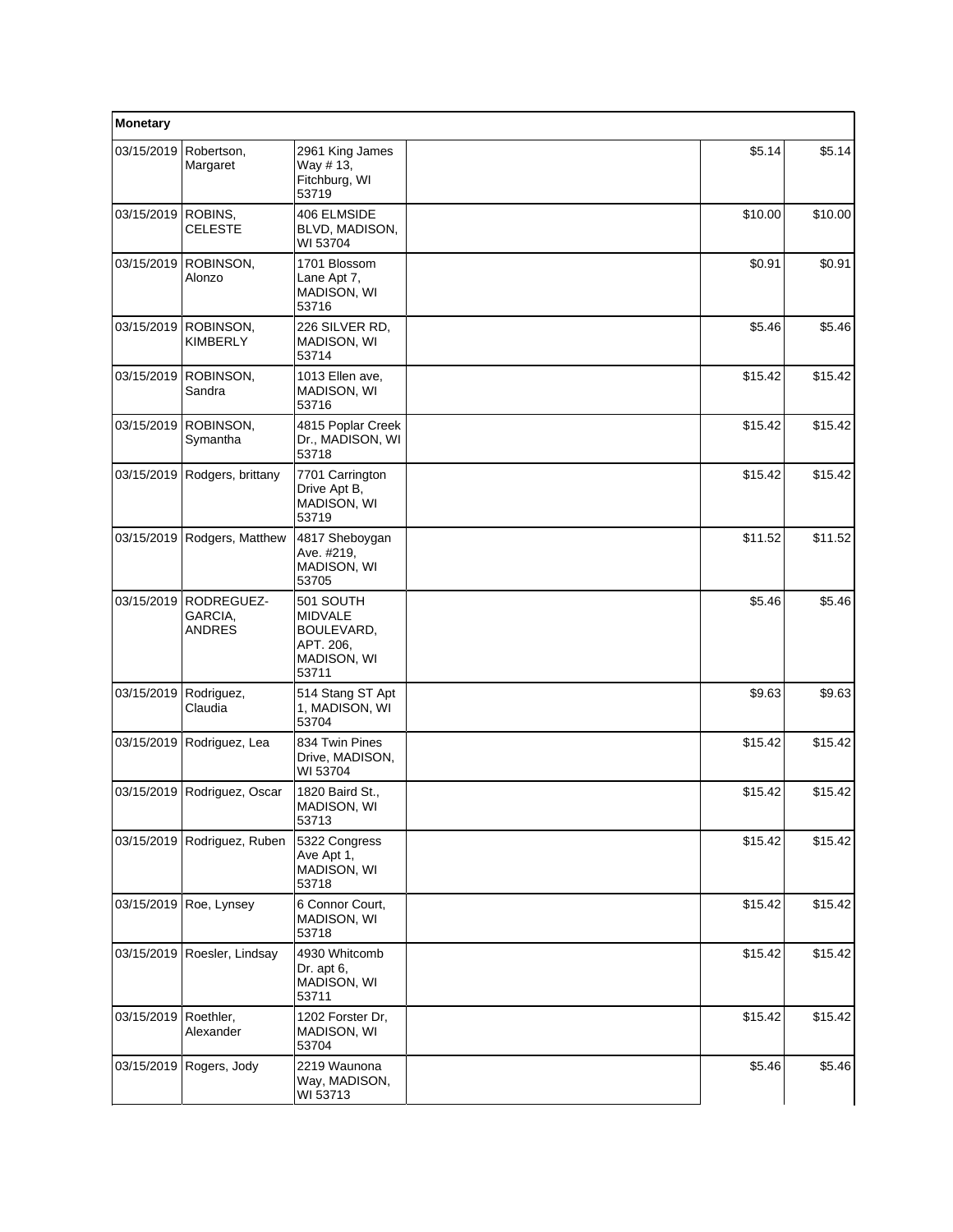| Monetary               |                               |                                                         |  |         |         |
|------------------------|-------------------------------|---------------------------------------------------------|--|---------|---------|
| 03/15/2019             | Rojas Espinoza,<br>Walquer    | 530 Toepfer Ave.,<br>MADISON, WI<br>53711               |  | \$4.08  | \$4.08  |
| 03/15/2019             | Rojas, Nydia                  | 3703 Nathan Hale<br>CT., Middleton, WI<br>53562         |  | \$19.26 | \$19.26 |
| 03/15/2019   Romanski, | Alexander                     | 2868 Crinkle Root<br>Drive, Fitchburg,<br>WI 53711      |  | \$15.42 | \$15.42 |
| 03/15/2019             | Rongstad, Kari                | 4345 Milford Rd,<br>MADISON, WI<br>53711                |  | \$15.42 | \$15.42 |
|                        | 03/15/2019 Roosmalen, Lorrie  | 979 Chandler Ln,<br>Sun Prairie, WI<br>53590            |  | \$8.89  | \$8.89  |
|                        | 03/15/2019 Ropa, David        | 4508 Oak Valley<br>Rd, Cross Plains,<br>WI 53528        |  | \$15.42 | \$15.42 |
| 03/15/2019             | Roque Espinosa,<br>Ana        | 6814 East Pass<br>#204, MADISON,<br>WI 53719            |  | \$15.42 | \$15.42 |
| 03/15/2019             | Rosas, Joseph                 | 4609 Anniversary<br>Lane, MADISON,<br>WI 53704          |  | \$2.57  | \$2.57  |
| 03/15/2019             | ROSEVEAR,<br><b>FREDERICK</b> | <b>5013 LAKE</b><br>MENDOTA DR,<br>MADISON, WI<br>53705 |  | \$10.00 | \$10.00 |
| 03/15/2019             | Rosin, Nathan                 | 1166 Crossing<br>Ridge Trail, Sun<br>Prairie, WI 53590  |  | \$15.42 | \$15.42 |
|                        | 03/15/2019 Rosin, Tracey      | 1166 Crossing<br>Ridge Trail, Sun<br>Prairie, WI 53590  |  | \$15.42 | \$15.42 |
|                        | 03/15/2019 Rosing, Raymond    | 5794 Devoro Rd,<br>Fitchburg, WI<br>53711               |  | \$15.42 | \$15.42 |
|                        | 03/15/2019 Ross, David        | 253 Divison St.,<br>MADISON, WI<br>53704                |  | \$15.42 | \$15.42 |
|                        | 03/15/2019 Roth, Jason        | 151 W Wilson St<br>Apt 1, MADISON,<br>WI 53703          |  | \$15.42 | \$15.42 |
|                        | 03/15/2019 Rothering, Amy     | 6401 Cooper<br>Court,<br>MIDDLETON, WI<br>53562         |  | \$7.68  | \$7.68  |
|                        | 03/15/2019 Rott, Renee        | 6108 Creamery<br>Court, McFarland,<br>WI 53558          |  | \$3.54  | \$3.54  |
|                        | 03/15/2019   Rountree, Amy    | 1315 Hoven Ct,<br>MADISON, WI<br>53715                  |  | \$15.42 | \$15.42 |
| 03/15/2019             | Rouse, James                  | 4422 Somerset<br>Lane, MADISON,<br>WI 53711             |  | \$15.42 | \$15.42 |
| 03/15/2019             | Rowley, Lucia                 | 1015 Collins Road,<br>Stoughton, WI<br>53581            |  | \$15.42 | \$15.42 |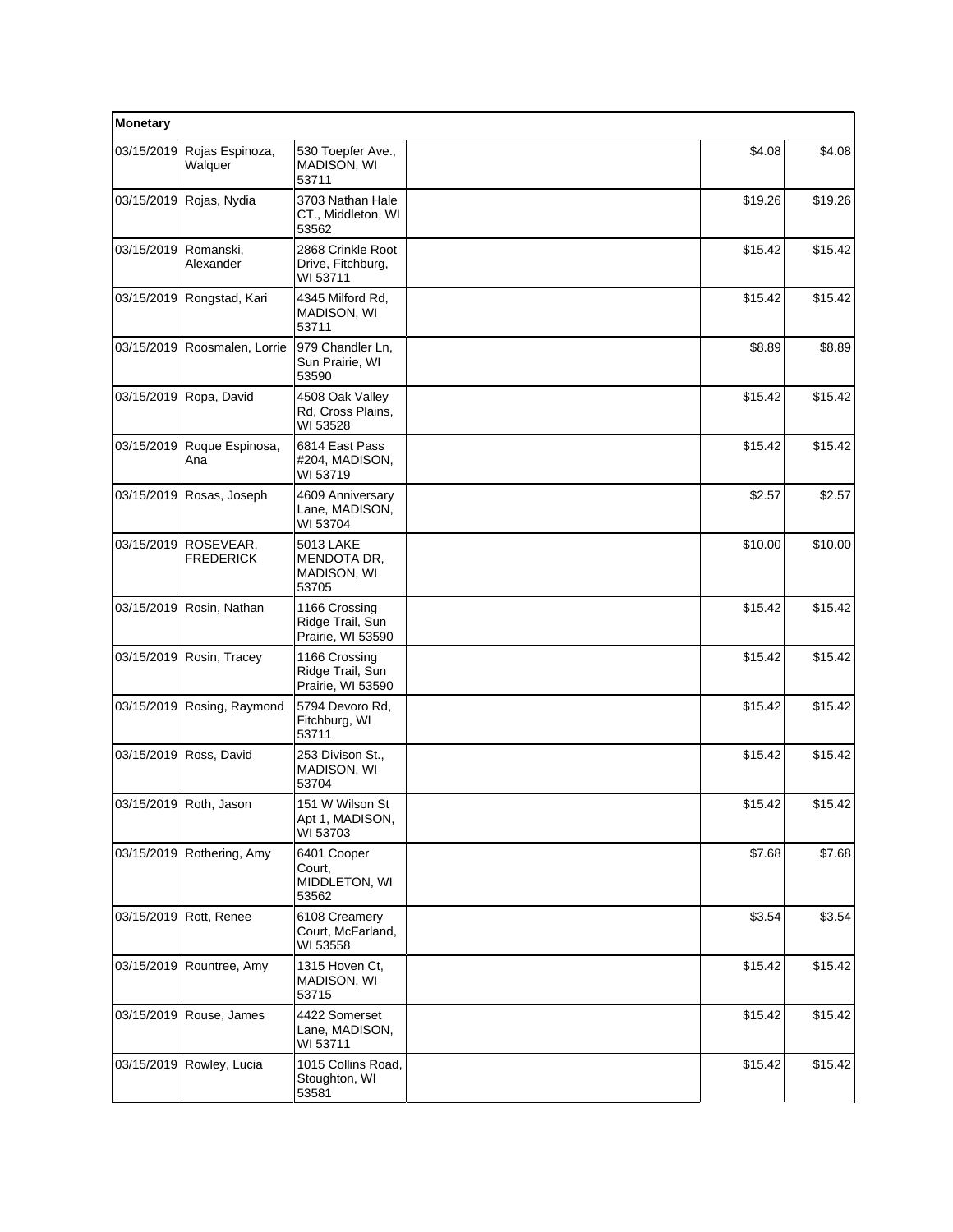| Monetary   |                             |                                                     |         |         |  |
|------------|-----------------------------|-----------------------------------------------------|---------|---------|--|
| 03/15/2019 | Rozwadowski,<br>Philip      | 5325<br>Queensbridge Rd.,<br>MADISON, WI<br>53714   | \$5.46  | \$5.46  |  |
| 03/15/2019 | Rubin, Angela               | 9718 Sunny<br>Spring Dr., Veron,<br>WI 53593-9487   | \$15.42 | \$15.42 |  |
| 03/15/2019 | Ruchti, Jennifer            | 7629 Schaller Rd,<br>verona, WI 53593               | \$5.46  | \$5.46  |  |
| 03/15/2019 | Rude, Jill                  | 2834 Kingston Dr.,<br>MADISON, WI<br>53713          | \$5.46  | \$5.46  |  |
| 03/15/2019 | rudiger, Hollis             | 4113 odana,<br>MADISON, WI<br>53711                 | \$11.56 | \$11.56 |  |
| 03/15/2019 | Ruesch, Briana              | 4907 Feenstra<br>Road, Marshall,<br>WI 53559        | \$15.42 | \$15.42 |  |
| 03/15/2019 | Rumbelow, Chris             | 5006 LaCrosse<br>Lane, MADISON,<br>WI 53705         | \$15.42 | \$15.42 |  |
| 03/15/2019 | Rumpf, Debra                | 1413 Arrowood<br>Dr., MADISON, WI<br>53704          | \$15.42 | \$15.42 |  |
| 03/15/2019 | Ruphard, Lewis              | 5796 williamsburg<br>way, Fitchburg, WI<br>53719    | \$15.42 | \$15.42 |  |
| 03/15/2019 | Ruplinger, Megan            | 280 O'Neill St.<br>LAKE MILLS, WI<br>53551-1373     | \$15.42 | \$15.42 |  |
|            | 03/15/2019 Russell, Amy     | 311 Southing<br>Grange, Cottage<br>Grove, WI 53527  | \$15.42 | \$15.42 |  |
| 03/15/2019 | Russell, Laura              | 6618 century ave.,<br>MIDDLETON, WI<br>53562        | \$4.55  | \$4.55  |  |
| 03/15/2019 | Rutkowski,<br>Rebecca       | 1270 Lucerne Dr<br>#204, verona, WI<br>53593        | \$15.42 | \$15.42 |  |
| 03/15/2019 | Ryan, Ted                   | 307 Bonnie Rd.,<br>Cottage Grove, WI<br>53527       | \$15.42 | \$15.42 |  |
| 03/15/2019 | Ryan-Carpenter,<br>jillayne | 4513 White Aspen<br>Rd., MADISON,<br>WI 53704       | \$5.46  | \$5.46  |  |
| 03/15/2019 | Rybak, Carol                | 912 Powder Horn<br>Rd, Sun Prairie,<br>WI 53590     | \$7.68  | \$7.68  |  |
| 03/15/2019 | Saad, Jacqueline            | 6604 Sleepy<br>Hollow Rd,<br>McFarland, WI<br>53558 | \$5.46  | \$5.46  |  |
| 03/15/2019 | Sackett, Samson             | 4514 Woods End.<br>MADISON, WI<br>53711             | \$15.42 | \$15.42 |  |
| 03/15/2019 | Sacks, Tova                 | 408 Sidney Street,<br>MADISON, WI<br>53703          | \$11.52 | \$11.52 |  |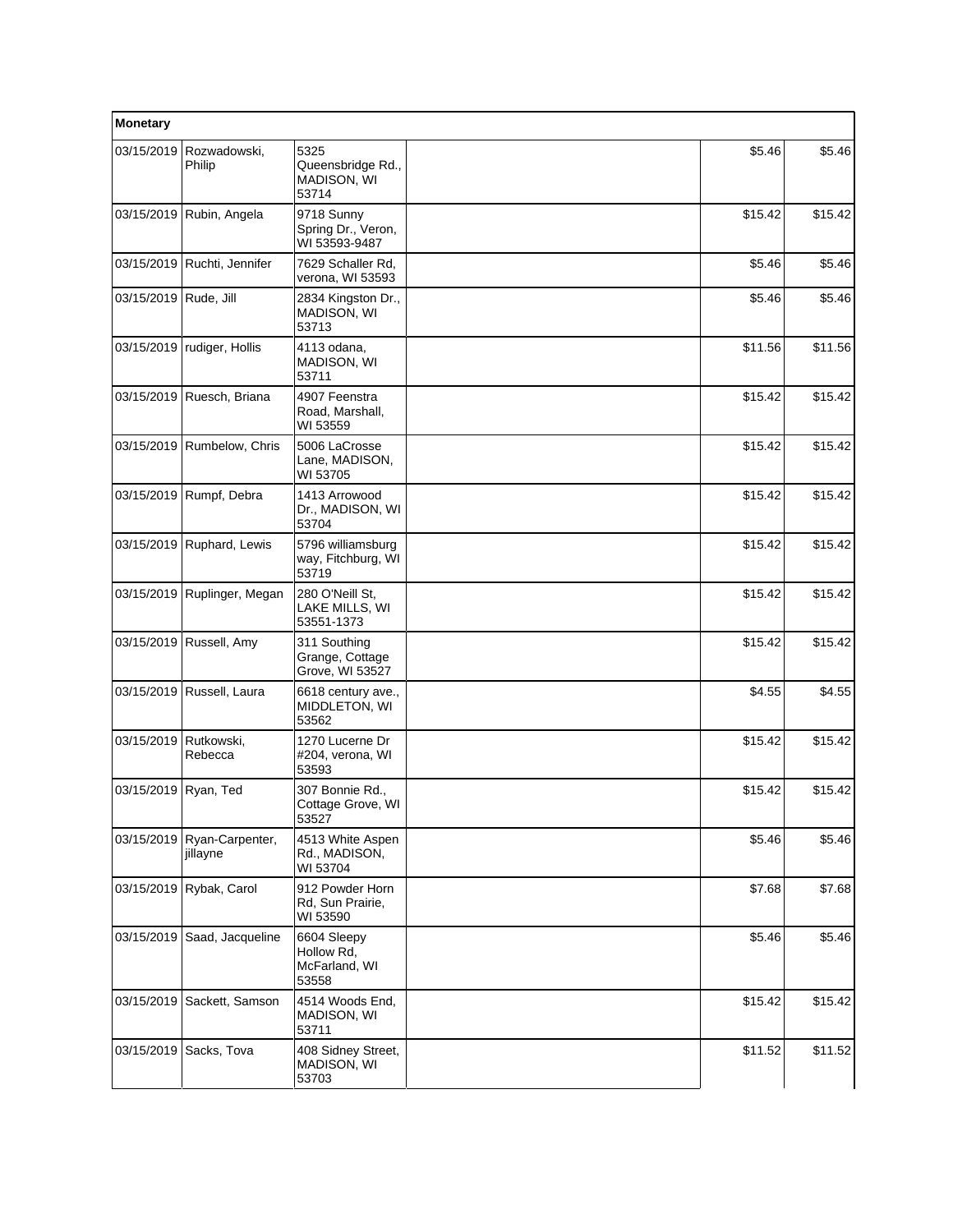| Monetary   |                    |                                                      |         |         |  |
|------------|--------------------|------------------------------------------------------|---------|---------|--|
| 03/15/2019 | Saeger, Jaci       | 911 W Dean Ave,<br>Monona, WI 53716                  | \$7.68  | \$7.68  |  |
| 03/15/2019 | Saeger, Nicholas   | 911 W Dean Ave,<br>Monona, WI 53716                  | \$15.42 | \$15.42 |  |
| 03/15/2019 | Saether, Sandy     | 949 Hemlock Dr.<br>#1, verona, WI<br>53593           | \$8.89  | \$8.89  |  |
| 03/15/2019 | Saez III, Carmelo  | 6919 South<br>Avenue,<br>MIDDLETON, WI<br>53562      | \$11.52 | \$11.52 |  |
| 03/15/2019 | Sahlman, Lindsay   | 157 W Kohler<br>Street, Sun Prairie,<br>WI 53590     | \$15.42 | \$15.42 |  |
| 03/15/2019 | Sailing, Jason     | 1712 Jenifer<br>Street, MADISON,<br>WI 53704         | \$15.42 | \$15.42 |  |
| 03/15/2019 | Sainsbury, Lindsey | 1721 Regent<br>Street, MADISON,<br>WI 53726          | \$15.42 | \$15.42 |  |
| 03/15/2019 | Sala, Jennifer     | 922 Meadowlark<br>Drive, Madisn, WI<br>53714         | \$5.46  | \$5.46  |  |
| 03/15/2019 | Salcedo, Kristyn   | 400 Roland Ct,<br>Cottage Grove, WI<br>53527         | \$15.42 | \$15.42 |  |
| 03/15/2019 | Salcido, Ana       | 5746 Bittersweet<br>PI, MADISON, WI<br>53705         | \$15.42 | \$15.42 |  |
| 03/15/2019 | Salerno, Valerie   | 19 South<br>Woodmont Circle,<br>MADISON, WI<br>53717 | \$15.42 | \$15.42 |  |
| 03/15/2019 | Salgado, Melanie   | 118 Violet Cir,<br>MADISON, WI<br>53714              | \$13.47 | \$13.47 |  |
| 03/15/2019 | Salinas, Clara     | 415 Leroy Rd,<br>MADISON, WI<br>53704                | \$3.54  | \$3.54  |  |
| 03/15/2019 | Salisbury, Nina    | 2802 Union St,<br>MADISON, WI<br>53704               | \$3.64  | \$3.64  |  |
| 03/15/2019 | Salkowski, Kathryn | 2095 Uphoff Rd,<br>Cottage Grove, WI<br>53527        | \$11.52 | \$11.52 |  |
| 03/15/2019 | Saloma, Anne       | 4800 Winnequah<br>Road, Monona, WI<br>53716          | \$15.42 | \$15.42 |  |
| 03/15/2019 | Salt, Julie        | 1433 Ellen Ave,<br>MADISON, WI<br>53716              | \$5.46  | \$5.46  |  |
| 03/15/2019 | Saltzman, Mark     | 2209 Center<br>Avenue,<br>MADISON, WI<br>53704       | \$15.42 | \$15.42 |  |
| 03/15/2019 | Samaca, Wendy      | 3629 Dennett Dr,<br>MADISON, WI<br>53714             | \$15.42 | \$15.42 |  |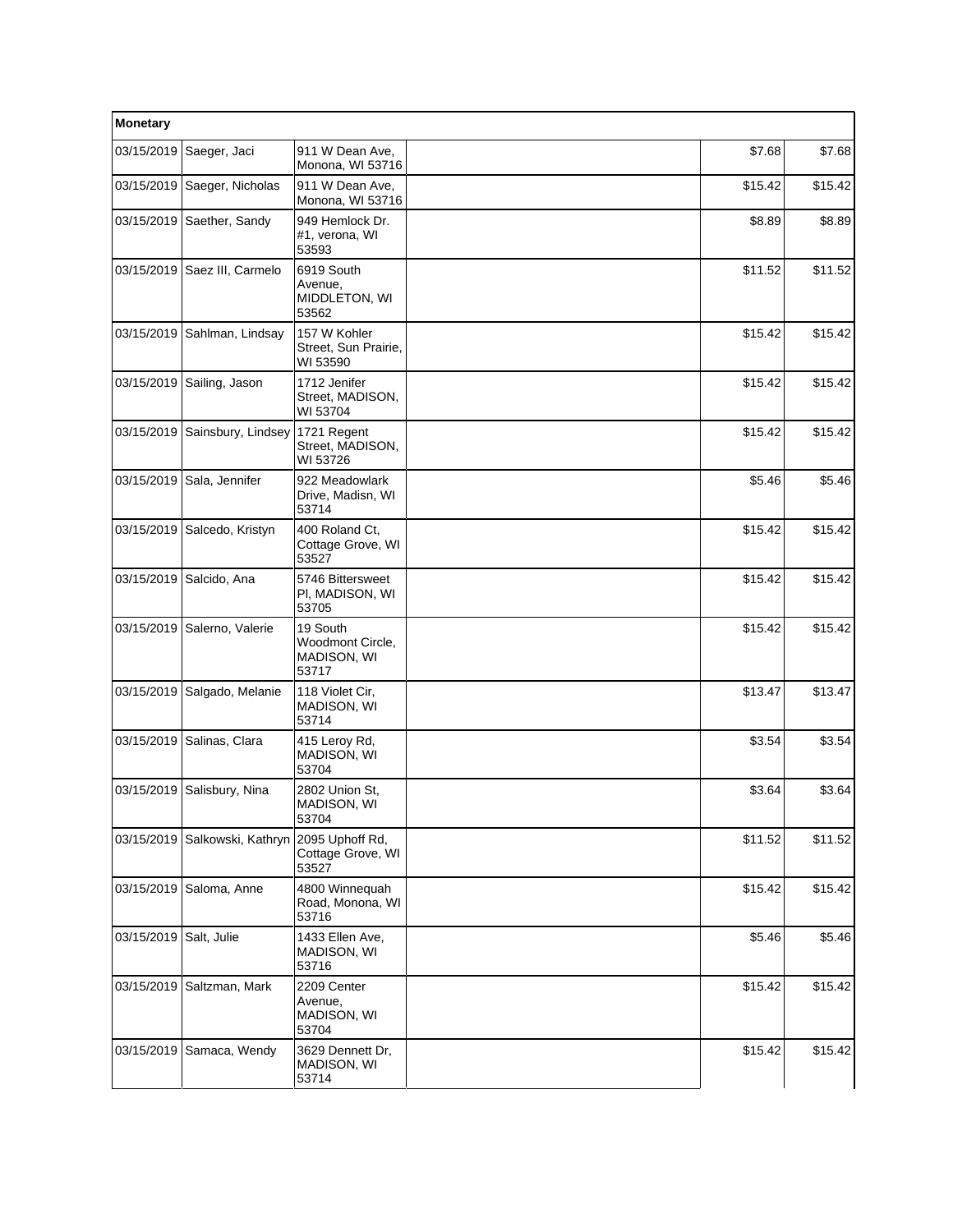| Monetary   |                          |                                                           |  |         |         |
|------------|--------------------------|-----------------------------------------------------------|--|---------|---------|
| 03/15/2019 | Samuels, Jennifer        | 701 Callisto Drive,<br>MADISON, WI<br>53718               |  | \$7.68  | \$7.68  |
| 03/15/2019 | Sanchez Soler,<br>Maria  | 3051 Maple Valley<br>Drive # 204,<br>MADISON, WI<br>53719 |  | \$15.42 | \$15.42 |
| 03/15/2019 | Sanchez, Maria           | 511 MAIN ST,<br>Ridgeway, WI<br>53572                     |  | \$14.40 | \$14.40 |
| 03/15/2019 | Sanchez, Norma           | 461 HillTop Drive,<br>MADISON, WI<br>53711                |  | \$15.42 | \$15.42 |
| 03/15/2019 | Sanders, Beth            | 7810 Brule St.,<br>MADISON, WI<br>53717                   |  | \$7.68  | \$7.68  |
| 03/15/2019 | Sandgren, Carly          | 515 Basswood<br>Ave, verona, WI<br>53593                  |  | \$15.42 | \$15.42 |
| 03/15/2019 | Sanner, Jessica          | 3465 Hickory Hill<br>Rd, verona, WI<br>53593              |  | \$15.42 | \$15.42 |
| 03/15/2019 | SATALA-<br>WEBBER, Julie | 6 Colony Circle,<br>MADISON, WI<br>53717                  |  | \$5.46  | \$5.46  |
| 03/15/2019 | Satchell, Emily          | 2316 Kendall Ave<br>Apt D, MADISON,<br>WI 53726           |  | \$15.42 | \$15.42 |
| 03/15/2019 | Sather, Joanne           | 1510 Dondee<br>Road, MADISON,<br>WI 53716                 |  | \$15.42 | \$15.42 |
| 03/15/2019 | Sato, Lisbeth            | 17 Walworth<br>Court, MADISON,<br>WI 53705                |  | \$15.42 | \$15.42 |
| 03/15/2019 | Savage, Jennifer         | 7283 Flyhawk Ln,<br>Sauk City, WI<br>53583                |  | \$15.42 | \$15.42 |
| 03/15/2019 | Sax, Melanie             | 4433 Sentinel<br>Pass, Fitchburg,<br>WI 53711             |  | \$2.70  | \$2.70  |
|            | 03/15/2019 Sayers, Joni  | 1506 Cottage<br>Grove Road,<br>Deerfield, WI<br>53531     |  | \$15.42 | \$15.42 |
| 03/15/2019 | Scanlon, Tia             | 1969 Frawley<br>Drive, Sun Prairie,<br>WI 53590           |  | \$15.42 | \$15.42 |
| 03/15/2019 | Schabel, Sheryl          | 196 River Rd.<br>Columbus, WI<br>53925                    |  | \$8.89  | \$8.89  |
| 03/15/2019 | Schachter, Joman         | 509 Ludington<br>Ave, MADISON,<br>WI 53704                |  | \$15.42 | \$15.42 |
| 03/15/2019 | Schaefer,<br>Madeline    | 6441 Bridge Rd.<br>Unit 104,<br>MADISON, WI<br>53713      |  | \$15.42 | \$15.42 |
| 03/15/2019 | Schaefer, SARA           | 521 Old Indian<br>Trail, Deforest, WI<br>53532            |  | \$15.42 | \$15.42 |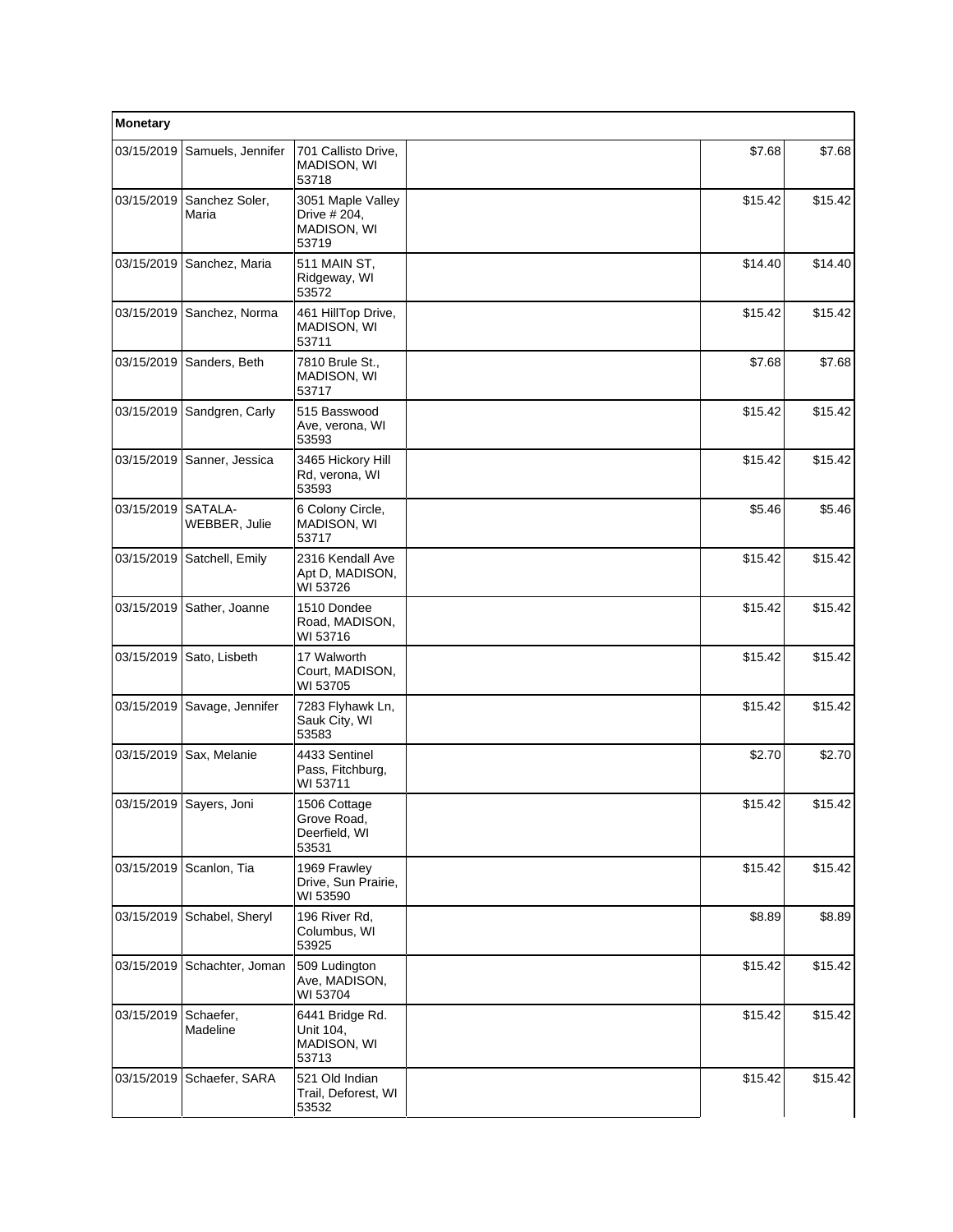| Monetary   |                              |                                                       |         |         |
|------------|------------------------------|-------------------------------------------------------|---------|---------|
| 03/15/2019 | Schaffer, Mary               | 1544 Langley LN,<br>MADISON, WI<br>53718              | \$8.89  | \$8.89  |
| 03/15/2019 | Scheffler, Kristin           | 908 Arden Lane,<br>MADISON, WI<br>53711               | \$15.42 | \$15.42 |
|            | 03/15/2019 Schepp, Cindy     | 4606 Edgewood<br>Court,<br>MIDDLETON, WI<br>53562     | \$15.42 | \$15.42 |
| 03/15/2019 | Schindler, LAURIE            | 6113 Riva Road,<br>MADISON, WI<br>53711               | \$5.46  | \$5.46  |
| 03/15/2019 | Schirmer, Jane               | 607 Clemons ave,<br>MADISON, WI<br>53704              | \$7.68  | \$7.68  |
| 03/15/2019 | Schlesinger,<br>Nancy        | 2021 Anvil Ln,<br>MADISON, WI<br>53716                | \$5.46  | \$5.46  |
| 03/15/2019 | Schlichting,<br><b>SUSAN</b> | 1538 Comanche<br>Gln, MADISON,<br>WI 53704            | \$5.46  | \$5.46  |
|            | 03/15/2019 Schluesche, Tara  | 530 Walmar Drive,<br>Sun Prairie, WI<br>53590         | \$11.52 | \$11.52 |
| 03/15/2019 | Schmid, Dawn                 | 8790 Oak Grove<br>Rd, MOUNT<br><b>HOREB, WI 53572</b> | \$15.42 | \$15.42 |
| 03/15/2019 | Schmid-Dolan,<br>Lora        | 186 Ohio ave.,<br>MADISON, WI<br>53704                | \$15.42 | \$15.42 |
| 03/15/2019 | Schmidt, Anne                | 5306 Wild Cherry<br>Lane, McFarland,<br>WI 53558      | \$15.42 | \$15.42 |
| 03/15/2019 | Schmidt, Colin               | 5706 Oxbow<br>Bend, MADISON,<br>WI 53716              | \$15.42 | \$15.42 |
| 03/15/2019 | Schmidt, Karin               | 1210 Gilson<br>Street, MADISON,<br>WI 53715           | \$5.46  | \$5.46  |
|            | 03/15/2019 Schmidt, Nancy    | 1002 Ganser Dr.,<br>WAUNAKEE, WI<br>53597             | \$5.46  | \$5.46  |
| 03/15/2019 | Schmidt, Nicholas            | 2834 Coolidge St,<br>MADISON, WI<br>53704             | \$15.42 | \$15.42 |
| 03/15/2019 | Schmidt, Olivia              | 5766 Oxbow<br>Bend, MADISON,<br>WI 53716              | \$15.42 | \$15.42 |
| 03/15/2019 | Schmidt, Steven              | 2301 Post Rd Apt<br>112, Fitchburg, WI<br>53713       | \$19.26 | \$19.26 |
|            | 03/15/2019 Schmied, Jaime    | 2930 Interlaken<br>Pass, MADISON,<br>WI 53719         | \$15.42 | \$15.42 |
| 03/15/2019 | Schmitt, Ellie               | 1210 University<br>Bay Dr,<br>MADISON, WI<br>53705    | \$15.42 | \$15.42 |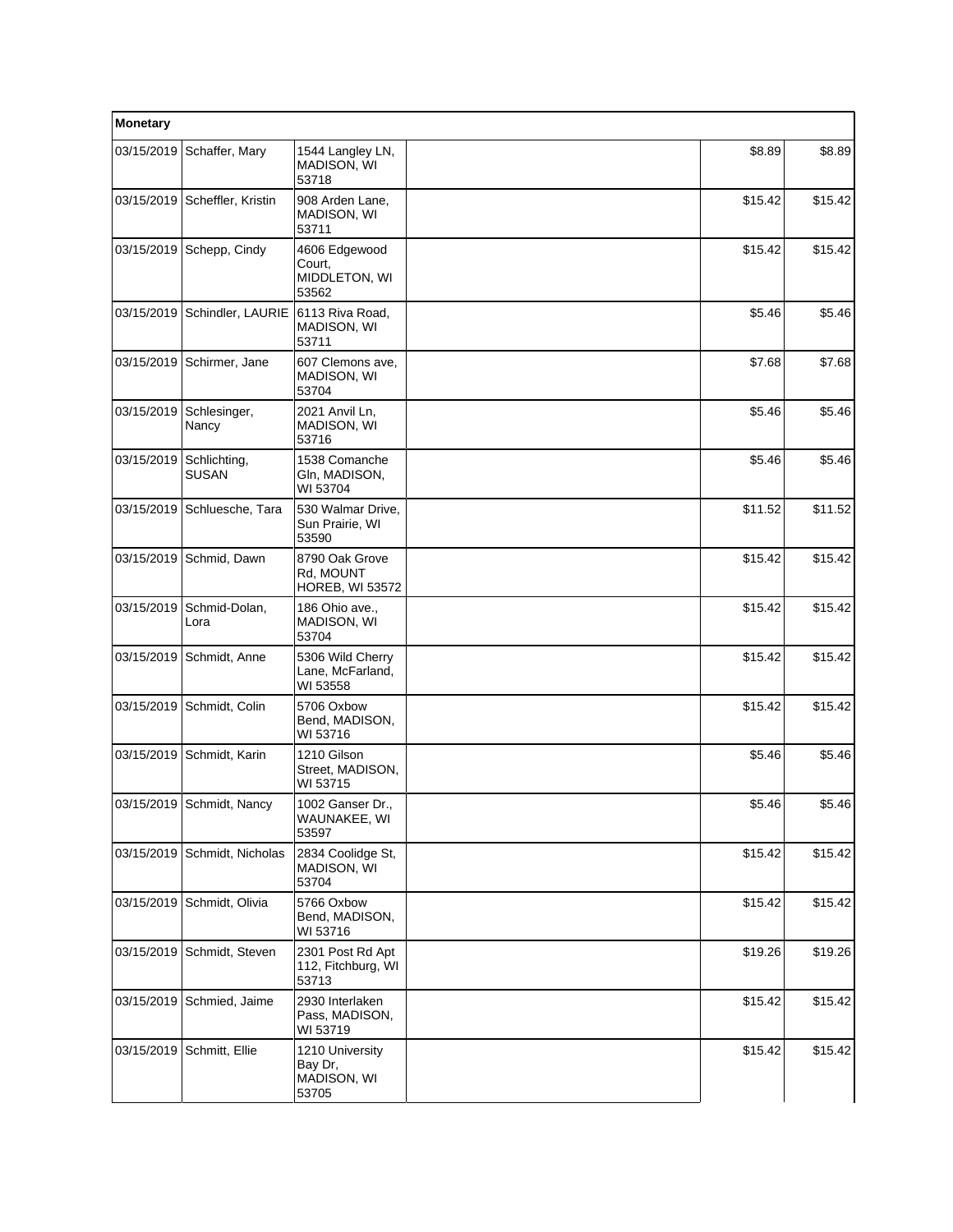| Monetary   |                              |                                                        |         |         |
|------------|------------------------------|--------------------------------------------------------|---------|---------|
|            | 03/15/2019 Schmitt, Emily    | 762 sky ridge dr,<br>MADISON, WI<br>53719              | \$15.42 | \$15.42 |
|            | 03/15/2019 Schmitt, Jessica  | 7075 Hwy P,<br>DANE, WI 52529                          | \$15.42 | \$15.42 |
|            | 03/15/2019 Schmitz, Emily    | 4211 Bainbridge<br>Street, MADISON,<br>WI 53716        | \$15.42 | \$15.42 |
|            | 03/15/2019 Schmitz, Jessica  | 5112 Brookside Dr<br>#208, MADISON,<br>WI 53718        | \$15.42 | \$15.42 |
|            | 03/15/2019 Schmitz, Rebecca  | 2822 Willard ave,<br>MADISON, WI<br>53704              | \$7.71  | \$7.71  |
| 03/15/2019 | Schnake, Jessica             | 5 meadow vale ct.,<br>MADISON, WI<br>53704             | \$7.68  | \$7.68  |
| 03/15/2019 | Schneeberg,<br>Alissa        | 319 Island Drive<br>#3, MADISON, WI<br>53705           | \$15.42 | \$15.42 |
| 03/15/2019 | Schneider,<br>Kathleen       | 2616 Gregory St,<br>MADISON, WI<br>53711               | \$15.42 | \$15.42 |
| 03/15/2019 | Schneider, Kevin             | 212 Merry St.,<br>MADISON, WI<br>53704                 | \$15.42 | \$15.42 |
|            | 03/15/2019 Schneider, Mary   | 101 N Baldwin St<br>Apt 1, MADISON,<br>WI 53703        | \$15.42 | \$15.42 |
| 03/15/2019 | Schnurbusch,<br>Roxanne      | 207 Cory Lane,<br>Cottage Grove, WI<br>53527           | \$19.26 | \$19.26 |
|            | 03/15/2019 Schoenholz, Chris | 1109 Artisan<br>Drive, MADISON,<br>WI 53704            | \$15.42 | \$15.42 |
| 03/15/2019 | Scholz, Elizabeth            | 4010 Birch Ave,<br>MADISON, WI<br>53711                | \$15.42 | \$15.42 |
| 03/15/2019 | Schommer, Erin               | 2661 Cochise Tr.,<br>Fitchburg, WI<br>53711            | \$5.46  | \$5.46  |
| 03/15/2019 | Schoonveld,<br>Elizabeth     | 5129 Sunrise<br>Ridge Trail,<br>MIDDLETON, WI<br>53562 | \$15.42 | \$15.42 |
| 03/15/2019 | Schorr, Thomas               | 1733 Sawtooth<br>Lane, MADISON,<br>WI 53719            | \$5.46  | \$5.46  |
| 03/15/2019 | Schraepfer,<br>Angela        | 8999 E River Fork<br>Road, Hollandale,<br>WI 53544     | \$11.52 | \$11.52 |
| 03/15/2019 | Schrager,<br>Cathleen        | 213 Campbell St,<br>MADISON, WI<br>53711               | \$15.42 | \$15.42 |
| 03/15/2019 | Schramm, Rachel              | 1705 Melrose St.<br>MADISON, WI<br>53704               | \$15.42 | \$15.42 |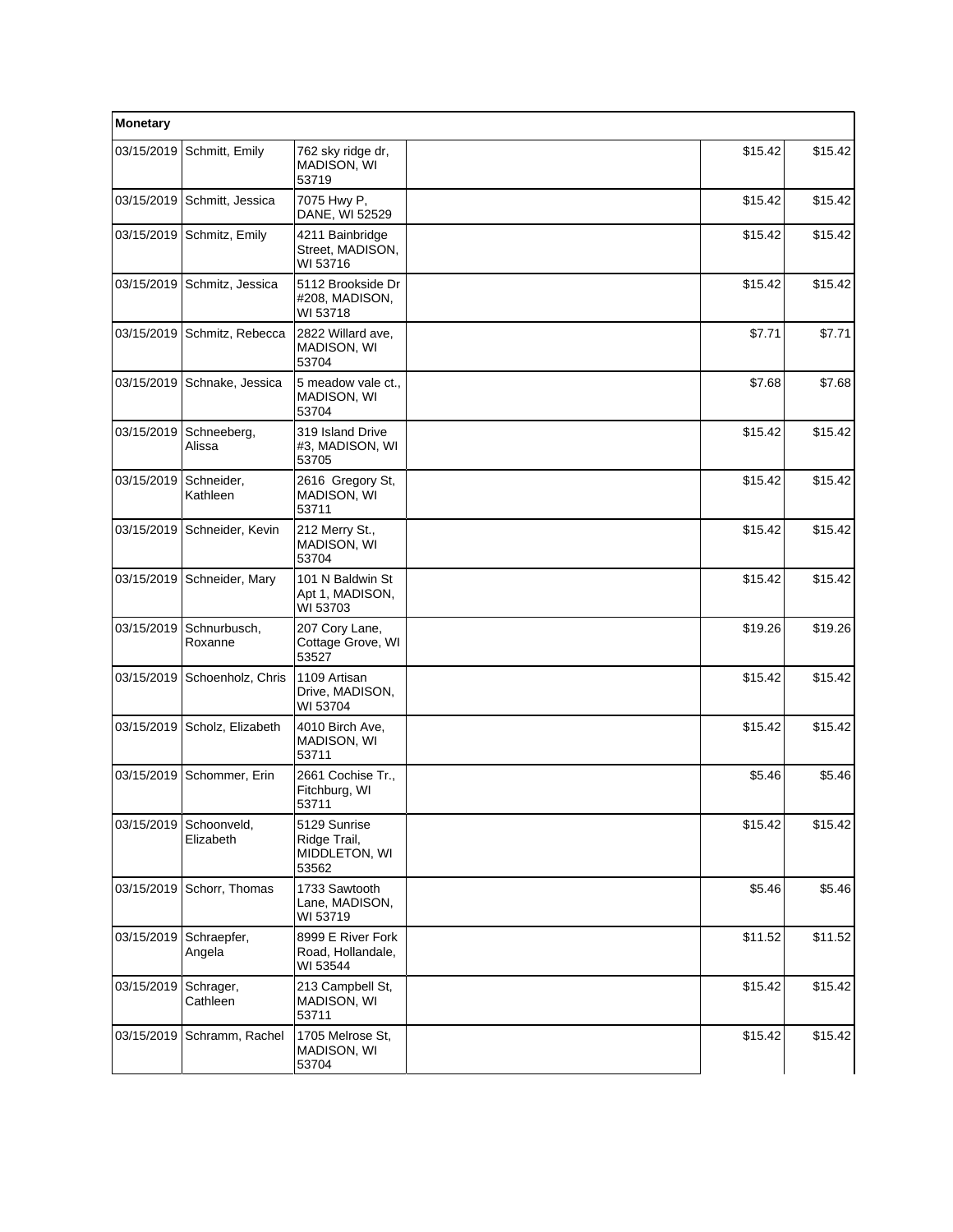| Monetary   |                               |                                                         |         |         |
|------------|-------------------------------|---------------------------------------------------------|---------|---------|
|            | 03/15/2019 Schroder, Zicela   | 4620 Frey St. Apt<br>116, MADISON,<br>WI 53705          | \$2.73  | \$2.73  |
|            | 03/15/2019 Schroeder, Albi    | 5509 Lynwood Dr.,<br>Madison, WI<br>53705               | \$15.42 | \$15.42 |
|            | 03/15/2019 Schroeder, Julie   | 8088 Cty Rd G,<br>verona, WI 53593                      | \$7.68  | \$7.68  |
|            | 03/15/2019 Schroeder, Megan   | 3722 Ross St.<br>MADISON, WI<br>53705                   | \$15.42 | \$15.42 |
|            | 03/15/2019 Schroeder, Robert  | 157 Talon Pl, Sun<br>Prairie, WI 53590                  | \$7.68  | \$7.68  |
|            | 03/15/2019 Schroeter, Monica  | 3814 Paunack<br>Ave, MADISON,<br>WI 53711               | \$15.42 | \$15.42 |
|            | 03/15/2019 Schubert, Nancy    | 2238 Hollister<br>Avenue,<br>MADISON, WI<br>53726       | \$15.42 | \$15.42 |
| 03/15/2019 | Schultz, Alyssa               | 121 Richland Ln,<br>MADISON, WI<br>53705                | \$15.42 | \$15.42 |
|            | 03/15/2019 Schultz, Carlie    | 9619 Ancient Oak<br>Lane #301,<br>verona, WI 53593      | \$15.42 | \$15.42 |
|            | 03/15/2019 Schultz, Heidi     | 5754 Kroncke<br>Drive, MADISON,<br>WI 53711             | \$15.42 | \$15.42 |
|            | 03/15/2019 Schultz, Jessika   | 2522 Commercial<br>Abe, MADISON,<br>WI 53704            | \$15.42 | \$15.42 |
|            | 03/15/2019 Schultz, JulieAnne | 2377 Erbe Road,<br>Blue Mounds, WI<br>53517             | \$15.42 | \$15.42 |
| 03/15/2019 | Schultz, Katherine            | 2325 E Mifflin St,<br>MADISON, WI<br>53704              | \$15.42 | \$15.42 |
| 03/15/2019 | Schultz-Becker,<br>Barbara    | 5518 Brody Drive,<br>MADISON, WI<br>53705               | \$7.68  | \$7.68  |
|            | 03/15/2019 Schuppener, Kelly  | 504 Southbound<br>Drive, Deforest, WI<br>53532          | \$8.89  | \$8.89  |
|            | 03/15/2019 Schuster, Lisa     | 7021 cottage<br>Grove Rd,<br>MADISON, WI<br>53718       | \$11.52 | \$11.52 |
| 03/15/2019 | Schuster, Theresa             | 1326 US Highway<br>12 and 18,<br>Deerfield, WI<br>53531 | \$11.52 | \$11.52 |
|            | 03/15/2019 Schwab, Amy        | 962 Lawrence St,<br>MADISON, WI<br>53715                | \$11.52 | \$11.52 |
|            | 03/15/2019 Schwab, Warren     | 962 Lawrence St,<br>MADISON, WI<br>53715                | \$7.68  | \$7.68  |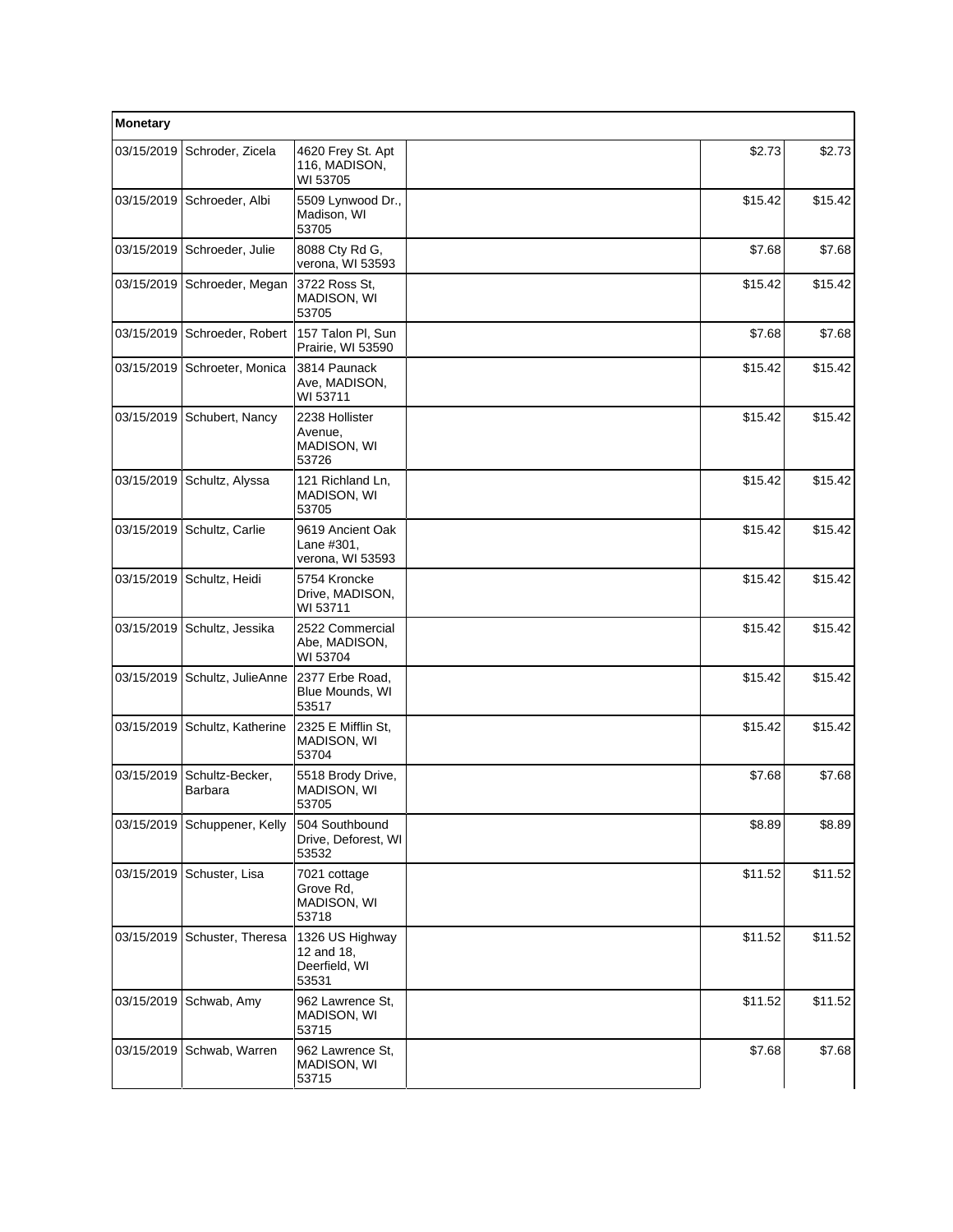| Monetary   |                               |                                                            |         |         |
|------------|-------------------------------|------------------------------------------------------------|---------|---------|
| 03/15/2019 | SCHWAEGERL,<br><b>MICHAEL</b> | 7109<br><b>BIRCHSTONE</b><br>DR, MADISON, WI<br>53719-5232 | \$10.00 | \$10.00 |
| 03/15/2019 | Schwallier,<br>Kathryn        | 5648 Cobblestone<br>Lane,<br>WAUNAKEE, WI<br>54597         | \$15.42 | \$15.42 |
| 03/15/2019 | Schwebke, Joe                 | 1001 O'Keeffe Ave<br>Apt 139, Sun<br>Prairie, WI 53590     | \$15.42 | \$15.42 |
| 03/15/2019 | Schwert, Jared                | 3914 Reider Rd<br>Unit 3, MADISON,<br>WI 53704             | \$12.85 | \$12.85 |
| 03/15/2019 | Scoby, Lynn                   | 3145 Forest<br>Ridge, MADISON,<br>WI 53704                 | \$15.42 | \$15.42 |
| 03/15/2019 | Scott, Denise                 | 912 1st St. New<br>Glarus, WI 53574                        | \$8.89  | \$8.89  |
| 03/15/2019 | Scott, KRISTEN                | 1505 GRAFTON<br>RD, MADISON, WI<br>53716                   | \$25.70 | \$25.70 |
| 03/15/2019 | Scott, KRISTEN                | 5207 Teaberry Ln,<br>Fitchburg, WI<br>53711                | \$15.42 | \$15.42 |
| 03/15/2019 | Scott-Moran, Julie            | 114 South<br>Prospect Ave,<br>MADISON, WI<br>53726         | \$15.42 | \$15.42 |
| 03/15/2019 | SEAGER,<br><b>KYONGHA</b>     | 2166 Parmenter<br>St., MIDDLETON,<br>WI 53562              | \$7.68  | \$7.68  |
| 03/15/2019 | Sebranek, Dawn                | N970 Old 26 RD,<br>Fort Atkinson, WI<br>53538              | \$11.52 | \$11.52 |
| 03/15/2019 | Seeber, Anne                  | 545 north st.<br>Madison, WI<br>53704                      | \$7.68  | \$7.68  |
| 03/15/2019 | Seely, Wilson                 | 137 Dunning st.<br>#1, MADISON, WI<br>53704                | \$15.42 | \$15.42 |
|            | 03/15/2019 Seguin, Clare      | 4120 Jerome St.,<br>MADISON, WI<br>53716                   | \$12.85 | \$12.85 |
| 03/15/2019 | Seguin, Marie                 | 1330 Gilson<br>Street, MADISON,<br>WI 53715                | \$15.42 | \$15.42 |
| 03/15/2019 | Seidel, Mark                  | 166 Talmadge<br>Streer, MADISON,<br>WI 53704               | \$15.42 | \$15.42 |
| 03/15/2019 | Seifert Irland,<br>Caitlin    | 4401 Waite Ln,<br>MADISON, WI<br>53711                     | \$12.85 | \$12.85 |
| 03/15/2019 | Selbach, Kyle                 | 10 Keighley Cir.,<br>MADISON, WI<br>53719                  | \$15.42 | \$15.42 |
| 03/15/2019 | Selbee, Erin                  | P.O. Box 45388,<br>MADISON, WI<br>53744                    | \$15.42 | \$15.42 |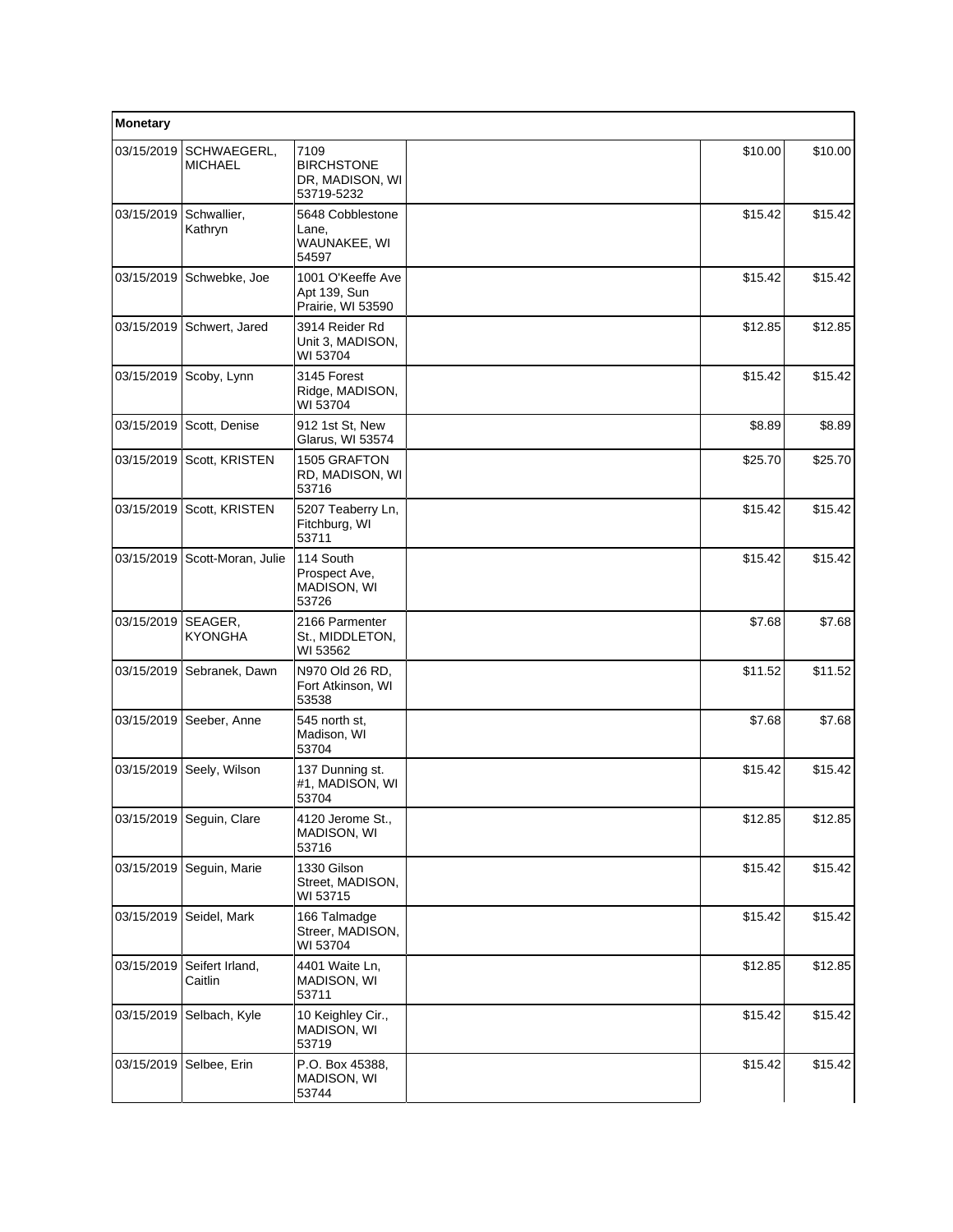| Monetary   |                                 |                                                                |         |         |  |
|------------|---------------------------------|----------------------------------------------------------------|---------|---------|--|
| 03/15/2019 | Sell, Emily                     | 2550 University<br>Avenue Apt. 403,<br>MADISON, WI<br>53705    | \$15.42 | \$15.42 |  |
| 03/15/2019 | Senft, Theresa                  | 4803 Schofield<br>Street, Monona,<br>WI 53716                  | \$15.42 | \$15.42 |  |
| 03/15/2019 | Senson, Benjamin                | 1021 N Westfield<br>Rd, MADISON, WI<br>53717                   | \$15.42 | \$15.42 |  |
| 03/15/2019 | Senson, Lisa                    | 1021 N Westfield<br>Rd, MADISON, WI<br>53717                   | \$15.42 | \$15.42 |  |
|            | 03/15/2019 Sepetys, Asta        | 601 N Segoe Rd<br>apt 104,<br>MADISON, WI<br>53705             | \$7.68  | \$7.68  |  |
| 03/15/2019 | Serebin, Lauren                 | 6826 Forest Glade<br>Ct., MIDDLETON,<br>WI 53562               | \$15.42 | \$15.42 |  |
| 03/15/2019 | Serwe, Benjamin                 | 2306 Gilbert Rd,<br>MADISON, WI<br>53711                       | \$15.42 | \$15.42 |  |
| 03/15/2019 | Serwe, Dana                     | 2306 Gilbert Rd.,<br>MADISON, WI<br>53711                      | \$15.42 | \$15.42 |  |
| 03/15/2019 | SEVERSON,<br>ALICE              | 3609 BYSSE ST,<br>MADISON, WI<br>53714                         | \$15.42 | \$15.42 |  |
| 03/15/2019 | Seymour nahn,<br>Dineen         | 14 Sumter Ct,<br>MADISON, WI<br>53705                          | \$15.42 | \$15.42 |  |
| 03/15/2019 | Shackerford,<br>Lamark          | 5673 King James<br>Ct. Apt 201,<br>Fitchburg, WI<br>53719      | \$15.42 | \$15.42 |  |
| 03/15/2019 | Shaffer-<br>Altamirano, Lizette | 3051 Snowcap<br>Trail, MADISON,<br>WI 53719                    | \$15.42 | \$15.42 |  |
| 03/15/2019 | Shager, Erik                    | 2725 Chamberlain<br>Ave., MADISON,<br>WI 53705                 | \$15.42 | \$15.42 |  |
| 03/15/2019 | Shah, Sarah                     | 238 Kensington<br>Dr, MADISON, WI<br>53704                     | \$15.42 | \$15.42 |  |
| 03/15/2019 | Shanklin, DeEtte                | 9990 N.<br><b>Edgewood Shores</b><br>Rd, Edgerton, WI<br>53534 | \$15.42 | \$15.42 |  |
| 03/15/2019 | Sharp, Andrew                   | 404 Whispering<br>Pines Way,<br>Fitchburg, WI<br>53713         | \$5.12  | \$5.12  |  |
| 03/15/2019 | Sharrock,<br>Gabrielle          | 3053 Maple Grove<br>Dr., MADISON, WI<br>53719                  | \$10.28 | \$10.28 |  |
| 03/15/2019 | Shea, Julie                     | 7302 Southern<br>Oak Place,<br>MADISON, WI<br>53719            | \$5.14  | \$5.14  |  |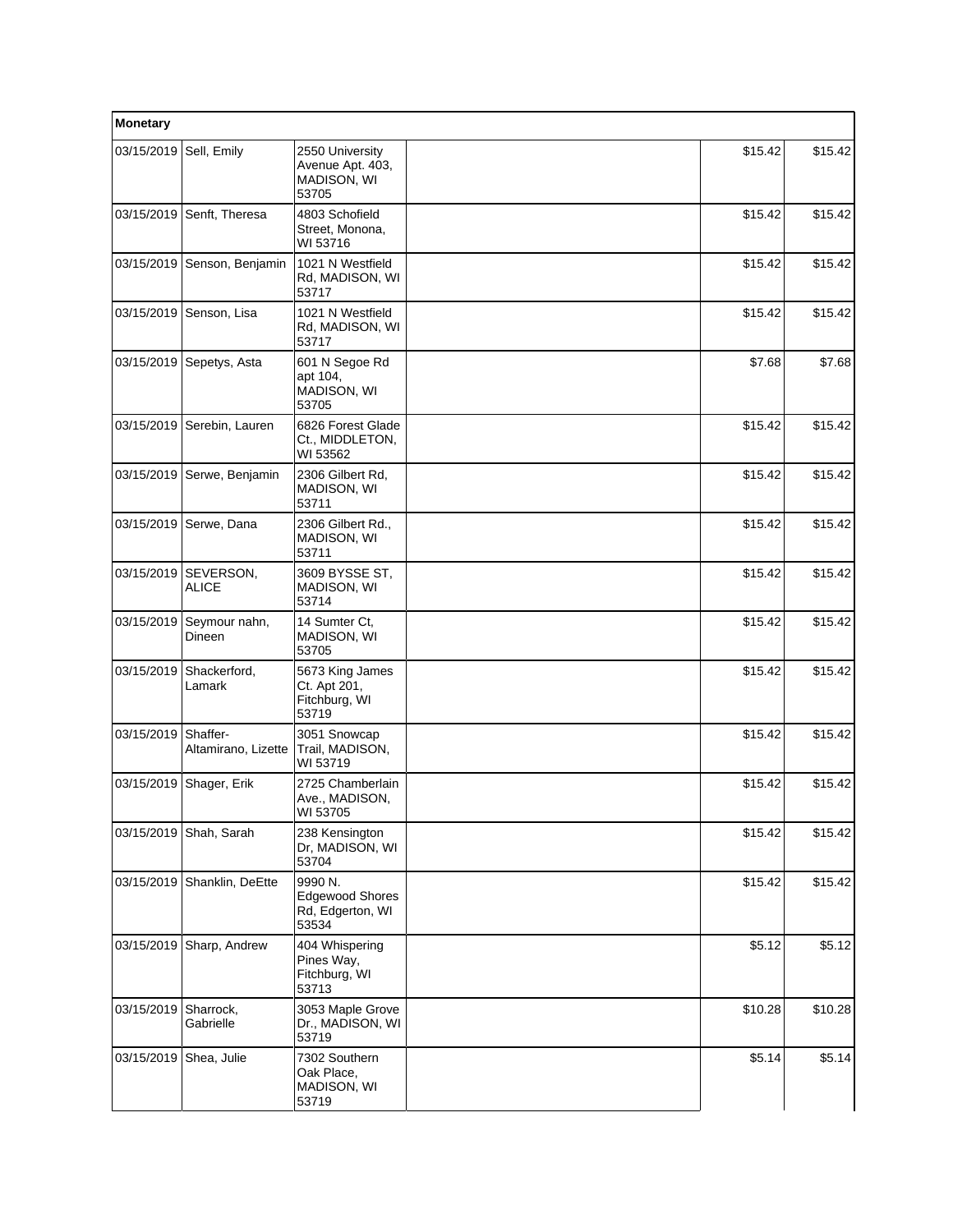| Monetary   |                                 |                                                           |         |         |
|------------|---------------------------------|-----------------------------------------------------------|---------|---------|
| 03/15/2019 | Sheahan, Mindi                  | 3837 Laudon Rd,<br>Cottage Grove, WI<br>53527             | \$15.42 | \$15.42 |
| 03/15/2019 | Shedesky, Ann                   | 4902 Wallace AV<br>Monona, WI 53716                       | \$15.42 | \$15.42 |
| 03/15/2019 | Shefchik, Becky                 | 731 Ariel Lane,<br>verona, WI 53593                       | \$15.42 | \$15.42 |
| 03/15/2019 | Sheldon, Alexis                 | 3187 N Wright Rd,<br>Janesville, WI<br>53546              | \$19.26 | \$19.26 |
|            | 03/15/2019 Shelton Miura, Jill  | 4934 Knox Lane,<br>MADISON, WI<br>53711                   | \$7.68  | \$7.68  |
|            | 03/15/2019 Sheperd, Caroline    | 1509 Comanche<br>Glen, MADISON,<br>WI 53704               | \$5.46  | \$5.46  |
|            | 03/15/2019 Sherwood, Julia      | 412 Walton Place,<br>MADISON, WI<br>53704                 | \$15.42 | \$15.42 |
| 03/15/2019 | Shields, Kathleen               | N9078 Hwy Q,<br>Watertown, WI<br>53094                    | \$15.42 | \$15.42 |
| 03/15/2019 | Shillinglaw,<br>Kendra          | 2833 Holborn<br>Circle, MADISON,<br>WI 53718              | \$15.42 | \$15.42 |
| 03/15/2019 | Shimanovsky<br>Schwartz, Lauren | 2121<br>UNIVERSITY AVE<br>APT 22,<br>MADISON, WI<br>53726 | \$15.42 | \$15.42 |
| 03/15/2019 | Shoemaker<br>Mohoney, Kim       | 426 Hilltop Drive,<br>MADISON, WI<br>53711                | \$5.46  | \$5.46  |
| 03/15/2019 | Shorette Ogden,<br>Diane        | 5416 Dennis<br>Drive, McFarland,<br>WI 53558              | \$8.89  | \$8.89  |
| 03/15/2019 | Shorette, brittany              | 6114 Johnson St,<br>McFarland, WI<br>53558                | \$15.42 | \$15.42 |
|            | 03/15/2019 Showers, SUSAN       | 412 West Oak<br>Street, Cottage<br>Grove, WI 53527        | \$5.46  | \$5.46  |
| 03/15/2019 | Siegel, Mark                    | 6410 Tonkinese<br>Trail, MADISON,<br>WI 53719             | \$15.42 | \$15.42 |
| 03/15/2019 | Silbersack,<br>Michelle         | 8119 Mayo Drive<br>#310, MADISON,<br>WI 53719             | \$15.42 | \$15.42 |
| 03/15/2019 | Silcock, Erin                   | 141 Dunning St,<br>#2, MADISON, WI<br>53704               | \$15.42 | \$15.42 |
| 03/15/2019 | Silfa, Eduardo                  | 810 Mayfair ave.,<br>MADISON, WI<br>53714                 | \$5.14  | \$5.14  |
| 03/15/2019 | Simac, Laura                    | 746 Weald Bridge<br>Road, Cottage<br>Grove, WI 53527      | \$7.68  | \$7.68  |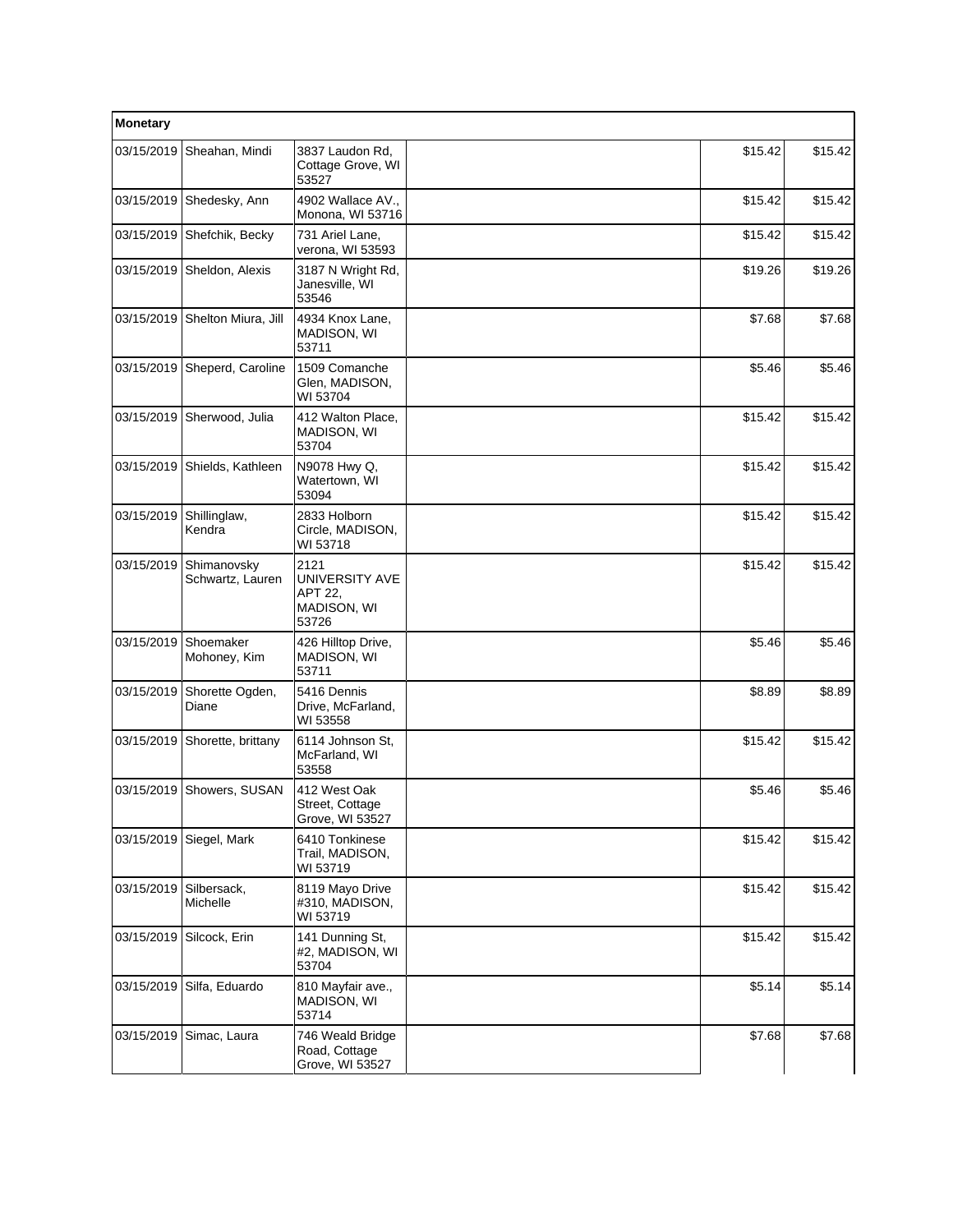| Monetary   |                             |                                                            |         |         |
|------------|-----------------------------|------------------------------------------------------------|---------|---------|
| 03/15/2019 | SIME, ROSE                  | 6327 ELMWOOD<br>AVE,<br>MIDDLETON, WI<br>53562-3348        | \$10.00 | \$10.00 |
| 03/15/2019 | Simonson,<br>Deanna         | 3042 Yarmouth<br>Greenway Drive,<br>Fitchburg, WI<br>53711 | \$11.52 | \$11.52 |
| 03/15/2019 | Simonson, Lindsay           | 1304 Hidden<br>Valley Road,<br>verona, WI 53593            | \$15.42 | \$15.42 |
|            | 03/15/2019 Simpson, Barbar  | 55 Sinykin circl,<br>MADISON, WI<br>53714                  | \$15.42 | \$15.42 |
| 03/15/2019 | Sinkewicz,<br>Katherine     | 6309 Piedmont<br>Rd, MADISON, WI<br>53711                  | \$15.42 | \$15.42 |
|            | 03/15/2019 Skar, Samantha   | 513 Christiason,<br>MADISON, WI<br>53714                   | \$15.42 | \$15.42 |
| 03/15/2019 | Skeans, Lewana              | 121 S. Marquette<br>st, Madison, WI<br>53704               | \$15.42 | \$15.42 |
|            | 03/15/2019   Skinner, Neil  | 3909 Monona Dr.<br>#10, Monona, WI<br>53716                | \$1.82  | \$1.82  |
| 03/15/2019 | Skrede, Christina           | 7120 Companion<br>Ln, MIDDLETON,<br>WI 53562               | \$15.42 | \$15.42 |
|            | 03/15/2019 Slattery, Julie  | 3809 Cosgrove Dr,<br>MADISON, WI<br>53719                  | \$15.42 | \$15.42 |
| 03/15/2019 | Slempkes, Drew              | 404 E. Washington<br>Ave. #2,<br>MADISON, WI<br>53703      | \$15.42 | \$15.42 |
|            | 03/15/2019 Sloan, Karine    | 1802 keyes ave,<br>MADISON, WI<br>53711                    | \$7.71  | \$7.71  |
| 03/15/2019 | Sloan, Thomas               | 1802 keyes ave,<br>MADISON, WI<br>53711                    | \$15.42 | \$15.42 |
|            | 03/15/2019 Sloane, Margaret | 1968 E. Dunning<br>St #2, MADISON,<br>WI 53704             | \$15.42 | \$15.42 |
|            | 03/15/2019 Slotten, Lisa    | 818 North Star Dr<br>Apt 118,<br>MADISON, WI<br>53718      | \$15.42 | \$15.42 |
|            | 03/15/2019 Slovik, Kristi   | W10536 COUNTY<br>ROAD O,<br>PORTAGE, WI<br>53901           | \$15.42 | \$15.42 |
| 03/15/2019 | Smith, Adam                 | 2934 Interlaken<br>Pass, MADISON,<br>WI 53719              | \$15.42 | \$15.42 |
|            | 03/15/2019 Smith, Anthony   | 1938 Sheridan St.<br>#C, MADISON, WI<br>53704              | \$15.42 | \$15.42 |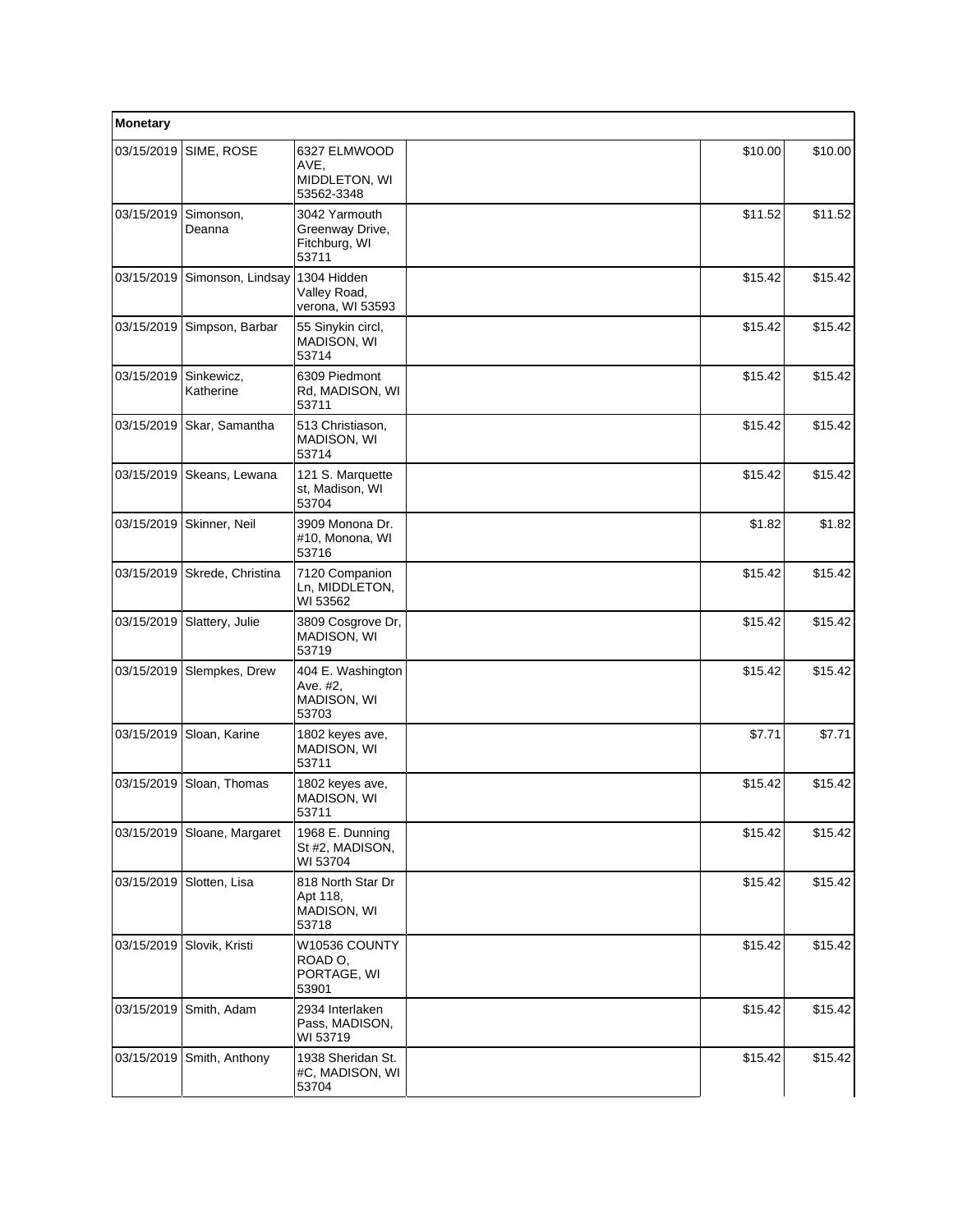| Monetary   |                             |                                                   |         |         |
|------------|-----------------------------|---------------------------------------------------|---------|---------|
|            | 03/15/2019 Smith, Casey     | 5002 Eagles Perch<br>Dr., Madison,, WI<br>53718   | \$15.42 | \$15.42 |
|            | 03/15/2019 Smith, Drew      | 7533 Sawmill Rd,<br>MADISON, WI<br>53717          | \$15.42 | \$15.42 |
|            | 03/15/2019 Smith, Karen     | 4321 Drexel Ave.,<br>MADISON, WI<br>53716         | \$15.42 | \$15.42 |
| 03/15/2019 | Smith, MICHAEL              | 762 Glenway<br>Road, Oregon, WI<br>53575          | \$15.42 | \$15.42 |
|            | 03/15/2019 Smith, Naomi     | 515 Dunning St.,<br>MADISON, WI<br>53704          | \$15.42 | \$15.42 |
|            | 03/15/2019 Smith, Patricia  | 3521 HARPER<br>RD, MADISON, WI<br>53704           | \$10.00 | \$10.00 |
| 03/15/2019 | Smith, Philip               | 1214 Rutledge St.<br>MADISON, WI<br>53703         | \$15.42 | \$15.42 |
|            | 03/15/2019 Smith, tracy     | 5574 Guilford Rd<br>Apt 6, Fitchburg,<br>WI 53711 | \$15.42 | \$15.42 |
|            | 03/15/2019 Snortum, Naomi   | 5613 Bjelde Ln Apt<br>C. Monona, WI<br>53716      | \$11.52 | \$11.52 |
| 03/15/2019 | Snyder, Boyd                | 2029 E Mifflin St,<br>MADISON, WI<br>53704        | \$15.42 | \$15.42 |
| 03/15/2019 | Snyder, Lindsay             | 2841 Holborn Cir,<br>MADISON, WI<br>53718         | \$15.42 | \$15.42 |
|            | 03/15/2019 Solache, Angela  | 426 N. Segoe Rd.<br>#78A, MADISON,<br>WI 53705    | \$7.71  | \$7.71  |
| 03/15/2019 | Solberg, Amanda             | 646 Knickerbocker<br>St., MADISON, WI<br>53711    | \$15.42 | \$15.42 |
|            | 03/15/2019 Soldner, Suzanne | 1105 Rutledge St,<br>MADISON, WI<br>53703         | \$5.46  | \$5.46  |
| 03/15/2019 | Solochek, Bari              | 6524 Lake Rd. #1,<br>Windsor, WI<br>53598         | \$15.42 | \$15.42 |
| 03/15/2019 | Solomon, Jennifer           | 408 Sethne Ct,<br>MADISON, WI<br>53716            | \$15.42 | \$15.42 |
| 03/15/2019 | Somerson, Steven            | 533 Elmside Blvd,<br>MADISON, WI<br>53704         | \$15.42 | \$15.42 |
| 03/15/2019 | Sonnenberg, Julie           | 5 Knutson Drive,<br>MADISON, WI<br>53704          | \$2.57  | \$2.57  |
| 03/15/2019 | Sopkin, April               | 120 S Mills street,<br>MADISON, WI<br>53715       | \$15.42 | \$15.42 |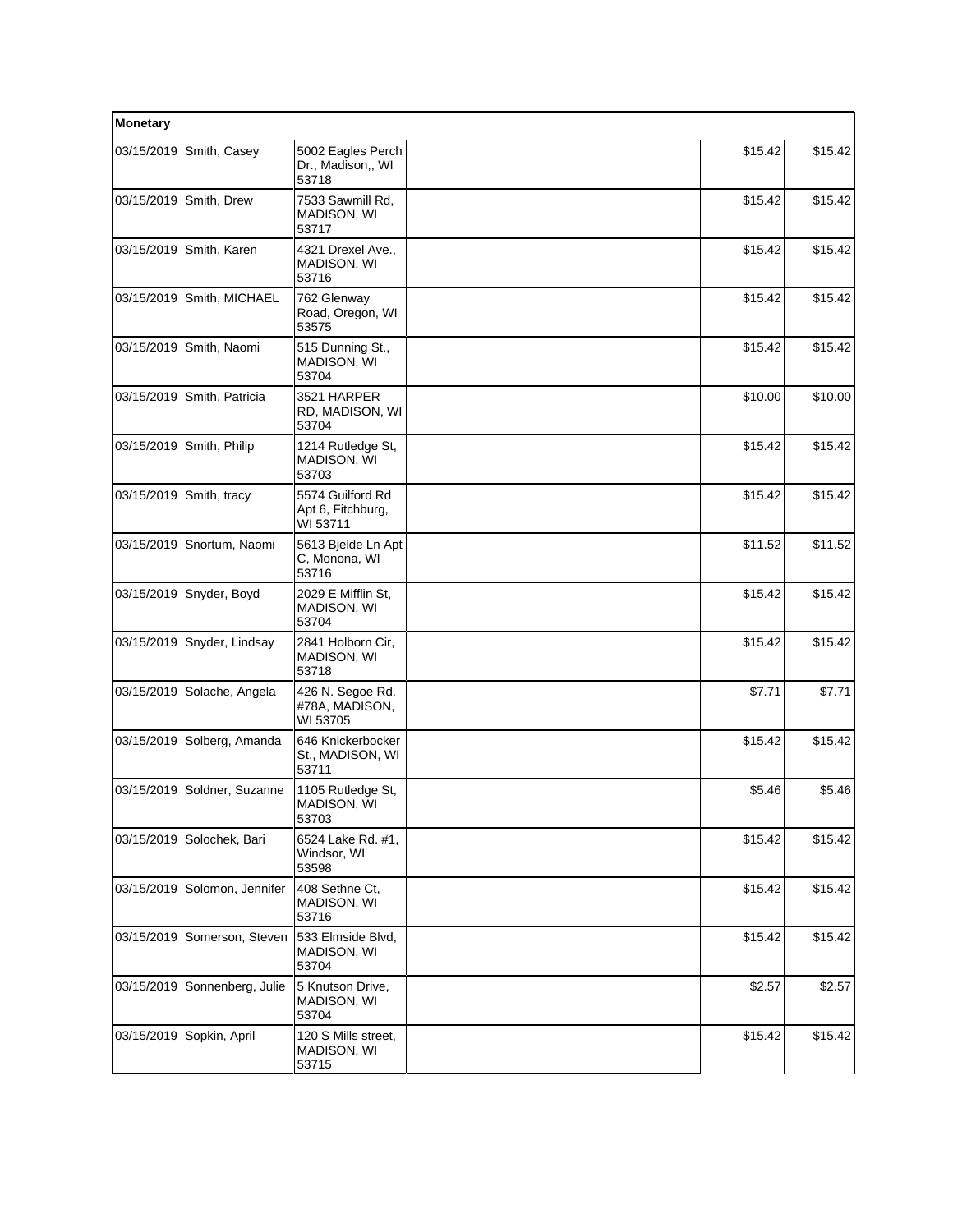| Monetary   |                              |                                                        |         |         |  |
|------------|------------------------------|--------------------------------------------------------|---------|---------|--|
| 03/15/2019 | Sorensen, Robert             | 5111 Brookfield<br>Pkwy. #106,<br>MADISON, WI<br>53718 | \$15.42 | \$15.42 |  |
| 03/15/2019 | Sorensen, Sarah              | 5503 Century Ave,<br>Middleton, WI<br>53562            | \$15.42 | \$15.42 |  |
| 03/15/2019 | Sotos, tracy                 | 825 Burbank<br>Place, MADISON,<br>WI 53705             | \$5.46  | \$5.46  |  |
| 03/15/2019 | Souzek, Dinka                | 6302 Bradley Pl,<br><b>MADISON, WI</b><br>53711        | \$3.19  | \$3.19  |  |
|            | 03/15/2019 Sowinski, SUSAN   | 2932 Ivanhoe<br>Glen, Fitchburg,<br>WI 53711           | \$5.46  | \$5.46  |  |
| 03/15/2019 | Spangler, Amy                | 2814 Center Ave,<br>MADISON, WI<br>53704               | \$15.42 | \$15.42 |  |
| 03/15/2019 | Sparks, Jamie                | 3637 Alpine Road,<br>MADISON, WI<br>53704              | \$15.42 | \$15.42 |  |
| 03/15/2019 | Sparks, Paula                | 5303 Manitowoc<br>Parkway,<br>MADISON, WI<br>53705     | \$7.68  | \$7.68  |  |
| 03/15/2019 | Speich, Marcella             | 1112 Garfield St.<br>MADISON, WI<br>53711              | \$7.68  | \$7.68  |  |
|            | 03/15/2019 Spence, Tyler     | 3801 Bunker Hill,<br>MIDDLETON, WI<br>53562            | \$15.42 | \$15.42 |  |
| 03/15/2019 | Spencer, Jon                 | 612 Mahogany<br>Way, verona, WI<br>53593               | \$15.42 | \$15.42 |  |
| 03/15/2019 | Spencer, Melanie             | 17 Chive Ct.,<br>MADISON, WI<br>53704                  | \$15.42 | \$15.42 |  |
| 03/15/2019 | Spencer, Zachary             | 6414 Fairhaven<br>Rd, MADISON, WI<br>53719             | \$15.42 | \$15.42 |  |
|            | 03/15/2019 Sperger, Mitchell | 3534 Manchester<br>Rd, MADISON, WI<br>53719            | \$15.42 | \$15.42 |  |
| 03/15/2019 | Spiegel, Carol               | w3445 Woodside<br>Rd, BELLEVILLE,<br>WI 53508          | \$15.42 | \$15.42 |  |
| 03/15/2019 | Spinelli, SUSAN              | 402 Fifth St.,<br>WAUNAKEE, WI<br>53597                | \$15.42 | \$15.42 |  |
|            | 03/15/2019 Sprague, Caryl    | 3205 Old Stage<br>Rd., Stoughton, WI<br>53589          | \$15.42 | \$15.42 |  |
| 03/15/2019 | Spurgeon,<br>Katherine       | 303 S Randall<br>Ave, MADISON,<br>WI 53715             | \$15.42 | \$15.42 |  |
| 03/15/2019 | St Peter, Bridget            | 2027 Sherman<br>Ave, MADISON,<br>WI 53704              | \$15.42 | \$15.42 |  |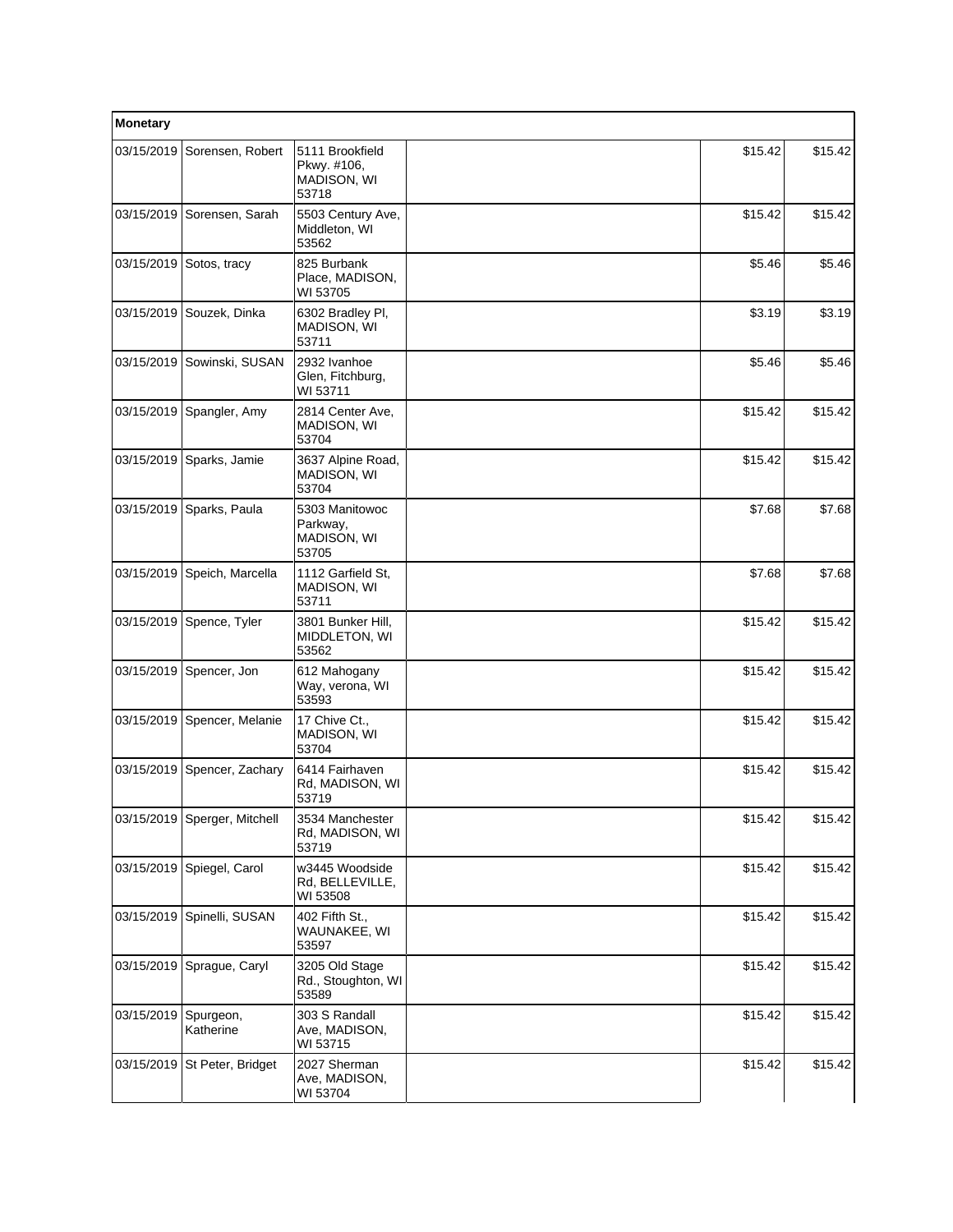| Monetary   |                                    |                                                        |         |         |  |
|------------|------------------------------------|--------------------------------------------------------|---------|---------|--|
| 03/15/2019 | St. Peter, Joseph                  | 425 N Baldwin St.,<br>MADISON, WI<br>53703             | \$15.42 | \$15.42 |  |
| 03/15/2019 | Stachowicz, Susan                  | 2014 Dunn Place,<br>MADISON, WI<br>53713               | \$15.42 | \$15.42 |  |
| 03/15/2019 | Staff Smith,<br>Michelle           | 2342 Quartz Lane,<br>MADISON, WI<br>53719              | \$15.42 | \$15.42 |  |
| 03/15/2019 | Stair, Juliane                     | 2409 Norwood<br>Place, MADISON,<br>WI 53726            | \$15.42 | \$15.42 |  |
| 03/15/2019 | Staley, Carrie                     | 2546 Commercial<br>Ave, MADISON,<br>WI 53704           | \$3.84  | \$3.84  |  |
|            | 03/15/2019 Staley, Robin           | 613 Orchard Drive,<br>MADISON, WI<br>53711             | \$15.42 | \$15.42 |  |
| 03/15/2019 | Stalker-Herron,<br><b>KIMBERLY</b> | 3807 Saint Clair<br>St., MADISON, WI<br>53711          | \$15.42 | \$15.42 |  |
| 03/15/2019 | Stampfli, Karilyn                  | 5204 Stoneman<br>drive, Fitchburg,<br>WI 53711         | \$15.42 | \$15.42 |  |
| 03/15/2019 | Stancer, Kenneth                   | 5517B County<br>Hwy CV,<br>MADISON, WI<br>53704        | \$7.68  | \$7.68  |  |
| 03/15/2019 | Stanford,<br>Katherine             | 3602 lerdahl road,<br>MADISON, WI<br>53704             | \$2.73  | \$2.73  |  |
| 03/15/2019 | Stanford, Terrence                 | 4501 Cottage<br>Grove Rd,<br>MADISON, WI<br>53716      | \$5.46  | \$5.46  |  |
| 03/15/2019 | Stangel, Marie                     | 5511 varsity hill,<br>MADISON, WI<br>53705             | \$15.42 | \$15.42 |  |
| 03/15/2019 | Stankowski,<br>Krystal             | 4702 Agate Lane,<br><b>MADISON, WI</b><br>53714        | \$3.64  | \$3.64  |  |
|            | 03/15/2019 Starkey, Travis         | 1627 Monroe St.<br>Apt 2, MADISON,<br>WI 53711         | \$15.42 | \$15.42 |  |
| 03/15/2019 | Starr, Paula                       | 4913 Ralph Circle,<br>MADISON, WI<br>53714             | \$1.27  | \$1.27  |  |
| 03/15/2019 | Staskal, Rene                      | 505 Clearbrooke<br>Terrace, Cottage<br>Grove, WI 53527 | \$5.76  | \$5.76  |  |
| 03/15/2019 | Statz, Allison                     | 5314 Dorsett Dr,<br>MADISON, WI<br>53711               | \$5.46  | \$5.46  |  |
| 03/15/2019 | Statz, Kathleen                    | 5314 Dorsett<br>Drive, MADISON,<br>WI 53711            | \$15.42 | \$15.42 |  |
| 03/15/2019 | Stauffacher, Alison                | 202 N Blount St<br>Apt 23, MADISON,<br>WI 53703        | \$15.42 | \$15.42 |  |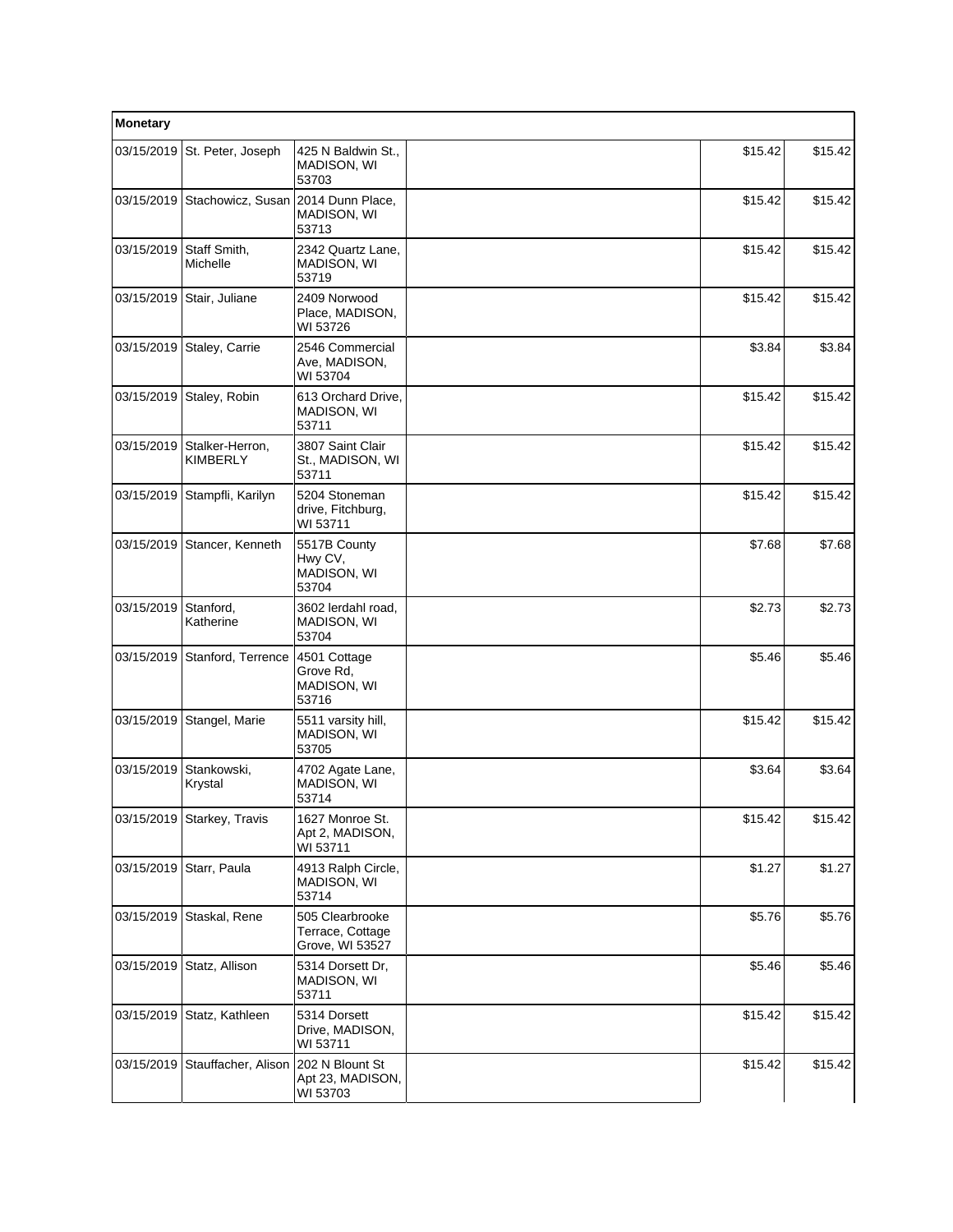| Monetary               |                           |                                                                |         |         |
|------------------------|---------------------------|----------------------------------------------------------------|---------|---------|
| 03/15/2019             | Stec, Lisa                | 5301 Loruth<br>Terrace,<br>MADISON, WI<br>53711                | \$15.42 | \$15.42 |
| 03/15/2019             | Steele, JEANNE            | 533 Orchard Drive,<br>MADISON, WI<br>53711                     | \$15.42 | \$15.42 |
| 03/15/2019             | Steffen, Jorie            | 305 South<br>Dickinson Street,<br>Apt. 2, MADISON,<br>WI 53703 | \$15.42 | \$15.42 |
| 03/15/2019             | Steffens, SUSAN           | 5110 Card Ave,<br>McFarland, WI<br>53558                       | \$15.42 | \$15.42 |
| 03/15/2019             | Steffes, Aaron            | 3114 Lindbergh St,<br>MADISON, WI<br>53704                     | \$15.42 | \$15.42 |
| 03/15/2019             | Steidl, Jodi              | 3825 Dolphin<br>Drive, MADISON,<br>WI 53719                    | \$15.42 | \$15.42 |
| 03/15/2019 Stein, Lisa |                           | 327 North Star Dr.<br>MADISON, WI<br>53718                     | \$15.42 | \$15.42 |
| 03/15/2019             | steinbauer,<br>Gabriela   | 2937 fish hatchery<br>rd apt 208,<br>Fitchburg, WI<br>53713    | \$1.82  | \$1.82  |
| 03/15/2019             | steinhofer, Patricia      | 6950 Littlemore<br>Drive, MADISON,<br>WI 53718                 | \$5.46  | \$5.46  |
| 03/15/2019             | Steinhoff, Deborah        | 34 Black Stone<br>Circle, MADISON,<br>WI 53719                 | \$15.42 | \$15.42 |
| 03/15/2019             | Steinmann, Wendy          | 3201 Knollwood<br>Way, Madison, WI<br>53713                    | \$15.42 | \$15.42 |
|                        | 03/15/2019 Stenseth, Kara | 7018 Dewdrop Dr,<br>MADISON, WI<br>53719                       | \$15.42 | \$15.42 |
| 03/15/2019             | Stephens-Roy,<br>Jennifer | 4399 Van Winkle<br>Way, Deforest, WI<br>53532                  | \$2.70  | \$2.70  |
| 03/15/2019             | Sterk, SUSAN              | 13 Lukken Court,<br>MADISON, WI<br>53704                       | \$15.42 | \$15.42 |
| 03/15/2019             | Stern, Emanuel            | 1810 Kenneth St.,<br>MADISON, WI<br>53711                      | \$15.42 | \$15.42 |
|                        | 03/15/2019 Stern, SUSAN   | 4213 Rolla Lane,<br>MADISON, WI<br>53711                       | \$15.42 | \$15.42 |
| 03/15/2019             | Stevens, Anne             | 1209 Cherry Ave.,<br>MADISON, WI<br>53714                      | \$15.42 | \$15.42 |
| 03/15/2019             | Stevens, Berit            | 1710 Wicklow<br>Way, MADISON,<br>WI 53711-3667                 | \$15.42 | \$15.42 |
| 03/15/2019             | Stevens, Shannon          | W1343 Mortensen<br>Rd, Brooklyn, WI<br>53521                   | \$15.42 | \$15.42 |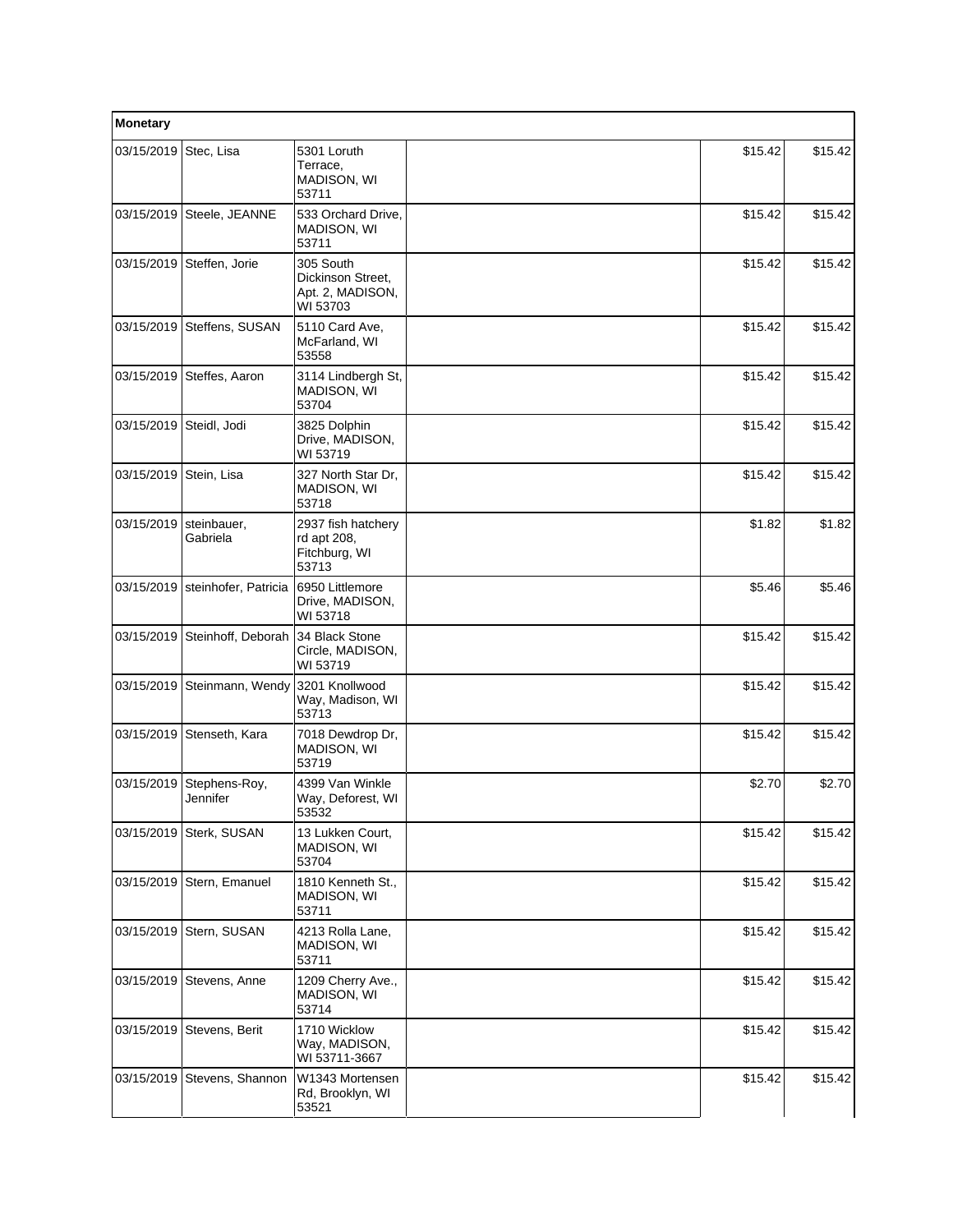| Monetary   |                                   |                                                               |         |         |  |
|------------|-----------------------------------|---------------------------------------------------------------|---------|---------|--|
| 03/15/2019 | Stevens, SUSAN                    | 1115 Zingg Drive,<br>verona, WI 53593                         | \$15.42 | \$15.42 |  |
| 03/15/2019 | Stevenson,<br>Matthew             | 67 Hawks Landing<br>Circle Apt 203,<br>verona, WI 53593       | \$5.46  | \$5.46  |  |
| 03/15/2019 | Stieber-White,<br><b>KIMBERLY</b> | 6585 Urich<br>Terrace,<br>MADISON, WI<br>53719                | \$15.42 | \$15.42 |  |
| 03/15/2019 | Stilson, Colleen                  | 4810 Wallace Ave,<br>Monona, WI 53716                         | \$15.42 | \$15.42 |  |
| 03/15/2019 | Stilson, Kristine                 | 7322 Southern<br>Oak Place,<br>MADISON, WI<br>53719           | \$5.46  | \$5.46  |  |
| 03/15/2019 | Stoa, Nicole                      | 5009 Twin Oaks<br>Dr, MADISON, WI<br>53714                    | \$15.42 | \$15.42 |  |
| 03/15/2019 | Stockwell, Evan                   | 5685 English Ct,<br>Fitchburg, WI<br>53711                    | \$15.42 | \$15.42 |  |
| 03/15/2019 | STODDARD.<br>Becky                | 503 BIRKINBINE<br>DR, Sun Prairie,<br>WI 53590                | \$25.70 | \$25.70 |  |
| 03/15/2019 | Stoen, Megan                      | 3517 Cross Hill Dr<br>Apt 212,<br>MADISON, WI<br>53718        | \$15.42 | \$15.42 |  |
| 03/15/2019 | STOHL, Christine                  | 713 N Bird St, Sun<br>Prairie, WI 53590                       | \$5.46  | \$5.46  |  |
| 03/15/2019 | Stokdyk, Stacy                    | 1018 Troy Drive,<br>Madison, WI<br>53704                      | \$15.42 | \$15.42 |  |
| 03/15/2019 | Stoker, Scott                     | 614 Havey Rd,<br>MADISON, WI<br>53704                         | \$15.42 | \$15.42 |  |
| 03/15/2019 | STOKSTAD,<br><b>MARGERY</b>       | 1345 TOWER DR.<br>Stoughton, WI<br>53589                      | \$7.28  | \$7.28  |  |
|            | 03/15/2019 Stone, Gale            | 3510 Rutland<br>Dunn Townline<br>Road, Stoughton,<br>WI 53589 | \$15.42 | \$15.42 |  |
| 03/15/2019 | Stone, Rachelle                   | 6 Sherman<br>Terrace #4,<br>MADISON, WI<br>53704              | \$15.42 | \$15.42 |  |
| 03/15/2019 | Stoner,<br>Christopher            | 909 Valley Stream<br>Drive, MADISON,<br>WI 53711              | \$8.89  | \$8.89  |  |
| 03/15/2019 | Storck, Nikki                     | 9 Seven Pines Ct.,<br>MADISON, WI<br>53718                    | \$11.52 | \$11.52 |  |
| 03/15/2019 | Stouffer, linda                   | 6800 County Rd. I,<br>WAUNAKEE, WI<br>53597                   | \$5.46  | \$5.46  |  |
| 03/15/2019 | Stovall, Camara                   | 3021 Ashford<br>Lane, MADISON,<br>WI 53713                    | \$15.42 | \$15.42 |  |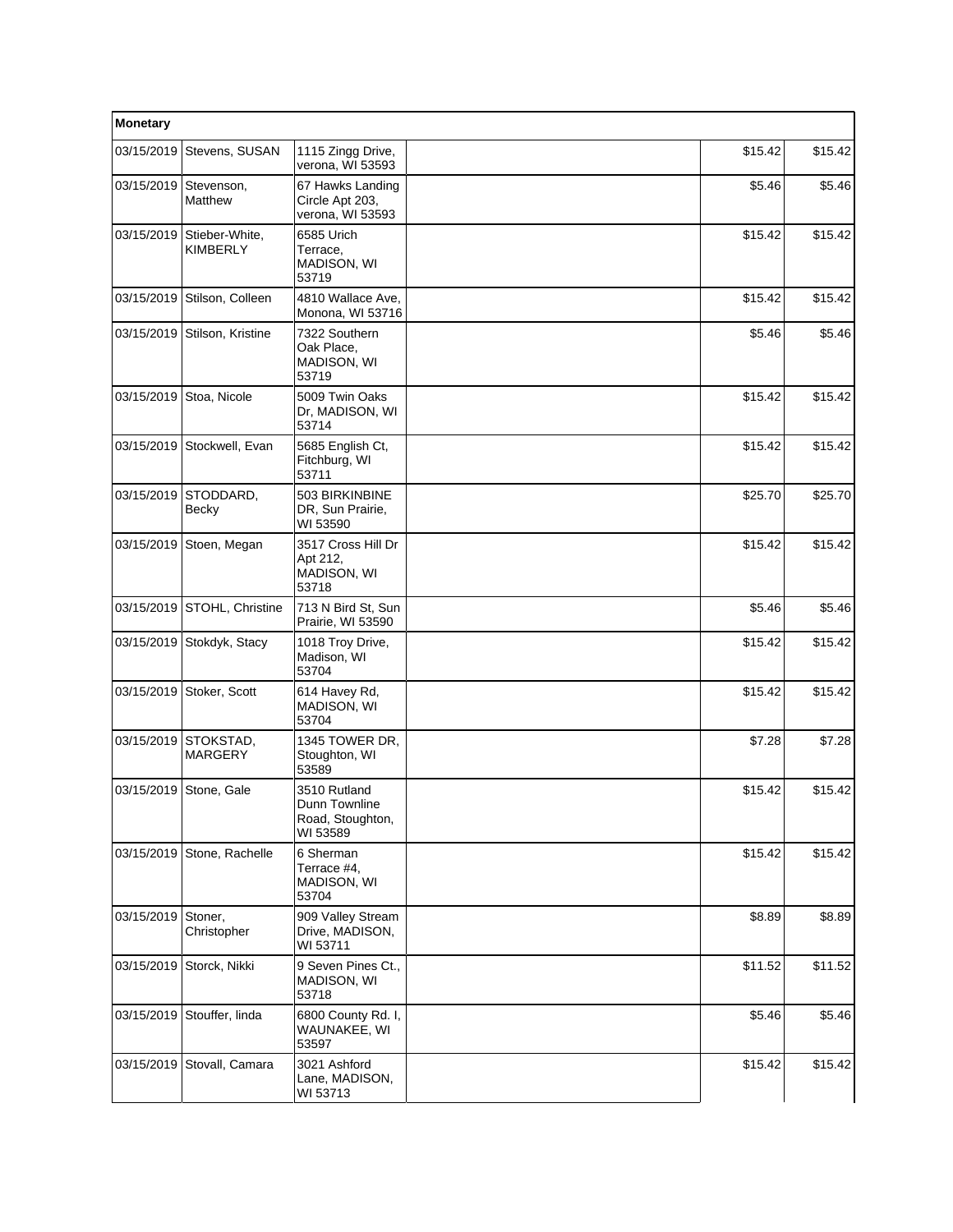| Monetary            |                             |                                                       |         |         |
|---------------------|-----------------------------|-------------------------------------------------------|---------|---------|
| 03/15/2019          | Straavaldsen,<br>Christine  | 610 spruce st,<br>MADISON, WI<br>53715                | \$15.42 | \$15.42 |
| 03/15/2019          | Strabala, Donna             | 6109 Davenport<br>Dr., Madison, WI<br>53711           | \$15.42 | \$15.42 |
|                     | 03/15/2019 Strader, Charles | 410 N. Paterson<br>#4, MADISON, WI<br>53703           | \$15.42 | \$15.42 |
| 03/15/2019          | Strader, Margaret           | 2311 Willard ave,<br>MADISON, WI<br>53704             | \$15.42 | \$15.42 |
| 03/15/2019          | Streckert, Nancy            | 154 Ohio Av,<br>MADISON, WI<br>53704                  | \$5.46  | \$5.46  |
| 03/15/2019          | Streeter, Anne<br>Marie     | 2038 Rutledge St.,<br>Madison, WI<br>53704            | \$15.42 | \$15.42 |
|                     | 03/15/2019 Streit, KIMBERLY | W10675 Gallagher<br>Rd., Lodi, WI<br>53555            | \$15.42 | \$15.42 |
| 03/15/2019          | Strek, Curt                 | 921 High St Apt 2,<br>MADISON, WI<br>53715            | \$15.42 | \$15.42 |
| 03/15/2019          | Stremikis, Dave             | 405 Maywood St.<br>#2, MADISON, WI<br>53704           | \$15.42 | \$15.42 |
| 03/15/2019          | Strickon, Karin             | 202 W. Lakeside<br>St., MADISON, WI<br>53715          | \$7.68  | \$7.68  |
| 03/15/2019          | Strigel, Geri Ann           | 53575 Netherwood<br>Rd, Oregon, WI<br>53575           | \$11.52 | \$11.52 |
| 03/15/2019          | Strigel, Molly              | 2131 East Dayton<br>Street, MADISON,<br>WI 53704      | \$15.42 | \$15.42 |
| 03/15/2019          | Stroik, Stephanie           | 7015 Reston<br>Heights Drive,<br>MADISON, WI<br>53718 | \$15.42 | \$15.42 |
| 03/15/2019 Stroman, | Cynamon                     | 7 Waunona<br>Woods Ct. #3,<br>MADISON, WI<br>53713    | \$4.09  | \$4.09  |
| 03/15/2019          | Stubbendick, Sean           | 6634 Broad Creek<br>Blvd, MADISON,<br>WI 53718        | \$12.85 | \$12.85 |
| 03/15/2019          | Stueck, Benjamin            | 2625 E Dayton<br>Street, MADISON,<br>WI 53704         | \$15.42 | \$15.42 |
|                     | 03/15/2019   Suggs, Sylvia  | 2518 Winnebago<br>St, MADISON, WI<br>53704            | \$15.42 | \$15.42 |
| 03/15/2019          | Sullivan, Natasha           | 4613 Maher Ave,<br>MADISON, WI<br>53716               | \$7.68  | \$7.68  |
| 03/15/2019          | Svanoe, Dawn                | 1021 Painted Post<br>Dr., MADISON, WI<br>53716        | \$5.46  | \$5.46  |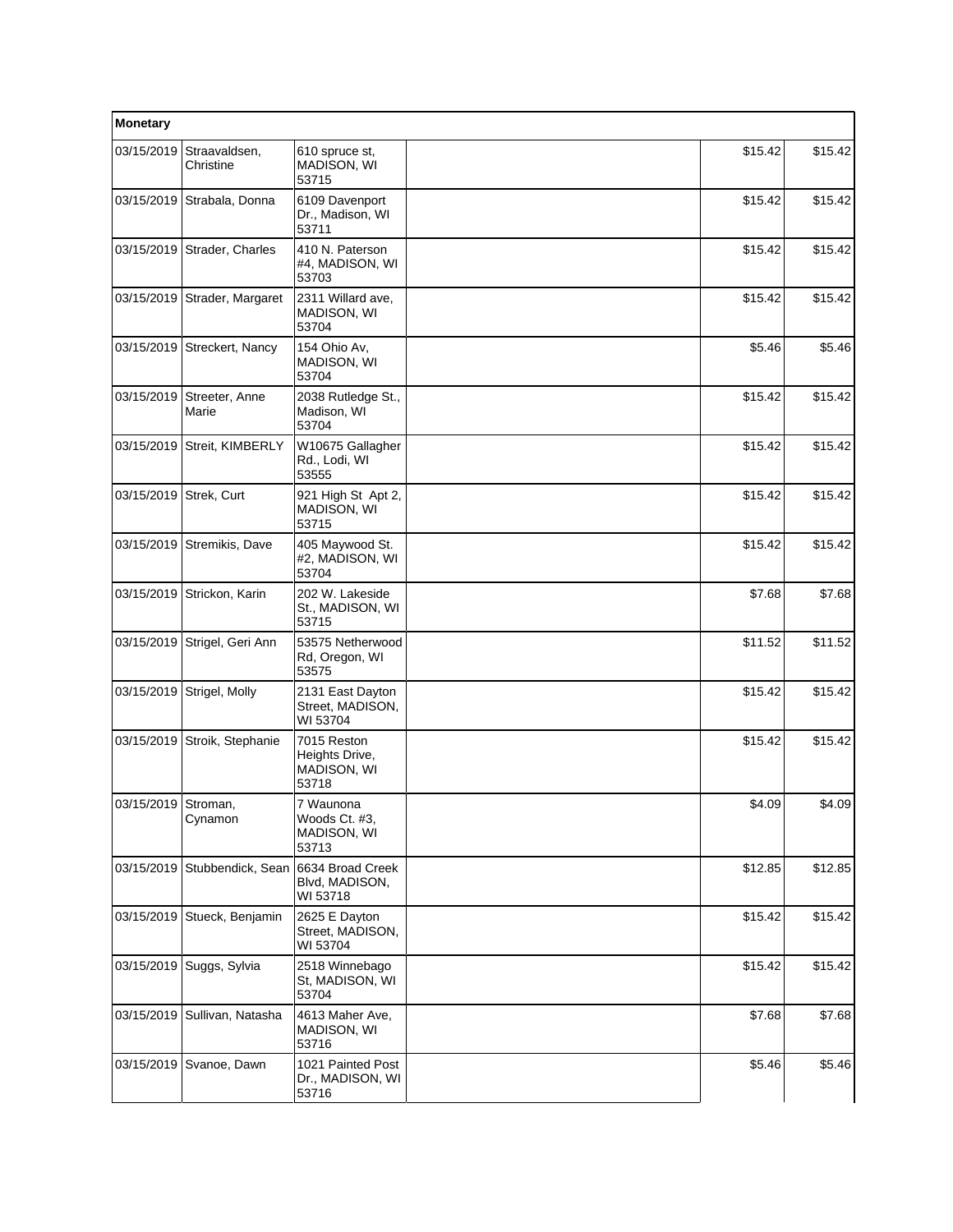| Monetary   |                               |                                                           |         |         |
|------------|-------------------------------|-----------------------------------------------------------|---------|---------|
| 03/15/2019 | Svanoe, Liv                   | 1742 Boyd Ave.,<br>MADISON, WI<br>53704                   | \$15.42 | \$15.42 |
|            | $03/15/2019$ swadley, Shannon | 604 Eisenhower<br>Rd, Stoughton, WI<br>53589              | \$15.42 | \$15.42 |
|            | 03/15/2019 Swain, JOHN        | 7685 Almor Drive,<br>verona, WI 53593                     | \$15.42 | \$15.42 |
|            | 03/15/2019 Swaney, Margaret   | 414 S Segoe Rd,<br><b>MADISON, WI</b><br>53711            | \$15.42 | \$15.42 |
| 03/15/2019 | Swanson,<br>Elizabeth         | 211 Glen Hollow<br>Rd, MADISON, WI<br>53705               | \$15.42 | \$15.42 |
| 03/15/2019 | Swanson,<br>Elizabeth         | 13 Highgate<br>Circle, Madison,<br>WI 53717               | \$15.42 | \$15.42 |
|            | 03/15/2019   Swenson, Andrea  | 79 Golf Pkwy Unit<br>F, Maddison, WI<br>53704             | \$15.42 | \$15.42 |
| 03/15/2019 | Swenson, Mary                 | 522 S Orchard St.<br>MADISON, WI<br>53715-1648            | \$15.42 | \$15.42 |
| 03/15/2019 | Swigggum, Irene               | 2420<br>Independence<br>Lane, #6,<br>MADISON, WI<br>54703 | \$5.46  | \$5.46  |
| 03/15/2019 | Swiggum,<br>Christopher       | 1821 Loftsgordon<br>Ave, MADISON,<br>WI 53704             | \$15.42 | \$15.42 |
| 03/15/2019 | Symes, Sarah                  | 538 Apollo Way,<br>MADISON, WI<br>53718                   | \$15.42 | \$15.42 |
|            | 03/15/2019 Syty, Natalie      | 5517 Old<br>Middleton Road,<br>MADISON, WI<br>53705       | \$15.42 | \$15.42 |
| 03/15/2019 | SZEJNA,<br><b>LOUANNE</b>     | 1234 SCENIC<br>RIDGE DR,<br>verona, WI 53593              | \$7.28  | \$7.28  |
|            | 03/15/2019 Tafs, Lindsey      | 875 Park St. Apt<br>202, Oregon, WI<br>53575              | \$15.42 | \$15.42 |
| 03/15/2019 | Taglienti, Jill               | 305 S Harrison St.<br>BELLEVILLE, WI<br>53508             | \$15.42 | \$15.42 |
| 03/15/2019 | TAI, SAMUEL                   | 2613 MOLAND<br>ST, MADISON, WI<br>53704                   | \$15.42 | \$15.42 |
| 03/15/2019 | Taillon, Ann                  | 1301 Glacier Hill<br>Dr, MADISON, WI<br>53704             | \$15.42 | \$15.42 |
| 03/15/2019 | Tait, Kerith                  | 164 Jackson, Sun<br>Prairie, WI 53590                     | \$15.42 | \$15.42 |
| 03/15/2019 | Talledge,<br>Elizabeth        | 632 W Mohawk<br>Trl, Deforest, WI<br>53532                | \$15.42 | \$15.42 |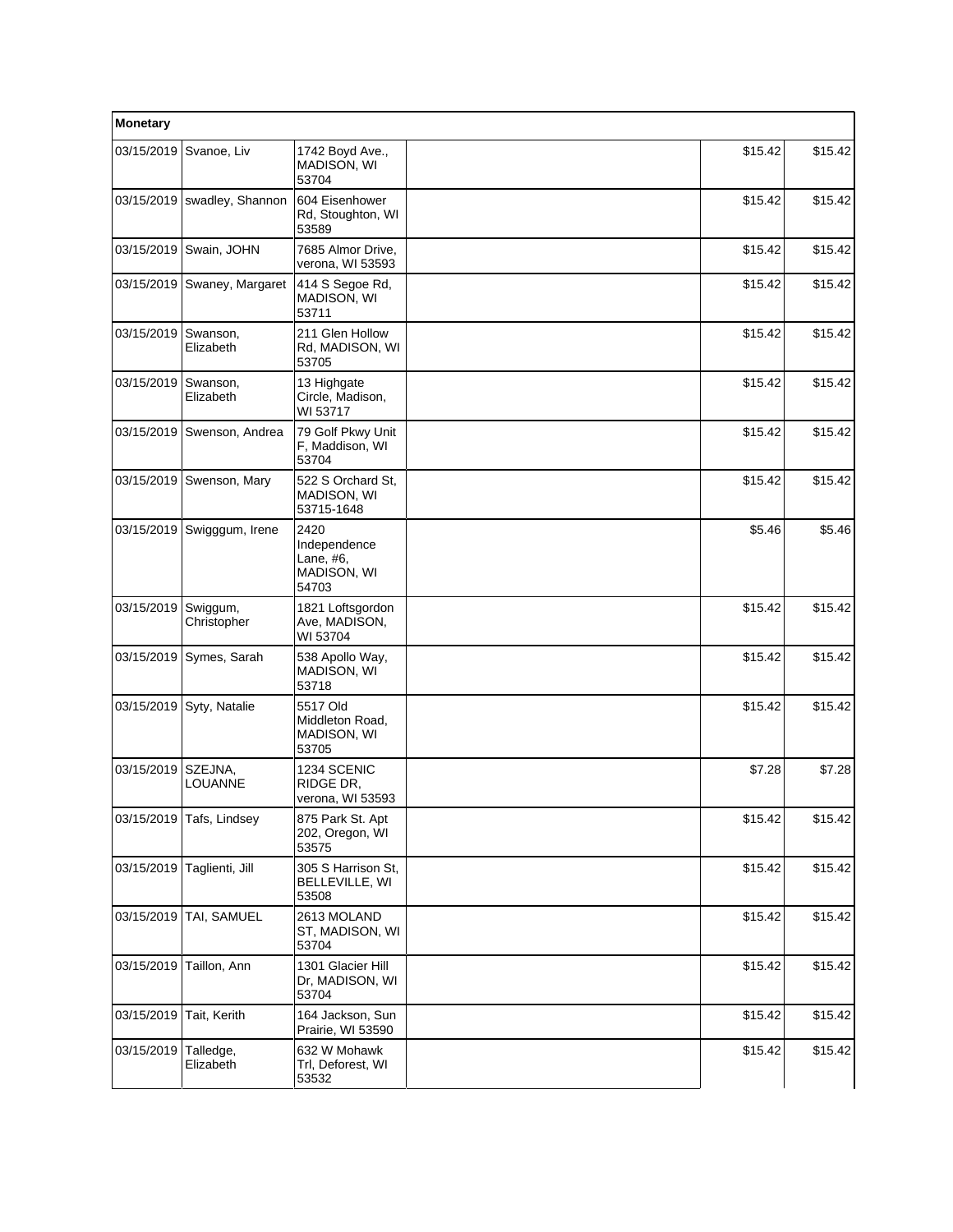| Monetary               |                           |                                                          |         |          |
|------------------------|---------------------------|----------------------------------------------------------|---------|----------|
| 03/15/2019             | Talledge, Michael         | 632 W. Mohawk<br>Trl., Deforest, WI<br>53532             | \$15.42 | \$15.42  |
| 03/15/2019             | Tangen, SARA              | 6037 Birch Hill Dr,<br>MADISON, WI<br>53711              | \$12.85 | \$12.85  |
| 03/15/2019             | Tarras, Beth              | 305 High St,<br>Cambridge, WI<br>53523                   | \$15.42 | \$15.42  |
| 03/15/2019             | Taylor, Calvin            | 6214 Eagle Cave<br>Dr, McFarland, WI<br>53558            | \$15.42 | \$15.42  |
| 03/15/2019             | Taylor, Madeline          | 5504 Groveland<br>Ter, MADISON, WI<br>53716              | \$15.42 | \$15.42  |
| 03/15/2019             | Tejeda, Alex              | 651 21st Street #4,<br>Prairie du Sac, WI<br>53578       | \$15.42 | \$15.42  |
| 03/15/2019             | Tellez-Giron,<br>Marisela | 7872 Starr Grass<br>Drive, MADISON,<br>WI 53719          | \$5.46  | \$5.46   |
| 03/15/2019             | Temple, Cheryl            | 1926 Paso Roble<br>Way, MADISON,<br>WI 53716             | \$5.46  | \$5.46   |
| 03/15/2019             | Templeman, Anna           | 2026 Fish<br>Hatchery Rd Apt<br>14, MADISON, WI<br>53713 | \$15.42 | \$15.42  |
| 03/15/2019             | Tercero-Franco,<br>Rachel | 506 Island Drive,<br>Deforest, WI<br>53532               | \$7.68  | \$7.68   |
| 03/15/2019             | Thalacker, Kristine       | 3490 Dell Dr.,<br>MADISON, WI<br>53718                   | \$15.42 | \$15.42  |
| 03/15/2019             | Thao, Maixia              | 4909 Goldfinch<br>Drive, MADISON,<br>WI 53714            | \$15.42 | \$15.42  |
| 03/15/2019             | Thao, May Choua           | 4604 Anniversary<br>Lane, MADISON,<br>WI 53704           | \$5.14  | \$5.14   |
| 03/15/2019 Theis, Eric |                           | 3902 Paus Street.<br>Madison, WI<br>53714                | \$15.42 | \$15.42] |
| 03/15/2019             | Theisen, Thomas           | 3729 Richard St,<br>MADISON, WI<br>53714                 | \$15.42 | \$15.42  |
| 03/15/2019             | Thibodeaux,<br>Cherie     | 2013 Fremont<br>Ave, MADISON,<br>WI 53704                | \$15.42 | \$15.42  |
| 03/15/2019             | Thomas, Chanel            | 6329 Putnam RD,<br>MADISON, WI<br>53711                  | \$5.46  | \$5.46   |
| 03/15/2019             | Thomas, Emily             | 1329 N Wingra<br>Drive, MADISON,<br>WI 53715             | \$15.42 | \$15.42  |
| 03/15/2019             | Thomas, Sarah             | 733 North Star Dr,<br>MADISON, WI<br>53718               | \$11.52 | \$11.52  |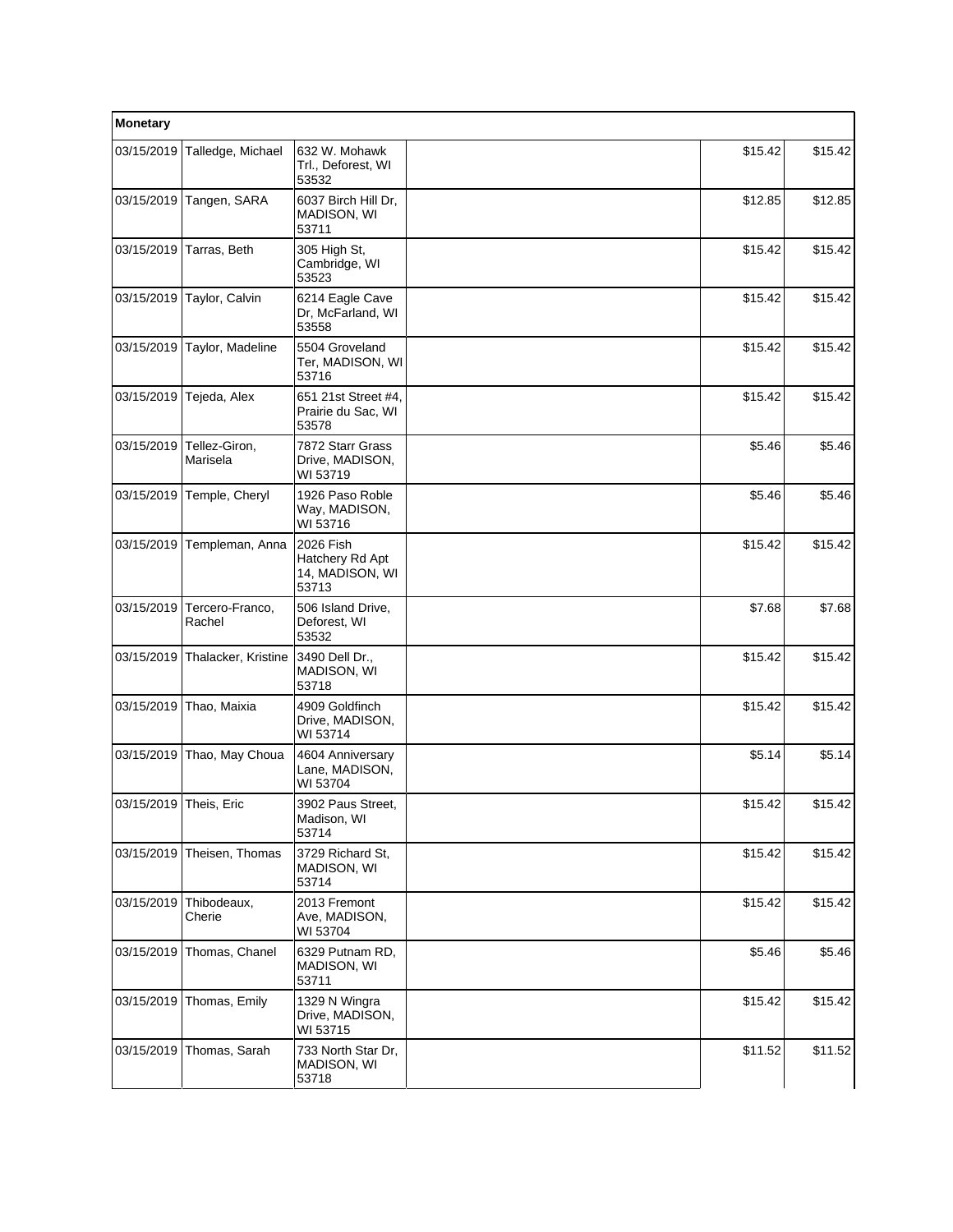| Monetary   |                              |                                                           |         |         |  |
|------------|------------------------------|-----------------------------------------------------------|---------|---------|--|
| 03/15/2019 | Thomas, Theresa              | 3026 Manchester<br>Rd, MADISON, WI<br>53719               | \$15.42 | \$15.42 |  |
| 03/15/2019 | Thompson, Casey              | 142 Dunning St,<br>MADISON, WI<br>53704                   | \$15.42 | \$15.42 |  |
| 03/15/2019 | Thompson, Kasey              | 1810 Seminole<br>Hwy Apt 1,<br>MADISON, WI<br>53711       | \$15.42 | \$15.42 |  |
| 03/15/2019 | Thompson, Peter              | 2750 Union Street.<br>MADISON, WI<br>53704                | \$15.42 | \$15.42 |  |
| 03/15/2019 | Thompson, Rosa               | 5309 Golden Leaf<br>Trl, MADISON, WI<br>53704-8913        | \$15.42 | \$15.42 |  |
| 03/15/2019 | Thompson, Tasha              | 7128 Tree Lane,<br>MADISON, WI<br>53717                   | \$1.82  | \$1.82  |  |
| 03/15/2019 | Thompson,<br>Timothy         | 1746 HOOK<br>ISLAND RD.<br>Oregon, WI 53575               | \$15.42 | \$15.42 |  |
| 03/15/2019 | Thompson,<br>William         | 5121 Ridge Oak<br>Dr, MADISON, WI<br>53704                | \$8.89  | \$8.89  |  |
| 03/15/2019 | Thor, Soua                   | 5004 Camden<br>Road, Apartment<br>A, MADISON, WI<br>53716 | \$10.28 | \$10.28 |  |
| 03/15/2019 | Thorbahn, Amy                | 633 Sheldon<br>Street, MADISON,<br>WI 53711               | \$15.42 | \$15.42 |  |
| 03/15/2019 | Thorson-Hanson,<br>Anna      | 320 W. Broadway<br>apt 425, Monona,<br>IA 53716           | \$15.42 | \$15.42 |  |
| 03/15/2019 | THOUSAND,<br><b>ELAINE</b>   | 830 RAY ST.<br>LAKE MILLS, WI<br>53551                    | \$10.00 | \$10.00 |  |
| 03/15/2019 | Thranow, Deniz               | 2612 Richardson<br>Street, Fitchburg,<br>WI 53711         | \$15.42 | \$15.42 |  |
|            | 03/15/2019 Thul-Theis, Tonya | 535 S Perry Pky<br>Apt. 2, Oregon, WI<br>53575            | \$5.46  | \$5.46] |  |
| 03/15/2019 | Thunder, Jeanette            | 5336 Westport Rd<br>#6, MADISON, WI<br>53704              | \$15.42 | \$15.42 |  |
| 03/15/2019 | Thunell, Barbara             | 11239 North<br>Webster St,<br>Evansville, WI<br>53536     | \$15.42 | \$15.42 |  |
| 03/15/2019 | Tichenor, Don                | 500 N Page St,<br>Stoughton, WI<br>53589                  | \$15.42 | \$15.42 |  |
| 03/15/2019 | Tijerino, Nelliette          | 3210 Stonecreek<br>Drive, MADISON,<br>WI 53719            | \$19.26 | \$19.26 |  |
| 03/15/2019 | Tindall, Tara                | 3205 Patty Lane,<br>MIDDLETON, WI<br>53562                | \$15.42 | \$15.42 |  |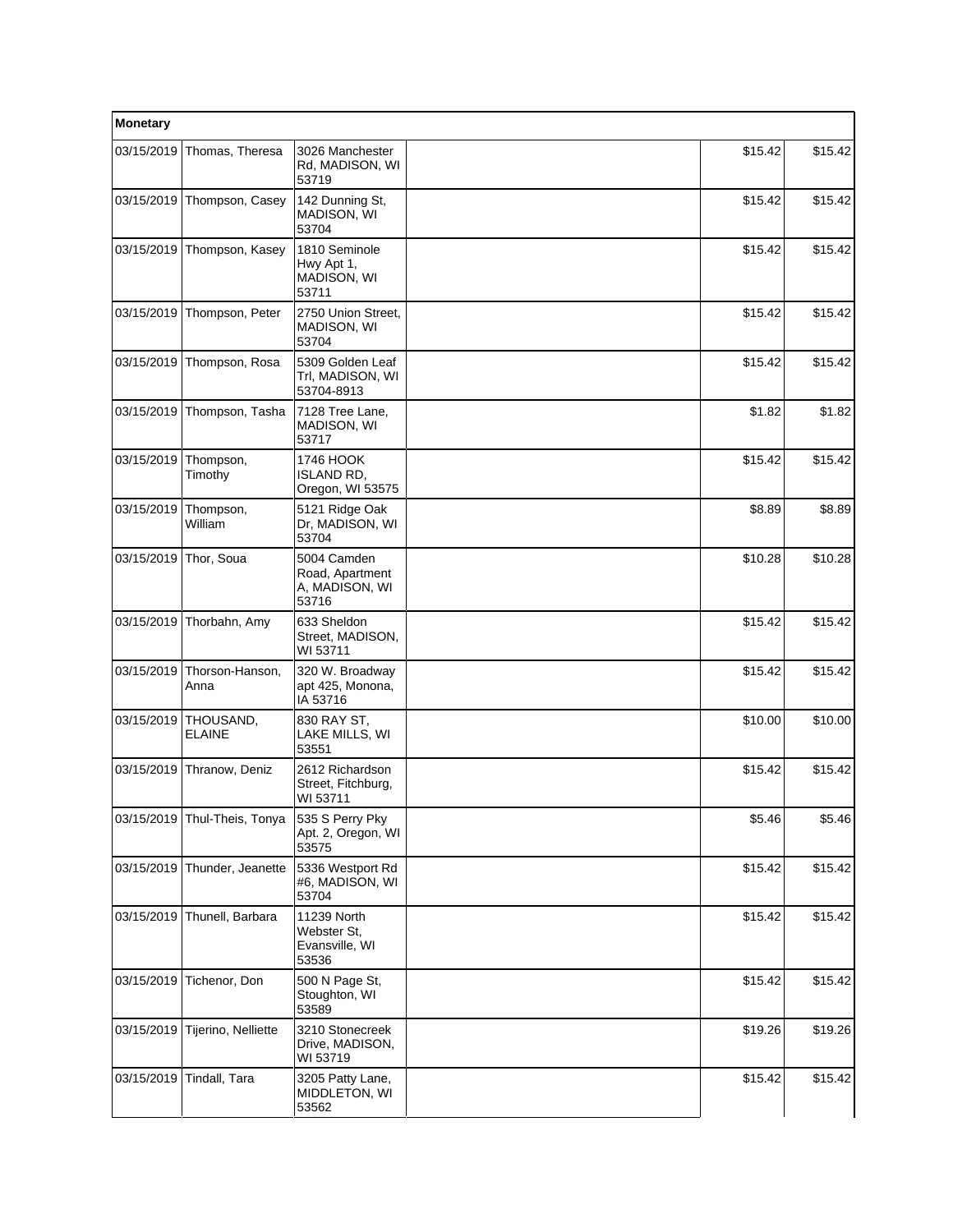| Monetary   |                            |                                                               |  |         |         |
|------------|----------------------------|---------------------------------------------------------------|--|---------|---------|
| 03/15/2019 | Tjugum, Michelle           | 434 Blankenheim<br>Lane, Sun Prairie,<br>WI 53590             |  | \$15.42 | \$15.42 |
| 03/15/2019 | Tobin, Stacy               | 6449 Tonkinese<br>Trail, MADISON,<br>WI 53719                 |  | \$15.42 | \$15.42 |
| 03/15/2019 | Tokheim, Julie             | 5509 Milwaukee<br>St, Mc Farland, WI<br>53558                 |  | \$7.68  | \$7.68  |
| 03/15/2019 | Tokheim, Miles             | 5509 Milwaukee<br>Street, McFarland,<br>WI 53558              |  | \$15.42 | \$15.42 |
| 03/15/2019 | TOLLEFSON,<br>Jennifer     | 318 SAMUEL DR<br>APT 429,<br>MADISON, WI<br>53717             |  | \$25.70 | \$25.70 |
| 03/15/2019 | Tomasini, Laurene          | 3133 Emmet St.,<br>MADISON, WI<br>53704                       |  | \$15.42 | \$15.42 |
| 03/15/2019 | Tomlinson.<br>Jennifer     | W5670 Gorman<br>Rd, Rio, WI 53960                             |  | \$1.28  | \$1.28  |
| 03/15/2019 | Tonies, Andrew             | 148 E. Washington<br>St, LAKE MILLS,<br>WI 53551              |  | \$15.42 | \$15.42 |
| 03/15/2019 | Torre, Michelle            | 2830 Grandview<br>Blvd, MADISON,<br>WI 53713                  |  | \$15.42 | \$15.42 |
| 03/15/2019 | Torres Brull,<br>Alanna    | 5192 Sassafras<br>Dr. Apt 107,<br>Fitchburg, WI<br>53711-7702 |  | \$15.42 | \$15.42 |
| 03/15/2019 | Torres Meza, Juan<br>Pablo | 7410 Timber Lake<br>Trail, 304,<br>MADISON, WI<br>53719       |  | \$7.71  | \$7.71  |
| 03/15/2019 | Torres, Caroline           | 2754 FLORANN<br>DR, Fitchburg, WI<br>53711                    |  | \$7.68  | \$7.68  |
| 03/15/2019 | Torrison, Erika            | 4901 Lien Road<br>Apt.33, MADISON,<br>WI 53704                |  | \$15.42 | \$15.42 |
|            | 03/15/2019 Tortorice, Gina | 4142 Westerfield<br>Ln., MADISON, WI<br>53704                 |  | \$15.42 | \$15.42 |
| 03/15/2019 | Towe, Kristofer            | 4709 Eldorado Ln,<br>MADISON, WI<br>53716                     |  | \$15.42 | \$15.42 |
| 03/15/2019 | Towne, Shelli              | 2610 Westbrook<br>Lane, MADISON,<br>WI 53711                  |  | \$5.46  | \$5.46  |
| 03/15/2019 | Tran, Desiree              | 14 Hickory Nut Ct,<br>McFarland, WI<br>53558                  |  | \$15.42 | \$15.42 |
| 03/15/2019 | Traxler, Julie             | 536 Elmside Blvd,<br>MADISON, WI<br>53704                     |  | \$1.92  | \$1.92  |
| 03/15/2019 | Treuter, Amy               | 625 E Mifflin St<br>Unit 307,<br>MADISON, WI<br>53703         |  | \$15.42 | \$15.42 |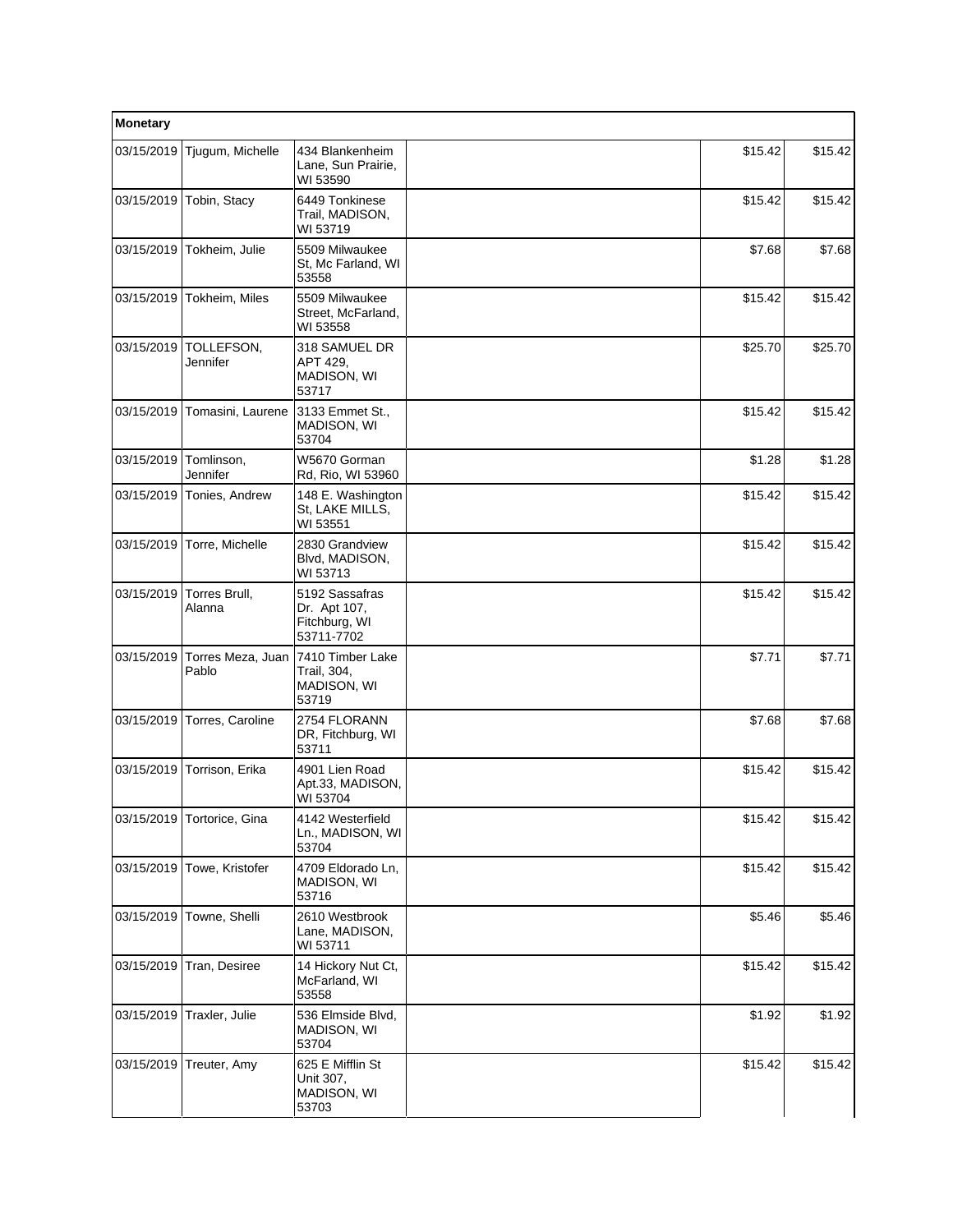| Monetary   |                           |                                                    |         |         |
|------------|---------------------------|----------------------------------------------------|---------|---------|
| 03/15/2019 | Trinkner, Julie           | 1 Verde Court,<br>MADISON, WI<br>53719             | \$15.42 | \$15.42 |
| 03/15/2019 | Trpkosh, Jessica          | 7497 Indigo Cir,<br>MIDDLETON, WI<br>53562         | \$15.42 | \$15.42 |
| 03/15/2019 | Trudell, Melinda          | 418 Elmside Blvd,<br>MADISON, WI<br>53704          | \$15.42 | \$15.42 |
| 03/15/2019 | Tschanz, Nicole           | 174 Adams st.<br>Waterloo, WI<br>53594             | \$5.46  | \$5.46  |
| 03/15/2019 | Tucci, Jessica            | 4314 Shore Acres<br>Rd, Monona, WI<br>53716        | \$15.42 | \$15.42 |
| 03/15/2019 | Turkowski, Amy            | 17 Sunfish Court,<br>MADISON, WI<br>53713          | \$15.42 | \$15.42 |
| 03/15/2019 | Turner, Angela            | 117 Nygard,<br>MADISON, WI<br>53713                | \$5.46  | \$5.46  |
| 03/15/2019 | Turner, Carrie            | 4814 Goldfinch<br>Dr., MADISON, WI<br>53714        | \$15.42 | \$15.42 |
| 03/15/2019 | Tuttle, Kelli             | 113 Sandridge<br>Trail, Sun Prairie,<br>WI 53590   | \$15.42 | \$15.42 |
| 03/15/2019 | Tyser, Lindsey            | 114 Standish Ct,<br>MADISON, WI<br>53705           | \$5.14  | \$5.14  |
| 03/15/2019 | Tyson, Elva               | 1614 Spring Road,<br>Stoughton, WI<br>53589        | \$15.42 | \$15.42 |
| 03/15/2019 | Ulanski, MICHAEL          | 6231 University<br>Ave #6,<br>MADISON, WI<br>53705 | \$2.70  | \$2.70  |
| 03/15/2019 | Underhill, Lisa           | 5713 Cedar Place.<br>MADISON, WI<br>53705          | \$15.42 | \$15.42 |
|            | 03/15/2019 Unger, Brianne | 4510 Declaration<br>Lane, MADISON,<br>WI 53704     | \$15.42 | \$15.42 |
| 03/15/2019 | Unmacht, Joan             | 1075 Broadway<br>Drive, Sun Prairie,<br>WI 53590   | \$7.68  | \$7.68  |
| 03/15/2019 | Urban, Sarah              | 4311 Maher Ave,<br>MADISON, WI<br>53716            | \$15.42 | \$15.42 |
| 03/15/2019 | Valaskey, Gregory         | 7016 Luefenberg<br>Blvd, Cross Plains,<br>WI 53528 | \$15.42 | \$15.42 |
| 03/15/2019 | Valdez, Timothy           | 5306 Chinook Ln,<br>MADISON, WI<br>53714           | \$15.42 | \$15.42 |
| 03/15/2019 | Valdivia, Emily           | 422 Junction Rd,<br>MADISON, WI<br>53717           | \$15.42 | \$15.42 |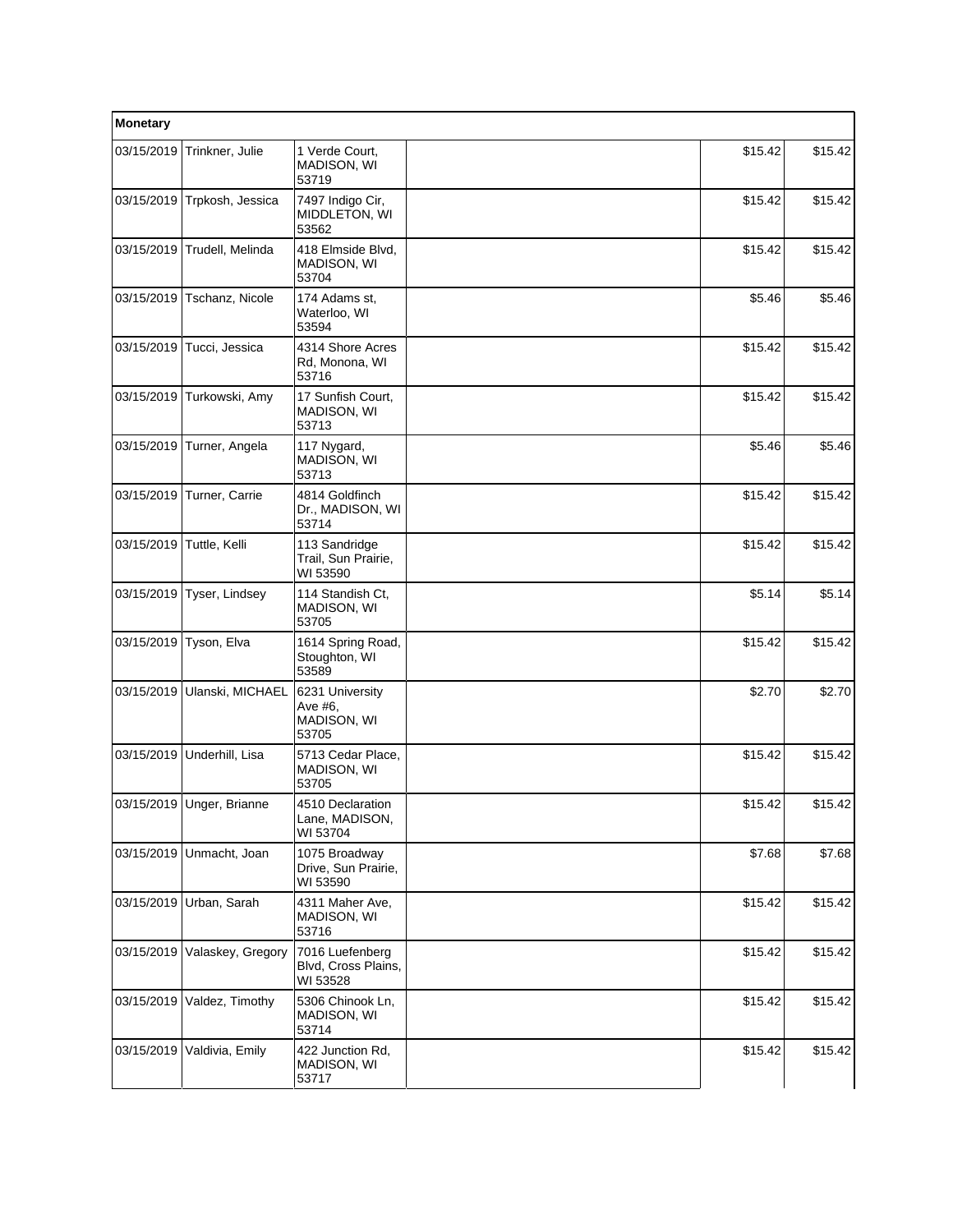| Monetary   |                              |                                                                   |         |         |
|------------|------------------------------|-------------------------------------------------------------------|---------|---------|
| 03/15/2019 | Valdivia, Hector             | 422 Junction Rd.,<br>MADISON, WI<br>53717                         | \$19.26 | \$19.26 |
| 03/15/2019 | Valentine, Margi             | 6719 Frank Lloyd<br>Wright Ave Apt<br>200, MIDDLETON,<br>WI 53562 | \$15.42 | \$15.42 |
| 03/15/2019 | Valle, SONIA                 | 2606 King James<br>Way, Fitchburg,<br>WI 53719                    | \$15.42 | \$15.42 |
| 03/15/2019 | Valley, Agnes                | 608 Frederick<br>street, Sun Prairie,<br>WI 53590                 | \$7.68  | \$7.68  |
| 03/15/2019 | van Buren, April             | 3034 Atwood Ave.,<br>MADISON, WI<br>53704                         | \$15.42 | \$15.42 |
| 03/15/2019 | Van De Voort,<br>Marissa     | 432 W Gorham St<br>Apt 407,<br>MADISON, WI<br>53703               | \$15.42 | \$15.42 |
| 03/15/2019 | Van Ooyen,<br>Ashley         | 500 W Mohawk<br>Trl, Deforest, WI<br>53532                        | \$5.14  | \$5.14  |
| 03/15/2019 | Vander Ark, Chris            | 623 W. Olin Ave.,<br>MADISON, WI<br>53715                         | \$15.42 | \$15.42 |
| 03/15/2019 | Vang, Jayme                  | 1114 W BADGER<br>RD APT B,<br>MADISON, WI<br>53713                | \$15.42 | \$15.42 |
| 03/15/2019 | Vang, Lincoln                | 806 Southbound<br>Dr, Deforest, WI<br>53532                       | \$19.26 | \$19.26 |
| 03/15/2019 | Vang, Mai                    | 14 Book Court,<br>MADISON, WI<br>53713                            | \$15.42 | \$15.42 |
| 03/15/2019 | Vang, Pa                     | 6816 Bootmaker<br>Way, windsor, WI<br>53598                       | \$15.42 | \$15.42 |
| 03/15/2019 | Vang, Que                    | 3523 Salerno<br>Court Apt. 6,<br>MIDDLETON, WI<br>53562           | \$16.05 | \$16.05 |
| 03/15/2019 | Vang, Sebastian              | 5126 Oak Valley<br>Drive, MADISON,<br>WI 53704                    | \$15.42 | \$15.42 |
| 03/15/2019 | Vang, Ying                   | 1025 Sequoia<br>Trail, MADISON,<br>WI 53713                       | \$15.42 | \$15.42 |
| 03/15/2019 | Vanko, Pamela                | 1127 Gils Way,<br>Cross Plains, WI<br>53528                       | \$14.40 | \$14.40 |
| 03/15/2019 | Vasquez,<br>Esmeralda        | 1521 Wyldewood<br>Drive, MADISON,<br>WI 53704                     | \$7.62  | \$7.62  |
| 03/15/2019 | Vazquez<br>Granados, Julieta | 10 Tamarron Ct.,<br>MADISON, WI<br>53719                          | \$19.26 | \$19.26 |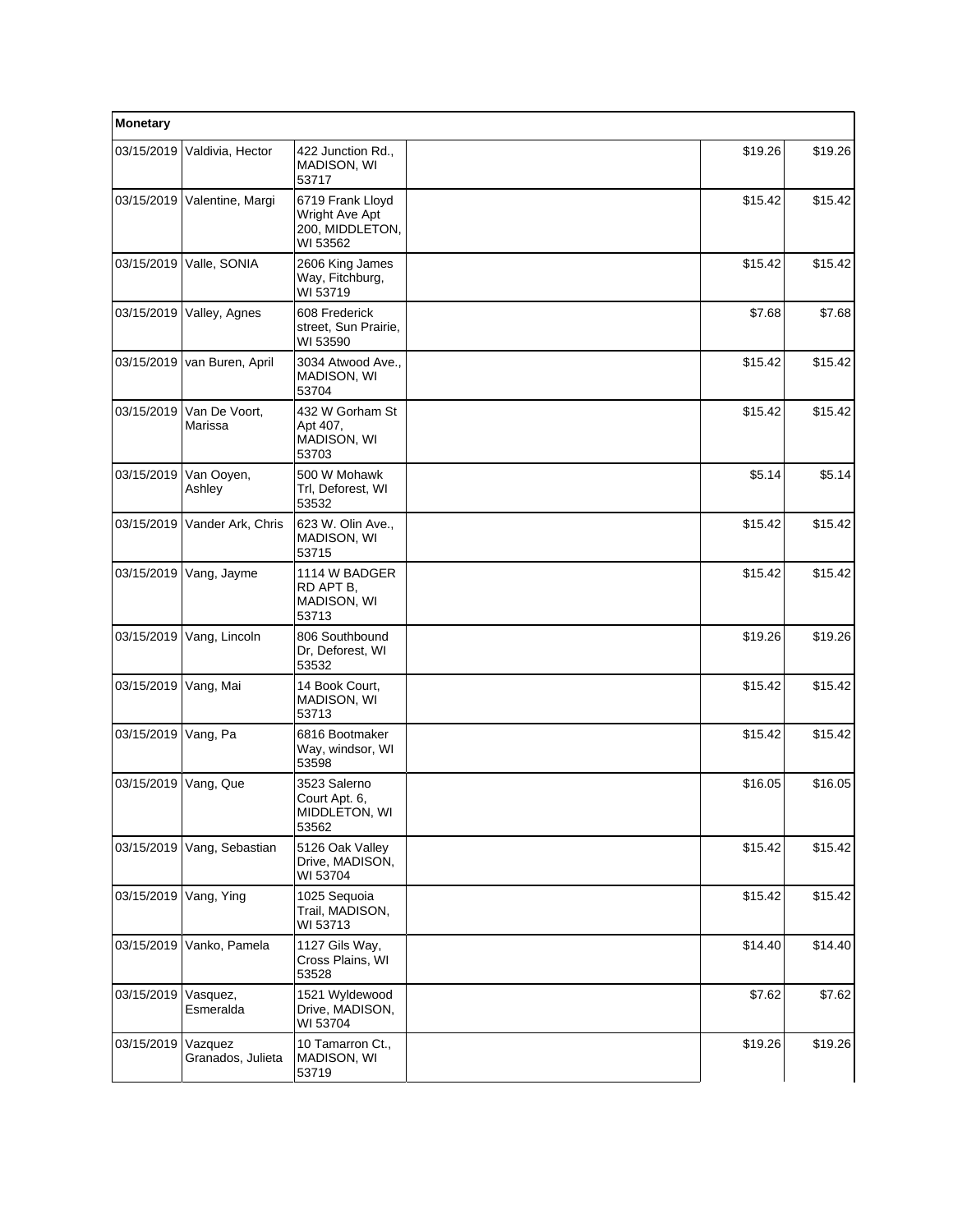| Monetary   |                                     |                                                           |         |         |
|------------|-------------------------------------|-----------------------------------------------------------|---------|---------|
| 03/15/2019 | Vazquez, Lesli                      | PO BOX 258162,<br>MADISON, WI<br>53725                    | \$9.60  | \$9.60  |
| 03/15/2019 | Velden, Ann                         | 5813 Tolman<br>Terrace,<br>MADISON, WI<br>53711           | \$15.42 | \$15.42 |
| 03/15/2019 | Vena Levesque,<br>Jennifer          | 18 Colony Cir,<br>MADISON, WI<br>53717                    | \$15.42 | \$15.42 |
| 03/15/2019 | Venable, Sarah                      | 4803 Di Loreto<br>Ave Apt 216,<br>MADISON, WI<br>53704    | \$15.42 | \$15.42 |
| 03/15/2019 | Venable, SUSAN                      | 921 Lake Court,<br>MADISON, WI<br>53715                   | \$1.82  | \$1.82  |
| 03/15/2019 | Venturini,<br>Katheren              | 7756 Carrington<br>Drive Unit C.<br>MADISON, WI<br>53719  | \$15.42 | \$15.42 |
| 03/15/2019 | Vera Heredia,<br>Claribelle         | 2121 Red Arrow<br>Trail $# 1$ ,<br>Fitchburg, WI<br>53711 | \$19.26 | \$19.26 |
| 03/15/2019 | Verban, Julie                       | 501 S. Owen Dr,<br>MADISON, WI<br>53711                   | \$15.42 | \$15.42 |
| 03/15/2019 | Vermedahl,<br>Elizabeth             | 6228 Lani Lane,<br>McFarland, WI<br>53558                 | \$7.68  | \$7.68  |
| 03/15/2019 | Vezina, Jamie                       | 6605 Meredith<br>Way, McFarland,<br>WI 53558              | \$7.68  | \$7.68  |
| 03/15/2019 | Vierstra, Leigh                     | 614 S Brearly St,<br>MADISON, WI<br>53703                 | \$15.42 | \$15.42 |
| 03/15/2019 | Villanueva, Alberto                 | 5706 Blacksmith<br>Ln., MADISON, WI<br>53716              | \$8.89  | \$8.89  |
|            | 03/15/2019 Villavisencio,<br>Moises | 158 Harding St,<br>MADISON, WI<br>53714                   | \$15.42 | \$15.42 |
| 03/15/2019 | Viner, Kathy                        | 521 North Star Dr,<br>MADISON, WI<br>53718                | \$15.42 | \$15.42 |
| 03/15/2019 | Viner, Lorell                       | 521 North Star Dr,<br>MADISON, WI<br>53718                | \$11.52 | \$11.52 |
| 03/15/2019 | Vines, Shilo                        | 410 Robert Drive.<br>Sun Prairie, WI<br>53590             | \$15.42 | \$15.42 |
| 03/15/2019 | Vinje, Nicole                       | 3110 Elm Lane,<br>MIDDLETON, WI<br>53562                  | \$15.42 | \$15.42 |
| 03/15/2019 | Virnig, Jennifer                    | 2013 carver street,<br>MADISON, WI<br>53713               | \$5.46  | \$5.46  |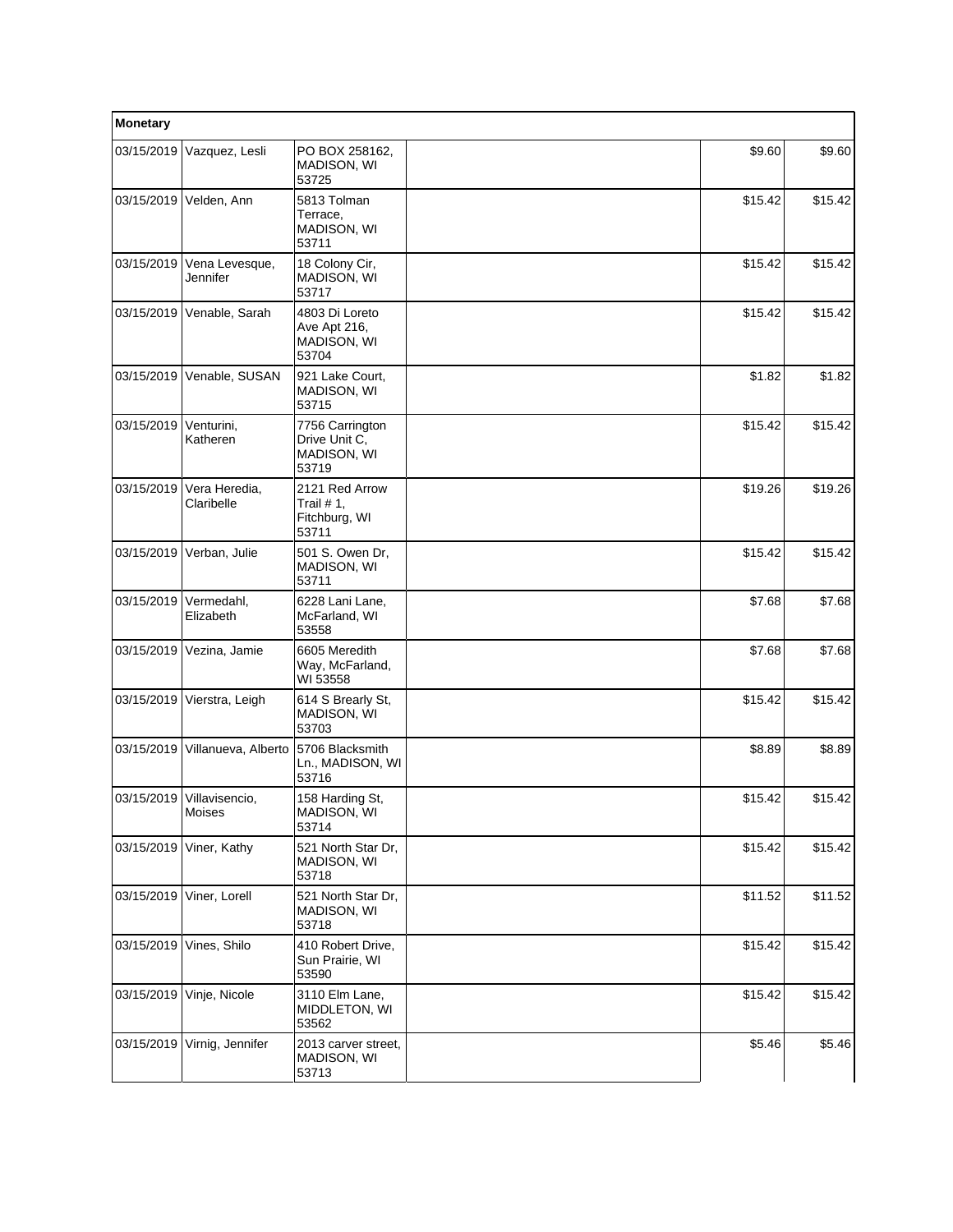| Monetary   |                                       |                                                             |         |         |
|------------|---------------------------------------|-------------------------------------------------------------|---------|---------|
| 03/15/2019 | Vitale, Heather                       | 5782 Tudor Dr.,<br>Fitchburg, WI<br>53711                   | \$0.00  | \$0.00  |
| 03/15/2019 | Vitale, Pamela                        | 1414 Ellen<br>Avenue,<br>MADISON, WI<br>53716               | \$15.42 | \$15.42 |
| 03/15/2019 | Vitrano, Mirella                      | 13 Wichita Ct.,<br>MADISON, WI<br>53719                     | \$19.26 | \$19.26 |
| 03/15/2019 | Voeks, Chad                           | 1421 Starr Grass<br>Dr., MADISON, WI<br>53719               | \$15.42 | \$15.42 |
| 03/15/2019 | Vogel, Allison                        | 7530 Mid Town Rd<br>Apt 210,<br>MADISON, WI<br>53719        | \$15.42 | \$15.42 |
| 03/15/2019 | Vogel, Andrea                         | 1311 Chandler<br>St., MADISON, WI<br>53715                  | \$5.14  | \$5.14  |
| 03/15/2019 | Vogel, Danielle                       | 405 Bailey Drive,<br>MADISON, WI<br>53718                   | \$15.42 | \$15.42 |
| 03/15/2019 | Vogel, Erin                           | 1936 N Kollath Rd,<br>Veronq, WI 53593                      | \$15.42 | \$15.42 |
| 03/15/2019 | Von Bergen-<br>Donnelly,<br>Katherine | 606 Gately Terr,<br>MADISON, WI<br>53711                    | \$15.42 | \$15.42 |
| 03/15/2019 | Vos, Nathan                           | 8201 Mayo Dr.<br>#303, MADISON,<br>WI 53719                 | \$15.42 | \$15.42 |
| 03/15/2019 | Voss, Kristin                         | 6810 Forest Glade<br>Ct, MIDDLETON,<br>WI 53562             | \$15.42 | \$15.42 |
| 03/15/2019 | Vue, Thida                            | 2907 Vang Rd,<br>Sun Prairie, WI<br>53590                   | \$5.46  | \$5.46  |
| 03/15/2019 | Vyas, Malisa                          | 801 Northport Dr.,<br>MADISON, WI<br>53704                  | \$15.42 | \$15.42 |
|            | 03/15/2019 Wacker, Emily              | 5326 Vicar Ln,<br>MADISON, WI<br>53714                      | \$15.42 | \$15.42 |
| 03/15/2019 | Waddell, Sarah                        | 422 Bailey Dr,<br>MADISON, WI<br>53718-3365                 | \$15.42 | \$15.42 |
| 03/15/2019 | Wade, Laura                           | 809 Magdeline Dr.,<br>MADISON, WI<br>53704                  | \$15.42 | \$15.42 |
| 03/15/2019 | Wagner, Lauren                        | 3125 Maple Valley<br>Drive Apt 101,<br>MADISON, WI<br>53719 | \$15.42 | \$15.42 |
| 03/15/2019 | Wagner, Molly                         | 2026 Rae Ln,<br>MADISON, WI<br>53711                        | \$15.42 | \$15.42 |
| 03/15/2019 | Wahl, Jessica                         | 5101 E Buckeye<br>Rd, MADISON, WI<br>53716                  | \$15.42 | \$15.42 |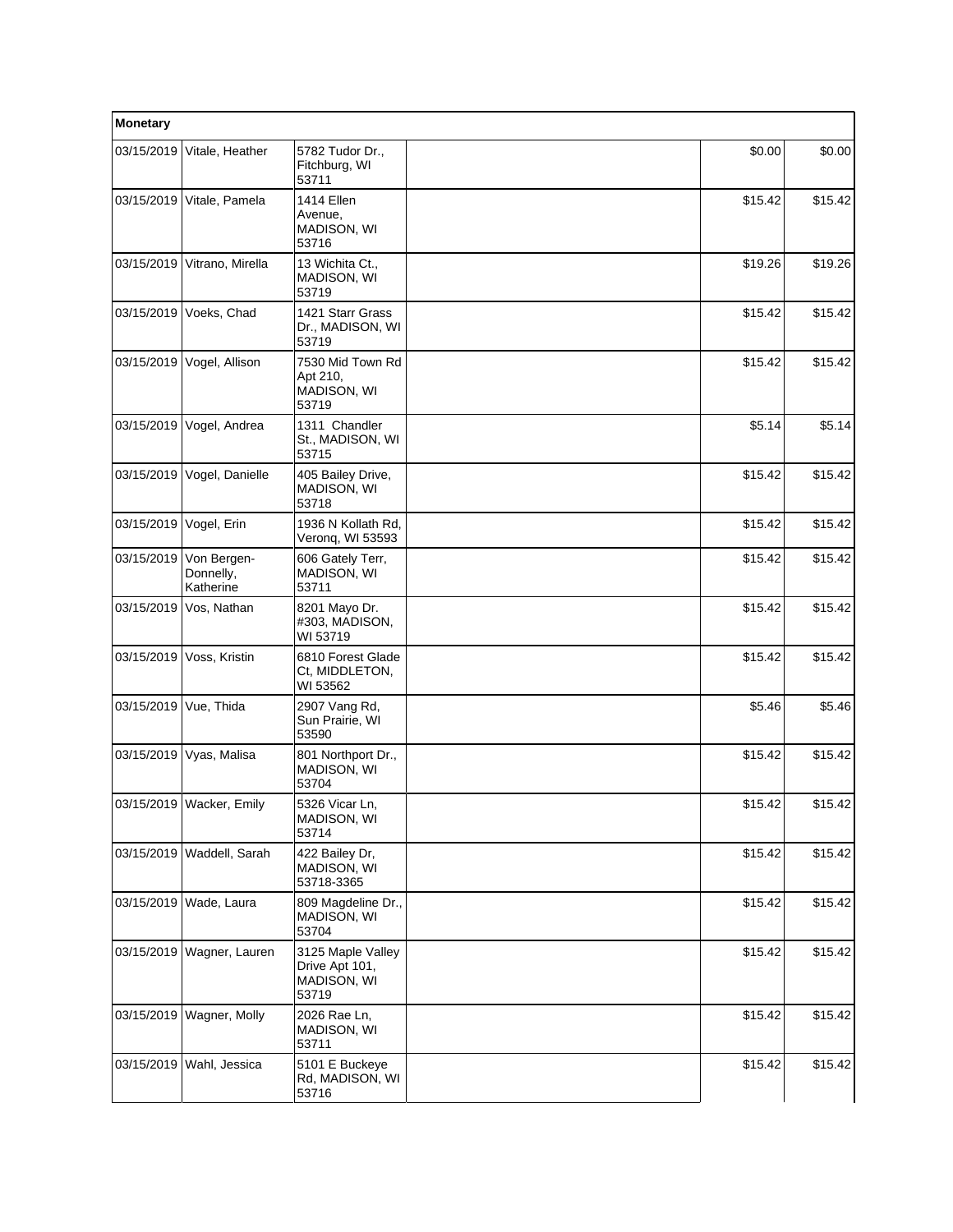| Monetary              |                        |                                                          |         |         |
|-----------------------|------------------------|----------------------------------------------------------|---------|---------|
| 03/15/2019            | Wahl, Lauren           | 4934 Whitcomb<br>Drive, Apt 5,<br>MADISON, WI<br>53711   | \$15.42 | \$15.42 |
| 03/15/2019            | Wahl, Lisa             | 5122 Juneau<br>Road, MADISON,<br>WI 53705                | \$15.42 | \$15.42 |
| 03/15/2019            | Wahlberg, Angela       | 2720 Tami Trail,<br>Fitchburg, WI<br>53711               | \$15.42 | \$15.42 |
| 03/15/2019            | Waity, Andrew          | 7230 Colony Dr.,<br>MADISON, WI<br>53717                 | \$15.42 | \$15.42 |
| 03/15/2019            | Waity, Sandra          | 7230 Colony Dr,<br>Madison, WI<br>53717                  | \$15.42 | \$15.42 |
| 03/15/2019            | WALDMAN, JOHN          | N6781 DONLIN<br>DR,<br>PARDEEVILLE.<br>WI 53954          | \$10.00 | \$10.00 |
| 03/15/2019            | Waldo, Amber           | 7101 Turnberry<br>Road, MADISON,<br>WI 53719             | \$15.42 | \$15.42 |
| 03/15/2019            | Walker, DeShala        | 6828 Schroeder<br>Road Apt 15,<br>MADISON, WI<br>53711   | \$10.28 | \$10.28 |
| 03/15/2019            | Walker, Erin           | 2322 E<br>Washington Ave,<br><b>MADISON, WI</b><br>53704 | \$15.42 | \$15.42 |
| 03/15/2019            | Walker, Holly          | 2867 Charleston<br>Dr., Fitchburg, WI<br>53711           | \$15.42 | \$15.42 |
| 03/15/2019            | Walker, Jessica        | 2322 E<br>Washington Ave,<br>MADISON, WI<br>53704        | \$15.42 | \$15.42 |
| 03/15/2019            | Walkner, Daniel        | 130 Bradford<br>Lane, MADISON,<br>WI 53714               | \$15.42 | \$15.42 |
| 03/15/2019   Wallace, | <b>MICHAEL</b>         | 6570 Wolf Hollow<br>Rd, windsor, WI<br>53598             | \$7.50  | \$7.50  |
| 03/15/2019            | Wallin, ERIC           | 725 N Midvale<br>Blvd Apt 3,<br>MADISON, WI<br>53705     | \$15.42 | \$15.42 |
| 03/15/2019            | Walsh, Inga            | 2220 Wyoming<br>Ave, Sun Prairie,<br>WI 53590-2518       | \$15.42 | \$15.42 |
| 03/15/2019            | Walsh, Jeremiah        | 5753 Rosslare<br>Lane, Fitchburg,<br>WI 53711            | \$15.42 | \$15.42 |
|                       | 03/15/2019 Walsh, Kati | 915 S Brooks #4,<br>MADISON, WI<br>53705                 | \$15.42 | \$15.42 |
| 03/15/2019            | Walters, Christine     | 1418 Wayridge Dr.<br>#207, MADISON,<br>WI 53704          | \$15.42 | \$15.42 |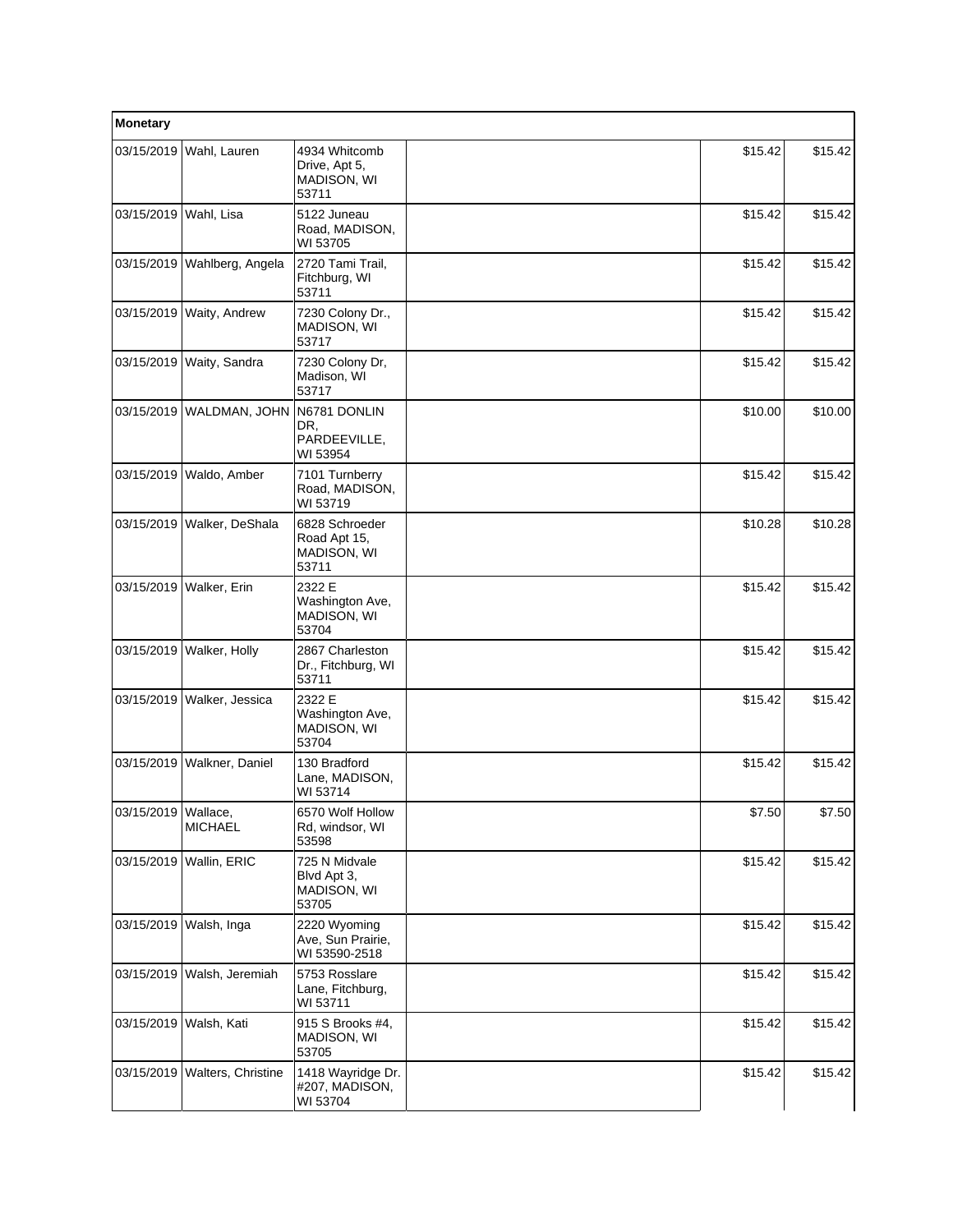| Monetary   |                                    |                                                       |  |         |         |
|------------|------------------------------------|-------------------------------------------------------|--|---------|---------|
| 03/15/2019 | Walters, Rebecca                   | 729 Apollo Way,<br>MADISON, WI<br>53718               |  | \$15.42 | \$15.42 |
| 03/15/2019 | Walters-Khan,<br>Heidi             | 6 Essex Ct,<br>MADISON, WI<br>53713                   |  | \$15.42 | \$15.42 |
| 03/15/2019 | walton-Jackson,<br>Cynthia         | c/o Olson<br>Elementary,<br>MADISON, WI<br>53703      |  | \$5.46  | \$5.46  |
| 03/15/2019 | Wambold, Beth                      | 426 Westmorland<br>Blvd, MADISON,<br>WI 53711         |  | \$15.42 | \$15.42 |
|            | 03/15/2019   Wang, Julie           | 3407 Brighton<br>Place, MADISON,<br>WI 53713          |  | \$5.46  | \$5.46  |
| 03/15/2019 | Wannebo, Kent                      | 608 Hillcrest Drive,<br>Oregon, WI 53575              |  | \$15.42 | \$15.42 |
| 03/15/2019 | Wanzong, Darcy                     | 2514 Berkley Dr.,<br>MADISON, WI<br>53719             |  | \$15.42 | \$15.42 |
| 03/15/2019 | Ward, Carolyn                      | 121 Metro Ter.<br>#107, MADISON,<br>WI 53718          |  | \$15.42 | \$15.42 |
| 03/15/2019 | Ward, Joanne                       | 173 Vine Street,<br>Sun Prairie, WI<br>53590          |  | \$15.42 | \$15.42 |
| 03/15/2019 | Warncke, tracy                     | 1730 Hooker Ave,<br>MADISON, WI<br>53704              |  | \$15.42 | \$15.42 |
| 03/15/2019 | Washa, Barbara                     | 7150 N. Greenway<br>Rd, Sun Prairie,<br>WI 53590      |  | \$15.42 | \$15.42 |
| 03/15/2019 | Washburn, Steven                   | PO Box 1293,<br>Janesville, WI<br>53547               |  | \$15.42 | \$15.42 |
| 03/15/2019 | Washicheck,<br>Andrew              | 443 East Bluff.<br>MADISON, WI<br>53704               |  | \$12.85 | \$12.85 |
| 03/15/2019 | Wasmund,<br>Nicholas               | 2002 Ardmore Dr.,<br><b>MADISON, WI</b><br>53713      |  | \$15.42 | \$15.42 |
| 03/15/2019 | Wasserman, David 540 Elmside Blvd, | MADISON, WI<br>53704                                  |  | \$15.42 | \$15.42 |
| 03/15/2019 | Wasylik, Dolores                   | 1606 Manchester<br>Crossing,<br>WAUNAKEE, WI<br>53597 |  | \$5.46  | \$5.46  |
| 03/15/2019 | Watkins, Sandra                    | 1042 Mckenna<br>Blvd. #9.<br>MADISON, WI<br>53719     |  | \$5.46  | \$5.46  |
| 03/15/2019 | Watt, Cheri                        | 3927 Brunswick<br>Ln, Janesville, WI<br>53546         |  | \$15.42 | \$15.42 |
| 03/15/2019 | Watters, Philip                    | 501 N Whitney<br>Way Apt 8,<br>MADISON, WI<br>53705   |  | \$15.42 | \$15.42 |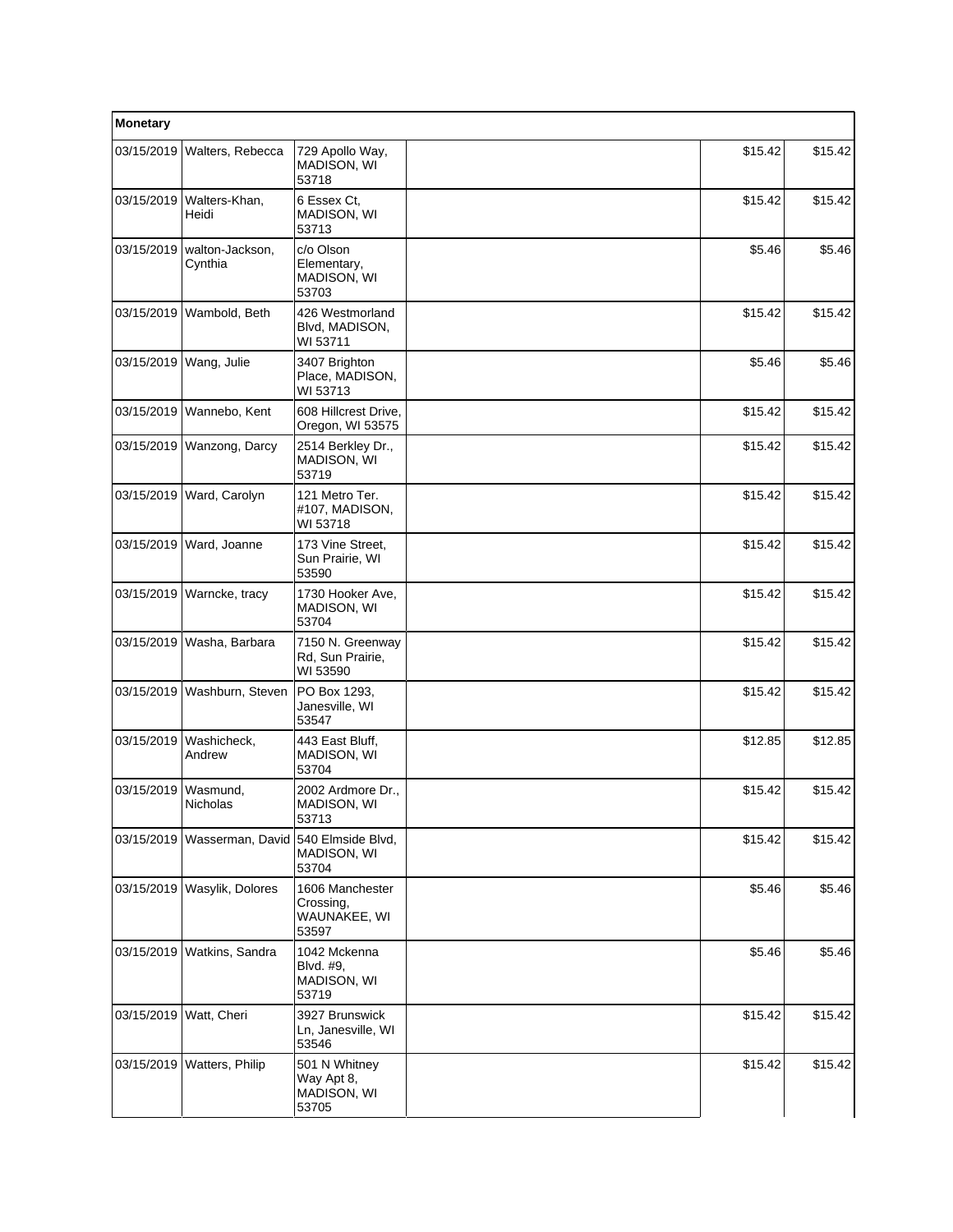| Monetary   |                                    |                                                         |         |         |  |
|------------|------------------------------------|---------------------------------------------------------|---------|---------|--|
| 03/15/2019 | Webb, Alicia                       | 4808 Roigan Ter.,<br>Monona, WI 53716                   | \$15.42 | \$15.42 |  |
| 03/15/2019 | Webb, Veronica                     | 2216<br>Commonwealth<br>Avenue,<br>MADISON, WI<br>53726 | \$15.42 | \$15.42 |  |
| 03/15/2019 | Webber, JOEL                       | 492, MADISON,<br>WI 53711                               | \$15.42 | \$15.42 |  |
| 03/15/2019 | Weber MCMahon,<br>Shawn            | 5713 Cedar Pl.<br>MADISON, WI<br>53705                  | \$15.42 | \$15.42 |  |
| 03/15/2019 | Weber, Alyse                       | 501 S Midvale<br>Blvd Apt 229,<br>MADISON, WI<br>53711  | \$11.52 | \$11.52 |  |
| 03/15/2019 | Weber, Elizabeth                   | 6430 Toribrooke<br>Ln, MADISON, WI<br>53719             | \$15.42 | \$15.42 |  |
| 03/15/2019 | Weber, Heather                     | 2 W Gorham St<br>#211, MADISON,<br>WI 53703             | \$14.13 | \$14.13 |  |
| 03/15/2019 | Weber, Sarada                      | 144 E Kohler St,<br>Sun Prairie, WI<br>53590            | \$15.42 | \$15.42 |  |
| 03/15/2019 | Webster, Dederia                   | 3514 Straubel St.<br>#302, MADISON,<br>WI 53704         | \$5.46  | \$5.46  |  |
| 03/15/2019 | Wedemeyer, Kent                    | 118 N. 5th Street,<br>MADISON, WI<br>53704              | \$15.42 | \$15.42 |  |
| 03/15/2019 | Weinberger, Carrie 5913 Lochinvars | Trail, marshall, WI<br>53559                            | \$4.08  | \$4.08  |  |
| 03/15/2019 | Weis, Stephanie                    | 1602 Hidden Hill<br>Drive, verona, WI<br>53593          | \$5.46  | \$5.46  |  |
|            | 03/15/2019   Weiss, ERIC           | 702 Lorillard Ct,<br>Apt 108,<br>MADISON, WI<br>53703   | \$11.52 | \$11.52 |  |
|            | 03/15/2019   Weiss, Hannah         | 822 E Washington<br>Ave, MADISON,<br>WI 53703           | \$7.71  | \$7.71  |  |
| 03/15/2019 | Weiss, Kristi                      | 1104 N. Fairbrook<br>Dr., WAUNAKEE,<br>WI 53597         | \$15.42 | \$15.42 |  |
| 03/15/2019 | Weiss, Sarah                       | 1849 Helena St,<br>MADISON, WI<br>53704                 | \$15.42 | \$15.42 |  |
| 03/15/2019 | Welander, Sandy                    | 1966 E Main St,<br>MADISON, WI<br>53704                 | \$15.42 | \$15.42 |  |
| 03/15/2019 | Welch, Jacquelyn                   | 9905 Cape Silver<br>Way,<br>MIDDLETON, WI<br>53562-9117 | \$15.42 | \$15.42 |  |
| 03/15/2019 | Welhoefer, Ronald                  | 2562 Penny Ln,<br>Stoughton, WI<br>53589                | \$15.42 | \$15.42 |  |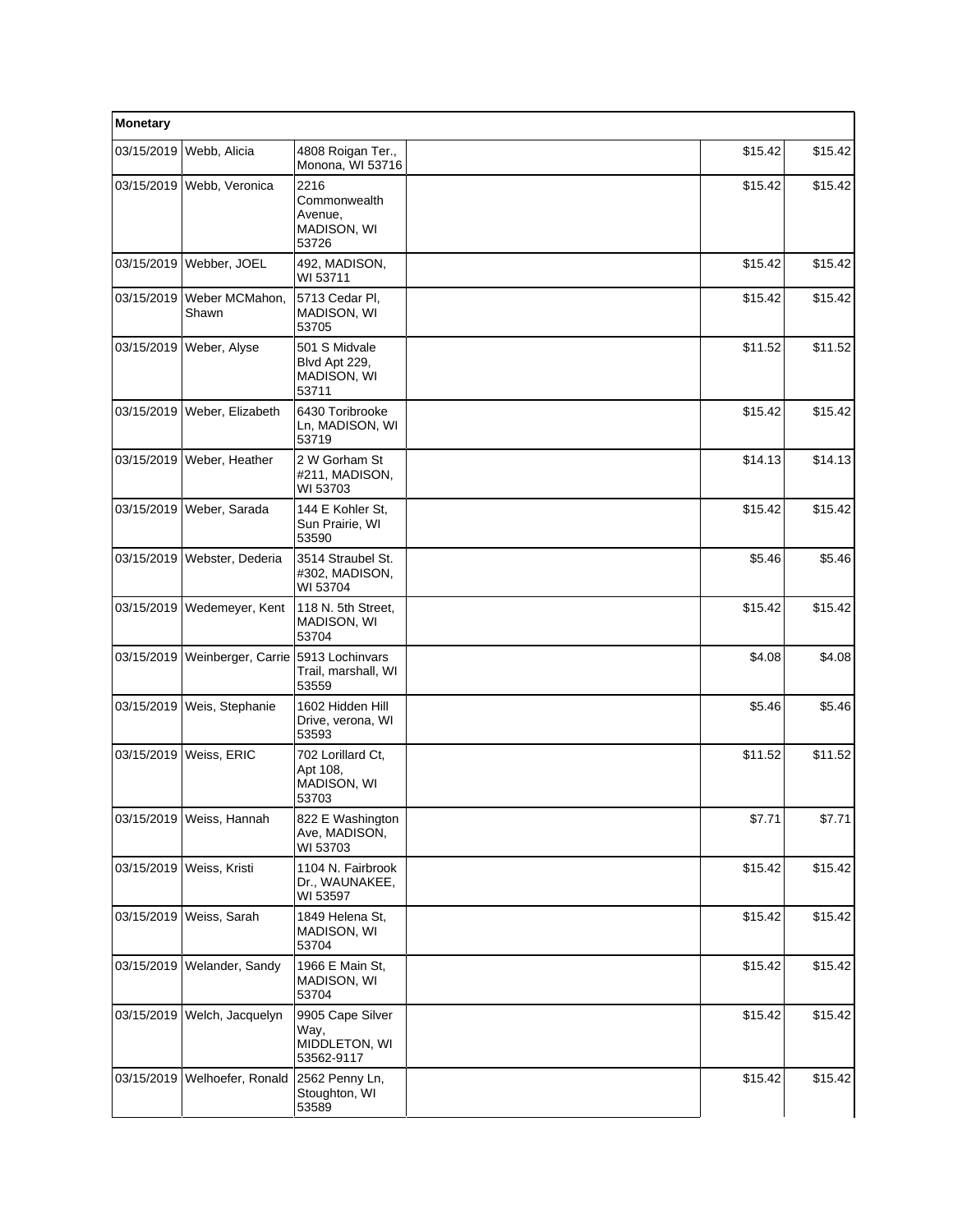| Monetary   |                           |                                                                |         |         |
|------------|---------------------------|----------------------------------------------------------------|---------|---------|
| 03/15/2019 | Wellenstein,<br>Cynthia   | 25 S. Meadow<br>Lane, MADISON,<br>WI 53705                     | \$15.42 | \$15.42 |
| 03/15/2019 | Welles, Gregory           | 316 Ashton Drive,<br>verona, WI 53593                          | \$15.42 | \$15.42 |
| 03/15/2019 | Wells, Lisa               | 1127 Edgehill<br>Drive, MADISON,<br>AL 53705                   | \$15.42 | \$15.42 |
| 03/15/2019 | Wells, Lydia              | 555 S Midvale<br>Blvd. Apt 203,<br><b>MADISON, WI</b><br>53711 | \$15.42 | \$15.42 |
| 03/15/2019 | Welton, Nicholas          | 227 Easy St,<br>Brooklyn, WI<br>53521                          | \$15.42 | \$15.42 |
| 03/15/2019 | Welzien, Elizabeth        | 1430 Saint Albert<br>the Great Dr, Sun<br>Prairie, WI 53590    | \$15.42 | \$15.42 |
| 03/15/2019 | Wendt, Matthew            | 1322 Waldorf Blvd<br>Apt 209,<br>MADISON, WI<br>53719          | \$15.42 | \$15.42 |
|            | 03/15/2019   Wenthe, Tori | 4402 Tokay Blvd.,<br>MADISON, WI<br>53711                      | \$15.42 | \$15.42 |
| 03/15/2019 | Wersal, Ann               | 3522 Concord<br>Ave, MADISON,<br>WI 53714                      | \$4.48  | \$4.48  |
| 03/15/2019 | Wersal, Kristin           | 3602 Sunbrook<br>Rd, MADISON, WI<br>53704                      | \$15.42 | \$15.42 |
| 03/15/2019 | Wersland, Michelle        | 5629 Sandpiper<br>Ln., MADISON, WI<br>53716                    | \$15.42 | \$15.42 |
| 03/15/2019 | Westfall, Diane           | 1506 Angel Crest<br>Way, MADISON,<br>WI 53716                  | \$5.46  | \$5.46  |
| 03/15/2019 | Westler, Hollis           | 9 Rosewood<br>Circle, MADISON,<br>WI 53711                     | \$5.46  | \$5.46  |
|            | 03/15/2019 Wethal, Sarah  | 801 Greig Trail,<br>Stoughton, WI<br>53589                     | \$7.71  | \$7.71  |
| 03/15/2019 | Wetley, Maureen           | 1 Ammerman Cir,<br>Madison, WI<br>53716                        | \$5.46  | \$5.46  |
| 03/15/2019 | Wetzel, deena             | 4419 snowy ridge<br>trail, windsor, WI<br>53598                | \$15.42 | \$15.42 |
| 03/15/2019 | Wetzel, Mike              | 2720 Northwynde<br>Passage, Sun<br>Prairie, WI 53590           | \$8.89  | \$8.89  |
| 03/15/2019 | Weygandt, Lia             | 4929 Fond Du Lac<br>Trl, MADISON, WI<br>53705                  | \$0.45  | \$0.45  |
| 03/15/2019 | Whalen, SARA              | 1941 vahlen st.<br>MADISON, WI<br>53704                        | \$5.46  | \$5.46  |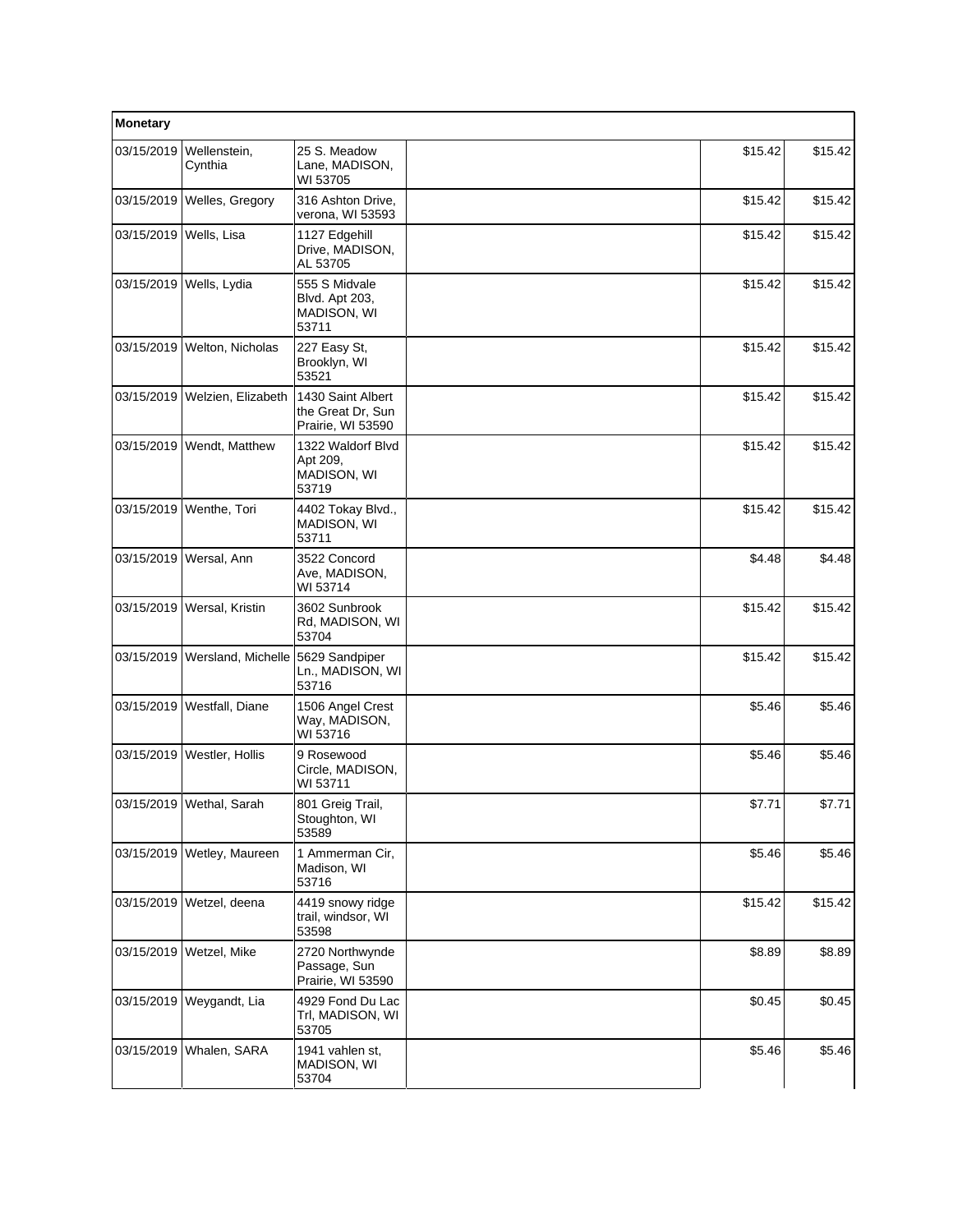| Monetary   |                             |                                                       |         |         |  |
|------------|-----------------------------|-------------------------------------------------------|---------|---------|--|
| 03/15/2019 | Whalley, Emily              | 7134 E Valley<br>Ridge Drive,<br>MADISON, WI<br>53719 | \$15.42 | \$15.42 |  |
| 03/15/2019 | Wheeler, BRETT              | 6202 Adobe Way,<br>MADISON, WI<br>53719               | \$15.42 | \$15.42 |  |
| 03/15/2019 | Wheeler, Mary               | 807 BUTTERNUT<br>RD, MADISON, WI<br>53704             | \$7.28  | \$7.28  |  |
| 03/15/2019 | Wheeler, Sacia              | 6202 Adobe Way,<br>MADISON, WI<br>53719               | \$15.42 | \$15.42 |  |
| 03/15/2019 | White, Helena               | 30 South Fourth<br>Street, MADISON,<br>WI 53704       | \$15.42 | \$15.42 |  |
| 03/15/2019 | Whitehair, Melissa          | 5526 Woodglen<br>Trl, MADISON, WI<br>53716-2466       | \$15.42 | \$15.42 |  |
| 03/15/2019 | Whiting, Kristina           | 5411 Lani Lane,<br>McFarland, WI<br>53558             | \$15.42 | \$15.42 |  |
|            | 03/15/2019 Whitlock, Brandi | 7625 Lisa In #318,<br>MIDDLETON, WI<br>53562          | \$4.55  | \$4.55  |  |
| 03/15/2019 | Wickland, Brittney          | 649 Stonehaven<br>Drive, Sun Prairie,<br>WI 53590     | \$11.52 | \$11.52 |  |
| 03/15/2019 | Widerski, Alec              | 113 W McKinley<br>St, Stoughton, WI<br>53589          | \$15.42 | \$15.42 |  |
| 03/15/2019 | Wiedholz, Robert            | 2806 Waubesa<br>Avenue,<br>MADISON, WI<br>53711       | \$15.42 | \$15.42 |  |
| 03/15/2019 | wiesner, Cynthia            | 3906 Council<br>Crest, MADISON,<br>WI 53711           | \$8.89  | \$8.89  |  |
| 03/15/2019 | wiesner, Robert             | 54 s midvale blvd,<br>MADISON, WI<br>53705            | \$15.42 | \$15.42 |  |
|            | 03/15/2019 Wilcox, Jeffrey  | 14 Kurt Drive,<br>MADISON, WI<br>53714                | \$15.42 | \$15.42 |  |
| 03/15/2019 | Wilcox-Hull,<br>Angela      | 2541 Moland St,<br>MADISON, WI<br>53704               | \$15.42 | \$15.42 |  |
| 03/15/2019 | Wildes, linda               | 738A Crawford<br>Drive, Cottage<br>Grove, WI 53527    | \$15.42 | \$15.42 |  |
| 03/15/2019 | Wilke, Julianne             | 1224 Drake street,<br>MADISON, WI<br>53715            | \$15.42 | \$15.42 |  |
| 03/15/2019 | Wilkin, Kathryn             | 105 Jackson st,<br>MADISON, WI<br>53704               | \$15.42 | \$15.42 |  |
| 03/15/2019 | Will, Stacie                | 6537 Appleglen<br>Lane, MADISON,<br>WI 53719          | \$15.42 | \$15.42 |  |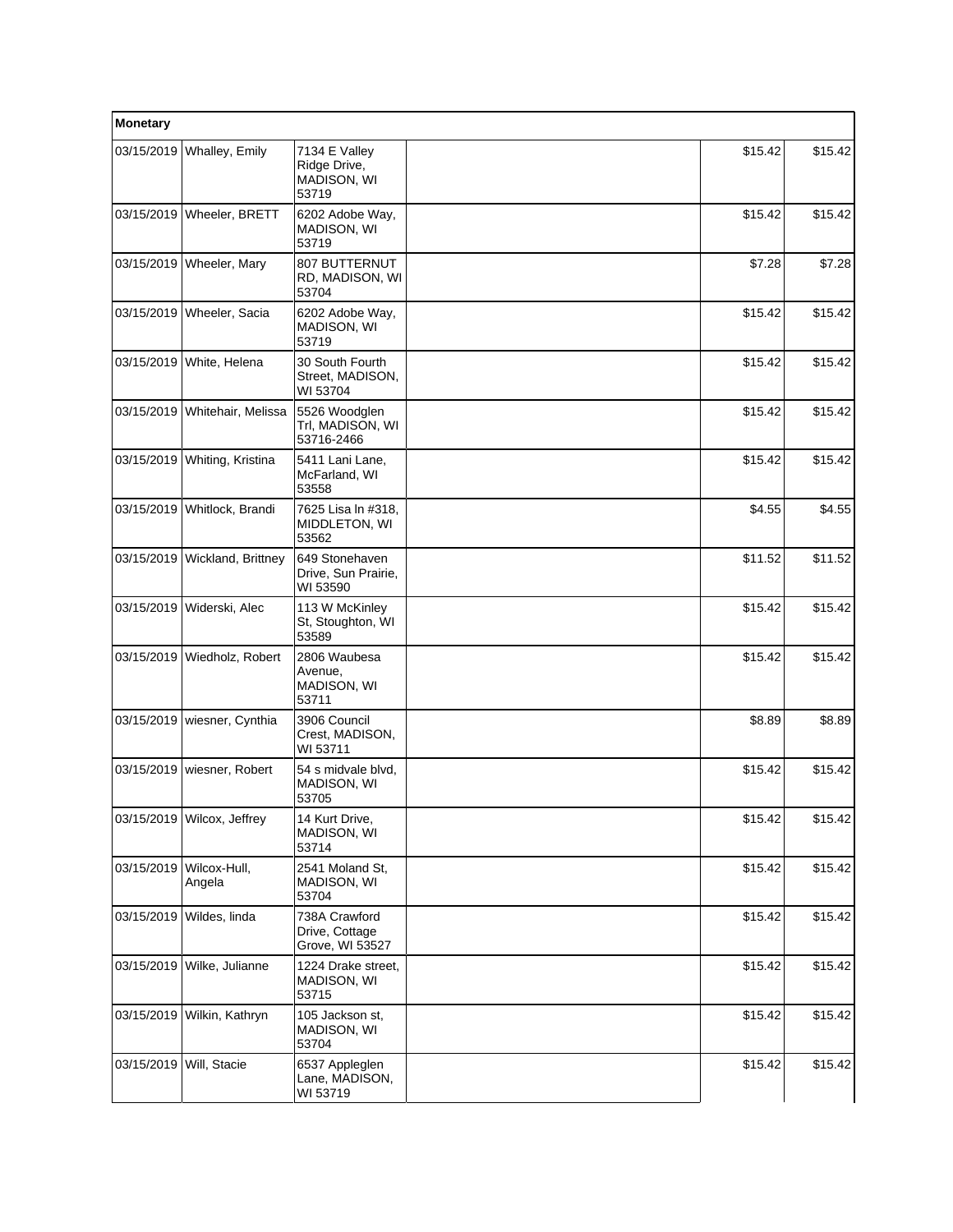| Monetary   |                              |                                                            |         |         |  |
|------------|------------------------------|------------------------------------------------------------|---------|---------|--|
| 03/15/2019 | Willauer, Meghan             | 5405 Painted Post<br>Drive, MADISON,<br>WI 53716           | \$15.42 | \$15.42 |  |
| 03/15/2019 | Williams, Margaret           | 221 Frigate Drive.<br>MADISON, WI<br>53705                 | \$3.54  | \$3.54  |  |
|            | 03/15/2019   Williams, Sarah | 2118 Yahara PL,<br>MADISON, WI<br>53704                    | \$15.42 | \$15.42 |  |
| 03/15/2019 | Williams, Seanna             | 6901 Stratford Dr.<br>MADISON, WI<br>53719                 | \$15.42 | \$15.42 |  |
| 03/15/2019 | Williamson, Sasha            | 907 W. Dean Ave,<br>Monona, WI 53716                       | \$15.42 | \$15.42 |  |
| 03/15/2019 | WILSON, James                | 3018 SNOWCAP<br>TRL, MADISON,<br>WI 53719-5823             | \$15.42 | \$15.42 |  |
| 03/15/2019 | WILSON, Marilyn              | 2Maple Wood Ln<br>#18, MADISON,<br>WI 53704                | \$5.46  | \$5.46  |  |
| 03/15/2019 | Wimer, Rachel                | 360 West<br>Washington Ave.<br>#1014, MADISON,<br>WI 53703 | \$5.14  | \$5.14  |  |
| 03/15/2019 | Wingert, Jeffrey             | 5252 Stoneman,<br>Fitchburg, WI<br>53711                   | \$15.42 | \$15.42 |  |
| 03/15/2019 | WIRKA, Marie                 | 1911 E<br>WASHINGTON<br>AVE #2,<br>MADISON, WI<br>53704    | \$15.42 | \$15.42 |  |
| 03/15/2019 | Wirth, Jordan                | 2987 Providence<br>St Apt 6, Sun<br>Prairie, WI 53590      | \$15.42 | \$15.42 |  |
| 03/15/2019 | Wisniewski,<br>Andrea        | 3926 Rieder Road,<br>MADISON, WI<br>53704                  | \$14.40 | \$14.40 |  |
| 03/15/2019 | Wlodarchak,<br>Shawn         | 2201 Mckenna<br>Blvd, Madison, WI<br>53711                 | \$15.42 | \$15.42 |  |
|            | 03/15/2019 Wocelka, Laura    | 529 Newcomb<br>Street, Columbus,<br>WI 53925               | \$15.42 | \$15.42 |  |
| 03/15/2019 | Wolfe, Jennifer              | 45 Cherokee<br>Circle #204,<br>MADISON, WI<br>53704        | \$15.42 | \$15.42 |  |
| 03/15/2019 | Wolfe, Samantha              | 9 Elgar Circle,<br>MADISON, WI<br>53704                    | \$15.42 | \$15.42 |  |
| 03/15/2019 | Wolfgram,<br><b>MICHAEL</b>  | 1907 Rowley Ave,<br>MADISON, WI<br>53726                   | \$7.68  | \$7.68  |  |
| 03/15/2019 | Wolkstein, Hannah            | 620 Gilmore St.,<br>MADISON, WI<br>53711                   | \$15.42 | \$15.42 |  |
| 03/15/2019 | Wollner, Margaret            | 1113 N. Parkview<br>St., Cottage<br>Grove, WI 53527        | \$11.52 | \$11.52 |  |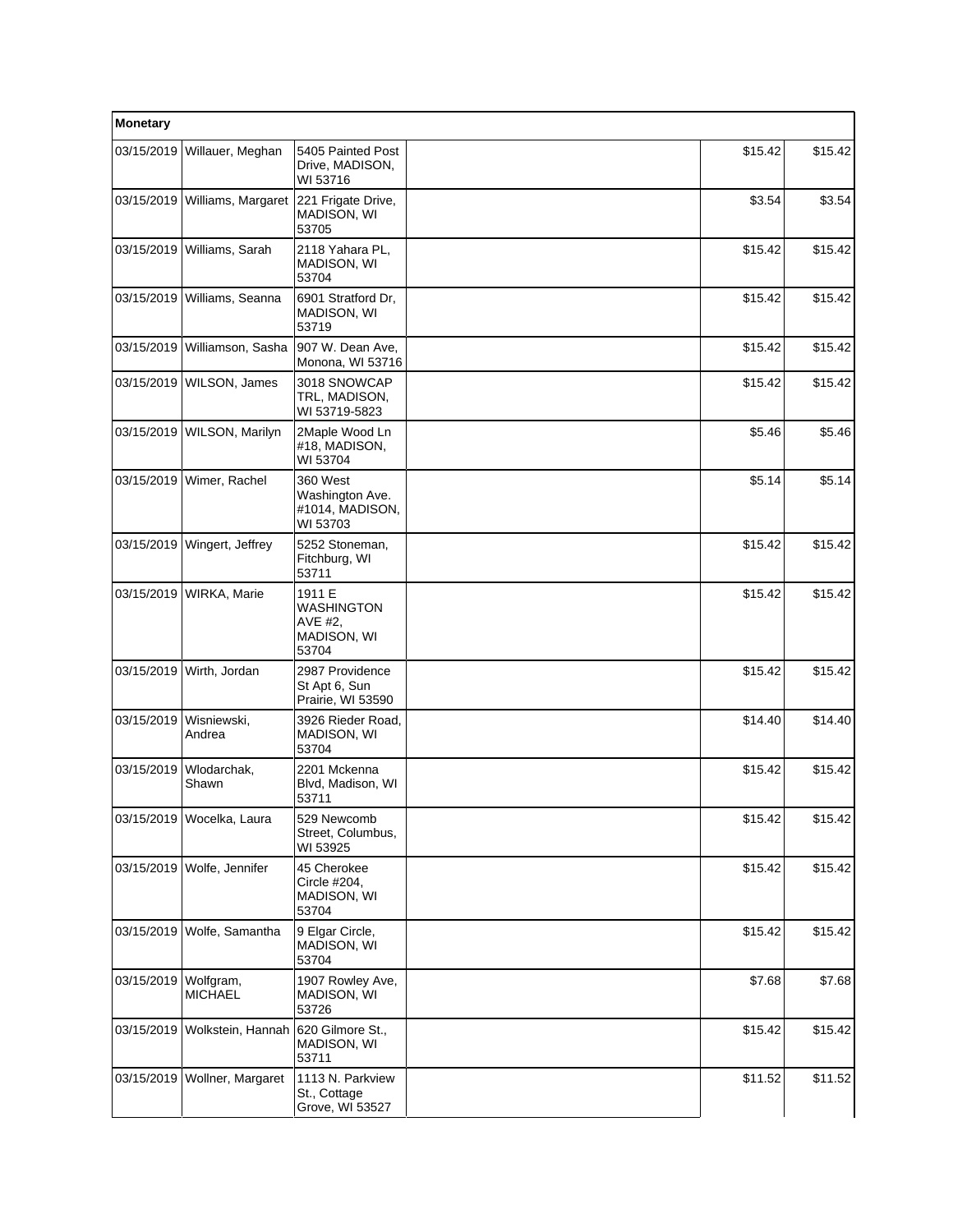| Monetary               |                              |                                                                |         |         |
|------------------------|------------------------------|----------------------------------------------------------------|---------|---------|
| 03/15/2019             | Wollner, Sarah               | 544 Bentwood<br>Drive, marshall, WI<br>53559                   | \$8.89  | \$8.89  |
|                        | 03/15/2019 Wong, Andy        | 309 W.<br>Washington Ave.<br>Unit 100,<br>MADISON, WI<br>53703 | \$15.42 | \$15.42 |
| 03/15/2019             | Wood, Jill                   | 2769 Jacquelyn<br>Drive, Fitchburg,<br>WI 53711                | \$15.42 | \$15.42 |
| 03/15/2019             | Wood, Kathleen               | 2850 Barlow St.,<br>MADISON, WI<br>53705                       | \$12.85 | \$12.85 |
|                        | 03/15/2019   Woods, Courtney | 3535 Cross St.<br>MADISON, WI<br>53711                         | \$15.42 | \$15.42 |
|                        | 03/15/2019   Woods, VIRGINIA | 940 Spaight St,<br>MADISON, WI<br>53703                        | \$4.55  | \$4.55  |
| 03/15/2019             | WOODWARD,<br><b>CHARLES</b>  | 564 JON ST,<br>BELLEVILLE, WI<br>53508                         | \$8.89  | \$8.89  |
| 03/15/2019             | Woolworth, Reid              | 1400 Post Road<br>#118, Fitchburg,<br>WI 53713                 | \$15.42 | \$15.42 |
|                        | 03/15/2019 Worrell, Allison  | 2225 Winnebago<br>St #1, MADISON,<br>WI 53704                  | \$15.42 | \$15.42 |
|                        | 03/15/2019   Wszalek, Sarah  | 8540 Greenway<br>Blvd Apt 120,<br>MIDDLETON, WI<br>53562-4704  | \$15.42 | \$15.42 |
| 03/15/2019             | Wuchte, Lauren               | 4334 Melody Lane<br>#108, MADISON,<br>WI 53704                 | \$15.42 | \$15.42 |
|                        | 03/15/2019   Wuchte, SARA    | 111 King St Apt.<br>301, Sun Prairie,<br>WI 53590              | \$15.42 | \$15.42 |
| 03/15/2019             | wullschleger,<br>yvonne      | 1706 shady point,<br>verona, WI 53593                          | \$19.26 | \$19.26 |
|                        | 03/15/2019 Wymer, Linsey     | 750 Clover Ln.,<br>Oregon, WI 53575                            | \$15.42 | \$15.42 |
|                        | 03/15/2019 Wyngaard, Jane    | 5911 Red Oak<br>Trail, McFarland,<br>WI 53558                  | \$15.42 | \$15.42 |
| 03/15/2019 Xiong, Lisa |                              | 1622 Fordem Ave<br>Apt 401,<br>MADISON, WI<br>53704            | \$15.42 | \$15.42 |
|                        | 03/15/2019   Xiong, Neng     | 4914 E Buckeye<br>Rd, MADISON, WI<br>53716                     | \$19.26 | \$19.26 |
|                        | 03/15/2019 Xiong, Pam        | 1622 Fordem Ave<br>Apt 401,<br>MADISON, WI<br>53704            | \$5.14  | \$5.14  |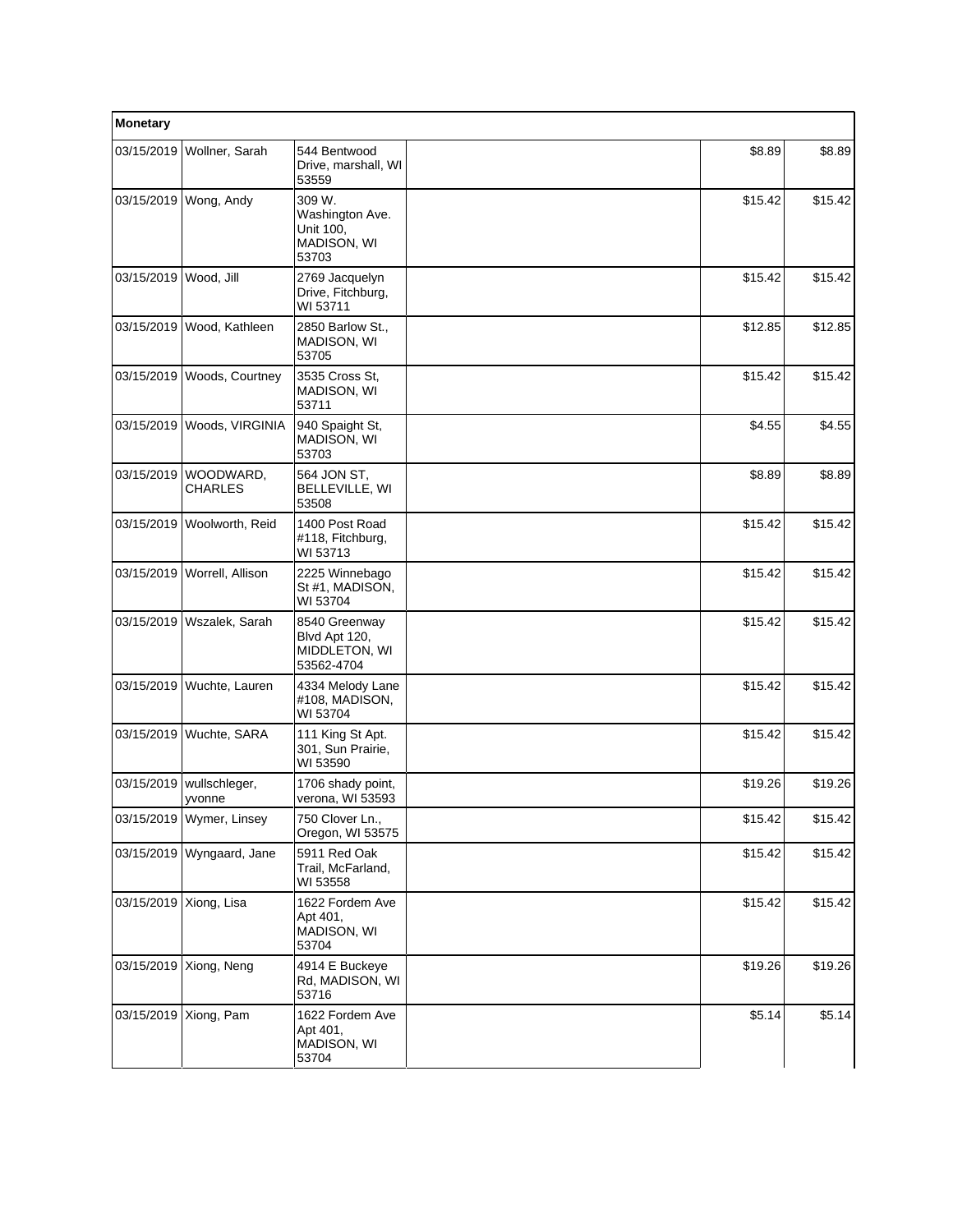| Monetary               |                        |                                                          |         |         |
|------------------------|------------------------|----------------------------------------------------------|---------|---------|
| 03/15/2019             | Xistris, Hallie        | 2437 Sommers<br>Avenue,<br>MADISON, WI<br>53704          | \$15.42 | \$15.42 |
| 03/15/2019             | Yahn, Deidra           | 271 Goehl Rd,<br>Waterloo, WI<br>53594                   | \$15.42 | \$15.42 |
| 03/15/2019             | Yahr, Alesha           | 7005 Chelsea<br>Street, MADISON,<br>WI 53719             | \$15.42 | \$15.42 |
| 03/15/2019             | Yan, Helen             | 1310 Temkin Ave,<br>MADISON, WI<br>53705                 | \$15.42 | \$15.42 |
| 03/15/2019             | Yang, Lucie            | 5813 Forest View<br>Ct, Fitchburg, WI<br>53711           | \$15.42 | \$15.42 |
| 03/15/2019             | Yang, See              | 355 Munn Rd,<br>MADISON, WI<br>53715                     | \$5.46  | \$5.46  |
| 03/15/2019             | Yang, Seng             | 1405 Glacier Hill<br>Dr., MADISON, WI<br>53704           | \$19.26 | \$19.26 |
| 03/15/2019   Yang, Yer |                        | 109 Sunny Meade<br>Ln. #1, MADISON,<br>WI 53713          | \$19.26 | \$19.26 |
| 03/15/2019             | Yanke, Elise           | 5 Jaarsma Court,<br>MADISON, WI<br>53716                 | \$15.42 | \$15.42 |
| 03/15/2019             | Yepez, Rebeca          | 3211 Stevens St.<br>Apt #2, MADISON,<br>WI 53705         | \$15.42 | \$15.42 |
| 03/15/2019             | Young, Julie           | 2922 Ashford Ln<br>Apt 7, MADISON,<br>WI 53713           | \$15.42 | \$15.42 |
| 03/15/2019             | Young, Madeleine       | 501 S. Midvale<br>Blvd Apt. 124,<br>MADISON, WI<br>53711 | \$15.42 | \$15.42 |
| 03/15/2019             | Young, Wendy           | 739 Fairmont Ave,<br>MADISON, WI<br>53714                | \$5.46  | \$5.46  |
|                        | 03/15/2019 Ysen, Lauri | 1010 Pontiac Trail,<br>MADISON, WI<br>53711              | \$11.52 | \$11.52 |
| 03/15/2019             | Yu, Serena             | 7009 Friendship<br>Lane.<br>MIDDLETON, WI<br>53562       | \$15.42 | \$15.42 |
| 03/15/2019             | Yudice, Valerie        | 1709 Wendy Lane,<br>MADISON, WI<br>53716                 | \$0.91  | \$0.91  |
| 03/15/2019             | Zamastil, Jennifer     | 6110 Indian<br>Mound Drive,<br>McFarland, WI<br>53558    | \$15.42 | \$15.42 |
| 03/15/2019             | Zander, Cheryl         | 134 E. Richards<br>Rd #5, Oregon, WI<br>53575            | \$8.89  | \$8.89  |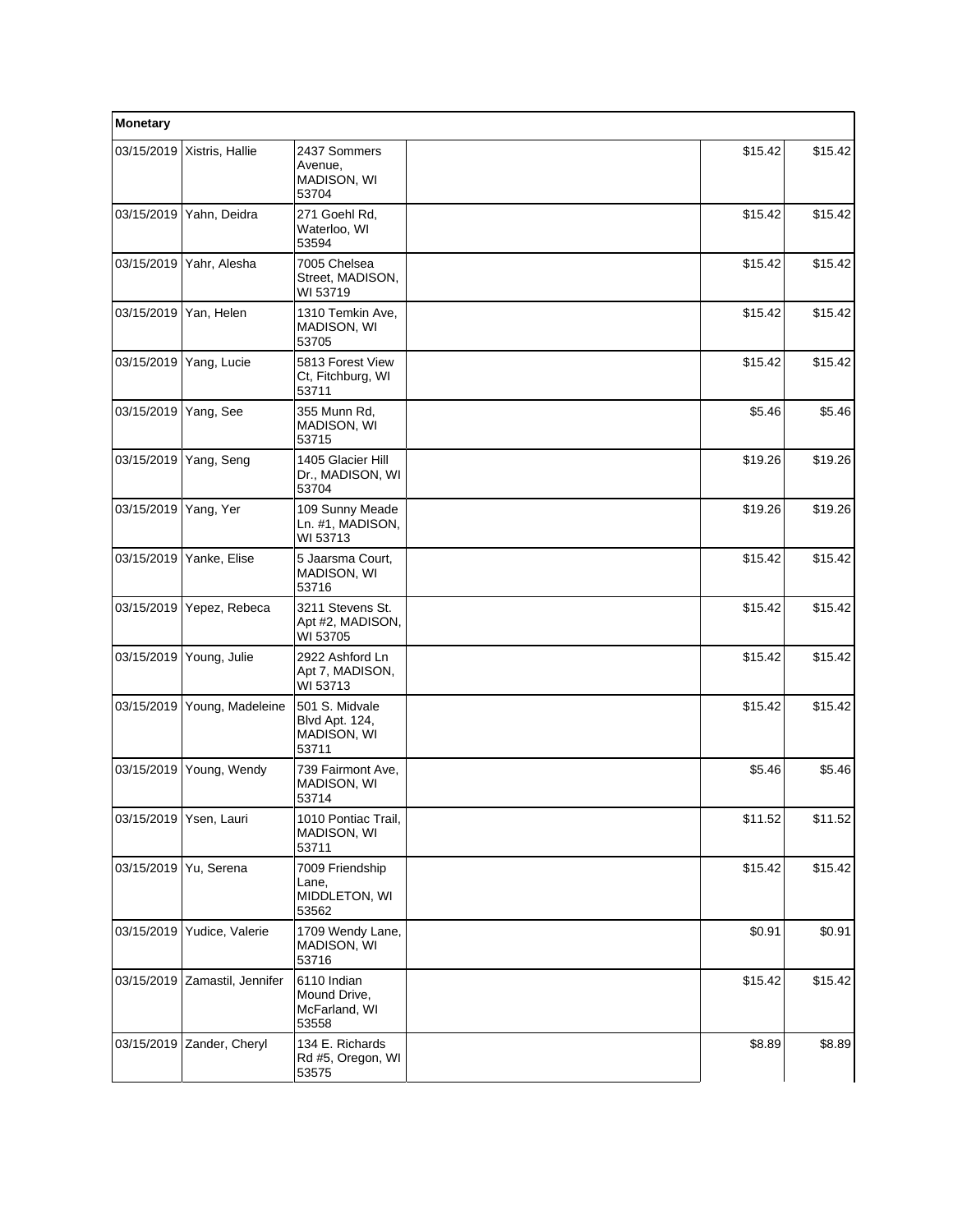| Monetary               |                             |                                                        |         |         |
|------------------------|-----------------------------|--------------------------------------------------------|---------|---------|
| 03/15/2019             | Zappia, Antonio             | 713 Eugenia Ave,<br>MADISON, WI<br>53705               | \$3.54  | \$3.54  |
|                        | 03/15/2019 Zavodnik, Anna   | 330 Kent Ln #201,<br>MADISON, WI<br>53713              | \$12.85 | \$12.85 |
| 03/15/2019 Zhou, Cai   |                             | 429 Cherry Hill<br>Drive, MADISON,<br>WI 53717         | \$1.60  | \$1.60  |
| 03/15/2019             | ZIEGLER,<br>Jacqueline      | 7231 Arctic Fox<br>Dr, MADISON, WI<br>53719            | \$15.42 | \$15.42 |
| 03/15/2019             | ZIEGLER, Jean               | 216 Sunset Dr.<br>DANE, WI 53562                       | \$15.42 | \$15.42 |
| 03/15/2019             | ZIEGLER,<br>Kathleen        | 1526 LANGLEY<br>LN, MADISON, WI<br>53718               | \$10.00 | \$10.00 |
| 03/15/2019             | ZIEGLER,<br>Madison         | 1626 Fordem Ave.<br>apt. 211,<br>MADISON, WI<br>53704  | \$7.68  | \$7.68  |
| 03/15/2019             | Ziehmke, Angela             | 206 CHANDLER<br>PARK DRVE,<br>PARDEEVILLE,<br>WI 53954 | \$7.68  | \$7.68  |
| 03/15/2019             | Zietlow, Ann                | 10 West<br>Newhaven Circle,<br>Madison, WI<br>53717    | \$7.68  | \$7.68  |
| 03/15/2019             | Zimdars,<br>Samantha        | 1002 S Sprecher<br>Rd #A, MADISON,<br>WI 53718         | \$15.42 | \$15.42 |
| 03/15/2019             | Zimmerman, Mari             | 5708 Tuscany<br>lane, WAUNAKEE,<br>WI 53597            | \$15.42 | \$15.42 |
| 03/15/2019             | Zingsheim, Sarah            | 5128 Butterfield<br>Drive, MADISON,<br>WI 53704        | \$15.42 | \$15.42 |
| 03/15/2019 Zink, Libby |                             | 5491 Irish Lane,<br>Fitchburg, WI<br>53711             | \$15.42 | \$15.42 |
|                        | 03/15/2019 Zinski, KIMBERLY | 4346 C rawford<br>Dr., MADISON, WI<br>53711            | \$15.42 | \$15.42 |
| 03/15/2019             | Zintel, Heather             | 6717 East Pass<br>#5, MADISON, WI<br>53719             | \$15.42 | \$15.42 |
| 03/15/2019             | Zintel, Janet               | 160 Saratoga<br>Circle, Oregon, WI<br>53575            | \$15.42 | \$15.42 |
|                        | 03/15/2019 ZIPPERER, BERT   | 1337 JENIFER<br>ST, MADISON, WI<br>53703               | \$12.50 | \$12.50 |
| 03/15/2019             | Zoeller, Emily              | 530 evergreen av,<br>MADISON, WI<br>53704              | \$15.42 | \$15.42 |
| 03/15/2019             | Zorko, Deana                | 2624 Granite<br>Road, Fitchburg,<br>WI 53711           | \$15.42 | \$15.42 |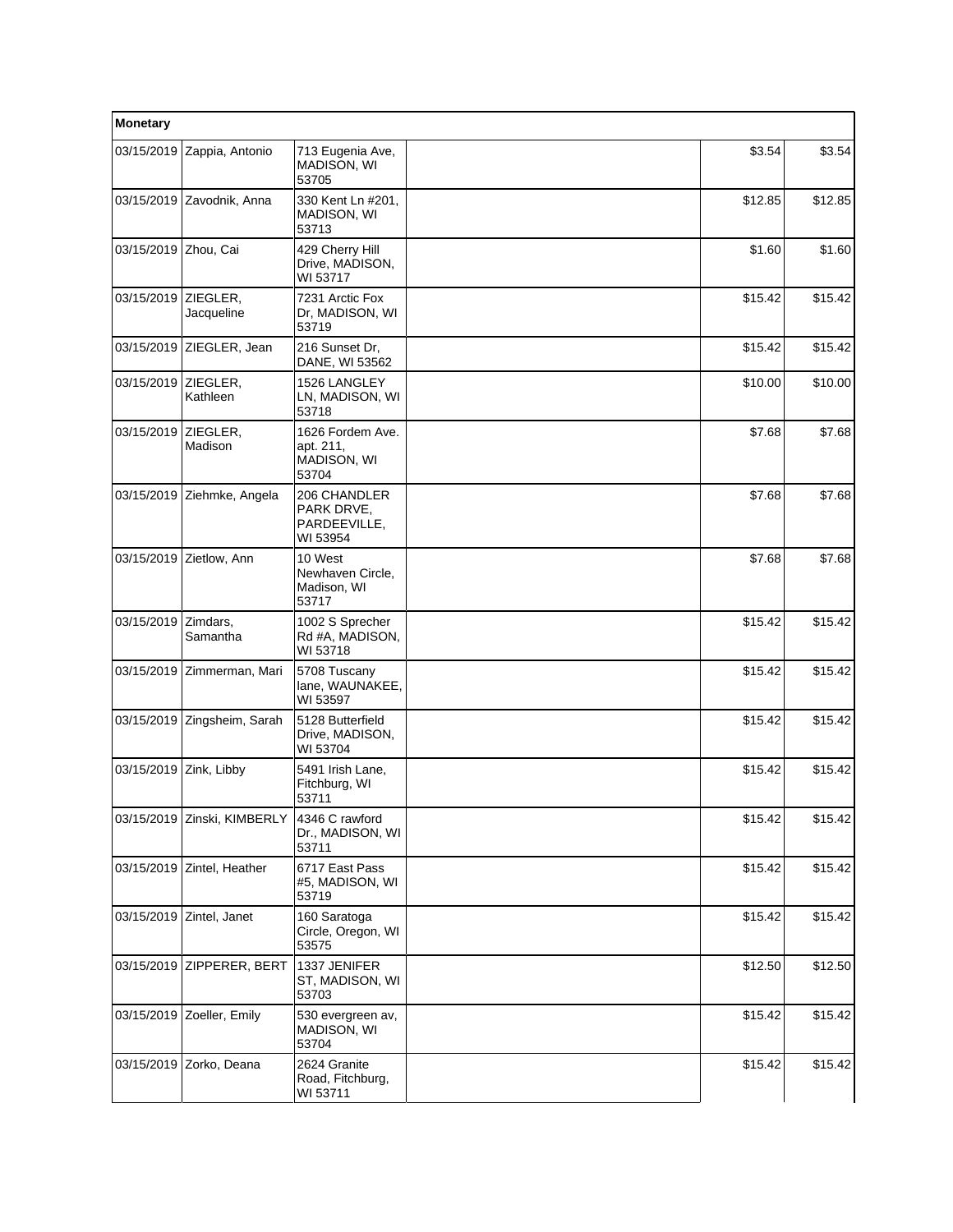| Monetary   |                            |                                              |                                      |             |         |
|------------|----------------------------|----------------------------------------------|--------------------------------------|-------------|---------|
|            | 03/15/2019 Zucker, Wendy   | 6405 Masthead<br>Drive, MADISON,<br>WI 53705 |                                      | \$15.42     | \$15.42 |
| 03/15/2019 | Zuniga, Kathleen           | 17 Geronimo<br>Circle, MADISON,<br>WI 53713  |                                      | \$15.42     | \$15.42 |
|            | 03/15/2019 Zupan, Jennifer | 811 Nordic View,<br>MOUNT HOREB,<br>WI 53572 |                                      | \$15.42     | \$15.42 |
| 03/15/2019 | Zurfluh, Carmen            | N7999 county Rd<br>E, Brooklyn, WI<br>53521  |                                      | \$5.46      | \$5.46  |
|            | 03/15/2019 Zwart, SUSAN    | 6010 Queensway,<br>Monona, WI 53716          |                                      | \$15.42     | \$15.42 |
|            |                            |                                              | Sub Total                            | \$34,849.86 |         |
|            |                            |                                              | <b>Total Anonymous Contributions</b> | \$0.00      |         |
|            |                            |                                              | <b>Grand Total</b>                   | \$34,849.86 |         |
|            |                            |                                              | Non-Monetary (-):                    | \$0.00      |         |
|            |                            |                                              | Loan Forgiven (-):                   | \$0.00      |         |
|            |                            |                                              | <b>Total</b>                         | \$34,849.86 |         |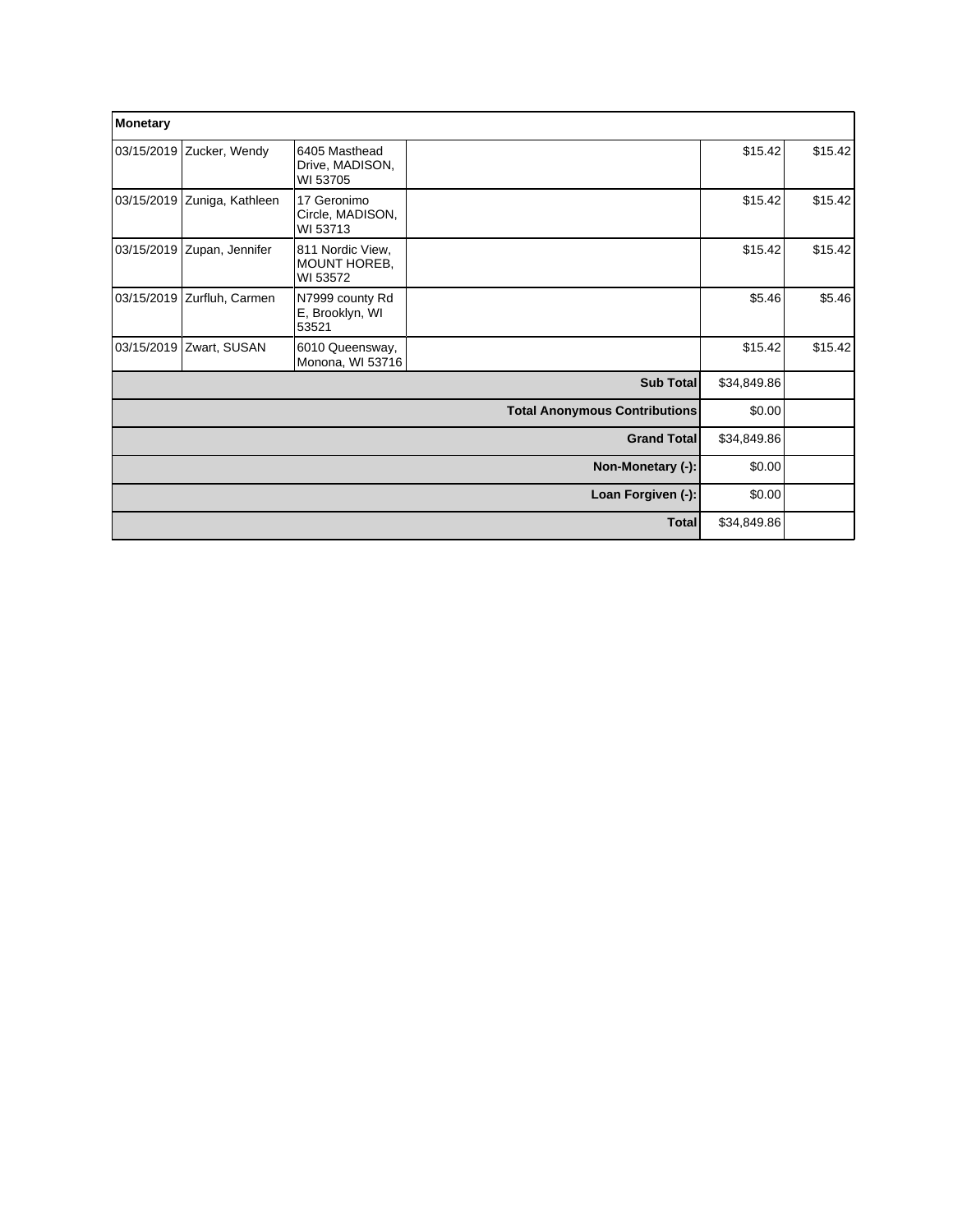### **SCHEDULE 1-B RECEIPTS Contributions from Committees (Transfers-In)**

**Complete Committee Name:** MTI Voters (Voice of Teachers)

| Date | <b>Full Name</b>  | <b>Address</b>     | Amount  | <b>YTD</b> |
|------|-------------------|--------------------|---------|------------|
|      |                   | <b>Grand Total</b> | \$0.00] |            |
|      | Non-Monetary (-): |                    |         | \$0.00     |
|      |                   | <b>Total</b>       | \$0.00] |            |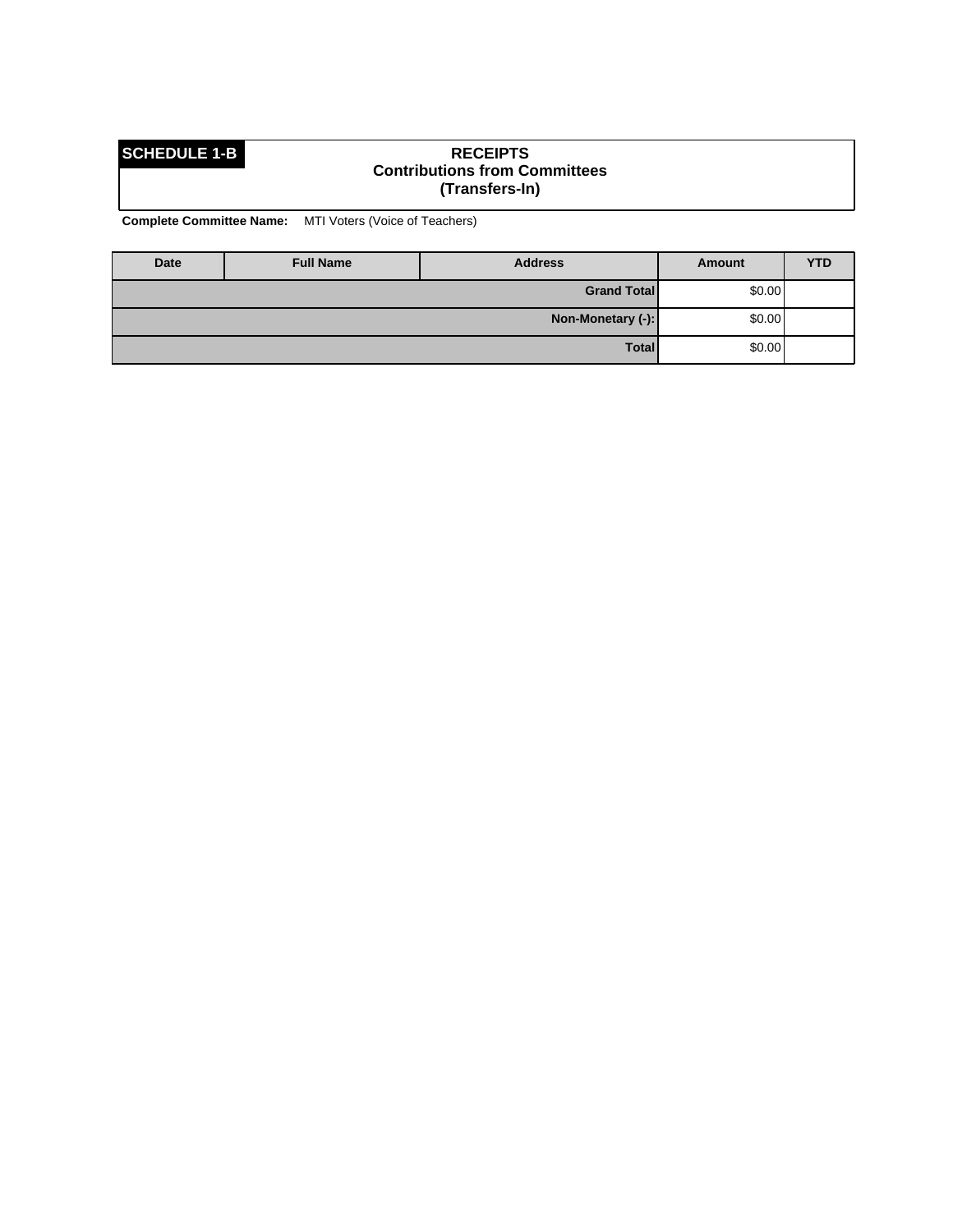## **SCHEDULE 1-C RECEIPTS Other Income and Commercial Loans**

**Complete Committee Name:** MTI Voters (Voice of Teachers)

| <b>Date</b>                                                                                                                                                                               | <b>Full Name</b> | <b>Address</b>                                                        | <b>Amount</b> | <b>YTD</b> |
|-------------------------------------------------------------------------------------------------------------------------------------------------------------------------------------------|------------------|-----------------------------------------------------------------------|---------------|------------|
| <b>Returned Contribution</b>                                                                                                                                                              |                  |                                                                       |               |            |
| 02/15/2019                                                                                                                                                                                | FOR SCHOOL BD    | ∣CRIS CARUSI COMM TO ELECT ∣5709 BITTERSWEET PL, MADISON, WI<br>53705 | \$1,475,00    | \$1,475,00 |
| Comment(s): THIS IS A RETURN CONTRIBUTION TO MTI VOTERS. MTI<br>VOTERS CONTRIBUTED \$6000 TO CRIS CARUSI ON 2/5/19 WHICH WAS<br>\$1475 OVER THE LIMIT FOR A LOCAL SCHOOL BOARD CANDIDATE. |                  |                                                                       |               |            |
|                                                                                                                                                                                           |                  | Total                                                                 | \$1,475.00    |            |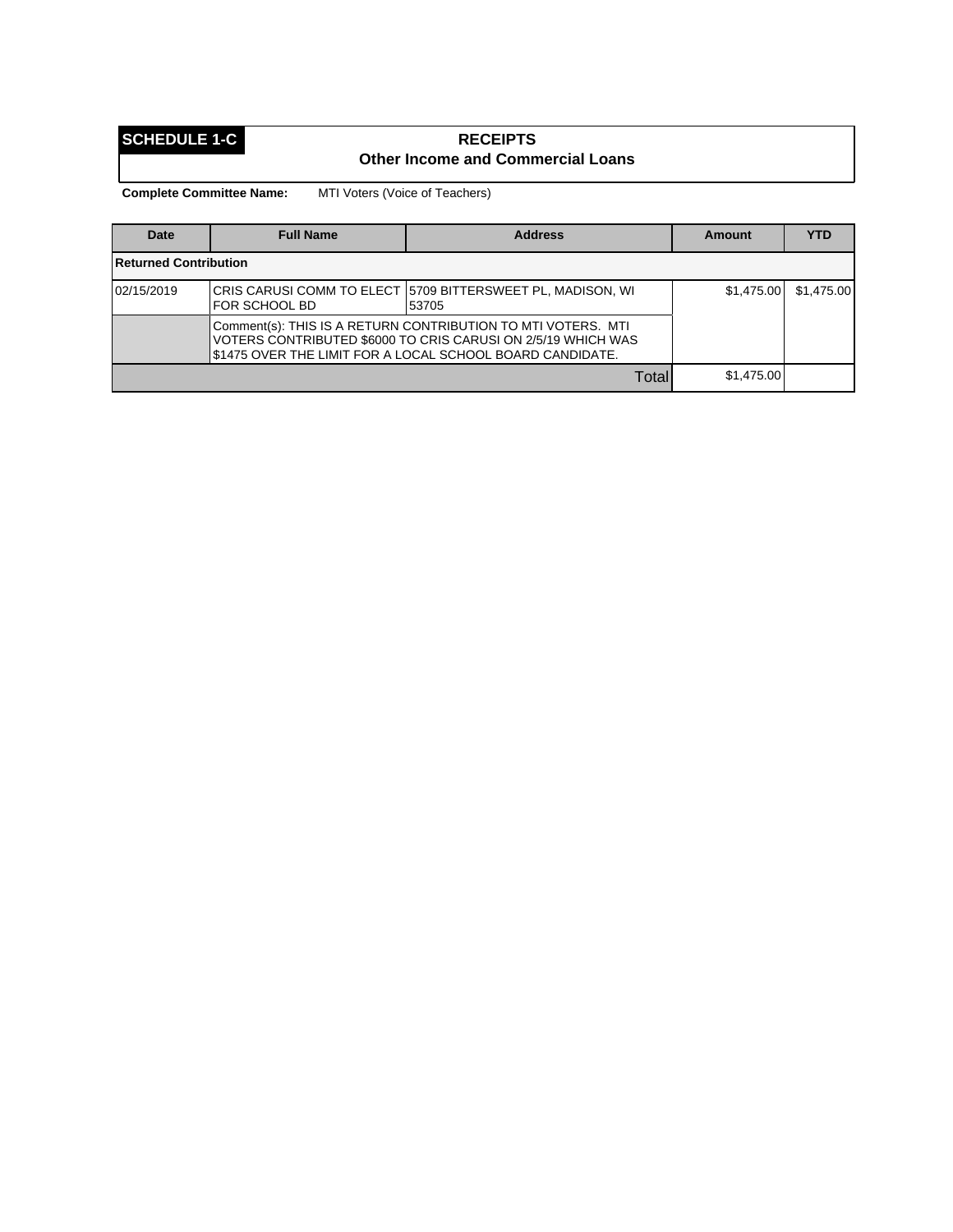## **SCHEDULE 2-A DISBURSEMENTS Gross Expenditures**

**Complete Committee Name:** MTI Voters (Voice of Teachers)

| <b>Date</b>        | <b>Communication</b><br><b>Date</b> | <b>Full Name</b>                                                                              | <b>Address</b>                                                                      | Vendor<br><b>Name</b> | Vendor<br><b>Address</b> | <b>Expense</b><br><b>Purpose</b> | <b>Amount</b> |
|--------------------|-------------------------------------|-----------------------------------------------------------------------------------------------|-------------------------------------------------------------------------------------|-----------------------|--------------------------|----------------------------------|---------------|
| <b>Filing Fees</b> |                                     |                                                                                               |                                                                                     |                       |                          |                                  |               |
| 01/09/2019         |                                     | Wisconsin<br>Ethics<br>Commission                                                             | 101 E. Wilson<br>Street, Suite<br>127, PO Box<br>7125,<br>Madison, WI<br>53707-7125 |                       |                          | <b>Filing Fee</b>                | \$100.00      |
|                    |                                     |                                                                                               |                                                                                     |                       |                          | <b>Sub Total</b>                 | \$100.00      |
| <b>Monetary</b>    |                                     |                                                                                               |                                                                                     |                       |                          |                                  |               |
| 02/13/2019         |                                     | <b>STARION</b><br><b>BANK</b>                                                                 | 5900<br><b>GISHOLT</b><br>DR,<br>MONONA,<br>WI 53713                                |                       |                          | Bank<br>Charges                  | \$30.00       |
|                    |                                     | Comment(s): THIS IS A BANK FEE FOR A STOP PAYMENT ON A CHECK.                                 |                                                                                     |                       |                          |                                  |               |
| 03/07/2019         |                                     | <b>MADISON</b><br><b>TEACHERS</b><br><b>INC</b>                                               | 33 NOB HILL<br>RD,<br>MADISON,<br>WI 53713                                          |                       |                          | Mailing<br>Service               | \$1,051.17    |
|                    |                                     | Comment(s): THIS IS FOR A MAILING TO MTI MEMBERS FOR<br>ENDORSEMENTS FOR THE SPRING ELECTION. |                                                                                     |                       |                          |                                  |               |
|                    |                                     |                                                                                               |                                                                                     |                       |                          | <b>Sub Total</b>                 | \$1,081.17    |
| <b>Grand Total</b> |                                     |                                                                                               |                                                                                     |                       |                          | \$1,181.17                       |               |
| Non-Monetary (-):  |                                     |                                                                                               |                                                                                     |                       |                          |                                  | \$0.00        |
|                    |                                     |                                                                                               |                                                                                     |                       |                          | <b>Total</b>                     | \$1,181.17    |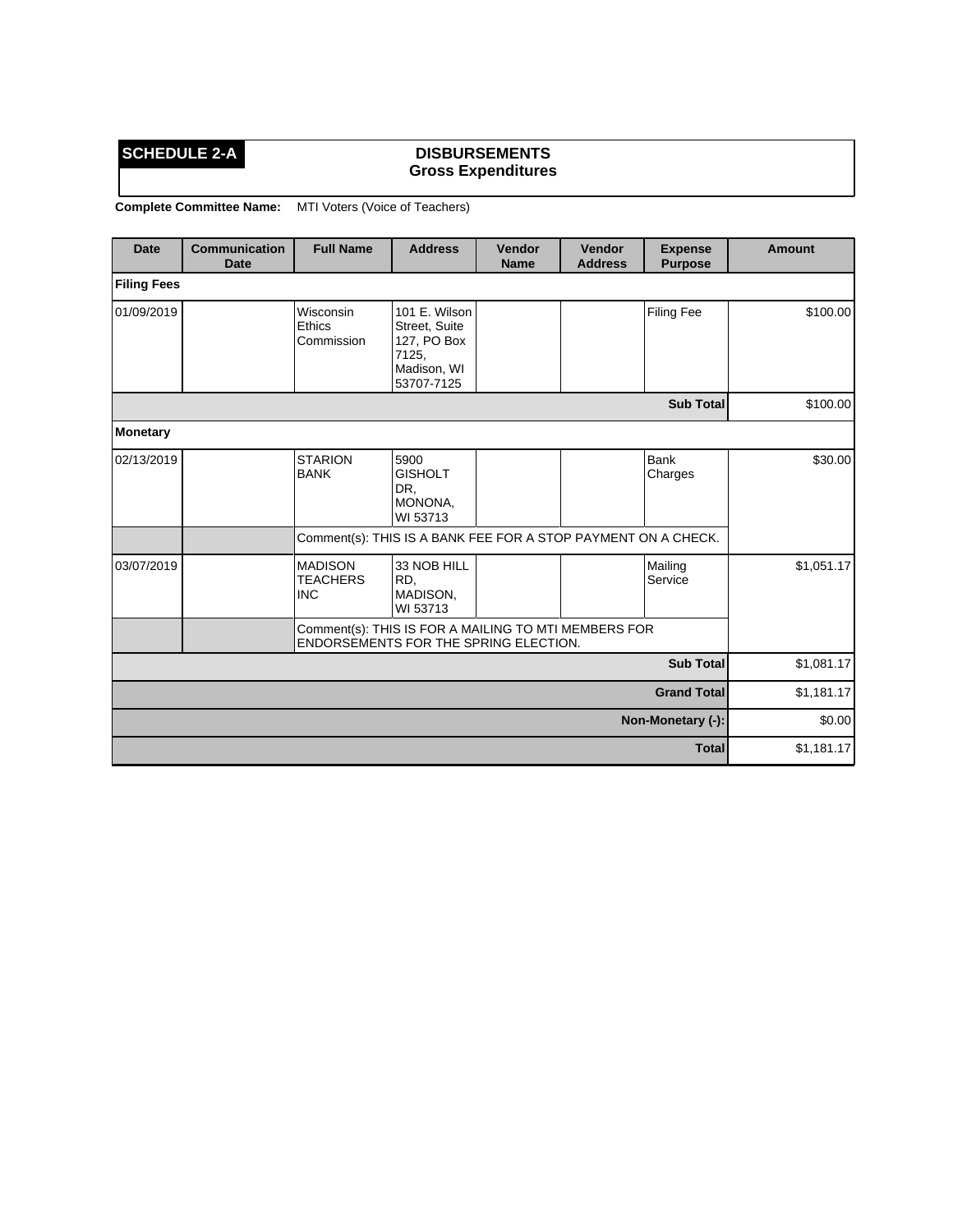## **SCHEDULE 2-B DISBURSEMENTS Contributions To Committees (Transfers-Out)**

**Complete Committee Name:** MTI Voters (Voice of Teachers)

| <b>Date</b> | <b>Full Name</b>                                               | <b>Address</b>                                                       | <b>Vendor Name</b> | <b>Vendor</b><br><b>Address</b> | <b>Amount</b> |
|-------------|----------------------------------------------------------------|----------------------------------------------------------------------|--------------------|---------------------------------|---------------|
|             | <b>Contribution to Committee (Monetary)</b>                    |                                                                      |                    |                                 |               |
| 02/05/2019  | <b>CRIS CARUSI COMM</b><br>TO ELECT FOR<br><b>SCHOOL BOARD</b> | 5709 BITTERSWEET<br>PL, MADISON, WI<br>53705                         |                    |                                 | \$6,000.00    |
|             | CANDIDATE.                                                     | Comment(s): THIS IS A CONTRIBUTION TO A LOCAL MADISON SCHOOL BOARD   |                    |                                 |               |
| 02/05/2019  | Judge Neubauer for<br>Justice                                  | 5027 W. North Ave.,<br>Milwaukee, WI 53208                           |                    |                                 | \$9,000.00    |
| 02/13/2019  | <b>COMMUNITY AND ALI</b><br><b>MULDROW</b>                     | 1966 E MAIN ST,<br>MADISON, WI 53704                                 |                    |                                 | \$4,526.00    |
|             | CANDIDATE.                                                     | Comment(s): THIS IS A CONTRIBUTION TO A LOCAL MADISON SCHOOL BOARD   |                    |                                 |               |
| 03/08/2019  | Ananda Mirilli for<br>School Board                             | 1027 S Sunnyvale Ln<br>#A, Madison, WI 53713                         |                    |                                 | \$900.00      |
|             | CANDIDATE.                                                     | Comment(s): THIS IS A CONTRIBUTION TO A LOCAL MADISON SCHOOL BOARD   |                    |                                 |               |
| 03/08/2019  | Judge Neubauer for<br>Justice                                  | 5027 W. North Ave.,<br>Milwaukee, WI 53208                           |                    |                                 | \$9,000.00    |
| 03/08/2019  | <b>MERTZ FOR</b><br><b>MADISON</b>                             | 1210 GILSON ST,<br>MADISON, WI 53715                                 |                    |                                 | \$900.00      |
|             | CANDIDATE.                                                     | Comment(s): THIS IS A CONTRIBUTION TO A LOCAL MADISON SCHOOL BOARD   |                    |                                 |               |
| 03/13/2019  | <b>BOB PETERSON FOR</b><br><b>MPS</b>                          | PO BOX 11617,<br>MILWAUKEE, WI<br>53211                              |                    |                                 | \$250.00      |
|             | CANDIDATE.                                                     | Comment(s): THIS IS A CONTRIBUTION TO A LOCAL MILWAUKEE SCHOOL BOARD |                    |                                 |               |
| 03/13/2019  | Satya for Madison                                              | 2642 Hoard St.<br>Madison, WI 53704                                  |                    |                                 | \$4,664.00    |
|             |                                                                |                                                                      |                    |                                 |               |
|             | \$35,240.00                                                    |                                                                      |                    |                                 |               |
|             | \$35,240.00                                                    |                                                                      |                    |                                 |               |
|             | \$0.00                                                         |                                                                      |                    |                                 |               |
|             | \$0.00                                                         |                                                                      |                    |                                 |               |
|             |                                                                |                                                                      |                    | <b>Total</b>                    | \$35,240.00   |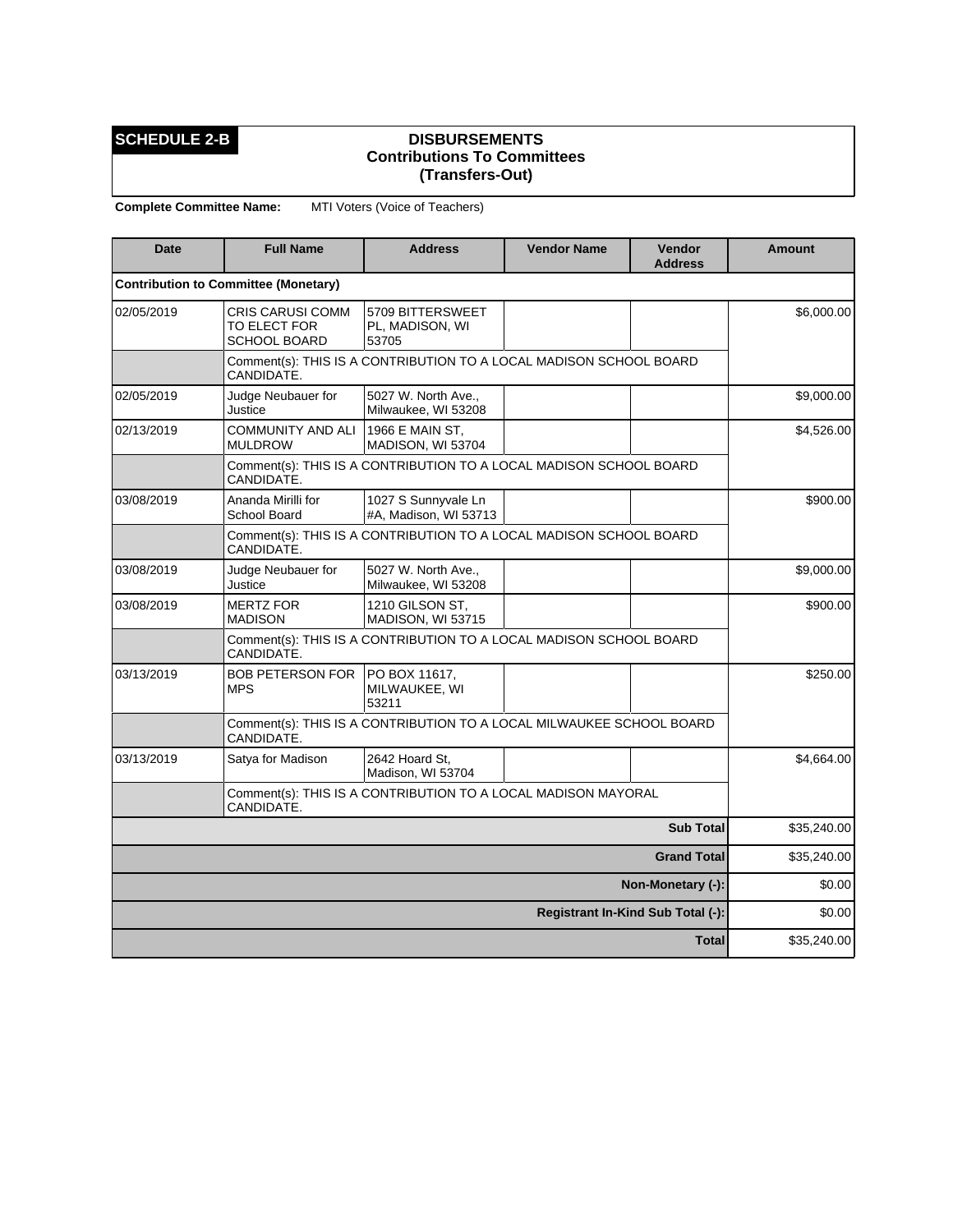# **SCHEDULE 3-A**

## **ADDITIONAL DISCLOSURE Incurred Obligations Excluding Loans**

**Complete Committee Name:** MTI Voters (Voice of Teachers)

**Beginning Incurred Obligation Amount:** \$0.00

| <b>Date</b> | <b>Full Name</b> | <b>Address</b>                                 | <b>Amount</b>      |
|-------------|------------------|------------------------------------------------|--------------------|
|             |                  | <b>Grand Total</b>                             | \$0.00             |
|             |                  |                                                |                    |
| Date        |                  | <b>Full Name</b>                               | <b>Amount Paid</b> |
|             |                  | <b>Grand Total</b>                             | \$0.00             |
|             |                  | Outstanding Incurred Obligations End of Report | \$0.00             |